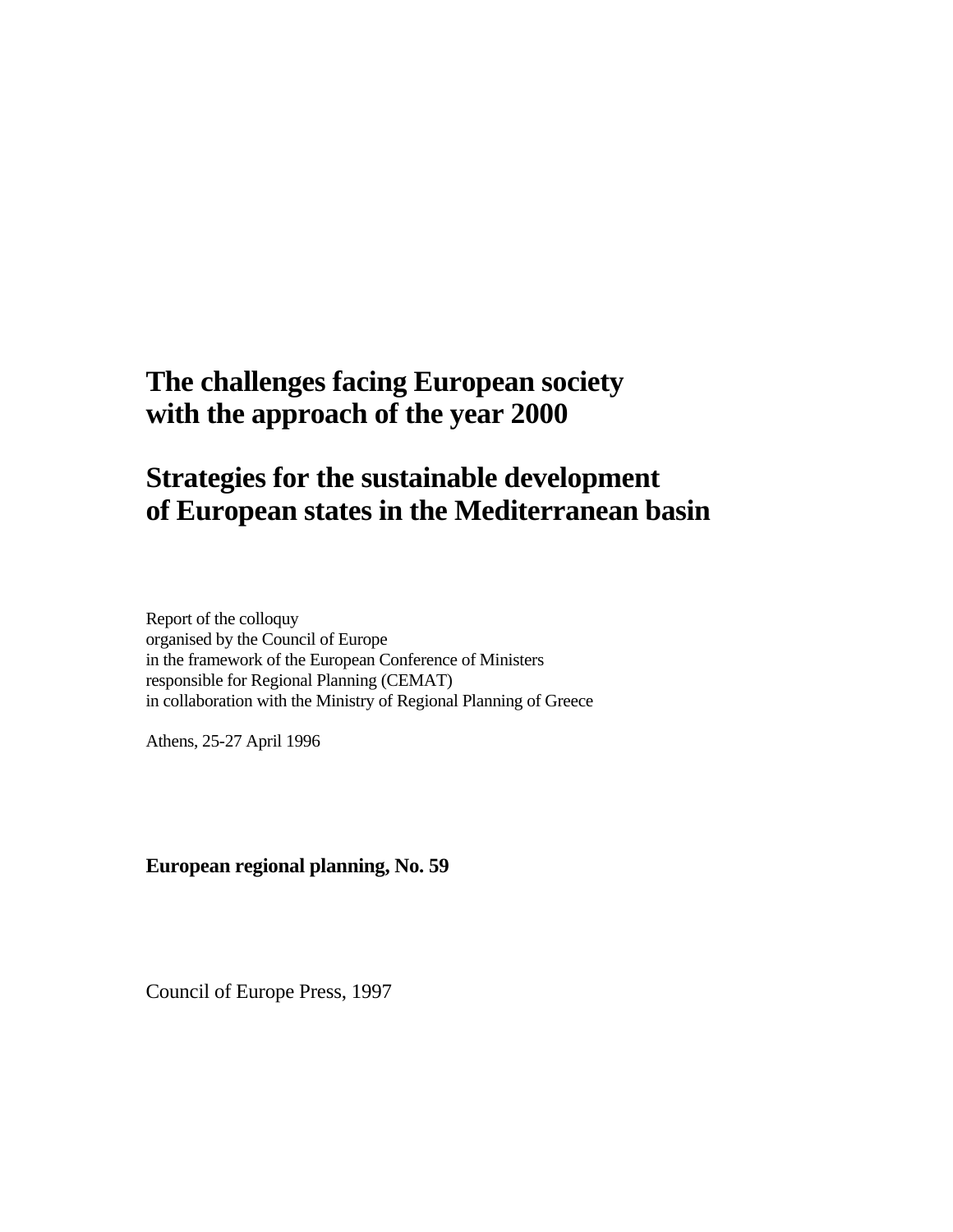# **TABLE OF CONTENTS**

| Theme 1:        | Economic and planning consequences for the Mediterranean                                                      |
|-----------------|---------------------------------------------------------------------------------------------------------------|
| Theme 2:        | Mediterranean interregional co-operation and European<br>networks between medium-sized towns on the shores of |
| Theme 3:        | Transport infrastructure networks in the countries of southern                                                |
| <b>Theme 4:</b> | The future of rural areas and agricultural activities in                                                      |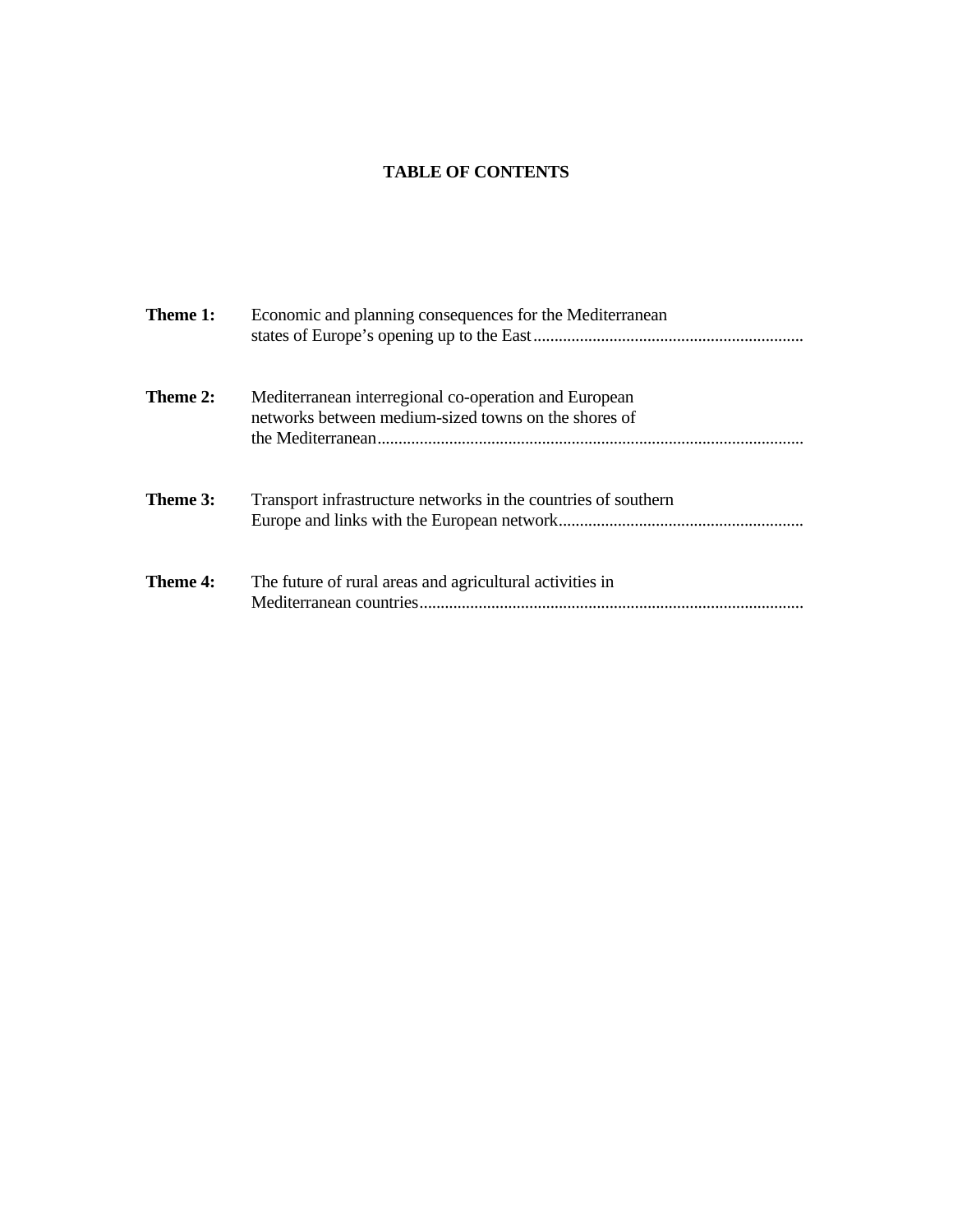#### **THEME 1**

# **ECONOMIC AND PLANNING CONSEQUENCES FOR THE MEDITERRANEAN STATES OF EUROPE'S OPENING UP TO THE EAST**

**CHAIRMAN:** Mr C. Sofoulis Member of the Parliament Athens

#### **REPORTS PRESENTED BY:**

Mr Costi HADJIMICHALIS Aristotle University Thessaloniki.......................................................................................................................................

Mr Glafkos CONSTANTINIDES Consultant Nicosia...............................................................................................................................................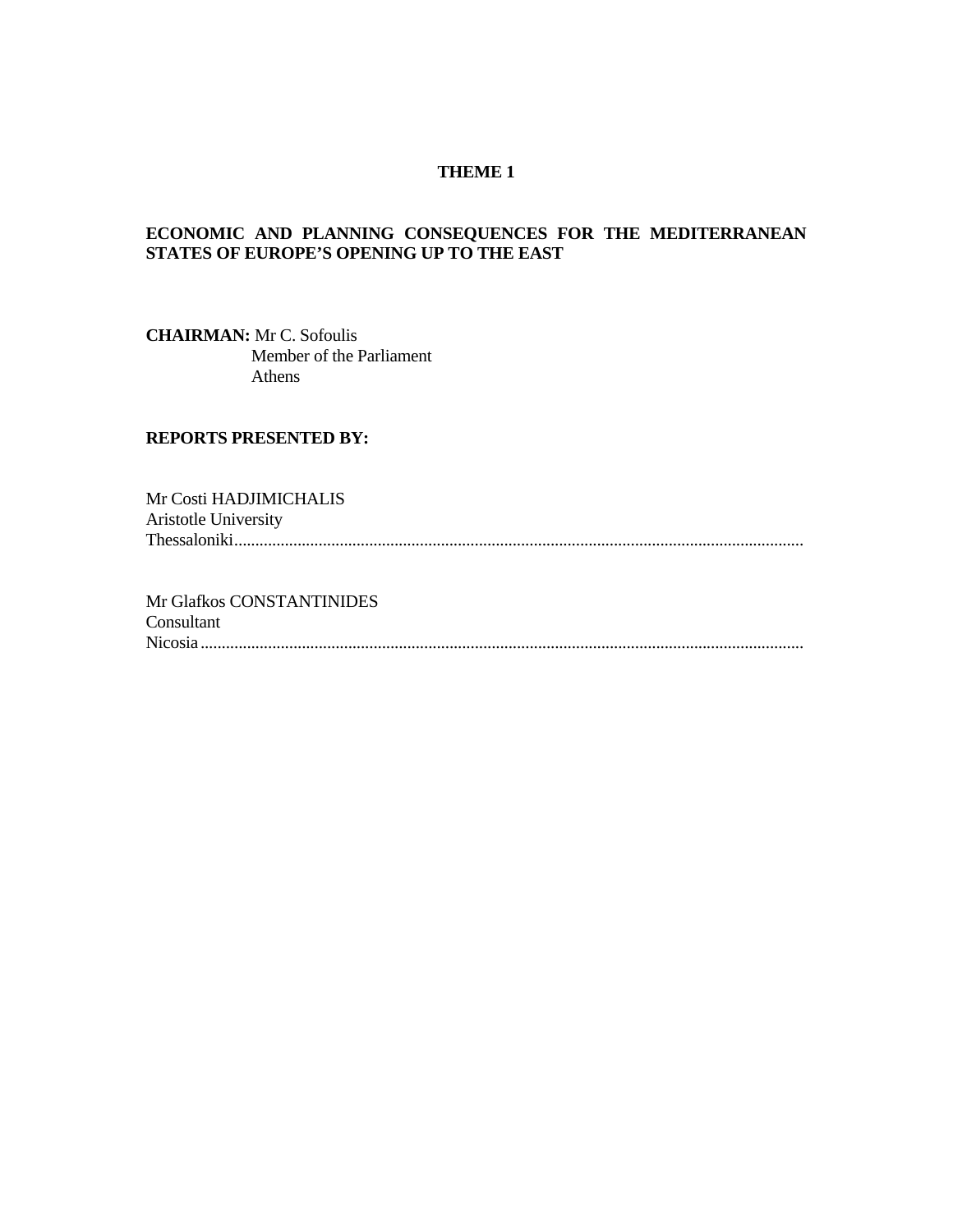#### **ECONOMIC AND PLANNING CONSEQUENCES FOR THE MEDITERRANEAN STATES OF EUROPE'S OPENING UP TO THE EAST**

**1. New relations between the European states in the Mediterranean basin and the states of central and eastern Europe** 

**Mr Costis HADJIMICHALIS Aristotle University Thessaloniki, Greece**

The Cold War equilibrium and the Mediterranean border had held everything in place. There were familiar environments — comfortable to for those fortunate enough to live in the west. The contours were clear, the habits predictable. Today this Manichean relation is broken and eastern Europeans, oriental people, neighbours across the sea demand their rights into the Single European Space. For centuries, as F.Braudel teaches us, they were part of it, they have contributed to its wealth and culture, they were "inside" and they cannot accept some current European ideas to draw lines of inclusion/exclusion as outcomes of the new globalised relations.

But what sort of relations? For the many this is an unproblematic term. In international seminars as this one, the assumption of "normal" and "equal" international economic, political and cultural relations prevail. Normality and equality, however, do not exist around the Mediterranean, beyond Elba or Danube, nor of course globally. The "many Mediterraneans" and the "many Europes" of F.Braudel are interwoven today in complicated geographies, in places where people live "normal" lives and in others where they struggle for survival. But these are not separate worlds either, as they are sometimes conveniently portrayed. They penetrate one another's spaces in ever-increasing ways, sometimes with honest attempts to help, sometimes reproducing old colonial dependencies, or sometimes simply searching for a better future by crossing the Mediterranean sea, a new kind of Rio Grande. Hence, as We come to the end of the twentieth century the sense that We all live in "one world" has never been stronger, but in a deeply divided world and at the same time highly interconnected: "their struggle" is related to "our comfort", the "We" constructs the "Other".

Taking this into account, this short paper proposes to discuss firstly, some intentions of the EU towards Eastern Europe and the Mediterranean as they appear in official documents, trying at the same time to draw a different picture from the one which the EU promotes. Secondly, it proposes to shift attention to a less discussed aspect of integration and international relations, on *constructed meanings* and *ideas* about places and people, about "insiders" and "outsiders". Current processes of inclusion/exclusion in the New Europe are founded  $-$  in addition to economic and political ones — on the old arsenal of perceptions which north-central Europeans have for those having the smell and feel of "otherness".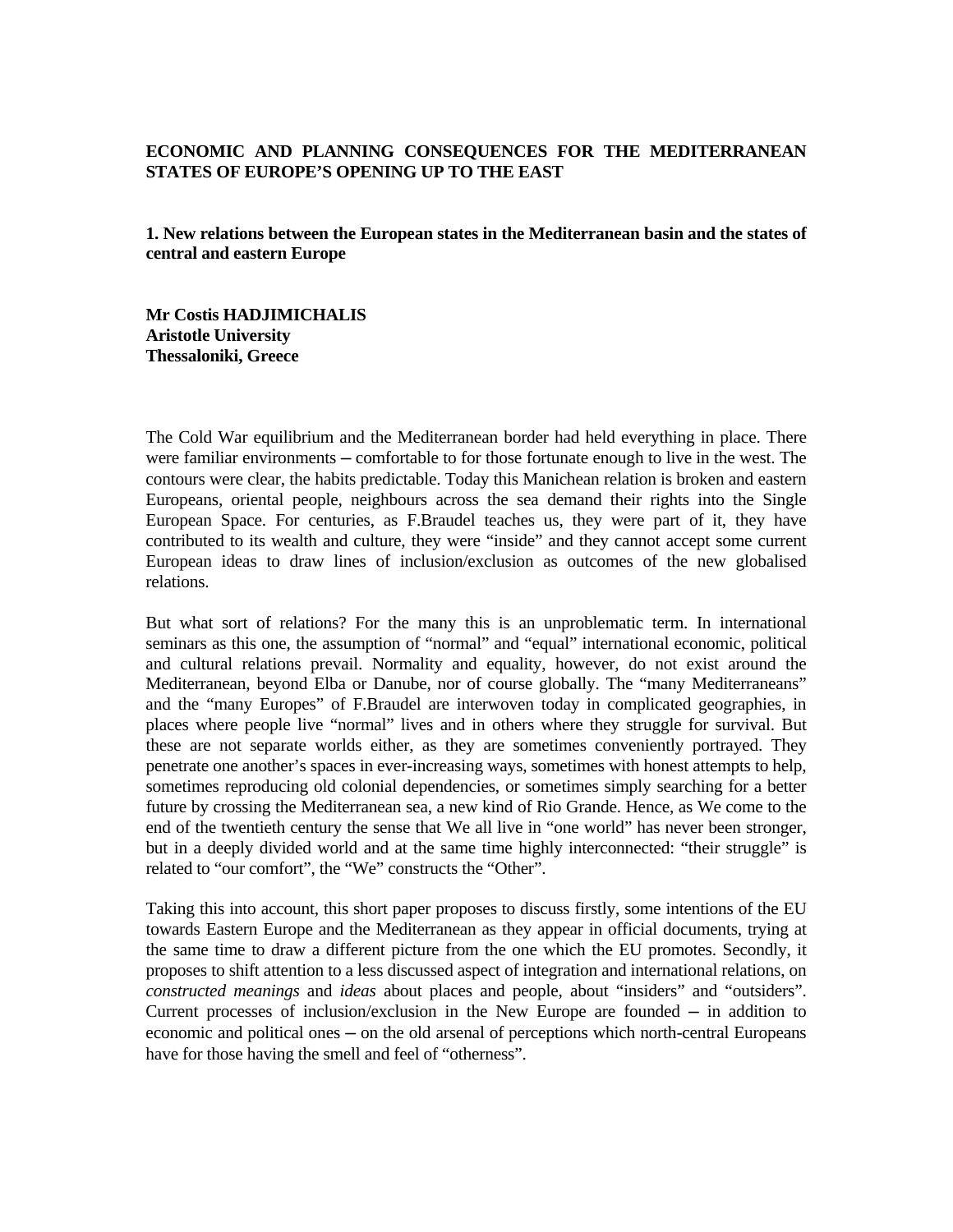#### **1. Intentions and contradictions**

For various reasons, the EU during the last five years gives particular attention to central and eastern European Countries (CECs) and to Mediterranean countries which are not Community members (MNCs). On the one hand the process of reform and the opening up of markets in the East and on the other, population explosion in Southern Mediterranean in combination with rich energy and agricultural resources, present both opportunities and challenges for the Community. In a communication presented in October 1994 (Bulletin of EU 2/1995), the Commission recalled the social, political and economic interconnections between the EU and the countries of eastern and southern Mediterranean and proposed the establishment of a Euro-Mediterranean partnership likely to lead, in due course, to the creation of a free trade area. Few years before the Commission presented a similar statement for CECs using a slightly different language, such as "helping the transition from centrally planned to market economies", "political stabilisation", "environmental protection" and "regional co-operation". As facilitators of these intentions two major programs have been launched PHARE and INTERREG.

The fall of the Berlin Wall in 1989 and the triumph of western market capitalism over eastern state pseudo-socialism was celebrated together with Europe's dissociation from USA and Soviet domination. Seven years later, however, many hopes from that historical night have proven to be false ones. Europe, incapable to understand, act and solve the Bosnia question, has been forced to accept the Dayton agreement which has placed the USA again at the centre of European affairs and has verified its dominant position. Additionally, the triumph of western capitalism over eastern states seems simply a destruction of what existed before with little hopes for recovery. At present all eastern countries have suffered deep economic recession associated with high inflation, unemployment and declining real incomes plus rising crime and mafia type of activities. According to A. Amato (1994) signs for improvement are rare  $-$  with the exception of the Czech Republic — and only greater job losses and increased social unrest is predicted. At the same time, however, trade relations among member states and regions and CECs have grown substantially, especially exports to the Union from these countries. There are composed predominantly of raw materials and basic products, including such sensitive goods as steel and textiles.

Growth of trade has been accompanied by growth of direct investment from the EU, though this remains small in most places, totalling 7.3 billion ECUs in the period 1989 to 1991, which represents less than 10% of Community direct investment to third countries. USA and Japan have been more generous, investing during the same period more than 12 billion ECUs. Inflows of capital have gone disproportionately to the Czech Republic and Hungary, where the risks are lowest, and elsewhere predominantly to national capitals and other major cities where job and real income losses have been least, so reinforcing the tendency towards uneven spatial development (Valden, 1991).

The growth of markets in central and eastern Europe will tend to benefit regions which are already competitive and engaged to a major extent in international trade, especially regions, which, because of their location, have relatively easy access to these markets (Europe 2000+). German, Austrian and Dutch regions will be the main beneficiaries and at a secondary level Danish and Swedish regions. On the other hand, the increased inflow of low-cost imports from these countries will tend adversely to affect regions which specialise in the production of similar goods, which in the main will be weaker and less developed regions, especially those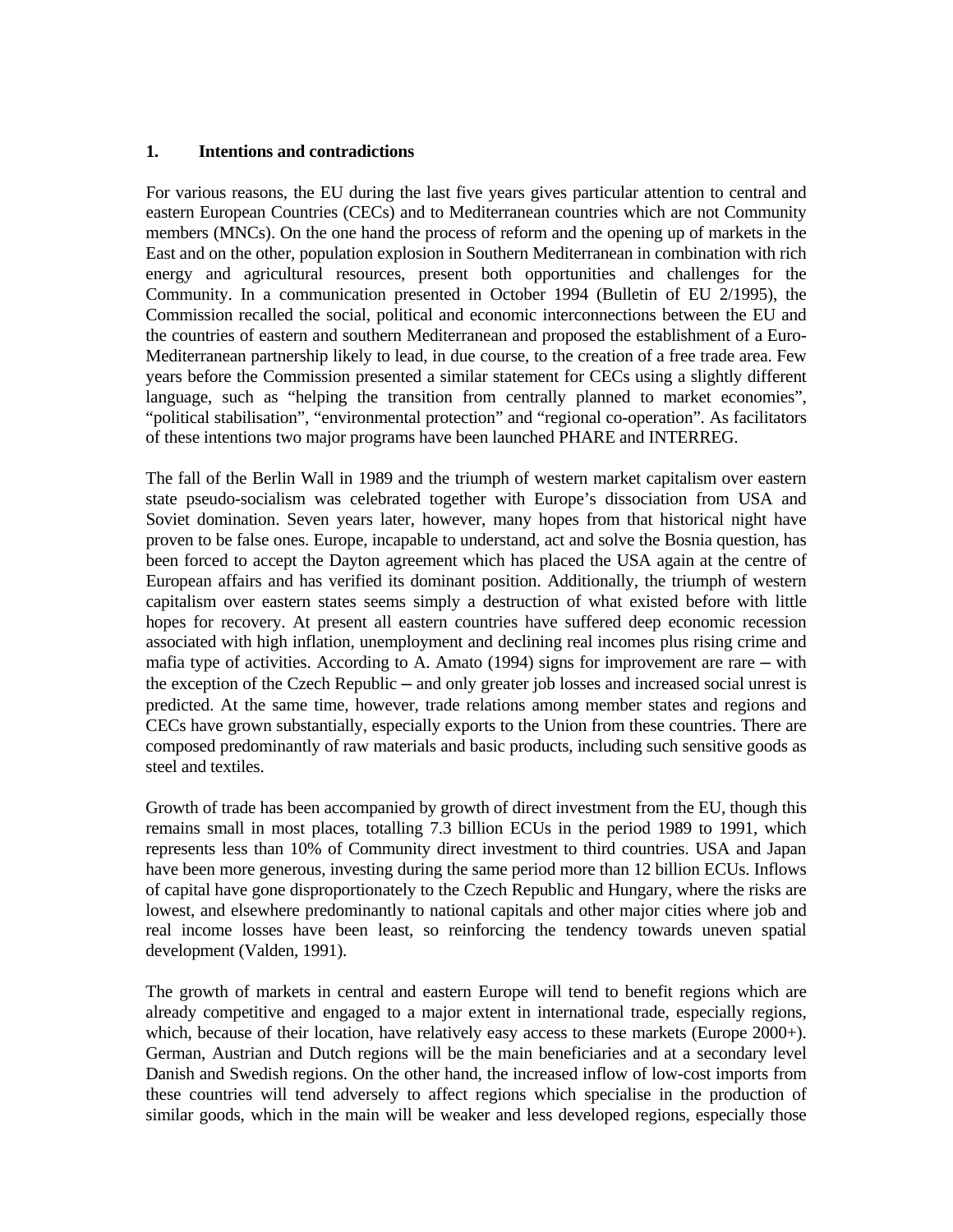where steel and textile production is important or which produce agricultural products at relatively low levels of efficiency. Most of the vulnerable areas tend to be in the South of the Community, in Greece, Mezzogiorno, Spain and Portugal. Some negative signs due to competition with eastern Europe are already visible. Sectors such as steel production (in northern Italy and the Basque Country) are loosing markets, while labour intensive sectors such as textiles, clothing and processed food show tendencies for relocation from Greek regions to Bulgaria and Albania (Petrakos, 1995).

In the Mediterranean states the problem takes a different dimension. The strong growth of population in relation to economic performance means that MNCs face a difficult problem of ensuring a sufficient rate of job creation to match the prospective increase in those looking for work, let alone the many millions who are at present unemployed or working in the informal sector, particularly women. Population has grown continuously and consistently at around 2.5% a year during the past 25 years. By 2025, it is projected to reach 345 millions, the same as the present population of EU (Europe 2000+).

In recent years, trade between MNCs and the Community has changed in favour of the latter. Member state exports to MNCs rose from 7.9% of total Union exports to the rest of the world in 1989 to 9.5% in 1993 (Amoroso, 1994). At the same time exports to the EU remain almost stable as volume, while the major problem lies in the structure of trade itself. The interregional trade in the Mediterranean, as shown in diagram 1, (see Appendix) takes place primarily among the rich countries of the northern bank (France, Italy) and only at a secondary level vertically, i.e. among the northern bank and of the south and south-east banks. Horizontal, "internal" trade relations among MNCs are very week. These are indeed, post-colonial or neo-colonial relations: natural resources (primarily oil and natural gas), vegetables, fruit and low technology industrial products versus manufactured goods, high technology and processed food and drinks. The main problem is that MNCs specialise in the same products and they compete among themselves for EU markets, while trade with the EU is essential for their economies. On the contrary, EU countries can interrupt their relation with Mediterranean partners without many losses. This is why "...the danger of massive immigration and a retreat into protectionism" is noted as the major implication from the further development of economic and political relations between the EU and MNCs (European Parliament, COM-72, 1995). In consequence, the importance to support "..economic development, progress towards democracy, improving infrastructure and protecting the environment"is underlined, while no references are made to human rights and military aggressiveness. This is the rationale for a number of present experimental programmes such as Meduniv, Medurbs and Medinvest. On the other hand, direct Community aid to MNCs (until 1995) from the budget, accounted only for 0.1% of GNP and it has not until now any significant macroeconomic effect.

The discussion so far can be summarised using the four tables in the appendix presenting some figures for the EU, MNCs and eastern Europe (without Russia). In conclusion, the major problems/opportunities for the EU are: *(a)* the population "threat" from the south in combination with the high proportion of the existing immigrant population in the Community originated from this area, *(b)* the wealth gap separating EU and the two other areas particularly with the Mediterranean region in which a present wealth gap from 1 to 10, could be from 1 to 20 by 2025, and *(c)* the preference of the west to invest in central and eastern Europe which offers two major resources: a cheap, well-educated work force boasting a near-German productivity and an industrial/agricultural tradition close to standard European values. Culture,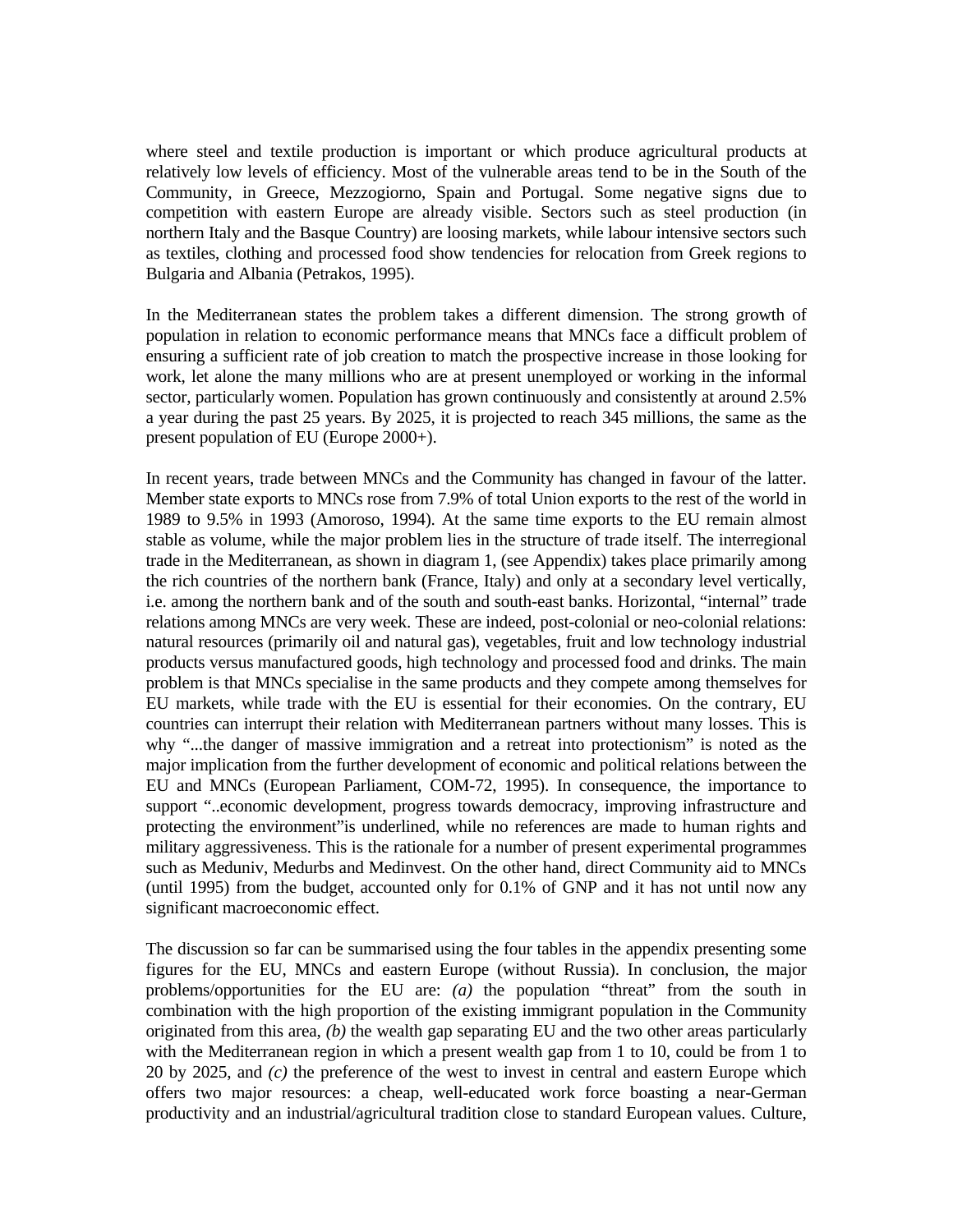religion and politics are once again well interrelated, and this may leave the Mediterranean, including some regions of member states, with substantially less resources and opportunities available.

#### **2. Constructed meanings and processes of inclusion and exclusion**

New globalised relations demand from EU to strengthen its position *vis-à-vis* the other two mega-regions, the USA on the one hand and Japan and Southeast Asia on the other hand. This argument is often used as an excuse to legitimise two important geographical and social tendencies for the next 10-15 years: *(a)* growing polarisation within the EU, a fact already acknowledged by most Community experts, and *(b)* the construction of new relations of inclusion/exclusion ─ ending often to crypt-colonialism ─ toward the "outsiders" in the East and across the Mediterranean.

The much advocated and discussed process of globalisation, a symbol of the new post-modern times, is not very universal indeed in terms of bringing people together and distributing globally the fruits of development and prosperity. New trends of globalisation are restricted to northwestern regions, the Whites, mostly to men and Catholic or Protestant minorities, who travel and communicate on an accelerating rate (Massey,1994). Capital and information flow easily from certain places to other places which happen to be those called developed capitalist regions. The existence of different centres implies an expression of abandonment and exclusion of others. Relations between global cities, global regions, global economic and military networks as well as relations between the "triad" (USA, EU, Japan/SE. Asia) with the rest of the world, take increasingly the form of neo-colonial relations. What takes place is a *selective global delinking* and the old "concrete walls" or "iron curtains" are replaced with new electronic ones.

In this process "constructed meanings" and the role of global media in particular are instrumental in the distribution of acceptable practices and externalisation of cultural identities (Joston, Taylor, Watts 1995). The unequal relations among EU, Eastern Europe and Mediterranean countries are founded, among other things, on constructed meanings (perhaps dating back to the 11th century) in which the EU and in particular its north-central part stands as the powerful and unquestionable centre. A key category here is the debatable notion of "European identity". What motivates today dominant ideas about European identity is the desire to exclude the *other,* those ideas, meanings and practices which do not fit with a vision of what S. Amin (1989) and E. Said (1985) describe as *eurocentrism*, those intruders who are not from "European stock". Eurocentrism, according to E. Said, imposes "imaginative geographies" dominating representation of space as well as social practices in which the centre is powerful, articulated, surveillant and the subject which is making history; while the periphery is defeated, silenced, subordinate, subjected and without a history of its own. What seems to be at work is what Cornelius Castoriadis (1990) describes as:

"....the apparent incapacity to constitute oneself as oneself without excluding the other - and the apparent inability to exclude the other without devaluing and ultimately, hating him".

Of course the ideology of European cultural superiority is not new and can be traced back to Ancient Greece and Rome. What is new, however, is the search for deep historical roots able to prove that this superiority was achieved mainly because of "internal reasons" that were favourable in Europe within the global system. This constructed meaning has a distinct dual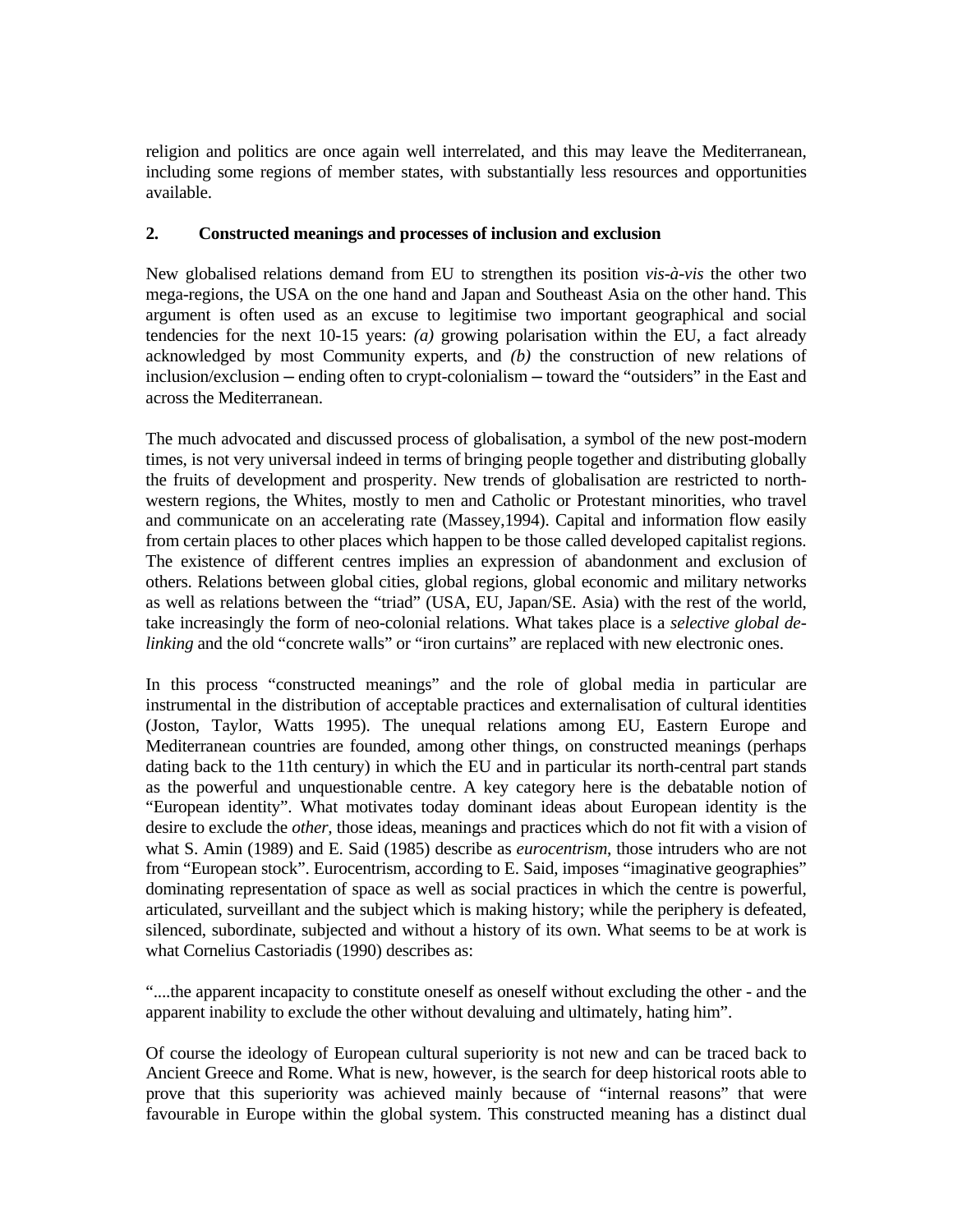political and cultural project: *cultural homogenisation* within Europe proper and a *model of "catching-up"* for the outsiders. The classic expression of both is the measurement of performance of each country, region or social group against the "developed" ones, using "international development indexes". Despite criticism, this approach still dominates development thinking and policies. It is part of the wider project of constructed meanings, as all measure their success or failure against the Whites, male, Catholic or Protestant communities, north-central European or American capitalist ideal (Hadjimichalis, 1994).

The official language of the EU is also significant: it is the language of cohesion, integration, unity, community and security. The new European order and its relations with eastern and Mediterranean states is being constructed in terms of an idealised wholeness and plenitude in which geographies and societies appear only as the bounded space of Eurocentrism. These meanings and modes of inclusion in and exclusion from Europe have been powerfully shaped over the centuries by the historical and spatial experience of building nation states. The principle or the aspiration has been that of ethnic, religious, linguistic, cultural *homogeneity* but not economic, political and spatial. Monolithic and inward looking, the nation state was a closed cultural entity.

Here is where Bosnia matters, as Robins and Aksoy (1995) remind us. Unlike other parts of Europe, Bosnia continues to develop a culture which expresses the plural and tolerant side of the Ottoman tradition. It has struggled over the past years to defend the values of a multicultural, multi-meaning, long-evolved and mutually fruitful cohabitation. As it happened in Cyprus twenty-two years ago, the genocide in Bosnia applied by all parties was against a unique European society which has not been homogenised, like our own has been. Europeans and the EU as a political entity, by accepting the destruction of Bosnia ─ some in the name of cynical geopolitical interest, others out of ignorance — have damaged, some even say they have killed, both the project of European integration and the opening towards the East and the Mediterranean. Bosnia was a microcosm of what we find today in many eastern states and Moslem Mediterranean states. Its destruction after the Gulf War has aggravated the problems of countries and people in the Balkans, ex-Soviet Union and the Mediterranean. It has created in large segments of Arab and Christian Orthodox societies a crisis of confidence in Europe, far deeper than any one known so far (*The Guardian*, 6.12.95). Then, too, anti-Arab and, to a lesser degree, anti-Orthodox (via images of "butcher" Serbs) sentiments in Europe is on the rise, aggravating the problem of acceptance and integration facing migrant workers, leading to racial intolerance and xenophobia.

New frontiers are thus being established at a time when everyone speaks of their destruction in globalised "new times". After German unification, the idea of "*Mitteleuropa*" has been wokenup which, if one associates it with proposals for a two-speed European integration, may construct a quite possible scenario of inclusion/exclusion (Lipietz, 1993). Outsiders from the EU and some insiders as well face today a similar process to that which involved *the limes*<sup>1</sup> of the Roman Empire against the "Barbarians" (Ruffin, 1991) — those "non-civilised persons who cannot speak Latin properly and defend themselves in front of the Senate". The new *limes* will encompass existing north-central EU member states and to the East will include regions of the

<sup>÷</sup>  1Limes is a Latin term in the singular, describing the geopolitical and cultural boundary of Roman Empire.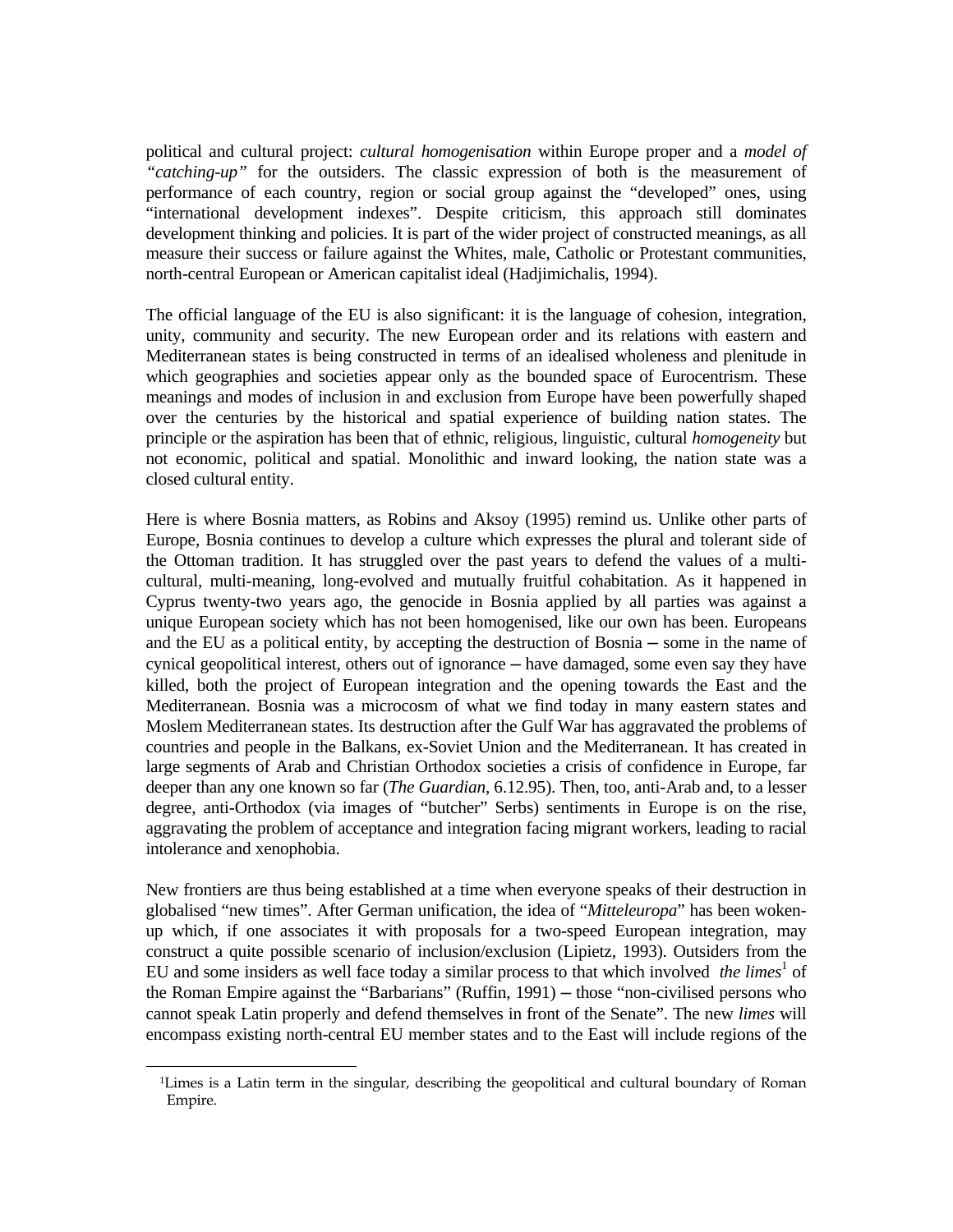former Austrian-Hungarian and Prussian empires; to the Balkans, Slovenia and Croatia (note that Greece is excluded), Italy, but maybe only its northern part including Rome, the Iberian peninsula until Madrid and the British isles, perhaps without Ireland. The new *limes* could broadly follow those of the Great Schism of 1054 between Rome and Constantinople. The criteria of inclusion/exclusion would once again be cultural and religious and both Orthodoxy (Russians, Serbs, Roumanians, Bulgarians, Greeks) and Islam (Bosnians, Albanians, Turks, Arabs from the Middle East and north Africa) would be excluded, would constitute the *other,* that cannot belong to authentic Europe. But again, this exclusion of the new "Barbarians", is not a cutting of Europe from its surroundings. It is intended to dominate them instead, to include them as inferiors.

This new *limes* works inside the Europe of the 15 as well, making the previous scenario even more possible. Today a new wall of poverty and marginalisation runs right through all the member states (Hadjimichalis, Sadler, 1995). The meta-fordist social contract of "negotiable involvement" in north-central Europe and the family/small business/informal economy model in southern Europe, are both in crisis. In the early 1990's, 58 million people were considered as "poor" (1/3 of the Europe of the 12), 3 million were homeless and 15 million formally unemployed. Not all people who work and live in Europe can now have the right to citizenship. Neo-racism builds new inner boundaries and excludes the "16th state": 12,5 million foreign *demizens* and *immigrants.* Many women, particularly in the south, work in the informal sector and, because of that, they are nowhere near the image of "social partner", whose role in dialogue is heavily promoted by the EU (Vaiou, 1995). Thus, an exclusion from the outset is established as these millions of women cannot have a voice in coming negotiations.

Racial and gender divisions restrict also the freedom of mobility  $-$  a much celebrated fruit of the Single Market (Massey,1994; Vaiou, 1995). There is seldom any reference to everyday life, to those differentiated "life spaces" of Europeans, to the unequal terms of integration of places, races and genders. Thus, the false assumption about homogenisation and catching-up through infrastructures prevails. The latter works in support of the few white men from the north-central region, who congest Euro-terminals, busily talking in their — frequently faked — mobile telephones. Their hyper-mobility relies on the stasis of all the others who are forced to stay behind these new inner boundaries of exclusion.

#### **3. Concluding comment: a two-front "mexicanisation" ?**

During the last Davos International Economic Summit (February 1996), Jeffrey Jacks from Harvard University made a comparison between Mexico and eastern Europe (*The Guardian*, 8.2.96). He argued that as the USA and Canada have found in neighbouring Mexico a source of cheap labour, cheap energy and agricultural inputs (as did Japan in Southeast Asia), today a similar golden opportunity is open for Europe in ex-socialist countries of the East. However, he urged Europeans, to "do it properly" and avoid USA mistakes which turned Mexico in six months from "*l'enfant gâté*" of the West to an almost bankrupt country.

Extending Jacks's scenario to the Mediterranean may end with a two-front "mexicanisation": the creation of a "buffer zone" around Europe echoing the old *limes*, in which controlled immigration, provision of cheap energy and agricultural inputs, demand for European products, accommodation of mass tourism and location of industries (the equivalent of "maquiladores") would take place. This possible reorganisation of European and Mediterranean space would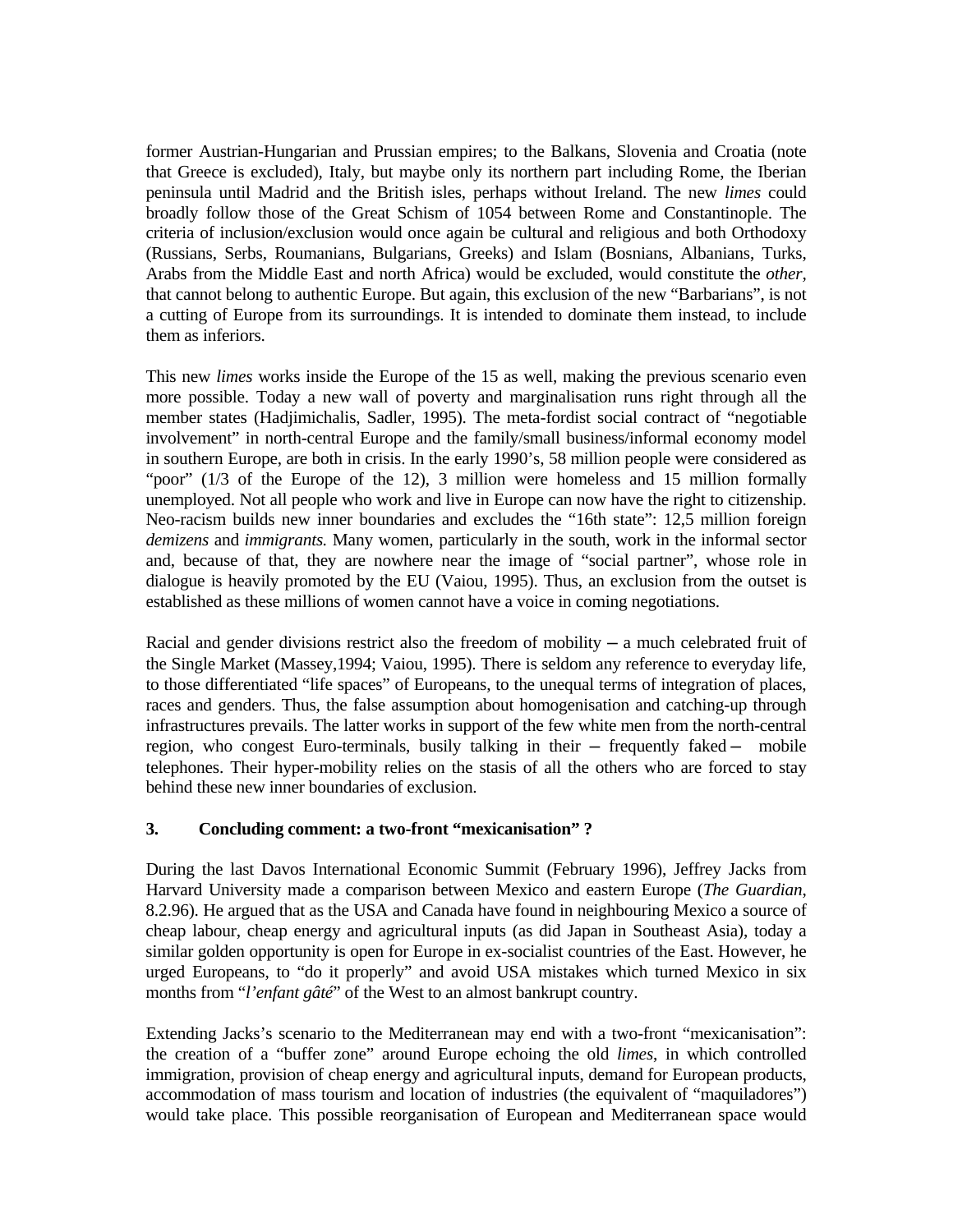strengthen north-central European regions but would further marginalise southern ones.

Political forces to oppose this scenario seem to be dispersed and week among regions and social groups most affected. Hopes for organisation exist, however, requiring a progressive and radical "openness" and acceptance of the other as equal, instead of a defensive and nationalistic closure. Of special value here is the spatial feminist and postcolonial critique by Gloria Anzaldua (1990), whose major work on borderlands between Mexico and the USA sets the scene. Anzaldua proposes a move "beyond an homogenising globalisation, to the persistent recognition of heterogeneity", to organise ourselves for radical resistance. The latter can take many forms in which the formulation of new categories and new meanings play a key role. She offers her own first step:

"... We need theories that will rewrite history using race, class, gender and ethnicity as categories of analysis, theories that cross borders, that blur boundaries.... Because not only we are not allowed to enter in the West, but we are not allowed to enter discourse either, because we are often disqualified or excluded from dominant meanings, because what passes for theory these days is forbidden territory for us...."

There are many more forbidden territories both actual and imaginary and the European integration seems to multiply them. The agenda must include both their conquest and the attempt to eliminate their reproduction.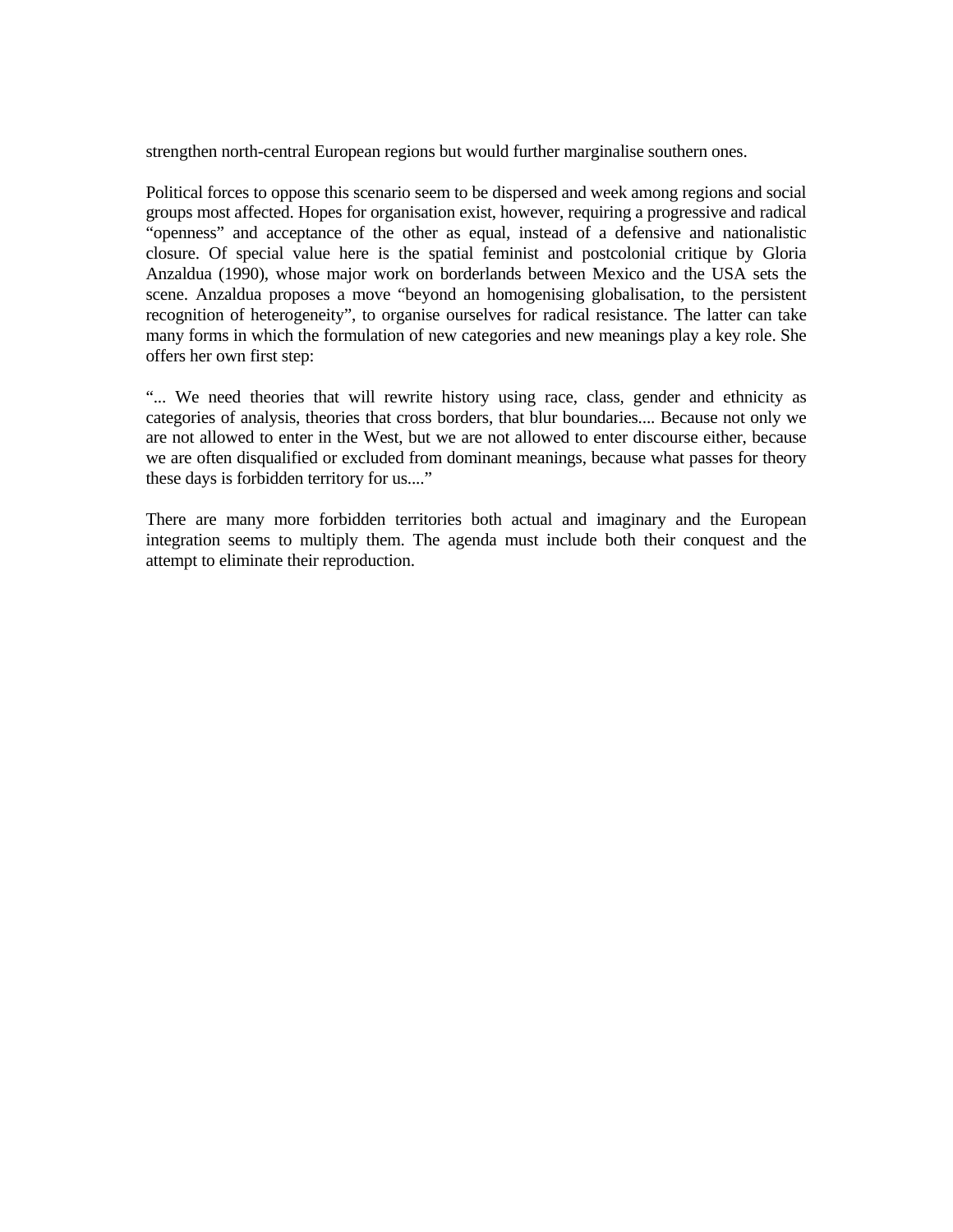#### **References**

Amato, A. (1994) *Marginalisation, specialisation and cooperation in the Baltic and Mediterranean region*, FAST Dossier, Vol. 6-8, CEC, DGXII: Brussels.

Amoroso, B. (1994) *From dualism to marginalisation: technologies, patterns of industrialisation and development models*", FAST Dossier, Vol 15, CEC, DG XII, Brussels.

Amin, S. (1989) *Eurocentrism*, Zed Books: London.

Anzaldua, G. (1990) *Making face, making soul, Haciendo Caras,* Univ. of California Press: San Francisco.

Castoriadis, C. (1990) *Le monde morcelé,* Seuil: Paris.

Hadjimichalis, C. (1994) *The fringes of Europe and EU integration: a view from the South*, European and Regional Studies, Vol 1 , no 1., pp 19-29.

Hadjimichalis, C., Sadler, D.(eds) (1995) *Europe at the margins: new mosaics of inequality*, J.Wiley: Chichester.

CEC, DG X (1994) *Europe 2000+: Cooperation for European territorial development,* Brussels.

Lipietz, A. (1993) *Environment and Planning D: Society and Space, Vol.11,* pp. 501-512.

Massey, D. (1994) *Space, place and gender,* Polity Press: Oxford.

Joston, R.J., Taylor, P., Watts, M. (eds) (1995) *Geographies of global change,* Indroduction, Blackwell: Oxford.

Petrakos, G. (1995) *The regional structure of Albania, Bulgaria and Greece: implications for cross-border cooperation and development*, Discussion Paper Series, Faculty of Planning and Regional Development, University of Thessaly: Volos.

Robins, K., Aksoy, A. (1995) *Culture and marginality in the new Europe*, in Hadjimichalis, C., Sadler, D.(eds) op.cit.

Ruffin, S. (1991) *L'empire et les nouveaux barbares,* Lattes: Paris.

Said, E. (1985) *Orientalism reconsidered*, in F.Barker et. al. (eds) *Europe and its others*, Univ. of Essex: Colchester.

Vaiou, D. (1995) *Women of the South after, like before, Maastricht?*, in: Hadjimichalis, C., Sadler, D. (eds), op.cit.

Valden, S. (1991) *European integration and eastern Europe*, in N.Maravegias, M.Tsinisizelis (eds) *European integration: Theory and policy,* Themelio: Athens (in Greek).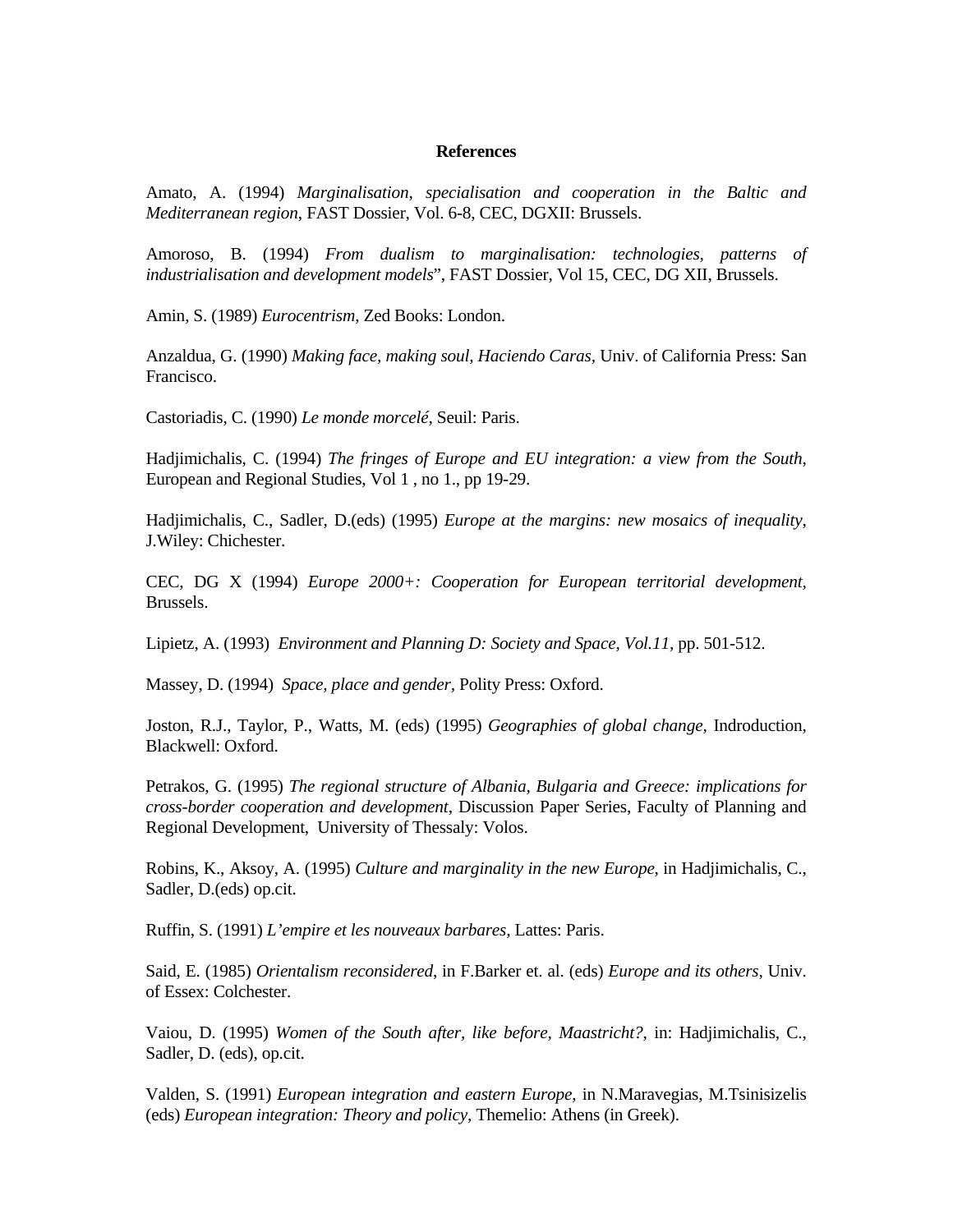# **Appendix**

# **Diagram 1.The inter-Mediterranean trade (import-export) in 1990**

# **Table 1**

| 11<br>Population (millions) | 1992 | 2010 |
|-----------------------------|------|------|
| EU                          | 347  | 376  |
| Mediterranean               | 209  | 304  |
| central and eastern Europe  | 110  | 116  |

# **Table 2**

| Per Capita GDP             | 1992      |
|----------------------------|-----------|
| EU                         | 19.242 \$ |
| Mediterranean              | 1.589\$   |
| central and eastern Europe | 1.927\$   |

# **Table 3**

| 1992                           |
|--------------------------------|
| 751 mil. ECU<br>1.612 mil. ECU |
|                                |

# **Table 4**

| Immigrants in EU    | 1992        |
|---------------------|-------------|
| From Mediterranean  | 4.6 million |
| From eastern Europe | 0.7 million |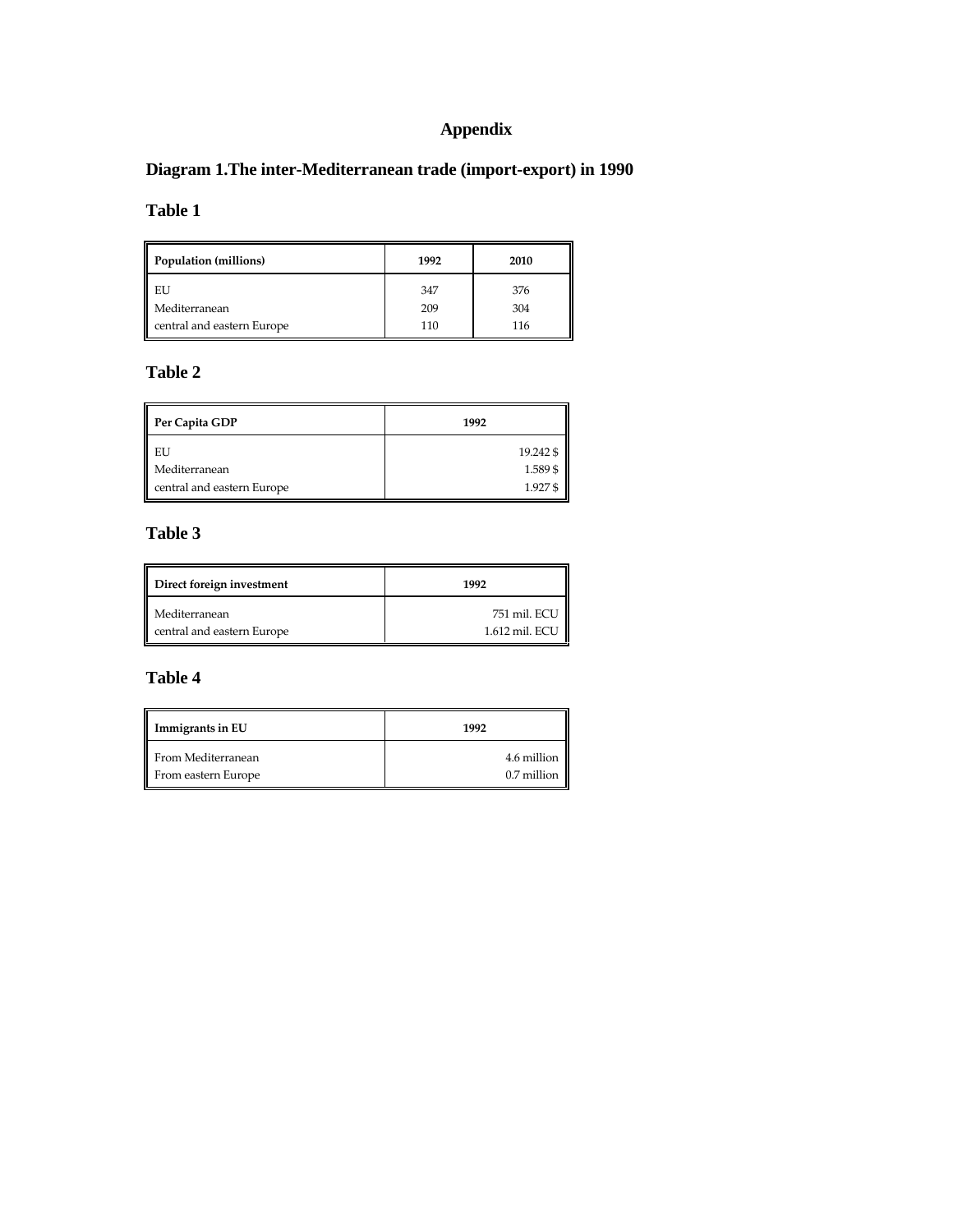#### **ECONOMIC AND PLANNING CONSEQUENCES FOR THE MEDITERRANEAN STATES OF EUROPE'S OPENING UP TO THE EAST**

**2. The importance for Europe of countries east of the Mediterranean basin** 

**Mr Glafkos CONSTANTINIDES Development and Planning Consultant Nicosia, Cyprus**

#### **Introduction: The European Union and its future enlargement**

The European Union (EU) is emerging as a major regional association with increasing influence in world affairs. The global political and ideological transformation which followed the collapse of the Soviet Union have initiated an era of far reaching social and economic changes in the countries of Eastern Europe which are searching for new economic links and political alignments within the growing European trading zone. The gathering strength of liberalisation is also posing new challenges in the countries of the Mediterranean region which, despite their diverse development patterns and economic problems, seek opportunities to direct their future choices towards the political values and economic policies which have supported the growth of influence of Europe as a world economic power.

The present EU is the outcome of a process of evolution entailing both enlargement and deepening each part of the process making its own contributions to the strengths and weaknesses observed in the transition from European Community of six member countries established in 1958 to the European Union of fifteen members countries established by the Maastricht Treaty of 1992. The future expansion of the catchment of the European Union to the East of Europe and to the Mediterranean basin is a prospect of major concern just as much for the cohesion of the new Eastern members of the EU as for the collective identity of the EU itself whose future seems to depend not only on its economic power but primarily on putting together its own profile and deciding what it wants to be in cultural terms beyond its influence as a giant trading zone. The twin under-currents in the evolution of the EU of enlargement and deepening are not mutually exclusive choices but complementary priorities given the EU's commitment to foster closer links and more meaningful integration with countries which share at least some of the fundamental European values of democracy and human rights. Internal deepening of European cohesion is not and cannot be an end in itself since its importance is ultimately to enhance the effectiveness of Europe to address development problems both within the EU and further afield in countries which demonstrate a willingness to draw from, and add to, the European cohesion as a guideline principle for future social and economic development.

The enlargement of the EU is just as important for the strengthening of the European economy as it is for future cohesion of group of countries which share the cultural, political and economic vision of Europe as an association of global importance.

#### **The evolution of the European Union**

The establishment the European Union has gone through three phases of evolution: the establishment of the Economic Community (EC) in 1958 under the Treaty of Rome, the 1985 market unification under the 1985 Single European Act (SEA) and Economic Union established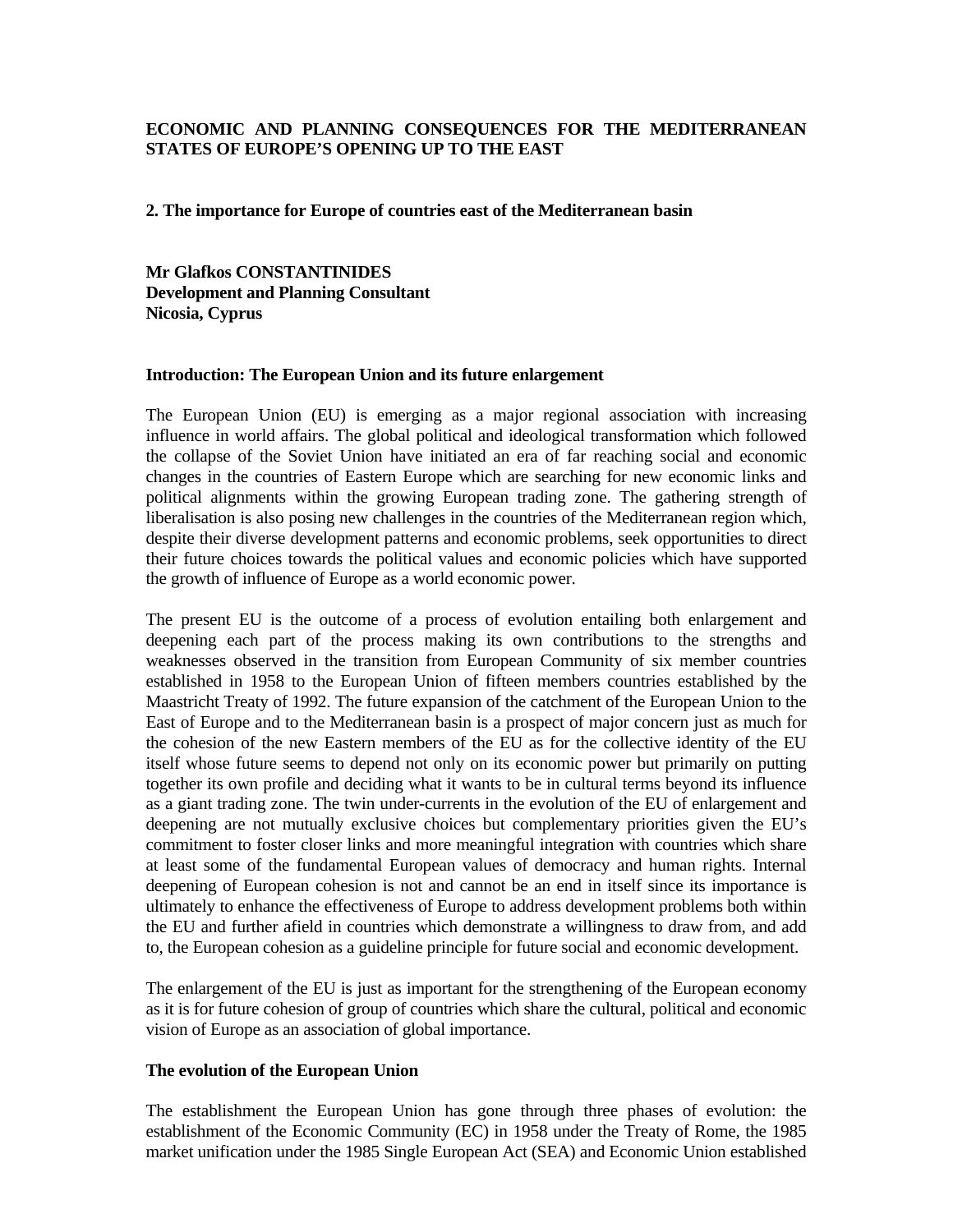by the Treaty of European Union in 1992. Today the European Union of fifteen member states, with a population of 376 million, has a market more populous than America's and more valuable than China's.

| April 1951   | European Coal & Steel Community, Treaty of Paris                                                                                                                    |
|--------------|---------------------------------------------------------------------------------------------------------------------------------------------------------------------|
| January 1958 | European Economic Community (EC), Treaty of Rome<br>original EC - 6 members: Belgium, Federal Republic of Germany,<br>France, Italy, Luxembourg and the Netherlands |
| April 1965   | Merger Treaty of Brussels (set up common institutions)<br>- Council of the European Communities<br>- Commission of the European Communities<br>- Audit Board        |
| January 1973 | First enlargement EC - 9<br>entry of the United Kingdom, the Irish Republic, Denmark                                                                                |
| January 1981 | Second enlargement EC - 10<br>entry of Greece                                                                                                                       |
| January 1985 | Single European Act                                                                                                                                                 |
| January 1986 | Third enlargement EC - 12<br>entry of Portugal and Spain                                                                                                            |
| January 1992 | European Union (EU) Treaty of Maastricht                                                                                                                            |
| January 1994 | Fourth enlargement EC - 15<br>entry of Sweden, Finland, Norway                                                                                                      |

The enlargement of the economic bonds of the EU in the Mediterranean region will add a new dimension to the EU's Mediterranean strategy. For the strategy to be effective many problems have to be addressed particularly in combining the desired economic advantages from trading relations with cultural cohesion and communality of political values. The Mediterranean is far from a homogeneous region containing economic and cultural diversities which are in some cases sharper than those existing within the EU, depending on the specific parts of the Mediterranean one chooses to consider. Just as it is, sometimes ambitious to view the EU as a truly integrated and cohesive economic union, so is the vision for a problem-free Mediterranean strategy. But then again, the issue is what kind of regional integration is envisaged and what kind of objectives are pursued. It is certain that the objective of a common economic market is easier to realise than a common political and cultural system.

The expected accession of **Cyprus** and **Malta** before the turn of the century should be considered as an enlargement adding much more to the cohesion of the EU than to its diversity. Both countries are geographically, culturally and economically closer to the present boundaries and institutions of the EU and as a result they are expected not only to enrich the deepening effort of the EU but also to act as poles of subsequent positive influence in the implementation of the Mediterranean strategy. Cyprus is a particularly promising country which can be seen as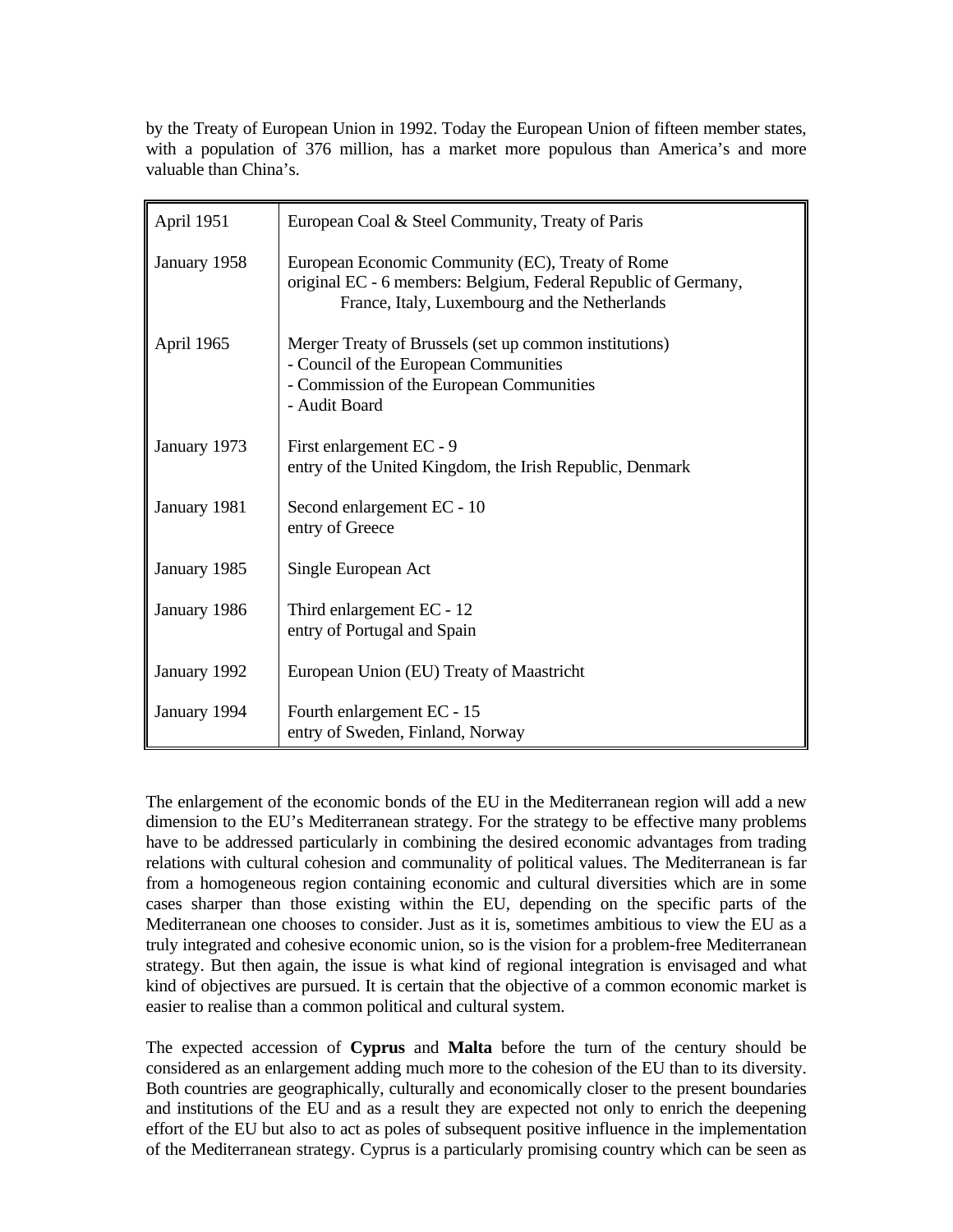a vehicle for strengthening the outreach of the EU further eastward to the Middle East given its high level of economic development, cultural heritage and its location — not further from the existing south-east most borders of the EU at the south Aegean Greek islands of Rhodes and Kastelorizo than the islands themselves are from Athens.

#### **Forms of regional economic association**

The EU as an economic entity contains various levels of economic association ranging from the minimum of free trade areas to maximum of complete integration with no definite time frame for the progression from the stage of free trading areas to full unification of economic policies. The simplified table below shows the progressive degrees of economic interdependence and policy harmonisation comprising the various forms of association existing between the EU and its members.

| Table 1: Forms of regional economic association and their features |            |                                                                                                                                                    |        |    |   |  |  |  |
|--------------------------------------------------------------------|------------|----------------------------------------------------------------------------------------------------------------------------------------------------|--------|----|---|--|--|--|
| Forms                                                              | Free trade | Unification of<br>Free mobility of<br>Harmonisation of<br>Common external<br>factors of production<br>tariff<br>economic policy<br>economic policy |        |    |   |  |  |  |
| <b>FTA</b>                                                         | $\ast$     |                                                                                                                                                    |        |    |   |  |  |  |
| CU                                                                 | $\ast$     | $\ast$                                                                                                                                             |        |    |   |  |  |  |
| <b>CM</b>                                                          | $\ast$     | $\ast$                                                                                                                                             | $\ast$ |    |   |  |  |  |
| EU                                                                 | $\ast$     | ×.                                                                                                                                                 | $\ast$ | *  |   |  |  |  |
| EI                                                                 | $\ast$     | *                                                                                                                                                  | $\ast$ | ×. | * |  |  |  |

FTA = Free Trade AreaCU = Customs Union CM = Common Market EU = Economic Union EI = Complete Economic Integration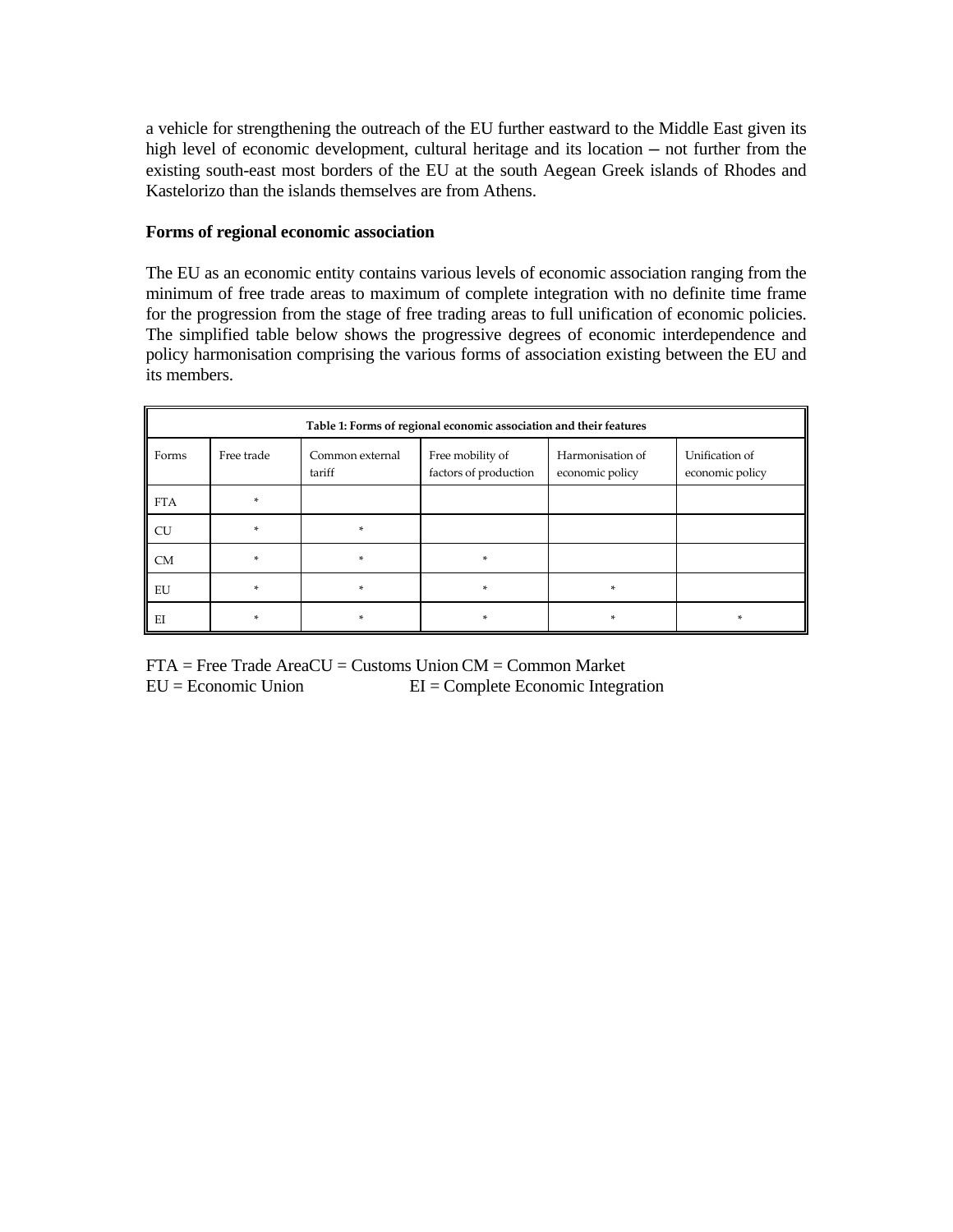| Member<br>country | Area<br>(1000)<br>sq.km) | Population<br>(1000s)<br>1990) | Employment<br>(per cent 1990) |      | GDP per head <sup>1</sup> |                     |                         |                        | Annual growth<br>rate of GDP<br>per head 1985-<br>90 |      | Gross value<br>added by<br>branch, 1989 |       | Member'<br>sshare in<br>EC GDP,<br>1988 |                | Foreign trade<br>per cent of<br>GDP, 1990 |
|-------------------|--------------------------|--------------------------------|-------------------------------|------|---------------------------|---------------------|-------------------------|------------------------|------------------------------------------------------|------|-----------------------------------------|-------|-----------------------------------------|----------------|-------------------------------------------|
|                   |                          |                                | Agr.                          | Ind. | Serv.                     | <b>PPS</b><br>value | $%$ on<br>EC<br>average | $%$ on<br>EC<br>highes |                                                      | Agr. | Ind.                                    | Serv. |                                         | <b>Imports</b> | <b>Exports</b>                            |
| $\, {\bf B}$      | 30.5                     | 9.948                          | 2.7                           | 28.7 | 68.6                      | 15,207              | 105                     | 85                     | 2.1                                                  | 2.1  | 30.3                                    | 65.5  | 3.1                                     | 65.1           | 61.4                                      |
| DK                | 43.1                     | 5.135                          | 5.7                           | 25.6 | 68.7                      | 15,539              | 107                     | 87                     | 1.1                                                  | 4.6  | 27.1                                    | 68.3  | 2.3                                     | 24.7           | 27.0                                      |
| $\mathbf D$       | 356.6                    | 79.113                         | 3.4                           | 39.8 | 56.8                      | 16,954              | 117                     | 94                     | 1.6                                                  | 1.6  | 39.4                                    | 59.1  | 25.3                                    | 23.0           | 27.0                                      |
| ${\bf E}$         | 504.8                    | 38.925                         | 11.8                          | 33.4 | 54.8                      | 10,925              | 75                      | 61                     | 2.2                                                  | 4.9  | 35.3                                    | 59.7  | 7.1                                     | 17.1           | 11.9                                      |
| $\mathbf F$       | 549.1                    | 56.577                         | 6.1                           | 29.9 | 64.0                      | 16,157              | 111                     | 90                     | 1.3                                                  | 3.6  | 30.3                                    | 66.2  | 19.9                                    | 19.5           | 18.6                                      |
| ${\bf G}{\bf R}$  | 132.0                    | 10.046                         | 25.3                          | 27.5 | 47.2                      | 6,823               | 47                      | 38                     | 1.3                                                  | 17.0 | 27.2                                    | 55.9  | 1.0                                     | 30.0           | 12.2                                      |
| <b>IRL</b>        | 70.3                     | 3.506                          | 15.0                          | 28.7 | 56.3                      | 9,885               | 68                      | 55                     | 3.7                                                  | 10.0 | 36.7                                    | 53.3  | 0.8                                     | 48.6           | 55.6                                      |
| $\mathbf I$       | 301.3                    | 57.576                         | 9.0                           | 32.4 | 58.6                      | 14,848              | 102                     | 83                     | 2.3                                                  | 3.6  | 34.2                                    | 62.2  | 17.4                                    | 16.7           | 15.6                                      |
| $\mathbf L$       | 2.6                      | 379                            | 3.2                           | 30.7 | 66.1                      | 17,928              | 124                     | 100                    | 1.0                                                  | 2.1  | 35.9                                    | 62.1  | 0.1                                     |                | $-2$                                      |
| <b>NL</b>         | 41.5                     | 14.893                         | 4.6                           | 26.3 | 69.1                      | 14,614              | 101                     | 81                     | 0.9                                                  | 4.7  | 32.4                                    | 62.8  | 4.8                                     | 48.6           | 48.7                                      |
| $\mathbf{P}$      | 92.1                     | 9.878                          | 17.8                          | 34.9 | 47.3                      | 8,136               | 56                      | 45                     | 4.6                                                  | 6.3  | 37.7                                    | 56.0  | 0.9                                     | 41.6           | 27.3                                      |
| UK                | 244.1                    | 57.323                         | 2.2                           | 29.5 | 68.3                      | 14,582              | 101                     | 83                     | 1.5                                                  | 1.1  | 34.2                                    | 64.8  | 17.3                                    | 22.8           | 18.7                                      |
|                   |                          |                                |                               |      |                           |                     |                         |                        |                                                      |      |                                         |       |                                         |                |                                           |
| EC                | 2,368.0                  | 343.299                        | 6.6                           | 32.5 | 60.9                      | 14,488              | 100                     | 81                     | 2.8                                                  | 3.0  | 34.4                                    | 62.5  | 100.0                                   | 24.4           | 23.7                                      |

# **Table 2: Basic statistics of the Community**

<sup>1</sup>Current prices in ECUs, purchasing power standards (PPS).

 $^{2}$ Luxembourg's trade figures included in Belgium's.

Sources:Eurostat (1992) *Basic Statistics of the Community,* 29th edn, Luxembourg; EC (1991) *Europe without Frontiers,* European Documentation, periodical 2/1989, Luxembourg.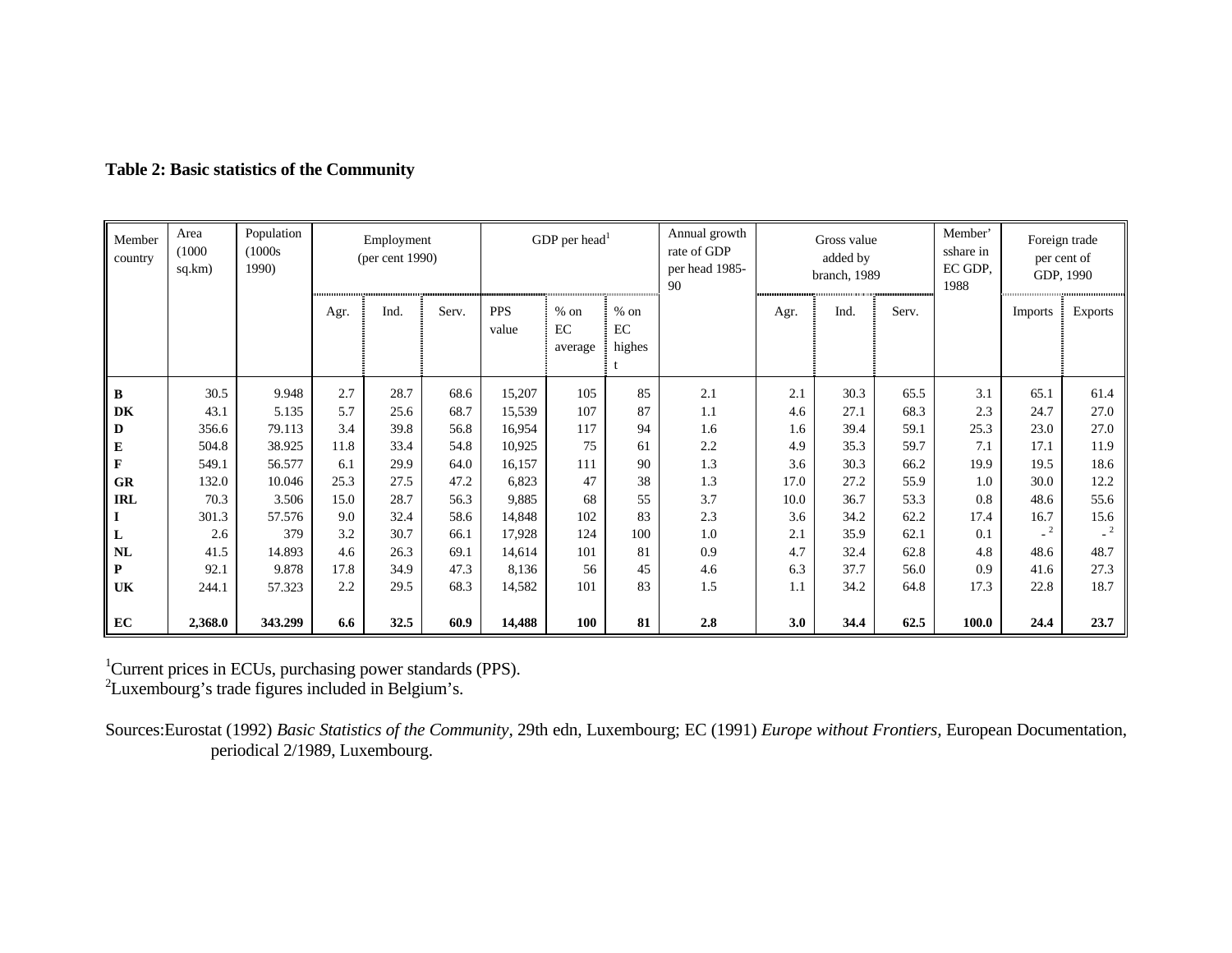#### **Diversity within the EU**

The statistics reveal considerable differences between countries comprising the EU (Table 2).

#### *Physical size* (area and population)

The smallest member in both area and population is Luxembourg, the largest in area is France and the largest in population is Germany. The Economic Community of 12 makes a market of more than 343 million people, nearly a third more than the population of the United States which is almost four times larger in area than the area of the 12 Economic Community countries.

#### *Employment structure*

In all the member countries the service sector predominates. Agriculture is the least important employment sector with important differences between countries: agriculture accounts for 25% of total employment in Greece and only 2% in the UK.

#### *Economic size*

Taking the Gross Domestic Product (GDP) as a measure of economic development, the least developed member is Greece reaching 38% of the level of Luxembourg which is the most developed. Within the group of 12, eight countries are above and four countries are below the average GDP per head. On the basis of income per head it is possible to distinguish three groups of countries reflecting three levels of development: the lower income group of Spain, Greece, Ireland and Portugal, the middle income group of Belgium, Italy, the Netherlands and the UK and the higher income group of Germany, Denmark, France and Luxembourg. In total the 12 Economic Community countries have a combined GDP of just under 30% of the global GDP. But the 4 of the 12 countries (Germany, France, Italy and the UK) account for 80% of the total Community GDP.

#### *Composition of value added*

As with the employment structure, the service sector produces the highest share of the value added. But agricultural value added is still important in Greece with 17%, Ireland with 10% and Portugal with 6%.

#### *Openness to trade*

On this count, the smaller and more developed countries are the most open to trade. Belgium being the most and Italy and Spain the least open to trade.

There are at least two important observations to be made from the above summary statistics:

- a) the large economic size of the Community in the world economy;
- b) the economic differences between individual countries and groups of countries.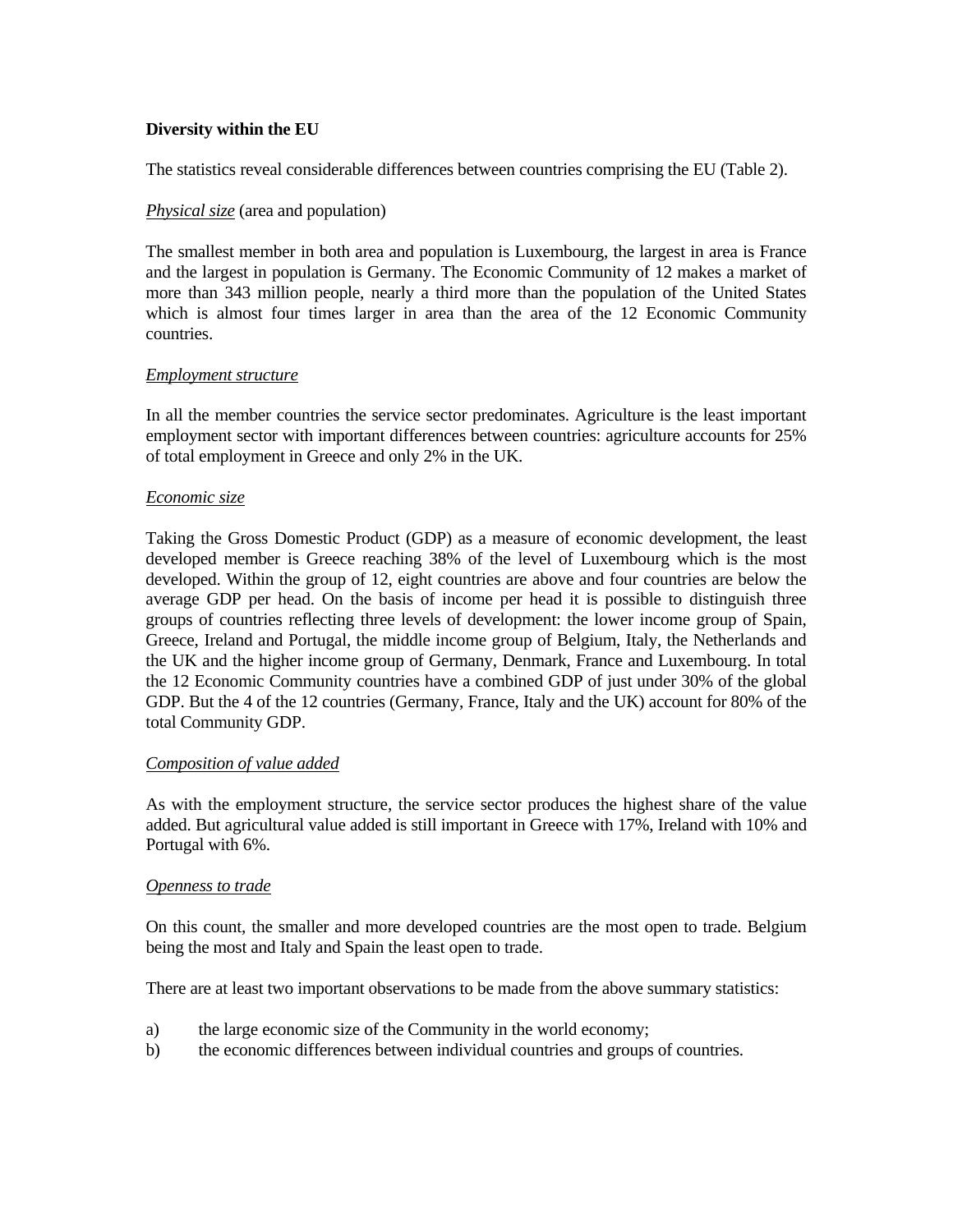Despite the economic differences the Community has moved further towards complete economic integration with the Treaty of Maastricht in 1992 establishing the European Union of fifteen members and the enlargement of its market in 1994 with the extension of the four fundamental freedoms of movement of goods, services, people and money to the "European Economic Area" including Austria, Finland, Norway, Sweden and Iceland.

The future role of the EU as a global power depends on its capacity to take itself into a organisation much more than a free market area. Its comparative advantage should extend beyond market gains and contribute to the dissemination of principles of cultural values and establishment of models of technical co-operation.

The commitment of the EU towards achieving this role is clearly reflected in the agreement of member states to apply two sets of policies, *(a)* common policies at the level of the EU and *(b)* closely co-ordinated national policies. The policy objectives promoted by the EU (shown below) illustrate the broadening scope of the EU policy objectives, including, other than trading considerations, social development, education and environmentally sustainable development.

- trade liberalisation;
- $-$  common commercial policy;
- $-$  free movement of goods, services, people and capital;
- $-$  measures on movement of people from outside the EU;
- $-$  common agricultural policy;
- common transport policy;
- ─ competition policy;
- $-$  harmonisation of legal systems;
- $-$  social policy and cohesion (European Social Fund);
- $-$  environmental policy;
- $-$  industrial competitiveness;
- $-$  research and technological development;
- ─ establishing trans-European networks;
- ─ health protection;
- $-$  education and training;
- $-$  development co-operation and technical assistance;
- ─ consumer protection;
- energy, civil protection and tourism.

#### **The EU's Mediterranean enlargement**

Following the accession to the European Community of Greece, Spain and Portugal, the term Mediterranean countries in the context of the future policies of the EU refers to the following non-member countries of the Mediterranean basin:

- 1. The Maghreb group: Algeria, Morocco and Tunisia;
- 2. The Mashreg group: Egypt, Jordan, Lebanon and Syria;
- 3. Cyprus, Malta and the countries of Former Yugoslavia, and
- 4. Turkey.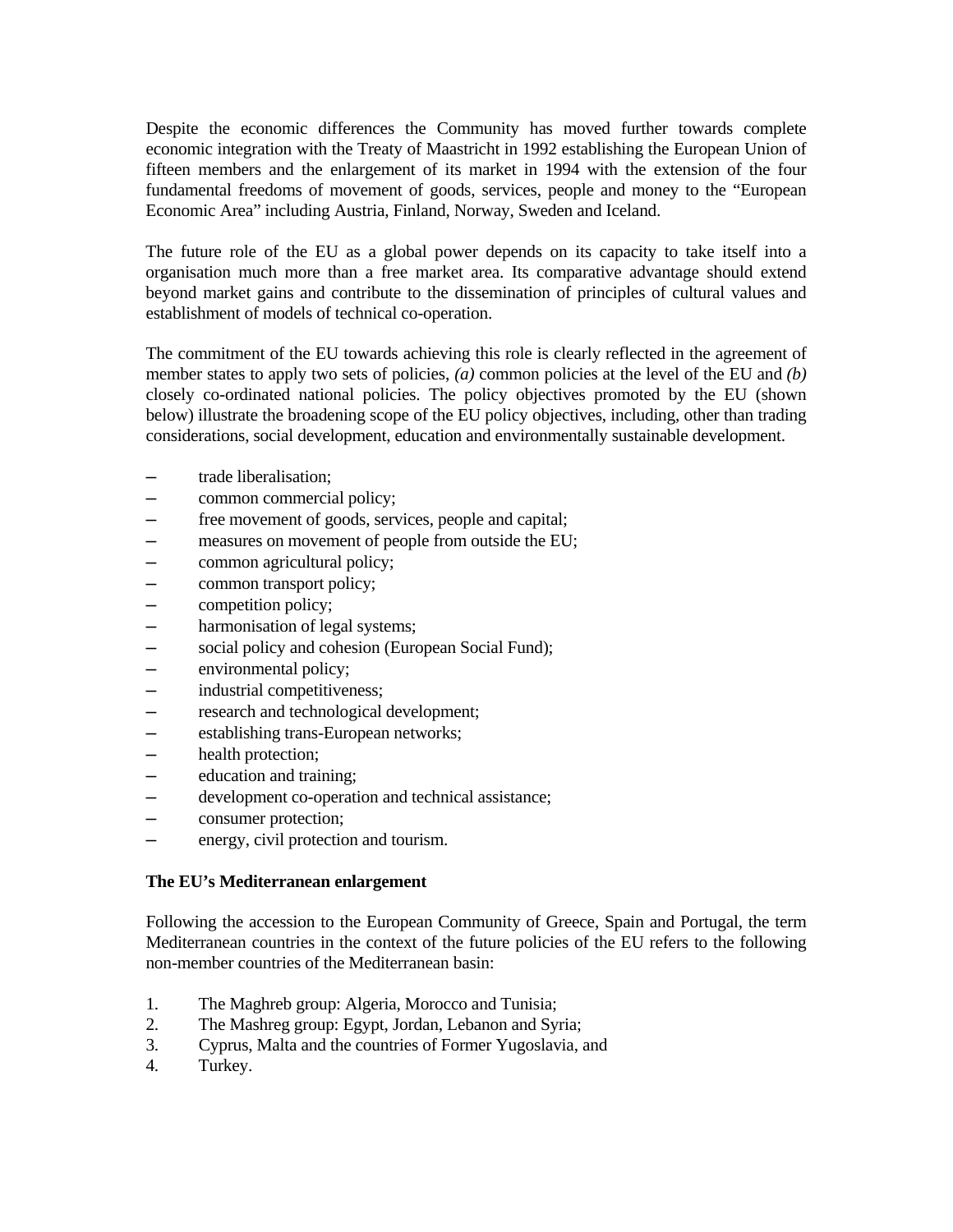Nearly 10% of EU exports are directed to these countries which, in turn, sell over 50% of their exports to the EU. The restrictions imposed by the EU on imports of agricultural commodities under the EU's Common Agricultural Policy necessitated the establishment, for sometime now, of special trade relations with the Mediterranean countries to enable them to maintain access of their European export markets. In response to this need, the then European Community put into effect in 1987 the **Global Mediterranean Policy** consisting of bilateral trading agreements with each one of the Mediterranean countries based on different legal forms aiming to address country-specific economic concerns, within the broad framework of forms of associations outlined in Table 1 (Forms of Regional Economic Association and their Features).

The agreements with Cyprus and Malta focused on negotiations for setting up a Customs Union, both countries applied for full membership of the present EU in July 1990. In the case of Cyprus the application followed two years after the 1988 Cyprus-European Community Agreement under which Cyprus had agreed to remove customs duties on imports of industrial imports from the EC and adopt the common external tariff over a ten-year period.

Of the whole Mediterranean group of countries, Cyprus demonstrates an impressive record of economic performance.

Recent comparative statistics show the per head GDP of Cyprus to be 85% of that of Italy and 80% of that of France, both countries falling in the higher income group of the EU, and 156% that of Portugal, falling in the lower income group of the EU. Compared to Turkey the Cyprus GDP per head is two and a half time higher. All these indicators are on a purchasing power parity take into account the exchange value of the national currency. The gathering of some twenty-seven countries of the EU, the Middle East and North Africa in Barcelona in November 1995, acknowledged the EU's commitment to three fundamental principles of multilateral partnership: politics and security, economic and financial development and social, cultural and human rights. The prospect of a common bond among all the countries of the Mediterranean under all three of these principles implies an enormous task for the EU. The challenge is to put in place mechanisms to create conditions discouraging divergence from the EU ideals.

| GDP per head \$1993 (in PPP exchange rates) |        |  |  |  |
|---------------------------------------------|--------|--|--|--|
| France                                      | 19,440 |  |  |  |
| Italy                                       | 18,070 |  |  |  |
| <b>CYPRUS</b>                               | 15,470 |  |  |  |
| Israel                                      | 14,890 |  |  |  |
| Spain                                       | 13,310 |  |  |  |
| Portugal                                    | 9,890  |  |  |  |
| Greece                                      | 8,360  |  |  |  |
| Malta                                       | 8,281  |  |  |  |
| Turkey                                      | 5,550  |  |  |  |
| Tunisia                                     | 5,070  |  |  |  |
| Syria                                       | 4,960  |  |  |  |
| Algeria                                     | 4,390  |  |  |  |
| Jordan                                      | 4,010  |  |  |  |
| Egypt                                       | 3,530  |  |  |  |
| Morocco                                     | 3,270  |  |  |  |
| Lebanon                                     | 2,500  |  |  |  |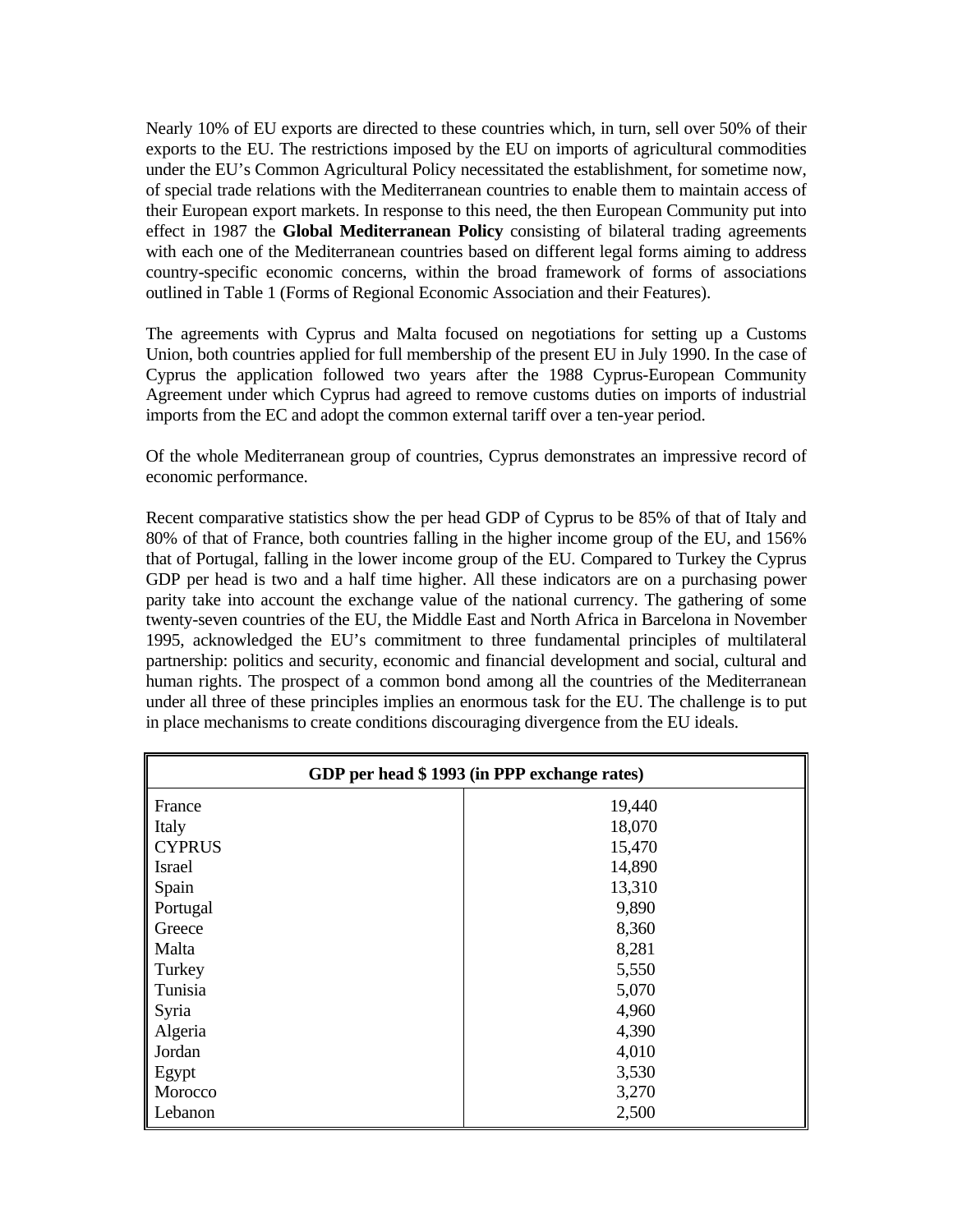#### **Present EU financial assistance**

Economic and financial assistance is one of the major instruments of fostering structural adjustments and internal policy reformulations in consistency with the economic cultural and political principles of multilateral partnership. The EU has committed nearly 5 billion ECUs (6 billion US\$) in assistance to the Mediterranean countries up to 1999. The present level of development assistance to the Mediterranean countries and the respective EU trade surplus is shown in Fig.1.

#### **Cyprus: A brief outline**

Cyprus, with an area of 5,765 sq km, is the third largest island in the Mediterranean basin (Fig. 2 & 3). Its longest distance from the Akamas Peninsula in the west to the tip of the Karpas Peninsula in the east is about 226 km and its longest distance across, from Cape Kormakiti in the north to Cape Gata in the south, is about 97 km. The Cyprus coastline is some 784 km. The GDP is about 7000 million US  $\frac{1}{2}$  and the population 602,000.

The Cyprus economy has overcome many serious constraints to reach its present high level of economic envelopment. Although the Turkish invasion of 1974 caused a severe recession, with the GDP reduced by 30% from the 1973 level, the economy recovered rapidly and by 1978 the pre-1974 output level was regained and full employment was restored. Economic recovery and subsequent growth were based on the expansion of the service sector in which tourism remains the main component. Growth in the tourism sector for more than a decade has been around 10% in real terms, accounting for 20% of the GDP. The whole service sector now stands at 70% of the GDP.

| Sectoral Distribution of Gross Domestic Product (%) 1976-1995 |                      |                     |  |  |  |  |  |
|---------------------------------------------------------------|----------------------|---------------------|--|--|--|--|--|
| 1995<br>1976                                                  |                      |                     |  |  |  |  |  |
| Primary<br>Secondary<br>Tertiary                              | 18,4<br>27,0<br>54,6 | 6,0<br>24,0<br>70,0 |  |  |  |  |  |

#### Source:Central Bank of Cyprus

The service sector covers trade, financial services, transport, telecommunications, administration, education and other professional services and hotels and restaurants. Excluding tourism (hotels and restaurants) the rest of the service sector accounts for 44% of the GDP, increased from 34% in 1976.

The sectors of trade and finance  $\&$  insurance are already larger than tourism reflecting both the secondary impacts of tourism but also the increasing importance of Cyprus as a regional financial centre.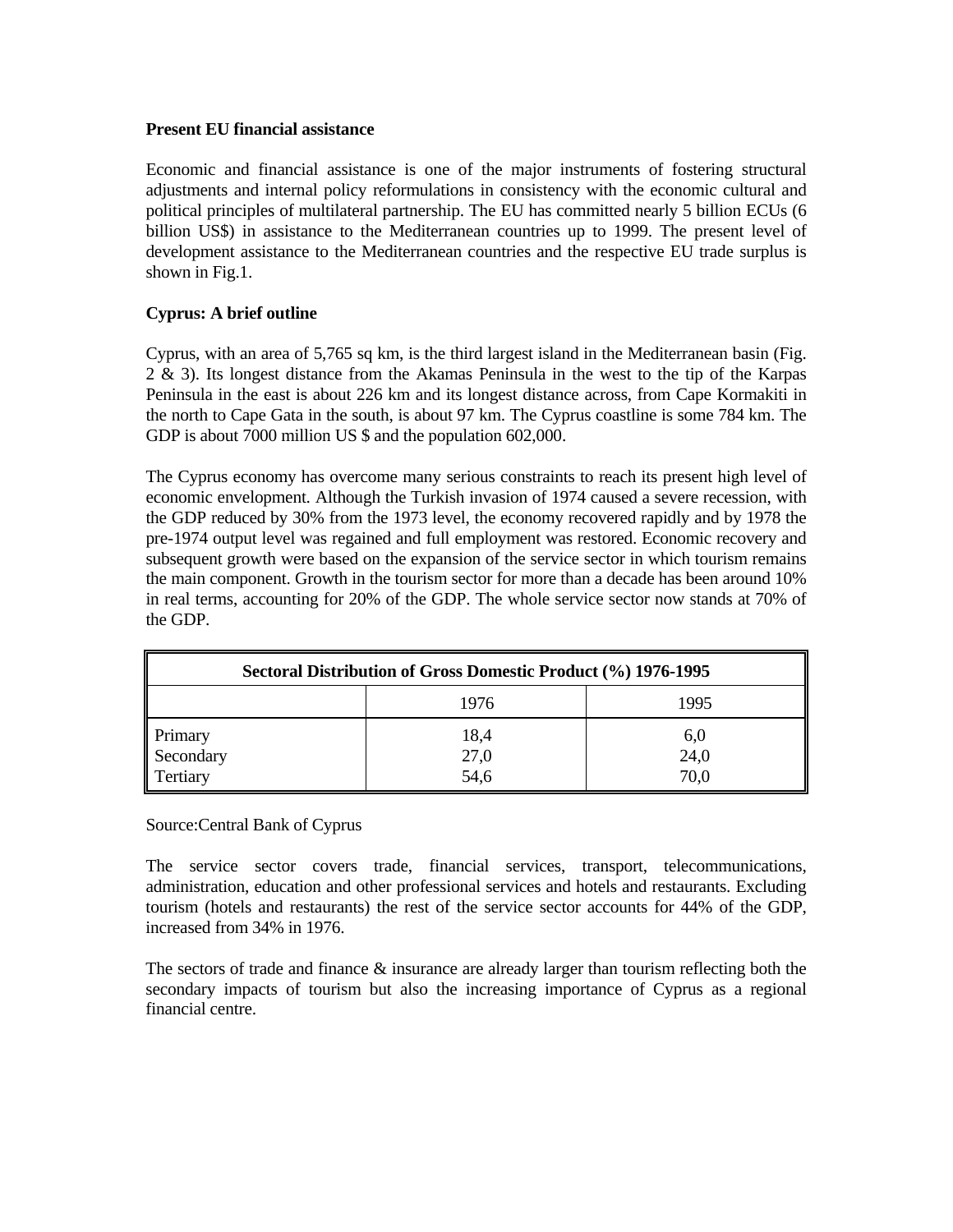| <b>GDP</b> in the Service Sector (million Cyprus Pounds) |     |  |  |  |
|----------------------------------------------------------|-----|--|--|--|
| Trade                                                    | 300 |  |  |  |
| Transport & Comm.                                        | 258 |  |  |  |
| Finance & Insurance                                      | 390 |  |  |  |
| Community services                                       | 155 |  |  |  |
| Hotels & Restaurants                                     | 210 |  |  |  |
| Manufacturing                                            | 290 |  |  |  |

Off-shore activities have been one of the main sources of growth in finance and insurance. There are over 1,000 off-shore units operating offices in Cyprus, while new registrations during 1995 reached over 4,000. About 60% of the off-shore offices are in trade, marketing and distribution, 20% in management and related consultancy services and the rest in maritime services and banking.

The importance of the service sector in the Cyprus economy is also shown by the rapid growth of the export of services. Of the total invisible receipts, excluding transfers, of 1,500 million pounds in 1994, about 810 million were from tourism and 690 million from professional services. It is therefore justified to regard Cyprus, despite its small size and the continued political problem imposed by the Turkish invasion of 1974, as an evolving regional financial and service centre capable of providing links between the EU and the countries of the Middle East and Eastern Europe. The factors which have contributed to the emergence of this role in Cyprus are strongly connected to qualitative aspects of development such as highly qualified professional manpower, very good living conditions, a deeply rooted European cultural outlook and a highly developed business and financial sector. According to the 1994 Human Development Index prepared by the United Nations Development Programme (UNDP), Cyprus is included in the High Human Development Group with a score of 0.973 occupying the 26th position out of a total of 173 countries **(Human Development Report, 1994, UNDP) (Appendix II).**

As mentioned earlier, Cyprus has applied for EU membership in 1990 and is actively engaged in efforts for policy and legal alignment with the EU framework. The expected accession of Cyprus and Malta just before the end of the century will be a major turning point in the history of Cyprus but will also be not a small step in the EU's own growth process through a Mediterranean Strategy capable of combining trade enlargement with cultural deepening objectives. The social value of the Mediterranean Strategy would depend on the cultural cohesion of the new partners with the existing members of the EU. Without cohesion at the grass-roots level the Mediterranean Strategy will at best remain a trade effort without distinguishing significance in social and cultural terms.

#### **EU - Mediterranean co-operation: problems, responses and prospects**

Political and economic change across the eastern Mediterranean is rapid. The political changes in Europe towards trade liberalisation and democratic rule have led to the transformation of pre-1990 political alignments and the search for representative democracy.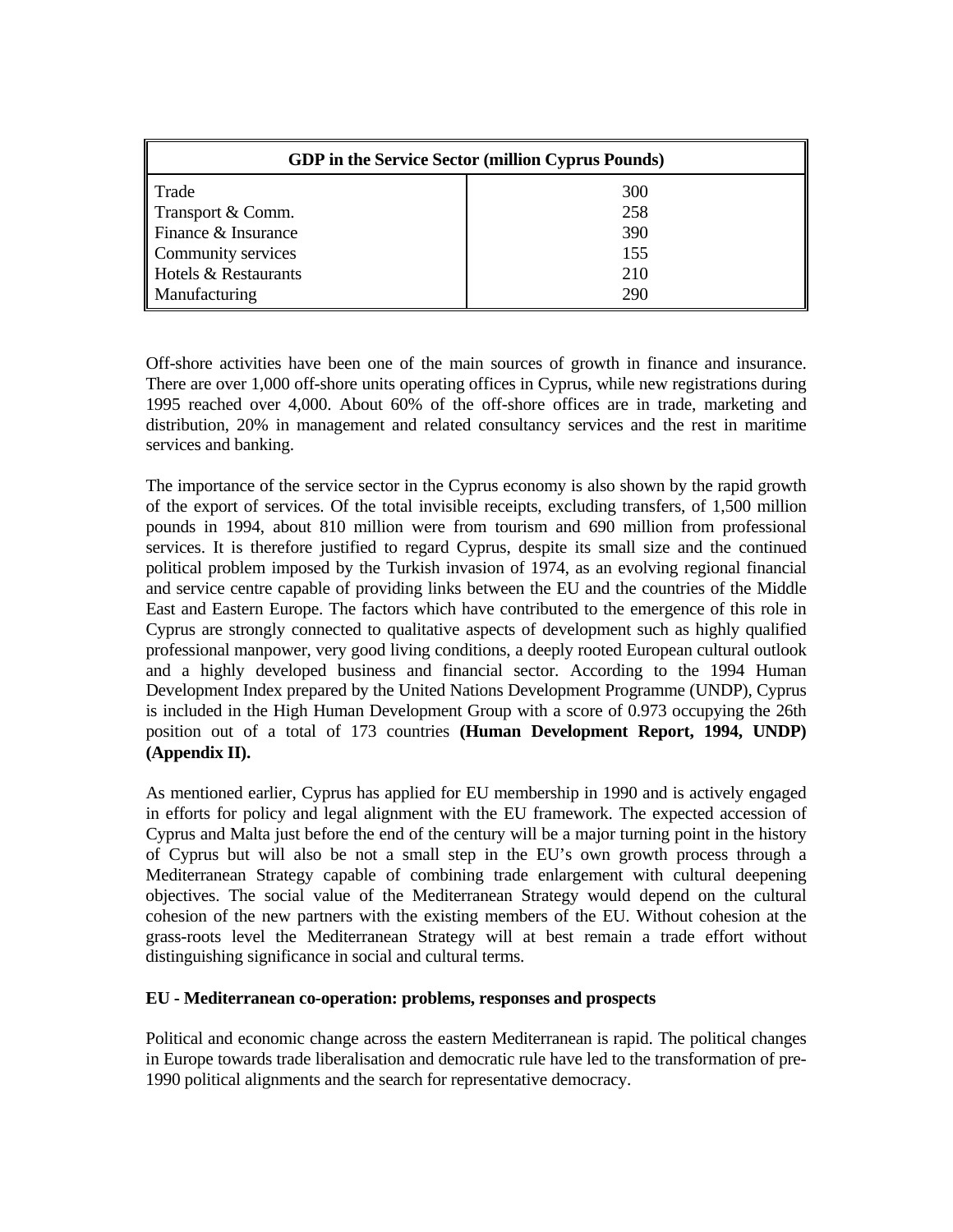Market economies are replacing centralised systems of economic organisation encouraged by wider political changes towards liberalisation and greater reliance on private sector initiatives, despite these broad changes, each country is seeking its own national brand of adjustment to the international economic setting. The role of the EU is to provide the framework for stronger linkages with the expanding European trading zones including much needed support to the national policy reform efforts in the direction of making economic socially and environmentally sustainable. Trade is therefore one component in the Mediterranean strategy. The question is whether an exclusive emphasis on trade, which appears to be the immediate concern of the European multi-national industrial giants, would be to the best interest of the Mediterranean countries, and whether it would help the region develop its comparative advantages. It is crucial that the EU should assist the Mediterranean region to offer far more than a growing market outlet for the industrial corporations of Europe. If the vision of Mediterranean Strategy is limited to the ambition of a "single market" the association will produce a centre-periphery relationship gradually determining the investment and production patterns in the Mediterranean according to what will be economically viable in the context of this relationship. The Mediterranean Strategy needs to be versatile, multi-dimensional and above all focused on the varied development concerns of the region with emphasis on human development, protection of human rights and the conservation of natural resources and cultural heritage.

At present the EU trade surplus with the Mediterranean countries runs at 10-12 billion ECUs (Fig. 1) reflecting the technological advantages of the EU and the agricultural orientation of the Mediterranean economies. There are several concerns to which appropriate responses should be planned. Apart from security and democratic government, which are basic and intrinsically important pre-conditions for any form of development compatible with European social institutions, the main elements of the Mediterranean Strategy should include a closer identification of the comparative advantages of the region and diversification in the agricultural, tourism and service sectors, development of regional financial centres in countries with a comparative advantage within the region, and regional exchanges for capacity-building for effective environmental management and sustainable urban growth. The pre-occupation with trade expansion based on the centre-periphery model will create important benefits for Europe but isolated opportunities for sustainable economic and social development in the Mediterranean countries most of which will be unable to diversify their agricultural, tourism and service sector potential without financial assistance and technical support. Even the sustainability of the European-side trade growth objective will be an uncertain prospect without programmes for creating new sources of purchasing power amongst the urban poor and the subsistence farming communities and policies for the restructuring of the small enterprise sector, which will be wiped out by trade liberalisation, and strengthening of environmental management to cope with the impacts of tourism, population growth, urbanisation and infrastructure development.

The enlargement of the EU to the eastern Mediterranean should aim at a two-way flow of benefits and cultural interaction. The apparent pluralism of the region entails many challenges given the many and diverse social, economic and political levels and tendencies hidden behind the numerical market size of the region. But the EU is itself a pluralistic society with disparities which sometimes invite references to "concentric circles of commitment", "multi-speed performance" or "countries being more equal than others". Also, the EU, although a single market securing freedom of movement of goods, services, labour and capital, lacks a common foreign policy or security system to enforce respect of its borders, as demonstrated by the recent Turkish claims to Greek island territory in the Aegean within the EU. However, the EU has a tradition for dealing with regional disparities and has evolved budgetary mechanisms in support of less developed agricultural zones as well as regional programmes for the Mediterranean, both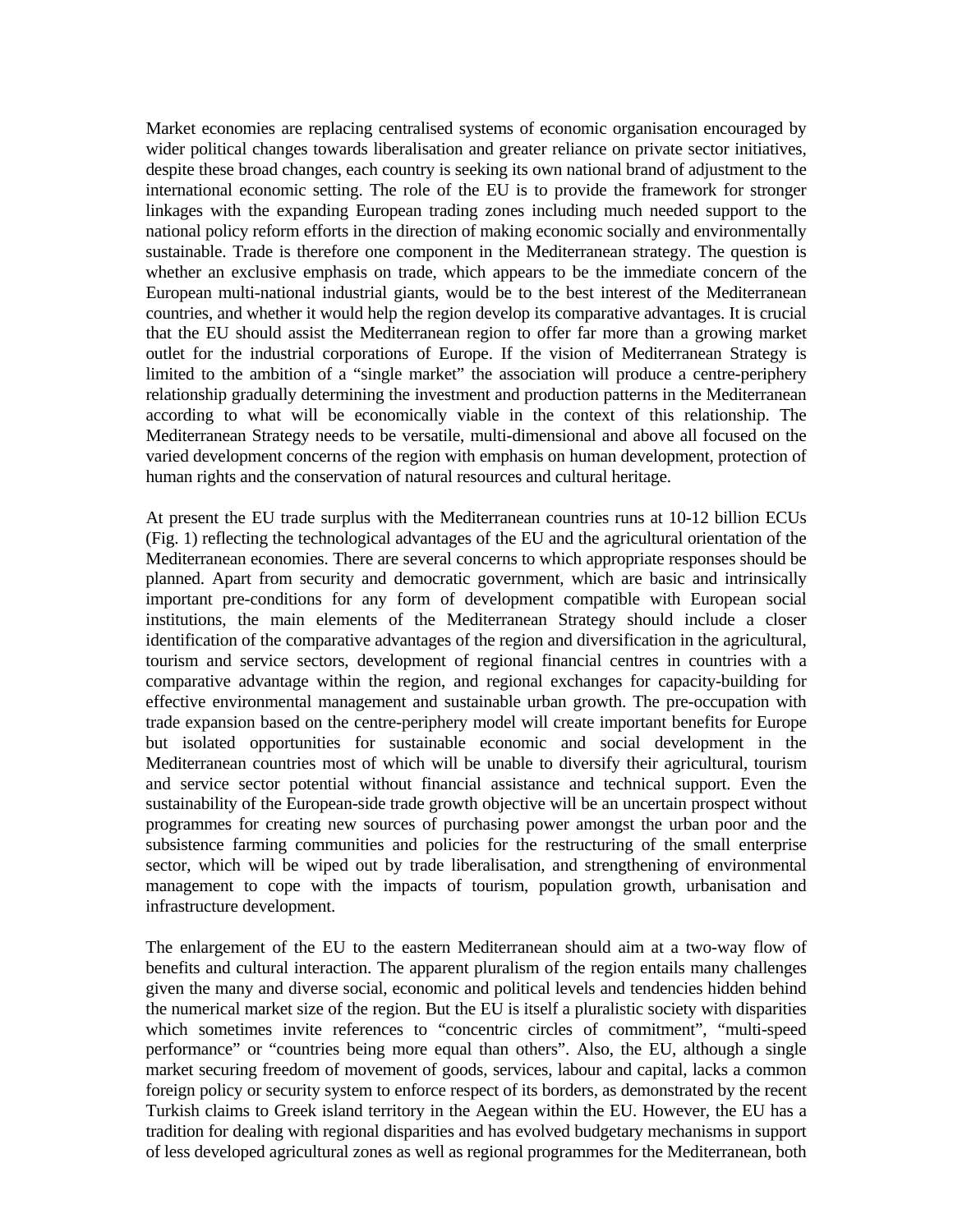of which seek to establish conditions for reducing disparities and enhancing cohesion. Prime examples of such mechanisms are the European Regional Development Fund (ERDF) and the Structural Fund, and the European Mediterranean Environmental Programmes such as the Mediterranean Action Plan (MAP) and the Mediterranean Environmental Technical Assistance Programme (METAP).

#### **The European Regional Development Fund (ERDF)**

The ERDF is the mechanism for supporting regional development policies. In 1989 it has gone through far reaching reforms, since its establishment in 1975, as part of the complete overhaul of the Structural Funds comprising the ERDF, the ESF and the Guidance Section of the Agricultural Guidance and Guarantee Fund (EAGGF), to act in a closely co-ordinated manner with a common set of objectives. Of particular importance is Objective 1 targeted on lagging regions of Spain, Greece, Italy and Portugal. Part of the regional planning process of the EU is the setting up of Community Support Framework (CSF) for each region to provide specific financial assistance in the context of Operational Programmes (OP) and Community Initiatives  $(Cis)$ .

#### **The Mediterranean Action Plan (MAP)**

The MAP is the outcome of the Barcelona Convention for the Protection of the Mediterranean Sea of 1976 which provided a framework for regional co-operation among Mediterranean countries for environmental action in addressing mounting pollution and other environmental degradation threats. The MAP includes a programme for pollution monitoring (MED POL) a socio-economic research programme (Blue Plan) and priority actions programme (PAP) and several special programmes for protected areas, oil pollution, historic sites and institutional support. The Blue Plan and the PAP are particularly prominent programmes covering eighteen coastal countries in the Mediterranean (Fig.  $2 \& 3$ ). The Blue Plan was launched in 1979 and completed a regional survey detailing economic and environmental trends, projections and future scenarios in the Mediterranean. The PAP focuses on priority actions which promote through the Coastal Area Management Programme integrated coastal zone management projects, including the Island of Rhodes, the Izmir Bay, Kastela Bay and the Syrian coastal region.

#### **The Mediterranean Environmental Technical Assistance Programme (METAP)**

The METAP, launched in 1990, is an initiative of the European Investment Bank (EIB) in partnership with the World Bank, UNDP and the EU to implement environmental actions directed towards arresting environmental "hot spots" and capacity building for environmental management. It covers thirteen countries, namely Albania, Algeria, Croatia, Cyprus, Egypt, Jordan, Lebanon, Morocco, palestine Authority, Slovenia, Syria, Tunisia and Turkey. The METAP has responded to the growing environmental threats in the Mediterranean entering now into its Third Phase (1966-1999) as illustrated by the rapid growth of the urban population, unsustainable pressures on municipal services, shortage of safe drinking water and inadequate waste disposal practices. For example, the urban population in the Mediterranean has grown over the span of one generation from 40 million to 125 million far outpacing the service delivery capacities of municipal governments. About 35 million people have no access to safe drinking water and 60 million lack safe sanitation. Only 15% of urban wastewater in the south eastern part is treated. Unsustainable urban and other development is reflected in a combined cost of environmental degradation approximating \$ 10 billion a year, equal to 3 per cent of the GDP of the southern and eastern rim countries.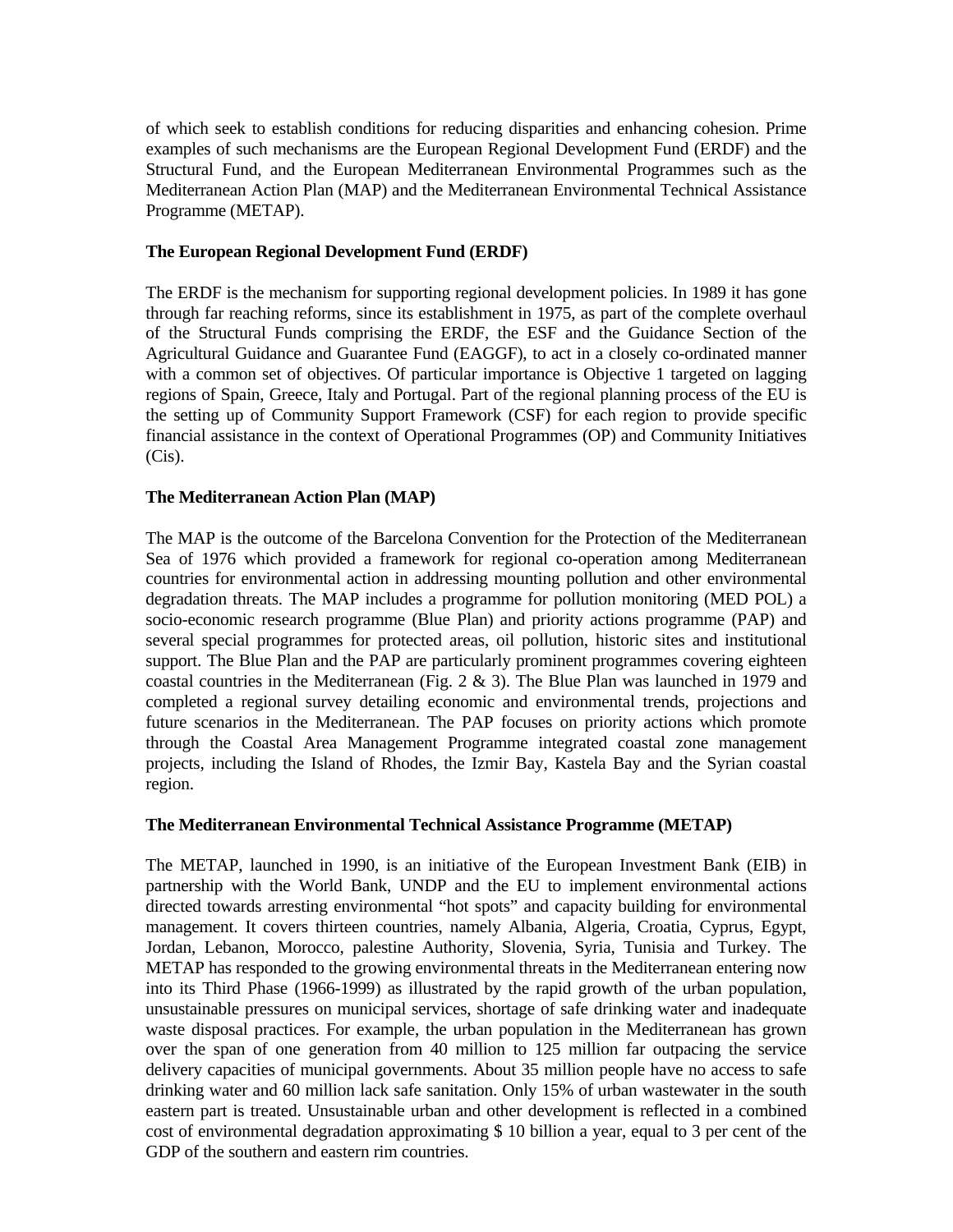Cyprus has benefited and actively contributed to both the MAP and the METAP. Cypriot consultants have participated in the MAP activities in Rhodes and Syria and in the METAP projects in Albania and Cyprus. On the basis of this experience it would be useful to identify some broad areas of activity in which the eastern Mediterranean countries could make potential contributions to the vision which must exist if Europe is to assume any significance over and above trade flows and capital mobilisation.

#### **Regionally relevant sustainable development planning guidelines**

Income growth will always be a major policy goal everywhere. Urban poverty and environmental degradation which threaten the quality of life in any parts of the region are serious setbacks for social and economic development that often require cross-border actions. Responsibility for confronting low income and environmental conservation should fall on all the resource-rich countries which aspire to form market agreements with countries which lack the necessary financial resources to effectively address these problems. Economic growth policies alone are inadequate to ensure sustainable development without planning policies for the protection of coastal and terrestrial resources. Integrated planning policies are needed to combine economic development with social equity and environmental management so that short and medium term economic gains are reconciled with the welfare of future generations. The planning principles of sustainable development should be put into practical actions entailing the formulation of methodologies and mechanisms which are adapted to the national and local context of countries with pressing development priorities and a rapidly changing institutional structure. Most of the technical assistance programmes already in place in many Mediterranean countries have contributed to the formulation of sustainable development strategies which should now be followed up by national and local governments. Planning strategies are the only the first step towards sustainable development; enforcement of planning controls and implementation of environmental protection investments are, more often than not, the real constraining factor that needs more attention than in the past. There are three main planning objectives that should be incorporated in environmental strategies:

- ─ **First**, strategies should be **integrated** in the sense that they should be cross-sectoral and deal with all resource use conflicts from water use and agriculture to wastewater disposal and protection of the aquifer, and from industrial development and employment generation to pollution control, monitoring and traffic management.
- **Second**, strategies should be **participatory** providing for maximum involvement of national experts in the development of policies so that follow-up actions will carry the conviction and support of the national and local authorities which will implement them.
- ─ **Third**, strategies should include as one of their major component an **investment portfolio** to indicate priorities and the domestic resource deficit to be covered by external financial assistance.

There are several planning studies in various parts of the Mediterranean region which make significant contributions to the practical application of the methodology of sustainable development, each one adapting the principles of sustainable development to the particular problems of the specific country setting. Examples of such planning studies include the following:

a) The Akamas Peninsula Conservation Plan in Cyprus: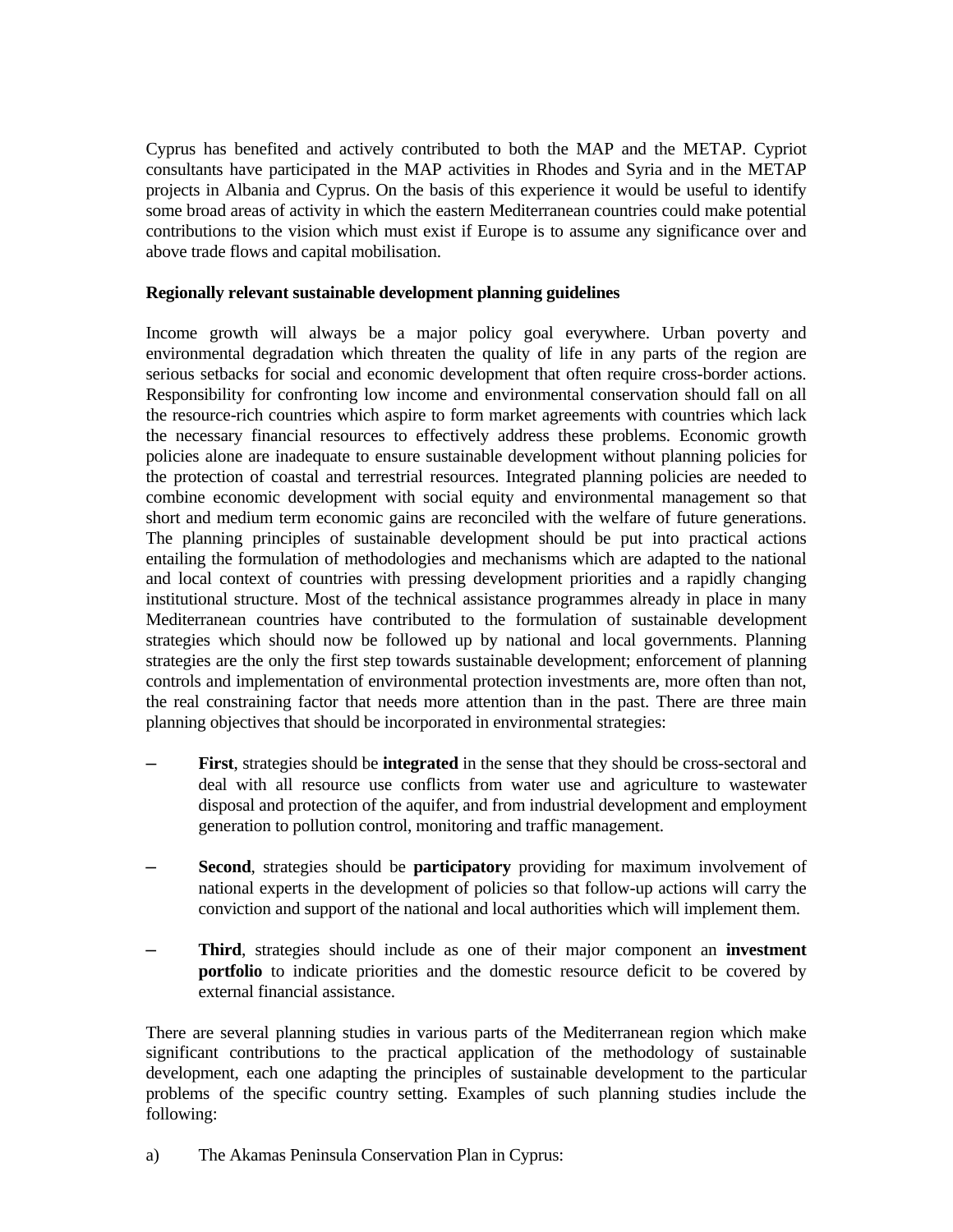This study has been prepared between 1993-1995 under the METAP programme by a joint World Bank team of international and national consultants and proposed a strategy for the conservation of the ecosystems of the Akamas Peninsula in the Paphos District in the northwest of Cyprus. The proposed conservation plan incorporates together with the measures for the protection and enhancement of the area's natural resources, a detailed action programme for the sustainable development of the declining rural communities and an investment plan identifying priority projects and funding needs.

b) The Integrated Planning Study for the Island of Rhodes:

 The study is part of the activities of the Coastal Area Management Programme of UNEP's Mediterranean Actions Plan. The study, prepared between 1991-1994, considered all the environmental conflicts and constraints in the Island of Rhodes, traced their origins in the resource use practices in various sectors (water, coastal development, urban land use, energy, liquid and solid waste disposal, tourism, etc.) and developed sustainable development strategies and an outline programme for follow-up investment actions.

c) The Syrian Coastal Region Study:

 Also part of the Coastal Area Management Programme of UNEP's Mediterranean Actions Plan, undertaken in two phases by joint teams of international and national experts during 1989-1992 to provide an integrated strategy to be used as a framework for continuous planning and management actions in coastal zone protection, land use planning, water management, tourism, environmental impact assessment and the application of a GIS system.

### **Bridges to Africa and Asia**

Cyprus and Malta partly due to their historical ties with the Commonwealth but largely due to their present economic level could take advantage of their geographical location and act as European stepping stones for the vast but diverse markets of many African and Asian countries with Commonwealth affiliations, such as Kenya, Uganda, Tanzania, Zimbabwe, Zambia, Botswana, Nigeria, Ghana, India, Pakistan, etc. In the field of financial and technical

support services Cyprus is involved in joint ventures in eastern European and Asian countries. Cyprus-based consulting firms have recently expanded their activities to central and eastern Europe utilising the services of Cypriot university graduates from these countries. A case in point is the agreement between Cyprus and Russia for co-operation in the development of the **Krasnodar** area of south Russia involving, among other things, joint ventures between the Cyprus Development Bank, the European bank of Reconstruction and Development, the Commercial bank of Greece and Russian banks for the establishment of a corresponding Development Bank in Krasnodar.

#### **Cultural exchanges**

Despite the persistence of the division of Cyprus keeping the Greek and the Turkish communities apart, Cyprus as a future Federal Republic will be even better equipped, in addition to the already strong cultural ties with Greece, to foster closer links with neighbouring Muslim countries, including Turkey. This of course requires good-will on the part of Turkey to withdraw its troops from Cyprus helping towards increasing economic ties and trust between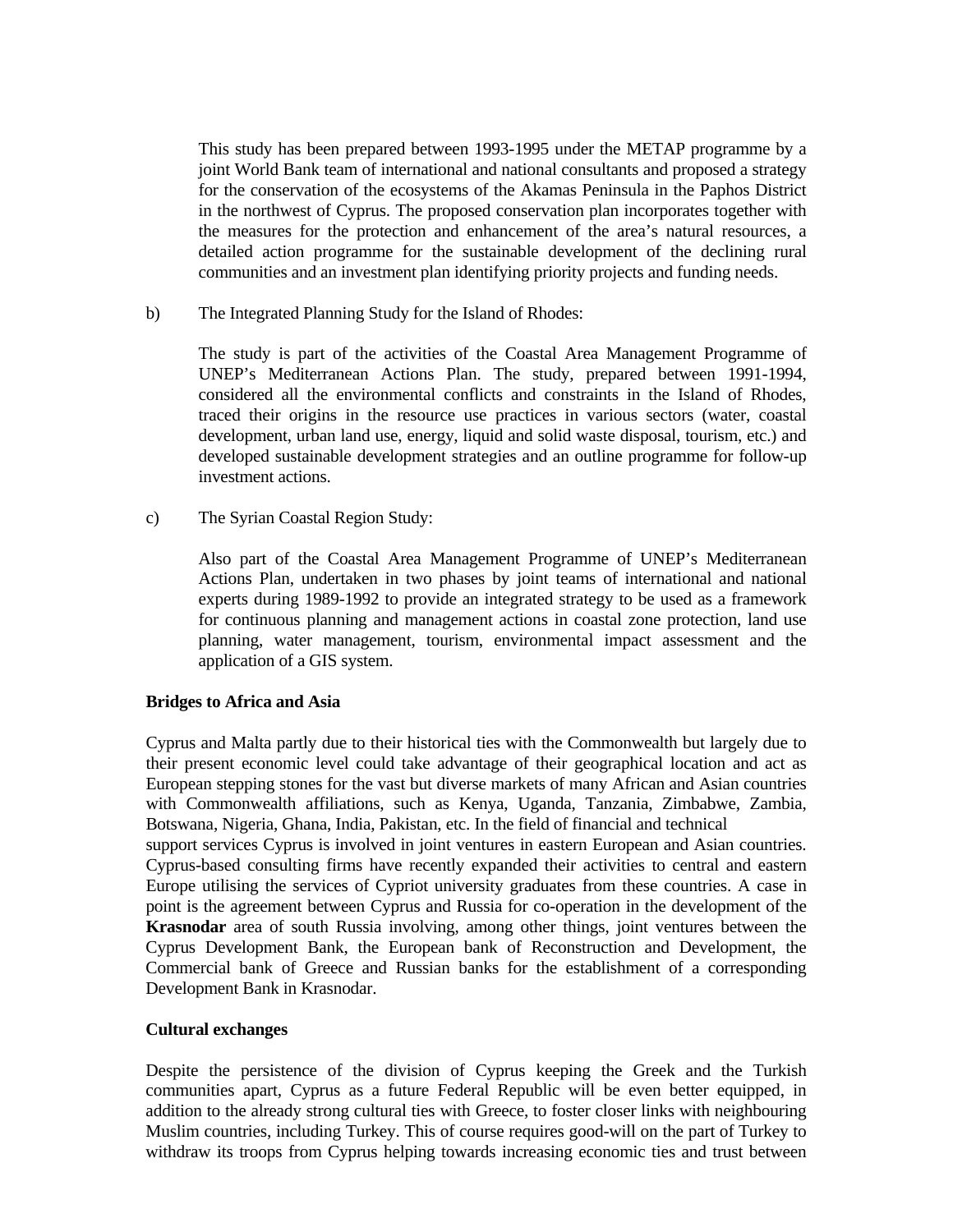the two communities in Cyprus.

#### **Research networking**

Israel has a long tradition of research and development in many scientific fields particularly in water conservation, irrigation technology, agriculture and more recently in computer technology. The Peace Process between Israel and its neighbours will open up avenues for initiatives promoting research "networking" between firms, universities and business NGOs with applications to many fields of manufacturing, agriculture and telecommunications.

There are no recipes for a successful European Strategy for the whole of the Mediterranean and there are not ready-made models to which East Mediterranean countries should conform in order to precipitate entry into the EU. Each country should consider its own future and how that future will be obtained, secured and improved within a framework of alignments with the EU. The experiences within the EU itself demonstrate that there is no established all-purpose stereotype institutional structure identifying the profile of Europe; the EU itself is, naturally, adjusting and refining its own mechanisms and policies and is trying to define what it represents to its own members and to other countries. The Maastricht Treaty came into effect at a time coinciding with the worse recession since the 1930s. Foreign and security policy launched by the Maastricht Treaty was challenged by the Bosnian crisis. The efforts towards economic and monetary union (EMU) were sidetracked by high interest rates in Germany. Of the 282 measures needed to create the single market, about 222 have to be incorporated into legislation in the member countries. Only half of these measures have been passed by all 12 member states. If there is one single factor which makes the EU meaningful this is the set of political and cultural values which, when followed, lead to democratic government and protection of human rights. Actions from the EU to foster commitment to these values and reforms which build and strengthen representative institutions in prospective member countries are the best guidelines to the adjustment process to be pursued by individual countries wishing to contribute first to their own future and to the future of the EU.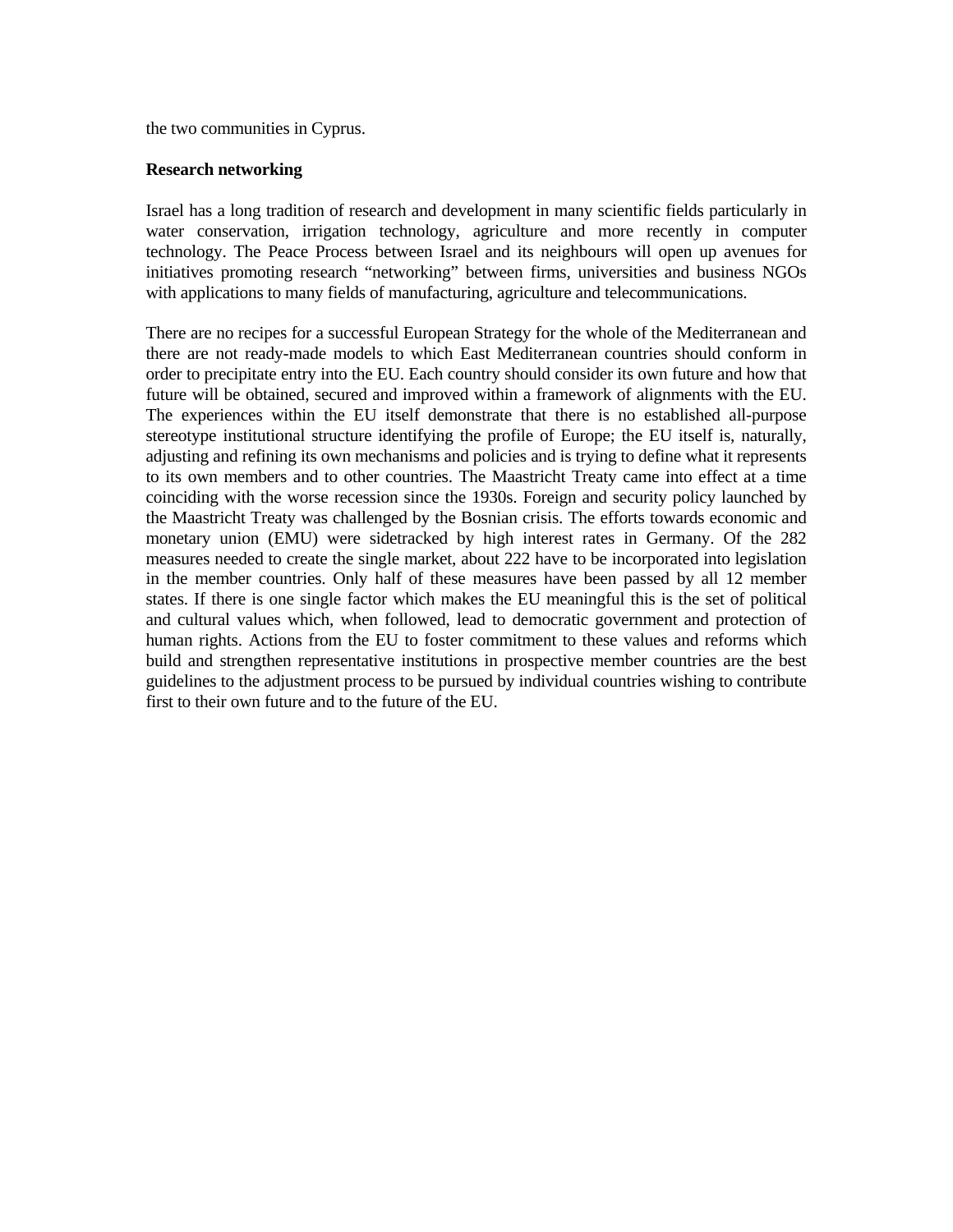| <b>CYPRUS: BASIC ECONOMIC INDICATORS (1993)</b>           |                      |  |  |  |  |
|-----------------------------------------------------------|----------------------|--|--|--|--|
| 1. GDP (current market prices)                            | $6963$ million US \$ |  |  |  |  |
| 2. GDP (constant 1985 prices)                             | 5017 million US \$   |  |  |  |  |
| 3. GDP growth (1988-1993)% p.a. (constant 1985 prices)    | 5.5                  |  |  |  |  |
| 4. Population (1992 Census)                               | 602,000              |  |  |  |  |
| 5. GDP per capita (current prices)                        | 11,566               |  |  |  |  |
| 6. Private Consumption Expenditure (constant 1985 prices) | 3096 million US \$   |  |  |  |  |
| 7. Gross Fixed Investment (constant 1985 prices)          | 1054 million US \$   |  |  |  |  |
| 8. Savings / GDP%                                         | 22.5                 |  |  |  |  |
| 9. Investment / GDP%                                      | 23.5                 |  |  |  |  |
| 10. Unemployment%                                         | 2.7                  |  |  |  |  |
| 11. Inflation (1988-1993)                                 | 4.9                  |  |  |  |  |
| 12. Exports                                               | 430.5 million US $$$ |  |  |  |  |
| 13. Imports                                               | 2400 million US \$   |  |  |  |  |
| 14. Trade Balance                                         | 1970 million US \$   |  |  |  |  |
| 15. Foreign Exchange Reserves - Import coverage (months)  | 15                   |  |  |  |  |
| 16. Foreign Debt / GDP%                                   | 31.7                 |  |  |  |  |
| 17. Foreign Debt Service%                                 | 13.3                 |  |  |  |  |
| 18. Budget Deficit / GDP%                                 | 2.4                  |  |  |  |  |
| 19. Public Debt / GDP%                                    | 59.2                 |  |  |  |  |

 **APPENDIX I**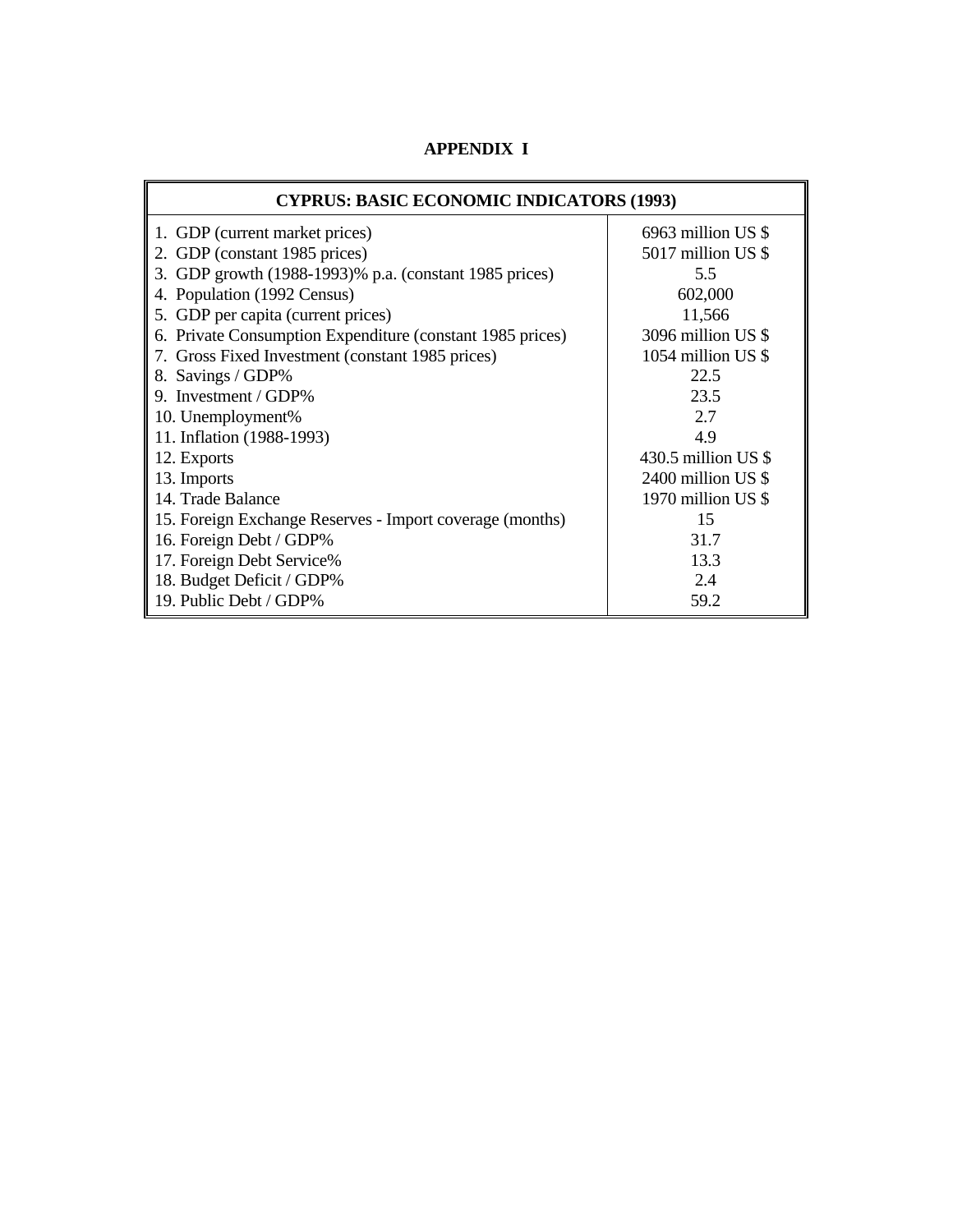#### **APPENDIX II HUMAN DEVELOPMENT INDEX All countries**

| <b>HDI</b> rank                                                                                  | Life<br>expect-<br>ancy at<br>birth<br>vears<br>1992 | Adult<br>literac<br>y<br>rate<br>$\%$<br>1992 | Mean<br>years of<br>schoolin<br><b>1992</b> | Lite<br>racy<br>inde<br>$\mathbf x$               | Scho<br>oling<br>index                            | Educat<br>ional<br>at-<br>tainme<br>nt 1992 | Real<br>GDP<br>per<br>capita<br>(ppp\$)<br>1991 | Adjus-<br>ted real<br><b>GDP</b><br>per<br>capita | Human<br>develop<br>ment<br>index<br>1992 | <b>GNP</b> per<br>capita<br>rank<br>minus<br><b>HDI</b> rank         |
|--------------------------------------------------------------------------------------------------|------------------------------------------------------|-----------------------------------------------|---------------------------------------------|---------------------------------------------------|---------------------------------------------------|---------------------------------------------|-------------------------------------------------|---------------------------------------------------|-------------------------------------------|----------------------------------------------------------------------|
| High human<br>development                                                                        | 74,1                                                 | 97.3                                          | 9,8                                         |                                                   |                                                   |                                             | 14,000                                          |                                                   | 0,886                                     |                                                                      |
| 1 Canada<br>2 Switzerland<br>3 Japan<br>4 Sweden<br>5 Norway                                     | 77,2<br>77,8<br>78,6<br>77,7<br>76,9                 | 99,0<br>99.0<br>99,0<br>99,0<br>99,0          | 12,2<br>11,6<br>10,8<br>11,4<br>12,1        | 0,99<br>0,99<br>0,99<br>0,99<br>0.99              | 0,82<br>0,77<br>0.72<br>0,76<br>0.80              | 2,80<br>2,75<br>2,70<br>2,74<br>2,78        | 19,320<br>21,780<br>19,390<br>17,490<br>17,170  | 5,347<br>5,370<br>5,347<br>5,342<br>5,341         | 0,932<br>0.931<br>0,929<br>0,928<br>0,928 | 10<br>$-1$<br>$\boldsymbol{0}$<br>$\boldsymbol{0}$<br>$\overline{0}$ |
| 6 France<br>7 Australia<br>8 USA<br>9 Netherlands<br>10 United Kingdom                           | 76,6<br>76,7<br>75,6<br>77,2<br>75,8                 | 99,0<br>99,0<br>99.0<br>99,0<br>99,0          | 12,0<br>12,0<br>12,4<br>11,1<br>11,7        | 0,99<br>0,99<br>0,99<br>0,99<br>0,99              | 0,80<br>0,80<br>0.83<br>0,74<br>0.78              | $2,78$<br>$2,78$<br>$2,81$<br>2,72<br>2,76  | 18,430<br>16,680<br>22,130<br>16,820<br>16,340  | 5,345<br>5,339<br>5,371<br>5,340<br>5,337         | 0.927<br>0,926<br>0,925<br>0,923<br>0,919 | 7<br>11<br>$\mathbf{1}$<br>7<br>9                                    |
| 11 Germany<br>12 Austria<br>13 Belgium<br>14 Iceland<br>15 Denmark                               | 75,6<br>75,7<br>75,7<br>78,1<br>75,3                 | 99.0<br>99,0<br>99.0<br>99,0<br>99,0          | 11,6<br>11,4<br>11,2<br>9,2<br>11,0         | 0.99<br>0,99<br>0,99<br>0,99<br>0,99              | 0,77<br>0,76<br>0,75<br>0.61<br>0.73              | 2,75<br>2,74<br>$2,73$<br>2,59<br>2,71      | 19,770<br>17,690<br>17,510<br>17,480<br>17,480  | 5,347<br>5,343<br>5,342<br>5,342<br>5,343         | 0.918<br>0,917<br>0,916<br>0,914<br>0,912 | $\mathbf{1}$<br>$\frac{2}{2}$<br>$-6$<br>-8                          |
| 16 Finland<br>17 Luxembourg<br>18 New Zealand<br>19 Israel<br>20 Barbados                        | 75,4<br>75,2<br>75,3<br>76,2<br>75,3                 | 99.0<br>99,0<br>99.0<br>95,0<br>99,0          | 10,9<br>$\frac{10,5}{10,7}$<br>10,2<br>9,4  | 0.99<br>0,99<br>0,99<br>0.95<br>0,99              | 0,72<br>0,70<br>0,71<br>0.68<br>0.63              | 2,70<br>2,68<br>2,69<br>2,58<br>2,61        | 16.130<br>20,800<br>13,970<br>13,460<br>9,667   | 5,336<br>5,364<br>5,310<br>5,307<br>5,255         | 0.911<br>0,908<br>0,907<br>0.900<br>0,894 | $-10$<br>-15<br>6<br>6<br>14                                         |
| 21 Ireland<br>22 Italy<br>23 Spain<br>24 Hong Kong<br>25 Greece                                  | 75,0<br>76,9<br>77,4<br>77,4<br>77,3                 | 99.0<br>97,4<br>98,0<br>90,0<br>93,8          | 8,9<br>7,5<br>6,9<br>7,2<br>7,0             | 0,99<br>0,97<br>0,98<br>0,90<br>0,94              | 0,60<br>0,50<br>0,46<br>0.48<br>0,46              | 2,58<br>$2,45$<br>$2,42$<br>2,28<br>2,34    | 11,430<br>17,040<br>12,670<br>18,520<br>7,680   | 5,295<br>5,340<br>5,303<br>5,345<br>5,221         | 0,892<br>0,891<br>0,888<br>0,875<br>0,874 | 6<br>$\frac{5}{0}$<br>$\frac{1}{10}$                                 |
| 26 Cyprus<br>27 Czechoslovakia<br>28 Lithuania<br>29 Estonia<br>30 Latvia                        | 76,7<br>72,1<br>72,6<br>71,2<br>71,0                 | 94,0<br>99,0<br>98,4<br>99.0<br>99,0          | 7,0<br>9,2<br>9,0<br>9,0<br>9.0             | 0,94<br>0,99<br>0,98<br>0.99<br>0,99              | 0,47<br>0,62<br>0.60<br>0.60<br>0.60              | 2,35<br>2,60<br>2,57<br>2,58<br>2,58        | 9,844<br>6,570<br>5,410<br>8,090<br>7,540       | 5,257<br>5,196<br>5,154<br>5,229<br>5,218         | 0,873<br>0,872<br>0,868<br>0,867<br>0,865 | 4<br>29<br>35<br>$\overline{15}$<br>15                               |
| 31 Hungary<br>32 Korea, Rep. of<br>33 Uruguay<br>34 Russian Federation<br>35 Trinidad and Tobago | 70,1<br>70,4<br>72,4<br>70,0<br>70,9                 | 99.0<br>96,8<br>96,5<br>98,7<br>96,0          | 9,8<br>9,3<br>8,1<br>9,0<br>8,4             | 0,99<br>0,97<br>0.97<br>0,99<br>0,96              | 0.65<br>0,62<br>0,54<br>0.60<br>0,56              | 2,63<br>2,55<br>2,47<br>2,57<br>2,48        | 6,080<br>8,320<br>6,670<br>6,930<br>8,380       | 5,182<br>5,233<br>5,199<br>5,205<br>5,234         | 0,863<br>0,859<br>0,859<br>0,858<br>0,855 | 23<br>4<br>$20\,$<br>15<br>11                                        |
| 36 Bahamas<br>37 Argentina<br>38 Chile<br>39 Costa Rica<br>40 Belarus                            | 71,9<br>71,1<br>71,9<br>76,0<br>71,0                 | 99.0<br>95.5<br>93.8<br>93,2<br>97,9          | 6,2<br>$\frac{9,2}{7,8}$<br>5,7<br>7.0      | 0,99<br>0,96<br>0,94<br>0.93<br>0,98              | 0.41<br>0,62<br>0.52<br>0,38<br>0,47              | 2,39<br>2,53<br>2,39<br>$2,24$<br>$2,42$    | 12,000<br>5,120<br>7,060<br>5,100<br>6,850      | 5,299<br>5,120<br>5,208<br>5,100<br>5,203         | 0,854<br>0,853<br>0,848<br>0,848<br>0,847 | $-10$<br>6<br>28<br>36<br>10                                         |
| 41 Malta<br>42 Portugal<br>43 Singapore<br>44 Brunei Darussalam<br>45 Ukraine                    | 75,7<br>74,4<br>74,2<br>74.0<br>70,0                 | 87,0<br>86,2<br>92,0<br>86.0<br>95,0          | 6,1<br>6,4<br>4,0<br>5,0<br>6,0             | 0,87<br>0,86<br>0,92<br>0,86<br>0.95              | 0,41<br>0.43<br>0,27<br>0.33<br>0,40              | 2,15<br>2,15<br>2,11<br>2.05<br>2,30        | 7,575<br>9,450<br>14,734<br>14,000<br>5,180     | 5,219<br>5,252<br>5,313<br>5,310<br>5,135         | 0,843<br>0,838<br>0,836<br>0.829<br>0,823 | -9<br>-5<br>$-22$<br>$-15$<br>23                                     |
| 46 Venezuela<br>47 Panama<br>48 Bulgaria<br>49 Poland<br>50 Colombia                             | 70,1<br>72,5<br>71,9<br>71,5<br>69,0                 | 89.0<br>89,6<br>94,0<br>99,0<br>87,4          | 6,5<br>6,8<br>$^{7,0}_{8,2}$<br>7,5         | 0,89<br>0,90<br>0.93<br>0,99<br>0,87              | 0,43<br>0.45<br>0,47<br>0.54<br>0,50              | $^{2,21}_{2,25}$<br>2,33<br>2,52<br>2,25    | 8,120<br>4,910<br>4,813<br>4,500<br>5,460       | 5,230<br>4,910<br>4,813<br>4,500<br>5,157         | 0,820<br>0,816<br>0,815<br>0,815<br>0,813 | $\frac{9}{23}$<br>$\frac{28}{30}$<br>41                              |
| 51 Kuwait<br>52 Mexico<br>53 Armenia                                                             | 74,6<br>69,9<br>72,0                                 | 73,9<br>88,6<br>98.8                          | 5,5<br>4,9<br>5,0                           | 0,74<br>0,89<br>0,99                              | 0,37<br>0,32<br>0,33                              | 1,85<br>2,10<br>2,31                        | 13,126<br>7,170<br>4,610                        | 5,306<br>5,211<br>4,610                           | 0,809<br>0,804<br>0,801                   | $-23$<br>$-1$<br>20                                                  |
| Medium human<br>development                                                                      | 68,0                                                 | 80,4                                          | 4,8                                         |                                                   |                                                   |                                             | 3,420                                           |                                                   | 0,649                                     |                                                                      |
| 54 Thailand<br>55 Antigua and Barbuda<br>56 Oatar<br>57 Malaysia<br>58 Bahrain                   | 68,7<br>74,0<br>69,6<br>70,4<br>71,0                 | 93,8<br>96,0<br>79,0<br>80,0<br>79,0          | 3,9<br>4,6<br>5,8<br>5,6<br>4,3             | 0,94<br>0,96<br>0,79<br>0,80<br>0,79              | 0,26<br>0,31<br>0,39<br>0,37<br>0,29              | 2,14<br>2,23<br>1,97<br>1,97<br>1,87        | 5,270<br>4,500<br>14,000<br>7,400<br>11,536     | 5,144<br>4,500<br>5,310<br>5,215<br>5,296         | 0,798<br>0,796<br>0,795<br>0,794<br>0,791 | 28<br>$-15$<br>$-36$<br>$\overline{4}$<br>$-25$                      |
| 59 Fiji<br>60 Mauritius<br>61 Kazakhstan<br>62 United Arab Emirates<br>63 Brazil                 | 71,1<br>69,6<br>69,0<br>70,8<br>65,8                 | 87,0<br>79,9<br>97,5<br>65,0<br>82,1          | 5,1<br>4,1<br>5,0<br>5,6<br>4,0             | 0,87<br>0,80<br>0,98<br>0.65<br>0,82              | 0,34<br>0,28<br>0,33<br>0,37<br>0,27              | 2,08<br>1,87<br>2,28<br>1,67<br>1,91        | 4,858<br>7,178<br>4,490<br>17,000<br>5,240      | 4,858<br>5,211<br>4,490<br>5,340<br>5,142         | 0,787<br>0,778<br>0,774<br>0,771<br>0,756 | 15<br>5<br>10<br>$-52$<br>$-11$                                      |
| 64 Dominica<br>65 Jamaica<br>66 Georgia<br>67 Saudi Arabia<br>68 Turkey                          | $72,0$<br>$73,3$<br>73,0<br>68,7<br>66,7             | 97,0<br>98,5<br>99,0<br>64,1<br>81,9          | $^{4,7}_{5,3}$<br>5,0<br>$\frac{3,9}{3,6}$  | $\substack{0.97 \\ 0.99}$<br>0,99<br>0,64<br>0,82 | $\substack{0,31 \\ 0,35}$<br>0,33<br>0,26<br>0,24 | $2,25$<br>$2,32$<br>2,31<br>1,54<br>1,88    | 3,900<br>3,670<br>3,670<br>10,850<br>4,840      | 3,900<br>3,670<br>3,670<br>5,289<br>4,840         | 0,749<br>0,749<br>0,747<br>0,742<br>0,739 | $\frac{-2}{22}$<br>14<br>$-36$<br>10                                 |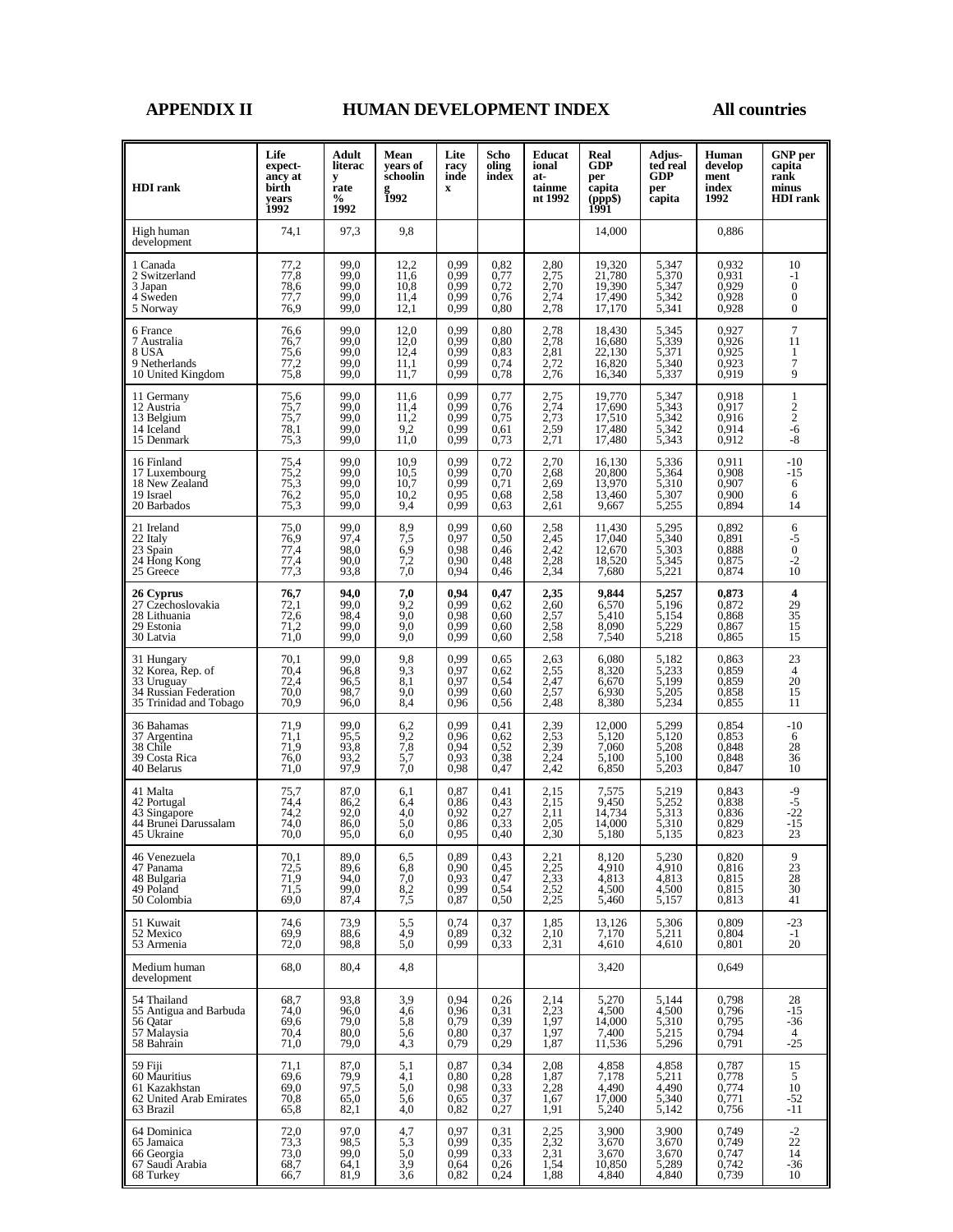#### **THEME 2**

#### **MEDITERRANEAN INTERREGIONAL CO-OPERATION AND EUROPEAN NETWORKS BETWEEN MEDIUM-SIZED TOWNS ON THE SHORES OF THE MEDITERRANEAN**

**CHAIRMAN:** Mr Noël BUTTIGIEG SCICLUNA Ambassador of Malta to the Council of Europe

#### **REPORTS PRESENTED BY:**

Mr Nikos PANTAZIS Conference of peripherical maritime regions in Europe Tripolis............................................................................................................................................... Mr Jan van den BORG University of Venice ......................................................................................................................... Mr Angello PARELLO Conference of peripherical maritime regions in Europe Palermo..............................................................................................................................................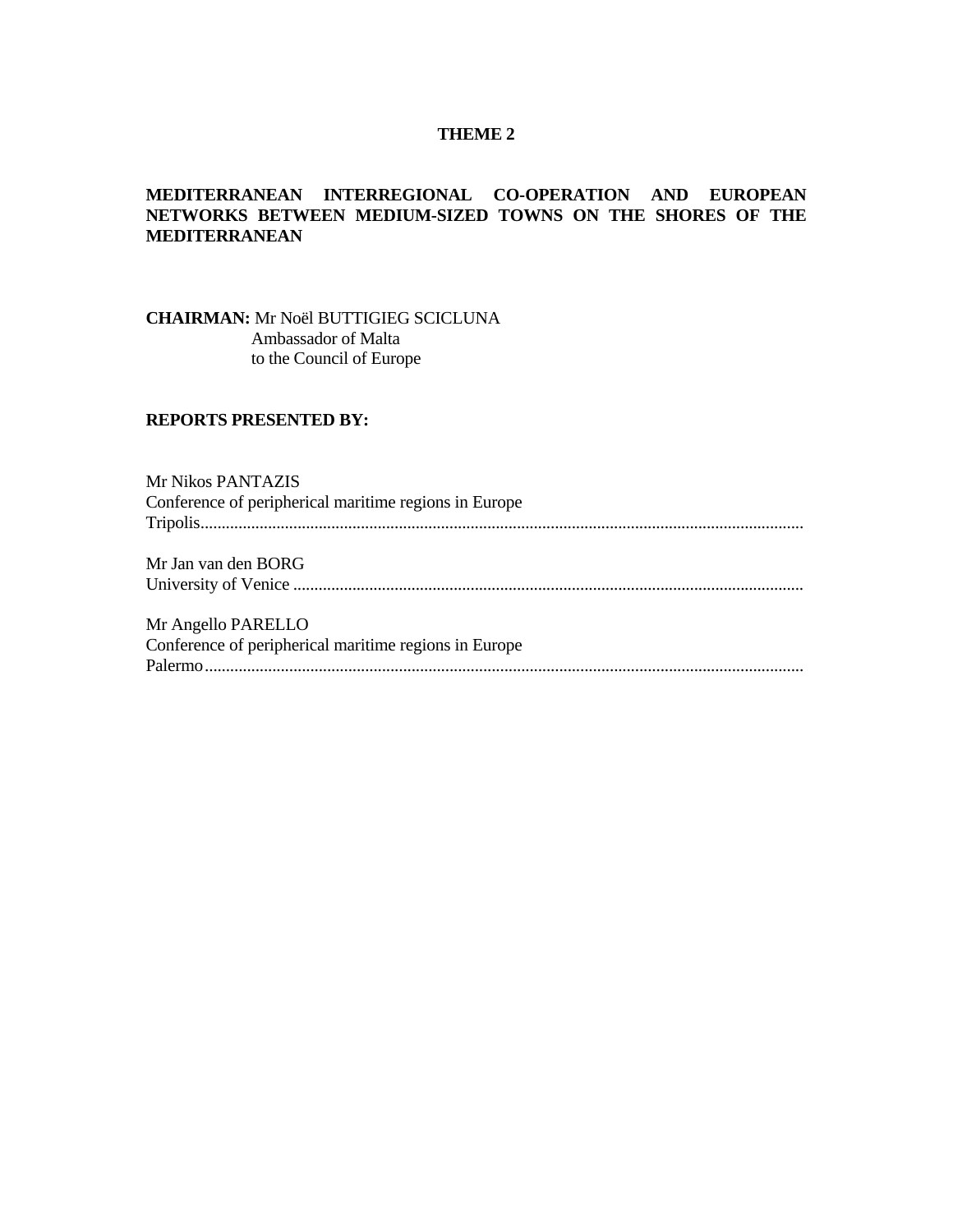### **MEDITERRANEAN INTERREGIONAL CO-OPERATION AND EUROPEAN NETWORKS BETWEEN MEDIUM-SIZED TOWNS ON THE SHORES OF THE MEDITERRANEAN**

#### **1. MEDPLUS: the future development programme of the Mediterranean regions**

**Mr Nikos PANTAZIS Intermediterranean Commission of the Conference of Peripheral Maritime Regions in Europe (CRPM) Tripolis, Greece**

#### **BRIEF REVIEW ─ TODAY'S POLITICAL FRAMEWORK**

Today the regions around the Mediterranean are no longer cast in the role of being the most privileged areas in relation to others, a role they had for more than 3000 years.

In other words, the Mediterranean has long ceased to be the centre of the earth, and by denying its historical vocation and with continuous spiritual and cultural contributions, has helped to create a more multi-centred world.

The pioneers of European integration were already aware of this fact and one of the aims set out in the foundation contract was the creation of a social Europe.

However, 38 years after the Treaty of Rome, the regional imbalances in Europe, the variations as much in the development procedure as in the standard of living have not only not been reduced but on the contrary have become worse.

This situation did not arise without objections. Since the seventies, many voices have been heard warning of the danger of creating inequalities by expanding an aged Europe unable to renew itself.

In 1975, the Council of Europe organised the first "conference on the regional management of undeveloped European regions" in Galway, Ireland. The proceedings ended by clarifying the distinction between the central area and the regions and the contrast between "the polygon of large urban centres where population, political power and economic means are assembled" and that which was called the "Europe of second velocity".

In Bordeaux, in February 1978, the regions of the Council of Europe produced a second declaration in which they put forward their demand for Europe to become a "Europe of regions".

Since the beginning of the seventies, the "Conference of Peripheral Maritime Regions" (CPMR) has devoted its work to pursuing the aim of regional rebalance, and the entire regional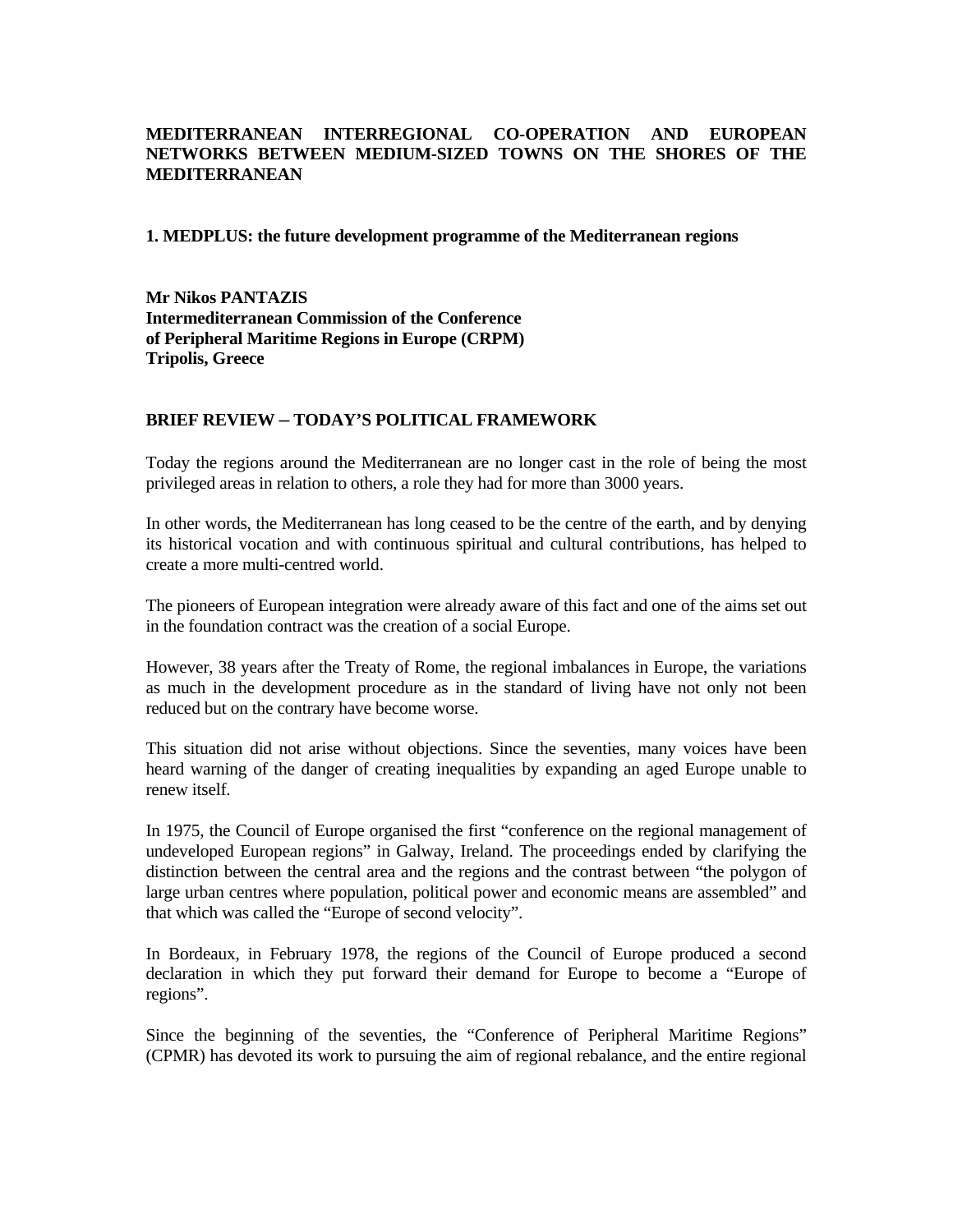movement which it founded followed this objective.

The new democratically elected European Parliament played a positive role in this objective, and in the eighties, the committee dealing with regional policies promoted analysis and awareness of regional and economic inequality.

The European Commission and the Council of Europe were finally obliged to face this problem which is fundamental for the existence of the community.

In the eighties, regional policies became more and more interesting, and during the last years of the decade, regional development was put on the agenda by both bodies and important studies were carried out from which useful conclusions must be drawn. The White Paper on "development, competitiveness, employment" emphasised regional inequalities and introduced a powerful element of regional development which aims at a competitive economy based on a model of productive development with obvious territorial implications. "Europe 2000" showed new variations in regional development, confirming the relevant scenarios. It gave the necessary instigation to political action, which had materialised at many councils among those Ministers entrusted with regional development, until at the council in Leipzig in September 1994, a new version "Europe 2000+" was examined and the relevant orientation given to the "European Area Development Plan".

Yet, supranational activity and internal interregional collaboration is not enough for the development of an area which is becoming more and more spherical, more and more communicative. The eastern European countries on the one hand and the Mediterranean basin on the other constitute interrelated problems and impose solutions based on the vision of the expansion and convergence of the European and Mediterranean areas.

The attention of Brussels is focused on expansion to the East replacing former anxieties about the vulnerable South. During the Greek and French presidencies of the Union, the demand for the strengthening of Mediterranean policies was verified in order to ensure greater balance.

The Synod of Essen decided to act and to give significant funds to the "Euromediterranean collaboration".

The Commission presented its proposals on the subject on March 8th 1995 and proposed the regulation MEDA to the Council of Ministers on June 9th.

Last November the Spanish presidency organised the Euromediterranean meeting in Barcelona and the present Italian presidency will bring to a close the successful period of four Mediterranean presidencies. The Mediterranean regions therefore want to benefit from this favourable juncture and join all their efforts to take advantage of the present opportunities so that the Mediterranean zone may again be part of European and world competition, based on a new pattern of regional development as well as on internal and external interregional collaboration.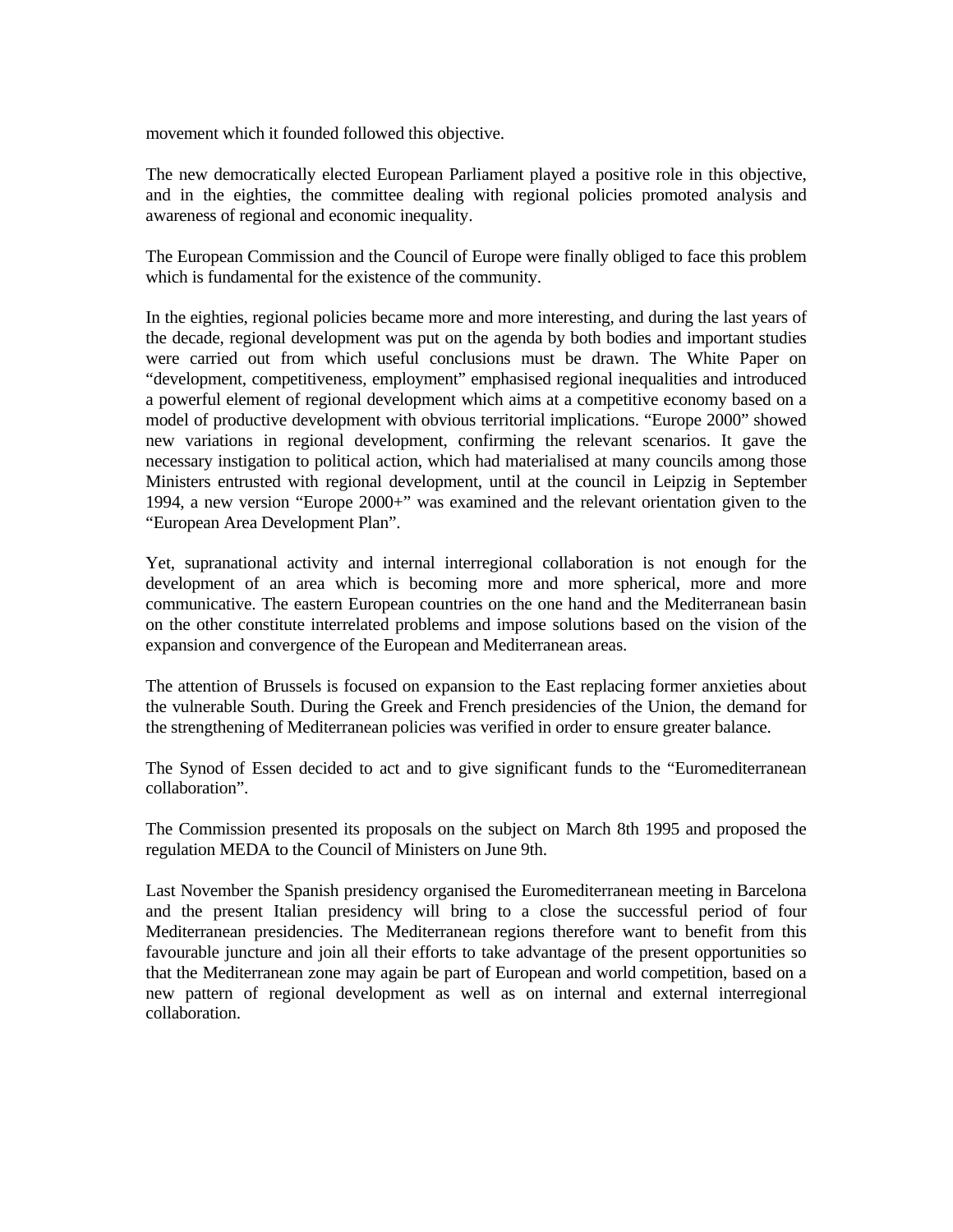# **THE SOCIO-ECONOMIC SITUATION OF THE REGIONS MEDPLUS ─ PROBLEMS AND WEAKNESSES**

The thirty-nine regions of the Intermediterranean Committee of the CPMR cover 90% of the total Mediterranean coastal area of community Europe. This area represented 92.3 million inhabitants in 1991 and covers an area of more than  $650,000 \text{ km}^2$ , that is 26.5% of the population of the Europe of the 12 and 27.4% of its surface area.

This area, which extends 3300 km from West to East, and mostly belongs to objective 1 of the structural funds is faced with the possibility of common challenges and a common standpoint against Northern Europe.

Despite the existing regional inequalities amongst these regions, the subject is completely suitable for the perception of a strategic interregional collaboration through the MEDPLUS programme. Some key indicators will be examined which will allow a first objective look at the regional socio-economic complementation or disproportions.

#### **a. Area and population**

During the eighties, almost all the MEDPLUS regions experienced positive demographic progress. The percentage of demographic increase is sometimes shown as particularly high in relation to the community average (0.3%), especially in southern France and Spain and in certain areas of Greece.

The density in these areas is due to intense diversification. More than half of the thirty-nine regions have a population density of less than 100 inhabitants  $/km<sup>2</sup>$ . Greek regions play a large part in these findings. About fifteen regions show a density greater than 150 inhabitants/km<sup>2</sup>. However their significance is often obscured by intense differences between the coastal and inland areas. Another interesting fact which characterises all Mediterranean areas is the large extent of urbanisation and the emergence of metropolises. The intense demographic and land development was followed to a slight extent or not at all by an attempt at planning. The latter creates significant economic, social and environmental problems, mainly in the coastal zones.

A new wave of emigration during the last ten years, maybe less, is also worth pointing out. This phenomenon has two main characteristics: on the one hand one is witnessing a wave of emigration within Europe from the North to the South, and on the other the Mediterranean is facing intense pressure from emigrants from its southern and eastern coasts, from the Balkan peninsula, the Middle East and Asia.

### **b. Gross regional products**

In relation to the community average which is estimated on a scale of 100 (Europe of the 12), the average of the Mediterranean regions as regards the gross domestic product (GDP) is placed at 76.

The ten least prosperous regions are placed at an average of 56, that is almost half the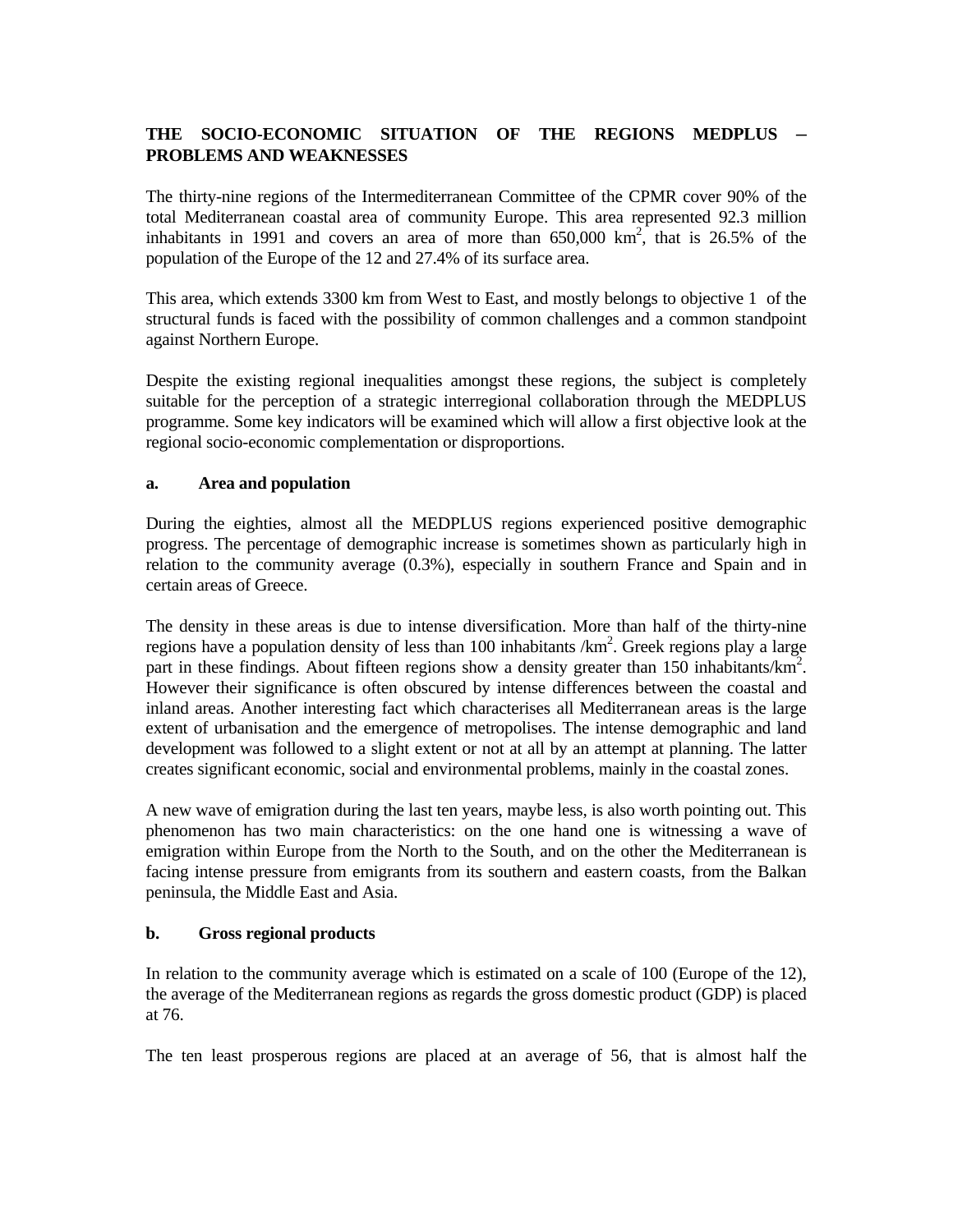community average. In 1991, only ten regions were placed above the European average regarding the GDP. They were Italian regions, all situated in the central and northern parts of the peninsula, and the French PACA (Provence-Alpes-Cote d'Azur). This disturbing factor is to be found in the recent development of the GDP in those areas. In actual fact, during the periods 86-88 and 89-91, 25 regions saw a decrease in their GDP, including six of the ten regions placed above the community average.

This seems to confirm a gap between Mediterranean regions and the rest of Europe on the one hand (the average in relation to Europe went from 78 to 76), but also one between the regions themselves. Thus, Catalonia saw a rise in the GDP from 83.9 to 92.7, while during the same period East Macedonia-Thrace went down from 56.1 to 43.3. The difference between these two regions grew by twenty points in only three years.

### **c. Areas of activity ─ employment and unemployment**

Particularly intense agriculture continues to be one of the main characteristics of the area. In actual fact, in 1991, it represented 17% of the employment rate as against a community average (Europe of the 12) of 6.4%, a high percentage of employment but not accompanied by corresponding productivity.

The percentage of employment in industry is 6 units below the community average (27% as against 33%) and in services 4 units (56% as against 60%).

Therefore even here one can see huge variations between different regions. On general lines they fall into three categories:

### **1. The regions in which agriculture plays a dominant role**

Agriculture represents between 25 and 45% of the total employment rate, the tertiary sector between 35 and 50% and industry remains stable at about 20%. This mainly concerns Greek regions.

#### **2. The regions with dominant tertiary sector**

These can be divided into two sub-divisions:

- those regions where agriculture remains intense, that is between 10 and 20% of the total employment rate and where industry remains at a relatively low level (about 20% of total employment). This concerns the southern regions of Italy, Spain and Portugal;
- those regions where the tertiary sector is intensely over-represented (sometimes more than 70% of the total employment rate). This concerns the three French regions and those of Latsio, Attica and Liguria.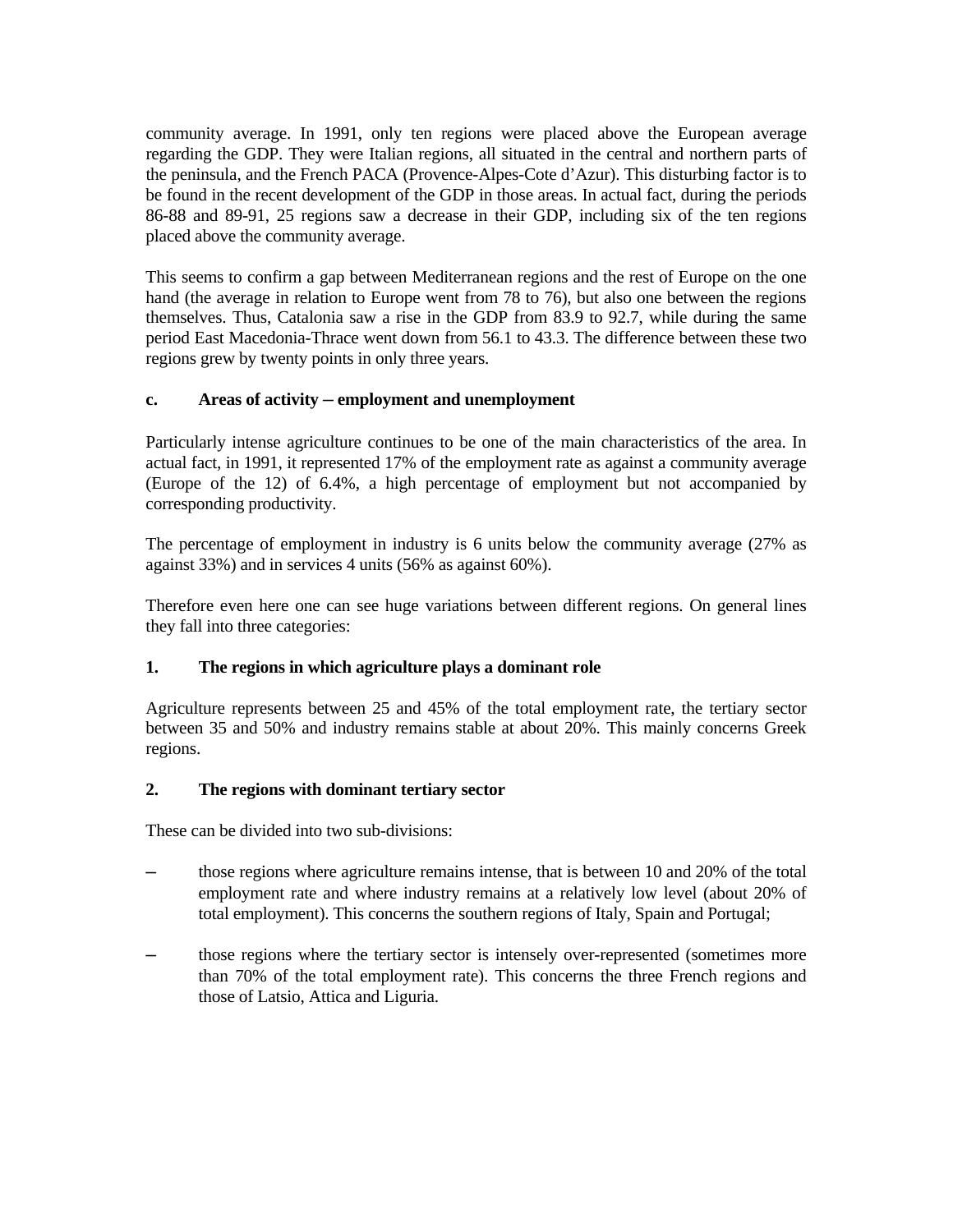#### **3. The regions with extensive industry**

Although few in number, some regions in the MEDPLUS programme exceed the community average as regards industry. This concerns main development centres in the area. Thus, the employment rate in industry is more than 40% in Catalonia, Piemont, Lombardy and Venice. Five other Italian regions and Valence follow as regards industrial development.

The problem of employment is one of the most serious in the Mediterranean. The percentages of unemployment show great variations, greater than other parameters. In relation to a community average of 100 during the years 1991-1992-1993, the percentage varies between 40 in the Algarve and 290 in Andalucia. As a whole, the average of the regions always remains above that of the community with an average rate of almost 116.

This situation with its sharp contrasts does not seem to be developing very positively as regards coherence. Regions which took advantage of structural funds, tend to see their situation worsening over the last few years, while in contrast the regions, which have now withdrawn from the structural reclassifications, observe an improvement in the percentage of unemployment in relation to the community average.

This variation which is occurring more and more in the area of the Mediterranean, is not without danger over the next few years, and it may induce investigation into new ways of collaboration between Mediterranean regions on this particular subject.

The preceding analysis is a summary of a more general presentation of the socio-economic situation of the Mediterranean regions, as in the final report of the MEDPLUS programme. In brief, the problems which are apparent from the reading of the study are:

- structural unemployment mainly among young people, made worse by today"s crisis;
- significant de-industrialisation and an inability to offer services in industry;
- the beginning of a crisis and a loss of competitiveness in tourism;
- inefficiency of the substructural networks;
- ─ detrimental specialisation in transport with emphasis on road transportation and saturation of the communications systems;
- weak agricultural structures, subsidised and with continuous loss of competitiveness;
- serious ecological crisis: soil erosion, atmospheric and water pollution, urban pollution, desertion of mountain and inland areas, coastal urbanisation for profiteering caused at the same time by de-industrialisation and mass tourism, sudden serious problems with drinking water;
- crisis in the protective social system in many regions and lack of state intervention;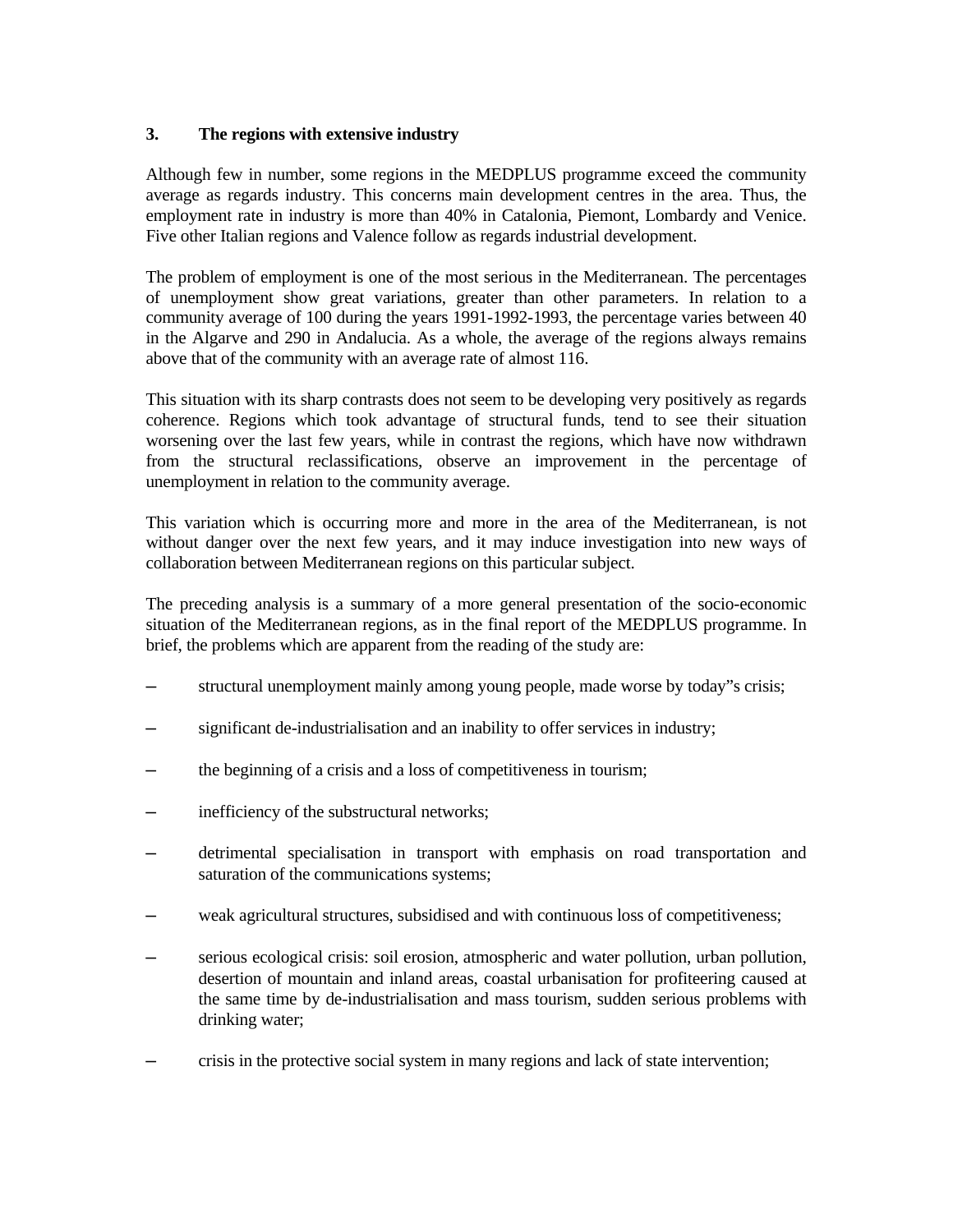less efficiency in state administration and obvious lack of local programmes.

As is emphasised in the study, over the next few years the Mediterranean regions will face the danger of the following developments:

- the danger of segmentation of the Mediterranean which will occur in the absence of true collaboration between regions facing common problems;
- the relationship between these regions will be in danger of being limited to a common standpoint against the northern European regions, which contains the risk for the south of an aspect of antagonism and dependent economies;
- the fear of "continuous regionalisation" in southern Europe which would be the outcome of a relatively large demographic increase, a lack of foreign investments, a very small increase in the community financial resources, maintenance of same unemployment levels and standard of living;
- ─ this situation would result in a "community centre region" which in the best case would attract new investment to benefit from cheap labour, but with a research and development system and activation of the financial resources dependent on the centre;
- an increasing dependence on central Europe. This dependence would be much greater in the absence of strong political integration. The southern regions would be dragged along by central Europe and gradually would be cut off in the Mediterranean where they would sink into underdevelopment and crisis;
- an excessive coastalisation which would only create antagonism between the Mediterranean coasts and the towns, with increasing traffic on coastal road networks, without any real structure between development and territorial arrangements.

If these dangers become imminent, strategy must be drawn up to deal with them.

#### **MEDPLUS: A NEW PLAN FOR DEVELOPMENT BASED ON TERRITORIAL ARRANGEMENT**

The emergence of this situation must of course be investigated within the development plan implemented in Europe. Consequently this plan must be modified.

Territorial arrangement in conjunction with the suitable environmental, economic and social policies may contribute to the overcoming of the disadvantages and to the elimination of the danger. According to the suggestions in the White Paper, the aims of competitiveness and employment must be pursued, but the harmonious development of the regions must also be aimed at in such a way that they are not left on the fringe. Polycentric development must also be sought for, in which the Mediterranean would be a zone for rebalancing and regional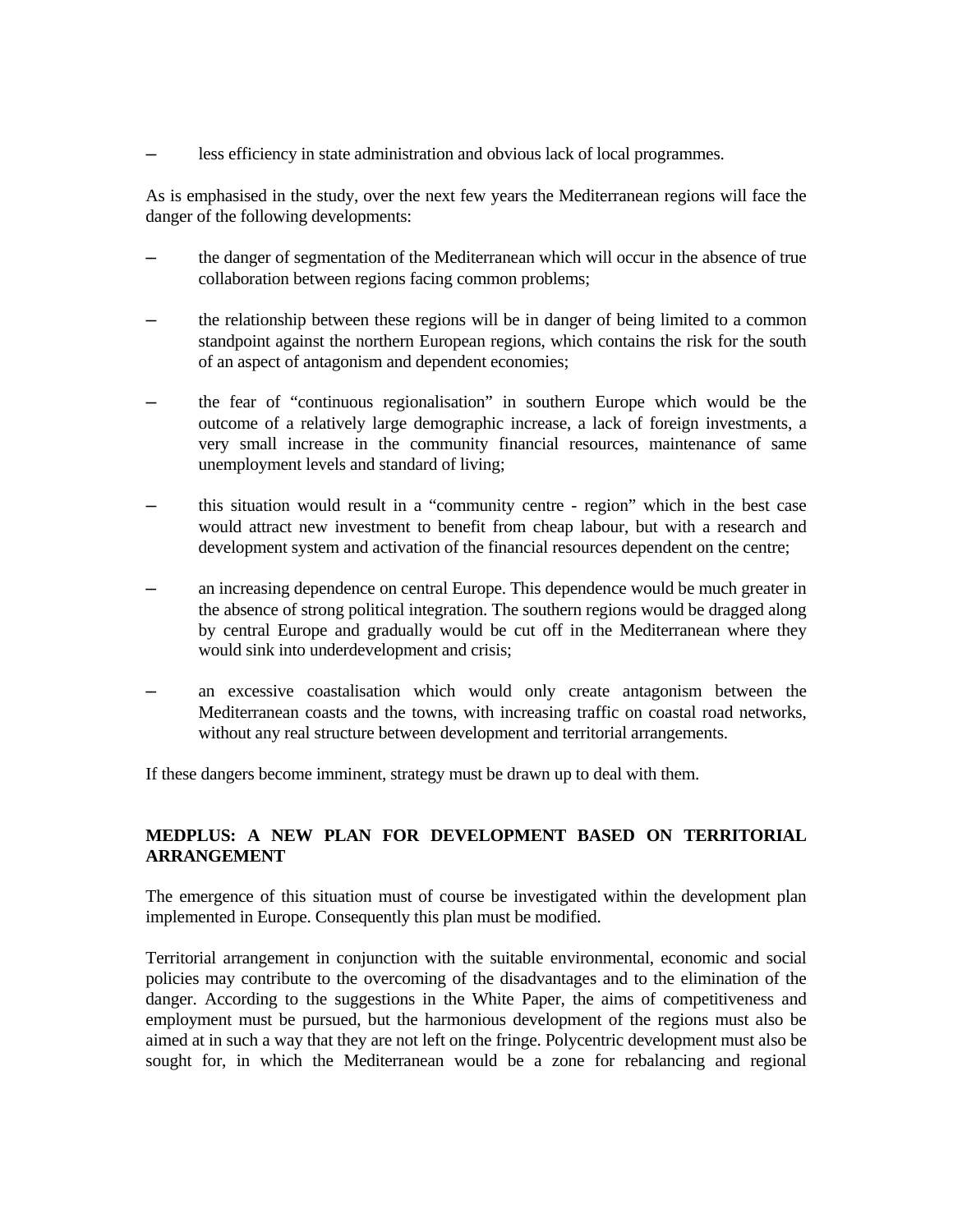collaboration.

Approaching the regions must be in this case the reference point. This approach signifies structural development, the strengthening and balancing of human potential, ecological management of development, a change in education and mentality.

One such prospect must bring about corresponding research into greater European integration which would mean research into cohesion between north and south and the need for a Mediterranean region, no longer opposed to the north but supplementary to it.

Within this general framework, eight strategic focal points have been drawn up which must be given first priority within the MEDPLUS programme.

## **POINT 1** : SUPPORT FOR THE DEVELOPMENT OF SMALL AND MEDIUM ENTERPRISES/SMALL AND MEDIUM INDUSTRIES.

The Mediterranean regions are characterised by the existence of a network of businesses which is essentially made up of small and medium-sized firms. These firms and industries play an important role in the economy of these regions as they represent a significant part of salaried employment and over the last few years have created the largest number of jobs.

Generally speaking, the small and medium-sized firms and industries in the Mediterranean regions have to face a certain number of difficulties related either to the nature of the enterprises themselves, or to their being geographically on the fringe. In the first category, difficulties are experienced in gaining access to capital markets, accessing modern technology, financing research and development, exporting and conquering new markets beyond national borders. These structural difficulties, are accompanied by further difficulties due to the geographical isolation of these regions, which include:

- increased transportation tax on products transported to large European centres and difficulties related to the irregular service to these regions from large development centres in northern Europe;
- the difficulty of accession and full participation of these businesses in information and exchange networks concerning technological alertness and access to markets.

Within this definition, assistance for the network of small and medium-sized firms seems essential for the economic progress of the Mediterranean regions. The planned action can be divided into two measures:

**Measure 1.1**: Strengthening of information systems, access to markets and sector policies of the small and medium sized firms/small and medium industries in the Mediterranean.

Creation of added value is planned for the expansion of local and regional enterprises which advise small and medium-sized firms/industries, amongst which the Business Innovation Centres. Also support of the existing confederate structures (especially the European Business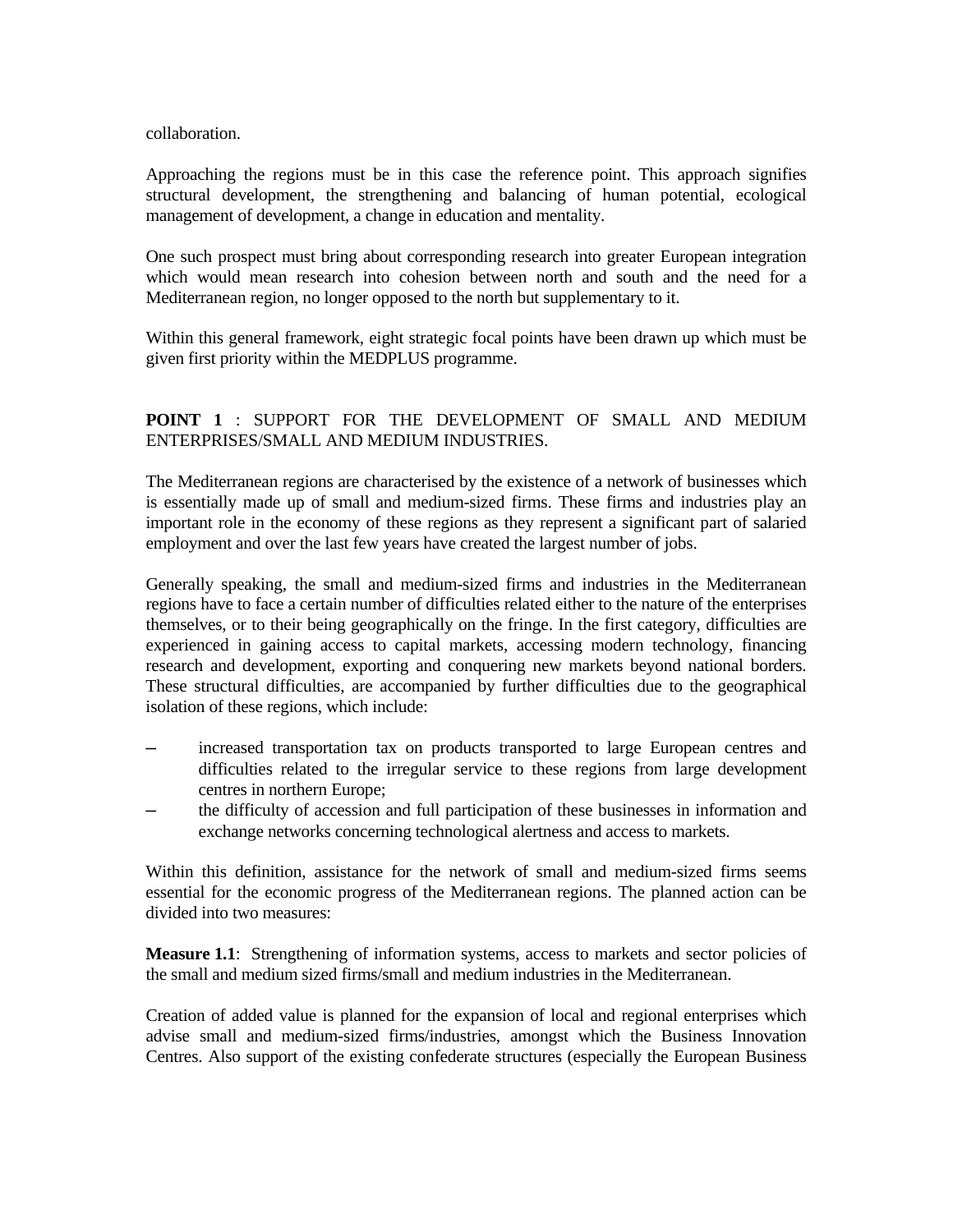Network) for the reinforcement of access to the markets and a sector policy for the small and medium-sized firms in the Mediterranean.

**Measure 1.2**: Strengthening of collaboration in each sector of activity between the north and south coasts of the Mediterranean.

This refers to the transference of technology from European Mediterranean regions to countries on the south and east coasts of the Mediterranean with regard to material/clothing, agricultural foods, electrical/electronic goods, as well as the realisation of common business openings towards certain markets outside Europe.

## **POINT 2**: SUPPORT FOR MODERNISATION PROCEDURES AND TRANSFERENCE OF TECHNOLOGY

**Measure 2.1**: Implementation of a coordinated design for universities and research potential in the Mediterranean.

### *Planned action:*

- ─ creation of a common outline on higher education and research/technology to clarify general aims and means;
- effective co-ordination of regional higher education and research/technology;
- formulation of a realistic strategic standpoint for the Mediterranean regions as regards the needs and expectations of economic authorities, especially of the small and medium enterprises;
- formulation of a realistic strategic standpoint for the Mediterranean regions as regards the regions of Northern Europe.

**Measure 2.2**: Strengthening of the Mediterranean networks of research and technology.

This measure aims at perfecting the expansion of Mediterranean techno-cities and research centres and the support of the agronomic and agricultural industry network which was formed as part of the GEIE "Mediterranean Bow of Technology".

**Measure 2.3**: Realisation of a programme for the transference of technology.

Support for the development of agricultural food industries in the Mediterranean (plan ADIAM) is planned, as is the development of collaboration between businesses and research centres on the north coast and those on the south and east coasts of the Mediterranean.

## **POINT 3**: DEVELOPMENT OF EDUCATIONAL AND HUMAN RESOURCE POLICIES

This will have two specific parts. The first concerns initial education and in particular higher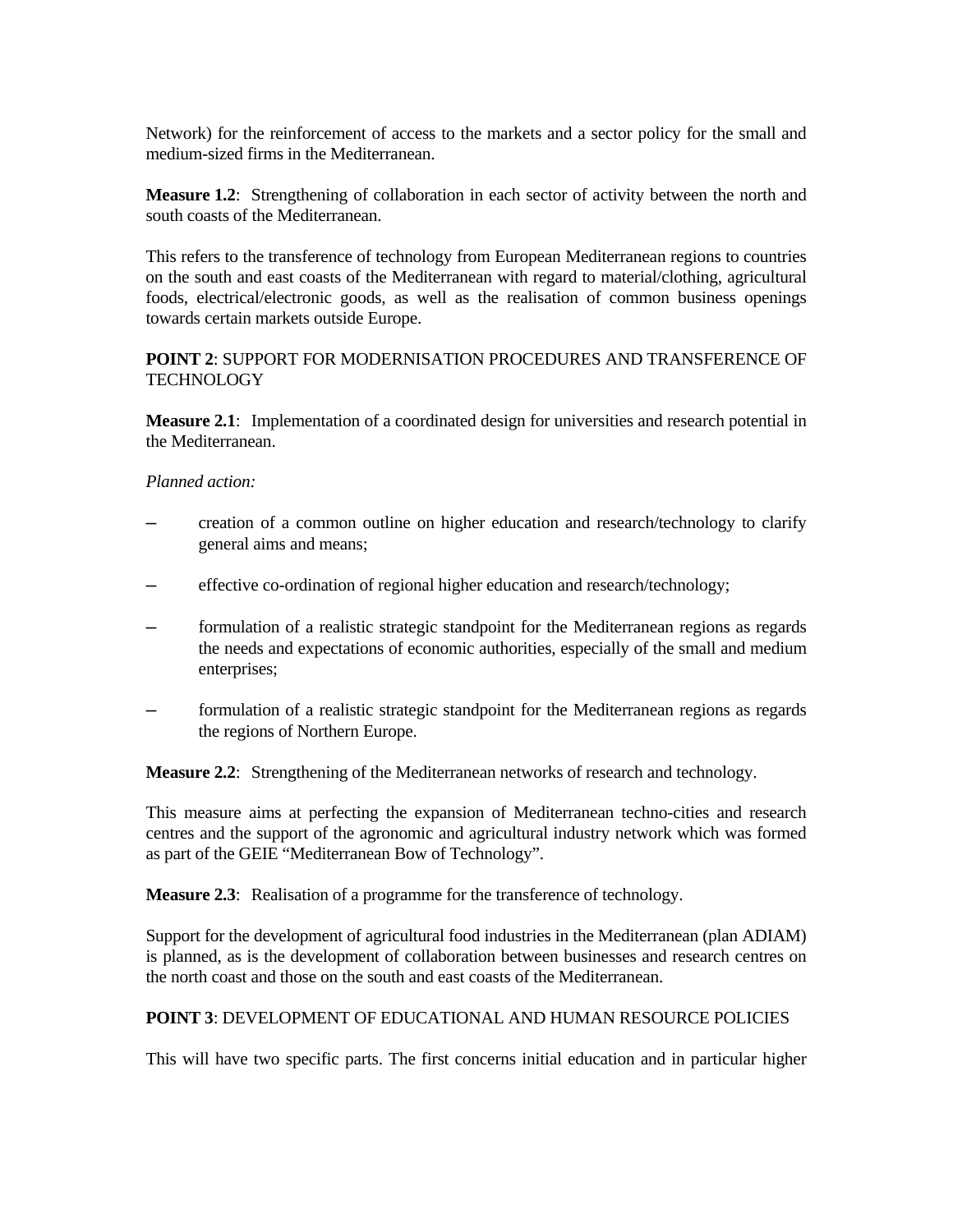education. The expansion of all institutions, universities and research centres will be systematically looked into so as to limit competition and discover all the opportunities for collaboration. This phase will be followed by an exchange of students, teachers and education which will allow students to choose their specialisation from a complete range of subjects.

The second part is that of continuous professional training. A network of all interested parties and especially of further education centres is to be aimed at. This could be accompanied by the implementation of a special system which would allow people to be educated at an institution no matter which region they come from.

The subject concerning education and training is one of the priorities in Euromediterranean collaboration. Although the problem is more serious on the south and east coasts, it is undoubtedly a matter concerning the whole of the Mediterranean.

An attempt will be made to look into certain initiatives in these countries, such as :

- exchange of information on systems and policies in force;
- exchange of instructors and trainers;
- participation of the members involved in the MEDPLUS programme in the fight against illiteracy on the south and east coasts.

It seems essential therefore that in each of the development points a thematic unity in education must be provided for that will respond to the demands and special needs of each measure as part of the new principle that governs the new policy of the Structural Funds.

## **POINT 4**: AN ACTIVE SUPPORT POLICY FOR FARMING AND FISHING

**Measure 4.1**: Strengthening of a policy on a quality and research-technology policy for Mediterranean farming products.

This measure aims at strengthening and systemising a policy on quality for Mediterranean products. This could perhaps take the form of European names showing origin.

### *Planned action:*

- Diet Med programme (evaluation and distribution of scientific results concerning Mediterranean dietetics);
- ─ creation of European names showing quality and origin of certain products.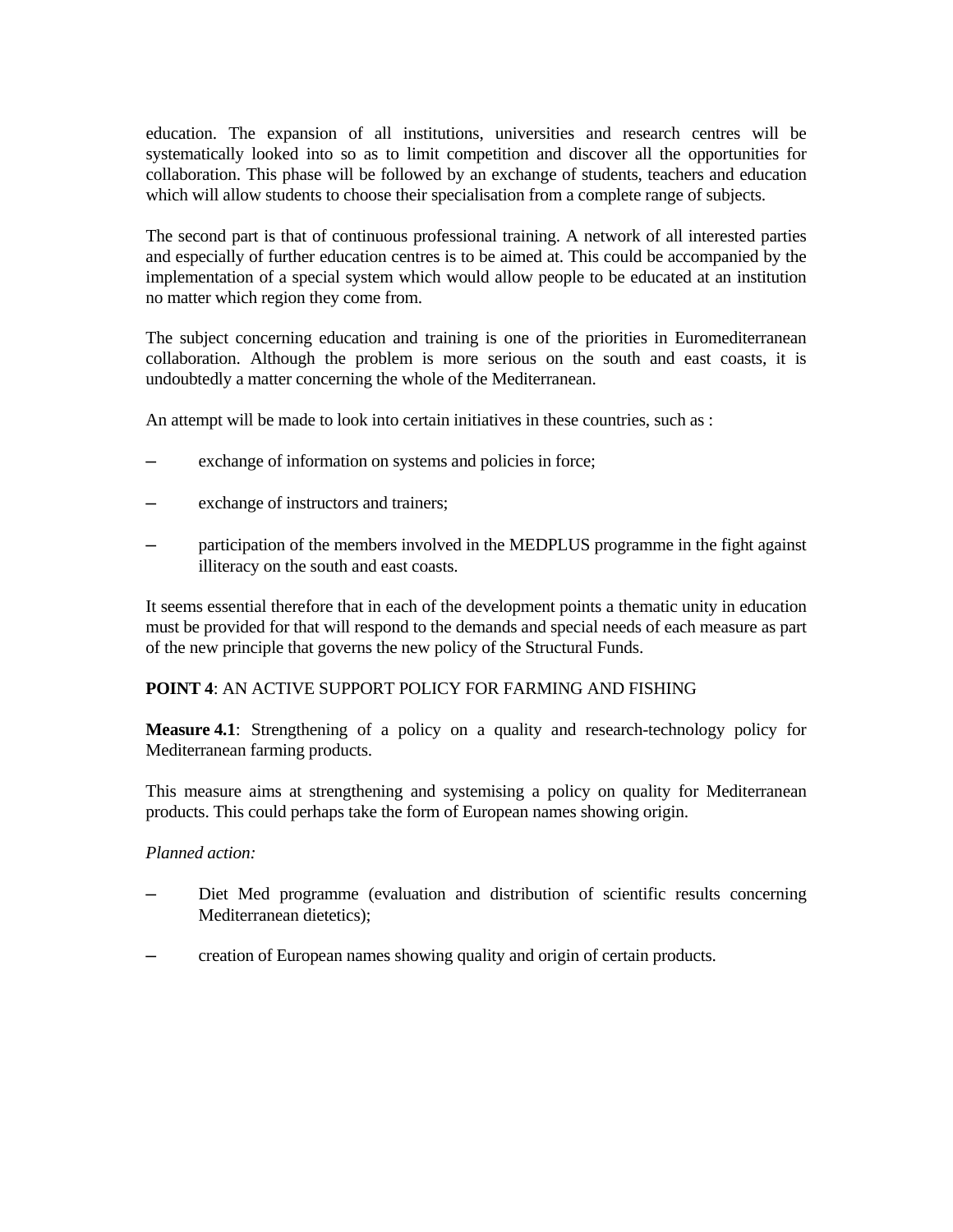**Measure 4.2**: Strengthening of policies on access to markets for Mediterranean farming products.

This concerns support for the development of Mediterranean farming products especially through promotion and commercialisation, such as:

- information campaign for promotion of Mediterranean products, and
- more possibilities for the distribution of technical and commercial information to those interested, especially to farming companies and agricultural food industries.

**Measure 4.3:** Better organisation of access to markets for fishing products.

This measure aims at laying the foundations for the modernisation of the business and distribution networks of Mediterranean fishing products. It also aims at making the special qualities of these products known all over Europe where there is generally a great degree of competitiveness.

### *The following activities are planned:*

- steps to be made towards the organisation of the commercialisation and distribution networks for Mediterranean fish products;
- ─ creation of a familiar label for Mediterranean fishing products.

**Measure 4.4**: Development of Mediterranean fish-farming potential.

This measure must allow the creation of the appropriate conditions for the continuous development of fish-farming in the Mediterranean.

### *The main activities planned are:*

- the solution of the different problems connected with the management of space must be deliberated and put into practice;
- special research is to be carried out into probable future implications of fish-farming;
- realisation of programmes for the transference of technology.

## **POINT 5**: STRENGTHENING OF INTERREGIONAL POLICIES ON THE MANAGEMENT OF THE ENVIRONMENT AND TRANSPORT

**Measure 5.1**: Preparation of support for Mediterranean economic axis in view of the year 2000 as part of the prospect of expansion and Euromediterranean collaboration.

The aim of this measure for Mediterranean regions is the continuation of discussion on the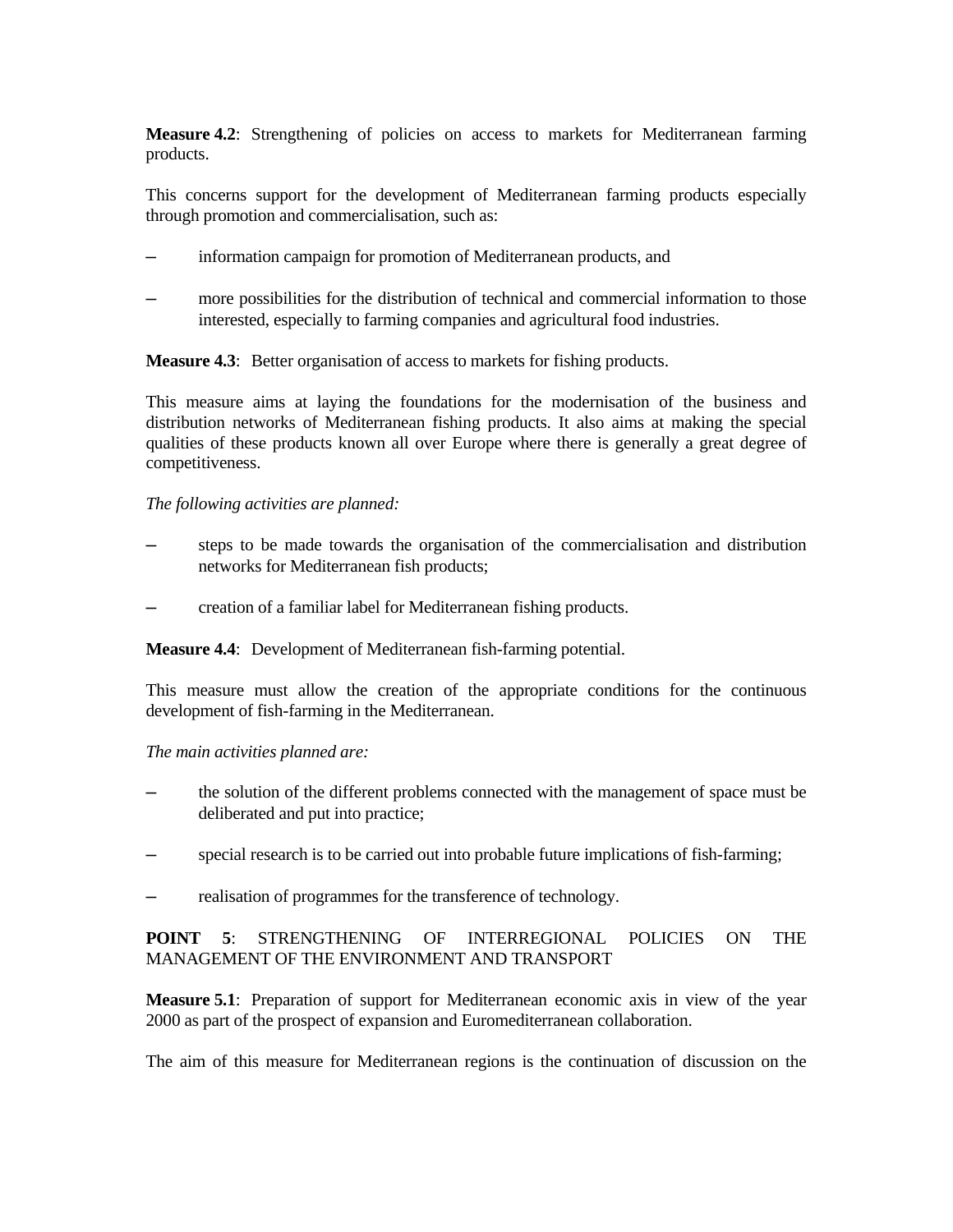formulation of a Mediterranean economic axis in collaboration with member states, the European Commission and the southern and eastern coastal areas of the Mediterranean. The aim is that they will participate in the better co-ordination of the activities of the different institutional bodies in the area.

This venture demands therefore the continuation and strengthening of work already undertaken by the European Commission as part of "Europe 2000+", the observation and continuation of deliberations soon to be submitted by the member states as part of thematic unit C of INTERREG II and finally, confirmation of great interest in the programmes which aim at the better integration of Mediterranean coastal economies (MED OUVERTURE and in particular the MEDA programme).

This can be seen as a deep involvement of the regions in the implementation of particular acts of collaboration in different sectors referring to the problematic management of the environment, as well as their increased presence in the prospects for the south and north coastal areas of the Mediterranean.

**Measure 5.2**: Formulation of a managerial plan for the development of transport infrastructure.

The different diagnoses made on the state of the transport infrastructure in the Mediterranean area verified certain points which have to do with:

- the deficiencies in the transport infrastructure in Mediterranean regions compared with central Europe and the problems of non-continuation of road and mainly railway networks;
- the over-concentration of transport in coastal zones;
- the small amount of regional air transport.

These verifications were the object of a proposal-decision by the Council of Europe and the European Parliament on the development of an Inter-European transport network which has been fully accepted.

On the basis of these different projects and proposals, it seems essential today that Mediterranean regions should proceed with a coordinated programme for the improvement of these infrastructures. To this effect, two fundamental facts stand out:

- 1) Concern for the common development of various planned ground transport infrastructures with recognition of strategic priority junctions.
- 2) Incorporation within the same reasoning of important lines to supplement sea and air transport, taking care that they must complement other means of transport.

Therefore, a very detailed analysis of the prospective development of connecting transport systems in the Mediterranean must take precedence. This investigation will aim at reaching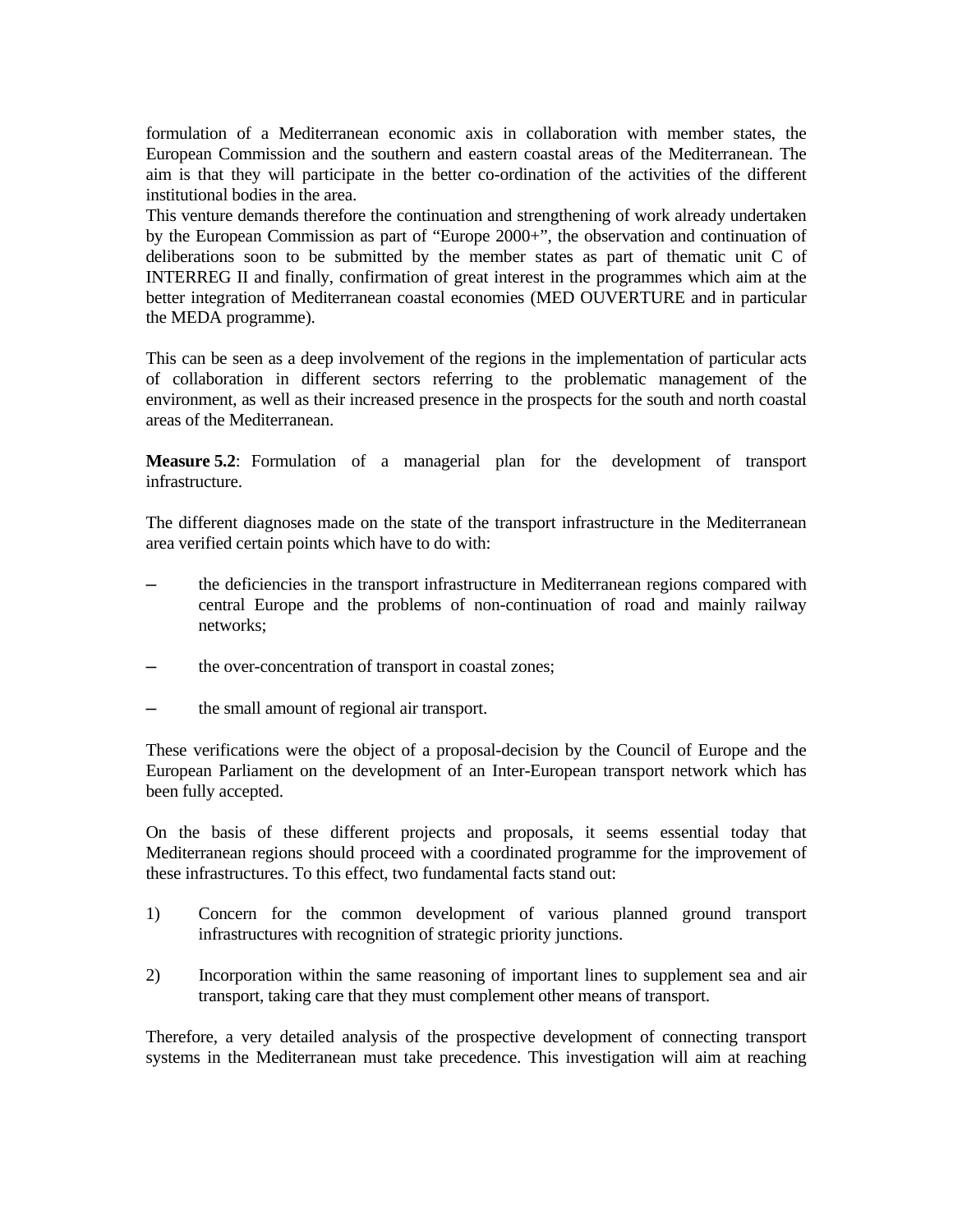specific proposals on the organisation of transport infrastructures in the Mediterranean, infrastructures which will be able to be exploited by all Mediterranean regions in co-ordination with interested member states and the European Commission.

**Measure 5.3**: Realisation of a European project on the management of both land and sea environments in the Mediterranean.

The aim of this measure will be the improvement and co-ordination of knowledge of methods of limitation and pressure which affect sea transport and combined land/sea transport, so as to specify the area in which combined public policies can be conceived and developed to a greater degree of success. To reach this point many versions are still expected in relation mainly to the strategies to be adopted by the big shipowners.

### *Main activities planned:*

Three stages are necessary for the implementation of such a procedure: a stage for observation and diagnosis, a second for the creation and observation of the plans and, finally, a stage for processing management plans. They may refer to the following topics:

- the possibility of using fast ships in the Mediterranean (coastal lines);
- the organisation of traffic flow and reduction of traffic load;
- the development of support systems (development of combined transport, strategic, technical conditions);
- the behaviour of shippers and main shipowners;
- the reliability of the systems and the modernisation of equipment.

**Measure 5.4**: Modernisation programme for ports in the Mediterranean.

#### *Planned action:*

- safety systems for sea navigation (coastal and port VTS, SRS);
- information systems on leisure ships;
- ─ continuation of pilot programme NTMN for information systems between carriers and partners;
- $\overline{\phantom{a}}$  information and telematic integration for different port systems;
- systems connected with the conservation of the environment.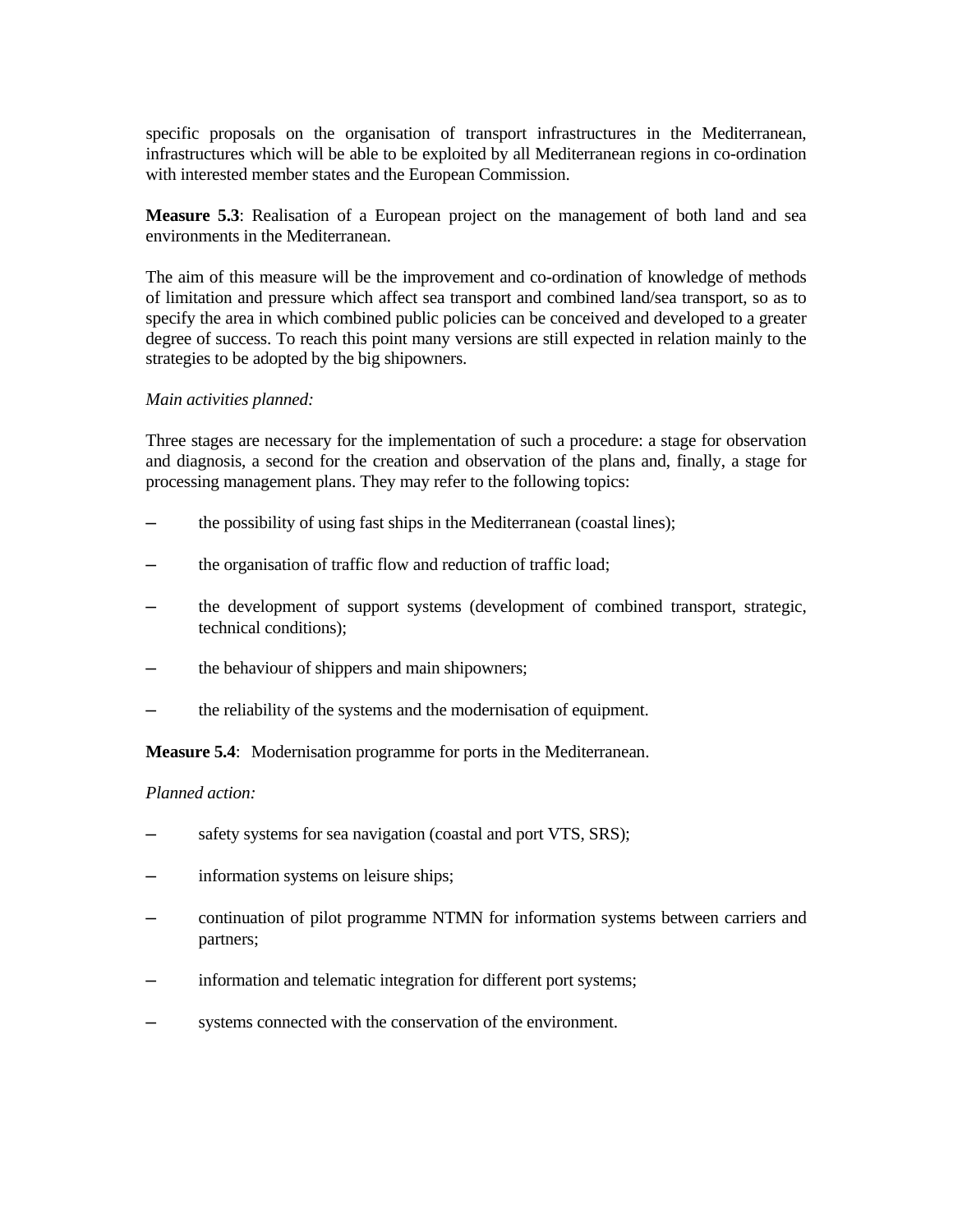**Measure 5.5**: Realisation of pilot plans for the management of the environment in the Mediterranean.

Many sectors of collaboration may be considered as having immediate priority, taking into consideration the special characteristics of the Mediterranean region, but without these being limiting.

- towns management problems as well as matters of housing and social policies, etc.;
- ─ the environment and especially the problems of coastalisation and management of the water, within a wider and geographical perception of the problems;
- the problems of communication between towns and the interior areas;
- the problems of the islands.

### **POINT 6**: FACING ENVIRONMENTAL PROBLEMS

**Measure 6.1**: Programmes for the comprehensive management of Mediterranean coastal zones.

Many coastal zones in the Mediterranean have ascertained a deterioration in the environment and in their natural resources. Although there are many financial and legal means for the incorporation of the environmental problem as essential basis into economic and social development, this is still not possible for reasons connected mainly with difficulties of coordination in the decision-making procedures.

The European Commission and especially the General Directorates of the environment and of Regional Policies took this problem into serious consideration, so justifying the presence today of a programme demonstrating the comprehensive management of coastal zones. Such an undertaking would aim at excellent co-ordination of the decision-making procedures which put in danger the relations between human activity and space. It can only proceed if instigated by parties which intervene directly or indirectly in the matter, and are of either an institutional, political, economic, scientific or even government nature. The realisation of such a demonstration programme must follow the methodology clarified by the Commission, with respect to the following four phases, according to the progress report of each interested region:

- descriptive phase (state of environment, natural procedures, human activity);
- analytical phase (relation between cause and result);
- phase of co-ordination (co-ordination of parties);
- phase of results (plans and programmes spread of know-how).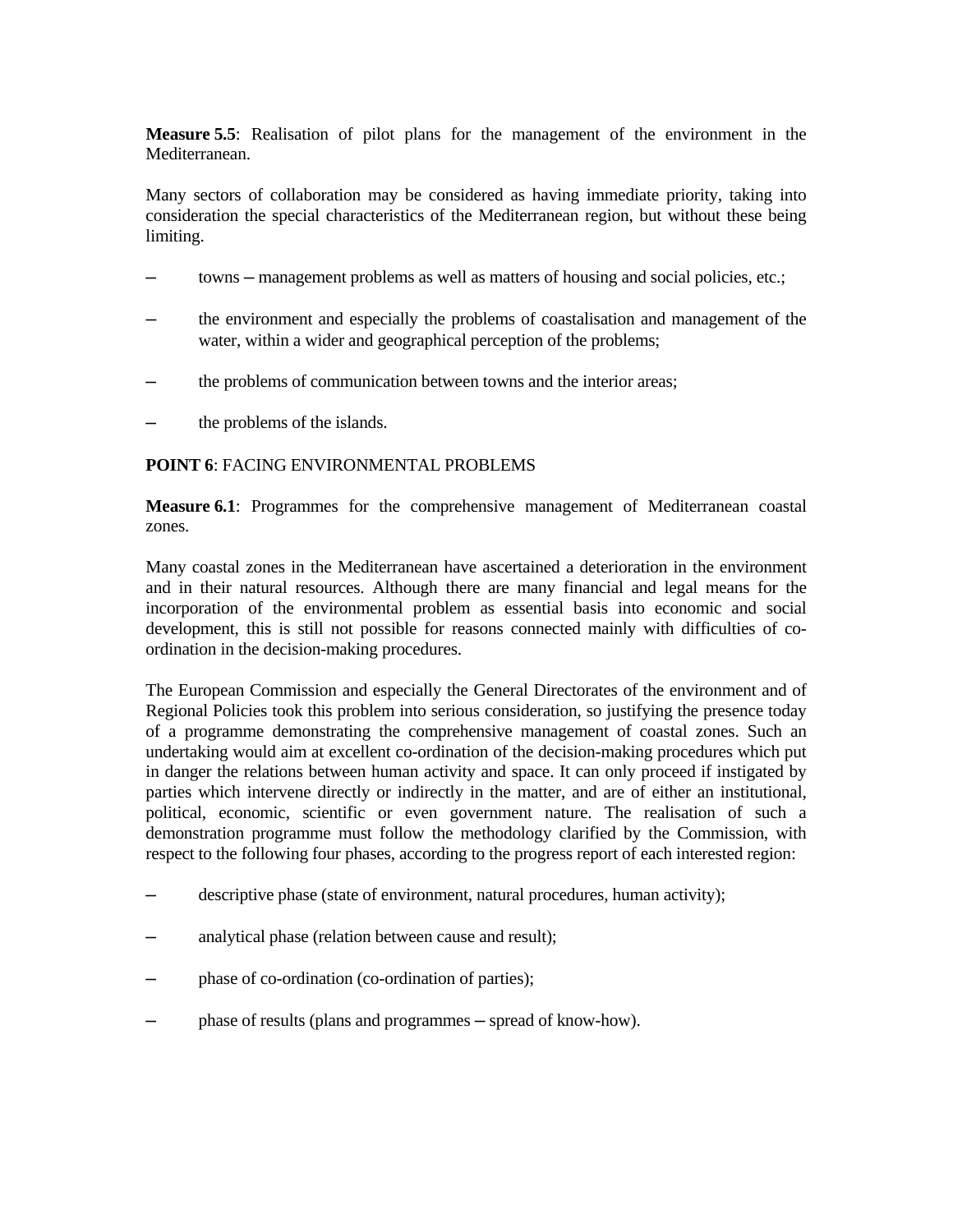**Measure 6.2**: Implementation and co-ordination of an environmental data base for the management of the natural areas of the Mediterranean (GIS.)

The aim of this measure consists in the co-ordination of all environmental bodies so as to form a common data base of which the base will be created from work undertaken on a European level (data base CORINE).

*Activities planned within this measure include:*

- the definition of the rules of collection and processing of information;
- methodological proposals for the use of information;
- production of methodological guides to define common working systems.

The implementation of this data base may refer in particular to the following topics:

- topography;
- vegetation;
- protected natural areas;
- land and natural areas;
- infrastructures;
- different sources of pollution (sea, coastal, atmospheric sources, sewage, etc.).

**Measure 6.3**: Creation of a map of the Mediterranean landscape.

The idea of landscape takes on a special meaning in the Mediterranean not only from the aspect of the environment, but as regards common culture and recognition both in and out of the area.

It would be interesting if a true common methodology were implemented which would allow the systematic incorporation of the idea of landscape into the potential of regional development and management. To this extent, two goals seem necessary. One concerns better scientific knowledge of methods of developing the landscape, while the other defines precisely the different mutual areas of intervention which could be the relationship between the landscape on the one hand, and the planning of environmental and farming work on the other.

### *Planned activities:*

- implementation of common criteria of intervention;
- creation of technical means and support programmes in planning policies;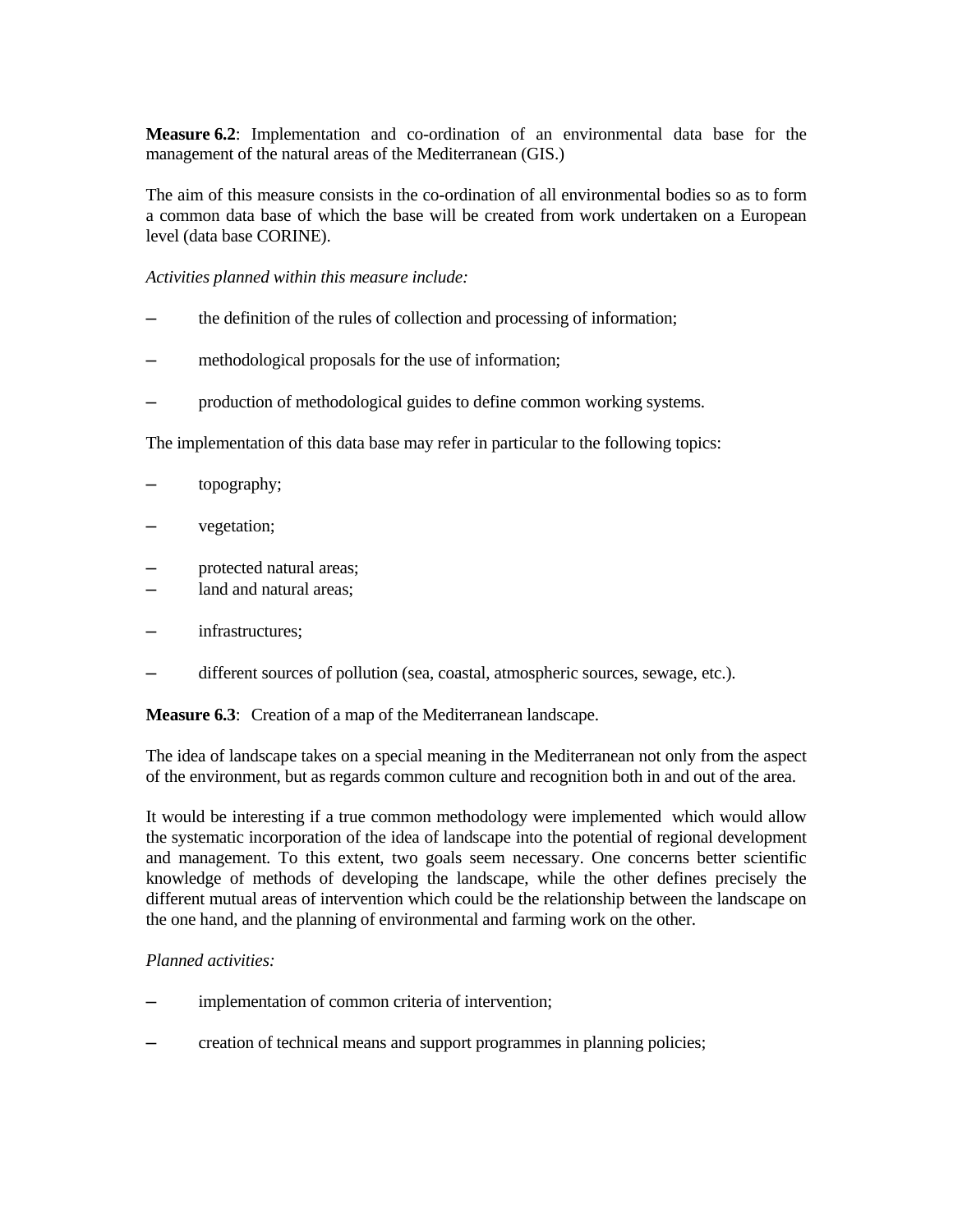- development of training programmes and exchange of experience;
- development of pilot plans.

### **Measure 6.4:** Prevention and protection against floods

### *Main planned activities:*

- processing of a common diagnosis on the whole of the European Mediterranean basin;
- transference of experiences on answers given, in order to confront the problem;
- knowledge and recording of the danger (case studies of different types of drainage basins, enforcement of modern methods of prevention);
- management of water flow, streams and dangers;
- recognition of prevention techniques which must be enforced in areas threatened by flooding.

### **Measure 6.5**: Management of water resources

The enforcement of specific solutions is obstructed as much by funding problems which need large investments, as by the study of new methods of approach which can be enriched by the exchange of experiences, as much among the European Mediterranean regions themselves as between them and the southern and eastern coastal areas of the Mediterranean..

### *Planned action:*

- development and expansion of HYDRE programme (improvement of analysis, development of ways of observing the problem, implementation of pilot experiences);
- study on problems of "eutrophication", analysis and evaluation of causes and results of eutrophication, study of regulations, means of confrontation, studies of corresponding locations (natural lakes, reservoirs, coastal lagoons), processing of a report;
- recognition of possibilities available from the transference of resources between drainage basins: appreciation of space, typology of transference (within regions, interregionally, internationally), regulations, analysis and proposals for operational conditions which will allow transference to be carried out on a technical and institutional level.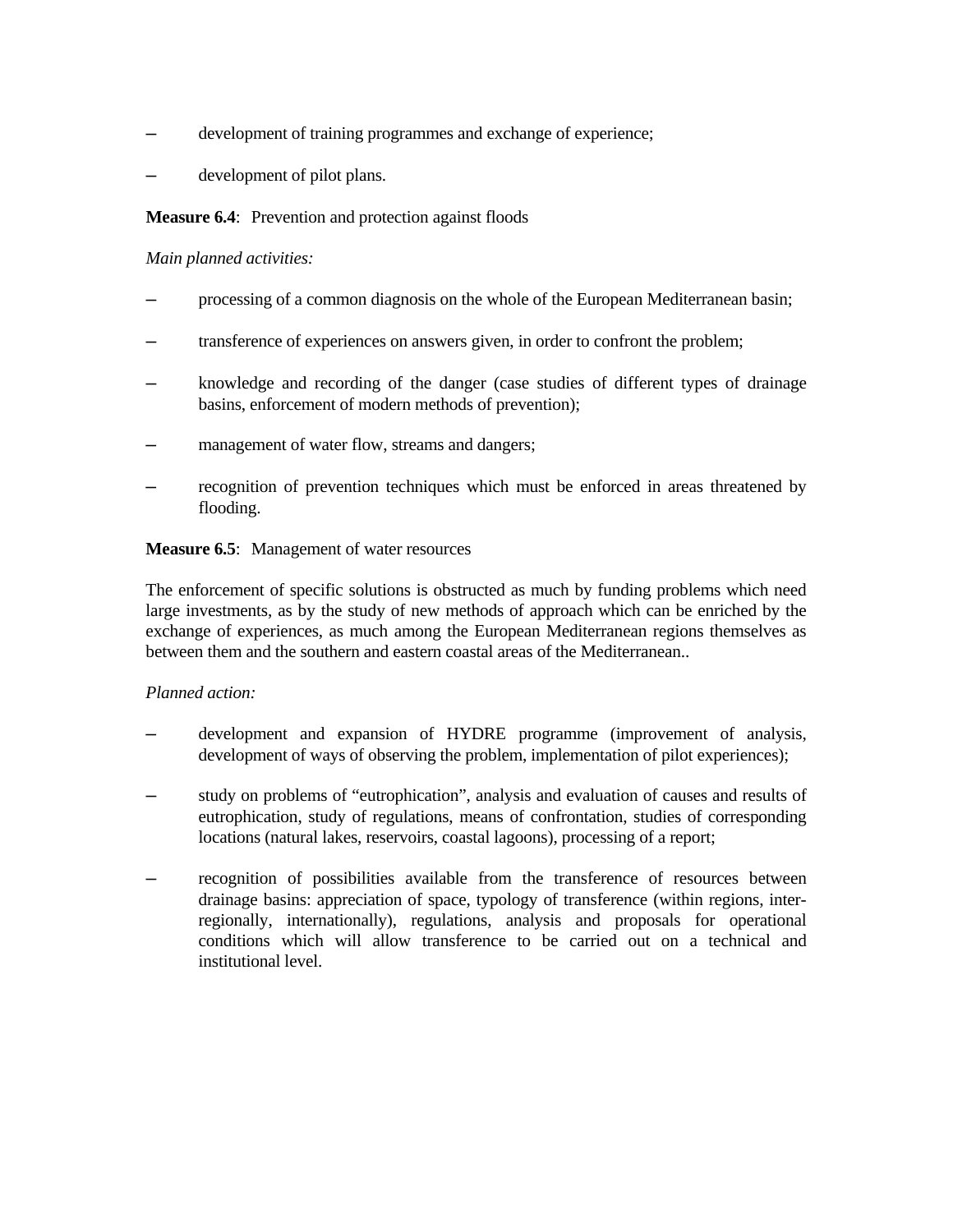## **POINT 7**: UTILISATION OF TRADITIONAL CULTURAL AND TOURIST RESOURCES TO THEIR BEST ADVANTAGE

**Measure 7.1**: Implementation of a policy on the diversification of Mediterranean tourist products, based on the development of the tourist heritage.

Collaboration on an inter-regional basis (via article 10 of The European Regional Development Funds) on the following topics:

- historical and architectural heritage (urban, archaeological, religious, and maritime, in connection with the special characteristics of the Mediterranean world);
- handicraft and industrial heritage;
- ─ traditional Mediterranean festivals.

## **POINT 8**: MORE INTENSE DEVELOPMENT OF THE REGIONS WITHIN THE MEDPLUS PROGRAMME IN EUROMEDITERRANEAN POLICIES

As point 3, point 8 can be incorporated into the other thematic points. Special attention is given to greater participation of Mediterranean regions in new collaboration in connection with the suitability of themes chosen. This intervention can only be reinforced within the framework of the forthcoming implementation of the MEDA programme.

# **MEDPLUS AND INTERREGIONAL COLLABORATION ─ DIFFICULTIES IN THE DEVELOPMENT OF THE PROGRAMME**

From this brief presentation of the MEDPLUS programme it can be perceived that the programme is not concerned with large structural projects, as the regions in Aim 1 have become accustomed to seeing since the time of the Mediterranean Integrated Programmes, that is in the last decade. This programme is a plus to the assistance offered by the structural funds and is based on the common action of Mediterranean regions and on interregional collaboration. Interregional collaboration represents without doubt a specific tool for use in the initiation of a new policy of land planning management in the Mediterranean zone and more generally all over Europe.

This is the opinion of the Economic and Social Committee and the position undertaken by the Conference of Peripheral Maritime Regions of the European Union. In order for extensive collaboration on land planning management to be feasible, initiative must be taken on the subject of an interregional collaboration network, which will allow funding to large areas (Atlantic Bow, North Sea, Mediterranean) for more ambitious plans than those in article 10 of the European Regional Development Funds.

Unfortunately, the revision of article 10 of the European Regional Development Funds creates serious and dangerous difficulties for the regions as regards the realisation of spherical land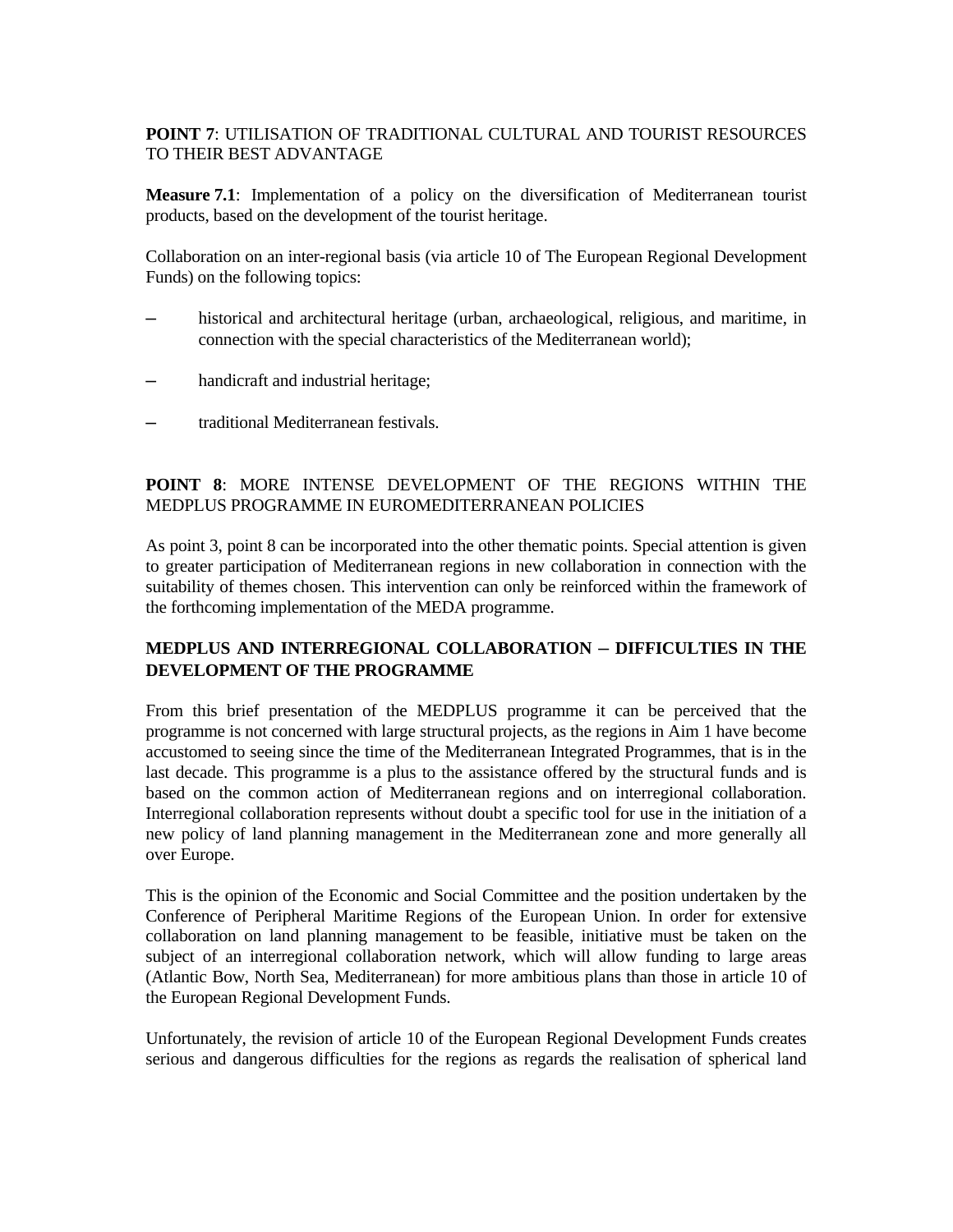planning in large areas (exactly as proposed by MEDPLUS). Indeed, along with the revision it was decided that there should be no direct negotiations in future between the Commission and groups from the regions.

On the basis of article 10, requests for a show of interest are being made by the DG XVI of the European Commission on eight points of collaboration and each plan which includes a programme for regional development must be specially presented. This means the end of every design and examination of development plans on a homogenous and spherical basis. This involves strengthening the power of member states against the Commission in order to weaken its negotiating role as well as that of the regions. Indeed the revision of INTERREG II does not foresee interregional collaboration, but instead collaboration between states.

The regions consequently insist that these developments stop as they are contrary to their interests and that serious thought is given to regional policies in view of the aim of economic and social cohesion and of European regional development.

This report concludes by reiterating that the MEDPLUS programme is made up of the collective efforts of all the Mediterranean regions as a result of a year of fruitful meetings. It provides models of extensive harmonious interregional collaboration aimed at the development of the Mediterranean area.

This programme can be considered a true success and an exemplary working method. Hopefully its aims will be achieved, surpassing any difficulties met along the way and any problems arising from the new regulations.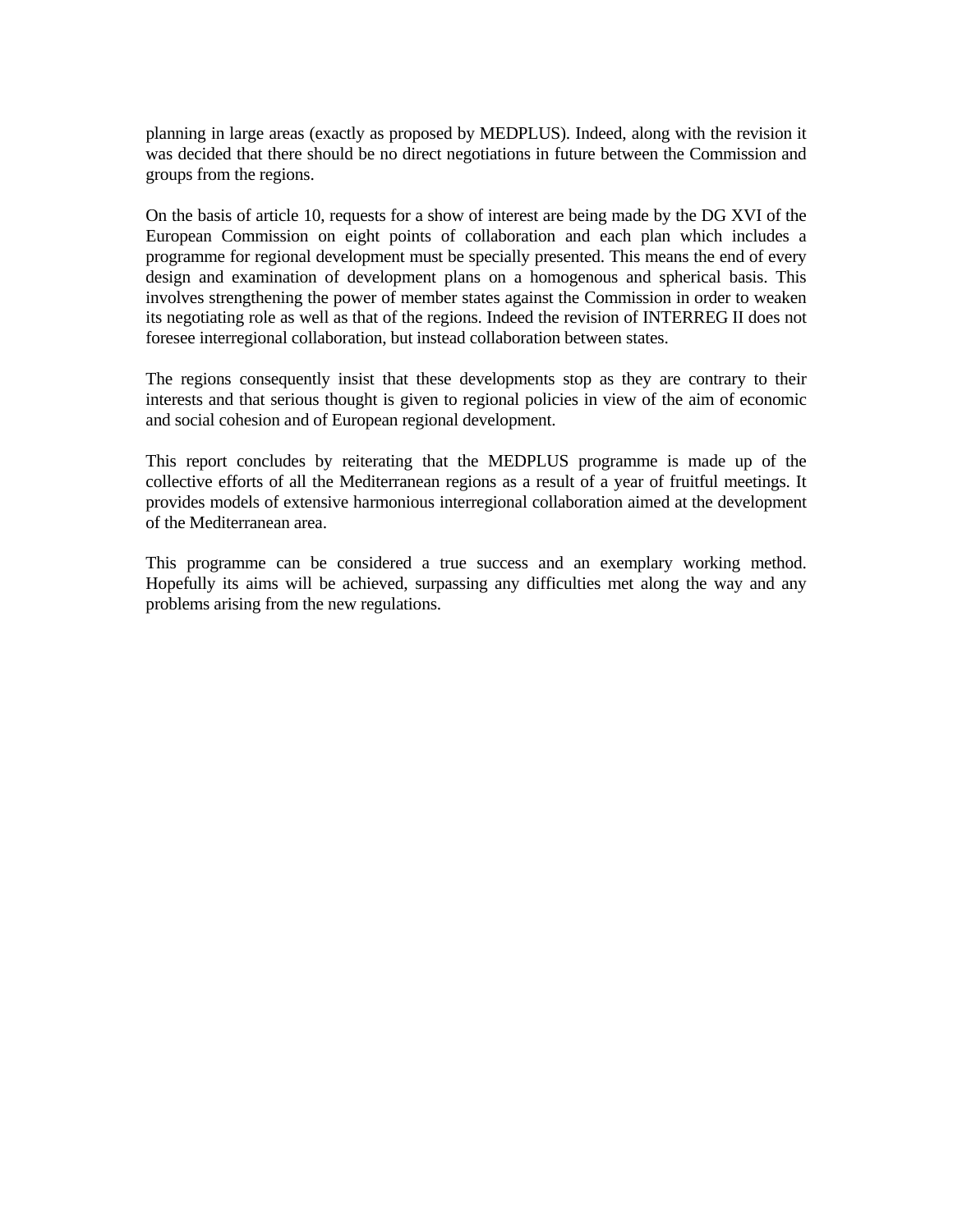## **MEDITERRANEAN INTERREGIONAL CO-OPERATION AND EUROPEAN NETWORKS BETWEEN MEDIUM-SIZED TOWNS ON THE SHORES OF THE MEDITERRANEAN**

**2. Strategies for setting up and co-ordinating a network of towns of interest to tourists in the Mediterranean basin**

**Mr Jan VAN DER BORG University of Venice Venice, Italy**

### **1. INTRODUCTION**

Urban tourism is considered to one of the most rapidly expanding segments of the global tourism market. Both its leisure as well as its business component have demonstrated to possess much dynamism. Although the economic recession has meant, at least for Europe, a slowing down of the pace of expansion, it is clear now that this stagnation has proved to be temporary. The recovery of the global economy has immediately resulted in a renewed growth of tourism demand and cities in particular benefit from this trend.

It may be assumed that cities will remain privileged destinations, since tourists are increasingly interested in culture, in heritage and in reasonably priced, but qualitatively good secondary tourism products and will continue to go on shorter, but more frequent vacations, which will typically be city trips.

However, truly beneficial tourism development does not come automatic. Cities need to prepare themselves to use these opportunities properly. In Europe, there are still many cities that possess hardly utilised opportunities for tourism development. In the same time, there are a number of European cities that are suffering from excessive tourism demand. Much will depend on the cities' abilities to react to the challenges urban tourism offers.

The purpose of this contribution is to briefly discuss the role of networks of tourism cities in achieving levels of sustainable tourism development.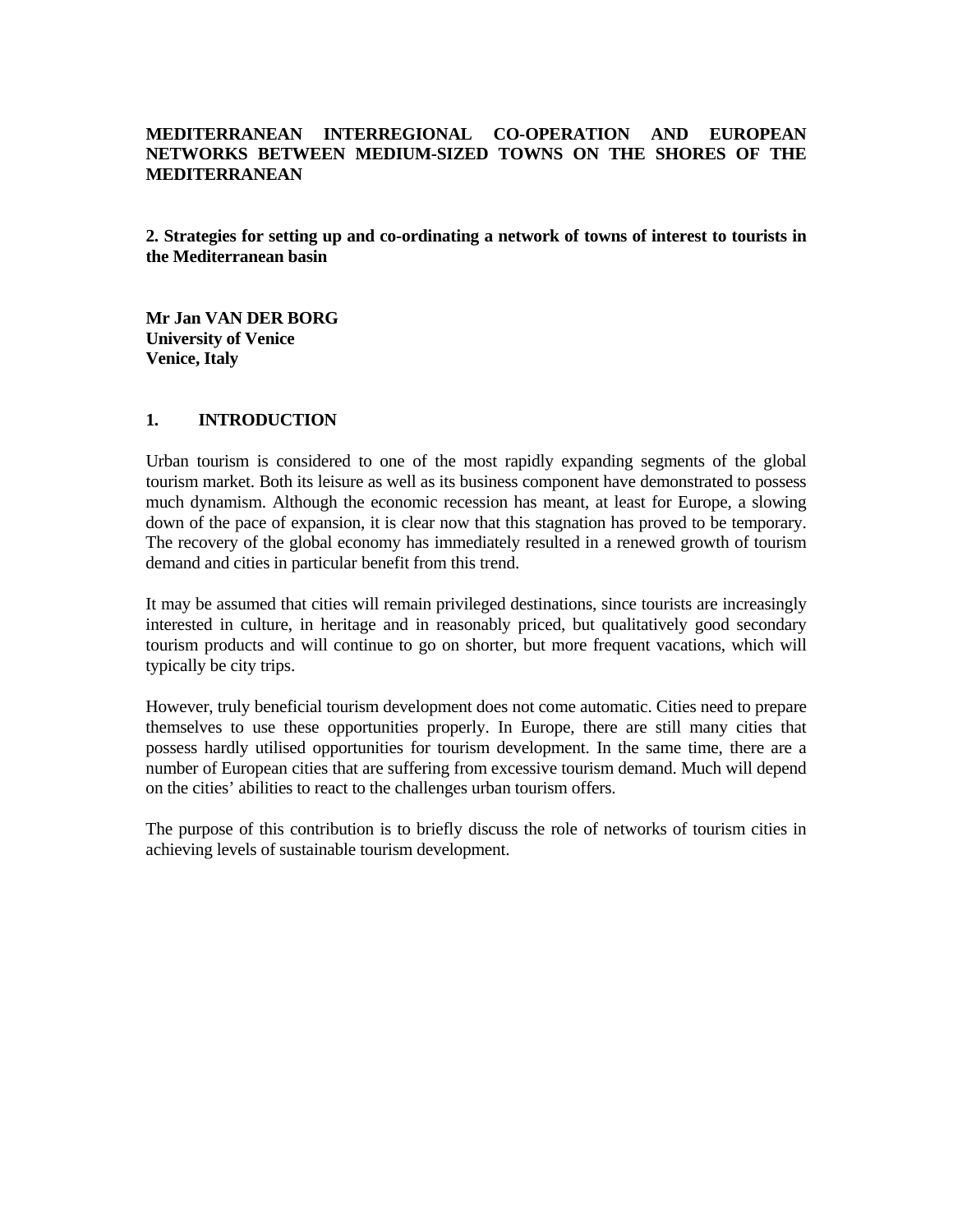## **2. SUSTAINABLE URBAN TOURISM DEVELOPMENT**

Sustainability has become a central issue in much of today's tourism development literature. However, the application of the concept of sustainable tourism development has often been limited to natural environments, that is rural or other non-urban areas. Only recently has it been recognised that the concept can be applied to the urban environment as well.

It has been mentioned that tourism changes a local society and that sustainability is very much connected with such changes or, more precisely, with "acceptable" change. Not only does the local society continuously undergo changes, tourism in the destination itself tends to change over time. The development process of any tourist location may be represented cyclically. This "life-cycle theory" of tourist destinations derives from the life-cycle concept used by marketeers to describe the fluctuations in the sales volume of a product. Instead of the quantity of products sold, the life-cycle theory of tourist locations uses the number of visitors as the indicator.

In its most elementary formulation, the life-cycle theory of tourist locations shows that, in the absence of drastic external interventions, the number of visitors changes cyclically. Initially, the locality that stimulates tourism experiences a very slow rise in the number of visitors. In the second stage, tourism is booming, while in the third stage growth stagnates and turns into decline (the fourth stage). Not only does the volume of the visitor flow change over the cycle, but also its composition (i.e. the ratio of tourists to excursionists). Since different types of visitors generate different positive and negative impacts, costs and benefits vary over the different stages of the cycle.

Growth in tourism demand will positively affect income and employment levels of a relevant part of the population. At the same time, increasing numbers of visitors will generate negative effects, or "costs" borne by the physical and cultural environment, the local population and the visitors themselves. By comparing benefits and costs in each heritage city, it is possible to determine whether tourist flows are either insufficiently voluminous or excessive. In reality, the assessment of the benefits and the costs of tourism is difficult because there are several "parties" involved, which perceive benefits and costs in a different manner.

The concept of sustainability  $-$  in terms of desirable or acceptable change, as Wall suggested  $$ and the life-cycle of the tourist destination are closely related. If tourism development gets stuck in the initial stage, investments are unable to trigger the social and economic change desired. There are too few visitors, and the opportunities that tourism offers are not fully used. Tourism is costing the destination money. If growth in tourism demand is such that the quality and accessibility of attractions are compromised, the society and eventually even tourism suffer and change is no longer acceptable. Then, tourism demand has become excessive, and, instead of delivering growth, it threatens the society's continuity.

## **2.1. Tourism development in heritage cities**

The European heritage cities  $-$  or art cities  $-$  are huge concentrations of material and immaterial cultural heritage. They are the world's incubators of social, economic and cultural innovation. This cultural riches yearly attracts millions of visitors, a number that is expected to continue to grow. As was mentioned before, these visitors generate benefits and costs. In order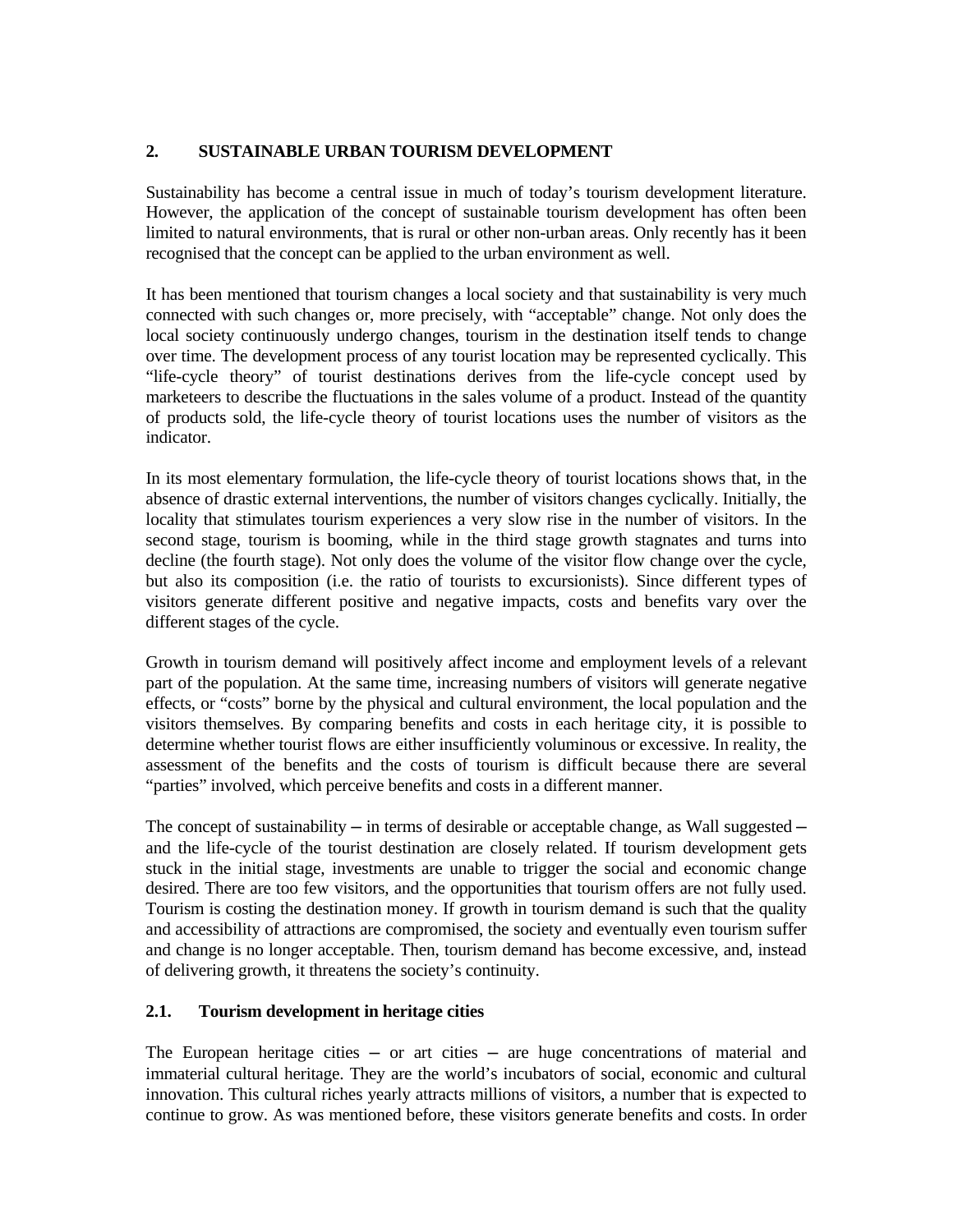to understand what the impact is of tourism in art cities and to formulate a policy that maximizes positive and minimizes negative effect of tourism, CISET of the University of Venice performed an international comparative investigation into tourism in Aix-en-Provence, Amsterdam, Bruges, Florence, Oxford, Salzburg and Venice, tourism cities *par excellence* (Van der Borg, Gotti, 1995).

It is not easy to establish what exactly the pressure on a society or a city is. One way of quantifying the pressure is by calculating the visitors/residents ratios for the seven case studies; it is thus possible to perceive how the different cities bear varying dimensions of visitor impact. With more than 89 visitors per inhabitant, Venice's historical core is by far the most "mature" of the seven destinations. It is the city that most clearly represents what the term "touristification" means for an urban area. Salzburg and Bruges follow at a distance. Amsterdam and, to a lesser extent, Aix-en-Provence and Florence, do not seem to be under extreme pressure from tourism. If one observes the more homogenous indexes at the municipality scale, then Venice's 27.6 visitors per inhabitant comes much closer to Bruges and Salzburg, with 23 and 36 visitors per inhabitant respectively. All cities exhibit the same phenomenon due to the fact that their well-preserved historical centres have become "cultural resorts" attracting a significant proportion of excursionists. The lower ratio observed in Aix-en-Provence and Oxford is due to the fact that the number of visitors (tourists and excursionists) is not yet as important as in the other cities.

Despite their reputations as cities of art, the tourist function of Florence and Amsterdam is proportionally minor in respect to their political, administrative, educational, economic and of course residential roles. In fact, although they benefit from large numbers of visitors, their vast resident populations numerically offset the social impact of tourism on the urban area. Being cities with a large, diversified economy, they are less vulnerable than the smaller heritage cities.

Of course, these indices are just indicators of the relative weight of tourism on the heritage cities. They symbolise a whole range of problems, of negative externalities. Most of them are impossible to quantify. The following is but a tentative list of problems observed for the cities included in the investigation:

- Aix-en-Provence is overcrowded in the summer months:
- the center of Amsterdam has serious parking problems;
- Bruges has problems with traffic all year around, but especially during weekends and holidays. Its center is losing inhabitants and economic activities. Hotels and souvenir shops take their place;
- Florence loses many opportunities tourism offers due to poor urban management;
- ─ Oxford's most famous University Colleges are threatened by huge visitor flows. Its inner city is congested with tourist buses;
- Salzburg, like Bruges, has a serious traffic problem, caused by the huge number of tourist buses delivering excursionists during the summer months. The centre of the Austrian city suffers from crowding out of residents and of businesses as well;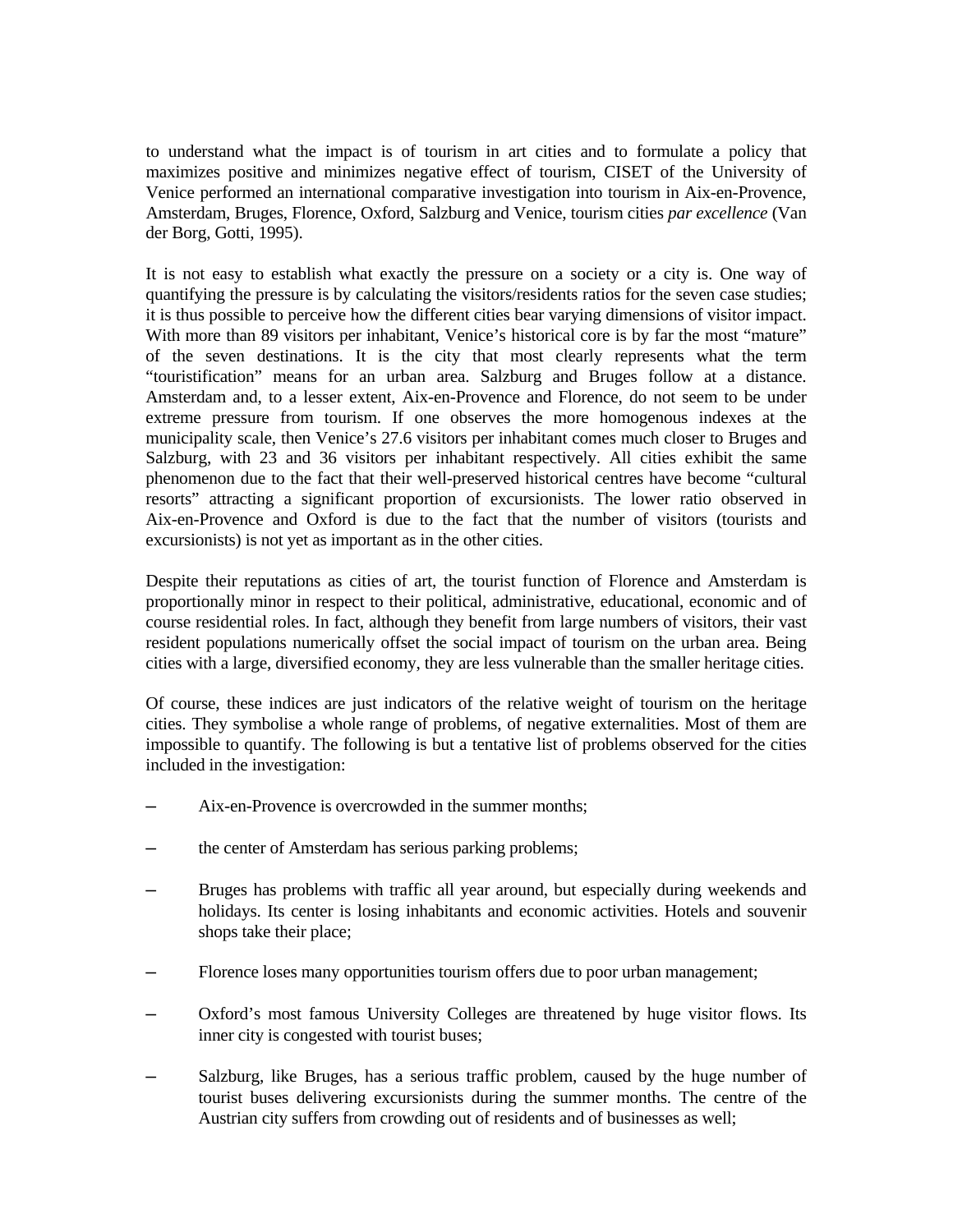the historical centre of Venice is becoming a mono-culture. Congestion suffocates economic activities and affects the quality of life of inhabitants.

Interest in heritage cities is growing. This not only causes an increase in the number of traditional tourists, but also in the number of excursionists. The share of excursionism in tourism demand is already considerable in the seven cities studied. Moreover, the continuous expansion of the number of hotel beds has led to diminishing occupancy rates, explaining the ongoing intensification of promotional activities.

This all leads to excessive pressure on the more vulnerable heritage cities, menacing the vitality of the local economies, the integrity of the heritage and the quality of life of residents. The problems the considered cities are faced with, either caused or aggravated by tourism, can be summarized as follows: traffic and parking problems, pollution, crowding out, occasional irritation of the local population and "tear and wear" of heritage.

The answer to the above-mentioned problems in the different cities is schematized in the table below.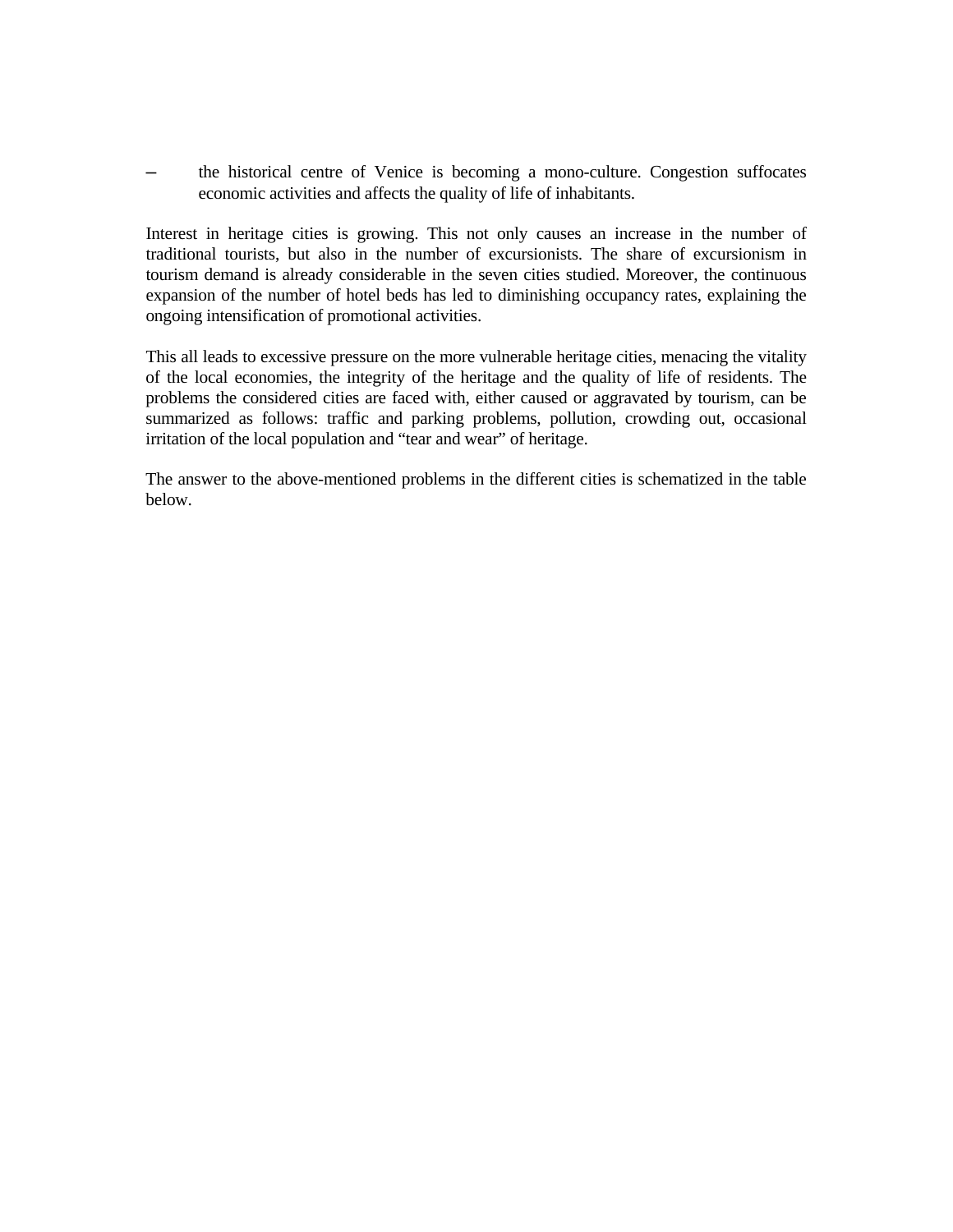|  | Tourism management in practice |  |
|--|--------------------------------|--|
|--|--------------------------------|--|

| <b>Measures taken</b> | control                                                                                                                 | stimulus                                                                                                   |
|-----------------------|-------------------------------------------------------------------------------------------------------------------------|------------------------------------------------------------------------------------------------------------|
| Aix-en-Provence       | -none                                                                                                                   | -alternative walks                                                                                         |
| Amsterdam             | $-n.a.*$                                                                                                                | $-n.a.*$                                                                                                   |
| <b>Bruges</b>         | -traffic plan<br>-excursionist bus restrictions                                                                         | -trips to the periphery                                                                                    |
| Florence              | -traffic plan                                                                                                           | -alternative routes<br>-promotion of alternative<br>attractions<br>-off season events                      |
| Oxford                | -entrance fee at some Colleges                                                                                          | -alternative walks                                                                                         |
| Salzburg<br>Venice    | -traffic plan<br>-excursionist bus restrictions<br>-limited number of hotel beds<br>-restricted access to Piazzale Roma | -alternative walks<br>-off season events<br>-alternative walks<br>-promotion of alternative<br>attractions |

\* n.a.: not available

### **Source: Various publications, elaborated by CISET**

The measures that are supposed to stimulate dispersion of tourism demand in time (initiatives to render the low season more attractive, for example) or in space (alternative routes) tend to be implemented by public and private bodies together. However, their promotional aspect is still dominant.

In reality, none of the measures listed before did not help to reduce the dimension and/or change the composition of visitor flows. Only the bus plan implemented in Salzburg helped to reduce some of the negative consequences of unbalanced tourism development. This explains the negative scores for all cities but Salzburg. Venice has been exploring a system to make visitors book their trip to the city, issuing a "Venice Card". This Venice Card will be free of charge and facultative, give considerable discounts and offer visitors access to museums and attractions that would otherwise remain closed. Without the card it will still be possible to visit Venice. It has to be turned into a strong enough incentive to stop people improvising and to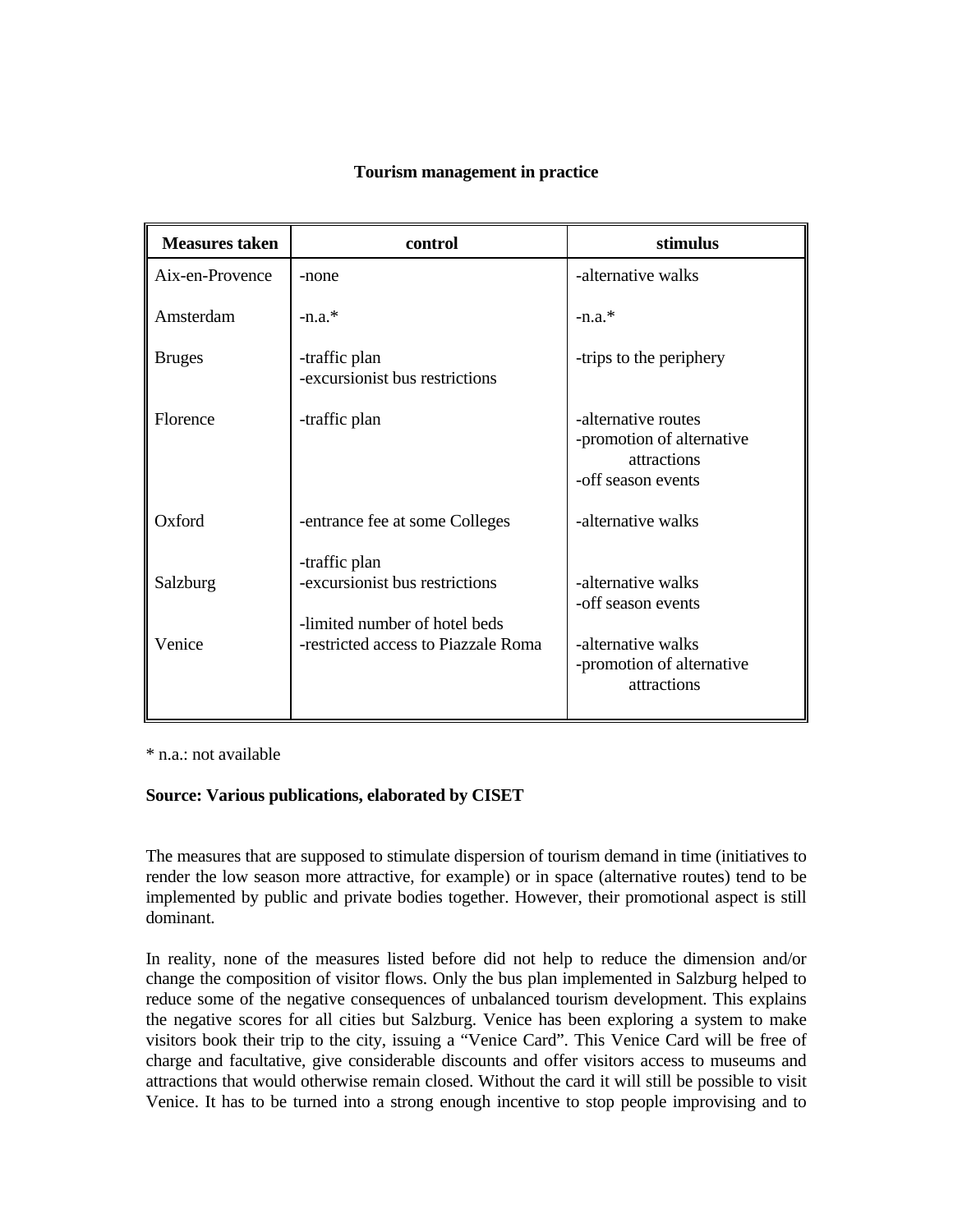start planning their visit to the city. This promising project is still in its infancy. Nevertheless, some form of flexible control is needed because it is less important to launch initiatives to maximize (private) economic gains than to try to minimize (public) costs in order to maintain the long-term profitable sustainability of tourism.

Having recognized the social and economic impacts on urban systems, it is surprising to note that, even in these highly-reputed international destinations, tourism is still treated as a self-maintainable activity and is thus left to itself. The real problem is that the cities' policy makers are unable to respond properly because they do not appreciate the "soft" sphere of tourism issues. They are generally effective on "hard" issues such as parking lots and congress centres. However, they are not equipped to handle the management of the multiple variables associated with tourism in cities of art.

### **2.2. Tourism development in emerging tourism destinations**

This section sums up the principal results of the EURICUR study of tourism in emerging destinations (Van den Berg, Van der Borg and Van der Meer, 1995). It is based on eight case studies concerning Antwerp, Copenhagen, Edinburgh, Genoa, Glasgow, Hamburg, Lyon and Rotterdam. Of these, only Copenhagen and Edinburgh are at an advanced stage of tourism development, while the others entered the tourist market only recently. As could be expected, none of these towns, not even Copenhagen and Edinburgh, appear among the so-called European urban "bestsellers", that is to say, destinations of city trips which are automatically included in the folders and brochures of the average European tour operator (Van der Borg, 1994).

All cities are visited by leisure as well as business travellers, but the ratio varies enormously from one town to another. In Lyon, over 90% of the overnight visitors are business travellers; for Edinburgh the corresponding percentage is 30%. Business and leisure travellers have widely different perceptions related to their different motivations. To business travellers such elements as international accessibility, the quality of exhibition halls and congress facilities, and the presence of internationally oriented economic activities are very important aspects. Cities with a weak tourist attraction but sufficient (business) potential, may well appeal to business travellers, who from the cities' point of view are advantageous in that their daily expenditure tends to be much higher than that of other visitors.

The shares of domestic and foreign visitors also vary widely among the eight towns. Actually, the more popular urban destinations display a larger share of foreign visitors. Especially day trippers are often compatriots from the surrounding regions; Antwerp is an exception, because it receives many day trippers from the Netherlands. The domestic market often appears easier to work than the foreign one. Not only are the promotion campaigns often cheaper for practical reasons, the domestic market also tends to be better informed and thus easier to convince of the opportunities a city offers.

Most cities prefer overnight tourism to day tourism. Overnight tourists spend more than day trippers. In some cities the marketing strategy is therefore explicitly directed to the attraction of overnight tourists.

Edinburgh, Hamburg, Copenhagen and Lyons record the most overnight stays. However, in Lyon the proportion of leisure tourists is only 1 out of 10, against 9 out of 10 business visitors.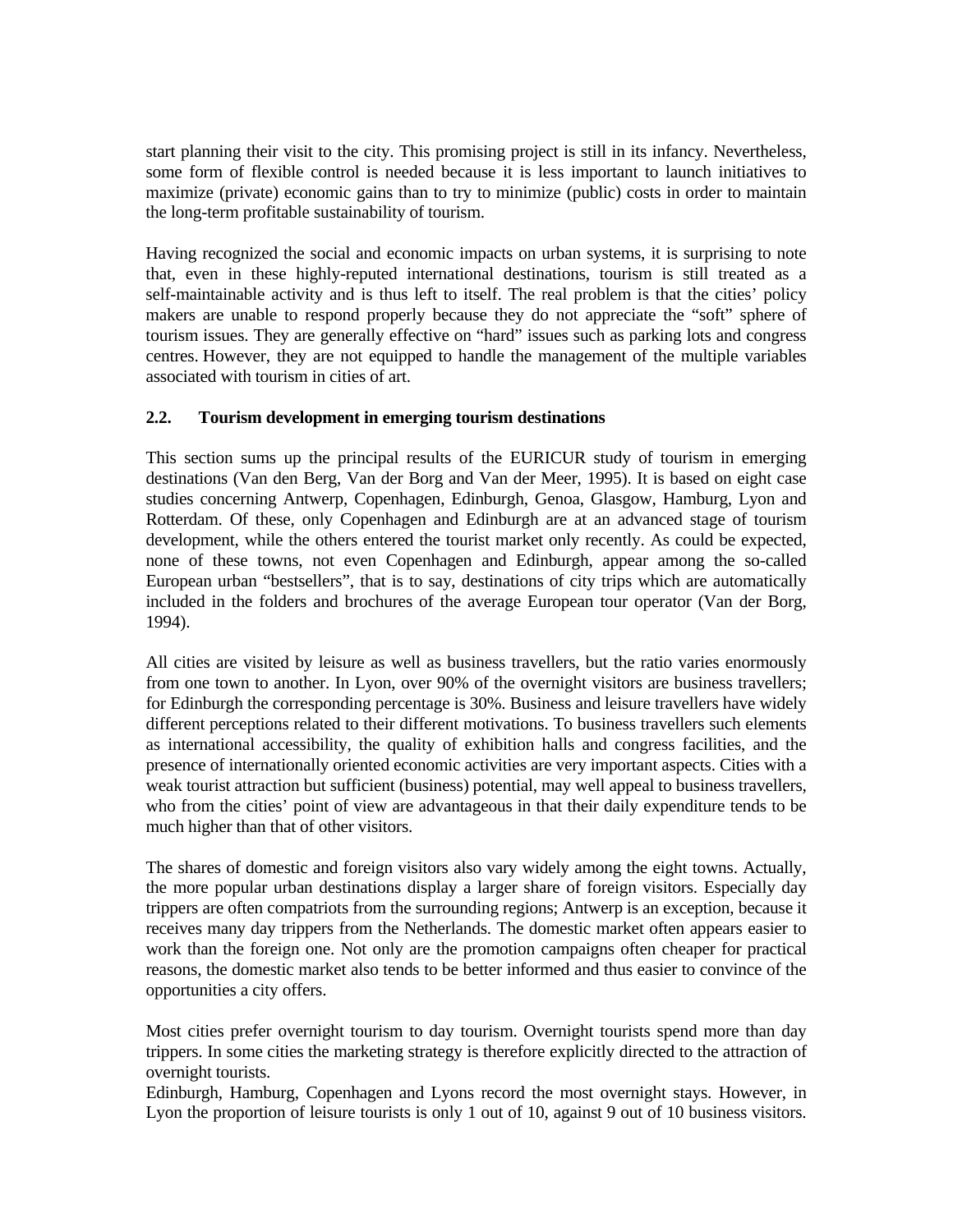In Hamburg the corresponding percentages are 30 and 70. Hamburg and Lyon generate much business tourism. Edinburgh has the highest proportion of leisure tourists, namely, 7 out of ten. Given the high total number of overnight stays, Edinburgh is unquestionably the most important tourist city of the eight that have been studied. In Copenhagen and Antwerp, business tourism, at 65%, is strongly represented as well. It is remarkable that the world port and business city of Rotterdam generates so little business tourism as compared to other commercial cities like Hamburg and Lyon.

The towns where leisure tourism is strongly developed, namely Copenhagen and Edinburgh, stand out by an attractive primary product, an adequate offer of complementary tourist products, a fair image, a positive or neutral score on the factors external accessibility, and a neutral score on the factor internal accessibility. They record not a single negative score on any factor.

Despite the presence of an attractive primary tourist product, urban leisure tourism has failed to take off in Lyon, Genoa, Antwerp and Rotterdam. The hypothesis adopted in the investigation that the attraction of the tourist product is determined not only by the quality of the primary tourist product but also by such aspects as the quality of the complementary tourist product, the city's image, the internal accessibility of the tourist product and the external accessibility of the city, seems to be confirmed by the outcomes of the investigation.

In Lyon, Genoa and Rotterdam, three towns with a good primary tourist product but without leisure tourism to speak of, the image of the town appears to be negative. By contrast, the cities with a positive development of urban leisure tourism, namely Edinburgh and Copenhagen, have a positive image. So, a city's image seems to be crucial to the development of urban leisure tourism.

The negative image of the towns in question is decided by such factors as lack of tourist ambience, unfamiliarity of potential visitors with the product, bad access, etc., aspects which are reflected in the low score on the tourist product's internal accessibility and hence a low score on the attraction of the urban tourist product. The evolution in Lyon suggests that a negative image is a serious drag on the development of leisure tourism, but does not necessarily affect business tourism.

To judge from the thriving business tourism in Hamburg, neither the lack of an attractive primary tourist product nor a negative image need hamper a favourable development of business tourism. In Hamburg, it springs from the structure of the Hamburg economy, with many companies and agencies generating business visits, the presence of a fairly large airport, an attractive array of such complementary products as hotels, restaurants, congress and exhibition accommodations, and an effective policy towards the organisation of congresses and exhibitions.

Some cities have tried to stimulate urban tourism by an active policy. The organisation of events has been crucial to their efforts. Glasgow and Antwerp, for instance, have both been "Cultural Capital of Europe" (in 1990 and 1993, respectively). The primary effect of such mega-events on urban tourism is considerable. Both in Antwerp and in Glasgow their organisation has brought forth a better primary product, a better secondary product, better internal accessibility of the tourist product, and a better image of the city.

Nevertheless, an important conclusion from the investigation is that large-scale once-only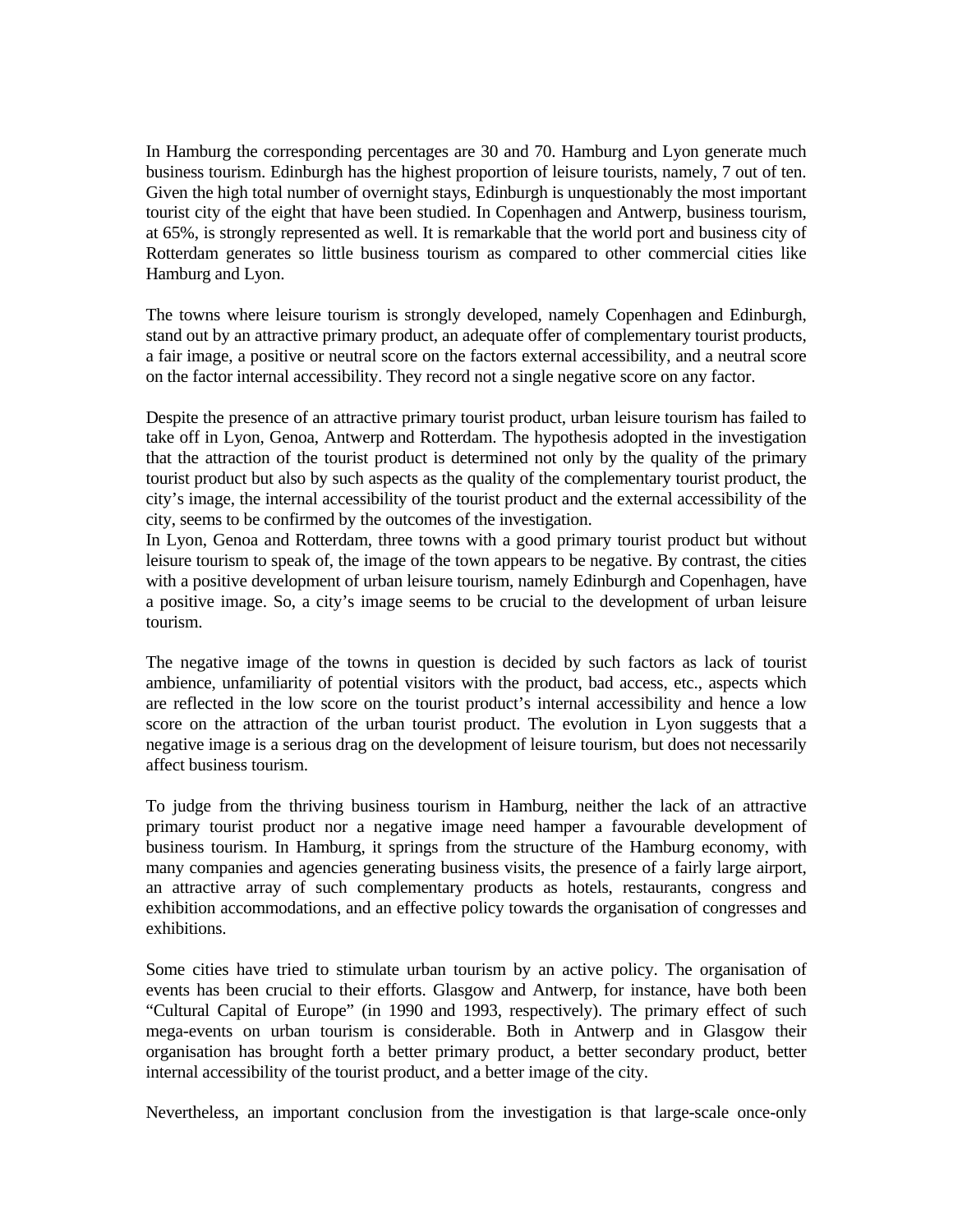events do not make a fundamental contribution to the local tourist industry unless they fit into a long-term strategy which also provides for a follow-up. Failing that, the surplus capacity created to meet the incidental growth of demand tends to carry in its wake a clearly perceptible deterioration of the tourist industry's performance. Smaller annually repeated festivals fitting in with the development and the strategy are indeed to be preferred. The success of the Edinburgh Festival supports that conclusion.

In terms of business tourism the expectation is warranted that the industrial and harbour towns tend to profit most from opportunities offered by the principal local economic sectors to stage congresses, fairs and exhibitions around themes that concern them. From the study, especially Hamburg and Lyon appear to take advantage of such opportunities, whereas Antwerp, Genoa and Rotterdam seem to make only moderate capital out of them.

Given the significance of the city's image for urban tourism, it is important to acknowledge that the image is determined in part by the overall development of a town. The government therefore needs to understand that its overall policy affects the city's image and thus the total attractiveness of its tourist product. From the Glasgow experience, a tourist policy can be frustrated by a lack of social support in the city's own region.

The experiences of Edinburgh and Copenhagen have shown that a position in the market of urban tourism, once established, may fall into jeopardy unless the product, the image, the internal accessibility of the product and the external access to the city are constantly upgraded. The intensifying competition on the market of urban tourism just increases the need for an active policy.

The study has revealed that a favourable development of urban tourism requires adequate collaboration between the local and regional government and tourist enterprise in the different sectors. The staging of great events can work as a catalyst on the development of structural partnership between the public and private sectors and also among public authorities themselves.

Hamburg shows how the development of business tourism can also be an incentive to improve the primary and secondary tourist products and in that way make the place more and more attractive as a destination for leisure tourists.

The research has also revealed that the proportion of day trippers in the total number of tourists visiting cities is relatively high. Thus, in 1990, Antwerp recorded 3.3 million day trippers and 1.25 million overnight stays (hotel and other accommodations, see case study). However, the economic significance of day trippers is limited: 3.3 million day trippers correspond to an expenditure volume of 3,200 million francs, while 1.25 million overnight tourists accounted for a turnover of 5,400 million francs. An inquiry in Antwerp has shown further that the daily outlay of leisure tourists staying overnight is only three fifths of that of business tourists. So, to stimulate business tourism seems economically more attractive.

The significance now attached to tourism is not always explicitly expressed in the towns' strategic policy, the obvious result being that tourist policy is rarely an element of overall urban policy. In consequence, the potential which leisure and tourism undoubtedly possess to boost the city's revitalisation process is not always exploited to the utmost. However, to make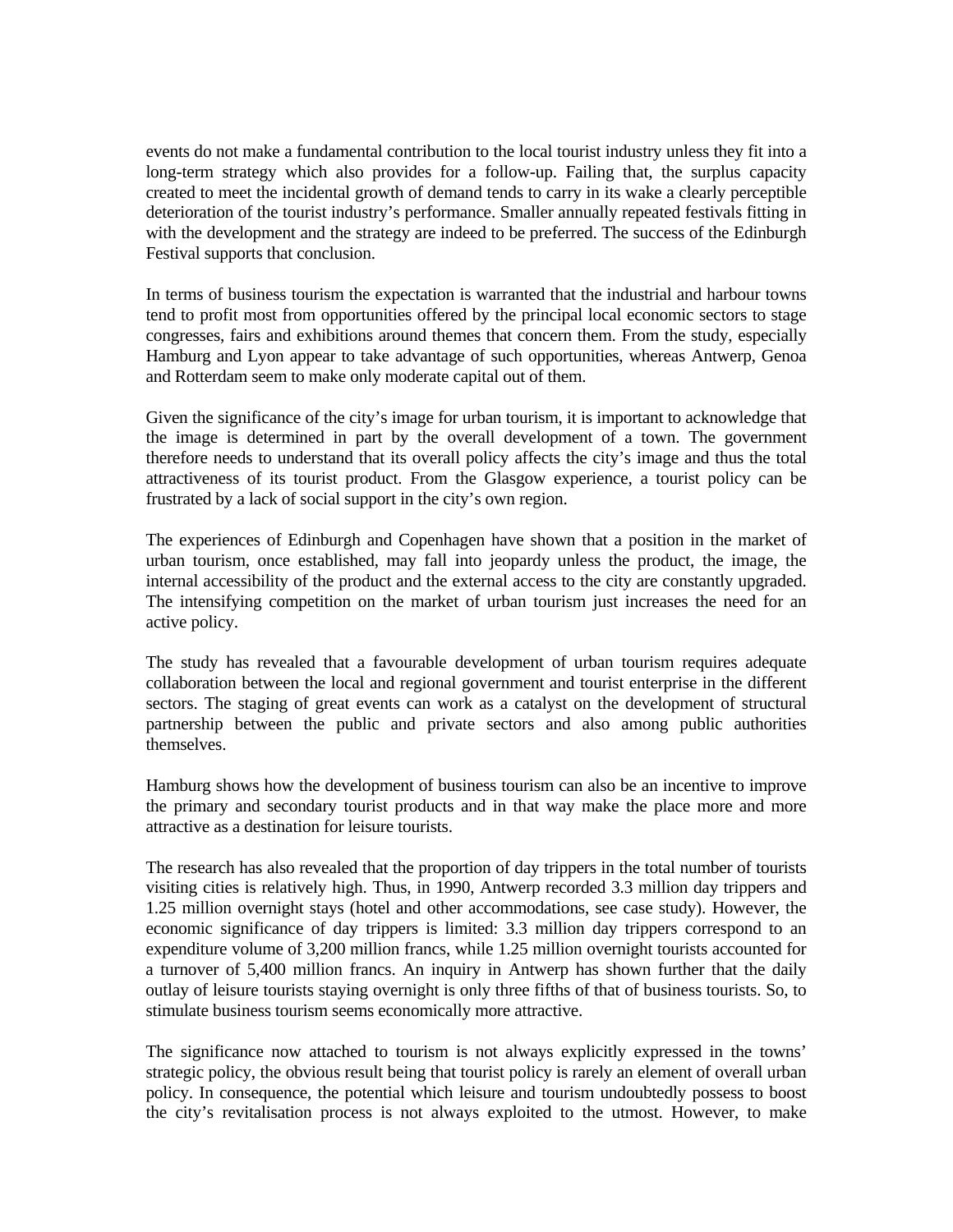optimum use of the cities' potential, to set the development of tourism in motion at the right moment is not enough; it should also be carefully guided through all its stages. That requires much from a region's organising capacity with respect to tourism, the more so as the tourist product is a highly fragmented and intricate composition of a large number of elements and relevant sectors and locations.

The tourist policy should reflect that complexity by taking into account the relations between the relevant elements of the private and public sectors at the different sites of tourist interest. The quality of the total product depends strongly on that of the elements and the synergism between them. Quality control of all the elements of the product will in the end benefit the entire sector. Partnerships, public-public as well as public-private, are eminently suitable to meet in practice the need for overall quality and integration, and thus add to the organising capacity of an urban region. In most towns the government joins forces with private enterprise. Mostly the partnership is informal or *ad hoc* (taking the shape, for instance, of umbrella tourist committees).

The organisation, financial structure, responsibilities of the staff and the role of the tourist offices varies much. In some cities the tourist office has been the motor behind the development of tourism; in others it is no more than an executive organ of the municipal tourist service. The budgets of the different tourist offices vary much in size. Antwerp is clearly least endowed; the Scottish tourist boards have the most generous budgets. That of the Copenhagen tourist office is being doubled by the national government for three years from 1992 onwards. In that period a new structure is to be developed which enables the tourist office to continue under its own sail. Often the larger portion of the budget is spent on staff expenses.

In Antwerp the organising capacity received a powerful impulse from the organisation of the cultural year in 1993. At present the effectiveness seems to be ebbing away because the future course is obscure. Rotterdam suffers from poor internal accessibility of the tourist product and an indifferent image. Recently, however, Rotterdam has greatly improved its tourism organising capacity by bringing the fragmented actors and budgets under one heading and enlisting them to support an overall regional tourist strategy. As a result, the tourist future of Rotterdam can be envisaged with some optimism.

Glasgow seems to have limited opportunities for leisure tourism to grow, especially with the highly successful tourist city of Edinburgh so close. Glasgow seems to have forfeited chances by leaving Edinburgh outside the strategy for future tourism. On top of that the development of adequate congress facilities in Edinburgh threatens to undermine Glasgow's position on that score. Glasgow's strong suit is its outstanding organising capacity.

In short, emerging urban tourism destinations consider tourism a welcome integration of their shrinking, though still relatively broad, economic base. They see tourism as one of the instruments to stimulate revitalization, together with innovative secondary and tertiary activities. If they succeed in improving their generally bad image, in affirming the uniqueness of their primary tourism product and in keeping the attractions accessible, the upcoming tourist cities may succeed in exceeding the critical — minimum — threshold of sustainability of tourism development, that is in hosting enough visitors to compensate for the efforts needed to attract them.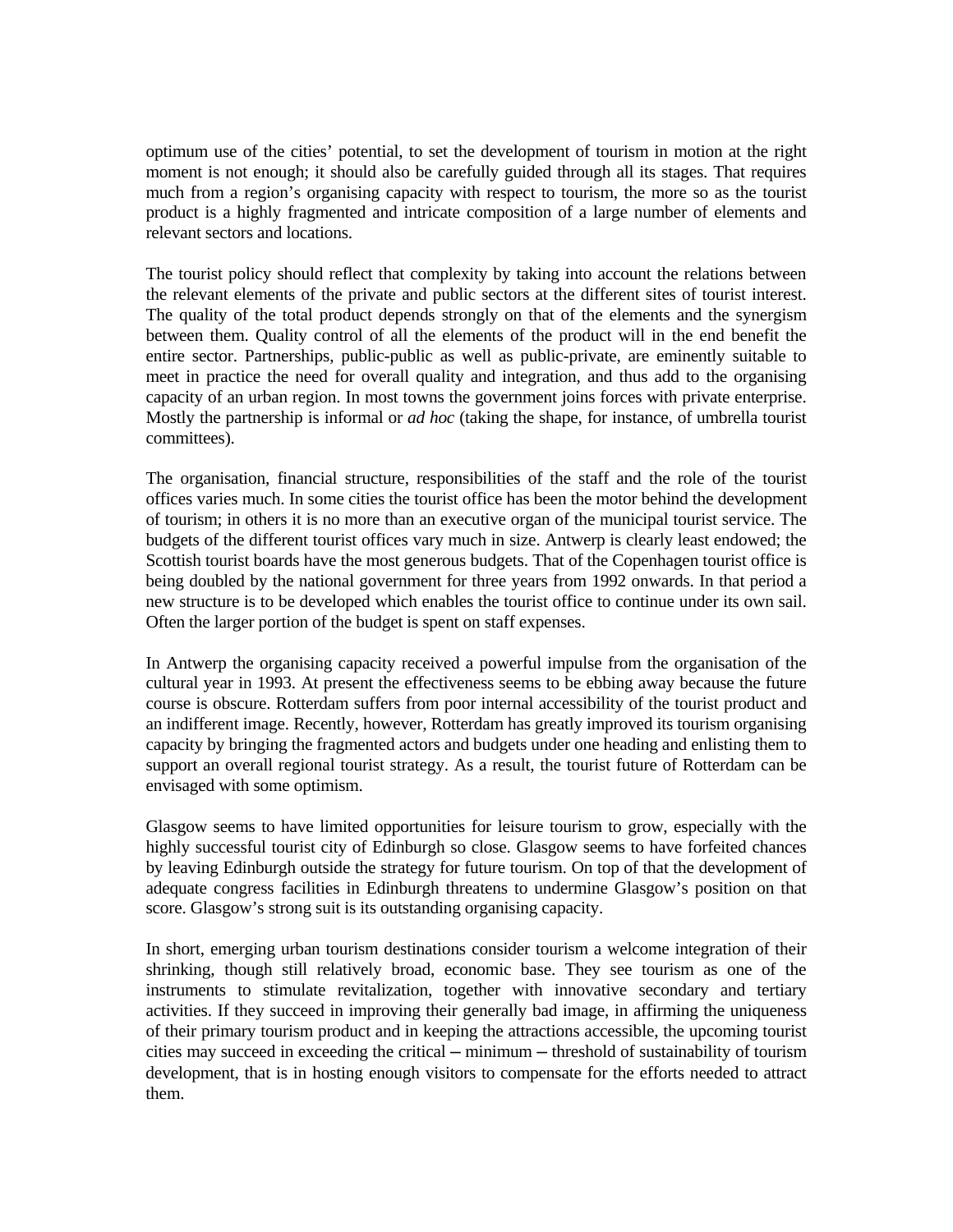# **3. TOURISM CITIES AND NETWORKING**

## **3.1. The importance of strategic networks**

"Strategic networking" is often mentioned as the solution for a multitude of management problems that cities currently are confronted with. A strategic network can be defined as a "structural, long term co-operation between independent partners, from a coherent view of the future, with clear objectives and with mutual interests served". It is thus very different from the other type of network, the hierarchical one.

A fundamental precondition for a successful partnership of cities is the existence of complementarity, which in principle guarantees the emergence of mutual interests and objectives, that then have to be furthered by the partnership.

The objectives of a network usually are: promote ongoing co-operation among all cities in the world; promote exchanges of information; enable the cities to benefit from the abilities of others; help cities to adapt and fine-tune a management approach; and give direction to studies and research.

This chapter sets out to verify whether the UNESCO Venice network created for the "Art Cities and Visitors Flow" programme and used for the "Alternative Routes" project is or may become in the next future a strategic network. Furthermore — since past experiences in networking have shown us that the maintenance of strategic networks is facilitated by the continuous launch of concrete, common projects ─ some specific issues for other proposals will be discussed.

## **3.2. A network: Art cities and visitors flows**

The scope of the Interdisciplinary Study on "Art Cities and Visitor Flows", that is coordinated by UNESCO Venice and executed by CISET of the University of Venice, is on one hand to describe the impact the visitor flows have on cities of art, and on the other to develop a set of guidelines that help the art cities govern their tourism.

The foreseen construction of an information system on tourism in art cities will support the monitoring process, while the creation of an international network of art cities will help the exchange of experiences with tourism management.

So far, a pilot study has been carried out by a research team of CISET and the UNESCO-ROSTE. Twenty-five European and American art cities were selected and were asked to write a report on the impact of tourism on their city. They were supposed to follow a rather detailed outline provided by the research team, which helped to homogenize the answers. Nineteen cities ─ Plovdiv (Bulgary), Sopron (Hungary), Evora (Portugal), Granada (Spain), Aix-en-Provence and Avignon (France), Dubrovnik (Croatia), Weimar, Rothenburg and Heidelberg (Germany), Bath, Chester and Oxford (England), Venice and Florence (Italy), Brugge (Belgium), Salzburg (Austria), Athens (Greece) and Savannah (USA) – answered to the invitation of the UNESCO-ROSTE to participate. The results of the pilot study were discussed at various meetings among network members.

On the basis of the satisfying results of the pilot study, the enthusiasm of the participants, and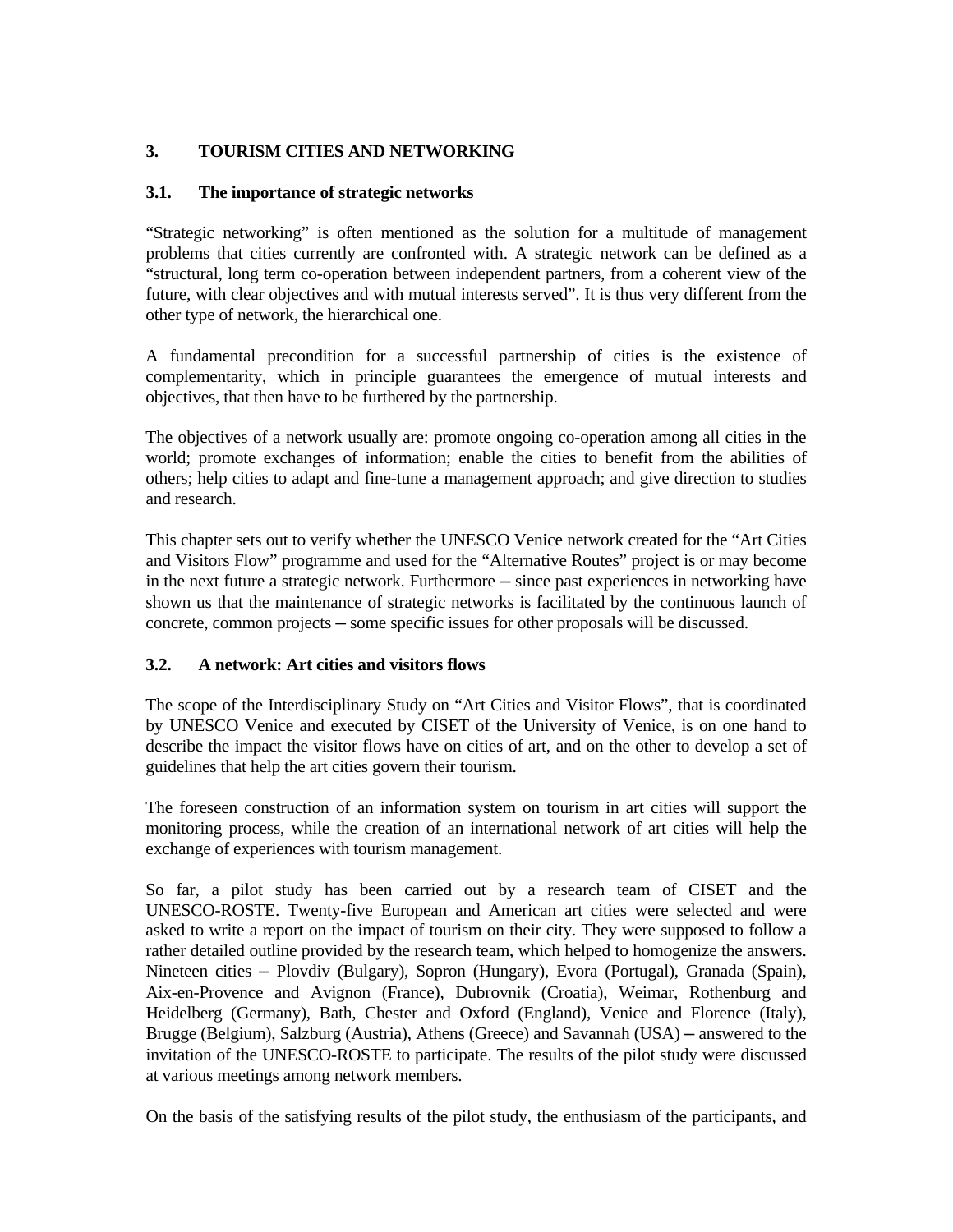the interests of the international scientific world, it was decided to enlarge the project. In May 1992 a similar survey, but this time among fifty Italian smaller cities of art was launched. The results of this survey confirmed those of the European-wide study.

Several related initiatives, following the decisions of the coordinating committee of the project, have been concluded recently. Among this, the "Alternative Tourism Routes in Cities of Art" deserves particular attention.

### **3.3. The "Alternative Tourism Routes in Cities of Art" Project**

In the context of the "Alternative Routes in Cities of Art" Project that was co-financed by DG XXIII of the European Commission (see also Van der Borg, 1995), CISET of the University of Venice has produced three alternative tourism routes between and within European cities of art. The themes of the routes were: Culture and water, culture and walls and the architect who gave the city its face.

It has already been mentioned that the project has been based on two networks of cities. The first is the network of European cities of art that has been built and maintained by UNESCO-ROSTE. The second is the network of cities managed by EURICUR that contains large cities, with only a few possessing a well-developed tourism function.

By means of a short questionnaire, the availability of the cities to participate in the project and to enter an alternative route were verified. From the survey it became clear that in several cities internal tourism routes have already been developed. However, not many of these routes are used systematically. Furthermore, only a few cities belong to a national or  $-$  even less frequently ─ an international tourism route.

It has been stressed various times that the alternative routes are not only vehicles to promote European heritage to European and non European citizens, but that the routes may easily become instruments for visitor flow management. In the traditional art cities, tourism demand is frequently excessive in specific periods and sites; routes may help to spread demand spatially and temporally. In the emerging cities of art, demand does not reach the critical mass that makes tourism development economically and socially interesting. Routes make attractions more accessible and thus improve the attractiveness of the art city. By improving the accessibility, increasing the quality of the urban tourism products, and using the many synergies that exist when cities "network" in a strategic way, routes may help to render tourism development in all involved cities of art more sustainable.

The cities that have been included in the first mentioned route are: Aix-en-Provence, Amsterdam, Canterbury, Coimbra, Heidelberg and Salzburg. The route combines both art cities with congestion problems (Canterbury, Coimbra, Heidelberg and Salzburg) and art cities that still wish for tourism demand to expand (Aix-en-Provence and Amsterdam). Within the cities, the tourism routes involve potential cultural attractions that are not yet utilised as such (examples are the old inner harbour of Amsterdam and the fountains of Aix or Salzburg), or lead the visitors away from the central area (the riverside walks in Canterbury and Heidelberg and the boat trip in Coimbra).

The cities that have been included in the "culture and walls" route are: Canterbury, Chester,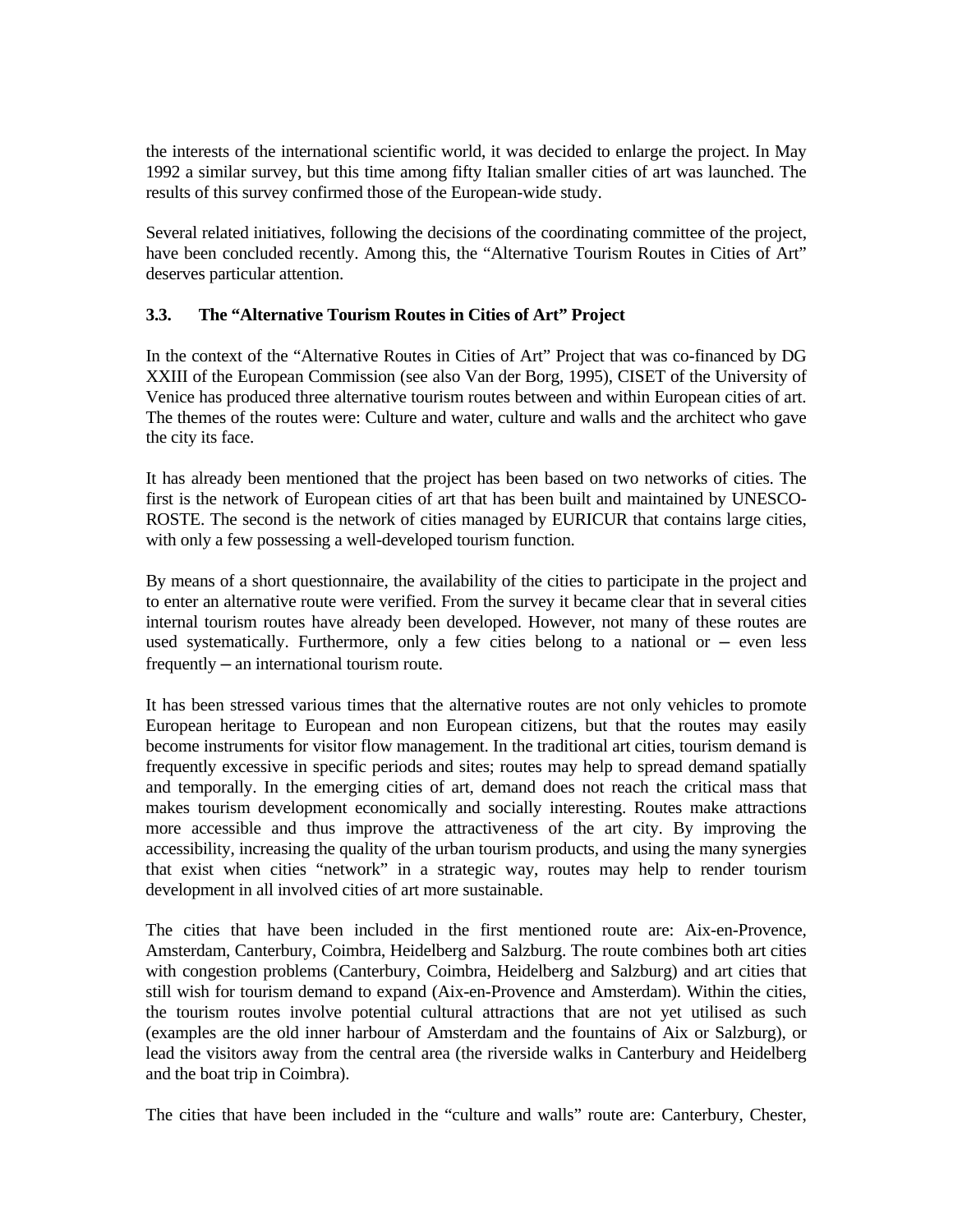Ferrara, Genova and Granada. Again the inter-city route contains congested (Canterbury, Chester and Granada) as well as emerging tourism cities (Ferrara, Genova). In all cases, the routes within the cities were chosen in such a way that the visitors are persuaded to leave their tourism centres.

The third route, with the theme "architect who gave the city its face" contains the following cities: Chester, Ferrara, Glasgow and Wien. Chester and Wien are traditional destinations, confronted with general or local excess tourism demand. Ferrara and Glasgow are upcoming destinations with many cultural attractions that need to be exploited. In all cities alternative tourism resources form the core of the intra-city route.

The different products that have thus been created, both at the local as well as at the international level, are of a high quality, and especially appealing to visitors of the cities in question with specific cultural and historic interests. Several American and Japanese tour operators, searching new products for their clients, have already demonstrated interest in selling the routes.

### **3.4. New initiatives**

CISET proposes to extent the network in three directions:

- (1) Involving a greater variety of actors that are concerned with tourism in the art cities that make part of the network: this extension stems from the needs, to improve the communications among all subjects concerned with tourism development in heritage cities, allowing them to correctly perceive all the benefits and costs connected with the touristic use of cultural heritage and to intervene accordingly. Only in some cases, the existing network already contains different subjects belonging to the same city of art. To raise awareness further, more local and national, public and private institutions should be invited to join the network.
- (2) Involving heritage cities in central and eastern European countries: tourism development in many central and eastern European countries is still in its infancy. However, the few destinations, mainly capital cities, that have experienced a sudden, explosive tourism development, find themselves in a situation that is worse than many of their western counterparts. It is beyond doubt that the eastern European cities are hosting a huge stock of heritage, most of which is not yet utilized for tourism purposes. The understandable hunger for the income and jobs tourism generates may easily turn the intensification of the use of urban heritage into a cultural disaster without precedents. It is therefore of the utmost importance that central and eastern European heritage cities plan their tourism development in a sustainable manner right from the start, allowing them to avoid many of the errors that have been made by many Western urban destinations.
- (3) Involving heritage cities in the Mediterranean basin: the traditional tourism model on which the fortune of the Mediterranean countries has been based  $-$  sun, sand and sea  $$ has exhausted itself. A search for new models can be observed. One of these models is cultural tourism. Promotion campaigns are diverted to, among others, yet undiscovered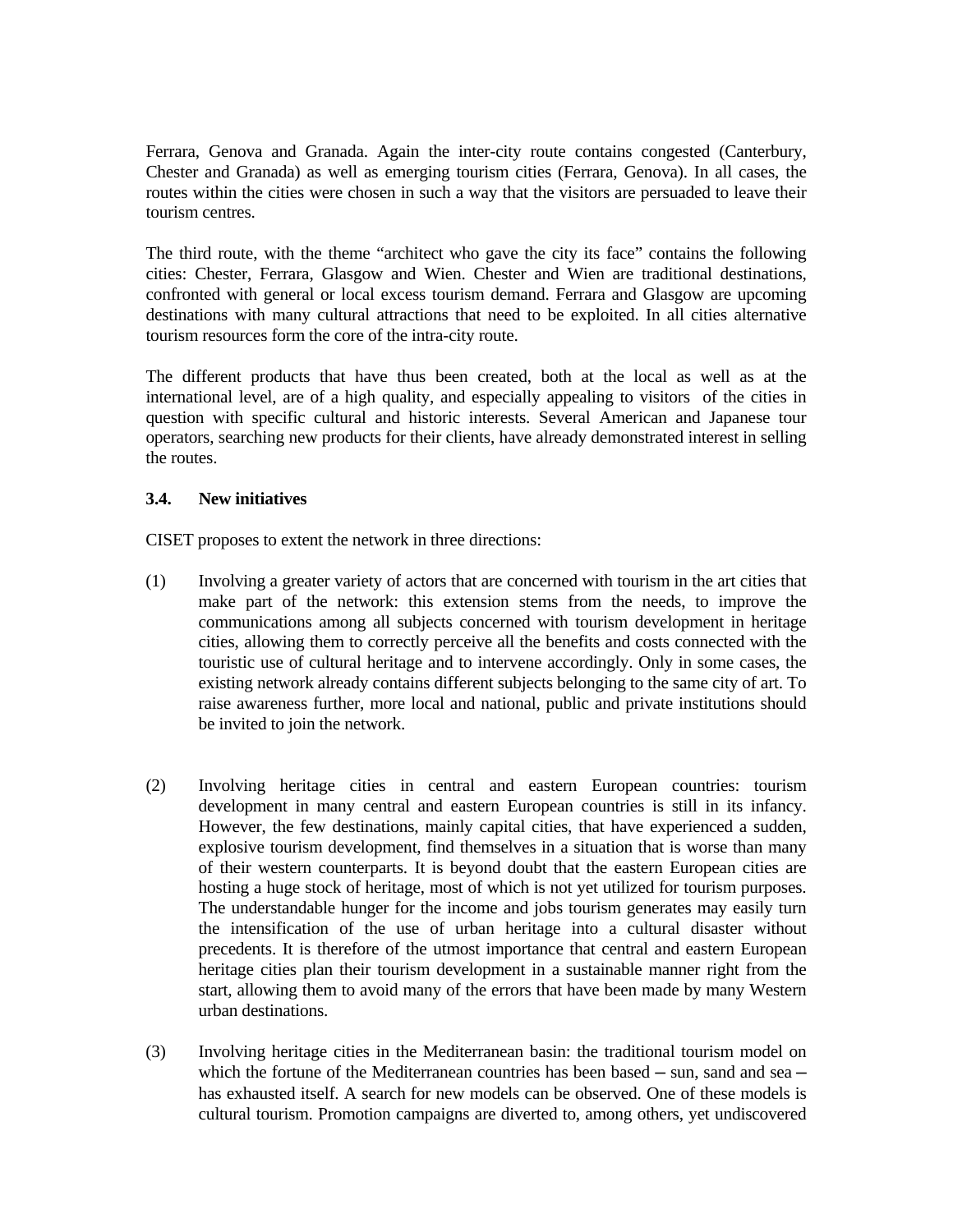heritage cities, that will consequently resent from the increasing pressure tourism will cause. Again, the exchange of information may help those destinations truly benefit from tourism.

In practice, the exchange of information between the cities involved will continue to take place through international seminars and conferences, regular newsletters and specific demonstrative pilot projects, serving also as input for the seminars and conferences. For the first year, a pilot project on soft measures of visitor and traffic management will be developed with Salzburg and Venice as cases. This project will be partly funded by the mentioned cities. From the first year onwards, the participating cities will propose the subjects for the pilot studies and the cities who volunteer as cases should be willing to finance them entirely.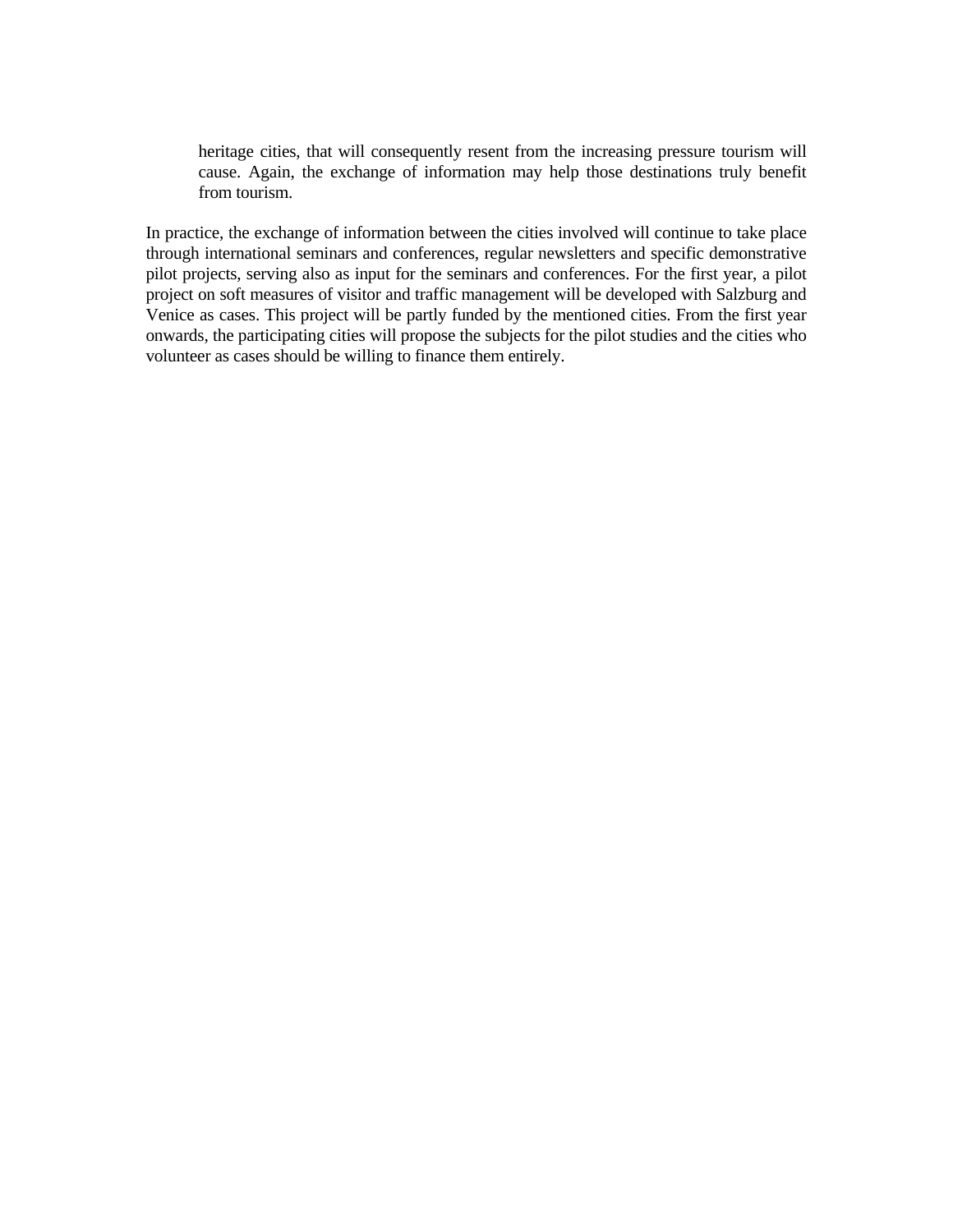### **REFERENCES**

Berg, Leo van den, Jan van der Borg and Jan van der Meer: *Urban tourism*, Aldershot, Avebury, 1995.

Borg, Jan van der: *Demand for city tourism in Europe*, Tourism Management 15(1):66-69, 1994.

Borg, Jan van der and Giuseppe Gotti: *Tourism in cities of art*, UNESCO-ROSTE Technical Report 20, Venice, 1995.

Borg, Jan van der (edited by): *Alternative tourism routes in cities of art*, Conference proceedings UNESCO-ROSTE, Technical Report 23, Venice, 1995.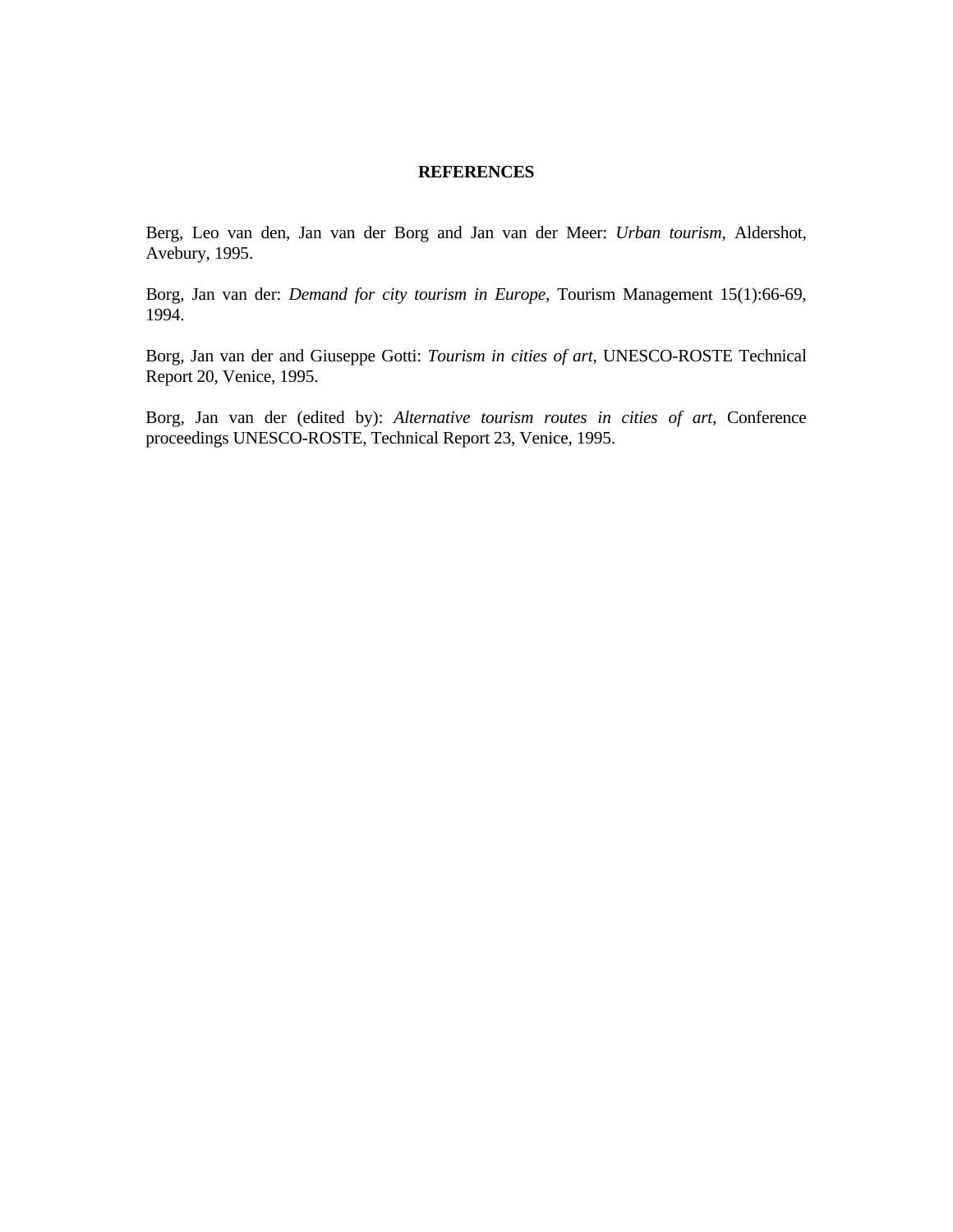## **MEDITERRANEAN INTERREGIONAL CO-OPERATION AND EUROPEAN NETWORKS BETWEEN MEDIUM-SIZED TOWNS ON THE SHORES OF THE MEDITERRANEAN**

**3. Co-operation of Mediterranean regions in the field of water resources: the HYDRE project** 

**Mr Angelo PARELLO Commission of the Conference of Peripheral Maritime Regions in Europe (CRPM) Palermo, Italy**

Water is an essential element for life. It is also the fundamental resource in all human activities. All forms of social and economic advancement therefore depend on the availability and control of water resources.

Unfortunately, in the last few decades the environmental situation in the Mediterranean, in particular with regard to water, has become more and more critical; it is a major problem for populations and increasingly attracts the attention of national public authorities and European and international institutions.

### **INTERREGIONAL ACTIVITIES IN THE FIELD OF WATER RESOURCES**

Since local and regional authorities have, in their turn, an essential role to play in the protection of water resources, they have begun to tackle the problem and have launched initial interregional studies and pilot projects in this field: the HYDRE project – implemented by four Mediterranean regions (Andalusia, Languedoc-Roussillon, Sardinia and Sicily) and this year set to expand to other regions in the basin  $-$  is one example. This project is conducted within the framework of the Intermediterranean Commission of the Conference of Peripheral Maritime Regions in Europe (CRPM), the association which groups together all the maritime regions in the Mediterranean.

The "water resources section" of the MEDPLUS programme is another example of such a project; it is the overall interregional development programme for the basin, proposed by about thirty regions within the above Intermediterranean Commission.

The creation of the Euromediterranean Regional Centre for the Environment (CREE), which has its headquarters in Athens and its general secretariat in Montpellier and groups together all the regions in the basin, has also allowed a working group on the problem of water resources to be set up.

Of course, the institutions were the first to describe the situation and to raise the alarm.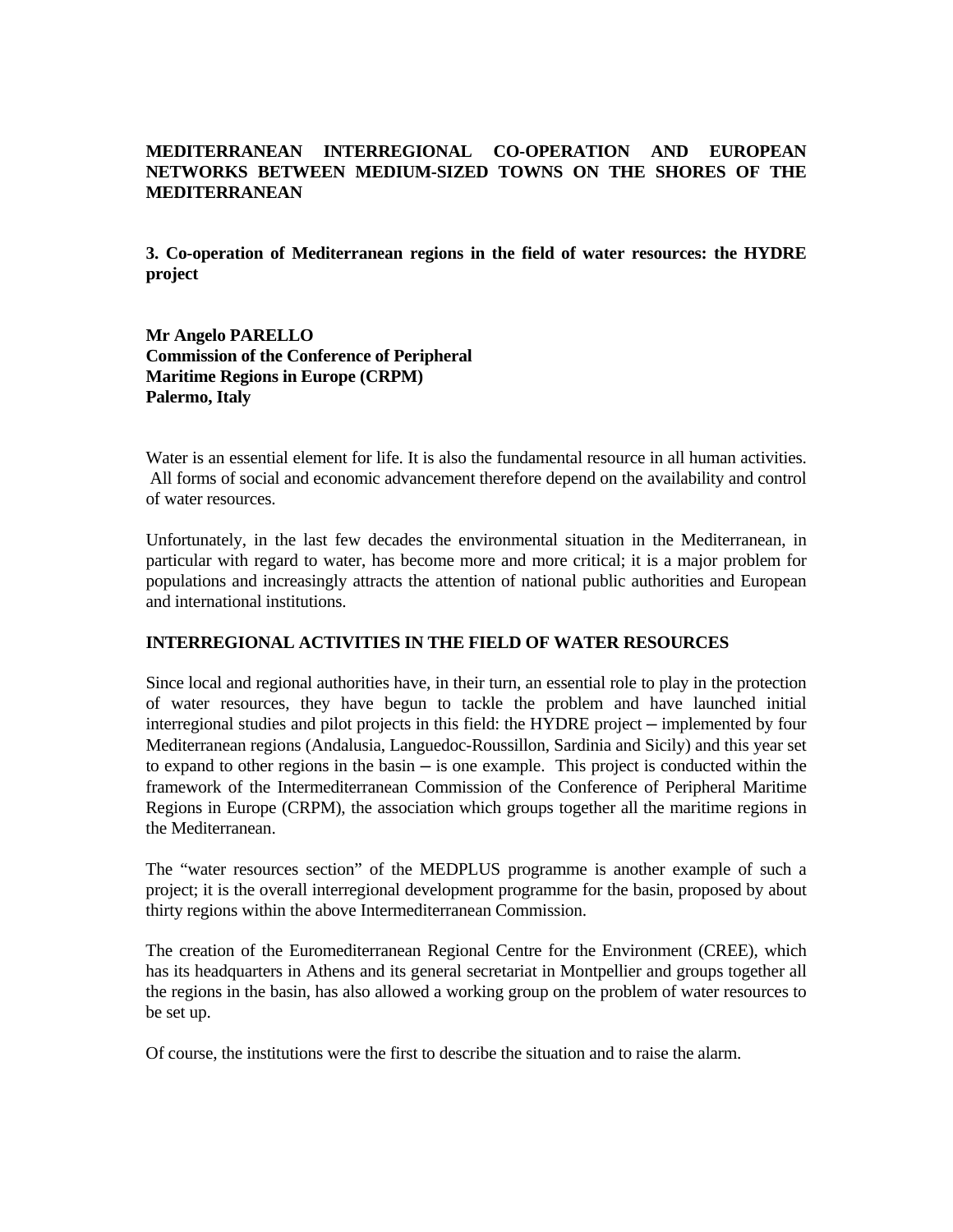### **THE WORK OF STATES AND INSTITUTIONS**

Since 1967 when it published the European Water Charter, the Council of Europe has affirmed the principle of an integrated water policy at European level: any policy which did not incorporate the crossborder nature of water resources would be in vain. The protection of freshwater reserves, campaigns against waste, the use of new sources, the improvement of distribution networks, the installation of household drainage systems, awareness campaigns and so on have been encouraged by the Council of Europe as measures which require the inclusion of the "water" factor in economic policies and call for a distribution of roles between central government and local authorities.

Thus, the "freshwater Europe" programme of action has indicated the need to involve all players, be they individual, collective, economic or political, from all European countries in continuing promote the concern for water. It is well known that in the last few years, faced with a crisis situation in terms of global water resources, the countries bordering the Mediterranean have realised the seriousness of the problem, and have participated actively in the political and technical debate, as well as in international conferences on the environment and water.

An important milestone was the adoption of the Mediterranean Charter for Water, adopted in Rome on 28-30 October 1992, aimed at regional co-operation and the creation of structures for a Mediterranean water network.

More recent trends show that the technical and political approach to the global problem of water is broader than that of the initiatives already in existence, such as the Mediterranean Action Plan (MAP) co-ordinated by UNEP and the Barcelona Convention for the Protection of the Mediterranean Sea Against Pollution, which are devoted primarily to the problems of protecting the environment and combating pollution.

It is true that the countries bordering the Mediterranean are very diverse in terms of climate, hydrogeological situation, environmental problems, political, legal and technological situation and traditions, and that there appear to be few grounds for joint action which would be difficult to implement. However, serious analysis shows that in Mediterranean countries climatic and hydrogeological factors, as well as historical traditions, possess common characteristics differentiating them from the rest of Europe, which should encourage them to take joint action.

Finally, up to now Community policy has concentrated on the problem of the environmental quality of water and this concern is reflected in the vast majority of Community activities and standards. But now it is no longer merely a question of polluting bathing water, the industrial pollution of rivers, underground water or fishing water; it is no longer merely the quality of water which is a problem, but the quantity, necessary savings and territorial distribution of that commodity.

### **THE COMMITTEE OF THE REGIONS**

This limitation was demonstrated by the Committee of the Regions, which, on 19-20 July 1995, adopted an own-initiative opinion on "measures to combat the socio-economic and environmental effects of the drought in southern Europe, oriented towards a European policy on water resources".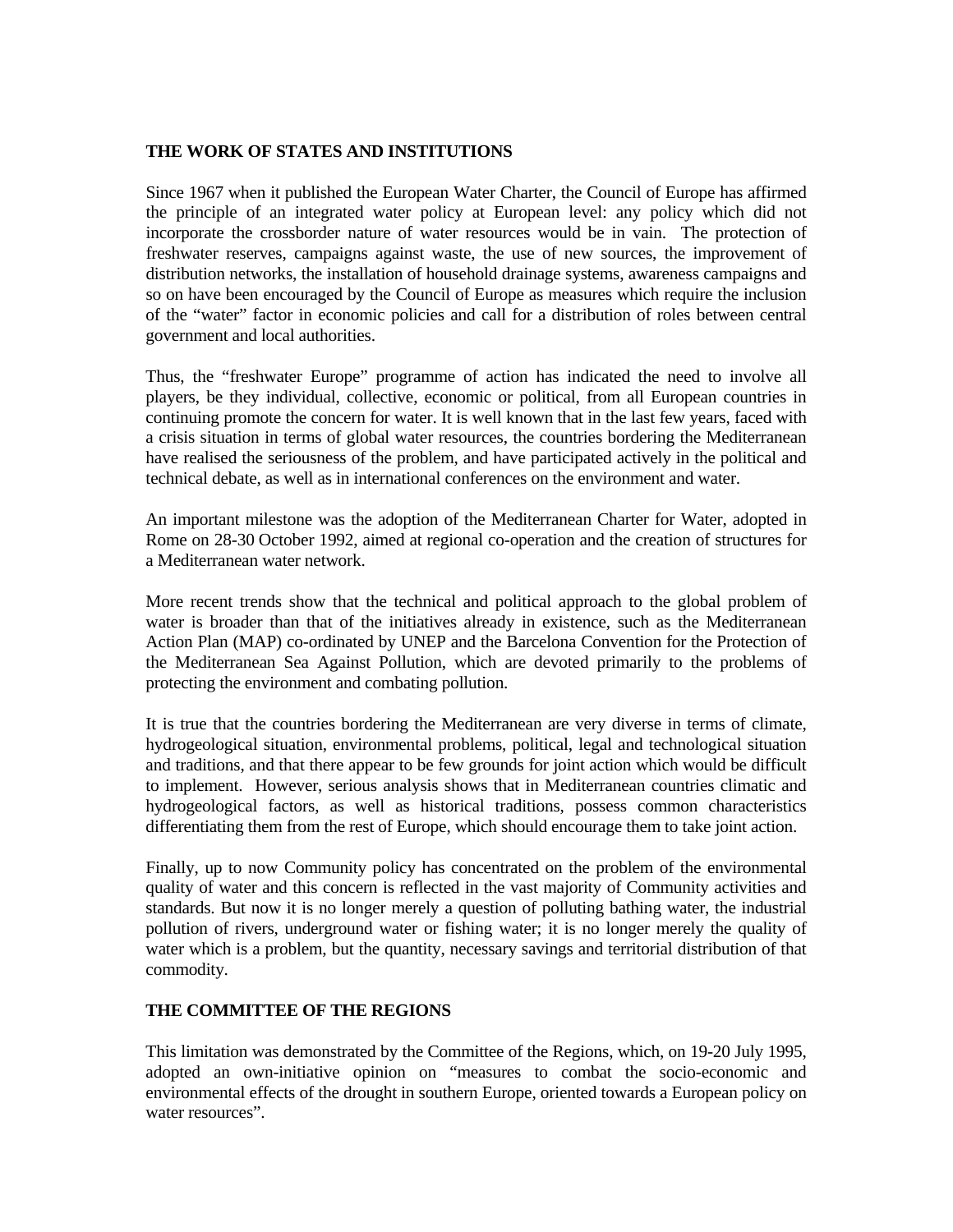The Committee emphasised that currently, drought situations, floods or other natural disasters linked to the climate are less and less attributable to short-term conditions. An examination of long-term meteorological cycles enables us to deduce that the world is faced by serious climatic change, of which some of the causes are seemingly, to a certain extent, unknown and cannot be controlled, whereas others are a result of the influence of human activity on a global scale.

Water, until recently a commodity available throughout the European continent, is becoming even more rare in a large part of the south, while in the centre and the north the channelling of rivers and large thoroughfares over land helps cause rivers to overflow. At a time when water infrastructures have become a general feature of all European Union countries, some of them are afflicted by periods of persistent drought which empty the basins and threaten agricultural activity, while others suffer terrible flooding which seriously endangers the life and property of inhabitants in central Europe: on the one hand, there are empty basins and on the other, dykes submerged by water.

In the Union, between 1970 and 1985 average annual water consumption increased from 600 to 800 cubic metres per person. However, this increase tells little about the use and economic value of water, since whereas in some member countries most of the water is devoted to industrial use and household consumption, in the countries of the Mediterranean basin the highest level of consumption is in agriculture, owing to the fact that irrigation through rainwater alone is insufficient for crops: consequently, a prolonged drought such as the one that is currently being witnessed has disastrous economic consequences.

The document EUROPE 2000, produced by DG XVI, issues a warning that despite the fact that no major expansion in areas which may be irrigated is foreseeable in the next few years, the maintenance of agricultural activity at current levels, the growth in industrial use and the improvement in general living standards give rise to an expected increase in water consumption in less developed countries. The above document recalls that at local level, drought, the increase in water consumption in industry and supply problems may lead to shortages and create difficulties, with particular emphasis being placed on the seriousness of the problem for islands.

As is currently the case in southern Europe, when there is almost no precipitation for four years running, the scale of the disaster broadens and deepens, and sometimes produces irreversible consequences far outweighing other natural phenomena which are just as harmful. It is no longer just a matter of huge economic losses, for example in terms of irreparable damage to crops, but there is also a striking reduction in quality of life owing to sever restrictions in private consumption, as well as the environmental consequences caused by the irreversible progression of desertification. On the basis of these observations, the Committee of the Regions indicates the following priorities:

- greater co-operation between states and regions, so that drainage basins may be managed in a coordinated manner;
- the conducting of institutional studies on climatic change;
- ─ the strengthening of European Union action and the adoption of specific legislation at European level on drought and its consequences (above all agricultural, social and environmental).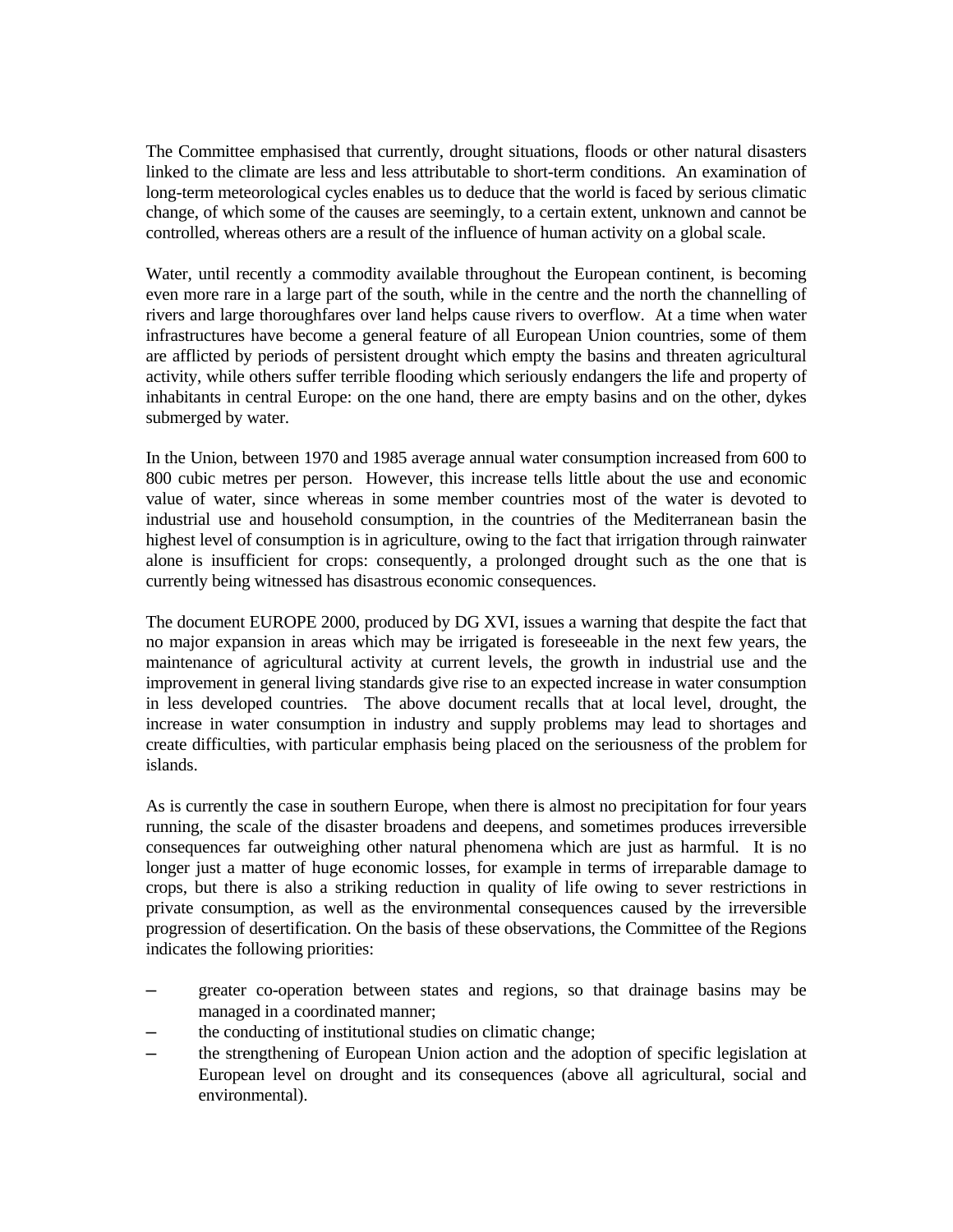#### **THE HYDRE PROJECT**

Within the context of general interest in the "water" problem, the Intermediterranean Commission of the CRPM has implemented the HYDRE project, designated "monitoring of water resources for regional agricultural and environmental policies".

This project, set up with joint funding by DG XVI of the European Commission, under the coordination of the CRPM and the technical co-ordination of the Joint Research Centre (JRC) in Ispra, has enabled a network of advanced research and monitoring units to be set up by four large Mediterranean regions: Andalusia, Languedoc-Roussillon, Sardinia and Sicily.

The network is set for future expansion over the whole of the Mediterranean basin, since the interest generated by the project — conducted over a four-year period (1992-1995) — has been significant and many regions have requested that the network be expanded in transition to the "HYDRE 2" phase (including in particular the regions of Greece which were unable to participate in the first phase).

### **The first phase**

The increase in living standards and economic growth have produced an ever increasing need for water in Mediterranean regions where shortages of this resource have become more and more acute.

Economic activity and development are particularly sensitive to water resources and their fluctuations, be they natural or influenced by man's activities. Most rainwater, the main renewable source of water in these regions, falls during the winter, when the need for water for vegetation and for certain human activities is relatively low. By contrast, the summer is characterised by frequently high temperatures, a very high level of evaporation in the atmosphere and low rainfall. This results in very low rainfall in terms of the need for water, during the season when such a need for natural vegetation, agriculture, the tourist industry and daily life is at its highest level.

This climate, together with the typical soils and relief, determines the types of vegetation as well as the level of agricultural production which can be sustained through rainwater. Historically speaking, economic activities and the organisation of social life have been perfectly adapted to the Mediterranean environment. An example worth mentioning is the great importance of crops such as vines or olives, or also lavender, which provide the best combination of quality and quantity in relatively harsh growing conditions.

However, the changes and progress made have given rise to an ever increasing need for water in these regions. The expansion of the area under irrigation, the installation of industries, the supply of drinking water to towns and tourism are all activities which, if they are to develop, require even greater quantities of water.

It has therefore become a priority for water resources to be carefully supervised and managed, so as to ensure that they are regularly available in the future. It is particularly important to keep an eye on the variations in rainfall between different years and different areas, as well as water needs for crops and natural vegetation, the amount of water in such crops and vegetation, and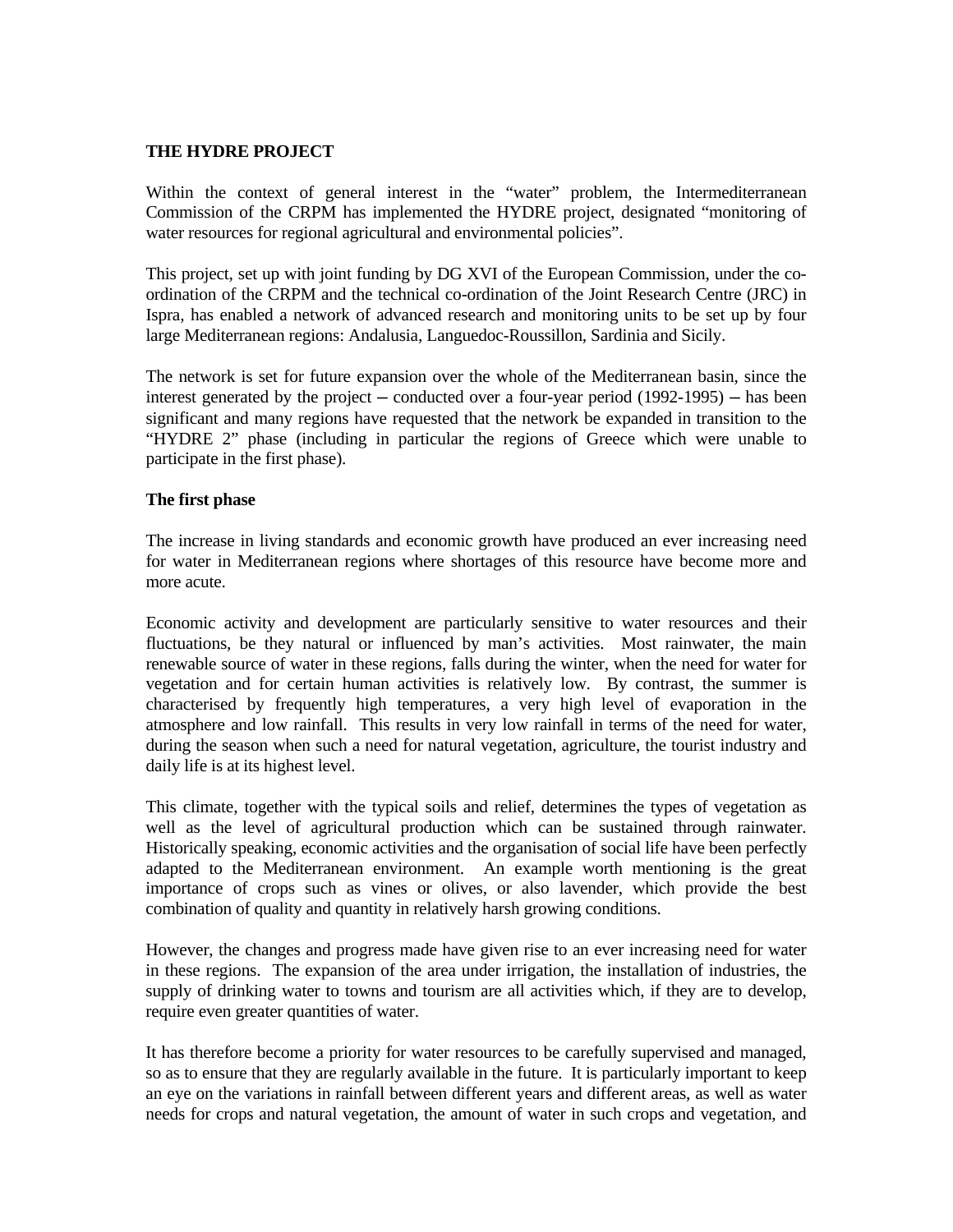the risks of erosion. Furthermore, very low rainfall in relation to the average may result in incomplete replenishment of surface and underground water and later, at least in some regions, cause water supply problems. Sometimes, the effects only come to light several years later, since a lack of water may cause the amount of water taken in to be reduced followed by the progressive exhaustion of stocks. A drought may also affect vegetation and may indirectly cause a net increase in the risk of fire, erosion and possible desertification. In their turn, erosion and desertification will affect the future availability of water for agriculture and industry.

It is particularly important to observe the phenomena described above in areas in which human activity, on a permanent or seasonal basis, has gradually intensified in the last few decades. This is very often the case in coastal areas and in particular concerns peripheral maritime regions, among them the Mediterranean area.

Furthermore, drought and flooding are two phenomena which go together.

The climates of regions in the basin are such that they receive greatly contrasting amounts of rainfall: for example, there are great differences in the amount of rain received in two different years, combined with intense spells of rain grouped together over a short period which give rise to chronic drought in summer, occasionally followed by disastrous floods in autumn.

The two extremes of "flood and drought" are regulated primarily by water storage which alleviates the devastating effects of flooding and provides resources for dry periods;

After the first phase in which "large dams" are built, additional installations of lesser importance are put in place, such as dykes and artificial hill reservoirs.

Finally, the "terminal" installation phase is lighter and "non-structural" in the form of remote control and regulation.

The first phase of installations, which are often very large in scale, have required significant investment in regions where such installations are already well advanced (Spain, France and so on); other equally considerable investments will be necessary to finalise such installations in lesser-equipped areas such as the south of Italy, Greece and so on; such investments have already been forthcoming from the European Structural Funds (cf JRC, objective 1).

By contrast, in the light of the numerous recent periods of intense rainfall, it has become clear that in order to face up to a phenomenon which is too unpredictable to be regulated by "big" installations, without requiring investment which the local authorities cannot possibly provide, it is necessary to resort to other types of smaller installations able to cope with "a reasonable level of exposure to flooding".

This strategy, already launched by several regions (Catalonia, Languedoc-Roussillon, Liguria, Murcia, Provence Alpes-Côte d'Azur, Tuscany and so on), although not entailing major civil engineering work, requires a certain amount of investment, in particular with regard to hazard assessment, watercourse management and adaptation of existing facilities (which current European Union programmes do not include: that is why the interregional programme MEDPLUS and the CREE referred to above are focusing on them).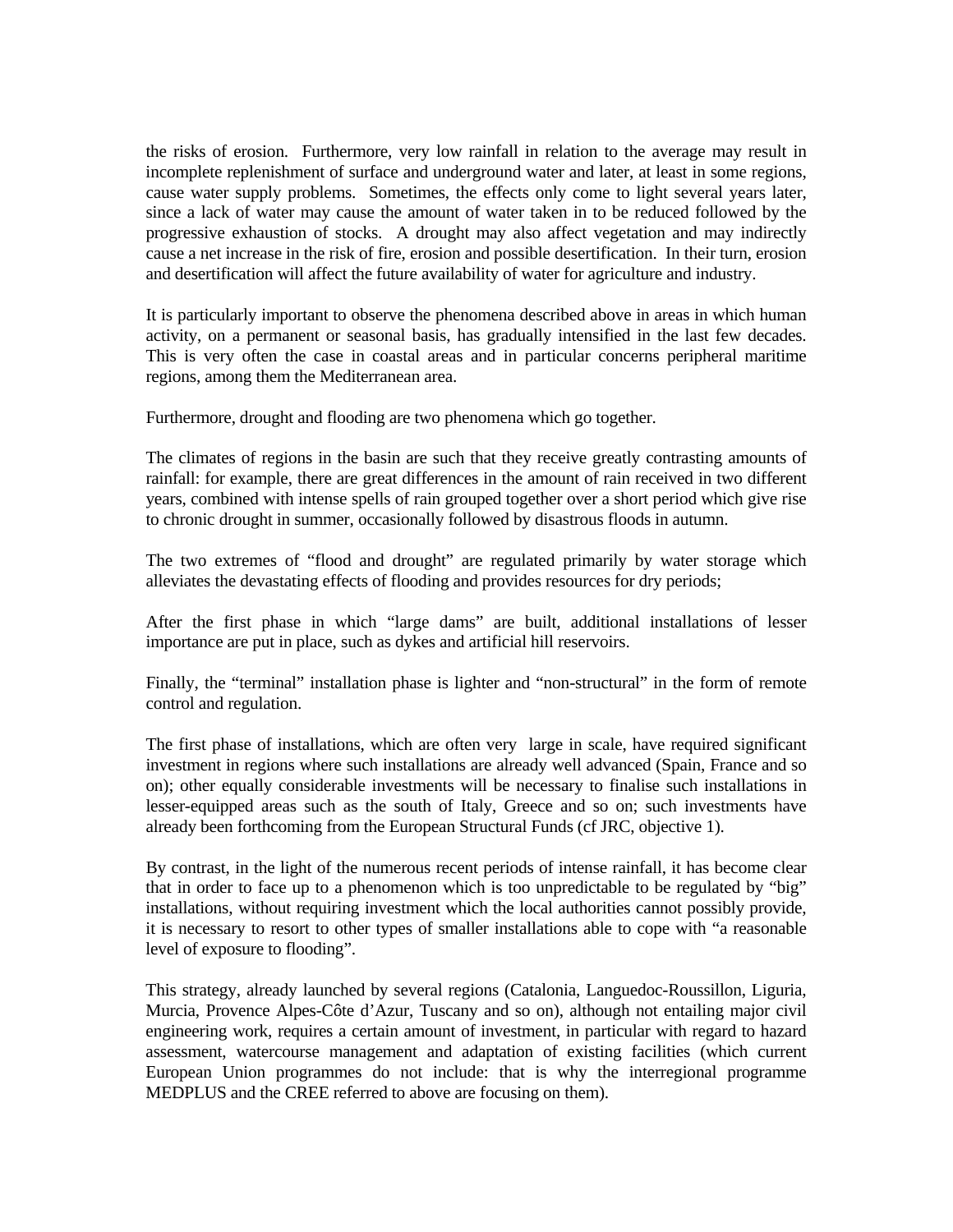Of the two aspects of the problem, the HYDRE project has given priority to drought, on the basis of two factors:

- a. specialised technical services and advanced systems for adequate back-up to water resources are often lacking;
- b. the new techniques developed are often not used either.

Through the considerable assistance provided by the European Union Joint Research Centre (Ispra), the four pilot regions, with a view to setting up a network, have established the following principles:

### *General aims:*

- 1. The definition of a regional water policy by analysing the structure of water needs and the possible effects of development projects or particular natural phenomena.
- 2. The setting up of a monitoring and alarm service for water resources.

### *The most advanced techniques have been used:*

- geographical information systems (GIS);
- remote sensing techniques;
- agrometeorological models.

### *The practical aims are as follows:*

- the creation of a long-term monitoring and alarm unit for general objective no.1 (above);
- the creation of a cyclical and emergency follow-up unit for situations involving high risk of erosion, abnormal drought, abnormally high water needs for crops under irrigation, forest fires, civil defense and so on.

In this information report, it is not possible to illustrate the characteristics and technical experience of the project, details of which may be found in the publication "HYDRE" issued in four languages (Spanish, French, Greek and Italian).

However, in order to give some idea of the working methods used, it is useful to provide a general outline of them here.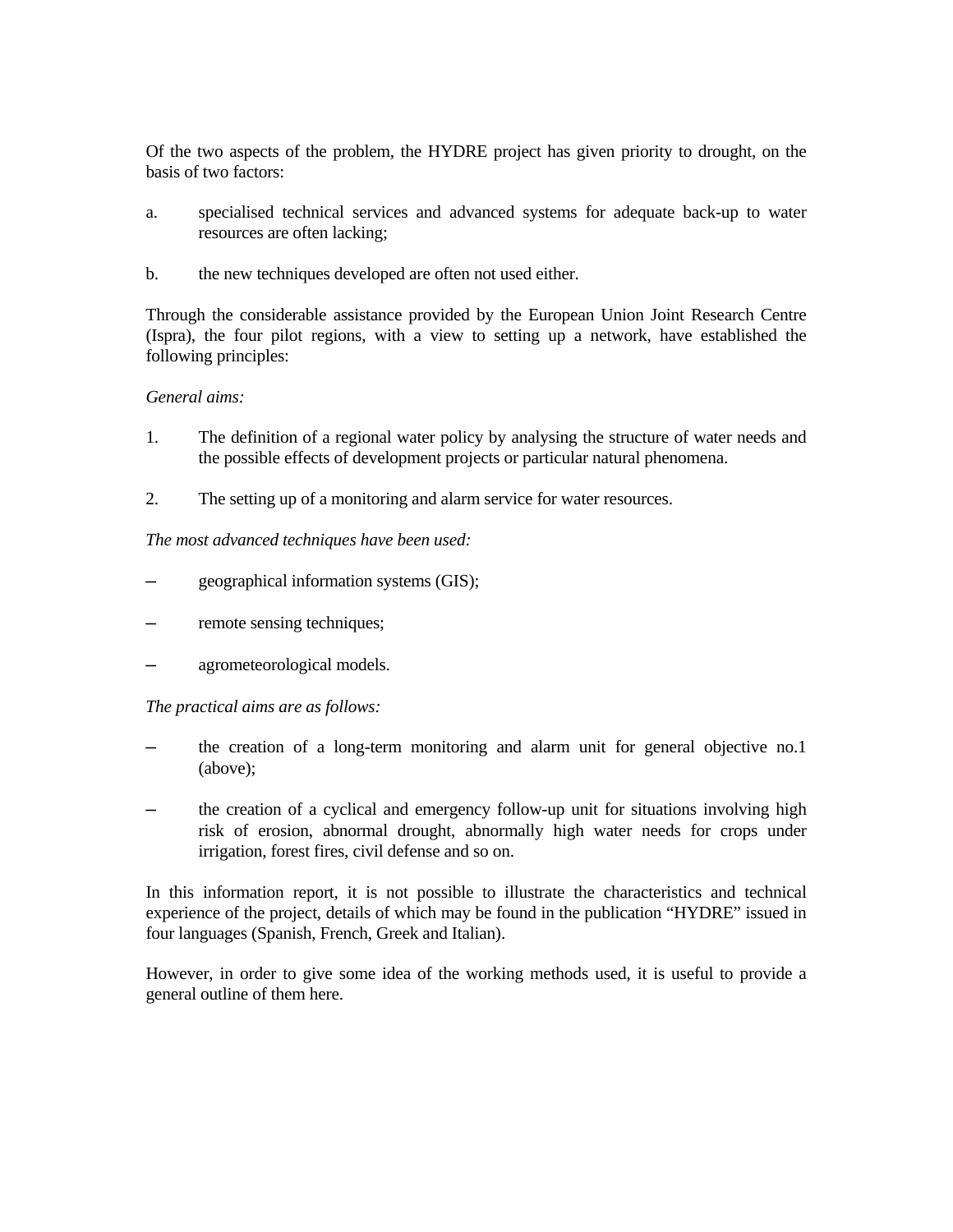The sources of information for geographical references are grouped together in two large categories.

In the first category there are the different types of maps:

- digital soil models;
- ─ soil maps;
- land use maps;
- $-$  socio-economic maps;
- ─ meteorological maps;
- hydrographic maps;
- ─ rainfall maps.

When combined they also allow, among numerous applications, the evaluation of different areas in terms of average sensitivity to erosion, which represents an important element in characterising a particular territory.

In the second category there are meteorological and water data observed on the surface, and also those which are calculated.

Data measured on a daily basis include:

- minimum temperatures;
- ─ maximum temperatures;
- ─ wind speed;
- ─ amount of rainfall;
- ─ sunshine hours;
- ─ relative humidity.

Calculated data include:

- evapotranspiration;
- radiation

Suitably dynamic models allowing the study of specific phenomena have been adopted with a view to more advanced use of the GIS.

To determine potential evapotranspiration (ETP), the Penman approach has been adopted, since it has been validated throughout Europe in the pilot remote sensing project or applied to agricultural statistics.

The Agrometeorological Season Monitoring (ASM) model will be used to simulate plant growth. In addition to quantifying the water needs of plants, such a method allows, in particular, the simulation of various theoretical scenarios in terms of crop yields for a particular year, based on seasonal humidity (humid, average humidity, dry).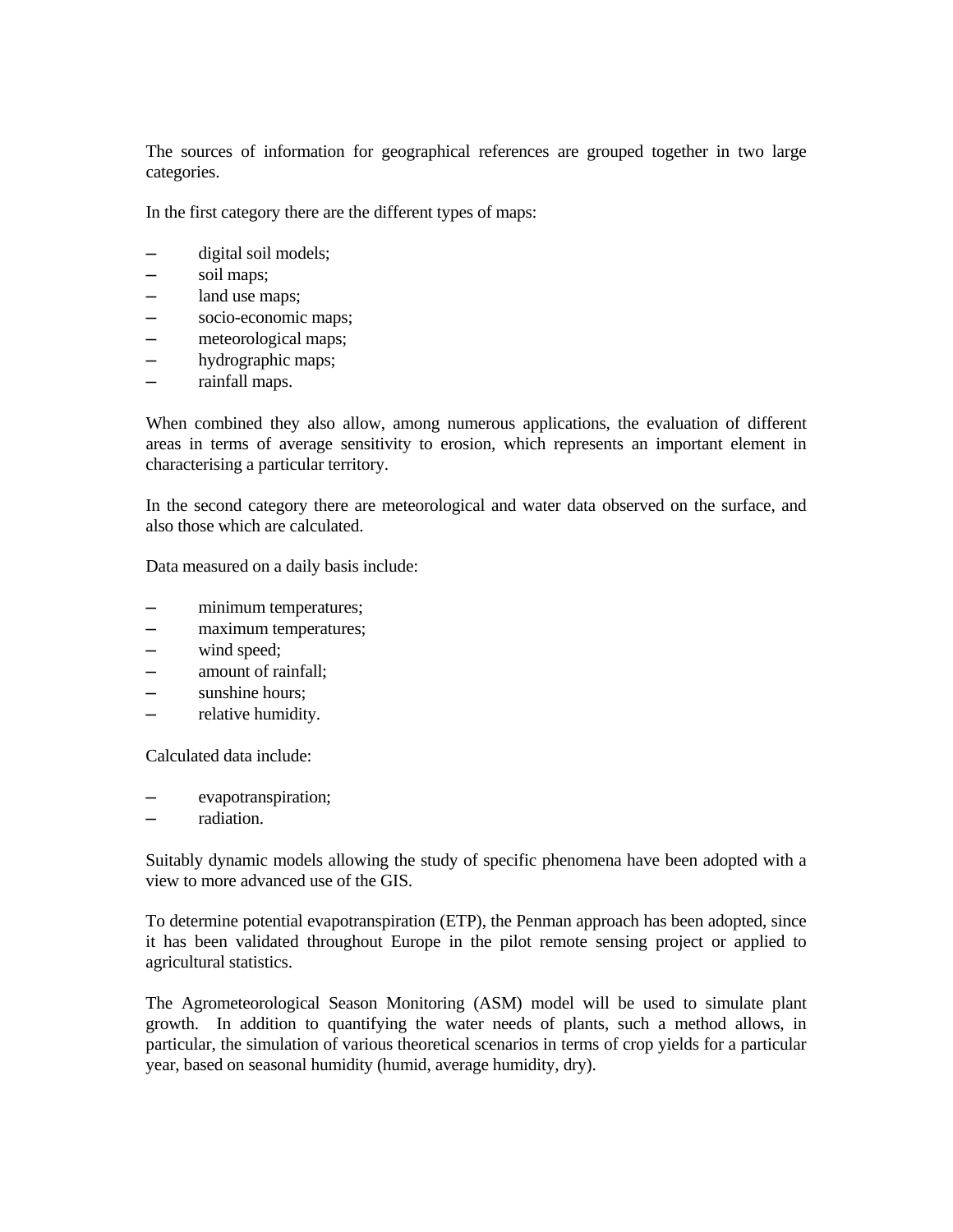Through processing data collected by the satellite NOAA based on the Software Space, developed during the MARS project, traditional remote sensing models will be used to calculate the indices for vegetation, surface temperature and an estimation of real evapotranspiration. It will thus be possible to carry out operational monitoring of the amount of water in plants being grown, natural vegetation and emergency situations.

The evaluation of soil erosion will be conducted on the basis of two dynamic models:

- ─ a general model called USLE (Universal Soil Loss Equation) which allows overall evaluation of erosion;
- ─ another more detailed model called CREAMS (regulation of chemicals, run-off and erosion for agricultural management systems), which can be applied to catchment areas of about five hectares and is therefore directed towards the evaluation of potential erosion.

### **Towards HYDRE 2**

On the basis of experience and experiments conducted by the four pilot regions in the last few years work and presented in Taormina (Sicily) in March 1996 to the authorities and interested parties at European, national and regional level, there are plans to move on to a second phase allowing:

- ─ further development of the project;
- strengthening of the interregional network of monitoring and alarm units;
- ─ expansion of the project to those regions of the Mediterranean which did not participate in the first phase.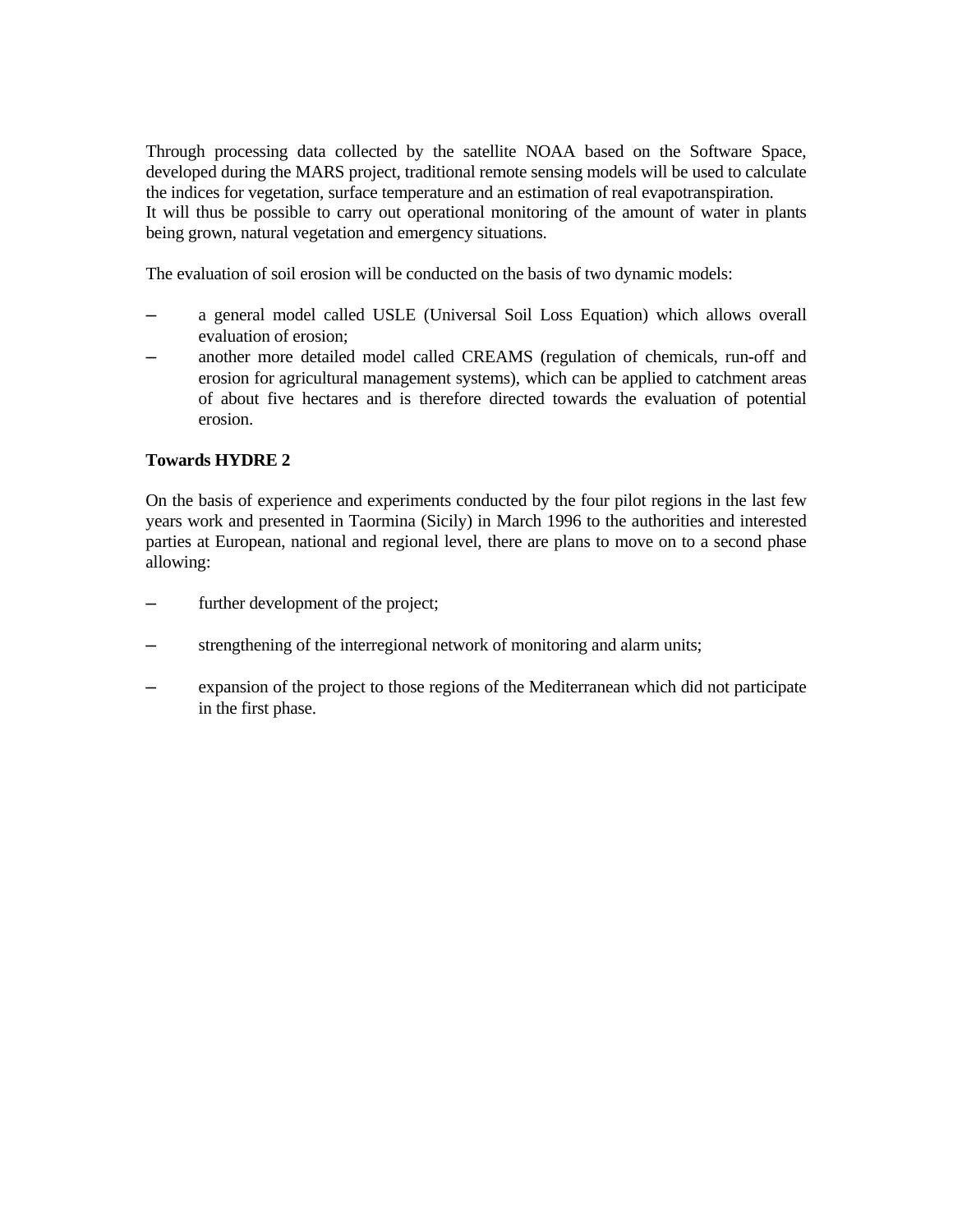### **THEME 3**

### **TRANSPORT INFRASTRUCTURE NETWORKS IN THE COUNTRIES OF SOUTHERN EUROPE AND LINKS WITH THE EUROPEAN NETWORK**

**CHAIRMAN:** Mr Yiannos PAPADOPOULOS Committee of Senior Officials of the European Conference of Ministers responsible for Regional Planning (CEMAT)

## **REPORTS PRESENTED BY:**

| Mr Rafael GIMENEZ CAPDEVILLA<br>Department of Territorial Policy and Public Works |
|-----------------------------------------------------------------------------------|
| Mr Yannis PYRGIOTIS                                                               |
| <b>Thessaly University</b>                                                        |
|                                                                                   |
| Mr Peter DIKOV                                                                    |
| National Centre of Regional Development                                           |
|                                                                                   |
| Mr José Manuel VIEGAS                                                             |
| Centro de Sistemas Urbanos et Regionais - Instituto Superior Técnico              |
|                                                                                   |
| Mr Miran GAJSEK                                                                   |
| Ministry of Environment and Physical Planning                                     |
|                                                                                   |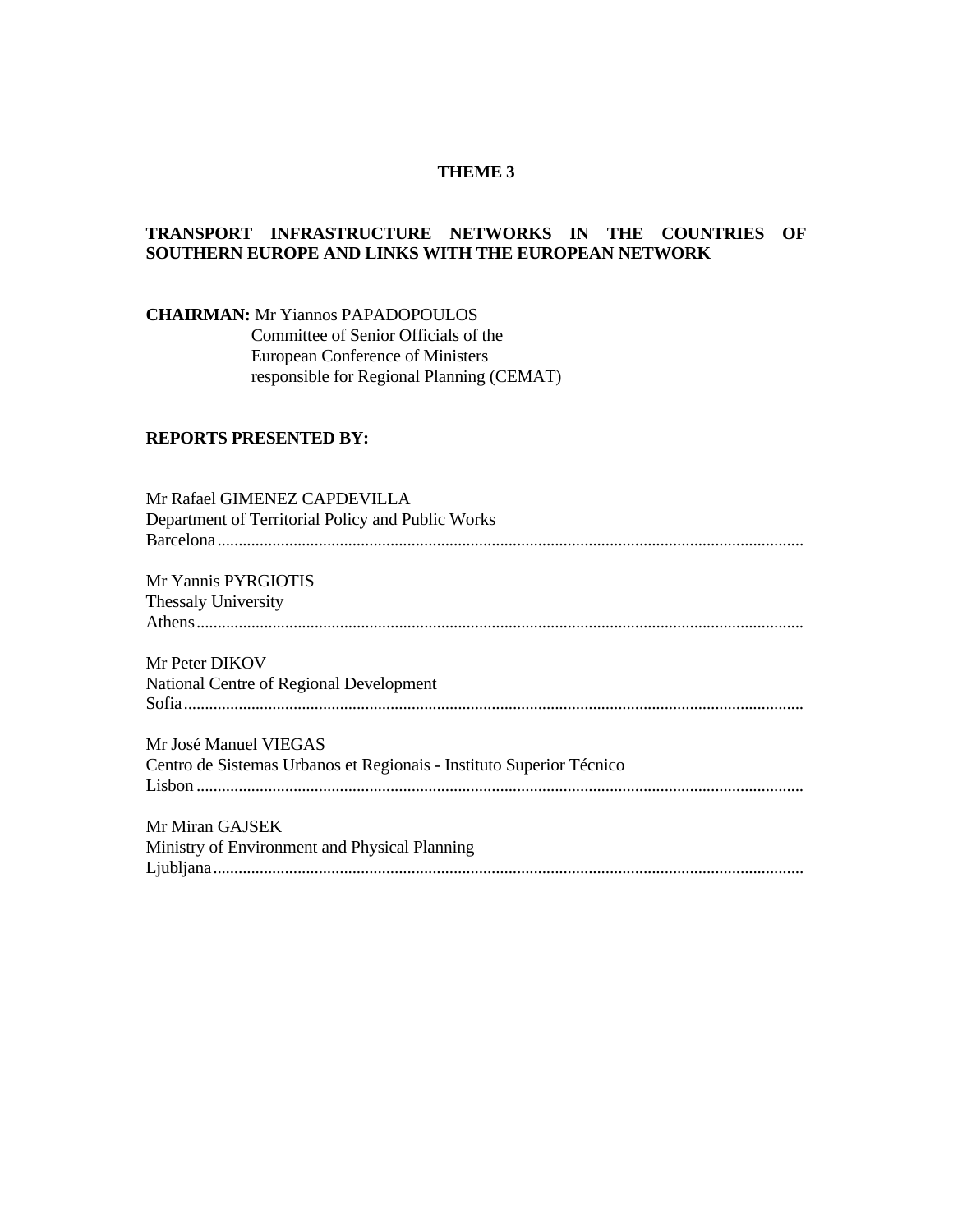## **TRANSPORT INFRASTRUCTURE NETWORKS IN THE COUNTRIES OF SOUTHERN EUROPE AND LINKS WITH THE EUROPEAN NETWORK**

**1. Better integration with the big European networks of the road and rail networks in the countries of southern Europe** 

**Mr Rafael GIMENEZ-CAPDEVILA Department of Territorial Policy and Public Works Barcelona, Spain**

This report has been prepared on the basis of discussions over the past two years among a team made up of persons working for various sections in the Department of Territorial Policy and Public Works of the Generalitat de Catalunya, under the supervision of Professor Albert Serratosa.

This team was responsible for the preparation of the "transport" component of the interregional co-operation programme, launched by the Intermediterranean Commission of the Conference of peripheral maritime regions in Europe (CPMR), known by the name of Medplus, and submitted for co-financing to the European Commission (DG XVI). The same team, together with leading figures from the Research centre for transport in the western Mediterranean (CETMO), was given the task of organising discussions in the "transport and territory" sector Forum during the Euromed Civil Forum, which brought together in Barcelona in November 1995 nearly sixty experts from most of the Mediterranean countries.

The aim of this report is to analyse the current situation regarding the integration of road and rail networks in the countries of southern Europe (Portugal, Spain, South of France, Italy and Greece) with the major European networks and to offer some ideas for resolution of the problems identified.

#### **Peripheral nature and poor linkage of networks**

In the context of the past and future enlargement of the European Union towards the north and centre of Europe, the regions of southern Europe, owing to their increasingly peripheral situation, are being faced with the growing danger of marginalisation.

Part of the problem is the increasing in difficulty of access to trans-European networks. For these regions, a trend towards an extensive relative isolation is to be feared, particularly in the case of zones located within the mesh formed by the major networks. This would aggravate the sharp disparity between peripheral and central regions, which the European Commission itself warned against in the preparatory studies for the European Spatial Development Perspective.

In addition, this peripheral location is aggravated by significant disparities in the provision of infrastructures for terrestrial communication, in particular motorways and rail links, not to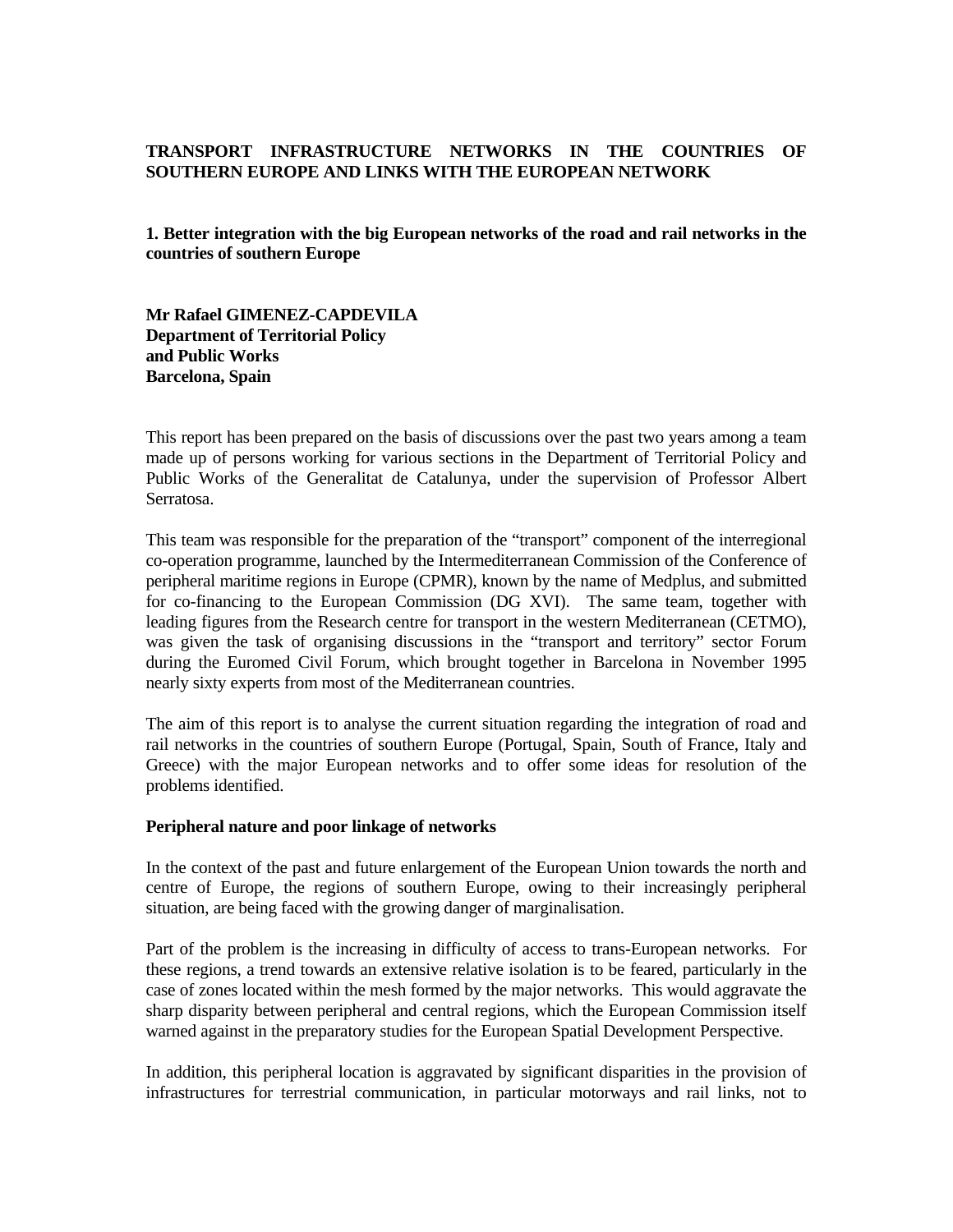mention navigable waterways and pipelines for water, gas, etc. The indicators for the level of equipment show that infrastructures of the Mediterranean regions are lagging behind those in the more central regions of Europe (on this subject, see the studies conducted by P. Biehl in the 1980s).

Admittedly, transport infrastructures are not sufficient in themselves to ensure economic development, or the lack of them to explain backwardness, but they do guarantee a certain territorial equity. For each country, infrastructures therefore constitute vital tools for grasping development opportunities. All territories have a right to be linked up to the trans-European networks in similar conditions, independently of their population, wealth or geographical location. More opportunities for interrelations mean more opportunities to develop such territories. That is why the Maastricht Treaty (Article 130) enshrines the relationship between the concepts of trans-European networks and cohesion.

A peripheral location and inadequate infrastructures are the most common reasons given to explain the situation in the Mediterranean regions. In the Medplus report, however, an attempt was made to go further and to find other features common to all areas fronting the Mediterranean, such as breaks in the continuity of networks and problems of interoperability, the shortcomings of third-level aviation, the preponderance of road transport and territorial imbalances.

One of the first aspects to be noted is the break in continuity of road, and especially rail, networks. The frontiers between the states are still fairly watertight. This is particularly so between Spain and Portugal, for example. Despite the efforts of the European institutions to define master plans or routes of European importance, the integration desired is still far from being achieved.

Firstly, however, the concept of continuity must be defined and should not be limited to the existence or absence of a link but should cover a number of other aspects as well. For example, it was mentioned in the Medplus report that "the apparent continuity of the Mediterranean rail network, as it appears from a superficial glance at a map, is a fiction. There still exist sections with a single track, and major technical problems regarding the interconnection of lines, particularly at the frontiers between states, still persist. The most acute of these is the one in the Pyrenees, where the gauge of the track is different on each side of the Franco-Spanish border".

The main rail network in the Iberian peninsula has a gauge different from all other networks in Europe. This prevents the direct circulation of trains or wagons from or to either side of the Pyrenean border. Despite the transfer of passengers and goods and the use of techniques of varying sophistication, international exchanges by rail are still at a very low level in this case. However, the transfer of goods alone costs transport operators the considerable sum of 13 million ECUs a year (90 MF or 2,000 MPTA), according to a study carried out in 1991 by the Commission of the Pyrenees Interregional Community (committee on communications for industry in the Pyrenees).

Secondly, a lower proportion of electrified lines and twin tracks, as well as much slower scheduled speeds, show that southern Europe, despite noteworthy efforts at modernisation in recent years, lags far behind where rail infrastructures are concerned.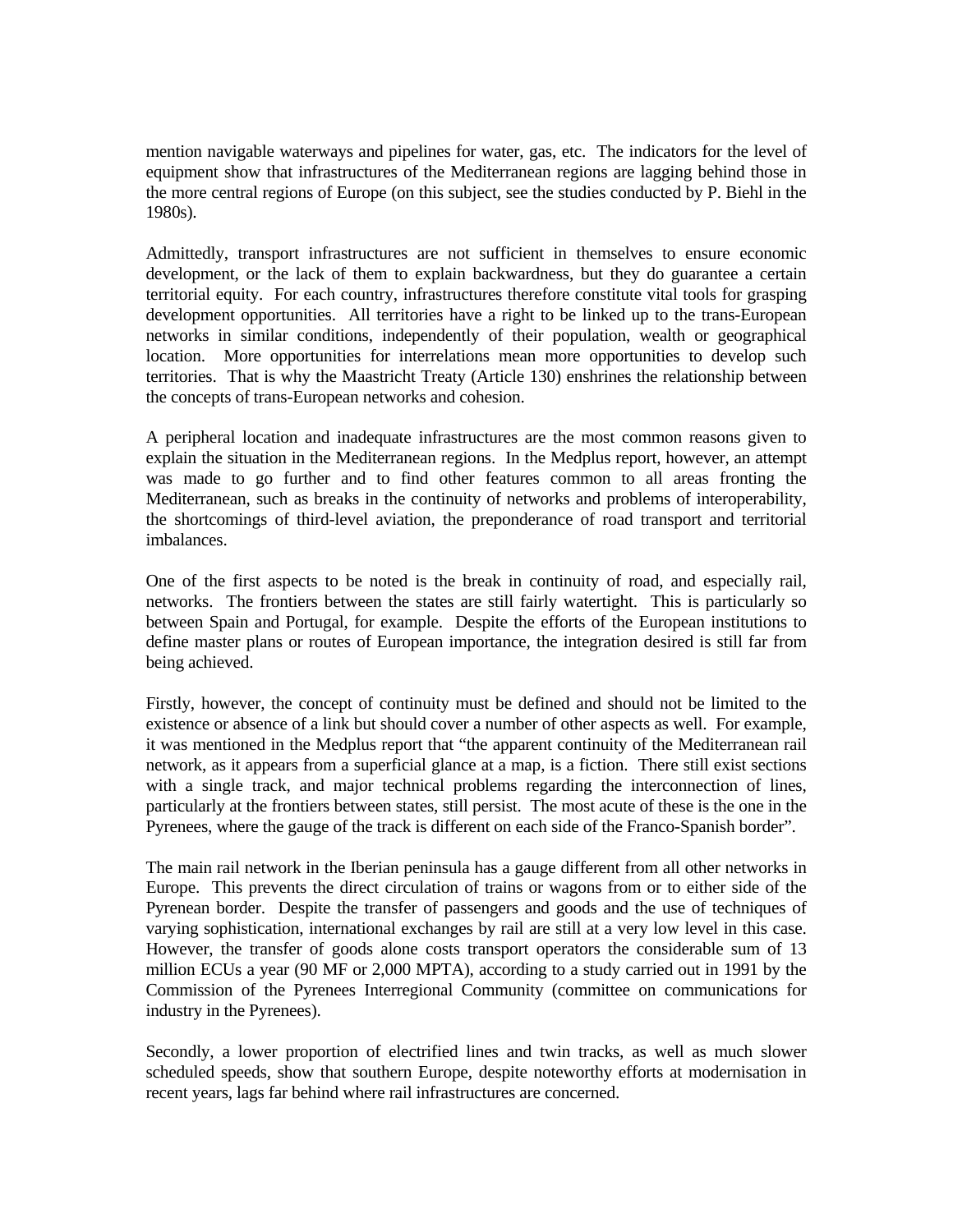Similarly, in the southern regions of the European Union most intercity motorways are toll roads. The distance obstacle has been to some extent replaced by an economic obstacle. At a time when certain economic theories are advocating the introduction of new toll highways in regions of the centre of Europe, such highways in the Mediterranean regions are preventing mobility from reaching theoretical levels.

The problems faced by Mediterranean terrestrial networks are made even more serious by the fact that regional or third-level air transport is not playing its role of substitute and that sea transport is non-existent as an alternative to transport by land in spite of certain projects. Thus the difficulties in integrating networks and harmonising their operation have led to the preponderance of road transport, particularly in the case of freight.

Road traffic contributes to the degradation of the environment (air pollution, noise, etc.) and aggravates the dysfunctions of the transport system. This is reflected in the still excessive number of accidents, which is an even more acute problem in the Mediterranean regions than in the centre of Europe.

Moreover, the transport infrastructures and services are concentrated along the coast and pay no attention to the hinterland. As a result, there is daily conflict between local traffic and interurban traffic which it will be impossible to resolve unless the networks of different  $dimensions - local$ , regional, national, Europe-wide  $-$  are distinguished. This calls for dedicated infrastructures, especially on the outskirts of major urban areas.

This said, the tracing of major links comes up against special constraints in the Mediterranean countries owing to the dense occupation of the land in coastal areas and a fragile environment. As people become more and more aware of the impact of infrastructures on the environment, there is a real risk that construction times will get longer and costs increase.

Although the Treaty of Maastricht recognises the importance of major transport networks as a visible sign of European integration and accepts the need to promote such networks and define them from a European standpoint, care must be taken not to overlook local needs arising from the highly varied nature of the territories they pass through as well as their technical configuration.

### **The homogeneous development of networks**

Having outlined the present situation regarding trans-European transport networks in the Mediterranean basin regions, it is now possible to advance a few proposals for the improvement of their effectiveness.

### *Continuity and interoperability*

The continuity and completion of road and rail networks in the Mediterranean regions must become a priority for the European institutions. It will be fundamental to the success of trans-European networks. In the case of rail transport, the problem is not just to ensure continuity but also to facilitate the technical integration of the various national networks, that is to say, their interoperability. This need should be seen not only in a European perspective but also in the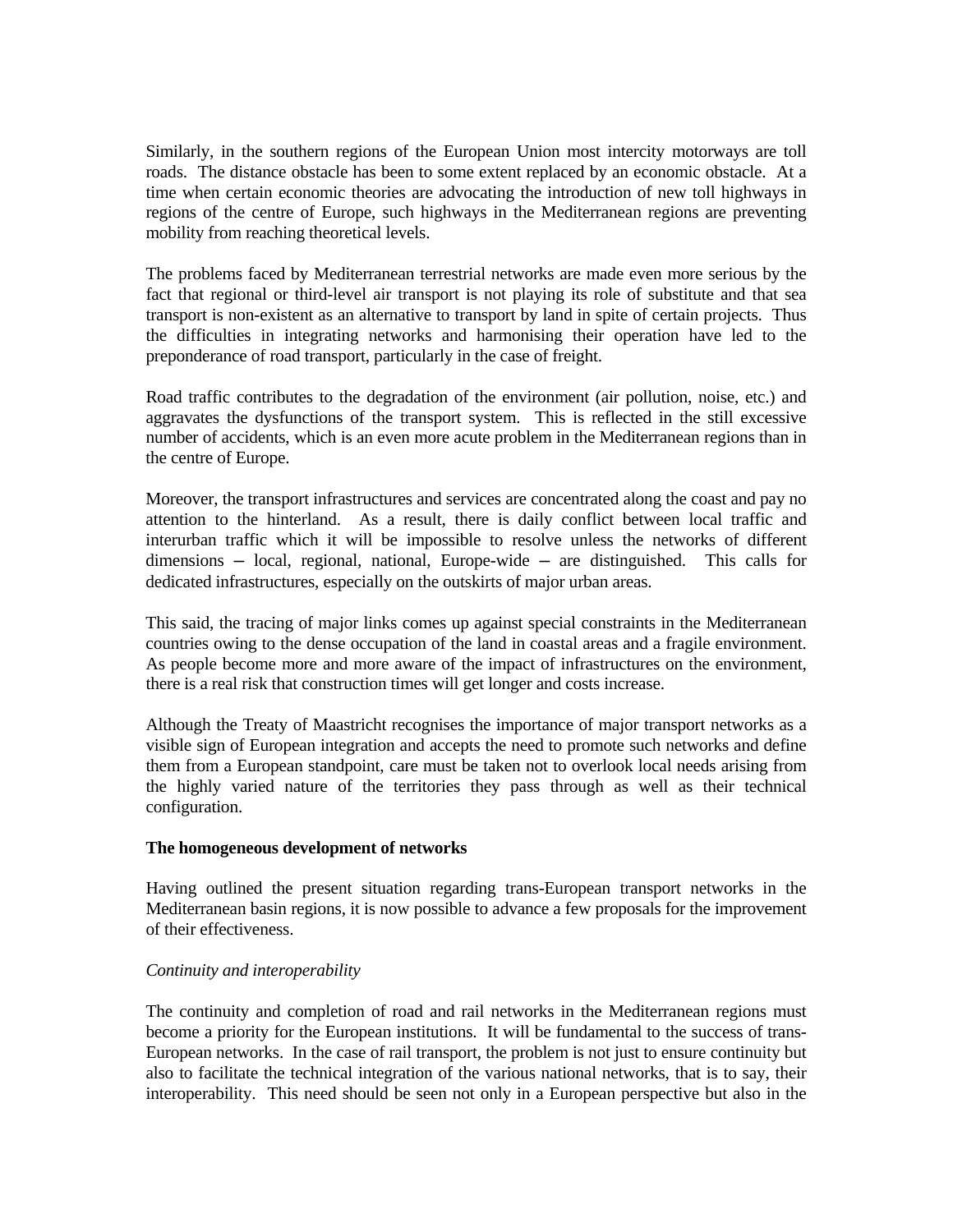perspective of future Europe-Africa terrestrial links, which will necessarily have to cross the Iberian peninsula.

#### *Higher capacity infrastructures*

It will be necessary to increase the capacity of trans-European networks, especially on the outskirts of major urban areas, in order to avoid the resulting congestion when local and regional traffic is coupled with long-distance traffic. It would be advisable to separate these two categories of traffic by means of dedicated infrastructures.

#### *A new balance between modes of transport*

Intermodal transport is insufficiently developed in the Mediterranean regions. The necessary action must be taken to increase the share of rail and water-borne modes of transport, particularly in goods traffic: improvement of railway links (increased capacity, higher speeds, etc.), promotion of multimodal transport, creation of multimodal freight platforms, etc. In this connection, special attention should be paid to intermodal network hubs, the location of which should be planned in advance.

## *Facilitation and encouragement of East-West exchanges*

The North-South routes linking the Mediterranean regions with the centre of Europe are very busy and better equipped than the East-West routes. It is true that the flow of tourists, farm produce and industrial products is mainly between North and South because of the complementarity of the economies concerned but the improvement of major East-West links would lead to increased exchanges and communication in all directions.

#### *A transregional and transnational approach*

The concepts of Mediterranean basin, Atlantic arc, Alpine region and Pyrenean regions are gaining ground. The territorial issues are not limited to the administrative regions or states concerned; they are transnational and transregional. Interregional co-operation — which the Council of Europe has long encouraged — helps to open up frontiers that have for too long been hermetic. In the case of trans-European transport networks the relevance of this approach is obvious. One should thus welcome an initiative originating in Sardinia aimed at creating a transport observatory in the Mediterranean basin whose purpose would be first to gather and harmonise information on the transport networks of regions in the area and then to analyse this information and make proposals on the basis of an overall approach.

The lack of a European vision on the part of states, which are the main agents for the construction of trans-European transport networks, creates problems for the establishment of the latter's trans-frontier segments. This explains the usefulness of the concept of "missing links", launched by the European Commission. Such links are of little interest to states but the European institutions see them as the key to integration. It is in this spirit that Professor Albert Serratosa put forward at the Euromed Civil Forum the idea that the community institutions should fund the building of, for example, 50 or 100 kilometres of infrastructures either side of the frontier in the countries of southern Europe.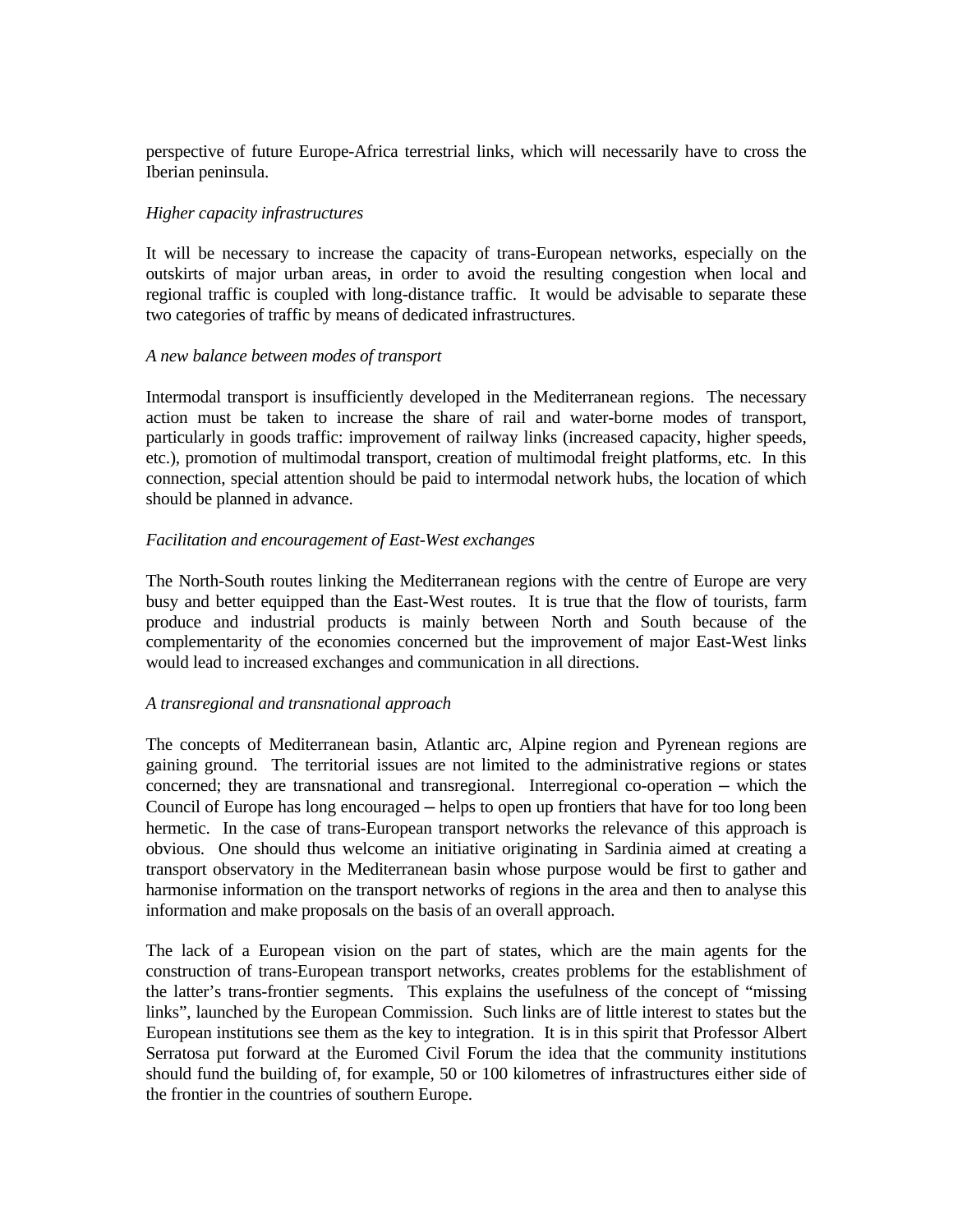In order to ease the task it would be useful to set up some European agencies in which all the institutions concerned, including the relevant local and regional authorities, would participate. These agencies would be responsible for constructing the transfrontier links more quickly and with closer co-ordination. They would facilitate the involvement of institutions below state level, in particular regional institutions, in the definition and implementation of European transport infrastructure policy.

## *The drawing up of master plans for the development of infrastructures*

The development of networks calls for master plans that indicate the long-term goal. The planning of transport networks has to resolve the dichotomy between an approach that concentrates solely on the freeing of bottlenecks and an approach that encourages overall spatial planning. For example, concrete projects for the building of networks should be justified by the master plan and not just by their rate of return as isolated projects. In other words, as Gabriel Dupuy puts it, "each project to establish a link should be evaluated in terms of its overall impact on the totality of elements forming the network".

If attention were paid only to the short-term cost-benefit ratio, not enough infrastructures would be constructed in the peripheral territories of Europe. On the other hand, a territorial balance would, in the long-term, bring more benefits than problems.

A methodological example of European master plan is the one drawn up by Albert Serratosa in 1982, which consists in a network of motorways forming a grid with sides of about 200 kilometres. This would be a more economical, efficient and rapid way of establishing a homogeneous network, in contrast to the juxtaposition of operations resulting from an excessively narrow vision.

The need to plan networks and propose overall master plans using a goal-orientated approach is also borne out by developments in the various types of networks (water, sanitation, public transport, electricity, telephone, television, gas, telecommunications, etc.) highlighted by Gabriel Dupuy. All such networks start slowly but then expand and expand, without prior planning, until they arrive at full coverage. The same applies to infrastructure networks for terrestrial transport in Europe: first railways, then roads, then motorways, now high-speed lines. How many inhabitants, jobs or leisure centres are linked up to these networks? The evolution of such figures (or percentages) will follow the same curves as those discussed by Dupuy. Consequently, when the coverage of a network reaches its maximum, about 90% of the population will be connected up to it. In that case, why not plan the final outcome from the beginning? That would doubtless make it possible to reach the goal more quickly and at lower cost.

Transport policy should not be based solely on demand. A policy of supply that anticipates the desired demand is also necessary.

## **Conclusions**

In his wise analysis, Professor Mateu Turró accused the trans-European networks of not reflecting an overall coherent conception of the European system of transport but of constituting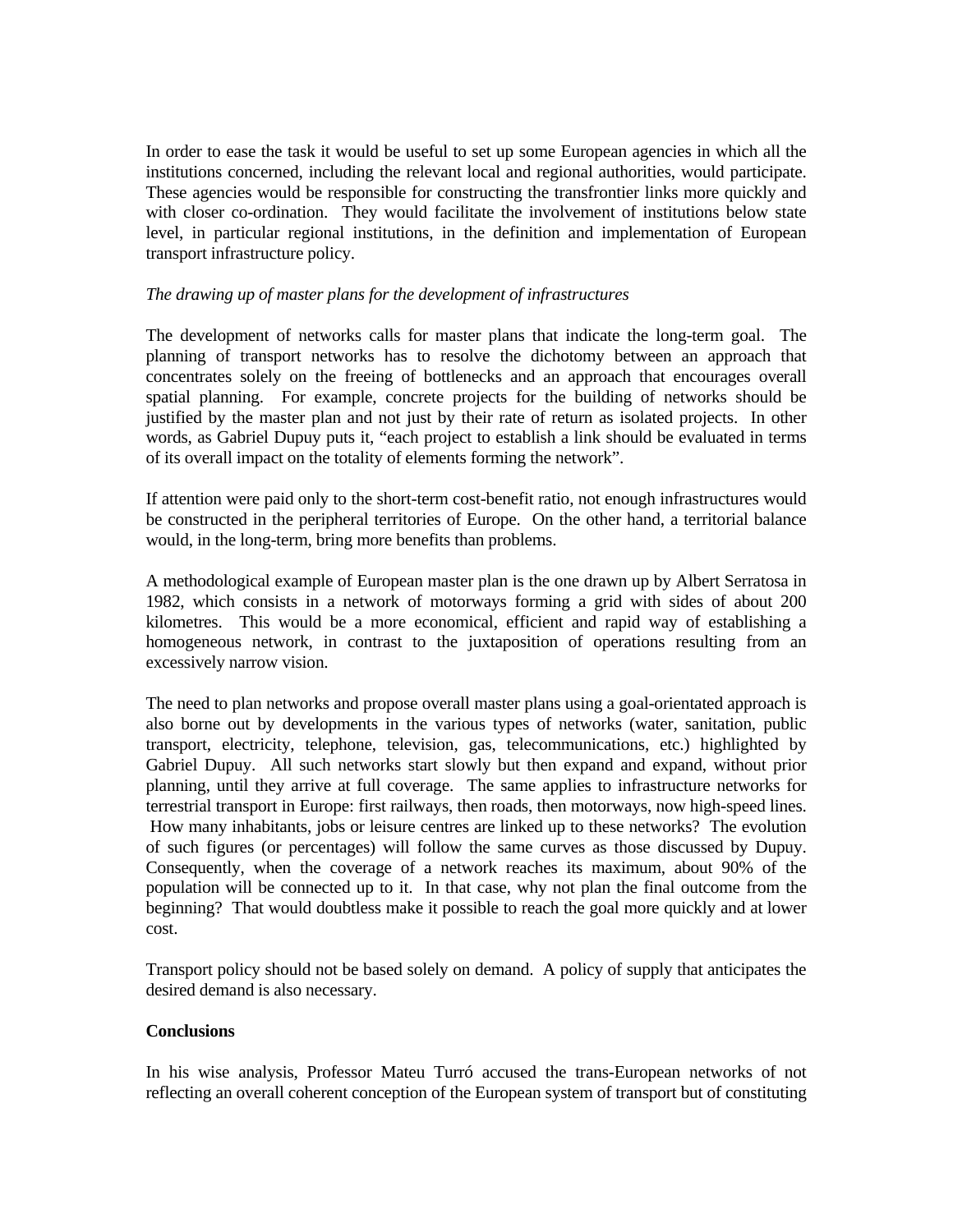an adaptation on a European scale of the proposals of member states, in which national interests generally prevail. All the same, he recognised that this formulation has prompted a new awareness of the role of infrastructures in European integration and of the role of the community institutions.

Power has traditionally been exercised on the basis of discrete units, portions of territory. But the growing intensity of relations made possible by the expansion of networks breaks down frontiers. Thus such networks contribute to the emergence of different ways of exercising power and even of changes in its distribution. As a result, new institutional agents, such as the European Union and the regions, are in the process of working out the geopolitics of local networks.

The planning and installation of trans-European networks requires co-ordination between the various territorial levels of decision-making because these levels, each on their particular scale, are also concerned. It would be unwise to run the risk of allowing the development of new highly efficient networks that are integrated and interoperable at the European level but cut off from local and regional networks.

Lastly, what kind of Europe is wanted for the future: a Europe as reflected in the maps of road and rail traffic showing a powerful concentration of activities and wealth in the central regions, or a more balanced Europe in which the peripheral regions will also be given their chance?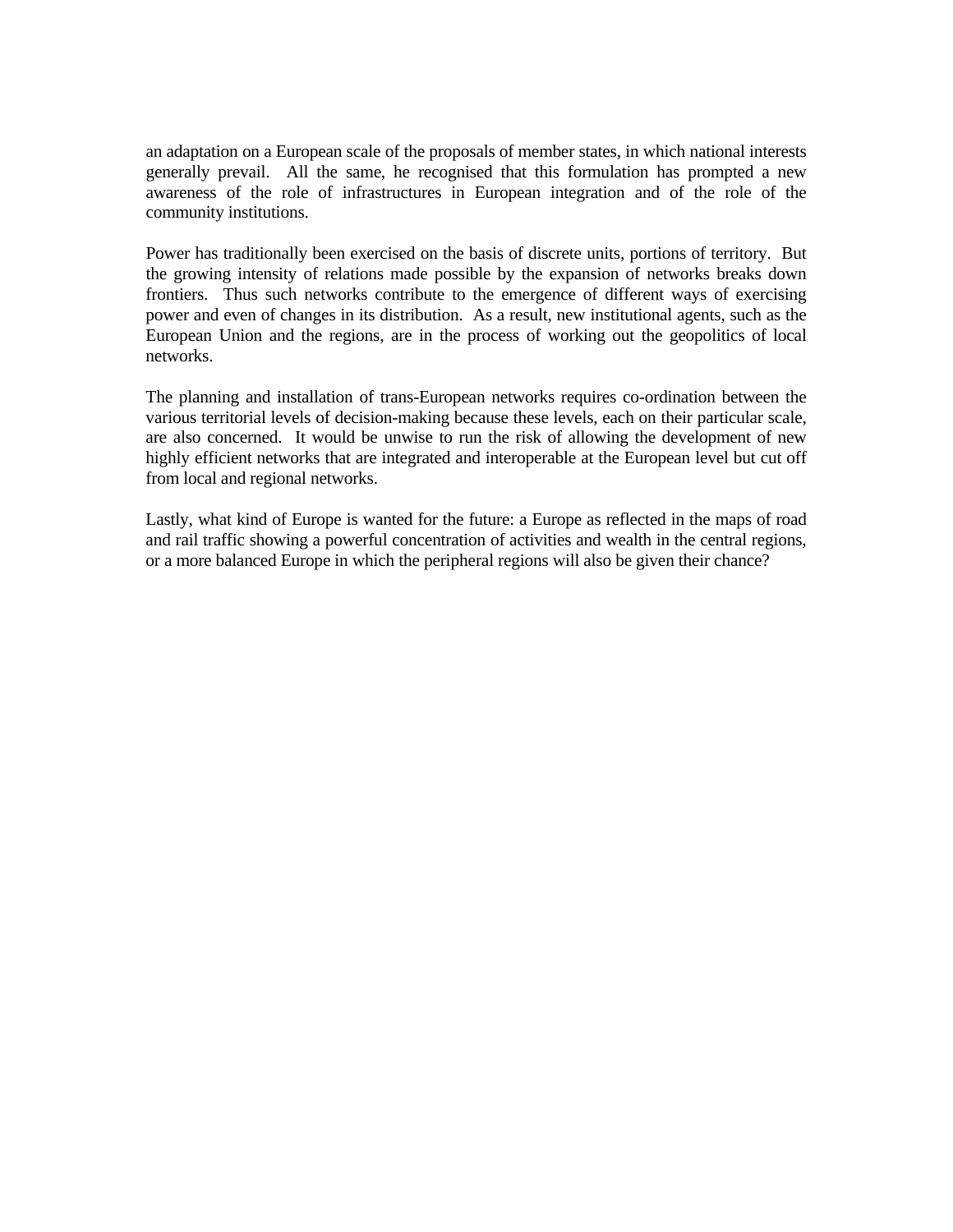#### **Bibliography**

European Commission, *Main regional trends within the European Union*. Document submitted to the informal meeting of ministers in charge of spatial planning and regional policies. Strasbourg, 30-31 March 1995, 16 p. + maps.

Commission interméditérranéenne (CRPM), *Concrétisation d'un axe économique méditerranéen. Projet pilot MEDPLUS présenté au titre de l'article 10 du FEDER.* Rennes, January 1995, 181 p.

Dupuy, Gabriel, *L'urbanisme des réseaux. Théories et méthodes.* Armand Colin, Paris 1991, 198 p.

Gimenez-Capdevila, Rafael, *Transport et régionalisation. Italie, Espagne, France.* Doctoral thesis, Ecole Nationale des Ponts et Chaussées. Paris, 1994, 348 p. + annexes.

Institut Català de la Mediterrània, *Fòrum Civil Euromed. Debats i conclusions.* Barcelona, 1996, in preparation.

Institut Català per al desenvolupament del transport, *Catalunya en el context mundial del transport*. Generalitat de Catalunya, Dep. Política Territorial i Obres Públiques, Barcelona 1988, 326 p.

*Mediterranean Conference on Transport. Proceedings. Trieste, 9-10 December 1993.* Trieste, 1994, 291 p.

Serratoasa Albert, *Respecter et structurer le territoire : cohérence des échelles et articulation des réseaux*. Flux 18, Paris 1994, p. 52-57

Turró, Mateu, *Las redes transeuropeas de transporte.* Revista de Obras Públicas 3343. Madrid, 1995, pp. 123-125.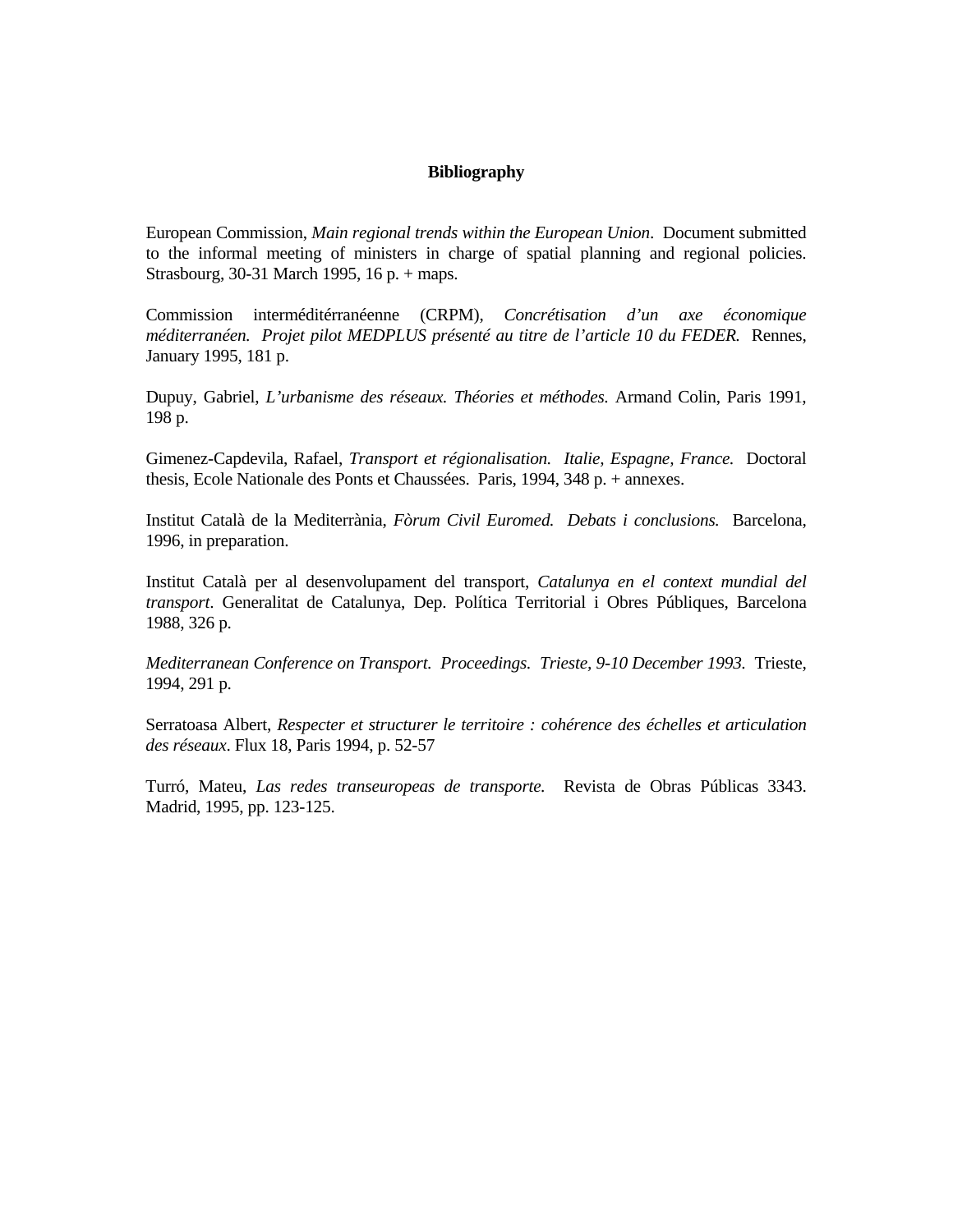# **TRANSPORT INFRASTRUCTURE NETWORKS IN THE COUNTRIES OF SOUTHERN EUROPE AND LINKS WITH THE EUROPEAN NETWORK**

**2. Maritime transport in the Mediterranean basin: conditions for improving East-South traffic, rationalisation and improvement of the infrastructure of ports** 

**Mr Yannis PYRGIOTIS University of Thessaly Athens, Greece**

The Mediterranean is considered as a sea that unites. For millenia it functioned as a space where multiple and direct links were forged between its shores and its islands, civilisations were crossfertilised and the grounds for civil society as it is known today were laid. It provided opportunities for the integration of human space while preserving the distinct and extremely varied cultural identity of its peoples. It embedded them with a deep rooted sense of belonging and affinity which has survived fratricidal, ethnic and colonial conflicts and is still manifested in multiple ways.

Today, the Mediterranean is an area of fragmentation and conflict, economic as well as ethnic and religious, of accute inequities and of profound socioeconomic cleavages. This is reflected in the structure of intramediterranean exchanges and in the transportation patterns.

In this context, the Mediterranean Sea by its mere physical attributes is a geographic factor which further increases fragmentation in the region: in spite of the physical proximity of northern and southern shores, the sea is not anymore a unifying element but acts as a barrier with respect to terrestrial infrastructure networks.

Distance and cost have a relative value with respect to sea transport: distance is very crucial with respect to time but time itself is not always important with respect to goods transported by sea. It is often the case that timing, reliability and precision are more important than time in the delivery of goods. Timing and dependability have little to do with distance and more with port organisation and interoperability of services in the logistic chain of transport as well as with factors that are outside the sphere of transport services such as quality and reliability of the productive structure in the country of origin.

Distance also plays a very limited role in determinig the cost of transport. More important here is the volume of goods transported and the way they are transported since there are obvious economies of scale involved in maritime transport. Costs associated with port operations account for more than 50% of total sea transport costs. In the case of the Mediterranean, proximity diminishes the relative weight of the maritime link in the transport chain and increases the share of port costs and land transport beyond.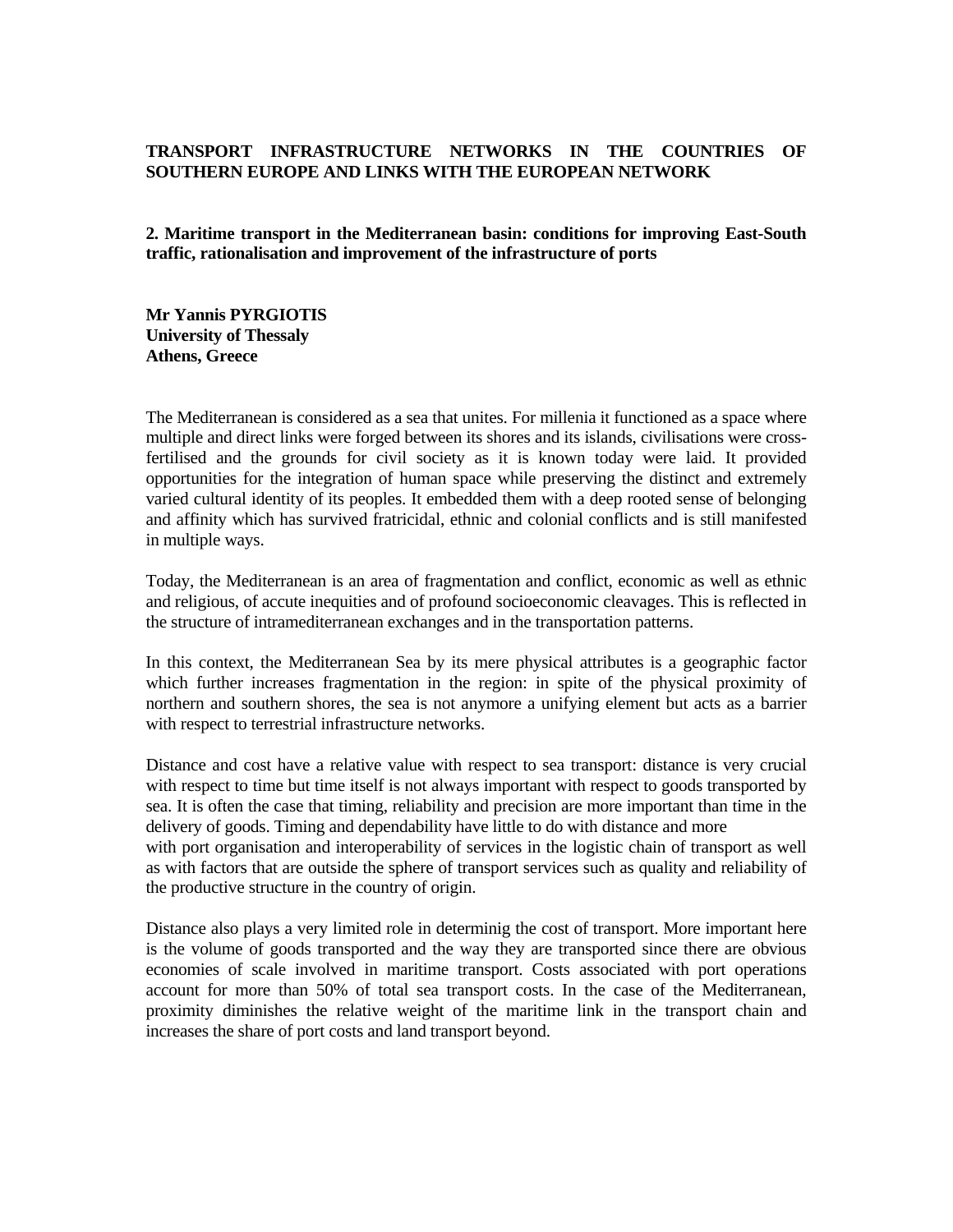# **Mediterranean Traffic**

Maritime traffic in the Mediterranean is of three kinds:

- firstly, the Mediterranean is a transit zone for intercontinental traffic service as a link between the Black Sea, the Red Sea and the Atlantic through its straits: Suez Canal, the Dardanelles passage and Gibraltar. Liner services and oil tankers connecting northern Europe and the east coast of North America with East Africa, the Indian ocean and the Far East cross the Mediterranean;
- the Mediterranean is also a point of origin or destination for maritime traffic;
- finally, and most importantly for this discussion, although relatively small in terms of the total volume of traffic, the Mediterranean is the space for exchanges among its shores.

## **Infrastructure inequalities: endowed and congested North ─ deprived South**

There are considerable differences in the level of transport infrastructure in the European Continent and the Mediterranean; differences which do not only reflect the present level of development but also, to a large extent, undermine the prospects for economic development and convergence of the regions of Europe.

The areas of advanced and diversified economic structure in the North of Europe possess a high performance modern and dense transport system, more or less multimodally coherent with respect to the most advanced systems on a global scale.

The South of Europe is composed of a northern part — the Latin arc — which has achieved a high level of integration, both in economic terms as well as in transport infrastructure, and a southern part — mostly composed of lagging Objective 1 regions — which are the promontories of the European peninsula, characterised by isolation and peripherality, and a high degree of spatial fragmentation both at national and regional levels. This area is characterised by inadequate and inefficient transport infrastructure systems, a predominance of road transport and low intermodal connectivity, especially in Greece, as well as a low level of integration, at national and regional levels and with respect to its main trading partners in the economic centre of Europe.

On the southern and eastern shores of the basin transport infrastructure is inadequate both at international and national levels. The territorial structure of the network is fragmented making it difficult to reach the few nodal points that exist from a wider hinterland.

The distribution of maritime transport infrastructure, especially ports, follows more or less the same pattern as for the other modes of transport, but also an autonomous course with some important regional variations. History, tradition, geophysical attributes and globalisation processes all play their part, the latter becoming increasingly prominent in shaping the structure of transport and the distribution of facilities.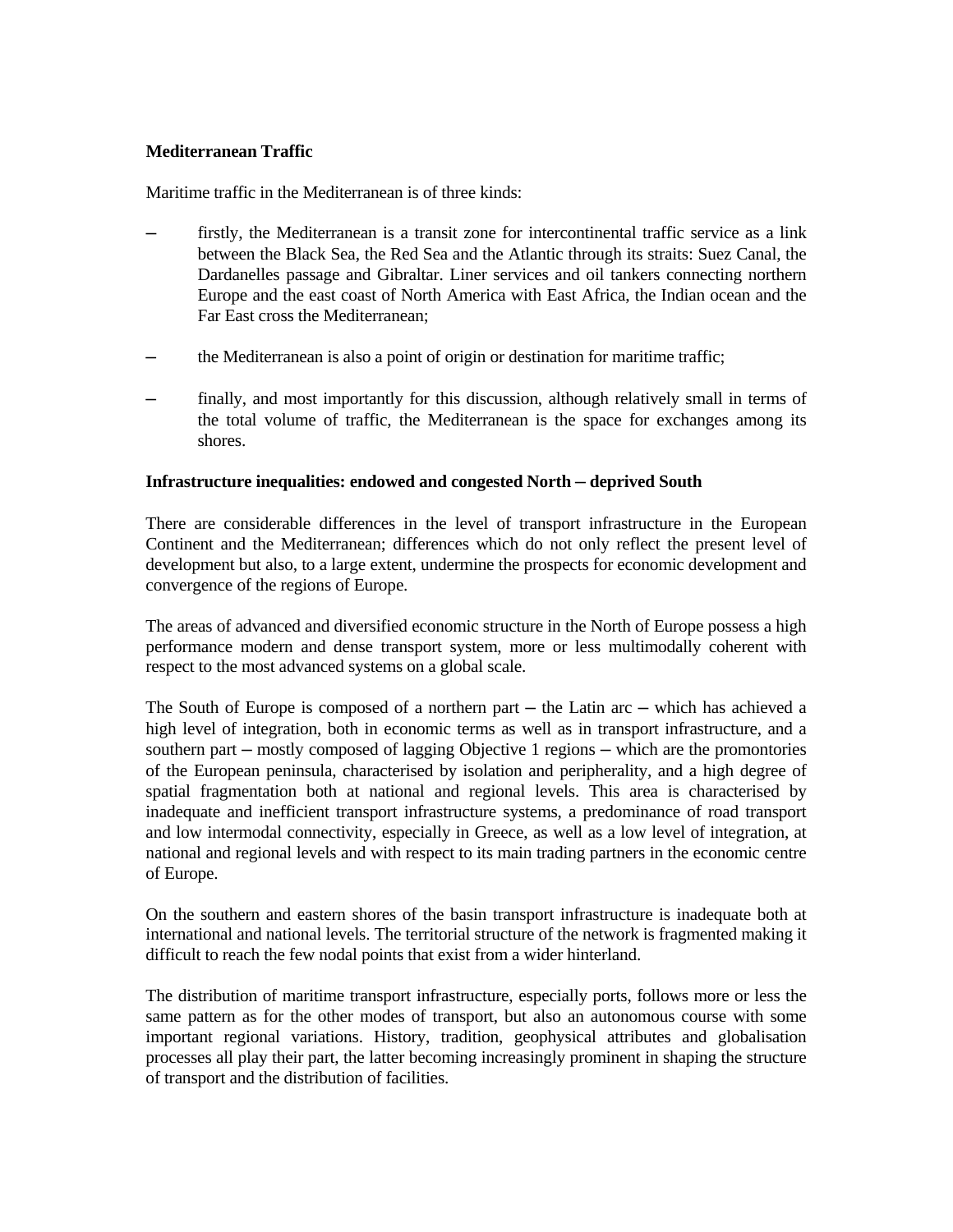Thus, for example, many ports have developed on the eastern shores of the Mediterranean not in response to requirements and resources of the coastal countries but as the endpoints of pipelines for oil produced in and transported from non-mediterranean countries.

Taking the case of Greece, Piraeus is the most important port in southern Europe in terms of vessels calling, largely because of the high passenger movements required to serve a widely dispersed insular region. The port of Thessaloniki, a deep-bay port, remained stagnant for many decades, due to the division and geopolitical conflict in the Balkans. The worldwide strength and dynamism of the Greek merchant marine and its maritime operators cannot be attributed to its economic position but to tradition and to the strong links it holds with the international maritime transport market.

The factor however that globally and directly affects maritime transport is its integration to a chain of multimodal links, through high-level service operations which are in themselves increasingly linked to the multinational organisation of the economy. The logistics is of crucial importance. In this "combined carriage" system, it is defined as the "set of procedures and activities to optimise the flow of cargo through the transport chain" (EC 95a). In this sense ports of northern Europe are highly competitive, even with respect to goods transported to European Mediterranean regions. In spatial terms, the concentration of maritime transport infrastructure in a small area on the shores of northern Europe as well as the deficiencies and lag in infrastructure investments in the southern regions of the EU have led to a situation where most of the trade of the North of Europe with non-European Mediterranean countries is effected through the northern ports; but also the hinterland of northern ports extends far to the South of Europe, servicing a large part of the community territory. Thus, for example, 15% (in value) of Italy"s exports to non European Mediterranean countries is effected through northern European ports. As far as France is concerned, its northern ports account for over 60% of trade traffic with non European Mediterranean countries, while another 15% is effected through northern European ports outside France (EC 1993). This, of course, contributes to the congestion of central areas and to the dependence and marginalisation of peripheral areas.

An important study on the impact of the non EU Mediterranean countries on regional development of the EU conducted for the European Commission by a French consultant agency TAD (EC 1993) indicates that the quality of services in southern mediterranean ports and the volume of traffic is such that it is more costly to send a container from a southern port to Maghreb than to the U.S. or Japan.

According to the study, the total volume of exchanges between the two shores reached, in 1990, 200 million tonnes, of which 124 million represented oil products. In comparison to this, the traffic generated at the port of Rotterdam alone was close to 300 million tonnes for the same year. Thus, the cost of shipping a product from Tunis to Marseille is about the same as shipping it to Rotterdam (EC 1993).

#### **Exchange patterns and trade inequalities**

Let us consider the following facts:

─ of the total volume of overall trade in the Mediterranean, intra-Mediterranean trade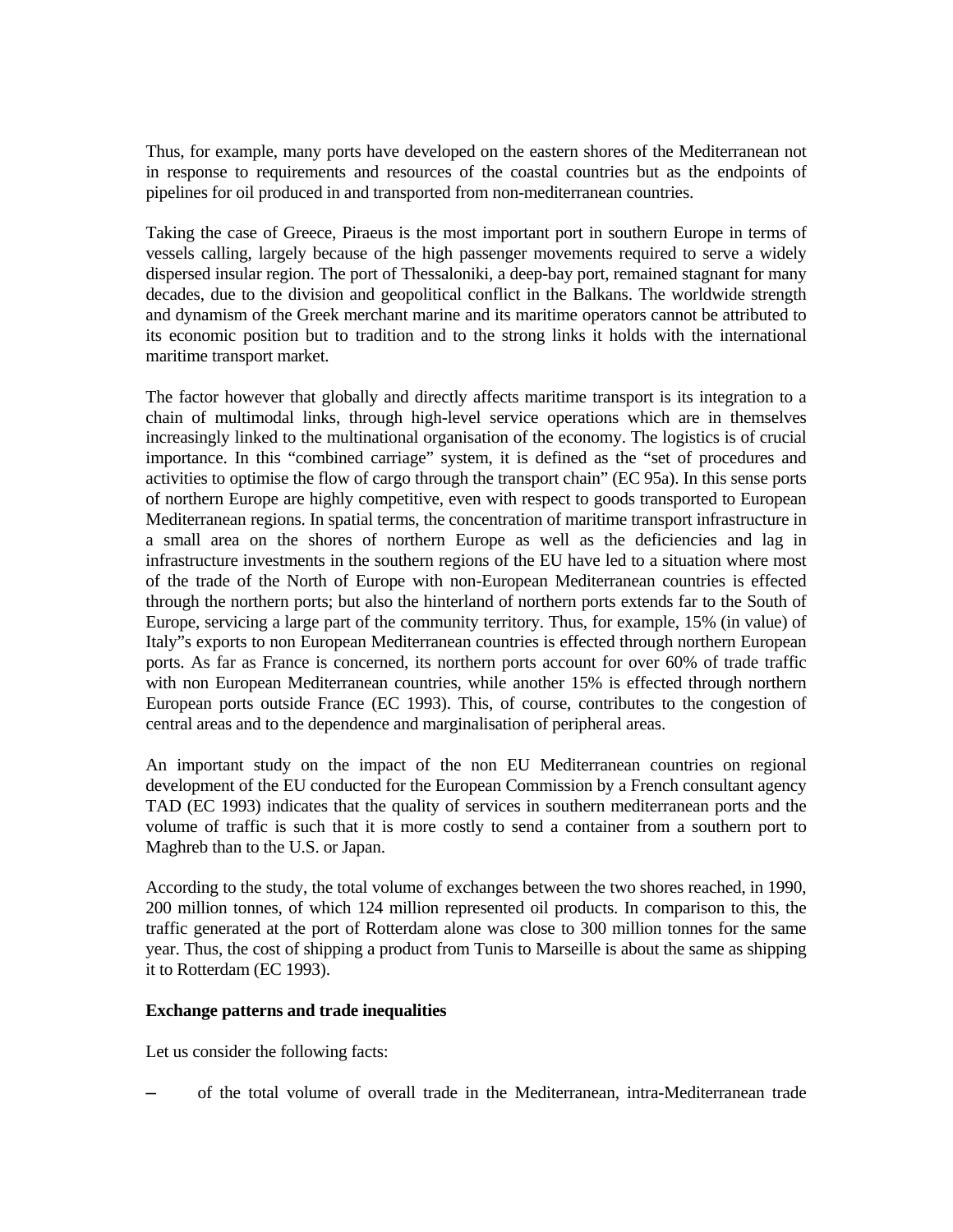counts for only 29.4% while extra-Mediterranean trade counts for the remaining 70.6%;

- if one looks specifically at the volume of trade flows along the EU-Mediterranean coasts, 26% of imports were from other Mediterranean countries, while 30% of the volume of exports went to non-European countries in the Mediterranean (EC 1995a);
- in economic terms, if one looks at the value of traded goods, UE exports to non-European Mediterranean countries account for only 8% of extracommunitarian exports while the value of its imports from these countries represents 7% of its total value (or about 3% of its total  $-$  including intracommunity  $-$  imports);
- ─ on the opposite shores the picture is different: the economy of East and South Mediterranean countries is highly dependent on the EU. More than half of the value of their imports come from the European market (EU 12 : 51%). This is even higher for the Maghreb countries and accounts for 2/3 of their imports. Non-European intermediterranean trade on the other hand is very low both in terms of volume as well as of value (EC 1993). It is characteristic that the trade among the Maghreb countries represent less than 5% of their foreign trade;
- in terms of north-south trade balance clearly the winner is the EU. The total value of trade in 1990 was close to 67 billion ECUs, equally distributed between imports and exports. Excluding energy, however the remaining 50 billion ECUs represent a 2 to 1 proportion between EU exports and imports. The trends in the balance of trade have also evolved at the expense of non-European Mediterranean countries. From 1985 to 1990 their balance was reduced by 27 billion ECUs, thus eliminating fully the advantage they held at the begining of this period (EC 1993).

From the above discussion, as well as from tables included in the supporting material, several interesting conclusions could be drawn: the overall level of regional economic integration between both north and south and east and west is rather low. However, there are important regional differentiations. Vertical (north-south) ties are more prevalent; that is European Mediterranean countries trade more with their corresponding neighbours on the opposite shores. Maghreb countries have the strongest trade relations with France and with Spain, while eastern Mediterranean countries have the strongest trade relations with Italy and Greece (firstly Cyprus and then the Middle East). However, trade is also prevalent on an East-West axis, mostly attributed to the trade of hydrocarbons. Among countries on the southern and eastern shores, exchanges are negligible thus revealing extremely low levels of regional integration.

Of all the countries bordering the Mediterranean, Turkey, Israel and France are the least integrated trade partners. Turkey"s trade is oriented directly to north European partners (especially Germany) and Israel"s to non-EU countries, while for France, which is the single most important trade partner in the region, the share of mediterranean trade takes up a very small part of its total exchanges with the rest of the world.

## **Absence of proximity advantages**

It has already been mentioned that the north-south trade balance in the Mediterranean is in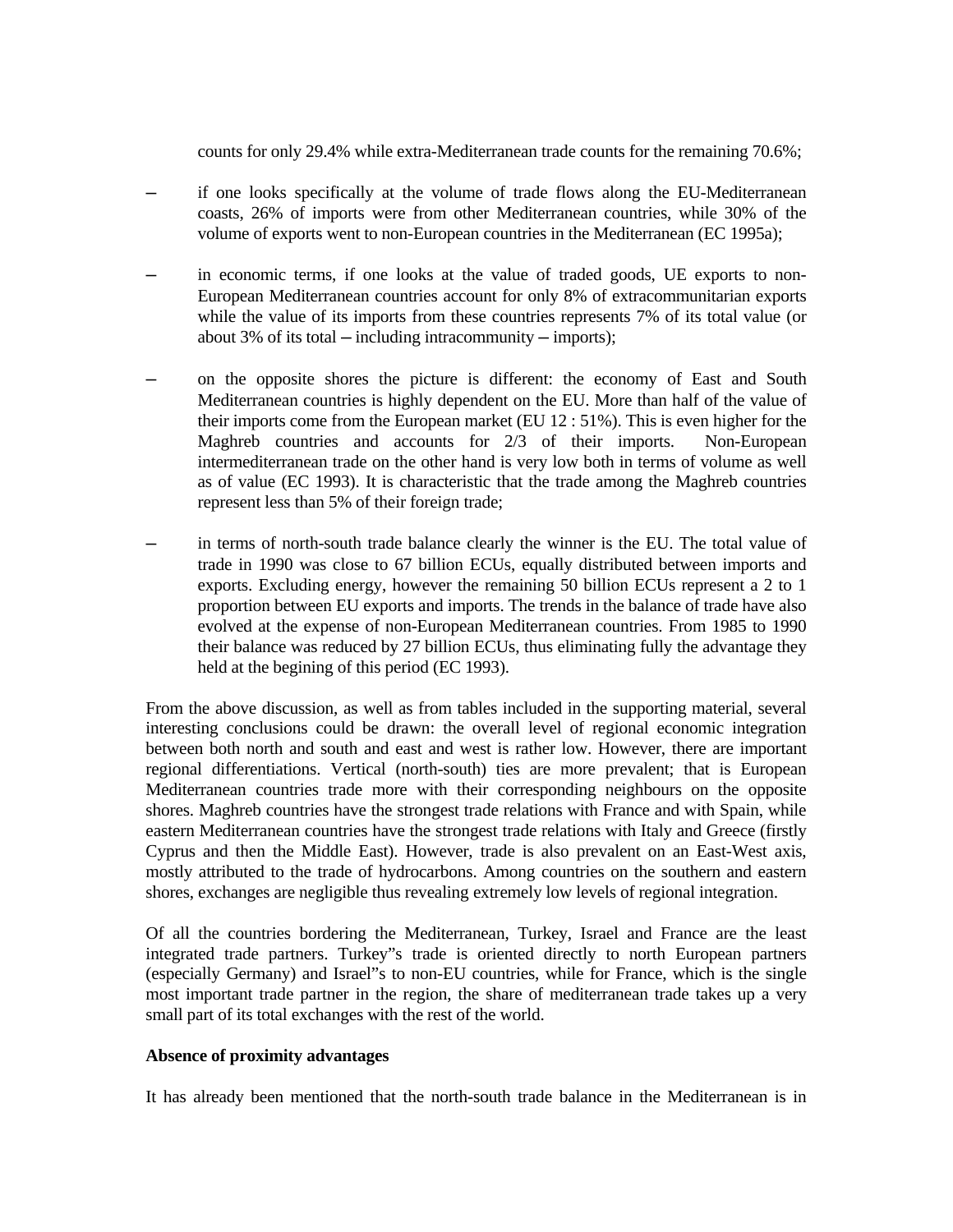favour of the EU. Many of the European regions bordering the Mediterranean are objective 1 regions. A crucial question therefore in the development of trade relations and of transport infrastructure in the Mediterranean is to what extent do European regions lagging behind benefit from this exchange, what is their share of the market and what are the prospects for the future. The EC study on the impact of South and East Mediterranean countries on regional and spatial development of the EU (EC 1993) has examined this issue and has concluded that South European regions (Spain, Italy, South of France and Greece) do not benefit accordingly from their privileged position as an interface between the EU and the Mediterranean countries. According to the study, the South of Europe represents only 37% of all the exchanges between the EU (EU 12 : 1990) and the rest of the Mediterranean, that is 29% of the exports and 47% of the imports. The trade balance between the two shores favours the North of Europe, with a surplus of 4,3 billion ECUs while the South of Europe presents a deficit of 3,8 billion ECUs. Excluding energy, southern Europe accounts for 29% of exports and 27% of imports compared to its share of EU GDP, which is 33%. Further, over a five-year period (85-90) South European imports and exports have increased but their share with respect to EU trade as a whole has diminished. Overall, the study concludes that the greatest sensitivity to exchanges with the Mediterranean countries is exhibited by northern countries such as northern France, BENELUX and Germany (EC 93).

As explained earlier, there are regional differentiations to this picture. Some southern regions are benefitting from their geographical advantage more than others: Greece"s share of exports to Emed is higher than its EU GDP share and so is the share of the imports of southern France. Italy is on the level, suggesting a balance in favor of the developed North.

The implication of this discussion is not that Objective 1 regions stand to loose necessarily from an expansion of trade between the two shores of the Mediterranean. It is, rather, that geographic advantages alone cannot ensure a preferential treatment on the part of southern mediterranean economies or automatic benefits accruing to them. On the contrary, under the present structure of regional economies and the division of labour, benefits would tend to accrue to the more remote but more developed regions of the North.

On the macroeconomic level and disregarding regional variations, there is obviously a northcentric bias in the way that markets operate and, in the absence of explicit policies to counter this bias, it is only natural that all of the Mediterranean — north and south — will look to the north to promote its exchanges: raw materials, cheap labour, agricultural products, tourist services, traditional industrial goods, in exchange for high value added products, technology and know-how. Thus, in order for the Mediterranean to play the role of a "unifying sea", alternative strategies would have to be developed by the neighbouring countries.

It is the case for Mezzogiorno and Greece, for example, two of the more disadvantaged and peripheral regions of the EU, situated in the middle of two as yet distinct regions: the EU and the Mediterranean basin. In the relevant regional development study which investigates the prospects for the central Mediterranean (EC 1995b), it is observed that in a northcentric view of future development, the central Mediterranean region is condemned to peripherality, while in its ability to act as a bridge with the wider region it can acquire a central role in the future of the EU as a whole.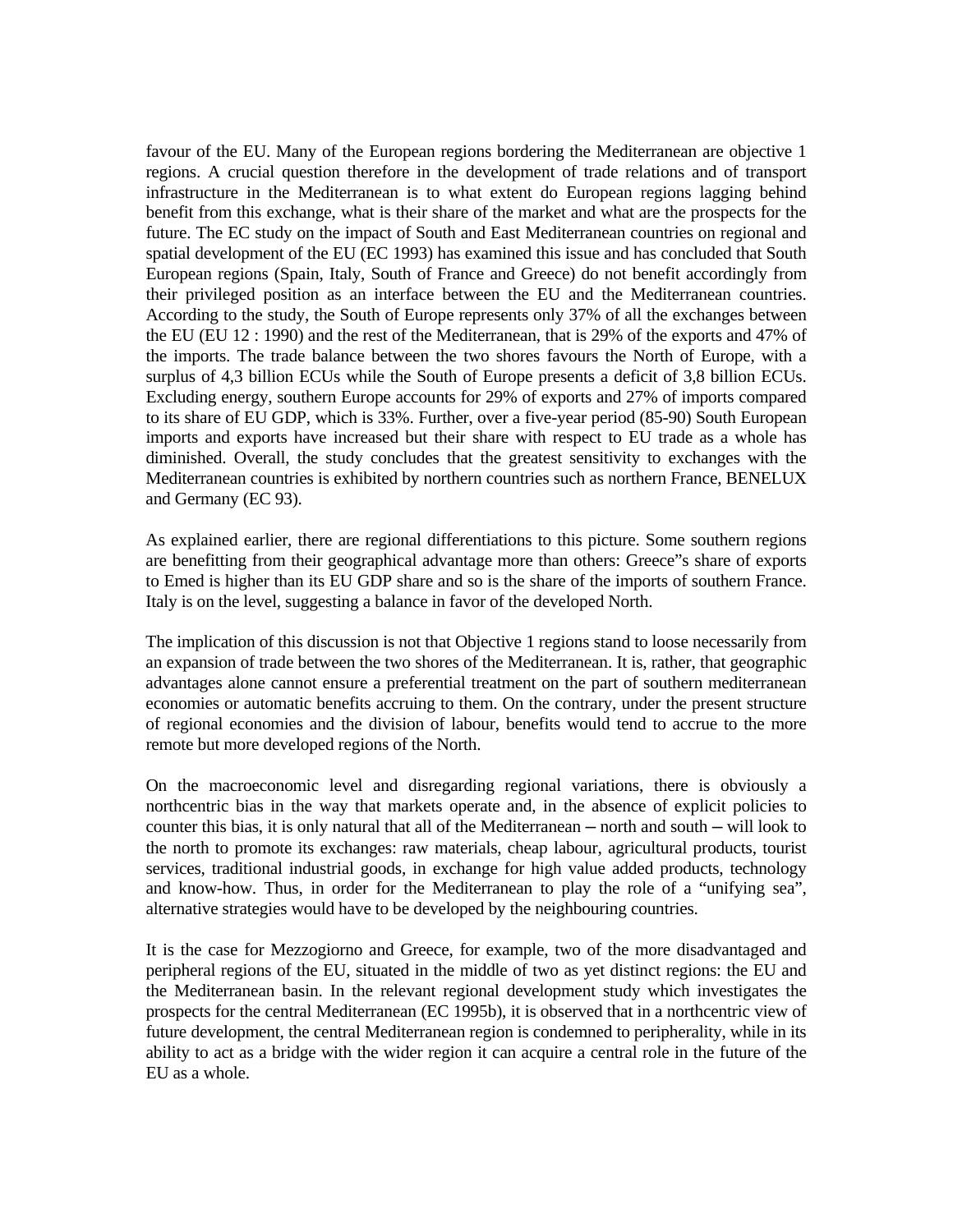#### **Regional markets as an alternative**

The example below shows the positive developments of the southern part of Europe and the Mediterranean.

The end of isolation and the opening up of the Balkan countries may already serve as an example of the opportunities for promoting the aims of economic and social cohesion through the development of new spatial structures that are less hierarchical and more polycentric, that promote regional integration and co-operation, create new interdependencies and networks of solidarity and may eventually lead to a reduction of the dependence of peripheral areas from the economic centres of Europe.

Recent studies conducted at the University of Thessaly (Petrakos 1996) reveal the prospect for a gradual recomposition of an historic economic space with the creation of a regional Balkan market, in a very short period, by exploiting geographic factors such as adjacency and proximity, but also other, non-economic, historical, cultural, and social factors, as well as tradition, that are characteristic of most of the Balkans and of the Mediterranean countries.

Thus, Greek Balkan trade relations have expanded rapidly both in terms of total volume of trade as well as in terms of the high increase recorded in its share of total Greek trade.

What is perhaps more important than actual volume increase is the structural characteristics of this exchange: measures of intra-industry trade indicate that Greece and the Balkan countries as a whole have a relatively high share of intra-industry trade compared to the share of Greek trade with the EU and the world. This development by itself is very encouraging in that it creates the conditions for overcoming the disadvantages of interindustry trade which characterise the exchanges between Greece and the EU and which have kept it at low integration levels after fifteen years of membership. The comparative advantages of a country like Greece and like most Objective 1 regions, in interindusty trade, such as labour-intensive industries and specialisation in traditional sectors and products, would face increasing competition from other similar regions, or even from other developing countries, as e.g. the Maghreb, while, by themselves they do not guarantee the transition of the economy to higher order production structures. The opportunity for a high-order type of integration which is offered in its relations with its neighbours and which is probably explained by geographic as well as by cultural and affinity factors, opens the way for a country of southern Europe like Greece to seek a parallel in nature and complementary to that of the EU integration process (Petrakos 1996).

## **Implications for infrastructure provision**

On the basis of the above discussion what strategies should be followed for infrastructure provision?

In a highly differentiated space such as that of the Mediterranean, global policies of massive investments for infrastructure improvement might not be cost-effective or achieve conditions that would by themselves enhance co-operation and exchanges.

Trade between the two shores will continue to increase at steady rates of about 3-6% per year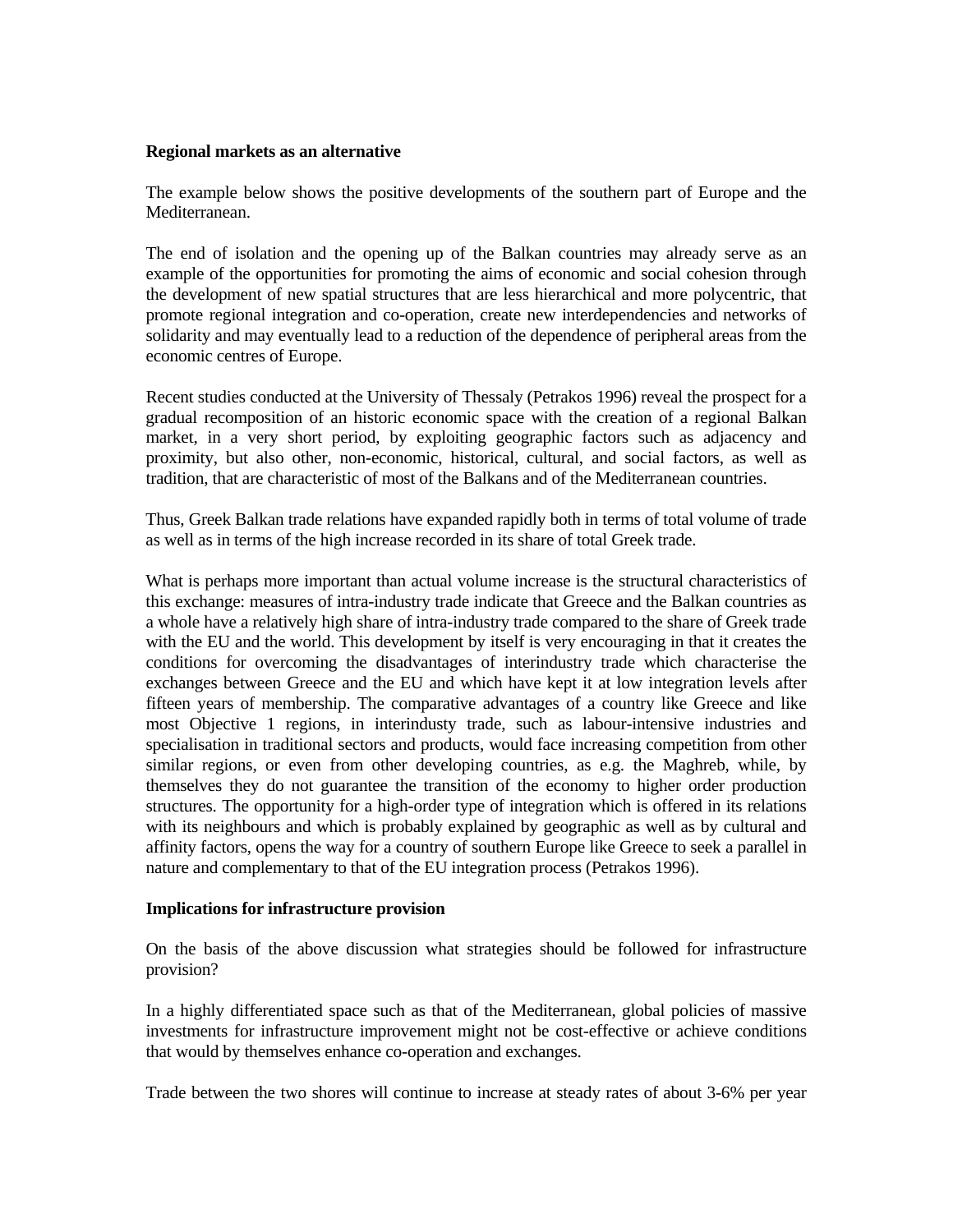south to north and north to south respectively (EC 1995a) but this alone does not justify any massive investments on either shore. Rather, policies and projects must be selective and reflect the possibilities and opportunities for a new decentralised territorial organisation promoting regional integration and regional markets.

In this new spatial organisation, the seas of Europe could play an important role. The possibilities on the eastern front offered by the Baltic and the Black Sea have already been recognised. With the end of eastern isolation these two important seas are restored to an enhanced role by making possible the promotion of communication and exchanges between peripheral maritime regions and the vast hinterlands that lie beyond. The exploitation of opportunities for the development of maritime transport and other infrastructure projects, is in cases like the Black Sea, well along its way either through bilateral agreements, or through wider regional endorsement. Similarly, as it shall be discussed below, new possibilities are offered in the Adriatic, especially through the development of efficient short sea shipping links. An obvious area that offers possibilities for developing initiatives for local cooperation is the Aegean. In other parts of Europe, one could envisage possible advantages for the development of regional markets from improved connections between north and south nodal points, such as Algesiras, Tangier, Trapani and Tunis (EC 1993).

On the regional scale, certain common traits are apparent indicating the need for differentiated strategies:

Policies on the South side should rather aim at regional integration through completion of the North African East-West axes and through improved and expanded accessibility of major gateways.

Concerted effort is required to improve port operations, and modernize procedures and equipment in order to improve port competitiveness and reduce overall transport costs.

On the North side of the shore, the "Mediterranean" strategy of its ports passes through the improvement of their position with respect to the North of Europe. As discussed earlier, South European ports suffer from competition from the major port-industrial complexes of the North Sea resulting in congestion of the North and dependence of the South. Apart from intermediterranean traffic, Europe is the largest partner in world trade. 90% of this trade is effected by sea and most of it arriving or departing from a very small territory on the shores of the North Sea. The strategy therefore for maritime transport policies is to reequilibrate this traffic by improving port operations and port facilities in the South and increasing their competitiveness and by extending their hinterland to serve areas of European territory now served by the North, through integration with the transeuropean networks and through improvement of their intermodal connections.

If for South-West European ports the main aim is decentralisation, decongestion and restoring equilibrium within the territory of the European core, for the eastern flanks of the EU the main issues that have to be faced are peripherality, marginalisation and the integration of a vast new hinterland. While for the West the problem is to provide the missing links and improve efficiency, for the East the issue is to provide basic infrastructure in a particularly deficient situation, requiring massive investments.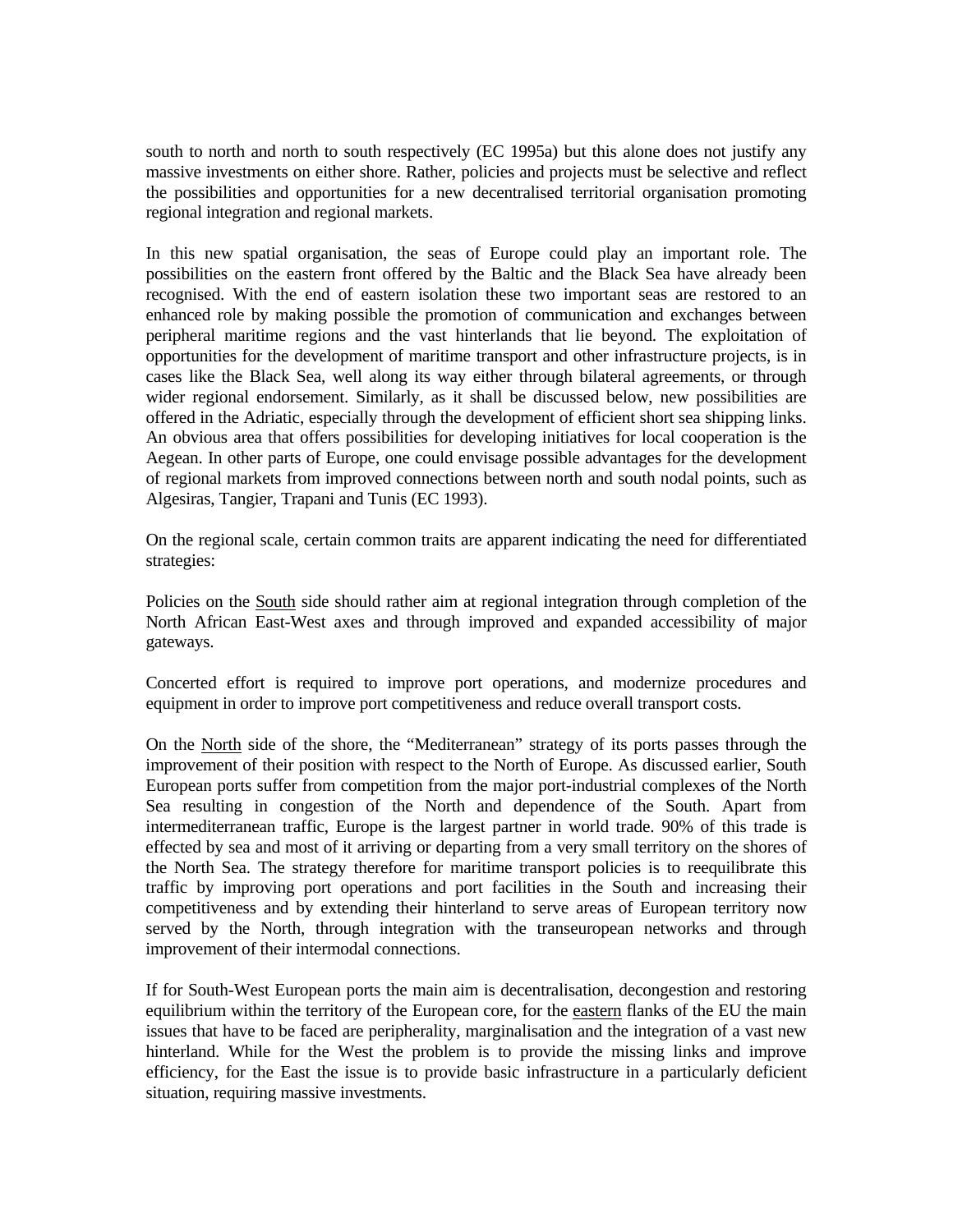The issues involved are complex and multifaceted, but for the purpose of this presentation this discussion shall focus once more on the South-East of Europe but this time to briefly review the conditions for improving East-South traffic, involving the following subthemes:

- ─ traffic between "Middle Europe" and the central and eastern European Countries (CEECs) with the eastern Mediterranean flank of the EU, i.e. Greece, and
- ─ transit traffic of CEECs as well as of the Confederation of Independent States through the Mediterranean coast.

The first is a theme of regional importance and refers to the difficulties of connecting one of Europe"s isolated Mediterranean promontories with its centre, demonstrating new possibilities provided by short-sea transport.

The major connection of Greece with Europe has been through the North-South axis of the former Yugoslavia. Instability and crisis has disrupted this axis, as well as the other major regional axis, from Sofia to Turkey. The alternatives that were sought revealed new possibilities that had not been realised to their full extent before this crisis: short-sea transport across the Adriatic could become a competitive alternative to the North-South axis even under conditions of stability if fast and reliable ferry service, connected intermodally to the transeuropean networks, is established. With the gradual stabilisation in the Balkans, the North-South axis will regain its importance and acquire new impetus in its new role serving inter-Balkan co-operation. In fact, multiple North-South links need to be developed across the northern border. But connection through the eastern gateways would remain competitive for traffic while it would offer the additional advantage of integrating a formerly isolated part of Greece into its major national infrastructure.

The second theme has wider regional implications for Mediterranean maritime transport. As the economies of central and East European countries and the CIS expand and internationalise, their trade and exchanges will increase, not only with western Europe, but also with the Mediterranean and the outside world. The gravity centre of Europe is expected to move eastward, especially after enlargement and bilateral accords. The implementation of North-South axes, such as the trans-European motorway, and the longer corridor No. 9 connecting Finland, Poland and the major Russian urban industrial complexes with the South will increase the importance of a series of southern ports from the Adriatic to the Black Sea. As the North Sea ports become congested, the Baltic Sea, the Adriatic and the Aegan ports will play a leading role as gateways to this vast hinterland. Thessaloniki is already functioning as a transit port for a wider area within the Balkan perinsula and has done so in the past, even under conditions of limited relations with the Balkans. The role of Thessaloniki as a major Balkan port had long been evident and, depending on the fluctuating political relations with the neighbours, several projects were put forward, none of which materialised. The most ambitious was proposed in 1976, and involved the creation of a Europort complex, in conjunction with the construction of the trans-European motorway which will connect Gdansk with the Mediterranean and of an inland waterway which would link the Danube to the North Aegean via Axios River.

The implementation of the nine corridors would endow east Mediterranean ports with links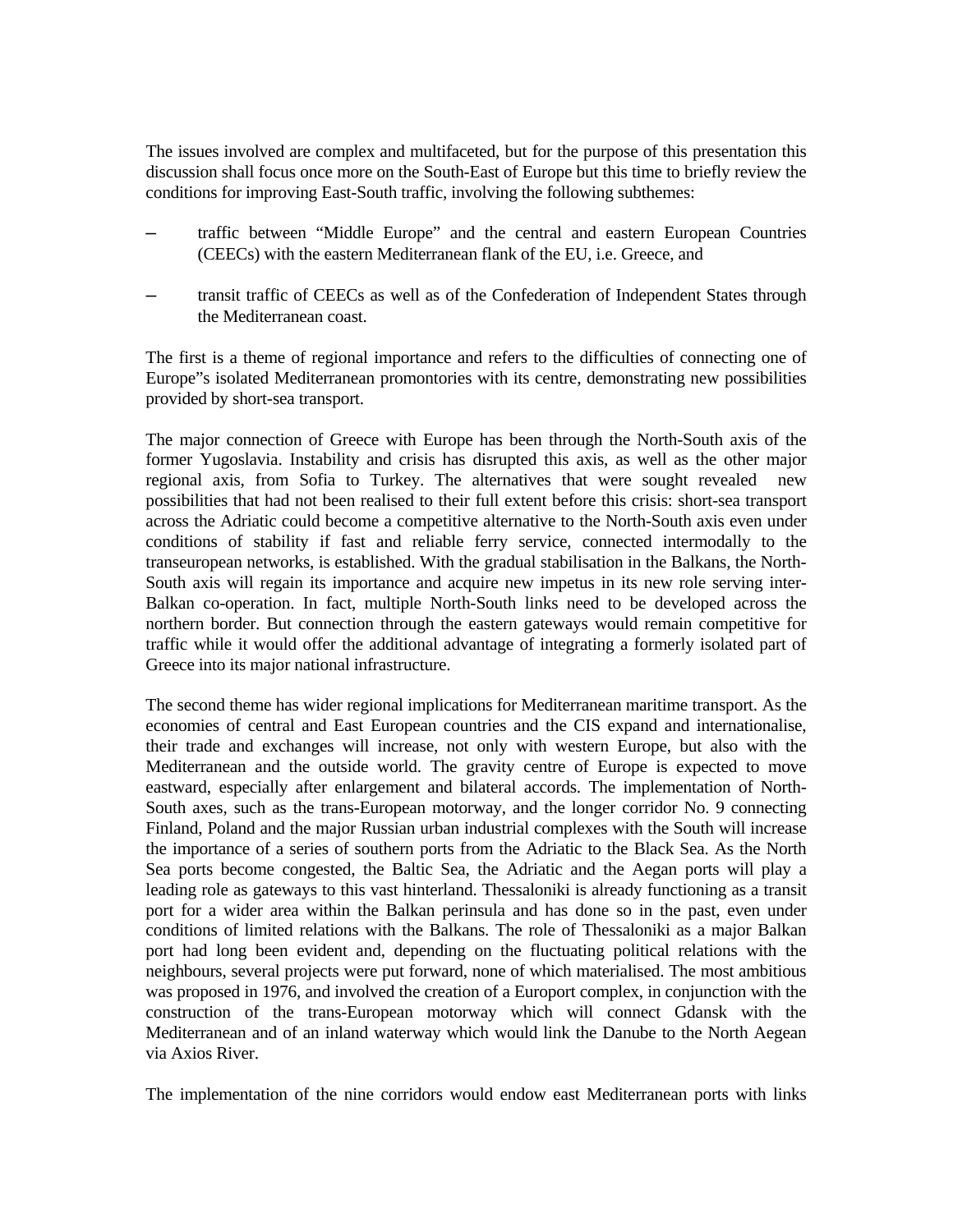with the central and east European hinterland enhancing their role in intermediterranean trade. It is indicative that at the Pan-European Transport Conference of Crete (1994) where the nine priority rail and road corridors in central and eastern Europe were agreed upon by the Council of Ministers, Corridor 9 was amended to extend from Plovdiv to Alexandroupolis in order to reach a Mediterranean sea front.

The role of each port on this front will vary. Deep sea ports can function as transoceanic terminals or transshipment points while smaller ports can service feeder lines and short-sea shipping extending throughout the Mediterranean and the Black Sea and beyond.

## **EU Policies for maritime transport**

The conclusion shall focus on some aspects of European policies that are likely to affect Mediterranean maritime transport in the future. Of course, the most important impacts are expected from the new Mediterranean policy of the EU and the gradual establishment of an economic zone of free exchanges. The boost of trade and aid to development may provide the impetus for new regional initiatives on both shores that will alter the present structure of exchanges.

But concentrating on sectoral EU policies with respect to the maritime sector itself, to which the Union is recently attaching increasing importance, three issues seem to be relevant to our discussion.

The first is related to European policies to promote short sea shipping as an alternative to road transport, with the aim of reducing road congestion, improving the environment and strengthening economic and social cohesion.

Short sea transport is in general the cheapest way of transport, it is safe and environmentally friendly, and is particularly suited for the geomorphological characteristics of the European peninsula with the interweaving of land and sea and the large number of islands. Further, short sea shipping is energy and investment efficient compared to all other means of transport and spare capacity is available.

As the construction cost of infrastructure per unit of cargo transported is lower for maritime than for road transport, an appropriate tarification policy for all different modes, reflecting both internal and external costs, would increase the attractiveness of sea transport. The Commission is actively pursuing a policy in favour of short sea shipping. This is particularly encouraging for the mediterranean transport prospects. In peripheral and third countries where terrestrial transport systems are undeveloped and in areas where there is no traffic alternative (e.g. islands, bulk, Maghreb/Europe, Adriatic) short sea shipping could be a vehicle to promote integration and cohesion.

Policies to support short sea transport are reflected in European policies with respect to ports. The Commission considers that the Treaty"s general provisions such as the freedom to provide services and competition, as well as the principle of subsidiarity, are also applicable to sea ports. This explains why policy regarding Trans-European networks does not cover a plan for European ports of Community interest. Instead, it can support port related investments on the merit of each project provided it is viable, i.e. it will not distort competition and will either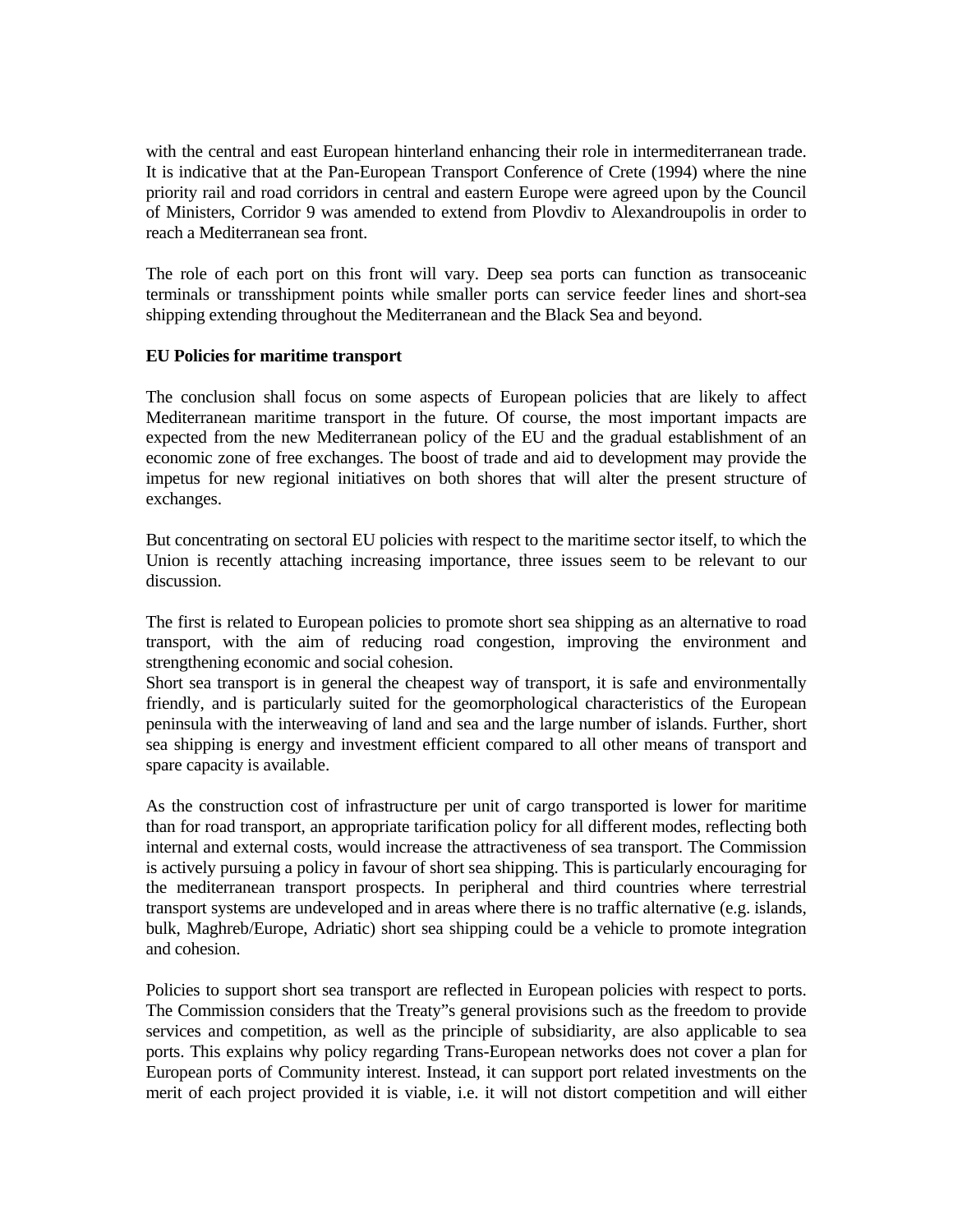facilitate the growth of Community trade and support the principle of sustainable mobility, especially by promoting short sea shipping, or it will improve accessibility and strengthen economic and social cohesion. To provide the basis to evaluate such projects, a group of experts has been set up to study and evaluate in each regional sea, including the Mediterranean, the current situation regarding ports and maritime transport in general.

The final issue concerns the European policy with respect to transport in the framework of the new Euromediterranean partnership.

At the Barcelona Euromediterranean Conference the participants agreed on a work programme which includes transport as one of the areas of co-operation. According to this programme cooperation will focus on :

- ─ the development of an efficient trans-Mediterranean multimodal combined transport system;
- the development of east-west land links on the southern shores, and
- the connection of Mediterranean transport networks to the trans-European network in order to ensure their interoperability.

In parallel a Mediterranean waterborne transport working group was set up following a regional conference for the development of maritime transport in the Mediterranean and adopted a multiannual programme.

Following these development it should be expected that maritime transport issues in the Mediterranean will get increasing attention on the part of the Union.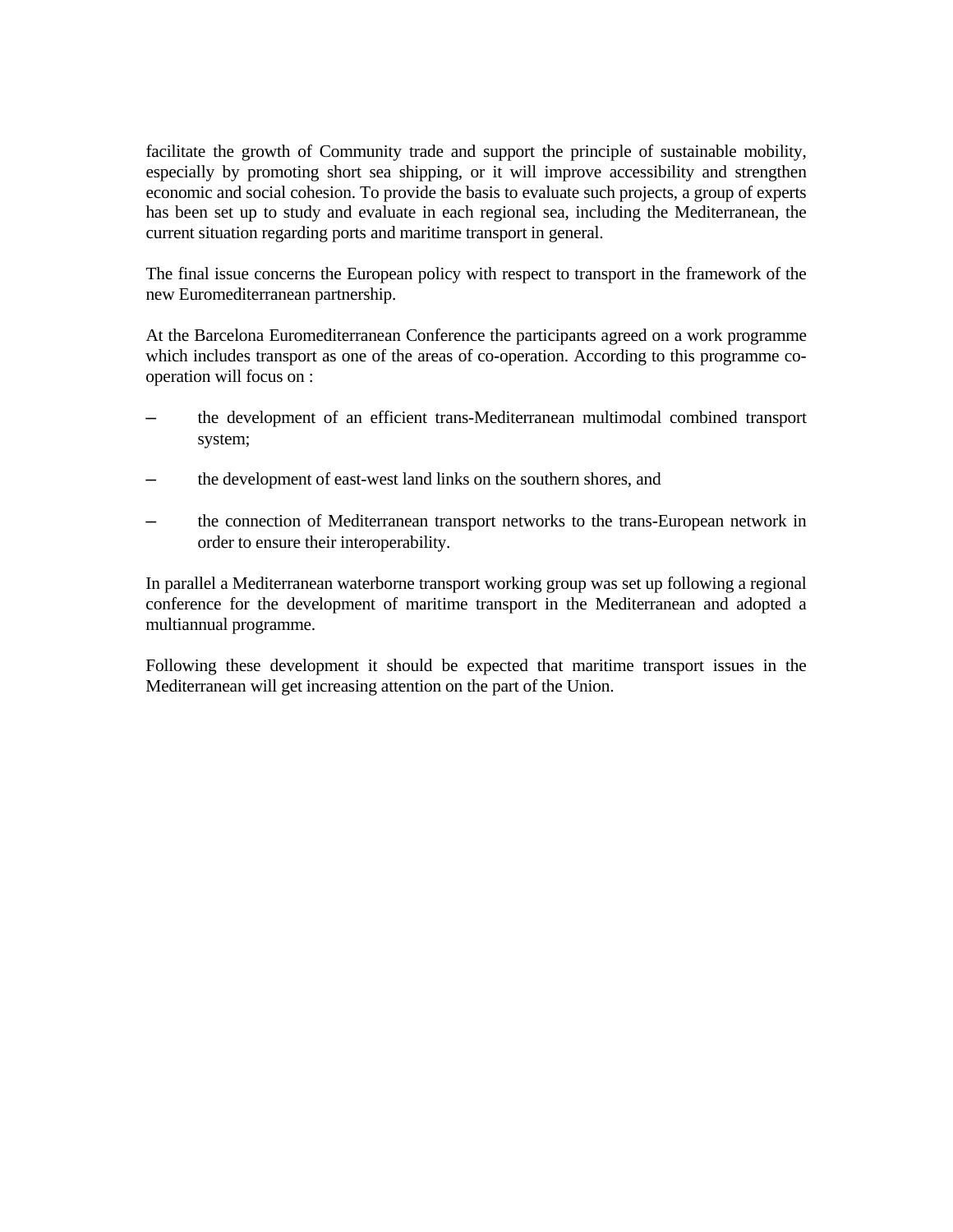#### **BIBLIOGRAPHY**

European Commission (1995a), Regional Conference for the Development of Maritime Transport in the Mediterranean, final report, and supporting working documents, vol. 1 and 2, Barcelona 27-28.4.95.

European Commission (1993), *Impact sur le développment régional et l'aménagement de l'espace communautaire de pays du sud et de l"est Méditerraneen*, study conducted by Agence TAD.

European Commission (1995b), *Development prospects of the central Mediterranean regions*, Regional Development Studies 14.

Le Monde Diplomatique (1993), *Les mers, avenir de l" Europe*, Savoirs no.1.

Grenon M. and M. Batisse (1989), *The blue plan: Futures for the Mediterranean basin*, Oxford University Press.

Petrakos G. (1996), *The new geography of the Balkans: cross-border co-operation between Albania, Bulgaria and Greece, series on transition in the Balkans*, University of Thessaly, financed by the EC under the ACE/PHARE Programme.

Coccossis H. and P. Nijkamp (1995), *Overcoming isolation*, Springer.

Wijnolst I. and C. Peeters (eds) (1995), *European short sea shipping*, Delft Univ. Press.

Ministry of National Economy (1994), *Greece 2010: Strategic planning for infrastructure development*, Athens.

EC (1995c), *The development of short sea shipping in Europe: prospects and challenges*, COM/95/0317.

EC (1995d), *The trans-European transport network: transforming a patchwork into a network*.

REMPEC-Regional Marine Pollution Emergency Response Centre for the Mediterranean Sea (1992), *An overview of maritime transport in the Mediterranean*, UNEP, MAP.

\_\_\_\_\_(1992), *Sud et îles méditerranéennes: terres d"initiatives ou terres d"assistance?*, Symposium, Ajaccio: Editions Universitaires de Corse.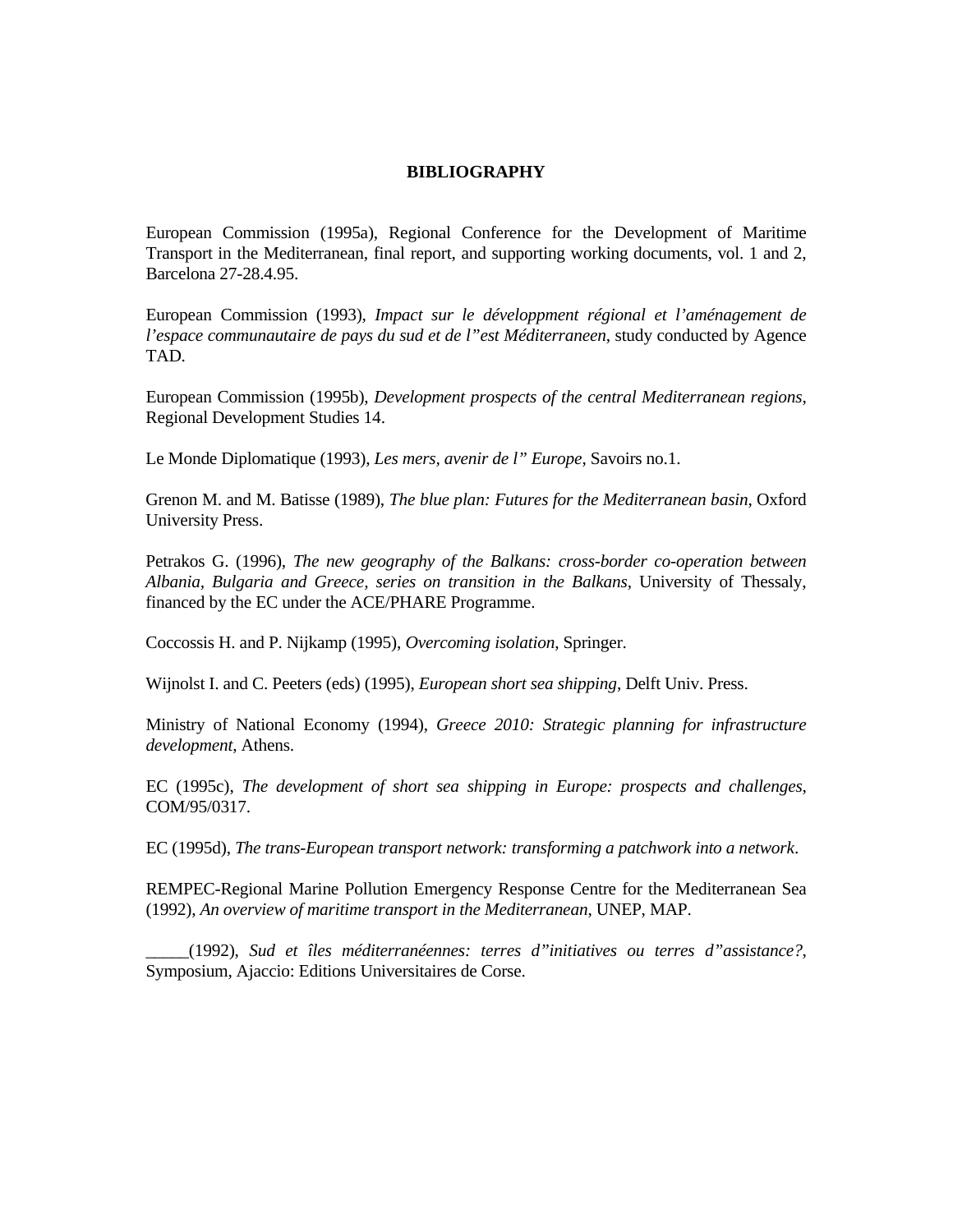**EEC total imports from MNCs (1990) and share of EEC southern countries - excluding energy** 

|                        | <b>EASTERN</b><br><b>MEDITERRANEAN</b> | <b>WESTERN</b><br><b>MEDITERRANEAN</b> | <b>TOTAL</b>  | $\frac{0}{0}$ |
|------------------------|----------------------------------------|----------------------------------------|---------------|---------------|
| <b>SPAIN</b>           | 387866                                 | 407 757                                | 795 623       | 4,84%         |
| <b>GREECE</b>          | 248 925                                | 37010                                  | 285 935       | 1,74%         |
| <b>ITALY</b>           | 1 609 194                              | 1 027 328                              | 2 636 522     | 16,05%        |
| <b>PORTUGAL</b>        | 66 247                                 | 41586                                  | 107833        | 0,66%         |
| <b>MED. FRANCE</b>     | 202 095                                | 426 172                                | 628 267       | 3,82%         |
|                        |                                        |                                        |               |               |
| <b>SOUTH OF EUROPE</b> | 2 5 1 4 3 2 7                          | 1939853                                | 4 4 5 4 1 8 0 | 27,11%        |
| $\%$                   | 56,4%                                  | 43,6%                                  | 100,0%        |               |
| <b>NORTH OF EUROPE</b> | 8 0 28 3 35                            | 3 945 508                              | 11 973 843    | 72,89%        |
| %                      | 67,0%                                  | 33,0%                                  | 100,0%        |               |
| <b>TOTAL</b>           | 10 542 662                             | 5 885 361                              | 16 428 023    | 100,00%       |
| %                      | 64,2%                                  | 35,8%                                  | 100,0%        |               |

Sources: COMEXT + French Customs, 1990, in thousands of ECUs

# **EEC total to MNCs (1990) and share fo EEC southern countries**

|                                                                      | <b>EASTERN</b><br><b>MEDITERRANEAN</b>       | <b>WESTERN</b><br><b>MEDITERRANEAN</b>   | <b>TOTAL</b>                              | $\frac{0}{0}$            |
|----------------------------------------------------------------------|----------------------------------------------|------------------------------------------|-------------------------------------------|--------------------------|
| <b>SPAIN</b>                                                         | 891 893                                      | 1 1 5 3 1 1 3                            | 2 045 006                                 | 6,07%                    |
| <b>GREECE</b>                                                        | 743732                                       | 139782                                   | 883514                                    | 2,62%                    |
| <b>ITALY</b>                                                         | 3 4 8 3 7 8 7                                | 3 294 443                                | 6778230                                   | 20,11%                   |
| <b>PORTUGAL</b><br><b>MED. FRANCE</b><br><b>SOUTH OF EUROPE</b><br>% | 104 847<br>159 271<br>5 3 8 3 5 3 0<br>51,4% | 81 5 53<br>425 062<br>5 093 953<br>48,6% | 186400<br>584 333<br>10 477 483<br>100,0% | 0,55%<br>1,60%<br>30,95% |
| <b>NORTH OF EUROPE</b>                                               | 13 220 879                                   | 10 009 285                               | 23 230 164                                | 69,05%                   |
| %                                                                    | 56,9%                                        | 43,1%                                    | 100,0%                                    |                          |
| <b>TOTAL</b>                                                         | 18 604 409                                   | 15 103 238                               | 33 707 647                                | 100,00%                  |
| %                                                                    | 55,2%                                        | 44,8%                                    | 100,0%                                    |                          |

Sources: COMEXT + French Customs, 1990, in thousands of ECUs

# **Eur 12 exports by reporter and partner country - 1990 - Split by the most important transport modes**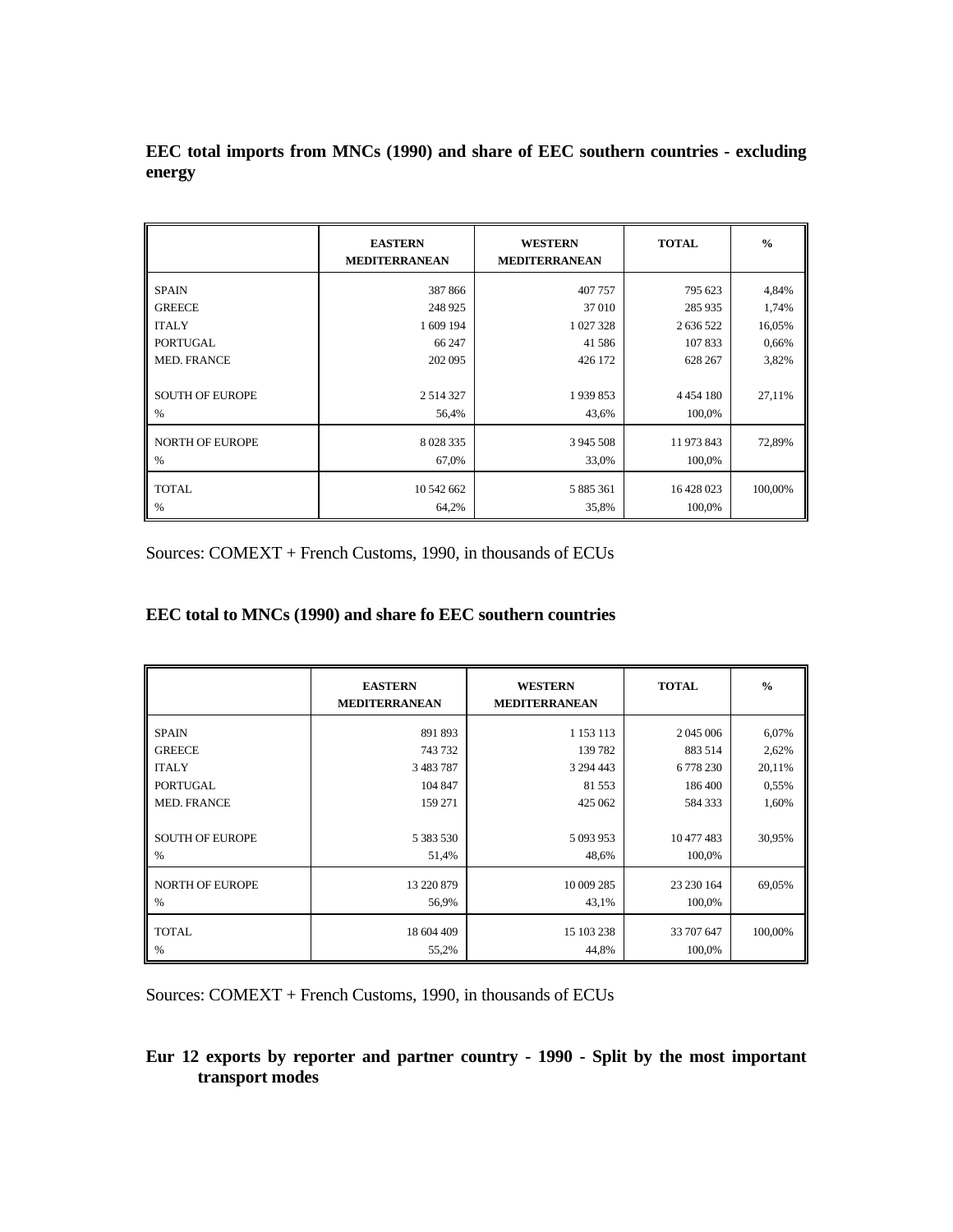|                                                                  |                                  |                                           | France           | Belg.<br>Lux.    | Nether-<br>lands | German<br>y<br>(ex-<br>GFR) | <b>Italy</b>                   | U.K.                           | Den-<br>mark           | Greec<br>$\mathbf e$ | Port.                 | Spain                  |
|------------------------------------------------------------------|----------------------------------|-------------------------------------------|------------------|------------------|------------------|-----------------------------|--------------------------------|--------------------------------|------------------------|----------------------|-----------------------|------------------------|
| <b>NORTH</b><br><b>AFRICA</b><br>(1)                             | <b>Total</b>                     | 1000<br>T<br>Mio<br><b>ECU</b>            | 6775<br>6391     | 1 0 0 5<br>875   | 1769<br>1018     | 1572<br>3 2 0 2             | 5 907<br>3851                  | 1047<br>1 0 6 4                | 488<br>221             | 514<br>160           | 193<br>87             | 3 2 0 2<br>1 2 4 9     |
|                                                                  | Dt<br>Sea                        | $\mathbf T$<br><b>ECU</b>                 | 89,30%<br>65,90% | 94,50%<br>61,90% | 46,10%<br>54,10% | 41,30%<br>47,30%            | 91,60<br>$\%$<br>69,70<br>$\%$ | 99,30<br>$\%$<br>79,30<br>$\%$ | 97,50%<br>56,60%       | 99,10%<br>94,90%     | 98,00%<br>80,70%      | 97,80%<br>88,90%       |
|                                                                  | Dt C.<br>Rail                    | T<br><b>ECU</b>                           | 3,60%<br>1,60%   | 0,80%<br>0,60%   | 42,30%<br>15,60% | 3,30%<br>2,10%              | 1,10%<br>1,40%                 | 0,20%<br>0,30%                 | 0,70%<br>4,50%         | 0,00%<br>0,00%       | 0,30%<br>1,00%        | 0,00%<br>0,10%         |
|                                                                  | Dt<br>Road                       | T<br><b>ECU</b>                           | 5,80%<br>13,30%  | 3,70%<br>26,80%  | 7,20%<br>22,50%  | 18,20%<br>32,60%            | 6,30%<br>14,40<br>$\%$         | 0,20%<br>0,30%                 | 1,60%<br>16,70%        | 0,80%<br>1,90%       | 1,40%<br>11,50%       | 1,90%<br>2,80%         |
|                                                                  | Dt V.<br>Inland<br>water<br>ways | T<br><b>ECU</b>                           | 1,00%<br>0,30%   | 0,30%<br>0,20%   | 4,20%<br>2,10%   | 36,20%<br>7,00%             | 0,00%<br>0,00%                 | 0,00%<br>0,00%                 | 0,00%<br>$0,\!00\%$    | 0,00%<br>0,00%       | 0,00%<br>0,00%        | $0,\!00\%$<br>$0,00\%$ |
| <b>NEAR</b><br><b>AND</b><br><b>MIDDLE</b><br><b>EAST</b><br>(2) | Total                            | $\mathbf{1}$<br>000T<br>Mio<br><b>ECU</b> | 3779<br>4512     | 1569<br>2 3 8 1  | 2 3 4 3<br>1955  | 3 2 0 2<br>7090             | 2946<br>4 1 2 9                | 1898<br>6764                   | 829<br>571             | 649<br>255           | 131<br>70             | 1793<br>923            |
|                                                                  | Dt<br>Sea                        | $\mathbf T$<br><b>ECU</b>                 | 78,90%<br>35,70% | 91,90%<br>35,10% | 51,30%<br>52,40% | 49,40%<br>37,50%            | 85,50<br>$\%$<br>62,70<br>$\%$ | 97,80<br>$\%$<br>49,80<br>$\%$ | 92,80%<br>66,90%       | 94,70%<br>85,70%     | 97,10%<br>33,80%      | 98,70%<br>84,40%       |
|                                                                  | Dt C.<br>Rail                    | $\mathbf T$<br><b>ECU</b>                 | 8,80%<br>4,30%   | 1,10%<br>0,50%   | 35,30%<br>8,30%  | 5,40%<br>3,00%              | 1,40%<br>1,60%                 | 0,00%<br>0,00%                 | 2,70%<br>6,40%         | 0,00%<br>0,00%       | 0,90%<br>1,40%        | 0,30%<br>0,70%         |
|                                                                  | Dt<br>Road                       | T<br>ECU                                  | 10,80%<br>16,90% | 5,20%<br>8,50%   | 9,70%<br>22,80%  | 19,00%<br>29,90%            | 11,10<br>$\%$<br>21,70<br>$\%$ | 0,30%<br>0,20%                 | 4,40%<br>18,30%        | 5,10%<br>6,20%       | 1,60%<br>5,70%        | 0,90%<br>8,50%         |
|                                                                  | Dt V.<br>Inland<br>water<br>ways | $\mathbf T$<br><b>ECU</b>                 | 1,10%<br>0,50%   | 1,50%<br>0,80%   | 3,10%<br>1,40%   | 23,60%<br>8,10%             | 0,00%<br>$0,\!00\%$            | 0,00%<br>0,00%                 | $0,\!00\%$<br>$0.00\%$ | 0,00%<br>0,00%       | 0,00%<br>0,00%        | 0,00%<br>0,00%         |
| "OTHER<br><b>EUROPE</b><br>(3)                                   | Total                            | $\mathbf{1}$<br>000T<br>Mio<br><b>ECU</b> | 2 1 1 1<br>1901  | 770<br>484       | 1665<br>850      | 1 3 6 4<br>3875             | 2 5 2 7<br>2 3 6 9             | 940<br>1561                    | 93<br>169              | 1 0 8 0<br>282       | 164<br>79             | 6 3 6 4<br>4 2 2 3     |
|                                                                  | Dt<br>Sea                        | ${\bf T}$<br>$\ensuremath{\text{ECU}}$    | 73,20%<br>23,30% | 88,10%<br>48,00% | 73,00%<br>46,10% | 32,70%<br>18,50%            | 82,00<br>$\%$                  | 98,90<br>$\%$                  | 83,30%<br>47,90%       | 84,50%<br>63,60%     | $87,\!80\%$<br>71,70% | 78,50%<br>77,20%       |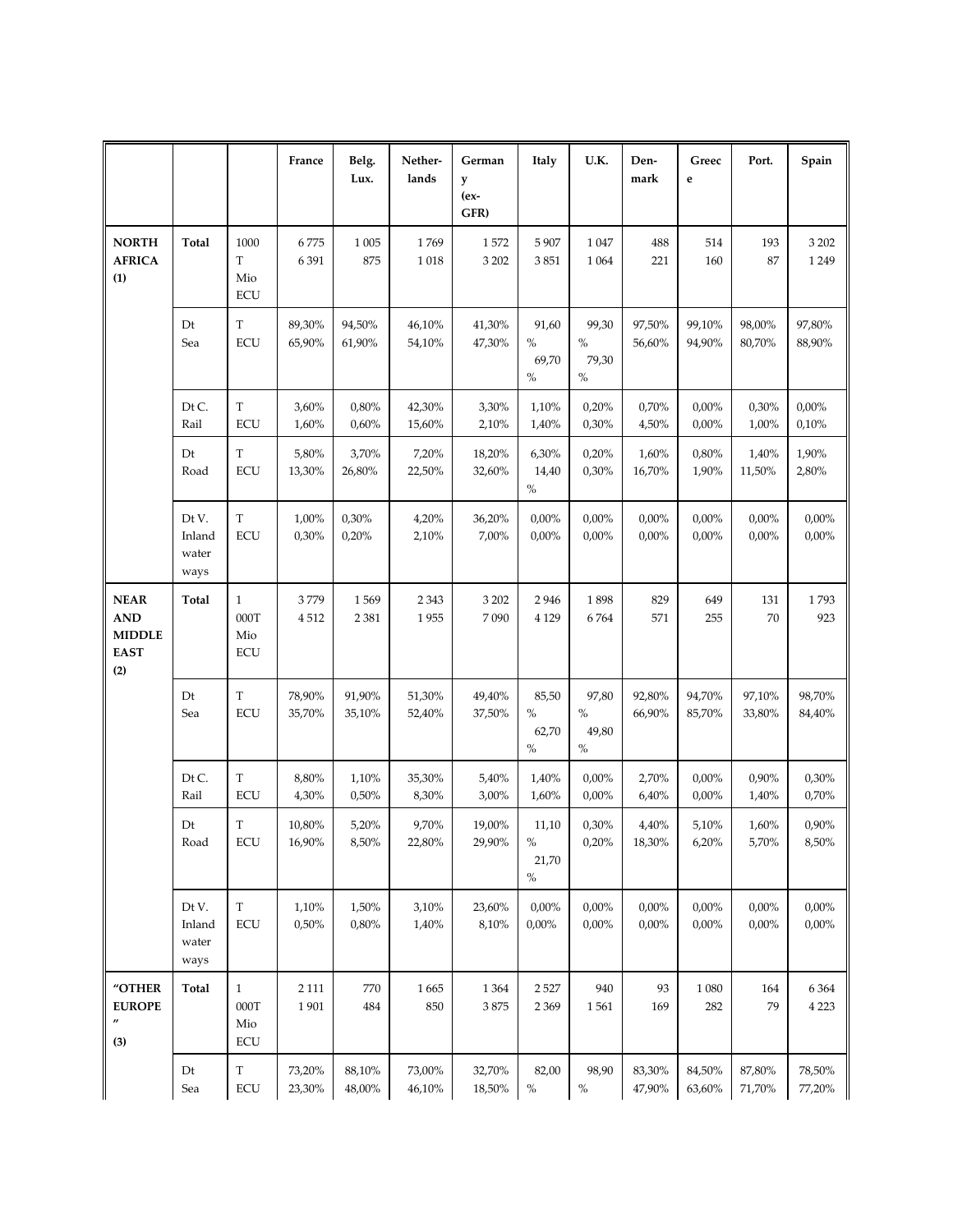|                                        |                                  |                                           |                    |                   |                   |                    | 40,60<br>$\%$                  | 84,90<br>$\%$        |                      |                      |                      |                    |
|----------------------------------------|----------------------------------|-------------------------------------------|--------------------|-------------------|-------------------|--------------------|--------------------------------|----------------------|----------------------|----------------------|----------------------|--------------------|
|                                        | DtC<br>Rail                      | T<br><b>ECU</b>                           | 5,10%<br>2,90%     | 0,80%<br>3,70%    | 12,80%<br>5,20%   | 8,00%<br>6,30%     | 3,00%<br>2,40%                 | 0,00%<br>0.10%       | 3,40%<br>5,00%       | 0,70%<br>0,50%       | $0.00\%$<br>0,20%    | 0,10%<br>1,10%     |
|                                        | Dt<br>Road                       | T<br><b>ECU</b>                           | 20,20%<br>52,20%   | 6,80%<br>35,10%   | 8,20%<br>38,10%   | 36,10%<br>61,20%   | 12,30<br>$\%$<br>40,20<br>$\%$ | 0.40%<br>0,20%       | 12,90%<br>30,30%     | 14,30%<br>25,00%     | 2,90%<br>14,80%      | 21,00%<br>10,70%   |
|                                        | Dt V.<br>Inland<br>water<br>ways | T<br><b>ECU</b>                           | 1,30%<br>0,90%     | 4,20%<br>2,80%    | 5,90%<br>1,90%    | 20,80%<br>3,50%    | $0.00\%$<br>0,00%              | $0.00\%$<br>$0.00\%$ | $0,00\%$<br>$0.00\%$ | $0.00\%$<br>$0.00\%$ | $0.00\%$<br>$0.00\%$ | 0,00%<br>$0,00\%$  |
| <b>TOTAL</b><br>extra<br><b>EUR 12</b> | <b>Total</b>                     | $\mathbf{1}$<br>000T<br>Mio<br><b>ECU</b> | 51 357<br>64 5 87  | 26 060<br>26 5 24 | 33 9 21<br>25 221 | 61 675<br>142750   | 33 954<br>55 881               | 47901<br>66 366      | 13 000<br>13 3 27    | 8809<br>2 2 8 6      | 3881<br>3435         | 28 26 9<br>16 25 9 |
| <b>TOTAL</b><br>intra<br><b>EUR 12</b> | Total                            | $\mathbf{1}$<br>000T<br>Mio<br><b>ECU</b> | 110 952<br>108 502 | 90 611<br>66 166  | 162 138<br>81918  | 137 067<br>169 616 | 39 176<br>77891                | 80 288<br>75 199     | 11 267<br>14 3 95    | 9 2 10<br>4 0 4 3    | 8529<br>9470         | 29 9 53<br>29 9 48 |

 NOTE: Information non available for Ireland. Source: EUROSTAT AGENCE TAD

- (1) Algeria, Egypt, Libya, Morocco, Tunisia.
- (2) Israel, Jordan, Lebanon, Syria, Bahrain, Iran, Irak, Kuwait, North Yemen, Oman, Qatar, Saudi Arabia, South Yemen, United Arab Emirates.
- (3) Turkey, Malta, Cyprus, Canaries, Andorra, Gibraltar, Vatican.

**EUR 12 imports by reporter and partner country - 1990 - Split by the most important transport**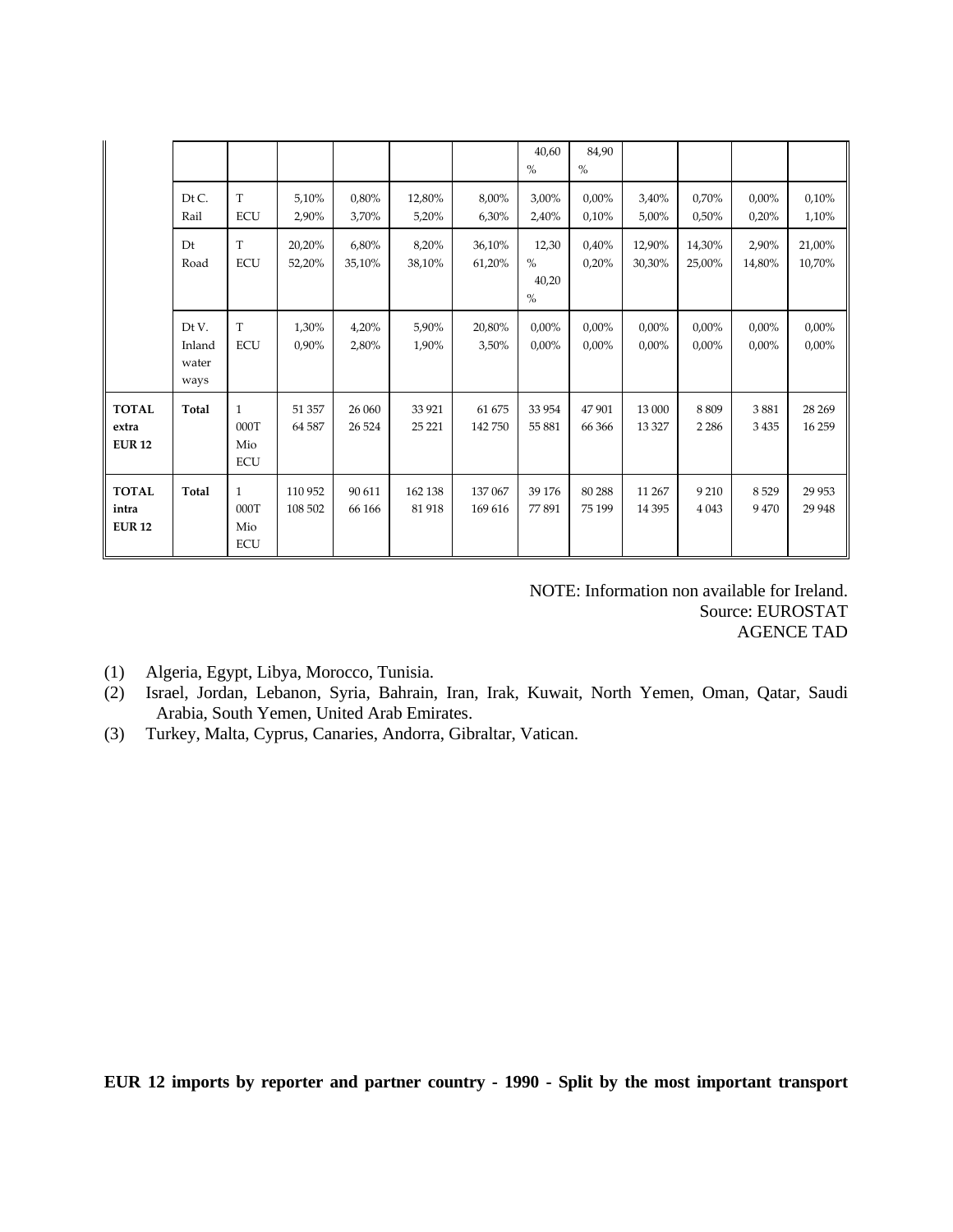# **modes**

|                                                                  |                                  |                                                      | France            | Belg.<br>Lux.     | Nether<br>lands     | German<br>у      | Italy                          | U.K.                           | Den-<br>mark     | Greec<br>e        | Port.                          | Spain            |
|------------------------------------------------------------------|----------------------------------|------------------------------------------------------|-------------------|-------------------|---------------------|------------------|--------------------------------|--------------------------------|------------------|-------------------|--------------------------------|------------------|
|                                                                  |                                  |                                                      |                   |                   |                     | $(ex-$<br>GFR)   |                                |                                |                  |                   |                                |                  |
| <b>NORTH</b><br><b>AFRICA</b><br>(1)                             | <b>Total</b>                     | 1000<br>T<br>Mio<br><b>ECU</b>                       | 19 017<br>4676    | 6877<br>1 0 8 5   | 7268<br>1288        | 17869<br>3 4 9 7 | 54 815<br>7934                 | 5968<br>971                    | 210<br>67        | 3 2 9 7<br>344    | 3 2 1 6<br>480                 | 15 209<br>2080   |
|                                                                  | Dt<br>Sea                        | $\mathbf T$<br><b>ECU</b>                            | 99,00%<br>80,70%  | 91,70%<br>67,40%  | 71,90%<br>64,80%    | 15,50%<br>16,10% | 84,00<br>$\%$<br>84,00<br>$\%$ | 99,90<br>$\%$<br>95,50<br>$\%$ | 97,60%<br>49,60% | 99,30%<br>97,10%  | 99,80<br>$\%$<br>99,30<br>$\%$ | 97,80%<br>94,20% |
|                                                                  | Dt C.<br>Rail                    | T<br><b>ECU</b>                                      | 0,00%<br>0,00%    | 0,00%<br>0,00%    | 0,00%<br>0,10%      | 0,10%<br>0,40%   | 0,00%<br>0,10%                 | 0,00%<br>0,00%                 | 0,10%<br>0,50%   | 0,00%<br>0,00%    | 0,00%<br>0,10%                 | 0,00%<br>0,00%   |
|                                                                  | Dt<br>Road                       | T<br><b>ECU</b>                                      | 0,50%<br>9,90%    | 0,80%<br>25,40%   | 0,60%<br>6,90%      | 0,50%<br>19,50%  | 0,10%<br>1,30%                 | 0,00%<br>0,00%                 | 2,10%<br>44,60%  | 0,60%<br>1,10%    | 0,20%<br>0,30%                 | 2,20%<br>5,00%   |
|                                                                  | Dt V.<br>Inland<br>water<br>ways | T<br><b>ECU</b>                                      | 0,40%<br>0,30%    | 7,40%<br>4,00%    | 11,20%<br>10,80%    | 3,30%<br>2,60%   | 0,00%<br>0,00%                 | 0,00%<br>0,00%                 | 0,00%<br>0,00%   | $0.00\%$<br>0,00% | 0,00%<br>0,00%                 | 0,00%<br>0,00%   |
| <b>NEAR</b><br><b>AND</b><br><b>MIDDLE</b><br><b>EAST</b><br>(2) | Total                            | $\mathbf{1}$<br>000T<br>Mio<br><b>ECU</b>            | 37 071<br>5 3 8 1 | 5783<br>1 2 8 1   | 36 803<br>4709      | 17632<br>3 4 1 0 | 30 113<br>4 3 0 2              | 13 966<br>3099                 | 2094<br>277      | 6288<br>683       | 4 1 2 7<br>546                 | 13 550<br>1820   |
|                                                                  | Dt<br>Sea                        | T<br><b>ECU</b>                                      | 99,70%<br>89,20%  | 12,60%<br>11,50%  | 99,60%<br>96,00%    | 7,60%<br>11,20%  | 99,40<br>$\%$<br>94,10<br>$\%$ | 99,50<br>$\%$<br>67,60<br>$\%$ | 99,70%<br>93,00% | 99,60%<br>97,50%  | 99,90<br>$\%$<br>98,10<br>$\%$ | 98,40%<br>93,60% |
|                                                                  | Dt C.<br>Rail                    | T<br>ECU                                             | 0,10%<br>0,20%    | 0,00%<br>0,10%    | 0,10%<br>0,40%      | 0,10%<br>0,50%   | 0,00%<br>0,50%                 | 0,00%<br>0,00%                 | 0,00%<br>0,40%   | 0,00%<br>0,00%    | 0,00%<br>0,50%                 | 0,00%<br>0,20%   |
|                                                                  | Dt<br>Road                       | T<br>ECU                                             | 0,20%<br>2,50%    | 3,90%<br>14,90%   | 0,20%<br>1,10%      | 0,90%<br>10,30%  | 0,60%<br>3,10%                 | 0,00%<br>0,00%                 | 0,30%<br>2,90%   | 0,00%<br>0,50%    | 0,00%<br>0,10%                 | 1,50%<br>3,80%   |
|                                                                  | Dt V.<br>Inland<br>water<br>ways | $\mathbf T$<br>ECU                                   | 0,00%<br>0,00%    | $1,00\%$<br>0,90% | $0,\!00\%$<br>0,10% | 3,50%<br>3,40%   | $0,\!00\%$<br>$0,00\%$         | 0,00%<br>0,00%                 | 0,00%<br>0,00%   | 0,00%<br>0,00%    | $0,00\%$<br>0,00%              | 0,00%<br>0,00%   |
| "OTHER<br><b>EUROPE</b><br>$^{\prime\prime}$<br>(3)              | Total                            | $\mathbf{1}$<br>$000\mathrm{T}$<br>Mio<br><b>ECU</b> | 750<br>910        | 509<br>286        | 513<br>456          | 1 1 7 6<br>2895  | 3730<br>1 3 6 3                | 911<br>1 0 4 7                 | 63<br>86         | 348<br>161        | 162<br>49                      | 2868<br>1 0 6 7  |
|                                                                  | Dt<br>Sea                        | T<br>ECU                                             | 82,30%<br>17,70%  | 85,10%<br>41,70%  | 79,70%<br>46,90%    | 18,90%<br>5,20%  | 95,30<br>$\%$<br>52,80         | 97,40<br>$\%$<br>81,60         | 86,40%<br>40,40% | 84,90%<br>58,00%  | 97,10<br>$\%$<br>83,20         | 86,00%<br>85,90% |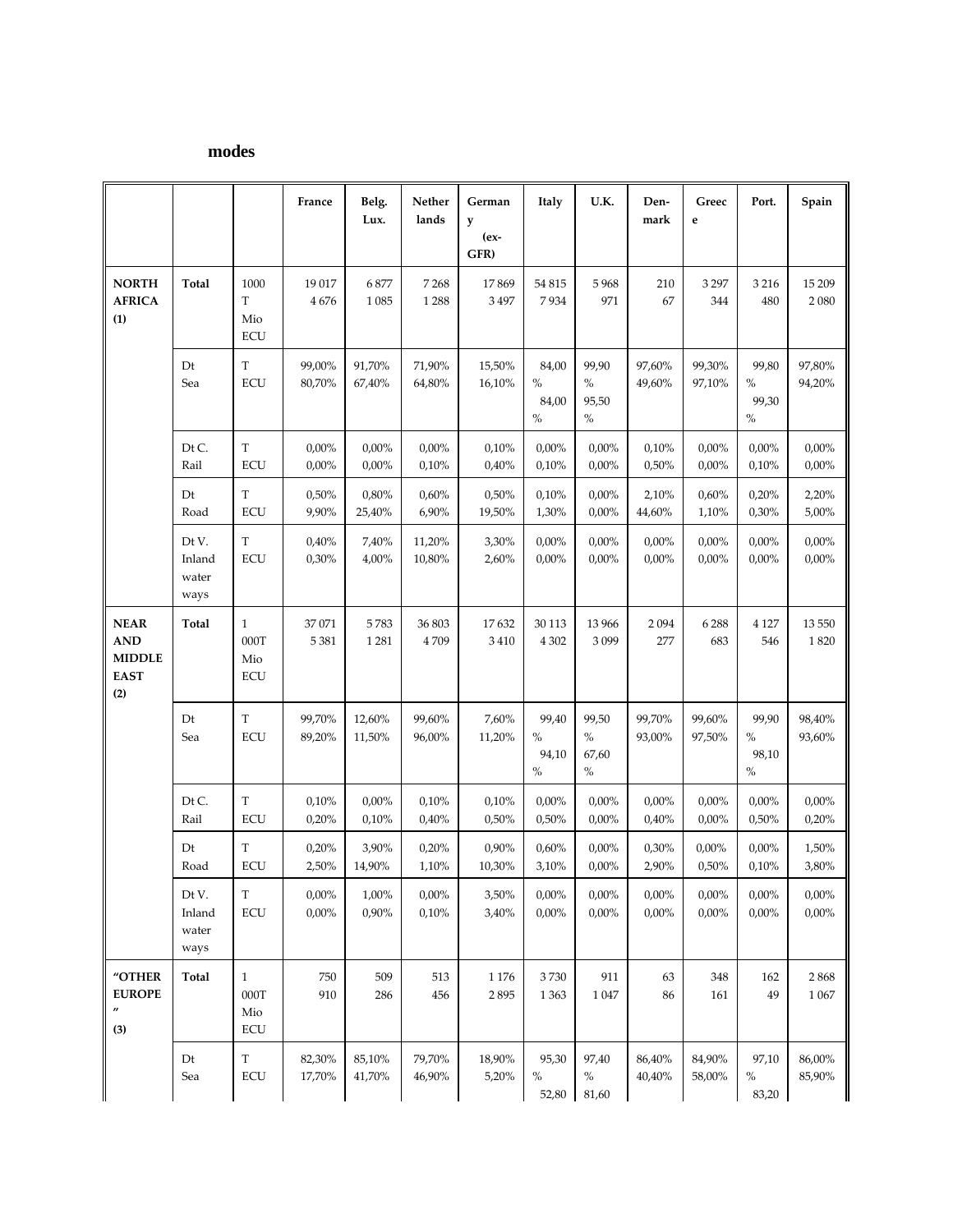|                                        |                                  |                                           |                    |                   |                   |                    | $\%$                   | $\%$                 |                      |                      | $\%$                   |                   |
|----------------------------------------|----------------------------------|-------------------------------------------|--------------------|-------------------|-------------------|--------------------|------------------------|----------------------|----------------------|----------------------|------------------------|-------------------|
|                                        | Dt C.<br>Rail                    | T<br><b>ECU</b>                           | 0,10%<br>0.10%     | $0.00\%$<br>0.10% | 0,10%<br>0,10%    | 4,30%<br>2,00%     | 0,20%<br>0,90%         | $0.00\%$<br>$0.00\%$ | 1,20%<br>0.60%       | 0,60%<br>0,90%       | 1,20%<br>2,50%         | 0,10%<br>0,30%    |
|                                        | Dt<br>Road                       | T<br><b>ECU</b>                           | 16,10%<br>43,10%   | 9,50%<br>44,40%   | 14,80%<br>44,20%  | 43,10%<br>78,90%   | 3,70%<br>26,20<br>$\%$ | 0,20%<br>0,10%       | 12,10%<br>50,90%     | 14,30%<br>37,30%     | 1,10%<br>11,90<br>$\%$ | 13,70%<br>7,70%   |
|                                        | Dt V.<br>Inland<br>water<br>ways | T<br><b>ECU</b>                           | 0,40%<br>$0.00\%$  | 4,40%<br>2,90%    | 4,30%<br>0,90%    | 28,30%<br>2,40%    | $0.00\%$<br>$0.00\%$   | $0.00\%$<br>$0.00\%$ | $0.00\%$<br>$0.00\%$ | $0.00\%$<br>$0.00\%$ | $0.00\%$<br>$0.00\%$   | 0,00%<br>$0,00\%$ |
| <b>TOTAL</b><br>extra<br><b>EUR 12</b> | Total                            | $\mathbf{1}$<br>000T<br>Mio<br><b>ECU</b> | 173 856<br>67 174  | 73 637<br>29 744  | 160 213<br>43 169 | 189 316<br>122 619 | 20151<br>3<br>60353    | 128192<br>84316      | 27759<br>11 636      | 17 355<br>5578       | 23 168<br>6 1 4 0      | 98 118<br>27 298  |
| <b>TOTAL</b><br>intra<br><b>EUR 12</b> | Total                            | $\mathbf{1}$<br>000T<br>Mio<br><b>ECU</b> | 109 484<br>124 223 | 113700<br>66 610  | 114 323<br>63 694 | 185 141<br>145 702 | 64 750<br>81 642       | 60 807<br>89 384     | 10688<br>13677       | 6 1 6 9<br>9984      | 9746<br>13674          | 28 8 36<br>38 914 |

 NOTE: Information not available for Ireland. Source: EUROSTAT AGENCE TAD

(1)Algeria, Egypt, Libya, Morocco, Tunisia.

- (2)Israel, Jordan, Lebanon, Syria, Bahrain, Iran, Irak, Kuwait, North Yemen, Oman, Qatar, Saudi Arabia, South Yemen, United Arab Emirates.
- (3)Turkey, Malta, Cyprus, Canaries, Andorra, Gibraltar, Vatican.

| EU<br><b>Member State</b> |          | Import from countries |       | Export to countries |       |       |  |  |
|---------------------------|----------|-----------------------|-------|---------------------|-------|-------|--|--|
|                           | Mediter. | Other                 | All   | Mediter.            | Other | All   |  |  |
| <b>FRANCE</b>             | 27.1     | 153.4                 | 180.5 | 7.8                 | 42.5  | 50.3  |  |  |
| <b>GREECE</b>             | 6.9      | 15.0                  | 21.9  | 2.5                 | 6.3   | 8.8   |  |  |
| <b>ITALY</b>              | 54.5     | 129.9                 | 184.4 | 7.1                 | 18.3  | 25.4  |  |  |
| <b>SPAIN</b>              | 24.0     | 90.3                  | 114.3 | 6.3                 | 16.3  | 22.6  |  |  |
| TOTAL                     | 112.5    | 388.6                 | 501.1 | 23.7                | 83.4  | 107.1 |  |  |

# **Overall Trade of Mediterranean EU - Member states 1992 (excluding intra-EU trade) Unit: 1,000,000 tons**

Source:Lloyd's Maritime Information Services Ltd in a DG VII report on intra and extra EU maritime trade flows

These figures include trade volumes from the Atlantic coasts of France and Spain.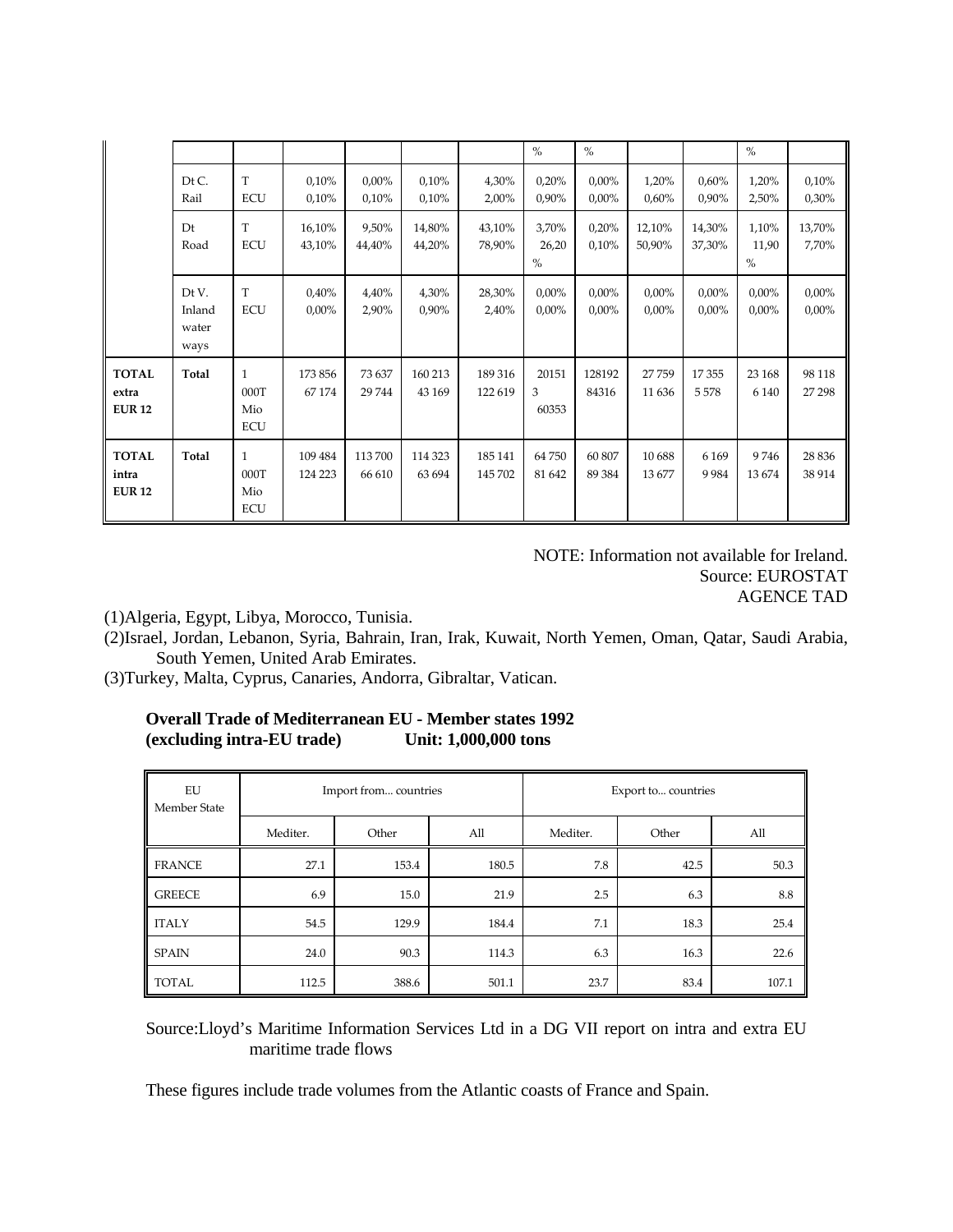| EU<br>Member state |          | Imports  |       | Exports  |          |       |  |  |
|--------------------|----------|----------|-------|----------|----------|-------|--|--|
|                    | Intra M. | Extra M. | Total | Intra M. | Extra M. | Total |  |  |
| <b>FRANCE</b>      | 10.0     | 54.3     | 64.3  | 1.7      | 6.7      | 8.4   |  |  |
| <b>GREECE</b>      | 6.9      | 14.6     | 21.5  | 2.5      | 6.1      | 8.6   |  |  |
| <b>ITALY</b>       | 54.5     | 117.8    | 172.3 | 7.1      | 13.1     | 20.2  |  |  |
| <b>SPAIN</b>       | 15.8     | 59.0     | 74.8  | 4.4      | 10.4     | 14.8  |  |  |
| <b>TOTAL</b>       | 87.2     | 245.7    | 332.9 | 15.7     | 36.3     | 52.0  |  |  |

# **Trade Flows between the EU - Mediterranean Coasts 1992**  (excluding intra-EU trade)

Source:Lloyd's Maritime Information Services Ltd in a DG VII report on intra and extra EU maritime trade flows, HPC estimations

Source:EC (1995a)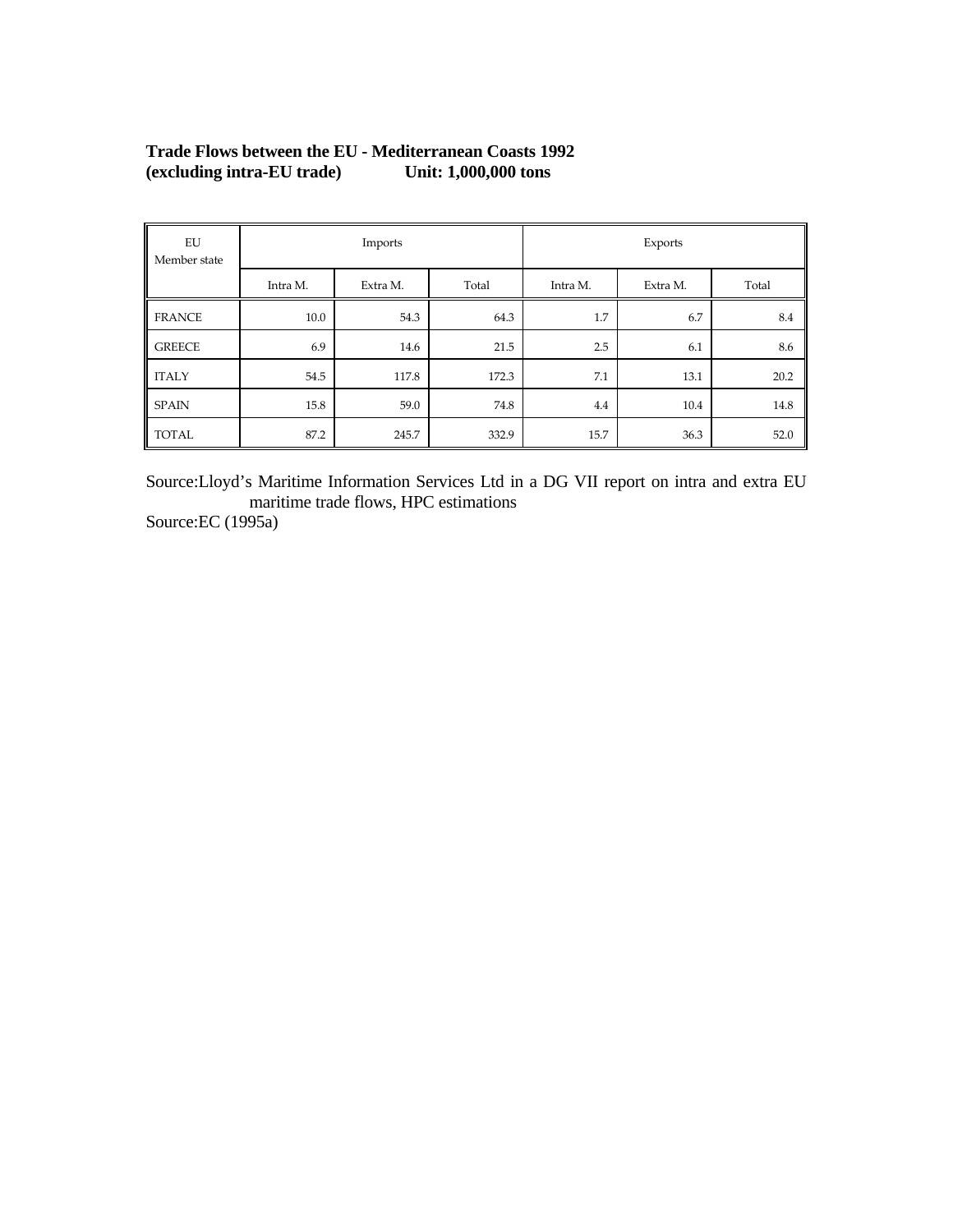# **TRANSPORT INFRASTRUCTURE NETWORKS IN THE COUNTRIES OF SOUTHERN EUROPE AND LINKS WITH THE EUROPEAN NETWORK**

**3. Development and consequences for the transport networks of southern Europe of the opening up of the countries of central and eastern Europe** 

**Mr Peter DIKOV National Centre of Regional Development Sofia, Bulgaria**

In our dynamic time, the striving to transportation, and exchange of loads, goods and information and contacts between the people, determines and motivates more and more the activities politicians, businessmen, experts and ordinary people in their pursuit of a more open and communicating world. The possibilities for carrying and exchanging information become a very important factor of development.

Technical infrastructure, which is the material base for this motion, is an important even to a certain extent decisive factor for the economic and social prosperity of territorial communities. There is a close connection and mutual interrelation between the sustainable social-economic development of a certain territory and prospects of its technical infrastructure.

The infrastructure systems (transport, communication, energy and water supply) have an integral influence and determine to a considerable extent the general development of states and regions, where they cause a number of processes and events which "narrow" or "extend" their physical space.

The infrastructure systems themselves are in complicated interrelations and they mutually influence and develop each other, as the links within the infrastructure junctions (nuclei)  $$ settlements, production agglomerations, independent large infrastructure projects — are particularly complicated. There the various infrastructure systems carry out their interrelations as well as those with the remaining functional systems on the territory which influence the ecological parameters of environment.

The changes in the world and particularly in Europe during the last several years caused by the dynamic economic and political processes provided totally different and new conditions and set a number of new requirements to the development of various countries and whole regions and their technical infrastructure. In general, the factors that demand a new approach to the problems of infrastructure development are:

- ─ the democratic reforms in central and eastern Europe and disintegration of block division of the continent;
- the new economic conditions in these states and the resulting restructuring of European markets at increased activities of market mechanisms;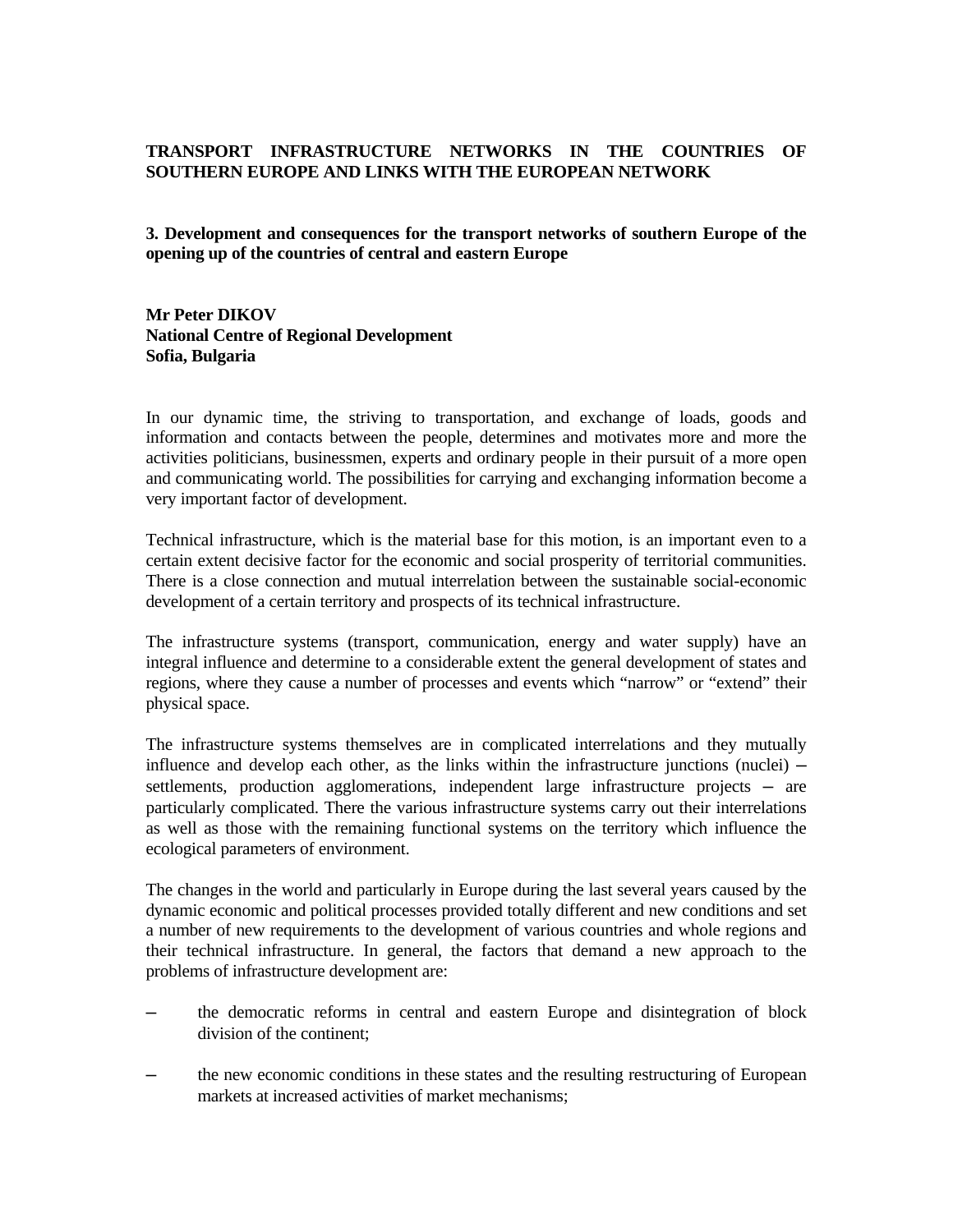- the disintegration of the Soviet Union and the appearance of a number of independent states in its place;
- a new strategy for development of raw materials flows from the East to the West and industrial goods and technologies from the West to the East;
- ─ an increased mobility of people, loads and information in the United European space.

However, during the analysis of the European infrastructure system, one should not neglect the already existing scheme and has to follow the functioning model.

During the whole history of European infrastructure development the geographic, political and economic factors have been in a complicated but indivisible link. This resulted in the present available situation which could be defined generally by the following main characteristics:

- 1. West European infrastructure has developed striving for an access to the world water ways. Thus a powerful infrastructure link has been formed from the North Sea to the Mediterranean Sea. Along this infrastructural corridor (the so-called in West European analysis slang "green banana") is situated the prevailing part of West European economic, industrial and intellectual potential. It also forms the natural outlets of this part of the continent to the world ─ to the Atlantic Ocean in western and north-western direction and to the Mediterranean Sea in the east and south-east direction.
- 2. Central and eastern Europe's infrastructure has been formed out of its striving for relations with the richer and developed West and in connection with the management of raw material flows from Russia to Western Europe. The above mentioned development from the East to the West has not been changed even throughout the forty years of the existence of the COMECON and the block division of the continent which have only developed more to the East, but the general direction has not been changed. It's only Russia from its position of a world great power which has developed independently its national infrastructure from North to South seeking access to the world through the Baltic Sea and the Arctic Ocean to the North and the Black Sea to the South.

Today the countries from Central and Eastern Europe and those from the Balkan area in particular are facing the new challenges of the end of the twentieth century — challenges of the new European integration and the new European division.

In order to provide the sustainable development of the whole of Europe, it is necessary that these countries should seek their place at the world markets. For this purpose, their integration with the West, which they have traditionally aimed towards and supported by the European Union, forming the infrastructure development East-West (which meanwhile has been included in the paneuropean transport conference held on the island of Crete) is a possible opportunity. This possibility should be combined with an equal integration between the countries from central and eastern Europe themselves as a result from their comparatively equal level of development and first of all from the necessity of independent outlets to the rest of the worlds and its markets. Such outlets for this part of the continent are the Baltic Sea to the North and the White and Mediterranean Sea to the South. Thus Europe could get a new infrastructure corridor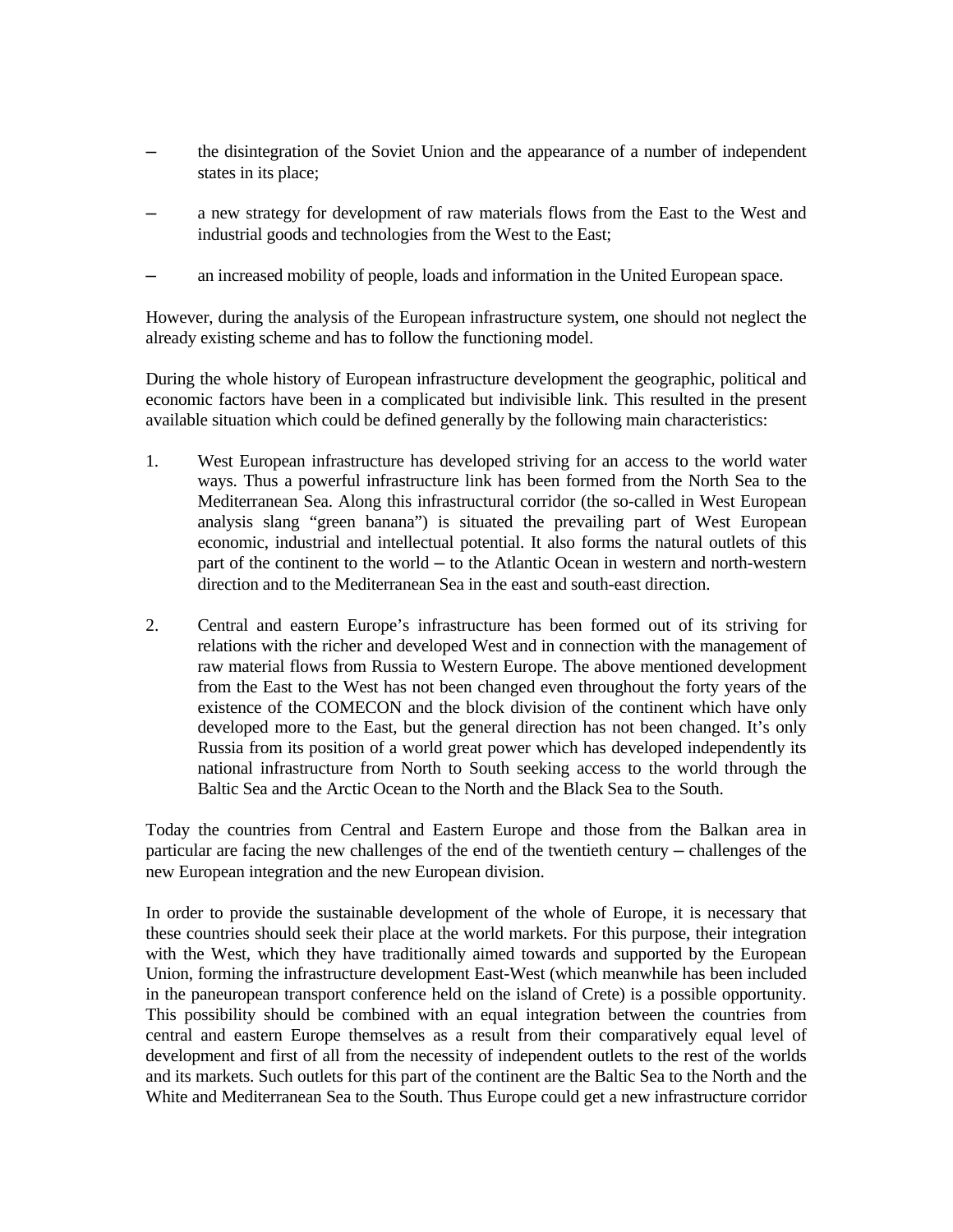to the East, an alternative to the powerful Western one. Due to the large territory which will be served by this eastern corridor, as well as due to purely objective geographic reasons, it could be formed by two parallel branches. One of them that could be called "western" branch starts from the North of Poland, passes through Slovakia, Hungary, Romania, Bulgaria and Greece. The other one starts from the Baltic Republics and northern Russia, passes through Belarus, Ukraine, Moldova, Romania, Bulgaria and ends at the Mediterranean coast of Greece and Turkey.

Such development of the United European infrastructure could contribute considerably to the sustainable development of eastern and central Europe and maybe to the largest extent, to the Balkan area and the eastern Mediterranean.

For a long time, the Balkan area was (and unfortunately it has not been overcome yet) an area of conflicts and contradictions between military blocks, ideological concepts, religions and global strategic doctrines.

However, today's situation in the world and Europe gives a unique possibility fur using its large economic, political, transport and other benefits resulting from the priorities of the Balkan peninsula's geostrategic location. The peninsula being a bridge between three continents — Asia, Europe and Africa ─ is a zone of comparatively equally developed countries, a traditional cross roads between Siberia and Middle Asia rich in raw materials, the industrially developed middle and western Europe and the Middle East, and a natural access of eastern and central Europe to the Mediterranean Sea.

For a long period of time the world political situation did not allow to use these benefits. However, the process of change gives a chance for quick development which also gives a possibility to solve some internal conflicts within this area. However it should be taken into account that these processes themselves cannot solve automatically all inherited and newly appeared problems. The road to implementation of the rich possibilities for economic and infrastructure development is not easy and requires an exceptional wisdom and tact on behalf of the politicians and businessmen as well as high professional level of the experts.

As it is complicated and delicate to bring a balance between sometimes various interests of the different countries and various participants in the processes within this area, it is therefore particularly important to act not only with regard to the various steps in order to realize important initiatives and projects, but rather in connection with the integral strategy of common activities and mutual co-operation both between the various countries, as well as together with other states and structures outside the area. It is only such an integral strategy that could unify all views and could place each participant in equal position with a view to guaranteing mutually beneficial co-operation and proper final results in the near and distant future.

The problems of development of European infrastructural corridors on Balkan countries' territory should take the first place in such a strategy, as well as their relation to national infrastructures, their effects on the development of national territory and their connection with the neighbouring countries' infrastructure.

Starting from this ground one constructs the Bulgarian national model of technical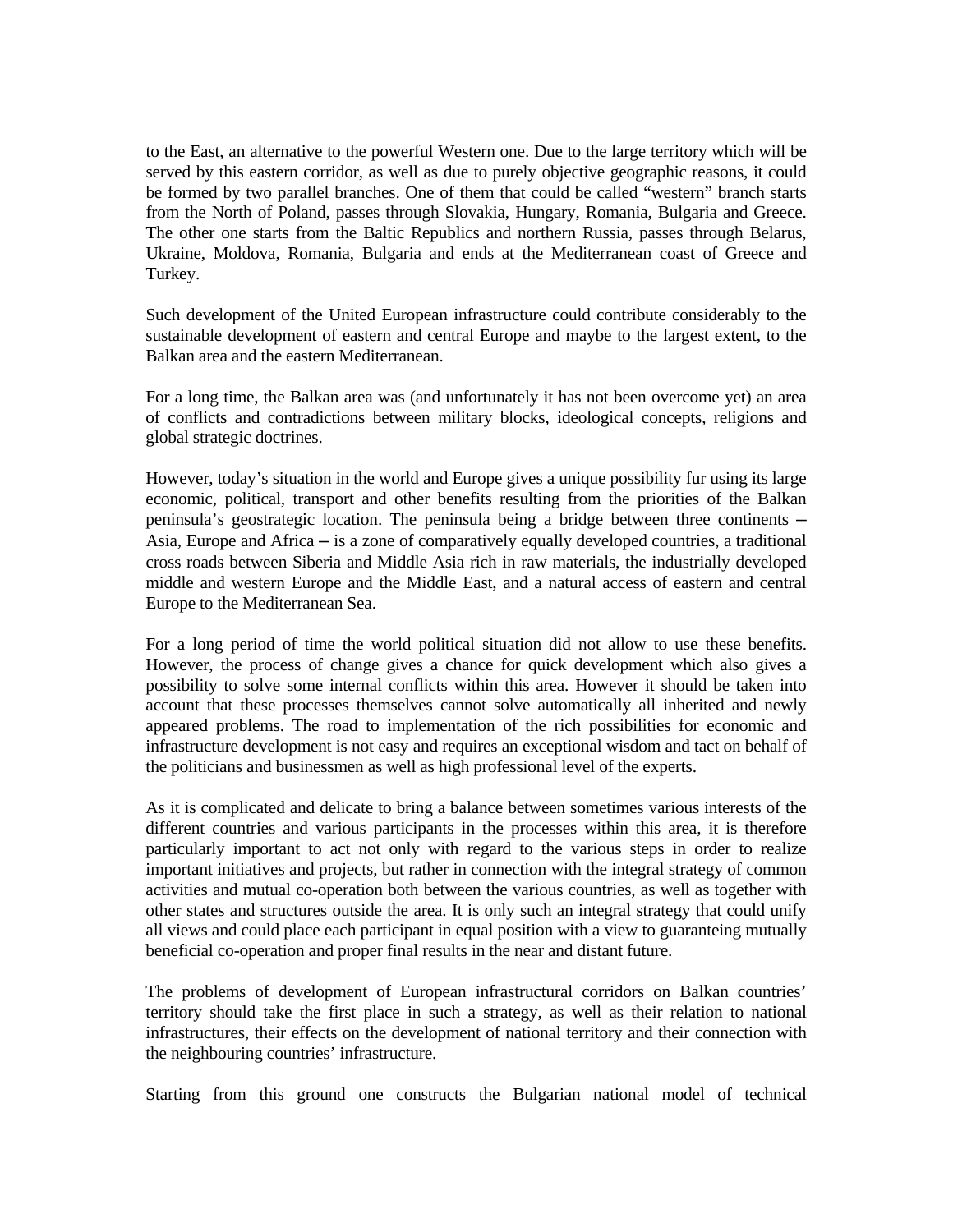infrastructure based on several important characteristics:

- development of the system in such a way that it could provide the increasing intensity of the country's external connections;
- efficient use of the available material base and the existing equipment and routes;
- ─ a sensible balance between the internal (local) interests, national priorities and the interests of neighbouring and other states and communities.

At the same time, there is also an attempt to solve set-up problems which generally could be divided into the following groups:

- maximum compatibility of the routes of various infrastructures with a view to determining infrastructural spatial corridors;
- ─ optimization of junctions (cross and transfer points) of infrastructures axes and corridors;
- ─ ecological improvement of technical infrastructure development and protection of environment qualities;
- carrying out of national and regional tasks for balanced development and revival of some parts of the country's territory.

The most significant part of the integral model of technical infrastructure is the model of transport infrastructure. Transport infrastructure itself is particularly important for the future cooperation between the Balkan countries and their relations with Europe and the world.

One of the European transport corridors developing with priority, passing through Bulgarian territory, is Eurocorridor "Helsinki-St Petersburg-Moscow-Kiev (Odessa)-Bucharest-Haskovo-Alexandropolis", connecting the Baltic Sea and Black Sea with the White Sea. The corridor is formed by road, rail road infrastructure from the highest class, international harbours and airports. This corridor is also important for the other countries from the Balkan peninsula, namely Romania, Greece and Turkey.

On Bulgarian territory it crosses the traditional transcontinental direction London-Calcutta. Therefore according to the studies, besides its independent status as a main European North-South route, serving the Eastern part of Europe, it also represents a suitable route connecting the most ancient road from Europe to the East (London-Calcutta) and the newest transcontinental transport route Hamburg-Berlin-Warsaw-Minsk-Moscow to China and India; and being such it will have a serious impact on the possibilities to connect the Balkan area both to the North-East as well as to North-West.

The branch of Eurocorridor No. 9 to the Balkans in the transport direction Odessa-Braila-Silistra-Shoumen-Yambol-Elhovo (Svilengrad-Alexandropolis)-Odrin-Istanbul performs the functions of a meridian link serving the rear of the West Black Sea coast and connecting it with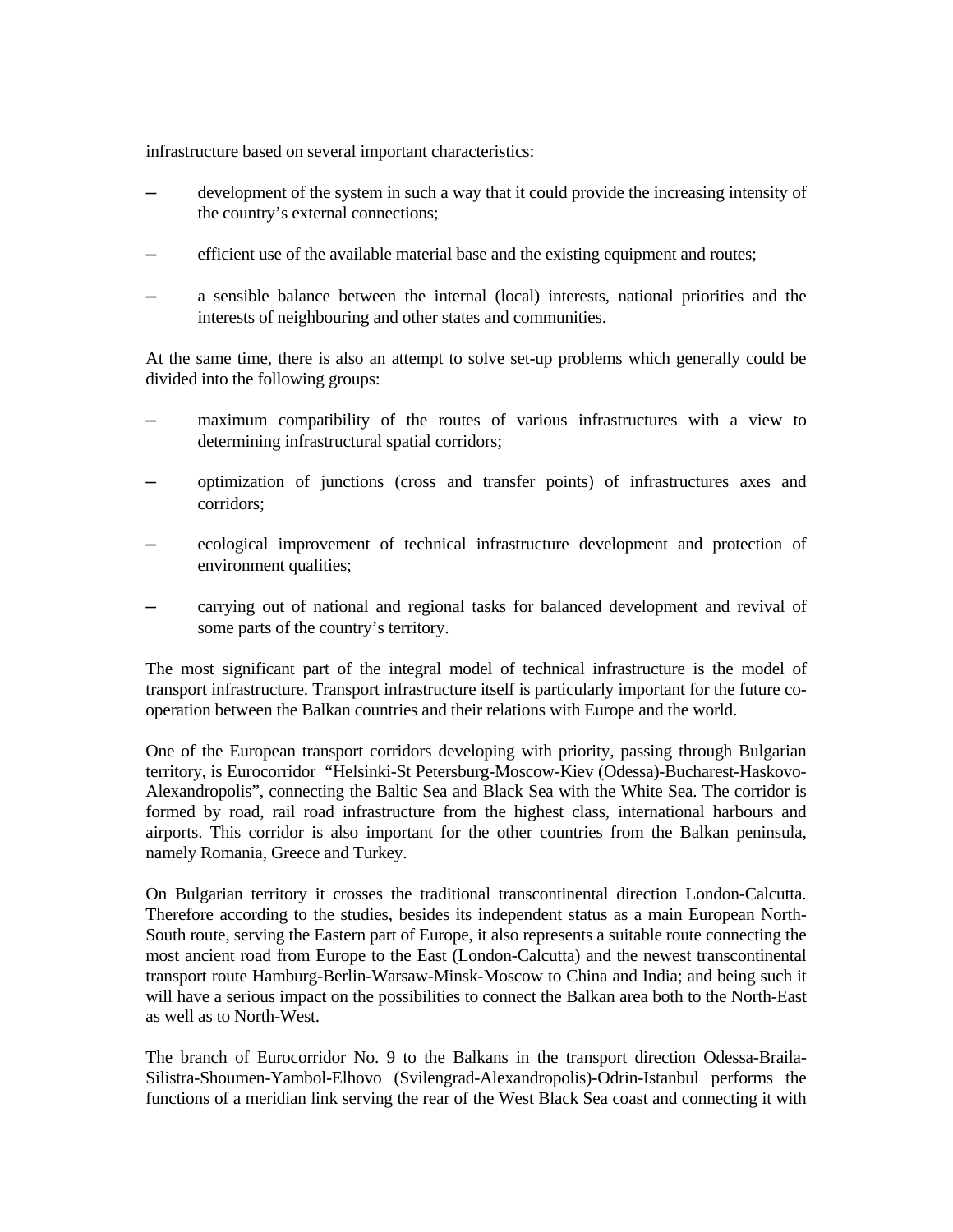the White and Mediterranean Sea to the South and the Baltic Sea to the North. At present it is a problem to cross the Danube river at Silistra-Kalarash, and the provided ferryboat link which will serve this passage would hardly be the best solution. The construction of a new bridge could be an alternative to the ferryboat, in order to speed up the connections and restructuring of transport flows.

This transport corridor is an important element of the transport system serving the Black Sea coast and its connection to the Mediterranean basin. The rear location of this infrastructure with respect to the coastal area allows the expected intensive transit load traffic.

Insofar as this corridor links three seas, it should be emphasized that for many years the Bulgarian policy's aim has been to develop infrastructure production activities in both large Bulgarian harbour cities, Varna and Bourgas, facing the dry land, and organise a reliable rear suitable for their harbour functions.

The set-up planning of Varna-Devnya production complex could be determined like a model for sustainable development. It enabled to construct Varna-West port and develop Devnya production complex in such a way that recreation possibilities of the sea shore and its tourist and social functions have not been violated.

Following these considerations, it appears that during the further construction of infrastructure projects along the sea coast for sustainable development purposes, the complexity of problems and the necessity of modern, ecological, set-up technical and technological decisions should be also taken into account. In this sense, some proposals have been also prepared, i.e. the Eastern branch of the North-South corridor in its part along the Bulgarian Black Sea coast should be arranged facing the dry land rather than the coast itself.

The European transport corridor Adriatic-Black sea is particularly important for Bulgaria and of prime importance for the other countries in the Balkan area. This transport corridor shall connect southern Russia and the Caucasian area to middle Asia, Italy and the southern part of the European Union by the shortest possible and most suitable link. It is possible that it could be developed further into a railway, a road, communication line, and later on into a duoline.

Together with the northern branch of the East-West Eurocorridor (Budapest-Bucharest-Constantza) and its southern route along the ancient road Via Ignatzia (through Thessaloniki), certain conditions shall be provided for a considerable increase of traffic of goods and loads between the East and the West quite profitable for all countries in the area.

The development of the so-called Eurocorridor No. 4 is considerably important for this area. Insofar as the Paneuropean Conference on the Island of Crete had determined it as an alternative route to the classical transcontinental London-Calcutta corridor through the territory of the former Yugoslavia during the embargo, now after the cancellation of the United Nations sanctions, it should be reconsidered having in mind the new situation. The route through Romania (Budapest-Bucharest-Constantza) cannot be seriously considered as a competitive one to the route Budapest-Krajova-Vidin-Sofia-Thessaloniki.

The Lom (Vidin)-Sofia-Thessaloniki corridor however could be considered as a part of the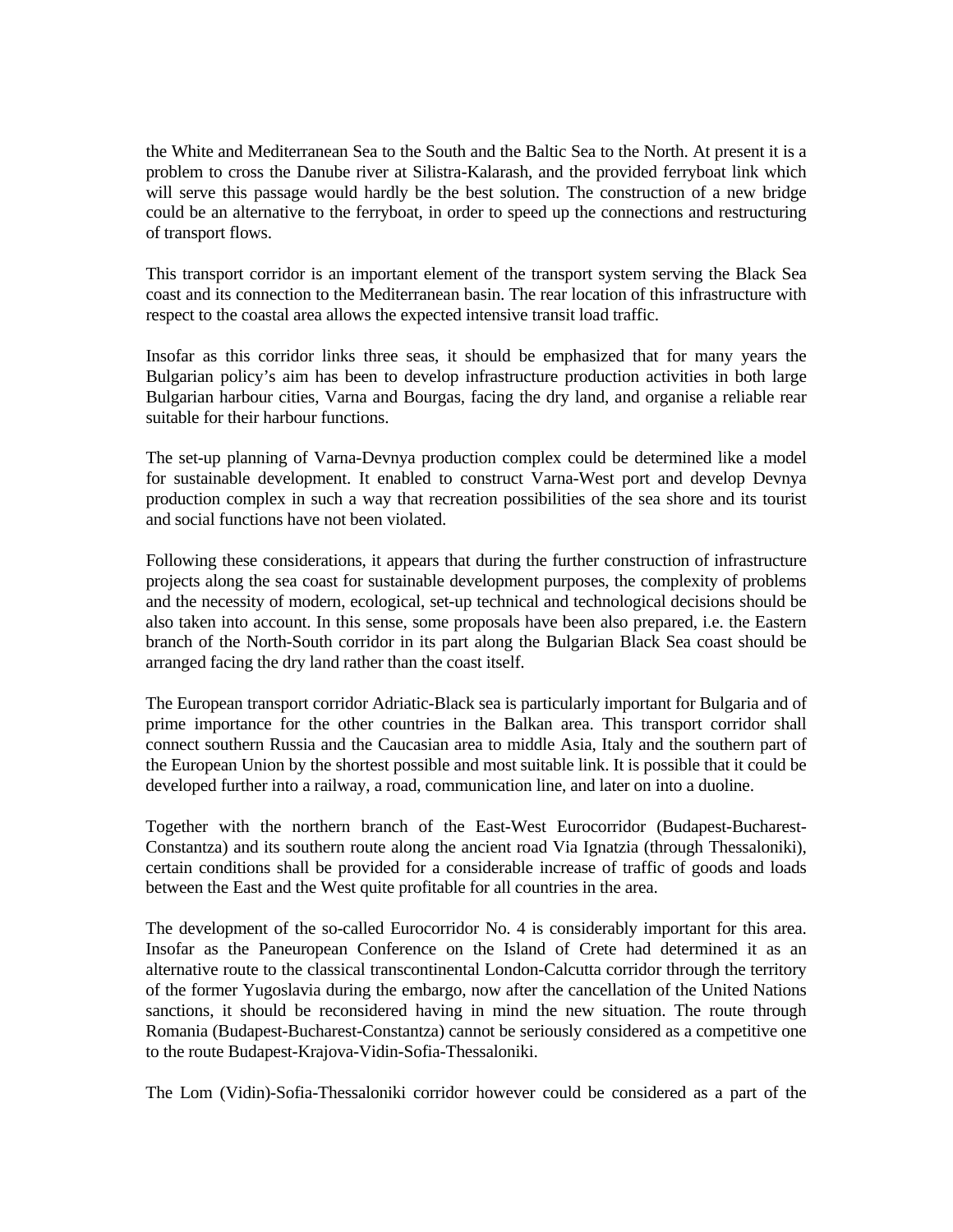North-South corridor of eastern Europe (Poland-Belarus-Ukraine-Romania-Bulgaria-Greece) and it should be developed and constructed as such.

At the same time, the London-Calcutta Eurocorridor connecting Budapest-Belgrade-Sofia-Istanbul should be constructed as it definitely is the shortest and most suitable road from western Europe to the Near and Middle East.

The transport corridor Lom (Vidin)-Thessaloniki is particularly important in the connection of the most important internal European waterways ─ the Danube river with the White and the Mediterranean Sea.

The countries in the area striving for the construction of the corridor and binding with the United European technical infrastructure, should not neglect the fact that the infrastructure is exclusively expensive and requires great material and financial resources. These resources are insufficient in the area and it is obviously necessary to attract investments from the outside  $$ the European Union, the world financial institutions or private capitals. Bulgaria has prepared a law for concessions, it was voted by the Parliament thus enabling foreign capitals enter the sphere of infrastructures.

Besides the infrastructural axes of European importance, one should also assess the importance of regional infrastructure, connecting the various countries in the area for their sustainable development. No matter that before 1989, Bulgaria had different relations with the neighbouring countries, the dry land infrastructural connections with these countries had not been developed much since then and this unfortunately cannot be considered a success.

The available infrastructural links with Romania, Turkey, Greece, Serbia and "the former Yugoslav Republic of Macedonia" have developed as part of subnational infrastructural routes rather than as a result of developed interstate and regional relations. This has brought to a deadend development of national infrastructures in much larger zones than the border territories. It was only during the last two-three years that trends for development of local and regional infrastructure relations have speeded up and connection of national infrastructure networks have been set up. These tendencies got support and it is thought that their development enables the improvement of good neighbouring relations and economic relations and helps for their sustainable development. These tendencies are an example for mutual co-operation between the states and contribute to a considerable extent to the stability and security in the area. This includes the plans to open border check-points: between Bulgaria and Turkey in the area of Lessovo-Hamsa Beyli, between Bulgaria and Greece along the Mesta river valley, the Makaza and Sredna Arda passes, between Bulgaria and Romania ─ the already existing ferryboat between Oryakhovo and Becket, the projects for ferryboat links between Silistra and Kalarash and between Toutrakan and Oltenitza, the negotiations with a view to opening three new checkpoints between Bulgaria and "the former Yugoslav Republic of Macedonia".

Besides transport, the relations in the field of energy, communication and telecommunication infrastructures are very important for the regional development. A lot of work is being done in Bulgaria in this connection but it is possible to extend it.

One of the most prospective schemes of sustainable development through the infrastructure of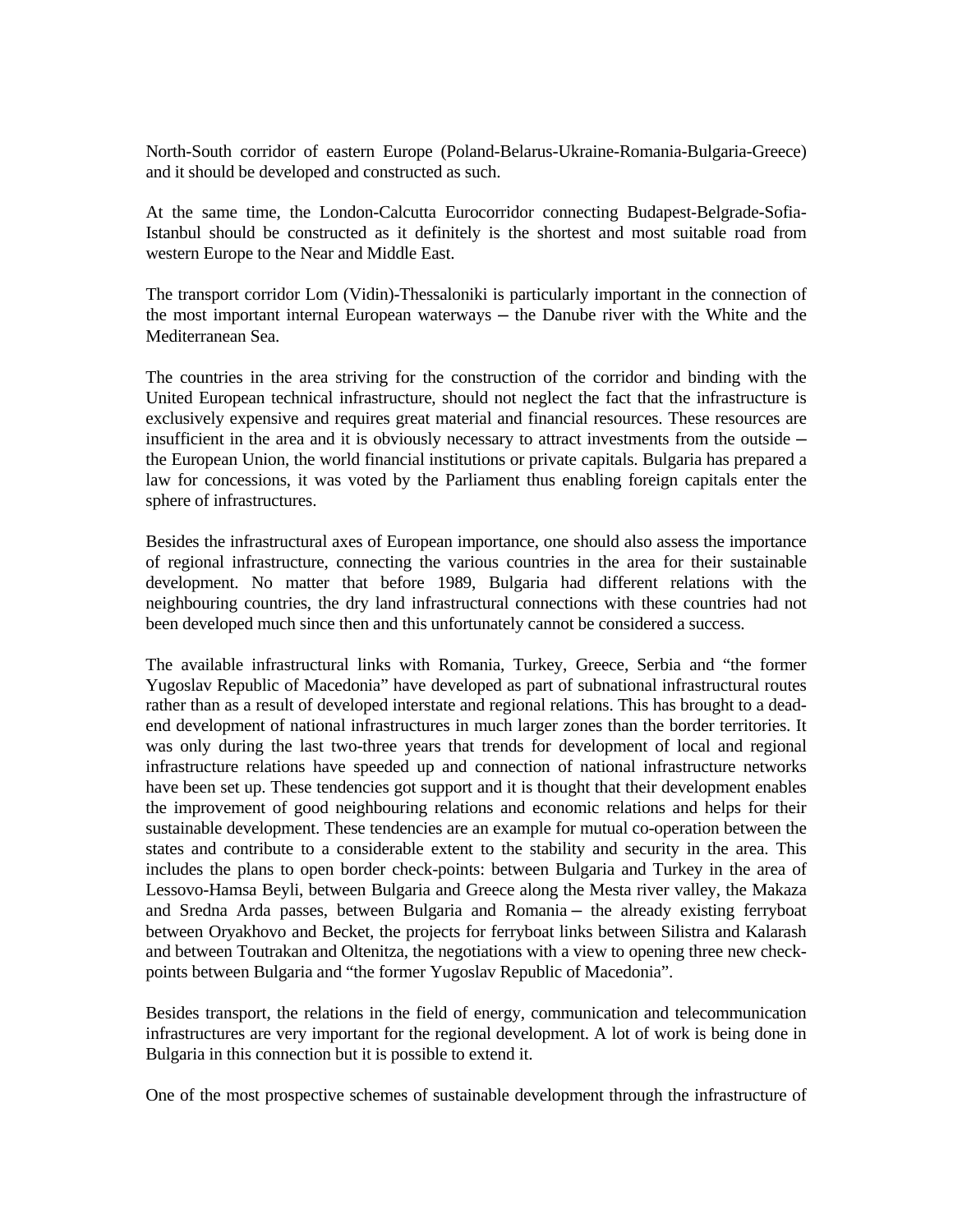the Mediterranean and partly the Balkan area, could be the duty free zones as a form for economic activation of the territory and use of its potential.

The cross roads location of the area in world flows of goods and loads and its situation at the border between the industrially developed West and the East ─ rich in raw materials and markets — is a prerequisite to the institution of such duty free zones.

The concentration of these flows in infrastructural junctions along the coasts (Black Sea, White Sea, Adriatic Sea and Mediterranean Sea), where large demographic, technical and economic potentials are usually concentrated, enables a rapid development of various activities.

The provision of taxation, customs and other relieves and preferences could act as a mechanism to attract direct foreign investments, stimulate trade, influence favourably upon regional development and have an impact on industrialisation.

When these duty free zones are located in crossroads areas with developing economy as is the case with the Balkan area, then they could be an actual catalyzer for co-operation and development.

Bulgaria has made serious steps in this respect and the existing duty free zones in Bourgas and Varna can be developed as main centres of economic co-operation in the area.

A final word to reaffirm that the construction of infrastructure in the Balkan area is a main prerequisite for sustainable development and that it is necessary for the infrastructure problems to be solved in a complex and integral way. To a large extent this refers to the coastal zones (Black Sea, White Sea and Mediterranean Sea) which shall concentrate more and more activities and functions.

It is only the integral set-up approach and special regulation of processes that could simultaneously develop as required the infrastructure and at the same time protect the ecological equilibrium and develop other important activities and functions like tourism, economy and social sphere.

Taking into account all these elements, as well as occasional serious differences in various interests, Bulgaria considers its national model not as an attempt to impose decisions but rather as a professional system to coordinate these decisions, and it shall be developed as such for the future.

This has been declared by the Bulgarian government which offered to host a Co-ordination Centre for development and construction of parts from European infrastructural corridors on the Balkans.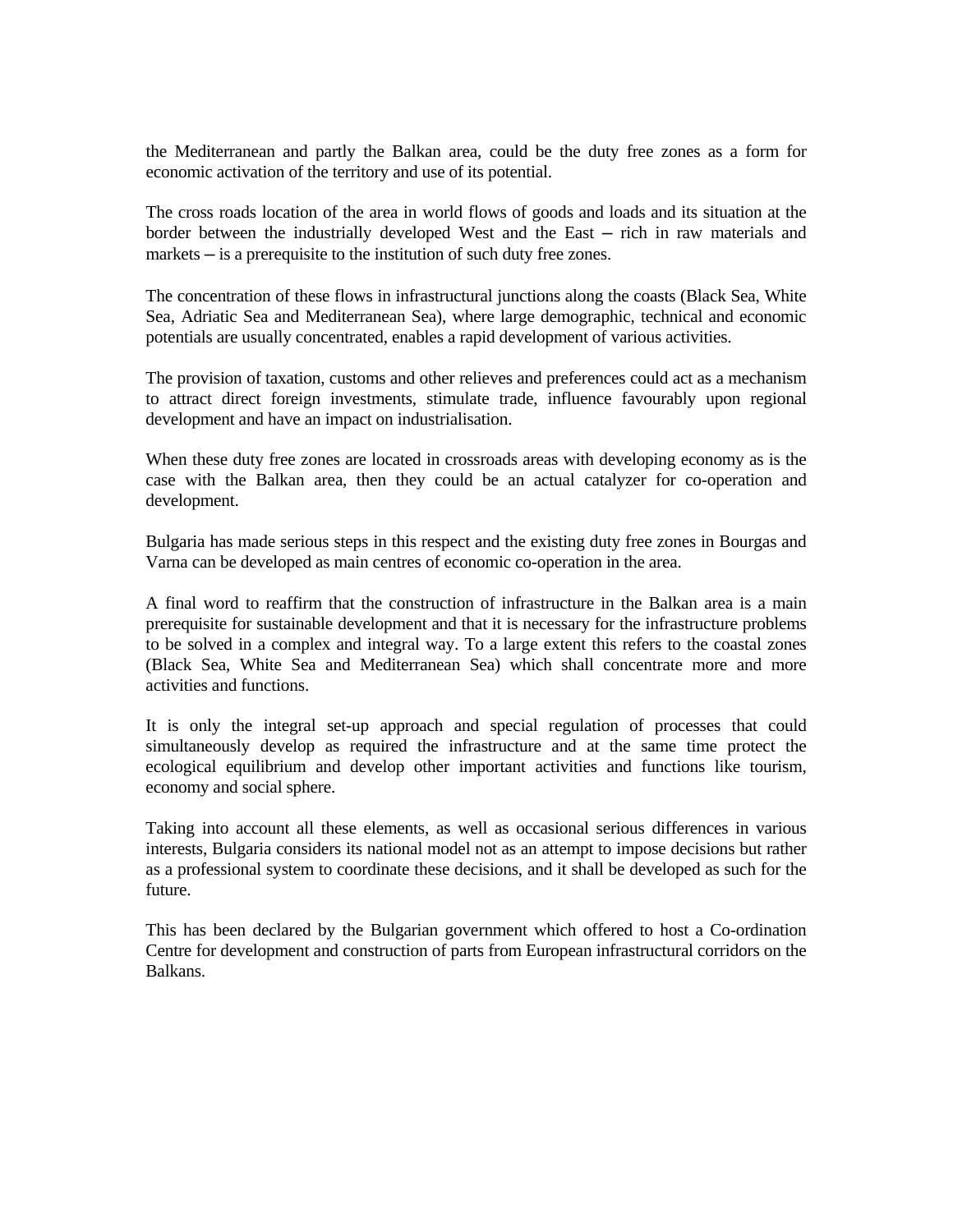# **TRANSPORT INFRASTRUCTURE NETWORKS IN THE COUNTRIES OF SOUTHERN EUROPE AND LINKS WITH THE EUROPEAN NETWORK**

**4. Opportunities for increasing the productivity of European transport infrastructures in the states of southern Europe**

**Mr José M. VIEGAS CESUR - Instituto Superior Técnico Lisbon, Portugal** 

#### **1. INTRODUCTION**

Southern Europe is a general designation that may be interpreted in a number of different ways. For the purpose of this paper, the basis of commonality for all regions in such a set was considered to be location on and proximity to the northern edge of the Mediterranean Sea, proximity being taken as a distance from that edge up to some  $500 \text{ km}^1$ .

Given the general purpose of the seminar, no attempt has been made to portray specific situations or give account of comparative indicators of performance of the transport sector or of the transport infrastructures of various countries or regions. In what follows, a synthesis is made of what is perceived as the main problems facing these regions on their transport sectors, especially in what sets them apart from the richer regions in the core of Europe, followed by a discussion of the strains that will be created as they try to modernise their transport systems and must satisfy growing environmental compatibility standards. A concluding section produces some reflections and specific recommendations as contributions to be made at the transport sector level towards an overall strategy for development and cohesion in Europe.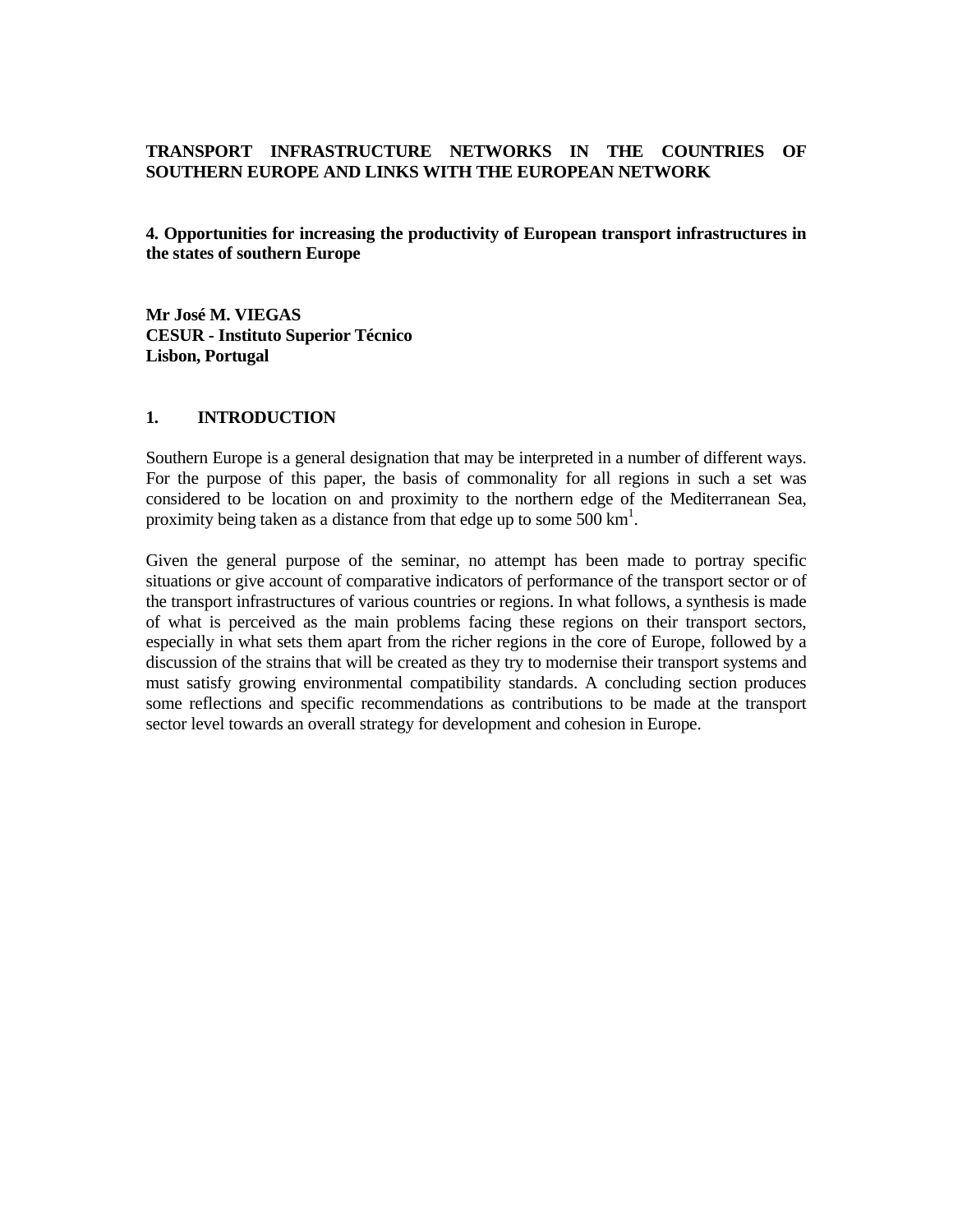# **2. CURRENT SITUATION AND RECENT TRENDS**

Partly as a result from proactive policies at the European Union level, a growing economic integration of Europe is currently a very clear trend: for most regions of Europe the weight of the other European countries in their commercial balance has been growing. This growth of trade among European partners places added demands on European transport infrastructure. But the signs of inadequacy of the current state of these infrastructures to respond with satisfying levels of performance are similarly clear.

However, if one looks at the problems of development at a larger scale, and namely consider the importance of international trade in promoting development in neighbouring countries, both to the east and to the south of Europe, one easily comes to the conclusion that there is a significant European interest in some elements of transport infrastructure which do not primarily serve intra-European connections. For southern Europe, this applies mainly to connections with the Middle East and with northern Africa.

Given the pattern on location of population and economic activities in Europe, many of the southern regions of Europe are also peripheral regions, far from the main centres of economic activity. Some of those regions also have problems of substandard of their infrastructure, partly due to a general lower level of economic development, partly due to insufficient long-distance traffic to justify the upgrading investment.

Railways and ports also frequently have low performance levels. Given the relatively low volumes of traffic, probably this low performance is more the responsibility of poor organisation and management than of significant capacity constraints.

Although there are similarities among all countries in southern Europe, there are also many differences in relation to their economic situation and level of performance of their transport systems. For the present situation, the main distinctive factor still is the post-second World War integration in the west or in the east block.

The southern countries integrated in the west block are members of the European Community either since its creation in 1957 (France and Italy) or have joined it in the 80s (Greece in 1983, Portugal and Spain in 1986). The countries formerly integrated in the east block have initiated strong political changes around 1989-90, but the lack of experience of a market economy and the lower availability of capital in most cases has prevented rapid modernisation of transport systems.

In the southern countries belonging to the European Union, visible progress has been made in the extension and quality of land transport infrastructure aimed at serving international connections (although also quite often heavily used by internal traffic), mainly induced by the Structural Funds of the Union.

In the southern CCECs (central and eastern European countries) significant efforts have been made in developing a consistent concept and producing a feasible design for the TEM (Trans-European North-South Motorway) and for the TER (Trans-European Railway) projects, under the co-ordination of the United Nations Economic Commission for Europe  $(UN-ECE)^2$ .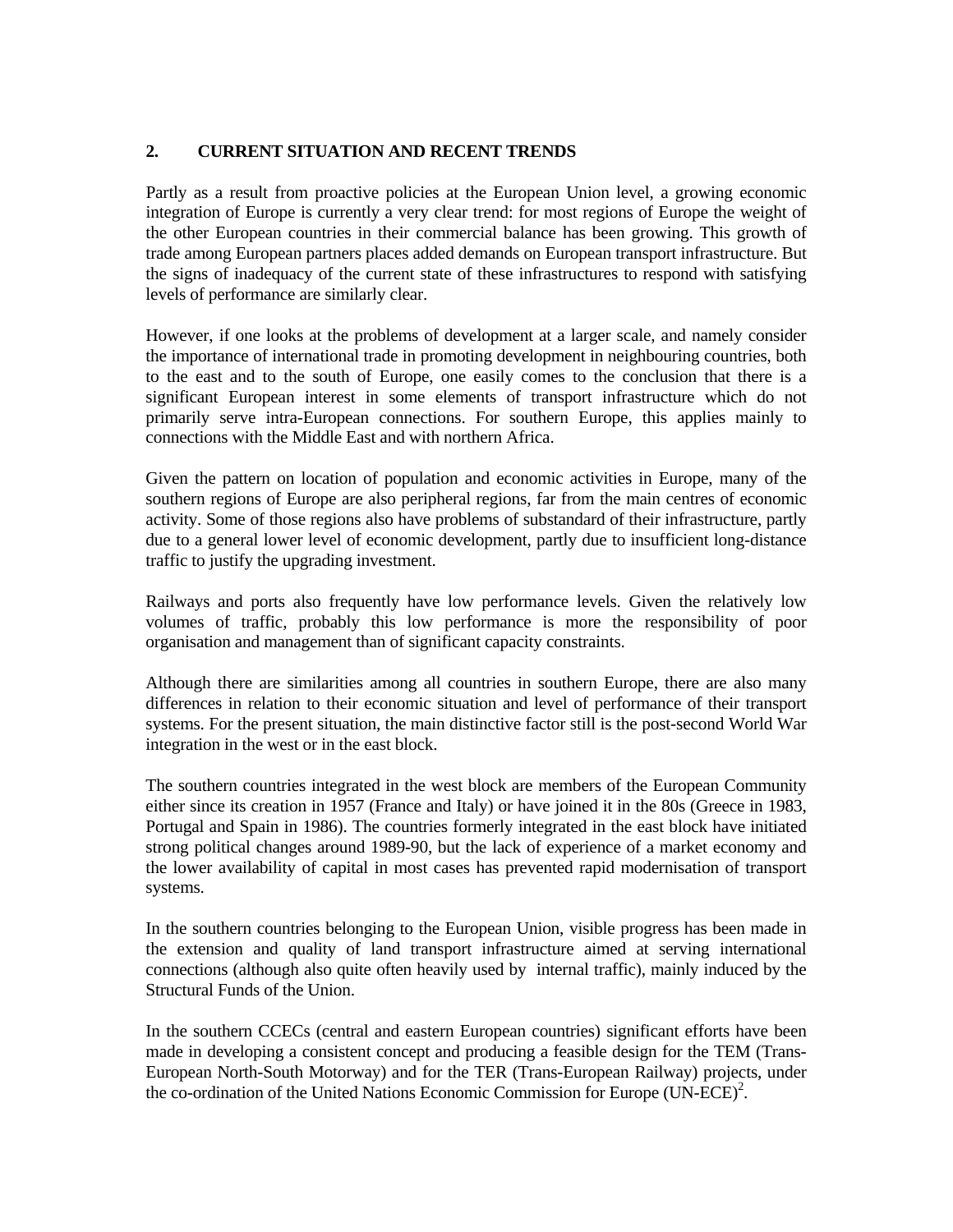Although the fundamental agreements have been reached at those levels, financing difficulties have prevented real construction of these networks by any substantive measure.

In the last few years another type of problem came up: civil war among the republics of former Yugoslavia. Apart from the implications of this for the directly involved populations, severe changes were imposed on the routing and costs of external trade of other countries, namely Greece and, to a lesser extent, Bulgaria. Recent developments give hope that a stable peace agreement has been reached for the region, but it will certainly take a long period to recover from the damage inflicted on much of its transport infrastructure.

# **3. FUNDAMENTAL DIFFERENCES WITH RESPECT TO THE CENTRAL REGIONS OF WESTERN EUROPE**

In the core areas of (western) Europe, settlement patterns are very different from the ones existing in southern Europe. There, the existence of large conurbations together with many cities of medium to large dimension has led to the need of creation and continuous improvement of very connected and complex networks, with a very close mesh pattern. This applies both to road and rail networks.

In the southern regions, the model of a large city surrounded by vast regions of much lower population density prevails, thus leading to much simpler networks, with clear radial structures and a large territorial dimension for the relatively few meshes.

In the core areas, high levels of congestion can be found in many links of the networks. To a large extent, this is due to the very heavy and complex flows among points within that core area, but there is also a significant contribution from through flows (north-south and east-west, but also with one end in the core and another in one of the peripheries), particularly in what regards goods transport by road.

By contrast, in the southern areas, congestion mostly occurs in and around the large cities, where most of the traffic is generated. Even when the origin and destination points of one transport are located far from the main cities, the very radial structure of the networks (caused by the settlement patterns) implies that in many cases the most convenient path will be through at least one of those larger cities.

Apart from these differences which can be easily observed with a naked eye, other significant differences, well known from regularly published statistics, should be stated: the urbanisation process of southern Europe is occurring with a time lag of several decades, so many of its inhabitants have changed from rural to urban in the current generation.

This provides for an overall lower mobility and income levels in average, which makes them less able to pay and more affected if they have to pay for the use of transport infrastructure: less able because available revenue is smaller, more affected because each trip under risk is one of a smaller set and so probably less likely to be cancelled without further implications.

But, in spite of these difficulties, southern Europeans are probably more willing to pay than the northern Europeans who got used to have the high quality of good roads without toll, and for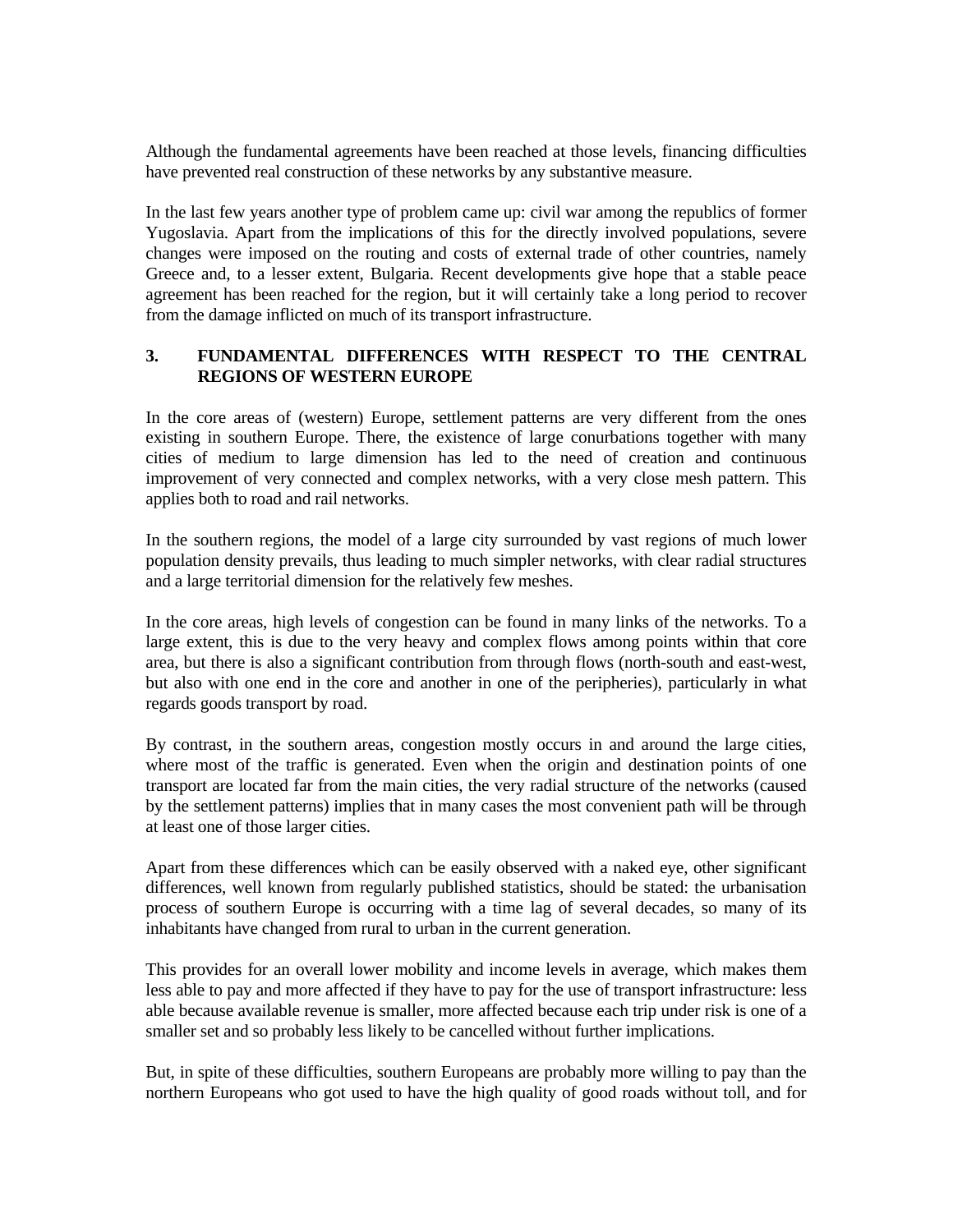whom an imposition of a toll is considered to be a loss of a privilege. The general attitude towards toll roads in the south is that it would be preferable to have good roads with tolls than roads of an inferior quality with free access.

# **4. MORE TRANSPORT VERSUS BETTER ENVIRONMENT**

On the issue of trans-European transport, a potential contradiction between goals of economic policy and environment policy is visible: several forces are leading to more transport, while its is well known that transport is an activity which generates global, regional and local pollution with particular difficulties when it comes to their mitigation.

The only way to solve this contradiction is to transform the transport system so that it becomes much less aggressive to the environment. This is certainly being done, but there are no certainties whether the speed of progress in this direction is enough to compensate the increase in transport volumes that are occurring.

The main forces leading to increased production of goods transport are:

- better quality of trucks and an expanding extension of motorway-standard roads in Europe, which lead to lower costs of transport;
- the creation and consolidation of the internal market, which is diminishing time losses and tariff costs associated to border crossings, thus leading to ever longer distances travelled by the goods;
- higher levels of competitiveness, pushing the utilisation of just-in-time methods in logistics, which lead to decreasing unit load sizes, and thus to more trucks on the road (even if they are smaller);

Even if trucks are showing clear progress in their environmental friendliness, in particular with respect to toxic emissions, the local pollution (noise and particles, and space consumption) and the global pollution  $(CO<sup>2</sup>)$  effects are still great cause for concern.

Also for passenger transport, better roads and cars have led to a growing proportion of European families travel by car on their holidays, quite often on very long distances of more than 1,000 km.

These increases in long distance road travel, among other factors, have been the basis of the call for "internalisation of external costs" through which travellers would pay an additional tax equivalent to the costs they impose on others [OECD, 1993].

This internalisation of internal costs has not been approved yet but such a measure is probably inevitable in the short to mid term. Since transport by road would inevitably be the hardest hit, the road industry (through IRF, the International Road Federation) has recently promoted a study calling for the consideration of external benefits, and is actively promoting investment on extension and quality improvement of the road infrastructure through the EUROVIA programme.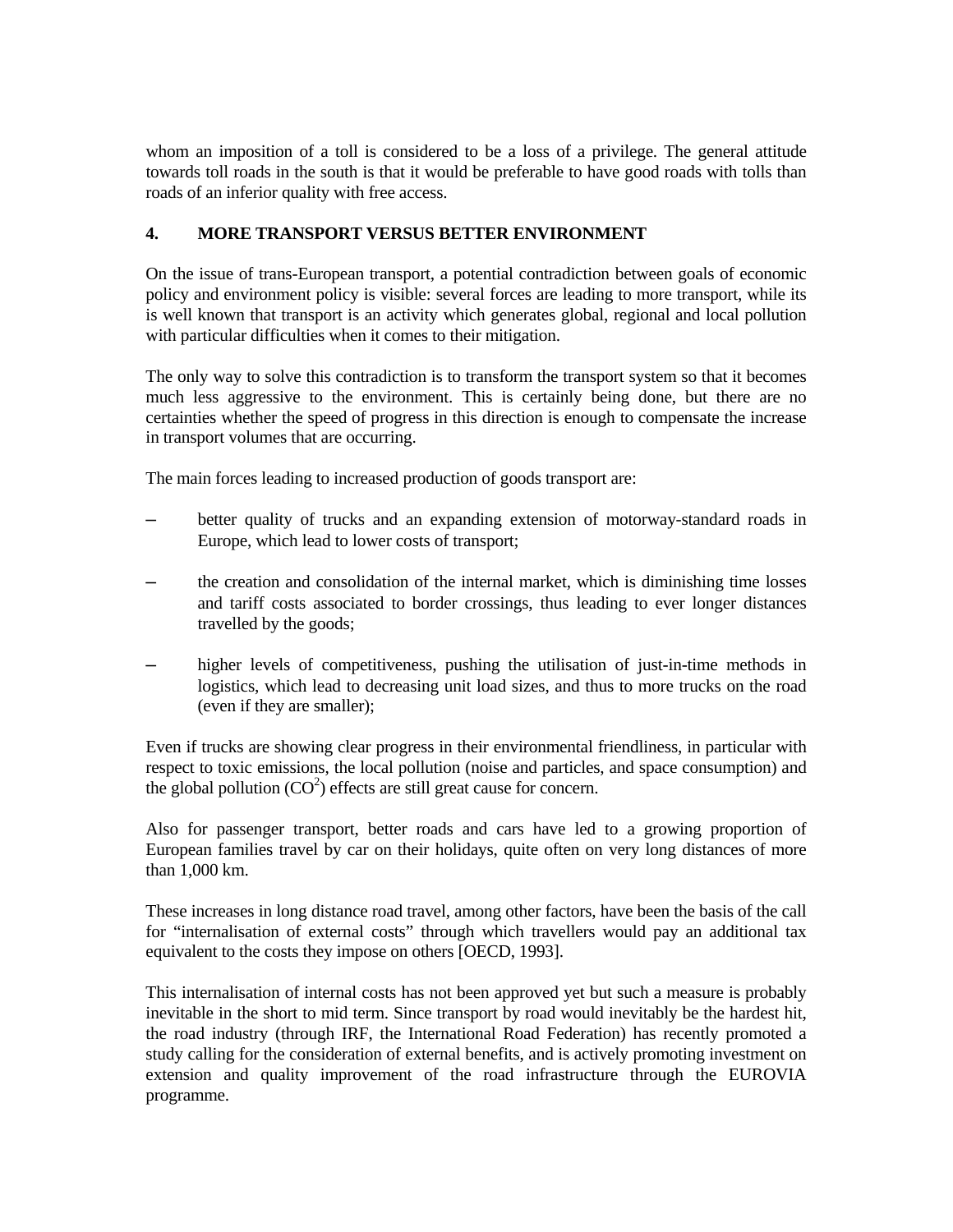Even if several different alternatives exist for this internalisation, it is likely that unit transport costs by road will increase in relation to distance (especially hurting peripheral regions) and to congestion (especially hurting core regions).

Long distance road transport, which has been steadily gaining market share over the other modes, has been able to do so mainly not because of lower prices — in many origin/destination pairs, the rail or the short sea shipping connections are substantially cheaper — but on account of a steady improvement of service quality, permanently adapting service to the needs of the clients. In many cases too, the much lower shipment size with which it reaches a high level of productive efficiency, has been a strong factor on its favour.

But the advantage of heavy goods vehicles is so great on short distance door to door services that when it comes to reducing the number of km per vehicle on the road, the tax will inevitably have to fall on long distance delivery by road. This can be done through toxic emission based taxes, or social legislation regarding the working periods of drivers, or any other measure.

The result however, and for the purpose of this paper, is the same: If the southern regions of Europe want to achieve a sustainable improvement of their social and economic integration in Europe, they must strive for availability of environmentally sounder forms of transport at the same time as they must quickly improve the general productivity of their transport systems [Viegas, 1992], as this is crucial for them to fully join the other countries not only as producers but also as consumers.

This effort of improving productivity must not only concentrate on infrastructure, but rather on all components of the system: vehicles, organisation of firms, drivers preparation, authorities intervention (regulation and simplification of procedures).

And, given the especially long distances from many of the southern European regions to the core of western Europe (where the biggest markets are located), one can even reach an apparently paradoxical conclusion: to improve the speed of the cohesion process, southern countries should diversify their trading partners, avoiding too much dependence on northern countries, and intensifying their relationships not only among themselves but also with the other countries located at the edge of the Mediterranean Sea. In both these cases, maritime transport can be strongly improved and provide transport of low cost and low environmental aggression.

# **5. MAIN PRODUCTIVITY PROBLEMS**

Most of the productivity problems of the transport sector of southern European countries have already been mentioned, but the issue will be more systematically treated in this section.

In what specifically concerns infrastructure, the main cause for productivity are its generally lower standards of quality (speed, comfort) and capacity, both on road and rail. This stems largely from design specifications which have been systematically upgraded in the richer countries of the north as they continued expanding and improving their infrastructure.

In the south, not only new construction was generally in much lesser intensity (with the already referred exception of the new EU members since their admission), but also requalification of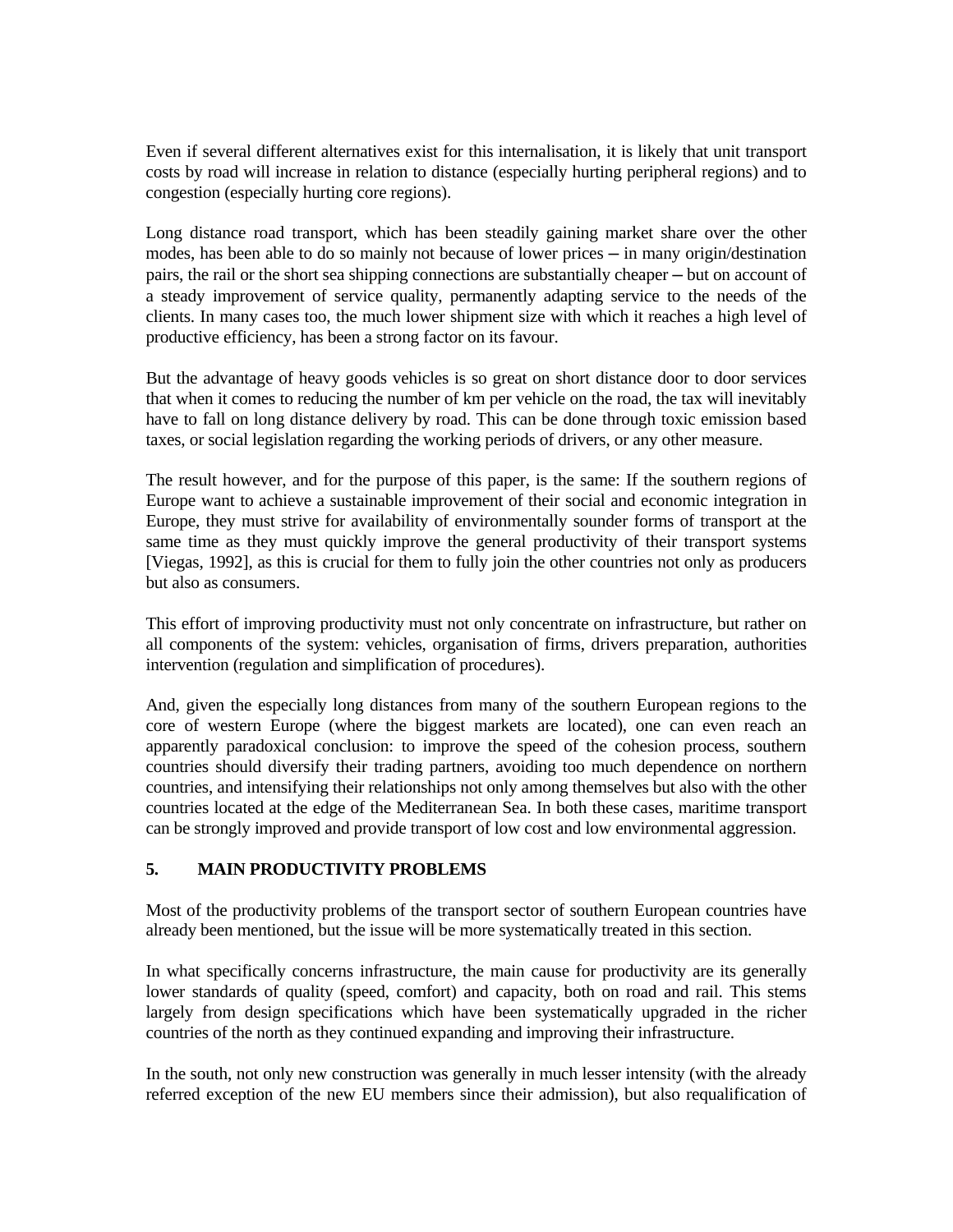existing sections (not only maintenance but also adaptation to more modern standards) was done at a very small scale. Also, maintenance of infrastructure, even if it can generally be done at larger intervals ─ due to lower traffic loads and a more clement weather ─ is carried out with a less systematic programming, often permitting that roads and rail sections be kept in operation for long periods in conditions that severely limit performance and increase safety risks.

Apart from the road surface or rail track, another vital component of the infrastructure plays here an important role: signalling. This has an important role in railway capacity and also in safety for both modes. And here too, the approach has been much poorer in the south, where there are less systematic rules for placement of road signalling, and less are performant rail signalling procedure.

But one must understand that these lower standards in some infrastructure elements are more serious in the networks of the south than they would be in the north. The lower density of networks in the south leaves the users with much less choice and thus forces them to use those degraded networks.

This loss of productivity caused by lack of redundancy is especially visible in the case of disturbances caused by accidents or even by congestion. In a less redundant network there are fewer alternative routes, and travellers have to wait until the cause of disturbance is removed, whereas in a more connected network they would be capable of finding (or even be directed towards) alternative paths.

This possibility of redirection in case of disturbance is another type of productivity enhancement measure that is now systematically present in many areas in northern Europe and still absent apart from a few exceptions in southern Europe. If the greater frequency of congestion situations in the north creates an expectation for a higher level of use  $-$  thus an economic justification on account of the number of beneficiaries ─, the bigger losses to travellers each time those disturbances occur in the south leads to a higher opportunity cost of not having them installed in the south — thus an economic justification on account of the value per beneficiary.

But, as referred above, other factors hinder productivity of the transport systems of southern Europe: from the side of the authorities, bureaucracy and regulatory systems are generally more complex and cause unnecessary delays and costs; from the side of transport companies, there is less organisational know-how and less computing equipment to optimise planning and operations.

The latter are especially poor at one point of the transport system where there is also much to improve in the north: transport interchanges in general.

In the whole of the transport system, interchanges are the most complex elements, not only because there are technological difficulties of moving cargo or passengers between different vehicles (often, different modes), but also because this involves questions of synchronisation (not necessarily perfect, but desirable) of the inbound and outbound vehicles and administrative control of those transfers.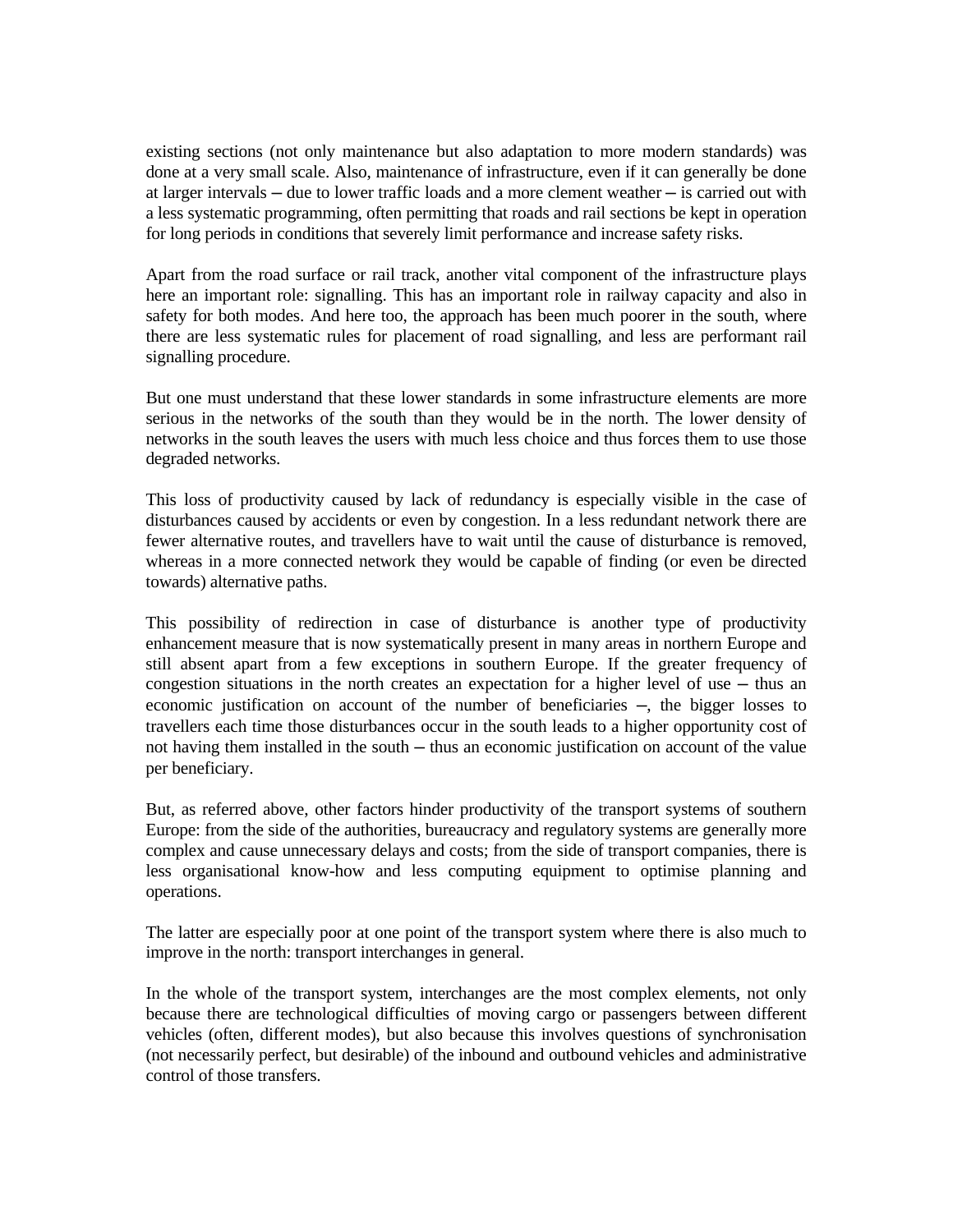There are no special difficulties in performing these tasks when there is ample freedom to consume time and space for those transfers, but as one or the other (or both) of these vital resources become scarce ─ normally from increased flows in the case of space and from pressure from clients in the case of time — the organisational challenge mounts tremendously, and the differences in productivity can be enormous.

And one must remember that these interchanges are not only ports and airports, but also railway stations and all points of transfer between road and other modes, the importance of which will be growing due the mentioned environmental defence reasons.

# **6. STRATEGIES FOR PERFORMANCE IMPROVEMENT**

From what was said above, it can be stated that direct financial support to programmes of infrastructure improvement is a vital help but is not sufficient to achieve a significant and sustained improvement in the productivity of transport systems in southern Europe.

It is essential for the Trans-European Networks (TEN) project to be ensured with a strong element of commonality, and not just with each member state doing its part of the whole. Commonality here means common functional concepts and (at least) approximately common design standards, not only in the traditional engineering sense, but also in what regards environmental impacts (CEMT, 1995). This is necessary for all modes, not only for the road, and it must cover the infrastructure and the services delivered on it.

On service dependent transport infrastructures (rail, ports and airports, intermodal interchanges), management concession to private companies is probably the best way to improve performance. Full privatisation will in many cases be unfeasible or too risky, since the need for new capital investment will be too large for the traffic volumes expected in the short term.

By franchising the management of operations (possibly with a tied-in obligation to share investment on the infrastructure or on the equipment), private partners can be brought in. Even if governments want to keep artificially low prices (which may be needed to ensure mobility and access to markets in areas of low density), tenders may be organised which allow managers to engage in modernisation programmes (for long enough periods to recoup their part of the investment) with their revenues coming from clients and partly from government.

For the case of the road, two special difficulties may be identified with respect to southern Europe: the strongly radial structure of their road networks and the long distance to markets in core areas of Europe. For the first, it is important to develop by-passes, even if the proportion of through traffic in these city areas is currently small (it is exactly this through traffic that must be relieved of the congestion caused by the remaining traffic); for the latter, as referred above, it is necessary to complete the Trans-European Road Network as planned (for which the main issue is that of financing the investment) while at the same time increasing the market share of the less polluting forms of transport must be used.

As mentioned above, the practice of tolled access to motorways does generally not face much opposition in southern Europe. While current practice on road tolls is quite varied in southern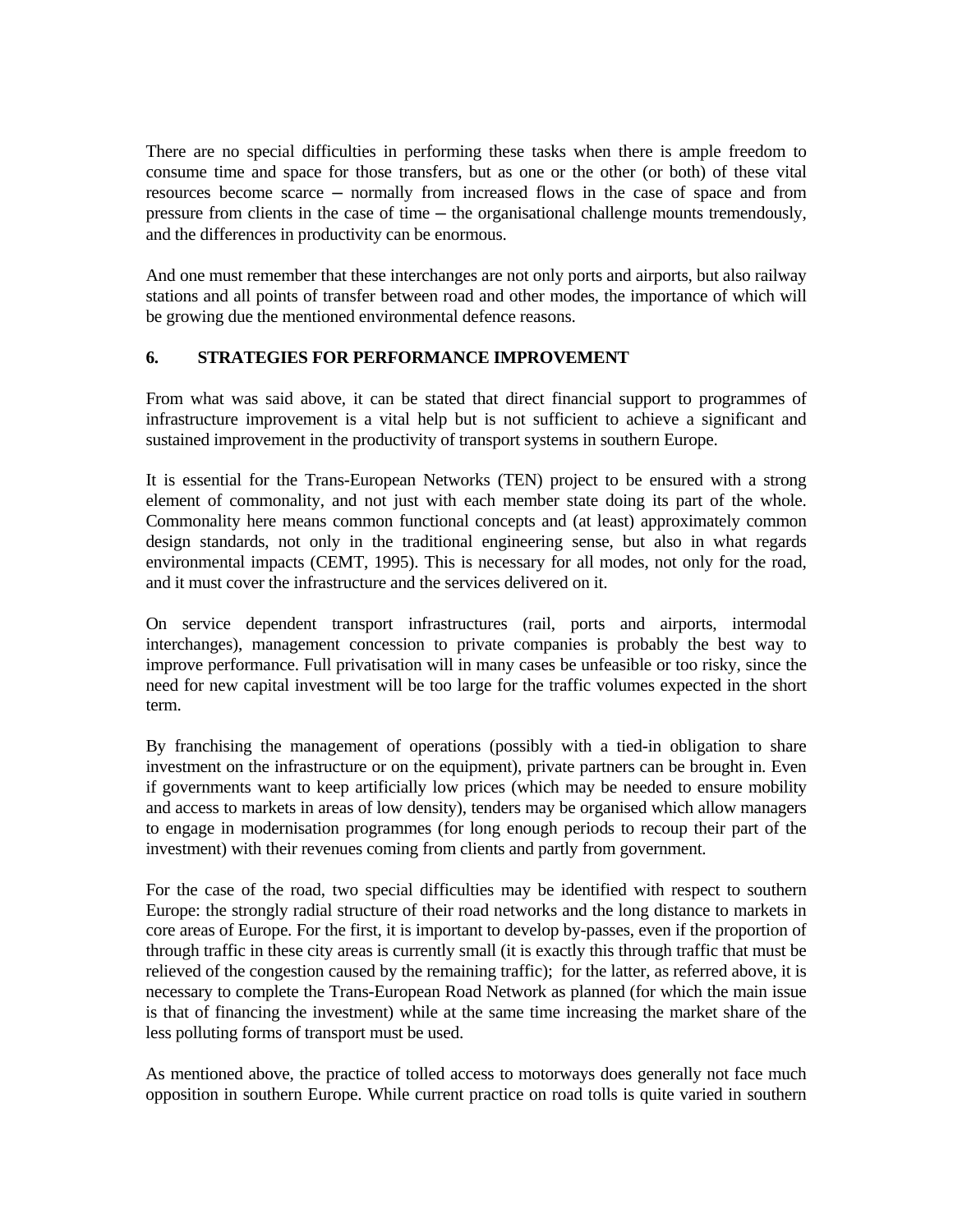countries, it should not prove too difficult to accept a uniform principle that the elements of the TERN should be subject to tolls, not only to finance the expansion of these networks, but also to ensure the adequate maintenance care independent of government budgets and, whenever necessary, a better traffic flow through price-based management of demand.

An interesting possibility of ensuring the above referred commonality of financing would be that a percentage of toll revenues of all sections of the TERN be considered a "common revenue" for additional investment on the network, irrespective of where it was generated.

In market economies, if the market share of other transport modes is to increase they must be attractive to the clients. That attractiveness essentially results from a combination of performance and price.

This question then becomes crucial for southern regions: performance of other transport modes (either by themselves or in combination with the road) must be strongly improved without increasing their price, so that when internalisation of external costs of transport becomes reality, particularly affecting the price of road transport, these regions will not suffer great hardship for lack of competitive alternatives.

But, apart from other features in other modes of transport  $-$  namely rail and shipping  $-$  the attractiveness of an alternative by those modes is strongly dependent on the frequency of service. On the other hand, current freight volumes are not enough to generate a minimum competitive frequency.

There seems to be in these cases a justification for a declaration of public interest in ensuring the realisation of such freight transport services, even at occupation levels well below cost coverage. The state must "safe-buy" the level of occupation that effectively recoups costs for the transport operator, while maintaining a "normal" price for the real clients of the transport. If the added frequency manages to attract some loads that were previously moving on other modes, the need to subsidise (the transport operator) will decrease without imposing price increases to the newly-gained clients.

This and other special measures may be justified only in presence of adequate knowledge of the existing flows and of the potential changes induced by such measures. So, in parallel with better infrastructure there is a vital need for better and more reliable information of traffic flows (CEMT, 1995).

A final word to repeat was has already been mentioned above, namely the fact that connections to the other sides of the Mediterranean — Middle East and North Africa — are also of great European interest and represent a significant role for the transport systems of southern Europe. The risk exists that these connections might be seen as less important than those to the core of Europe, but that certainly corresponds to a limited vision of what European interest does mean.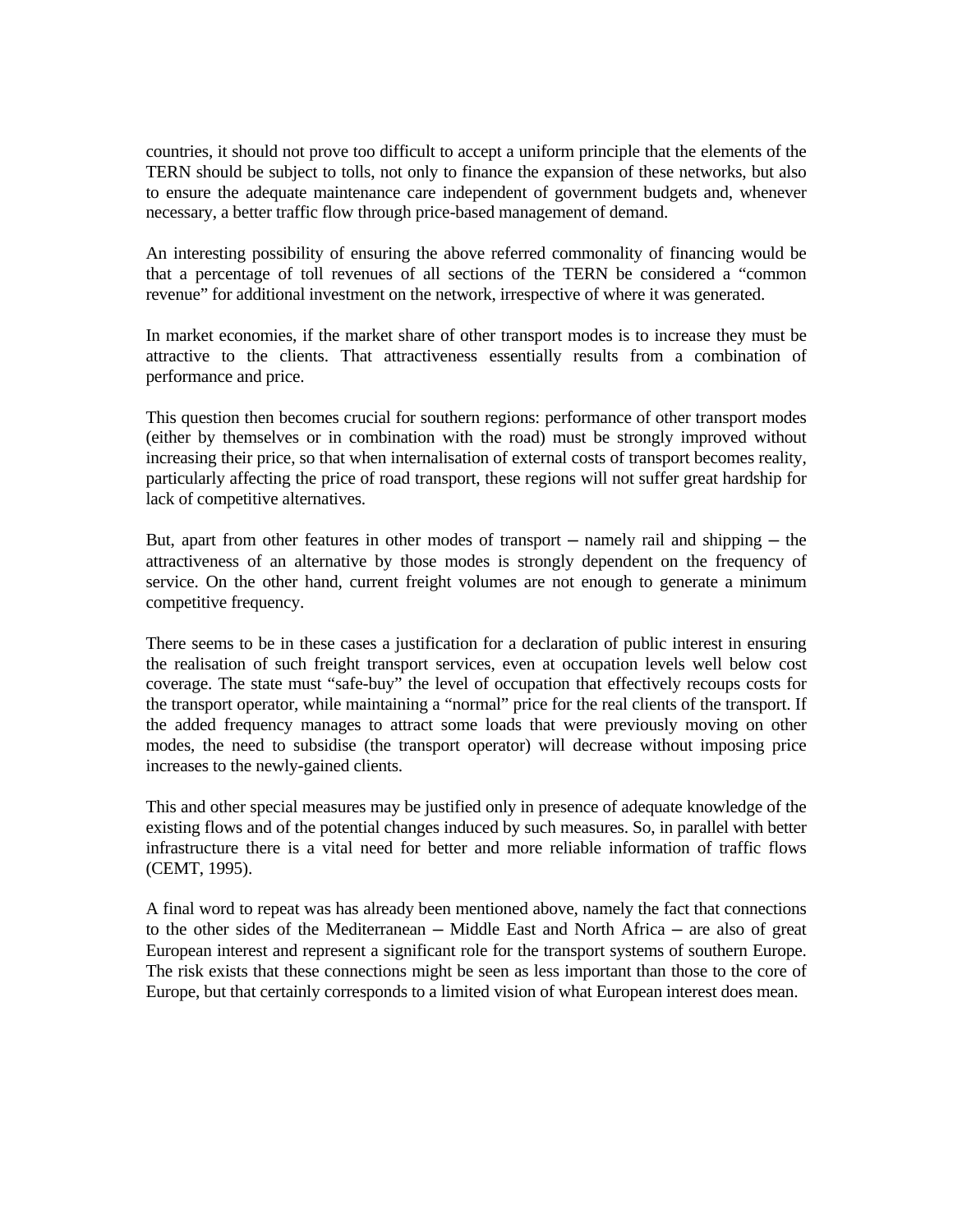## **NOTES**

<sup>1</sup>This covers parts of (and some cases the whole of) the following countries: Portugal, Spain, Andorra, France, Italy, San Marino, Slovenia, Croatia, Bosnia-Herzegovina, Yugoslavia, Albania, "the former Yugoslav Republic of Macedonia", Greece, Bulgaria, Turkey. The particular case of islands in the Mediterranean was not considered explicitly although many of the considerations made would also apply.

 $2$ Despite the names, these are not one motorway and one railway, but rather extensive networks connecting the CEECs among themselves and with western Europe.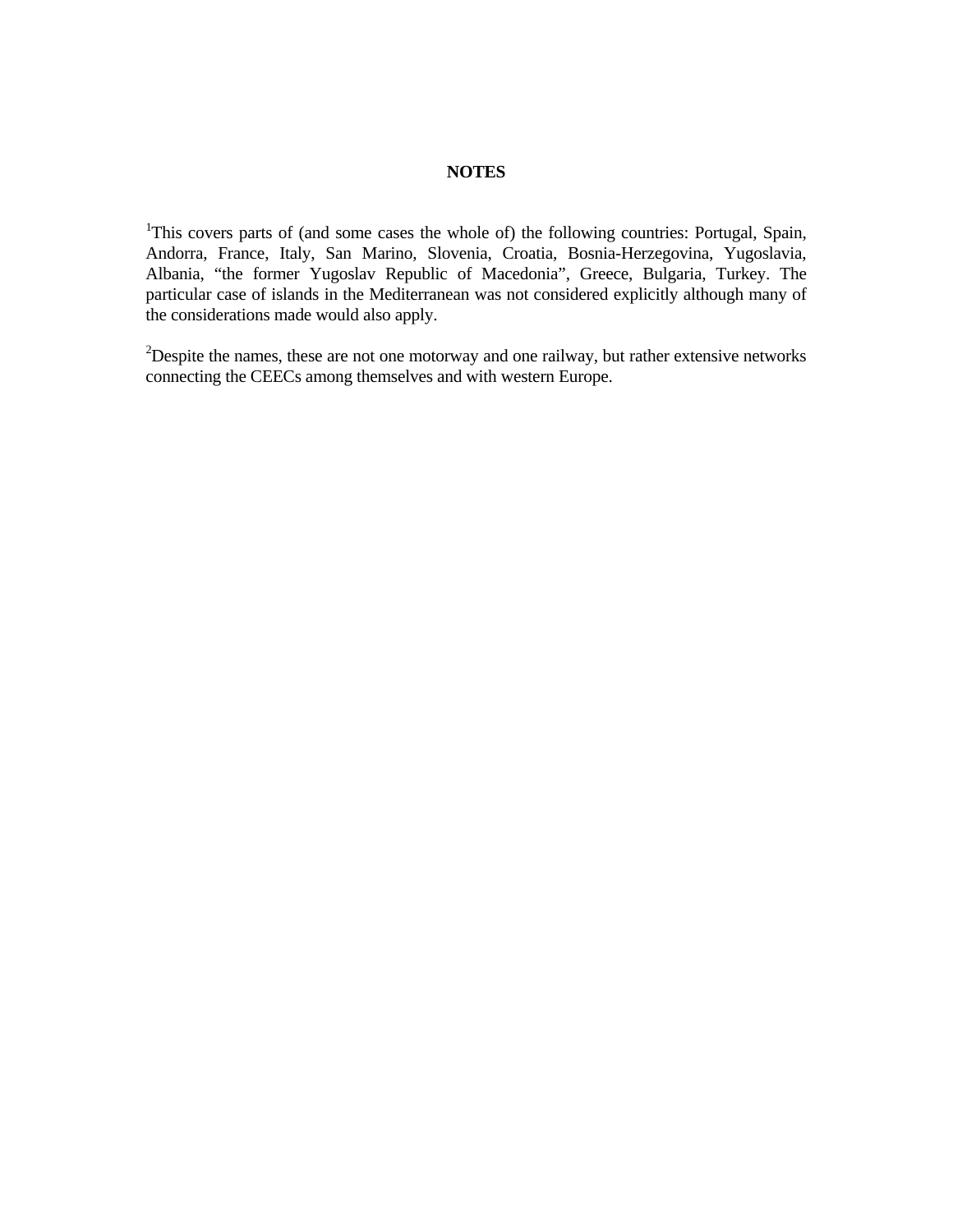## **REFERENCES**

CEMT (1995), *Tendances du transport européen et besoins en infrastructures*, Paris

OECD (1993), Séminaire conjoint OCDE/CEMT sur l"internalisation des coûts externes des transports, Paris, Octobre 1993

OECD (1994), *Congestion control and demand management*, Paris

United Nations, Economic Commission for Europe (1994) - Transport information 1993

Viegas, J.M. (1992), *Positions and priorities in peripheral regions*, presented at the *ECMT International Seminar on Reducing Transport's Contribution to Global Warming*, Paris, 1992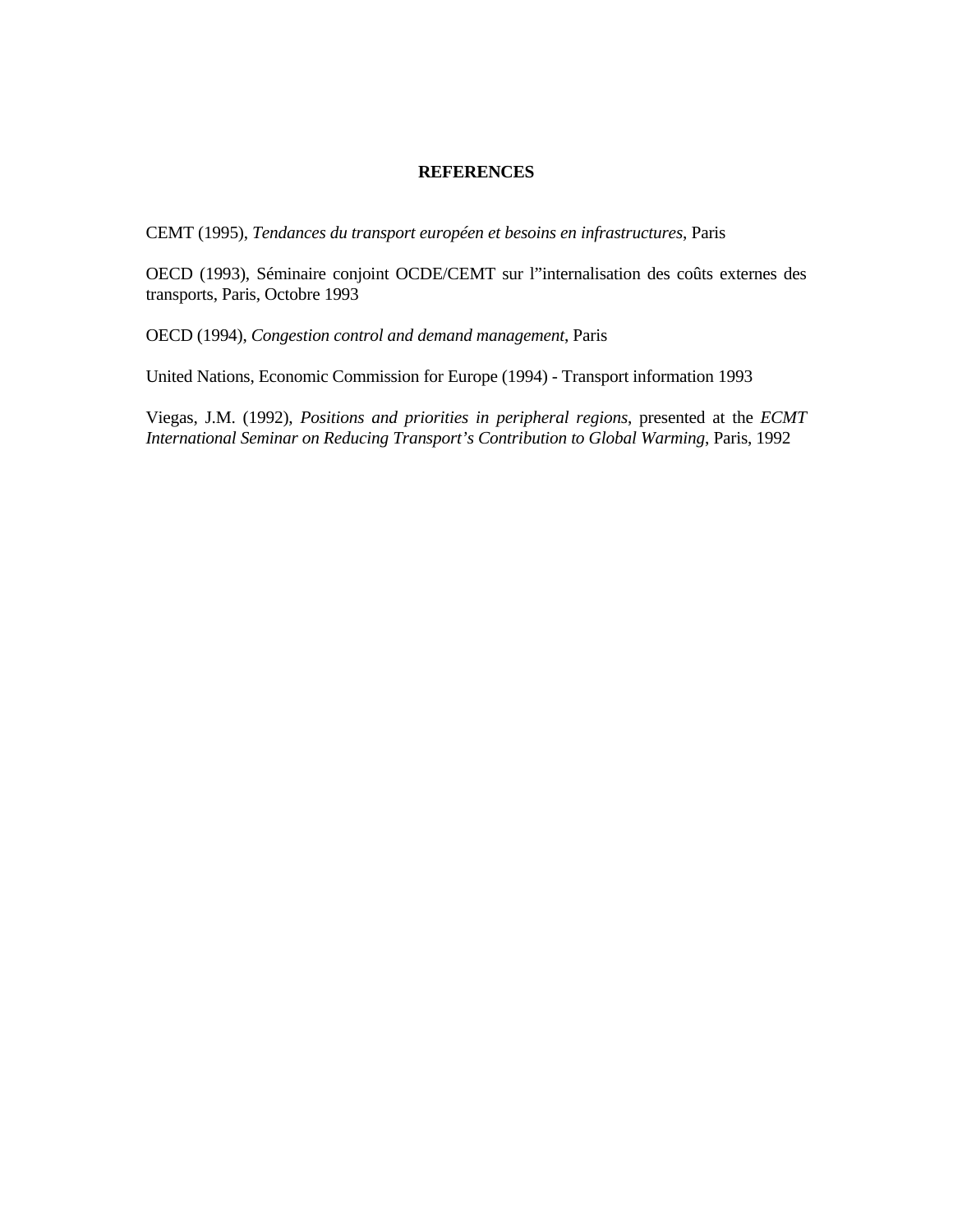## **TRANSPORT INFRASTRUCTURE NETWORKS IN THE COUNTRIES OF SOUTHERN EUROPE AND LINKS WITH THE EUROPEAN NETWORK**

**5. Development and environmental consequences of the transportation networks of central and eastern Europe in connection with the countries of southern Europe** 

**Mr Miran GAJŠEK Ministry for Environment and Physical Planning Ljubljana, Slovenia** 

#### **1. INTRODUCTION**

The following paper discusses territorial and functional interaction of two essential points of transport infrastructure planning, namely development consequences and environmental impacts. Development is treated specifically within one important territorial aspect and estimations have been made on the correlation between the location of intermodal transport corridors on one side and the role of existent urban centres as the interchange points on the other.

The problems concerning development consequences and environmental impacts of traffic connections of central and eastern European regions with southern parts of Europe is very complex regarding its contents as well as its territorial extension. This paper limits itself to highlighting issues concerning the development and environmental viewpoints of transport networks in the CEECs countries (under the classification of the European Union), particularly in their connections to the southern European countries, and to other countries in Europe, as well.

The working hypothesis is as follows: previous activities of the planning process, which have been defined, e.g. nine corridors of the Second Pan-European Transport Conference in Crete (EC ─ Directorate General for Transport, 94), on the level of transport strategy and in the socalled Vienna Paper (Käfer 94) on the level of the programme, should be supplemented by regional and physical planning activities, particularly concerning the development consequences and environmental impacts of the intermodal transport corridors. It is proposed that interdependence of transport networks, on the one side, and interchange points and/or urban centres, on the other, represent fundamental basis for planning. The expression "interdependence" refer to the problem of circular causation, i.e.: "transport may lead to urban growth and urban growth itself may be the cause of the transport expansion", (Johnston, Gregory, Smith, 94, pp. 643). Due to the fact that besides transport-induced effects of urban growth other factors inducing effects exist therefore, regional and physical planning is essential.

Besides, regional planning levels shall be territorially adjusted to the process of regionalisation in the framework of ongoing or anticipating administrative transformation of countries in transition. This implies that the area of the new administrative unit and the planning area are the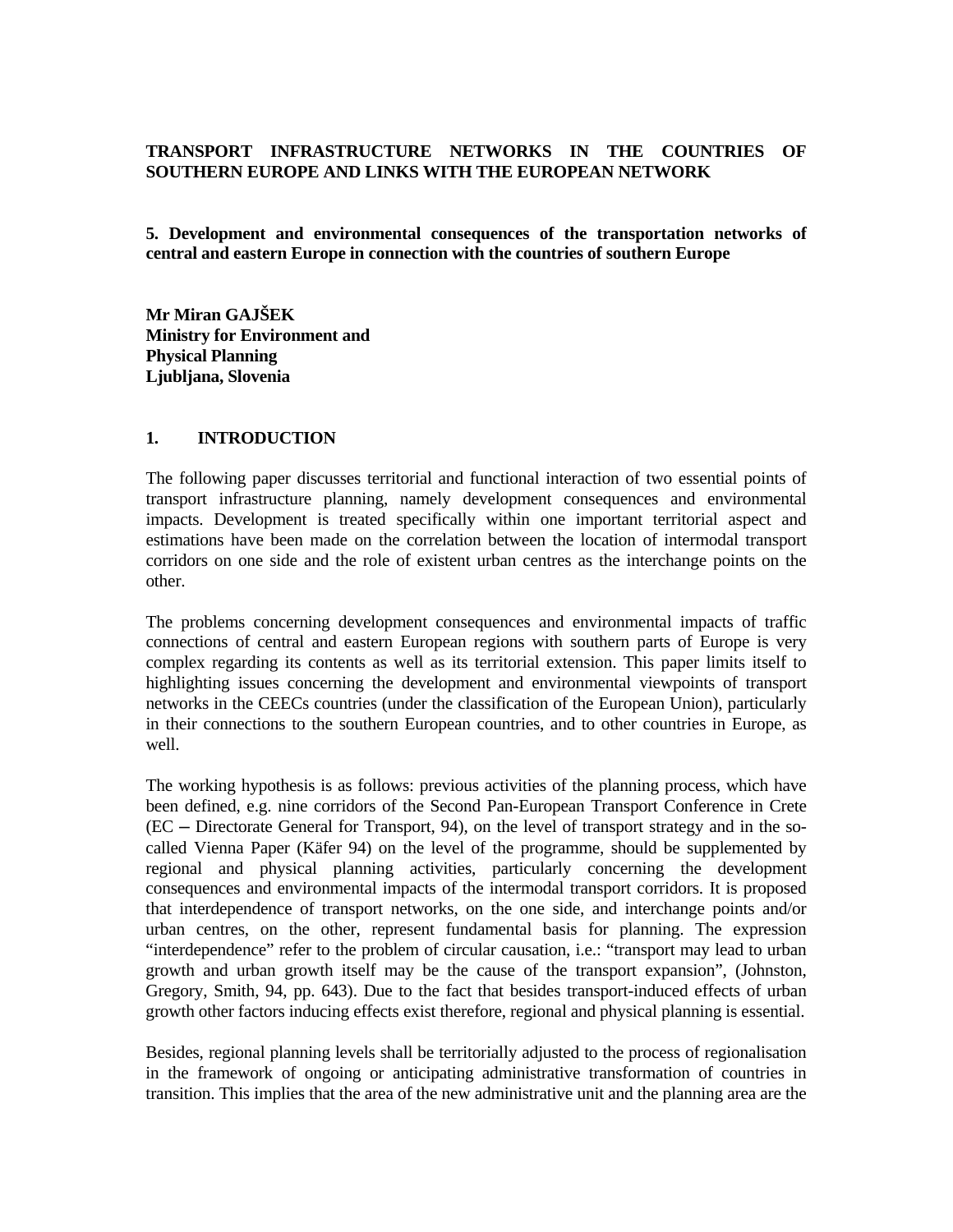same, and that new regional administrative centres should function also as growth centres or growth poles and as a major traffic nodes or, in other terms, interchange points.

Environment is treated within the confrontation between traffic infrastructure and comprehensive planning focusing on environmental matters. Strategic Environmental Assessment (SEA) will become compulsory for TENs from 1998 onwards. Anyway, SEA with the Social Impact Assessment (SIA) and other assessments and impacts of different sectors means that strategic planning is becoming a more and more important base for development at all. Connection to a mentioned administrative reform in the CEE countries, the possible role of natural regions as administrative regions should be examined; natural regions, also called natural geographic regions, are principally thought to be a very appropriate basis for administrative regionalisation and for regional planning, too. Finally, regional agendas as paraphrase for local agendas, obligated from the Earth Summit, represent, with regard to homogeneity of natural regions, a very appropriate area for environmental planning.

Another presumption should also be mentioned. Due to geographical vicinity and evidently shorter distances (in comparison with distances inside CEECs countries, as well as between CEECs and South European countries), the westernmost CEECs first established traffic connections in the direction of west European countries. The highway between Budapest and Vienna has been constructed and the layout for the Prague-Dresden highway has already been determined. On the opposite side of the region, CEE distances are evidently longer. Besides, the unstable situation in some parts of the former Yugoslavia shall postpone the accomplishment of nine planned corridors (EC DG XII, 94), i.e. the planning of additional necessary transport corridors, primarily along the Sava river, across Sarajevo to the Adriatic coast and along the eastern side of the Adriatic sea. Also, central and eastern Europe is becoming much more environmentally oriented, and the legislation on environment shall become more and more binding. This implies that environmental conditions for the new constructions of railways and highways in the area in order to connect the CEE countries with the Mediterranean ones, shall be considerably more strict due to the time delay. In transitional period the importance of airports and ports is growing. For example, some airports (e.g. Ljubljana Airport) and North Adriatic ports (Trieste, Koper and Rijeka), have already been substituting or looking forward to substitute the non-functional traffic movements along the Sava river corridor towards Athens and Istanbul.

# **2. STARTING POINTS**

#### **2.1. Area**

In terms of Europe 2000+, the following countries are part of central and eastern Europe, (CEE countries): Albania, Bulgaria, Bosnia-Herzegovina, Czech Republic, Croatia, Hungary, "the former Yugoslav Republic of Macedonia", Romania, Poland, Slovakia, Slovenia, Serbia and Montenegro. Among southern European countries, Greece, Italy and Turkey have been discussed.

From the geographical point of view, reference is made to traffic flows between the North European plain across the Pannonian plain right to the Balkan Peninsula, across and/or past the Alps, Krkonoše Mts, Tatra Mts, the Carpathians, the South Carpathians, the Dinaric Alps and Rhodope Mts. The largest mountain ranges and highlands are mentioned not only because they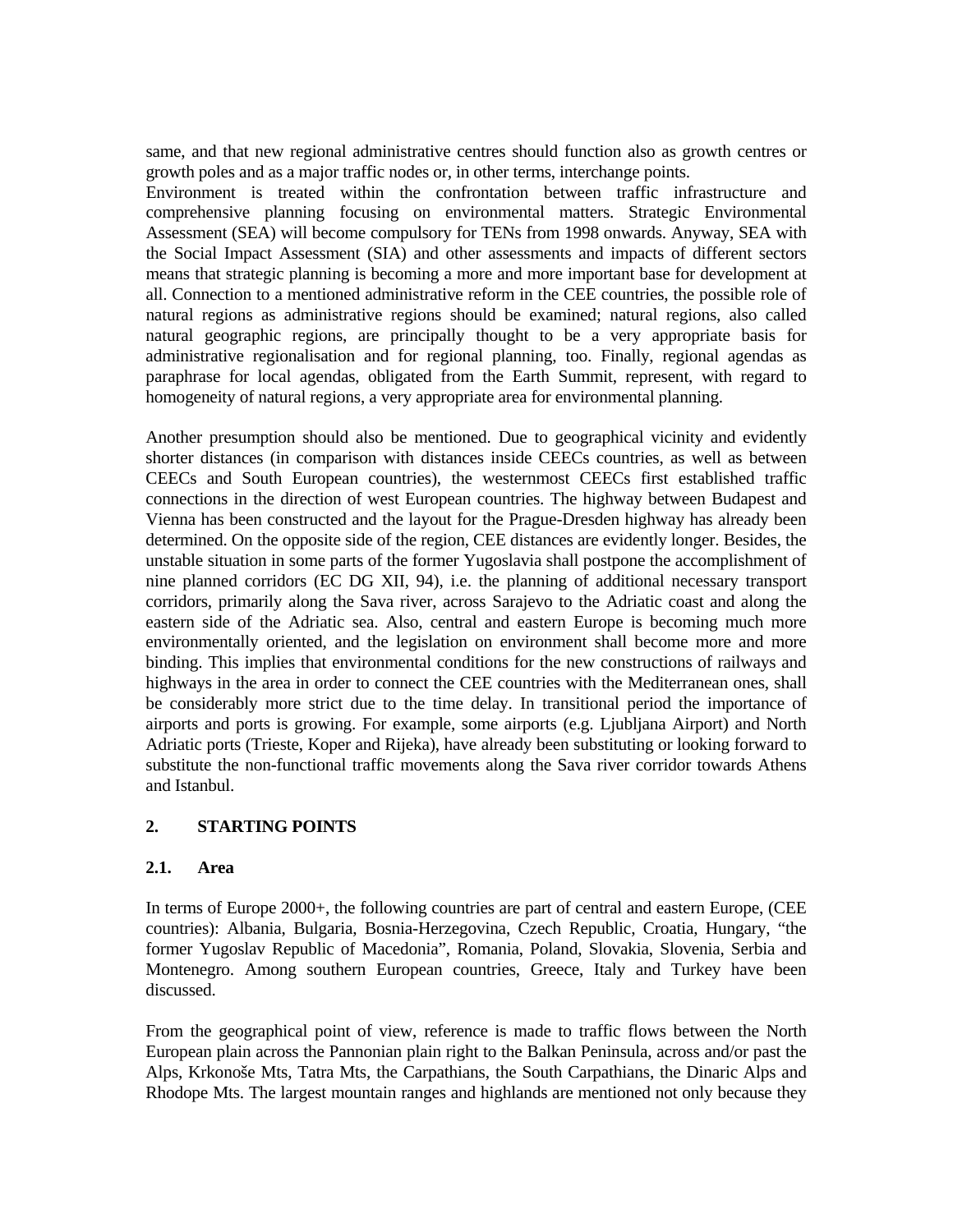represent a relief impediment, but also because they are geographical entities with unique characteristics and natural potentials which have already been protected (e.g. Alpine Convention) or are to be protected due to their environmental qualities. A good example would be the planning of the Prague-Dresden highway, where the alternative route, proposed by the Czech NGO Deti Zeme, according to which the highway would avoid sensitive mountainous regions of Cesko Rudogorie and Sredogorie near the Czecho-German border, has been rejected by official planners (Richardson, 95).

From the transcontinental point of view, evaluation is made of the importance of connections between the Baltic Sea in the North and the Adriatic Sea, the Ionic Sea, the Aegean Sea and the Black Sea in the south (to mention larger seas only), i.e. between the Danube basin and the Oder and Vistula basins (to mention the most important rivers in the region referred to). As natural regions, river basins set environmental restrictions. As an example, we would like to mention the environmentally sensitive area of Drava-Mura Project performed by EURONATUR, which is being crossed by transport corridor No. 5 of the Crete Declaration.

# **2.2. Centre-periphery**

Geographically speaking, central European countries are sited right in the middle of Europe, whereas the economical and financial centre of Europe is nowadays centralised in Western Europe. The centre is known under many popular names with territorial definitions, such as "blue banana", i.e. "*Tissus de villes*" (R. Brunet, 89), and "golden triangles" on different levels. The largest triangle between London, the Ruhr-central Rhine region and the area between Ile de France and the city of Randstat in the Netherlands (Foucher, 93), and also the north-Italian golden triangle between the cities of Turin, Milan and Genoa.

The basic supposition remains that periphery regions and countries in central, eastern and southern Europe need to be connected by transport corridors not only to the core region in the EU, or vice-versa, but also among themselves. Inside the transport network it is important to "create nodes or interchange points in networks or other means of the regional economy interacting with transit traffic", (Vickerman, 1995, p. 26). Moreover, according to the problem of circular causation, those interchange points should be territorially and functionally very close to urban centres.

In the sixties, the concept of connecting periphery regions started at state level (Friedman, 65), while in the eighties and nineties interests concentrated on the problems of peripheral regions at inter-state and even at pan-European level. A very good example is the reform of EU regional policy in the year 1988, when the EU Council of Ministers had to spend almost two thirds of the Structural Funds budget for underdeveloped regions, to regions of declining industry and to rural regions inside the EU. However, a concept of European polycentrism being in an interdependent relationship with the concept of European macroregions is needed. The very centres, or rather, the network of the urban centres represent a basis for transport planning and for all planning. To be more specific, pan-European transport network should be developed and based upon analysed and evaluated network of the existing and planned important urban centres. This refers to growth centres (by Hansen and Berry) and at the same time, but from the economical point of view, to growth poles (by Perroux) meaning that in urban growth centres which, in accordance with inter-modal concept, bear urban and transport importance as traffic nodes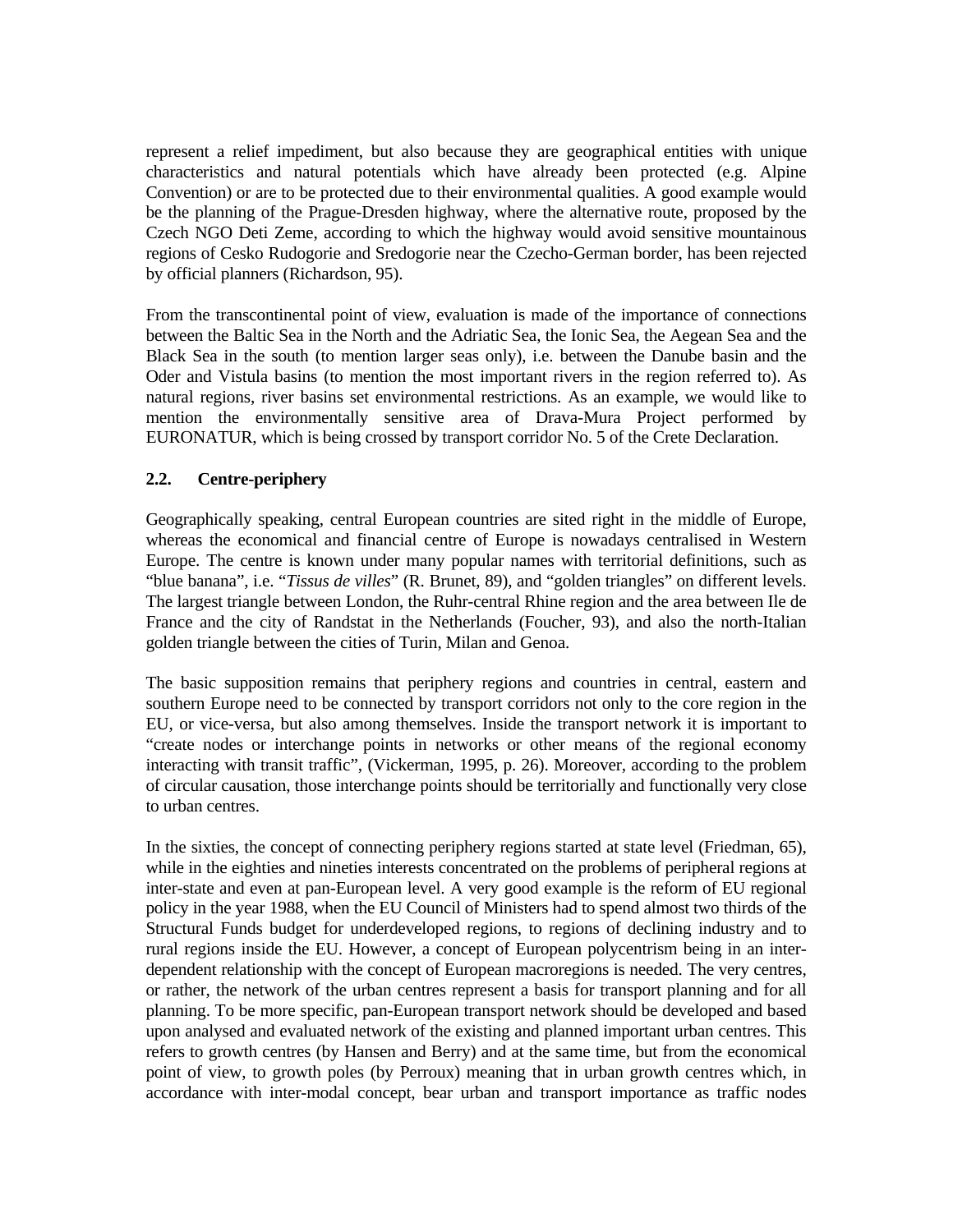and/or interchange points, it is necessary to prevent negative economical effects of transit. Finally, it is by no means essential to define hierarchical scale of urban centres and to determine the distance between individual urban centres in order to prevent spontaneous growth of more or less linear cities along trans-European traffic corridors, and in particularly on highway junctions.

The conclusion relating to the context of this paper is that the network of the urban centres in the peripheral countries or CEE countries are not analysed in the same manner as in the Europe of the 15 and other well developed European countries (Map 1).

# **2.3. National planning versus international planning**

Looking back into the history, a comparison with the sixties and a long-lasting transitional period from one planning theory and practice to another reveals to be very instructive. In the sixties, regional as well as physical planning on the national level managed to make a considerable leap in quality to the so-called systems planning which by elaboration of spatial plans of the new generation contributed to the creation of conditions needed for the process of the periphery elimination and integration. In reference to this, three periods can be distinguished in the course of development of planning theory and planning practice (Hall, 92): *1)* the period of master plans (up to ca. 1965), *2)* the period of systems planning (from ca. 1960 on) and *3)* the period of constant participation and conflicts in planning (from late 1960s and from 1970s).

Paraphrasing J. Friedmann, who on the basis of the centre-periphery model formed the territorial doctrine in the mid 1960s, and replacing the word national with supranational, the starting point gets as follows:

- gradual elimination of periphery (i.e. periphery within supranational scale), along with the substitution into independent and interdependent system of urban regions, defined as core regions by Friedmann; and
- ─ progressive integration of space with expansion (on the supranational level) of the system of successful merchandise/goods market and factors market: labour, land, capital and enterprise; (Friedmann, 66).

In a similar way, B. Berry and his doctrine of growth centres can be paraphrased: "... the development role of "growth centres" contains simultaneous filtration of innovations being generated by urban hierarchy and spreading of benefits, evolving from the results of growth. The process is running on two levels:

- supranational level: from national centre to inner regions; and
- inside regions, from their metropolitan centres outward to inter-metropolitan periphery (Berry, 73).

It is assumed that on the European level nowadays it shall become necessary to accomplish the same quality leap to reach the systems planning in order to gradually eliminate periphery and achieve its integration. Therefore, the elimination of periphery and integration of space bear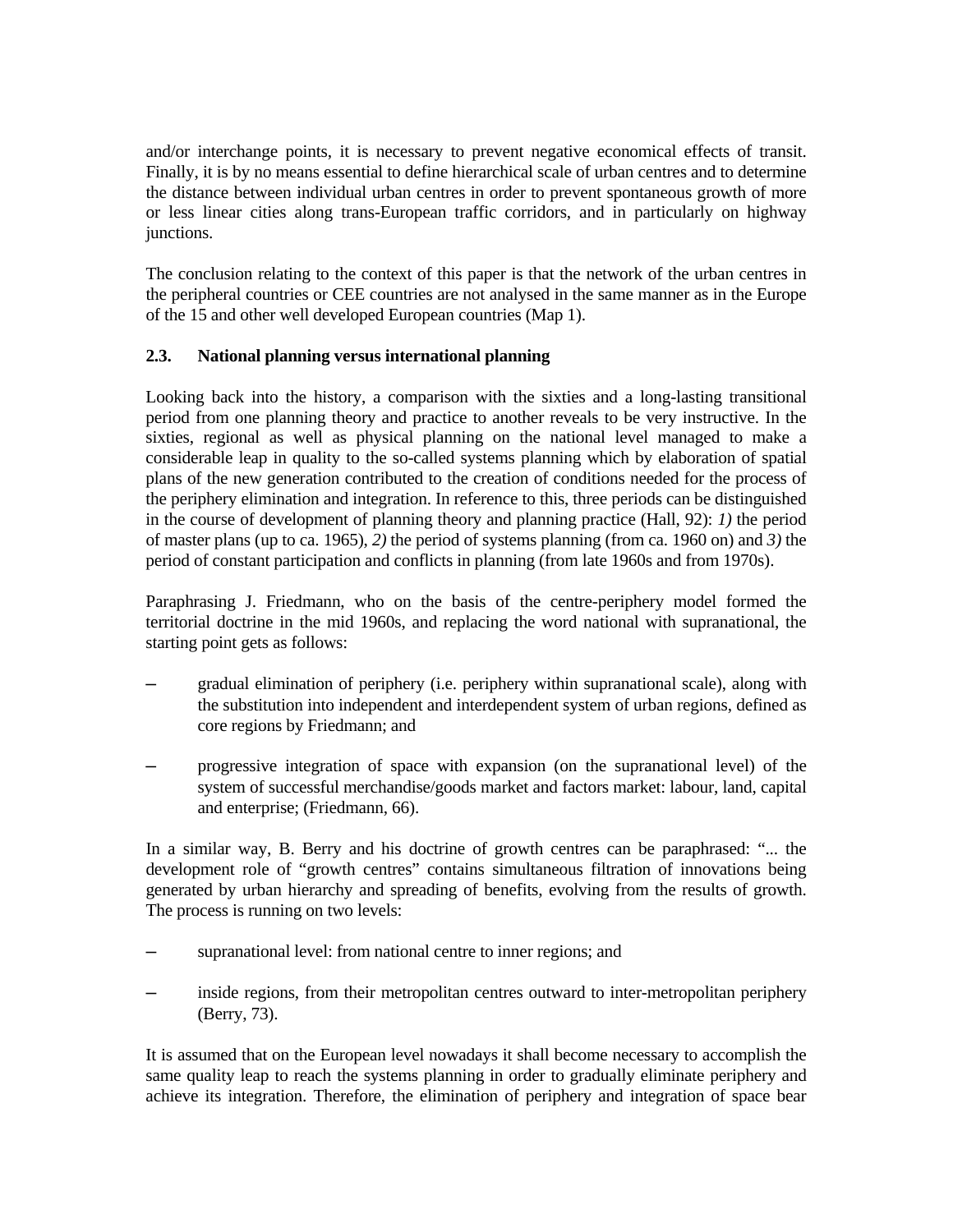analogue leitmotifs in regional policy of the European Union. Assistance programmes to regions within the EU Structural Funds are really very important. Likewise EU and OECD international assistance to CEE countries, through PHARE, INTERREG and OUVERTURE programmes, have already been developed (EC, 94).

According to strategic plans such as the Crete Declaration and concerning the appropriate area for planning and for detailed allocation of transport corridors, it can be concluded that planning assistance is needed for the CEE countries, crossed by nine intermodal transport corridors of the Crete Declaration.

## **2.4. Beginning of territorial planning co-ordination on the European level**

Once the introduction of physical planning concepts became important in the 1990s, the three most important elements should be mentioned: Europe 2000+ (EC, 94), Towards a new European space (Akademie für Raumforschung und Landesplanung, Pre-Print for CEMAT, Oslo 1994) and Principles for a European spatial development policy (Bundesministerium für Raumordnung, Bauwesen und Städtebau, 95). The most important activity leading to the pan-European level, however, is the preparation of the European spatial development perspective (ESDP), for which Principles for European spatial development policy were elaborated as one of expert materials. Problems concerning the use of expert materials mentioned above are as follows:

- 1) lack of data and only partial knowledge of spatial problems in the CEE countries;
- 2) the Europe of the 15 and other economically well developed European countries, are being studied more thoroughly, which implicitly suggests partial approach;
- 3) low degree of regional structurization in the CEE countries showing an inappropriate distribution of administrative and planning competence between state and local communities (Foucher 93, Van Zon 94). Administrative competencies should be changed in a period of further administrative reform, which should also introduce regional planning. Finally, low degree of regional structurization is represented also by the fact that there are, in comparison with the EU, less transnational interregional associations in the CEE countries.

It can be concluded that all four documents mentioned above represent a starting point in the current consideration about policy, strategy and vision of physical planning on the level of the entire continent. The title itself — European spatial development perspective — where the term "perspective" and not "policy" has been used, is characteristic, if the classical sequence of actions in the planning process is to be used  $-1$ ) policy, 2) plan, 3) programme and 4) project  $(Alexander, Faludi, 89)$   $-$  on the continental level as well. It is not even a policy, but it has to be said that the sintagmas "European spatial development policy" and especially "European spatial plan" are nonrealistic. To speak seriously about regional and physical planning means, first of all, to define an appropriate area for planning. One possible solution is a proposal for three levels: European macroregions, European development regions and planning regions (Treuner 95). This approach is based on the finding that any integration of Europe is founded on the concept of "regionalised approach which takes into account the existing diversity and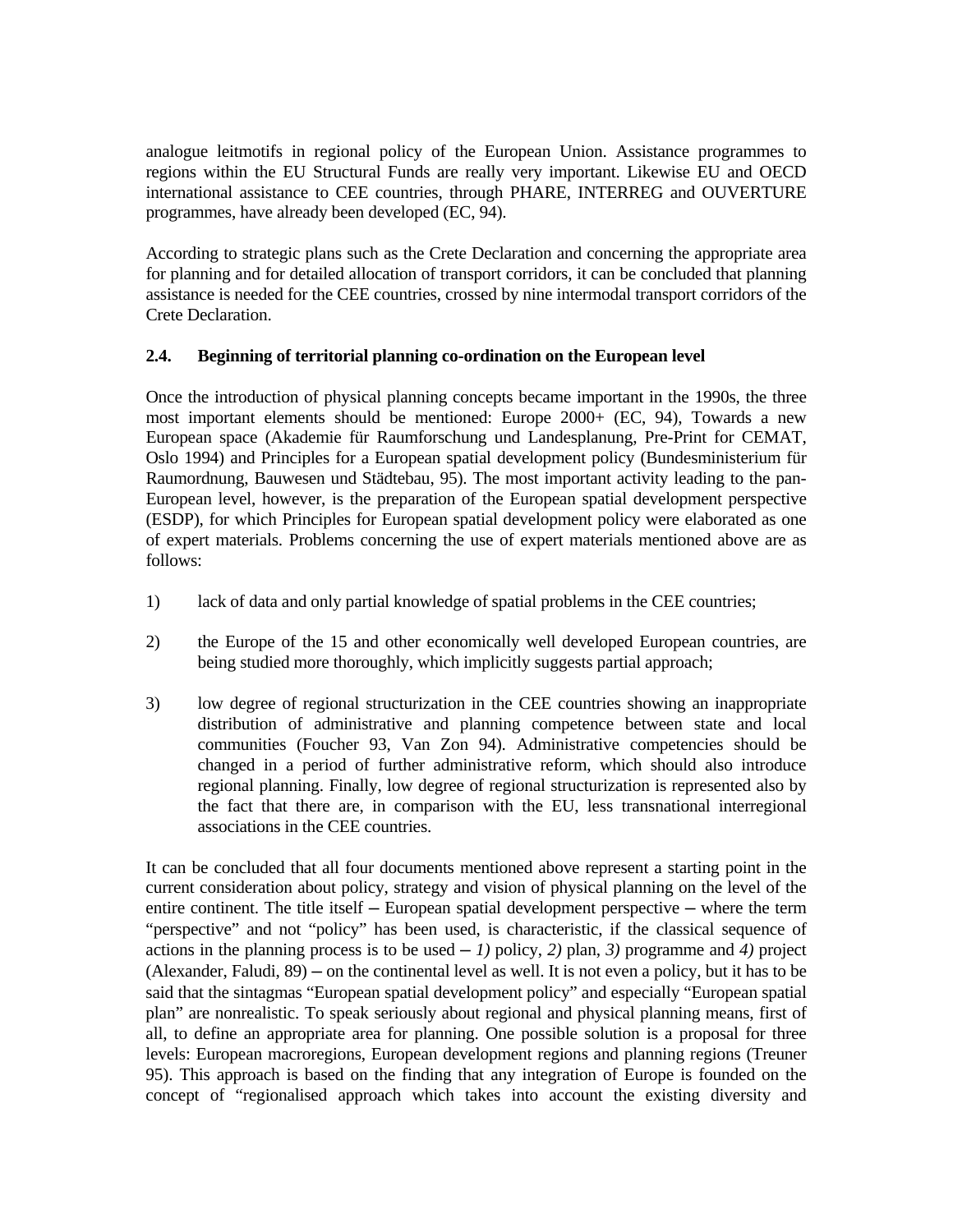disparities", (ARL 95). As for the concept of regional development, several models can be identified, whereas Szalo, Illeries and Kuklinski distinguish between centralistic and decentralistic models. It is presumed that decentralistic model, i.e. the mosaic model, and different levels of European development/planning regions derived from the model is by all means more appropriate for balanced spatial development of macroregions and states on the European continent.

Clear representation of the traffic flow situation in central, eastern and southern parts of Europe made it possible to get to the essential starting point of the report, i.e. the question of regional development of the European continent in future. With this regard, it is believed that the two basic points are represented by the following two approaches: *1)* the concept of regionalised approach regarding the European integration, and *2)* the mosaic model representing a basis for regional development of Europe.

# **3. TRANSPORT NETWORK**

Trans-European networks represent the continent-wide framework, which includes not only transport, but telecommunications and energy transfer as well. In what follows only transport networks, referring to transport of people and goods, shall be discussed.

In the framework of sustainable mobility and transport planning, numerous guidelines and conditions have been set. Common denominators of documents and materials such as the Dobris Assessment (EEA, 95), the Green Paper on the Impact of Transport on the Environment (CEC, 92), are the following:

- provision and improvement of public transport facilities;
- extension of rail, waterway and combined transport (modal split);
- limitation of transport demand, especially road and air;
- ─ improvement of concepts of sustainable mobility into modal split by economic instruments, appropriate transport infrastructure and land use planning;
- ─ connection of different modes of transport, both freight and passengers, in the interchange points.

The interchange points or transport nodes are of crucial importance for the concept of intermodal transport and because of the connection with urban centres, for this article, too. They should include not only motorways and high-speed railways, but also, when it is locally possible and/or appropriate, airports and inland and sea ports.

As regards areas taken into consideration and the problems of insufficient inward and outward infrastructural network, it can be said that further development of four main transport flows determined by the EEC in 1989 (Council of Europe, 93, pp. 112, 113) is needed. In reference to this, two contributions from 1994 are undoubtedly of the utmost importance.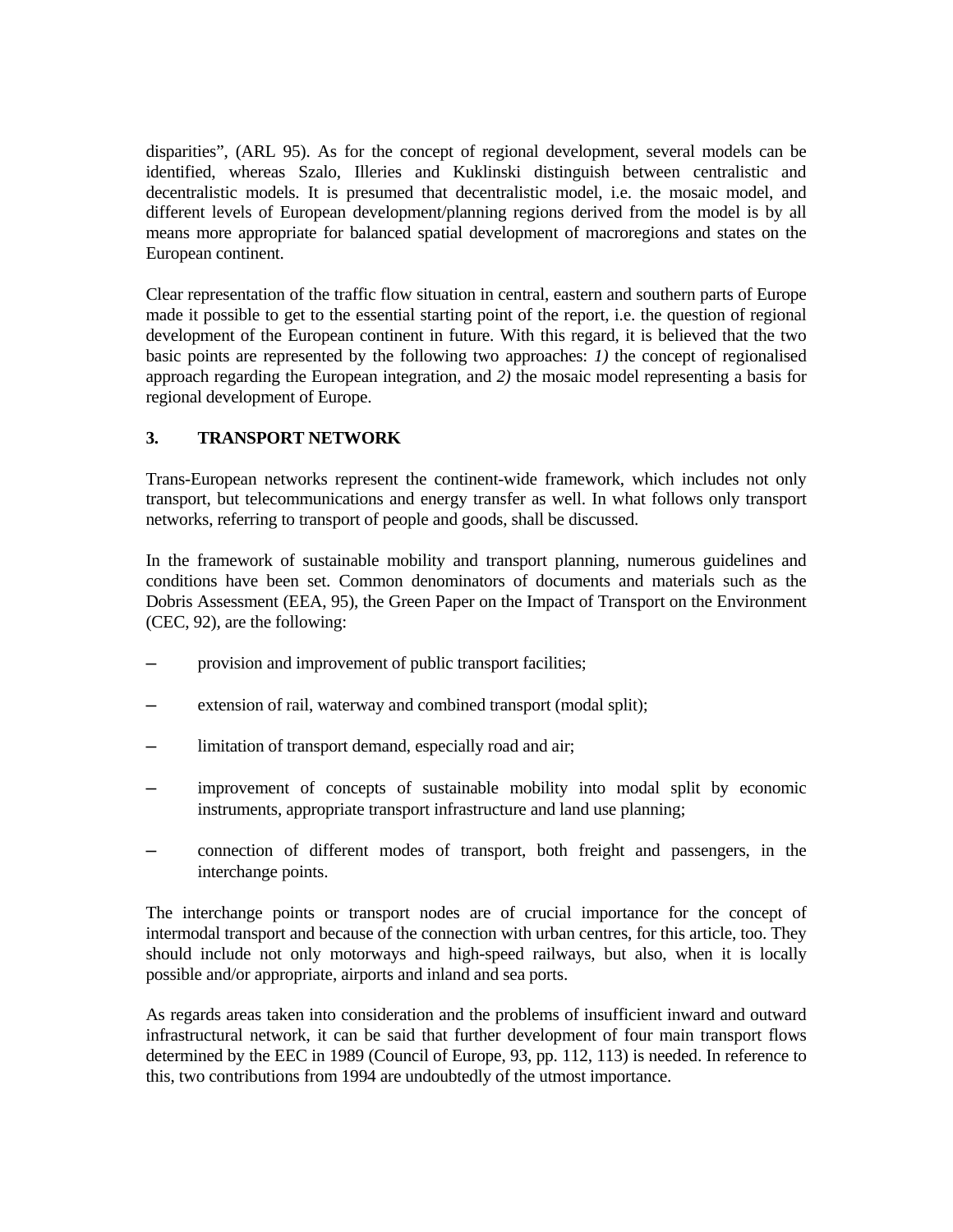### **3.1. The Second Pan-European Transport Conference and the Vienna Paper**

The Second Pan-European Transport Conference which was held in Crete in 1994 adopted the Progress Report Towards Indicative Guidelines for the Further Development of Pan-European Transport Infrastructure (European Commission - DG XII, 94). The "Crete Declaration" represents a strategic transport plan. Within the context of this contribution, nine corridors of the Crete Declaration have been completed with the EU plan for a high-speed train between Berlin and Milan, and with two new highways in Greece (Map 2).

As stressed in the Second Pan-European Transport Conference, the aim of the so-called Crete Declaration is to make a basis for further work on: "developing a balanced Pan-European multimodal transport network approach. The latest available transport data, reliable traffic forecast and changing economic, financial and political factors should be taken into account". (EC 94, p. 3). In the following sentences, the role of the transportation needs at local, regional, national and Pan-European levels is emphasized.

"The Vienna Paper" (3rd edition, compiled for the Brijuni Conference, Brijuni, 1994), was prepared with the co-operation of Austria, Croatia, Slovenia, the Czech Republic, Hungary and Slovakia. The paper represents a program of traffic infrastructure construction for the following countries: Austria, Croatia, Slovenia, the Czech Republic, Hungary, Slovakia and Slovenia. In total 102 projects, including rail, road and inland waterway transport, have been submitted. The programme is precise in lengths, costs and time schedules. Anyway, all of the 102 projects are in reality and on the level of physical plans uncoordinated between Austria, Croatia, the Czech Republic, Hungary, Slovakia and Slovenia.

Considering the fact that the Crete Declaration is a strategic plan and the Vienna Paper a programme document, both introducing new transport corridors, and that spatial documents of the countries and regions concerning the area along the nine corridors of the Crete Declaration haven not been adjusted between all countries, the lack of transport planning and in particular physical planning is evident. At this point it is interesting to mention the well-known example from the USA, where it was the planning and designing of great infrastructure that introduced one of the first examples of regional planning in the country. Construction of hydropower plant system on the Tennessee River brought about the foundation of the Tennessee Valley Authority (TVA). The TVA was a federal government agency and one of the most important achievements of the Roosevelt administration period and the New Deal. Its function was construction of hydropower plants, protection against floods, appropriate land use on marginal areas, reforestation, inland navigation and social and economical welfare of inhabitants (Friedman, 79).

Large infrastructure projects in the area, for example the mentioned intermodal transport corridors, represent the need as well as the possibility for regional and physical planning. Coordination and adjustment between transport, economical, financial and other sectors and between local, regional, national and continent levels imply the very need for regional and physical planning. This means that nine planning regions along each of the corridors should represent suitable solution for CEE countries and for the European Union and the Council of Europe. That implies the very need for a creation of planning authorities, i.e.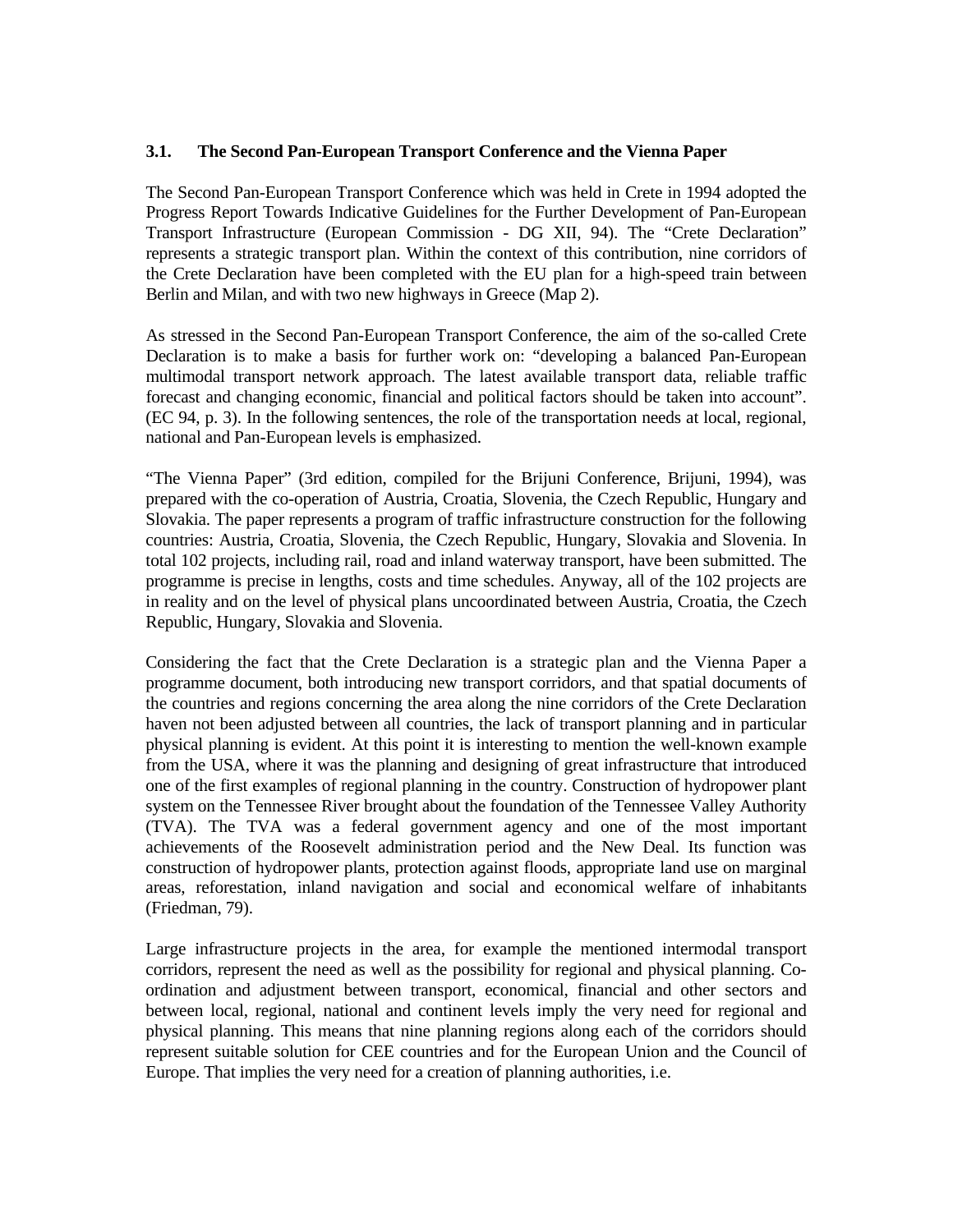- Intermodal transport corridor planning authority No. 1 to 9 of the Crete Declaration;
- Vienna Paper planning authority.

However, one has to be aware that institutionalisation of regional planning on appropriate areas in the CEE countries, involving all nine corridors of the Crete Declaration, is probably a longterm process.

## **4. ENVIRONMENTAL PROTECTION**

Regarding the environmental protection and transport planning, it is necessary to stress the following approaches: obligatory use of SEA at TEN proposals as of 1998, considering existing protection areas and current environmental projects, as well as considering natural regions in course of administrative regionalisation of the CEE countries.

## **4.1. Strategic environmental assessment**

The European Parliament adopted the amendment on obligatory implementation of strategic environmental assessment from July 1998 (T&E Bulletin, 95, Richardson, 95), implying that strategical assessment of environmental impacts has to be implemented before the project level, i.e. on the level of policies, plans or programmes. The debate on SEA on the European level is generally the most recent one (Richardson, ibid.), for so far SEA has been implemented in more environmentally oriented countries on regional and communal levels. In Sweden, it represented an early attempt to enforce careful management of environmental values and goods in course of comprehensive planning (Asplund & Hilding-Rydevik, 92). When combining two time schedules, the obligatory implementation of a SEA by the year 1998 and part 2 of the Second Pan-European Transport Conference, which planned the development of layer 2 priority corridors within the approach of the year 2010, the use of SEA is than obligatory for the till 1998 unfinished motorways, main railways and interchange points; being realistic this practically means all the new traffic links of the nine corridors defined in the Crete Declaration.

# **4.2. Main environmental characteristics of CEE countries**

Within the framework of protected areas and environmental projects, it is absolutely necessary to take into consideration mountain chains and highlands. The entire Alpine mountain system has already been protected by the regulations of the Alpine Convention, whereas similar projects have been in progress or shall start for the Krkonoše Mts, Tatra Mts, the Carpathians, the Southern Carpathians, the Dinaric Alps, and Rhodope Mts. In protecting waterflows and river basins, the Drava-Mura project and the Danube project should be mentioned. The socalled proposal for extensive protected area — "Green Lungs of Europe" — and several smaller areas, such as the twenty-four ecological bricks as transfrontier parks (Dobris Assessment). With the exception of one of them (Finnish-Russian woodland area), all of them are part of the discussion. With reference to forests, it should be emphasized that lower parts of the Alps, Tatras, Carpathian Mts, Dinaric Alps and Rhodope Mts are overgrown by largest forests in central and eastern European countries.

The role of natural regions in the process of regionalisation is comprehended differently by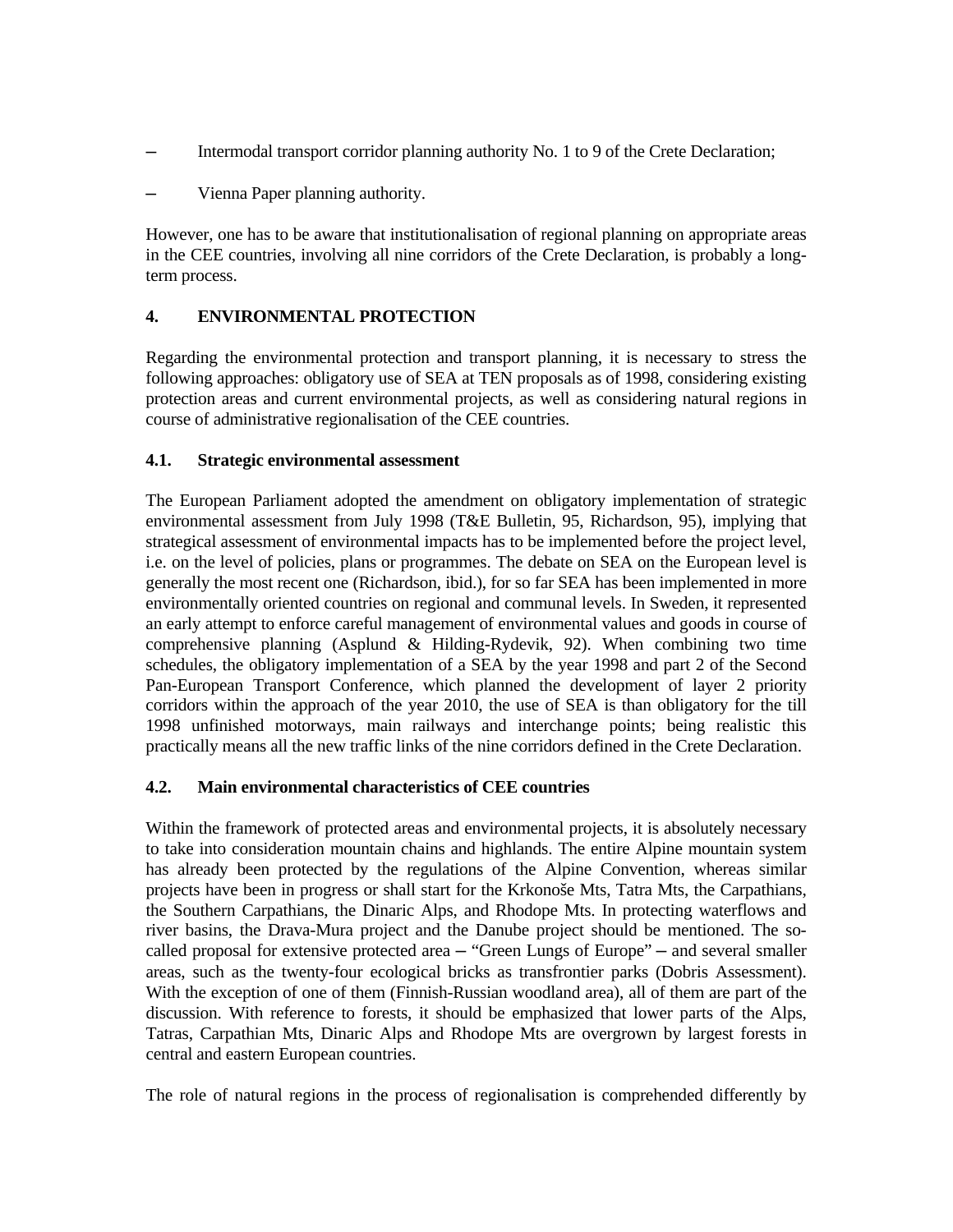individual experts. General opinion prevails that natural, also called physical-geographical regions are basically very appropriate for administrative regionalisation (Dickinson, 60 Aberly, 92) and for regional planning. At the same time, natural regions represent homogeneous territorial entities according to climate-pedologic and vegetation criteria. Within such areas, it is presumed that there are greater possibilities to maintain, or to sustain natural cycles, rhythms and circulation, which would, according to one of several definitions, correspond to the concept of sustainable development. Potential considerations of natural regions in course of administrative regionalisation are mentioned due to the fact the administrative reform is being carried out, i.e. shall be implemented in the CEE countries as a consequence of inadequate administrative divisions in the period of central planned economy (Foucher, 93).

Finally, it may also be mentioned that one of the obligations from the Rio Conference on Development and Environment concerns work on local agendas and it is presumed that administrative and planning regions are, beside municipalities, an appropriate area as for local agendas. Therefore, the idea of regional agendas does not represent only terminological change. Regions in themselves, because of their homogeneity, being natural and/or anthropological, represent more appropriate areas for sufficient environmentally oriented planning.

# **5. NETWORK OF SETTLEMENTS AND PLANNING REGIONS**

#### **5.1. Network of settlements**

Hierarchical network of settlements should be connected to regions that form the basis for the planning of traffic routes. Regarding minor role and consequent stagnation in development of a middle-sized cities and regions in all CEE countries in the period of central planning economy (Foucher 93), one supposes a very high development potential of the same cities, located along intermodal transport corridors. Those cities should be treated as *growth poles* by Perroux, as *central places* by Christaller, and finally as *growth centers* by Hansen and Berry.

Of course, it is considered that such central settlements, growth poles and growth centres as centres of nodal region are not characterized only by economical activity; this connection should be also social, environmental and cultural.

In the very context of this paper the term "growth centre" also includes central European growth centre which is represented by the system of urban centers in the Alps-Adria Region (Horvath, 93). However, the problem is that urban centers in all CEE countries are not analysed in the same manner like those in the EU (Map 1). So one does not dispose of an appropriate urban network for transport planning and regional and physical planning at all.

#### **5.2. Planning regions**

Urban centres, i.e. networks of urban centers, composed by development axes are referred to as urban centres of planning regions on different levels. In Europe several individual regionalisations are known, based on the classification of analytical regions. For instance, eight macroregions within the European Union mainly form integral regions for implementing regional policy on the largest territorial level within the European Union. R. Capellin has determined thirteen macroregions, M. Foucher, on the basis of geo-economical typology has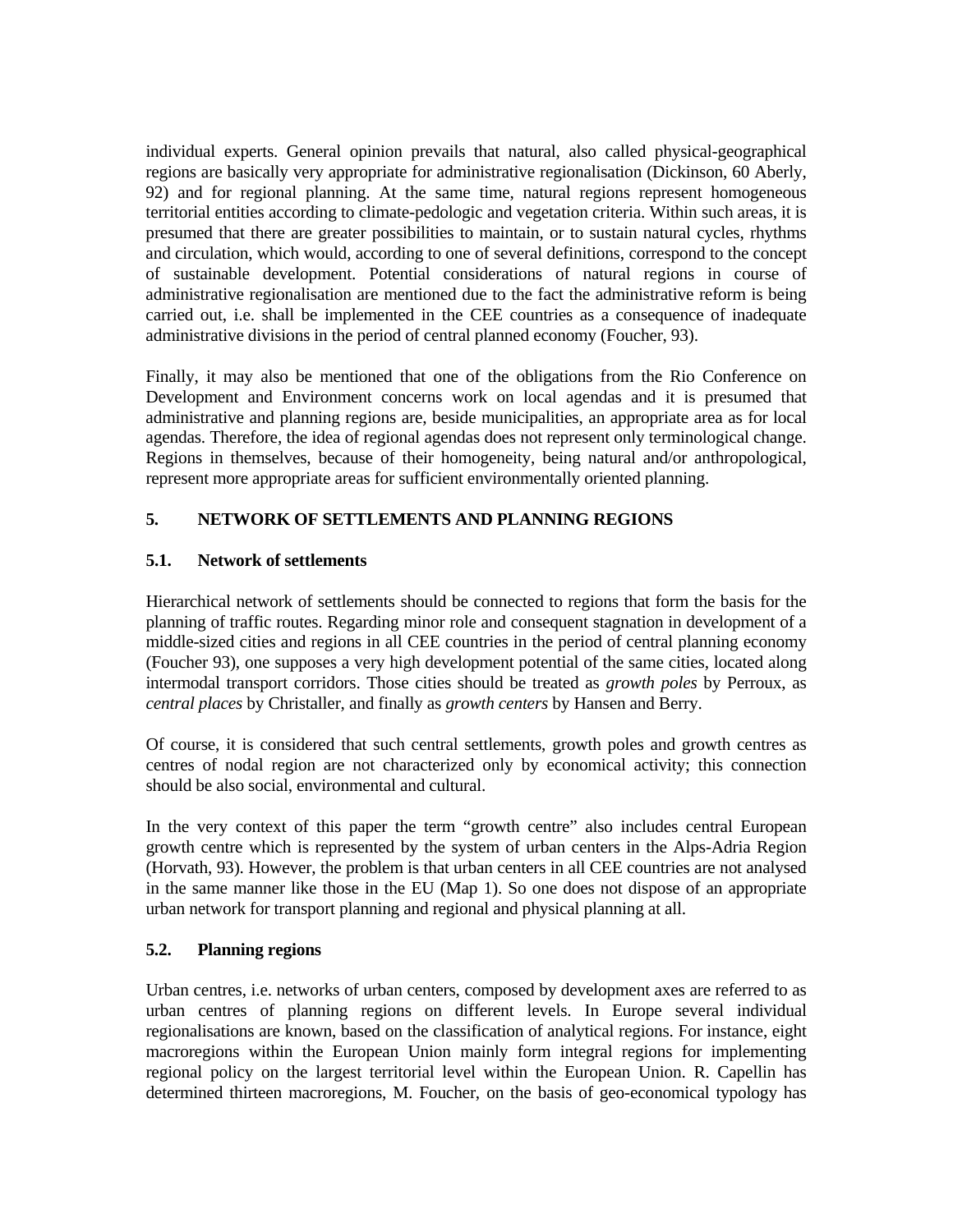determined nine regions. In the publication "Europe 2000+", there are fourteen determined regions of transnational co-operation in Europe. Finally, N. Veggeland has determined transborder and transnational regionalisation merely in an east-west context; he defined four macroregions.

The characteristics are transboundary and transnational macroregions, overlapping of individual macroregions and a range from 9 to 14 macroregions. Another characteristic is that euroregionalists are working harder and are sharing opinions alike in the northern, western and southern part of the continent (Map 3). One can notice regionalised areas of economically more developed and financially wealthier part of the old continent with almost no difficulties at all.

In defining central Europe, especially its southern borders, one comes across different opinions. Foucher expands it even to Milan, while in the publication Europe 2000+ it comprises Vienna, Bratislava, Budapest, but it does not include Ljubljana. According to Cappelin, central Europe borders on Warsaw in the north, while in the south it includes Vienna, Bratislava and Budapest. However, Cappelin has precisely determined macroregions between the Adriatic and the Black Sea. Veggeland defined it as a new Euroregion terminating it in Vienna, Bratislava and, conditionally in Budapest.

However, in a sense of macroregionalisation central Europe, eastern Europe and the Balkan Peninsula are insufficiently structured. The reasons for that are both external and internal. External reasons include, from the western Europe point of view, lack of data and ignorance of the problems of physical environment, and last, but not least, the formation of new states at the beginning of the nineties. Among internal reasons there is the fact that the level of regional structurization is so low, due to the central planning economic system, that denied the connective role of regions and initiative in general from top to the bottom. Another factor, regarding regions in general in former central planning countries is also suppression of development, especially the meaning and power of central settlements inside regions, as well as of middle-sized cities (Foucher 93). This is referring to macroregions that are connecting individual states or parts of individual states, as well as to regions inside individual states.

Administrative structures in countries in transition represent the next problem. In the beginning of the 1990s the former central planning countries thoroughly reorganised their administrative structures. In the area of eastern Germany, the united Germany has reactivated 5 countries which shall organise independently the lowest units of local self-management. Croatia has set 21+1 parishes, Serbia is looking forward to 7 macroregions, while both developed a system of new, smaller communes. For the purpose of a regional development policy two variants of regionalisation, outcomed to variants 6 or 12 regions, are developed in Poland (Central Office of Planning 95), while in Slovenia the concept of regionalisation from 7 or 8 prevails. Generally speaking, the absence of regional policy and regions as administrative units of local selfmanagement is characteristic for numerous countries in transition.

It can be concluded that macroregionalisation for the needs of regional/physical planning is necessary to be implemented, and that regional co-operation in the European Union countries serves as a good example of the manner in which macroregions are to be outlined. Another conclusion is relating to lower regional levels; a possible solution is a proposal for three levels: European macroregions, European development regions and planning regions (ERL 95). And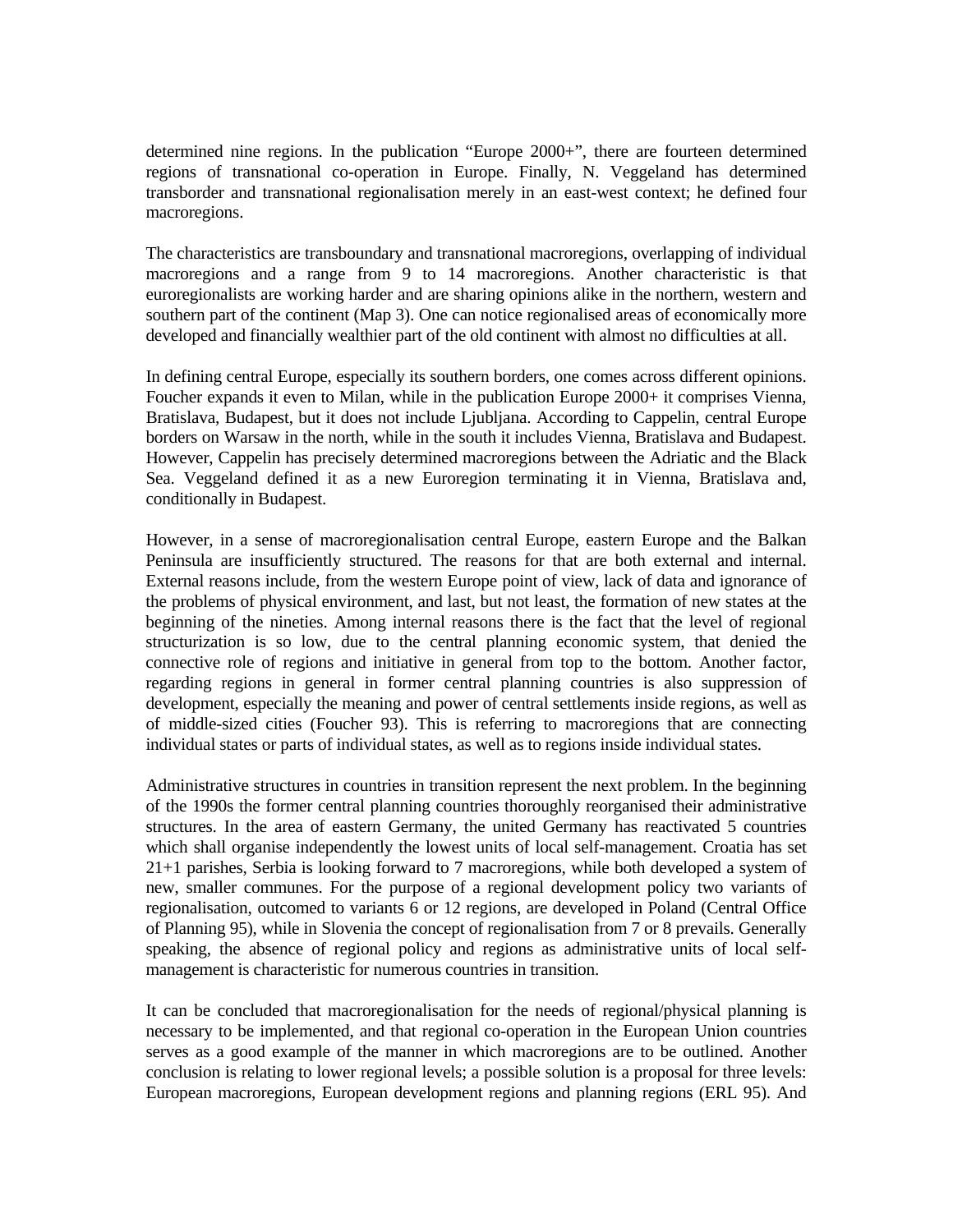finally, the process of an ongoing or an expected administrative reform in the CEE countries should, beside administrative regions, introduce planning regions.

### **6. CONCLUSIONS**

The ideas and strategies on trans-European transport corridors are not new. Historically they are based upon the ancient amber, roman and medieval roads. Connections between urban development and transportation systems is also evident already from very extreme example of the linear city designed by Arturio Soria y Mata in 1882. He intended the area along the main railway from Cadiz (Spain) to St. Petersburg (Russia) to be continuously covered with residential settlements.

Nowadays, according to the concept of sustainable mobility, the intermodal transport introducing different modes of transport, as well as ideas and plans for linear cities are out of date. Within the concept of connecting interchange points with urban centres or, synonymously, central settlements, growth centres, growth poles, or whatever they may be called, form a fundamental framework for all planning. Compulsory strategic environmental assessment, social impact assessment and possible other sectoral assessments and impacts are going towards a need for the all planning. However, on the basis of our estimations the proposed conclusions are as follows:

- a) Regional and physical planning is the very necessary basis for the previous sectoral planning of the intermodal transport corridors. In any case institutionalising state decentralised regional planning at the intermediate level in all CEECs, involving all nine corridors defined in the Crete Declaration, is rather a long-term process. The possible solution lies in international and new *ad hoc* planning regions. Anyway, determinating nine planning regions along each of the nine intermodal transport corridors of the Crete Declaration and simultaneously establishing nine intermodal transport corridor planning authorities of the Crete Declaration  $-$  CITCPA  $-$  represents a basis for successful analysis of development consequences and environmental impacts of the nine corridors of the Crete Declaration.
- b) Environmental issues should be covered by compulsory use of SEA of TEN proposals from 1998 on, considering existing protection areas and current environmental projects. It is recommended to examine the role of natural regions as planning regions and/or even administrative regions in the course of administrative regionalisation of the CEE countries. Finally, regional agendas should be done for proposed planning regions.
- c) The problem of circular causation is more complex. It is supposed that it should be solved with the allocation of interchange points of intermodal transport corridors topographically and functionally close enough to urban centres in order to be mutually beneficial; that implies also the importance of town planning. In those cases, urban centres along development axes should be simultaneously growth centres and/or growth poles.
- d) Ongoing and expected administrative reform in the CEECs with the determination of administrative centres which should, in principle, be synonymous with central places,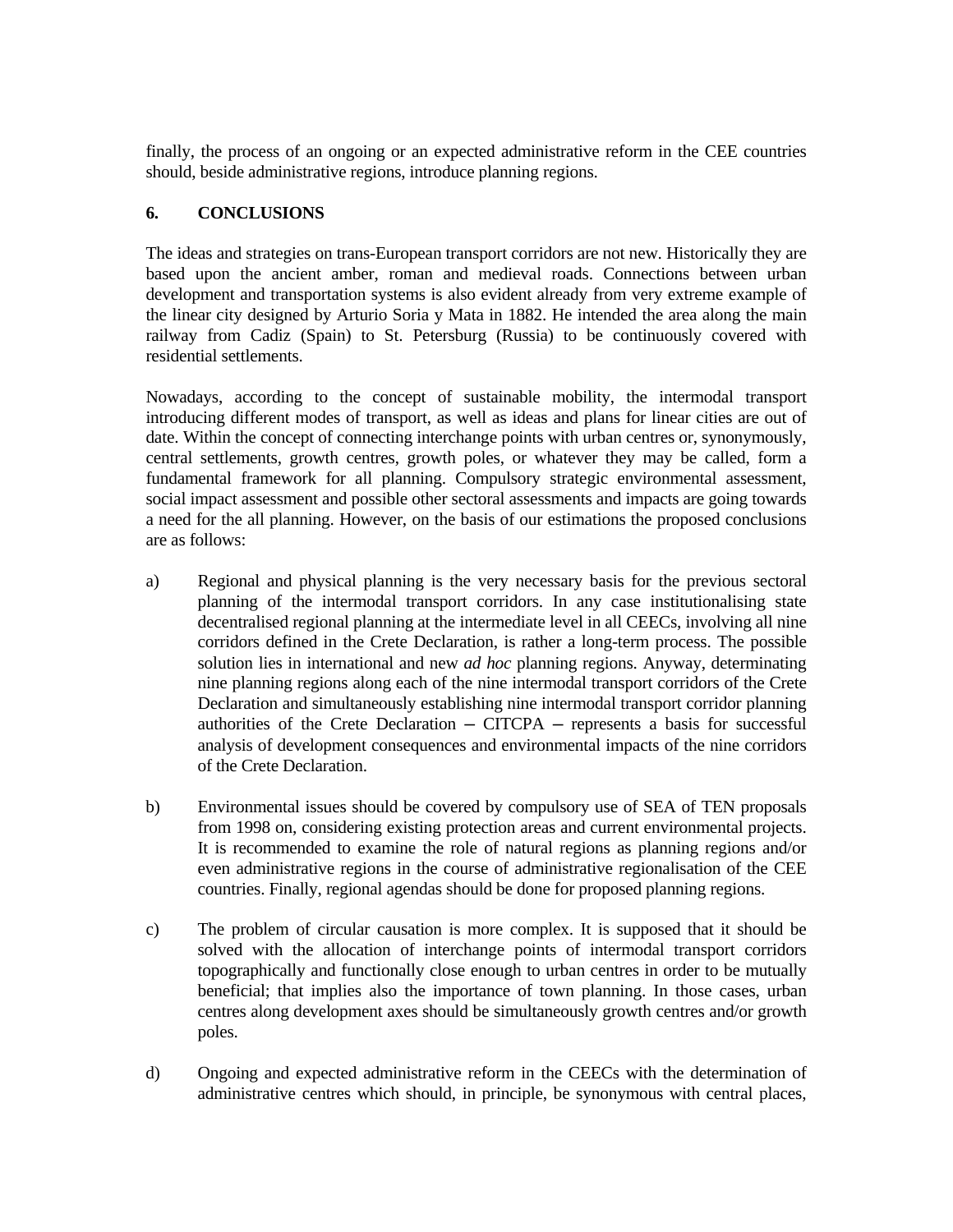growth centres and/or growth poles, is an important parallel process for planning the intermodal transport corridors.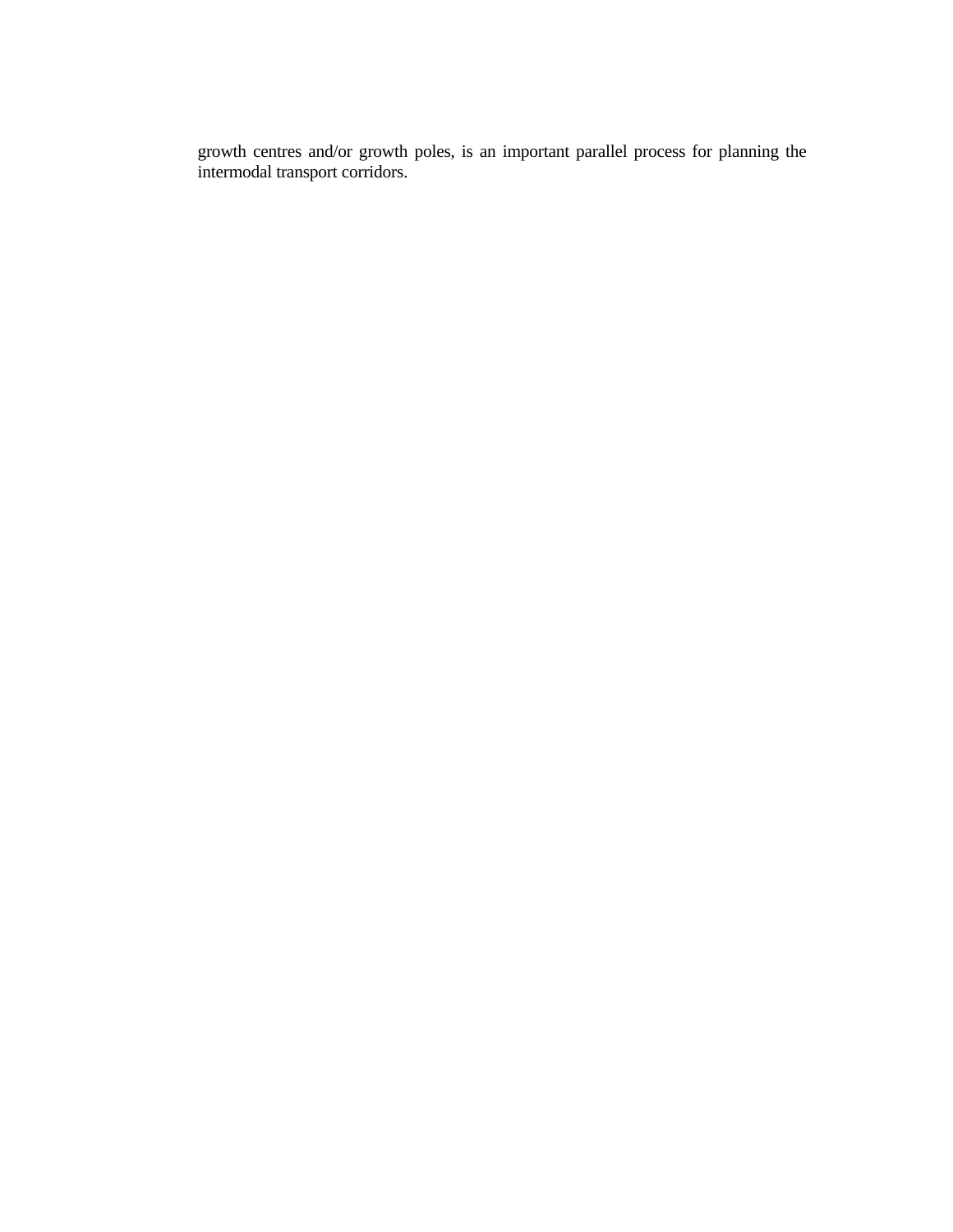#### **REFERENCES**

Aberley D C, 85: Bioregionalism: *A territorial approach to governance and development of Northwest British Columbia* (Master of science thesis), the University of British Columbia.

Alexander E R, 92: *To plan or not to plan, that is the question: The scope of planning in an interdependent world*; 6th AESEOP Congress, Stockholm.

Akademie für Raumforschung und Landesplanung - ARL 95, Foucher M & Treuner P: (both eds): *Towards the new European space, Hannover*.

Brunet, R et al. 89: *Les villes européennes*. Rapport pour la DATAR, Paris: La Documentation française.

Cappellin R, 94: *Trends and problems in European interregional co-operation - European challenges and Hungarian responses in regional policy*, ed. Z. Hajdu & G. Gorvath; Centre for regional studies, Hungarian Academy of Sciences, Pecs.

Cempella F, 93: *Problems of infrastructure planning in central Europe within the European transport networks*, Council of Europe, European regional Planning, No. 55.

Central Office of Planning, 95: *Concepts of the spatial development in Poland*, Warsaw.

Dickinson R E, 60: *City region and regionalism*, Routledge & Kegan Paul Ltd.; London.

European Commission - EC 94: *Competitiveness and cohesion: trends in the regions*, ECSC-EC-EAEC, Brussels - Luxembourg.

European Commission - DG XII - 94: *Progress report towards indicative guidelines for the further development of pan-European transport infrastructure* - Second Pan-European Transport Conference, Crete, 14-16 March 1994, Brussels 1994.

European Commission - EC 94: Europe 2000+, *Co-operation for European territorial development*, Luxembourg.

Foucher M, 93: *Central Europe within European-wide spatial planning considerations ─ Transborder co-operation within sustainable regional/spatial planning in central Europe*; Council of Europe, European Regional planning, No. 55, Strasbourg.

Foucher M, 93: (General Rapporteur), *Conclusions ─ The outlook for sustainable development and its applications on regional/spatial planning*, Council of Europe, European Regional Planning, No. 54, Strasbourg.

Friedmann J, 66: *Poor regions and poor nations: Perspectives on the problem of Appalachia*, Southern Economic Journal, 4 (April 1966)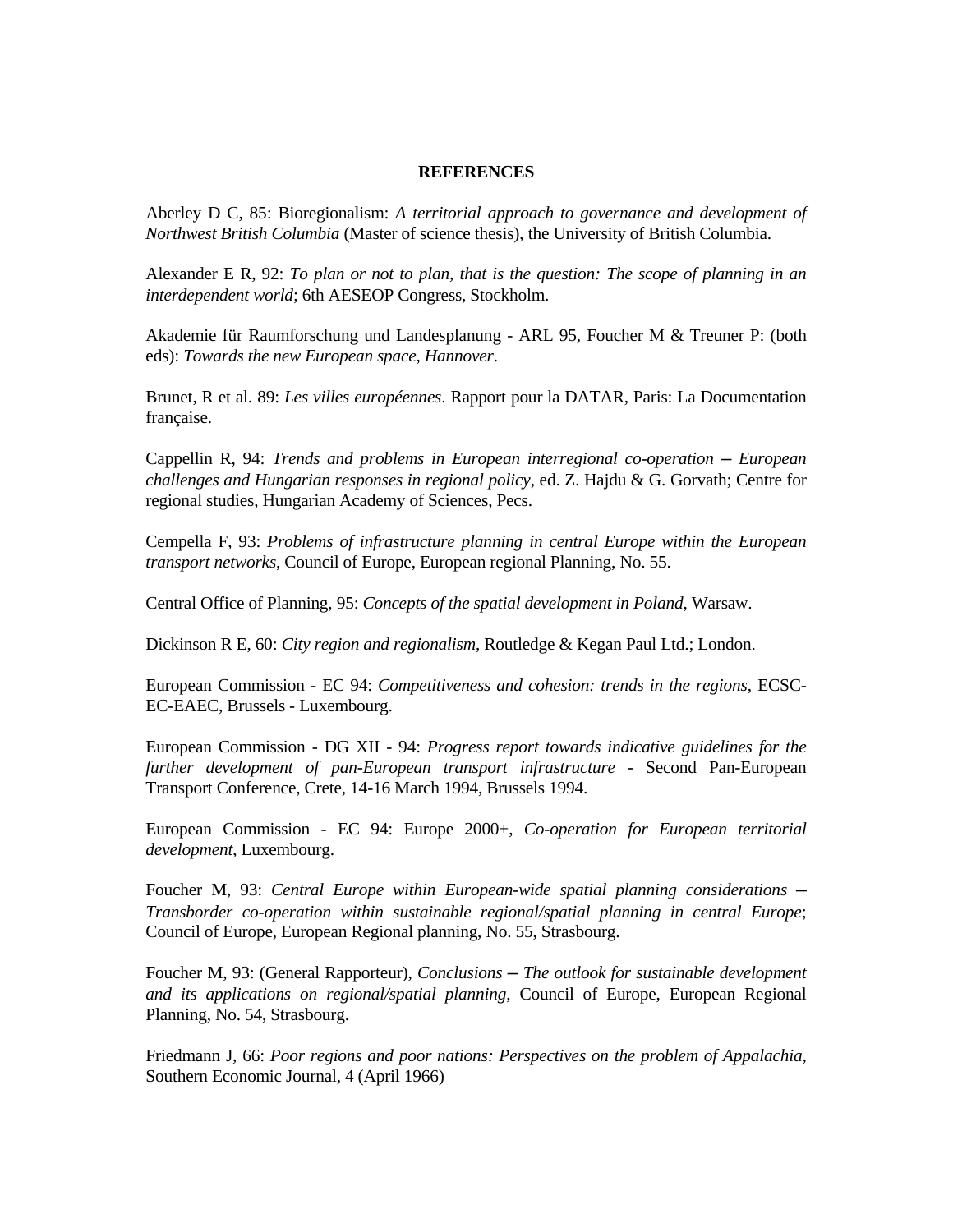Friedmann J. and Alonso W. (both eds) (1964): *Regional development and planning* - A Reader, The MIT Press, Cambridge.

Ileris S, 92: *Urban and regional development in the 1990s: A mosaic rather than the triumph of the "blue banana"*, Scandinavian Housing & Planning Research 9/92.

Johnston, Gregory, Smith 94: *The dictionary of human geography*, Blackwell, London.

Käfer (ed.) 94: *Vienna Paper, for inland transport infrastructure development in the central European region*;,3rd edition, compiled for the Brijuni Conference, Vienna.

Pisani E, 93: *The international dimension of European regional planning policies, particularly in North-South relations ─ The outlook for sustainable development and its applications on reginal/spatial planning*, Council of Europe, European Regional planning, No. 54, Strasbourg.

Richardson T, 95: *Trans-European networks: Integration of environmental concerns into the policy process*, paper presented on 9th AESOP Congress, Glasgow.

Vickerman R, 95: *Restructuring of transport networks, the regional planning of greater Europe in co-operation with countries of central and eastern Europe*, Reports Summaries, Prague 95.

#### **ABREVIATIONS**

CTPCommon Transport Policy EIAEnvironmental Impact Assessment SEAStrategic Environmental Assessment SIASocial Impact Assessment TENTrans European Networks TEMTrans European Motorways TERTrans European Railways TERNTrans European Road Network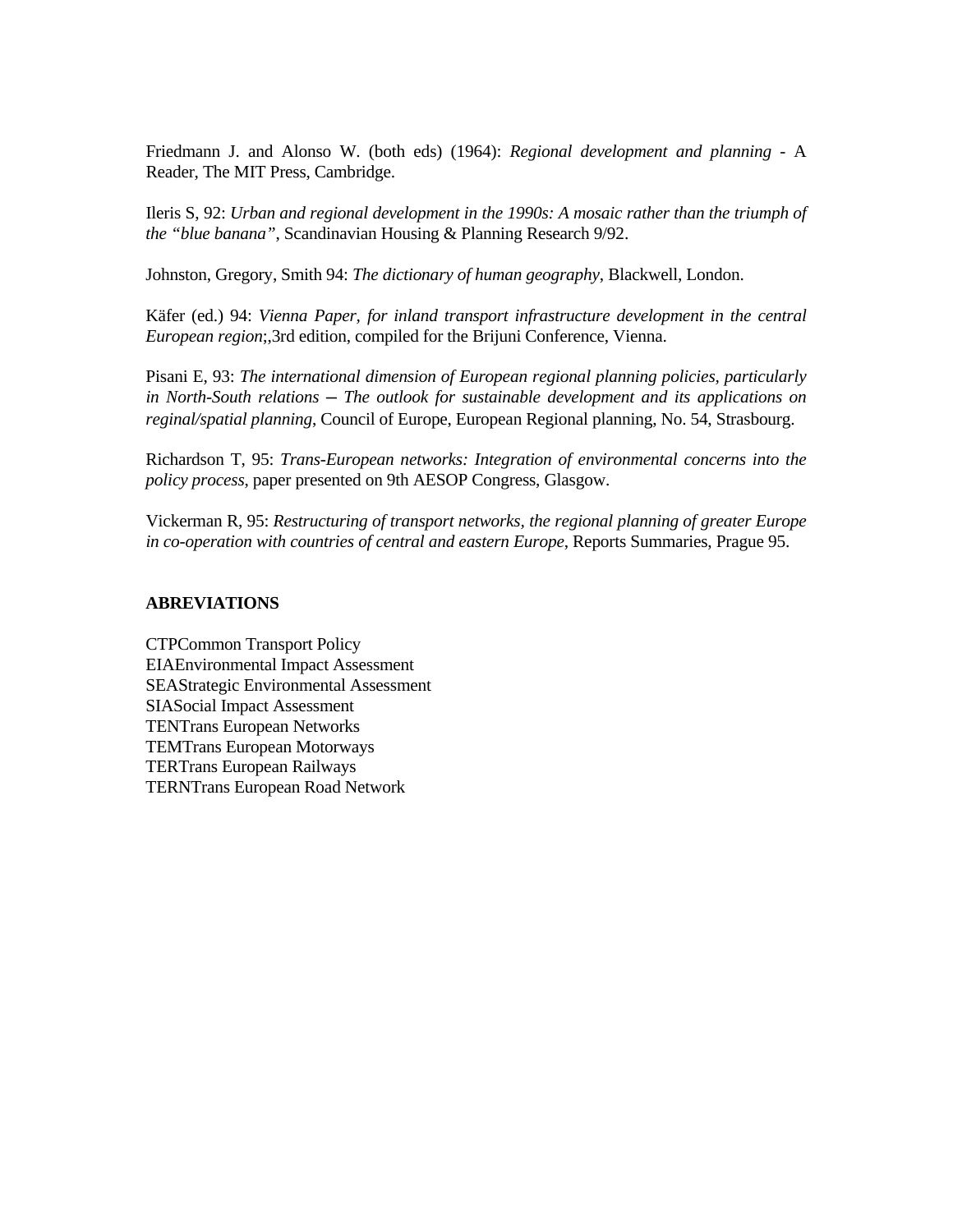# **THEME 4**

# **THE FUTURE OF RURAL AREAS AND AGRICULTURAL ACTIVITIES IN MEDITERRANEAN COUNTRIES**

**CHAIRMAN:** Mr Ioannis ANTHOPOULOS

 Committee on agriculture and rural development Parliamentary Assembly of the Council of Europe

# **REPORTS PRESENTED BY:**

Mr Giuseppe AVOLIO Agricultural Italian Confederation Rome.................................................................................................................................................. Mrs Sule KARAASLAN Gazi University Ankara ............................................................................................................................................... Mr Leonidas LOULOUDIS Agricultural University Athens................................................................................................................................................ Mr Virgilio MONALDI

Ministry of Budget and Economic Planning Rome..................................................................................................................................................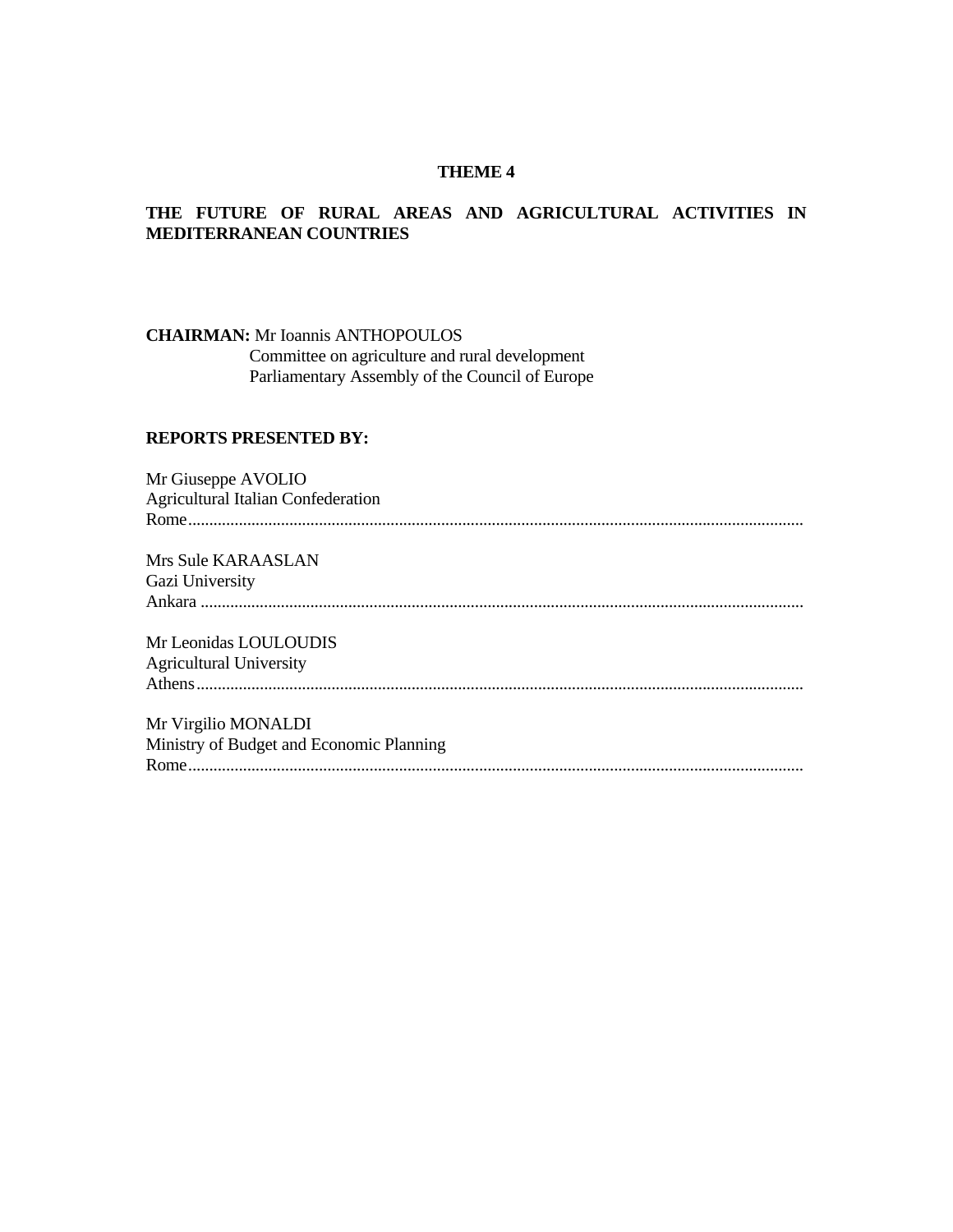# **THE FUTURE OF RURAL AREAS AND AGRICULTURAL ACTIVITIES IN MEDITERRANEAN COUNTRIES**

#### **1. Importance of agriculture early in the coming century**

**Mr Giuseppe AVOLIO Agricultural Italian Confederation Rome, Italy**

The Mediterranean basin will soon be the second most populated area in the world after Asia. About 500 million men and women live on and around the shores of the Mediterranean. This is a huge market, but also a potential powder-keg if problems such as immigration and armed conflict are not dealt with. Farmers must work out ways of co-operating and do away with conflictual competition, for instance by bringing distinctive regional features into play through emphasis on quality. It will be a lengthy, uphill task, but it must be tackled first and foremost by farmers. It can be done.

In previous years, in Antalya, Tirana and Jerusalem — when Arab leaders were present for the first time in history at the Israeli Knesset — and most recently in Lisbon, as part of the run-up to the Intergovernmental Conference in Barcelona, the Mediterranean Committee and the Council of Europe have already achieved a great deal.

They are proud to point out that three years ago they were the first to call, in a joint resolution, for an intergovernmental Mediterranean conference.

So the European Union's Barcelona Conference, the discussions held and the replies given are clear evidence of a strategic forecasting ability, a capacity for political and professional policymaking and a close permanent contact with the population groups and producers' groups represented.

The conference is certainly not an end, but should be viewed as a starting point. In particular, the principle of partnership in the Mediterranean basin must be fully and tirelessly upheld. The Mediterranean Committee and the Council of Europe are now pursuing their fruitful cooperation in tackling an issue which is increasingly attracting the attention of supranational institutions, governments and representatives of social and economic groups.

All the member states would benefit from an improvement in the stability of agri-foodstuffs markets and an increase in the region's prosperity because this would boost opportunities for agricultural exchanges and investment and would strengthen the foundations of co-operation in the primary sector. At a time of globalisation and growing emphasis on regional ties in North America and Asia, the European Union cannot afford to disregard the benefits that would accrue to it from the integration of its Mediterranean neighbours in compliance with rules accepted by all. Integration must of course take account of the needs of the Community's poorest areas, many of which are in the Mediterranean region.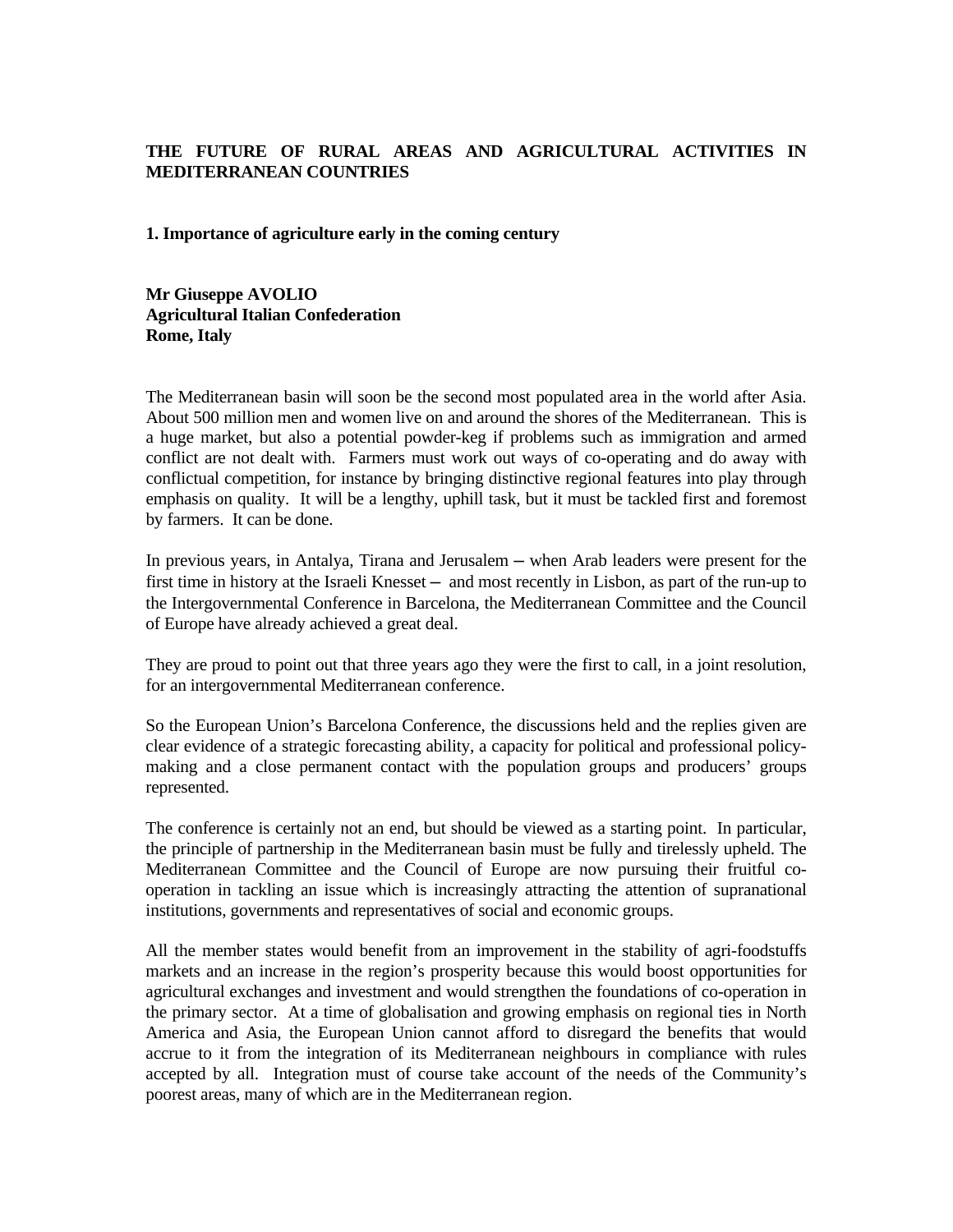# **I. AGRICULTURE: A KEY SECTOR**

Agriculture is thus a key sector for the future welfare of the Mediterranean basin. It performs a crucial role in many areas such as water resources, population pressure, differences between town and country, migration, food security and peace.

To resolve all these problems, the agricultural organisations of the Mediterranean basin are keen to see much closer agricultural co-operation in the Mediterranean and strongly urge that a framework for regular dialogue be set up to achieve closer agricultural co-operation in the wake of the Euro-Mediterranean Interministerial Conference. This framework would bring together all the social and political forces of the countries concerned to make a specific assessment of the state of Mediterranean agriculture and frame a detailed strategy for its development. It would include governments, regional institutions (including technical, research and advisory agencies), farmers' professional organisations and the IFAP's Mediterranean Committee.

There can be no prospect of agricultural and rural development unless farmers are fully involved, through their representative organisations, in the framing and implementation of agricultural, rural and agri-foodstuffs policies.

Four issues need to be addressed by governments and in the discussions: better balance, quality, diversification and proper spatial planning.

The economic potential of Mediterranean agriculture can be increased by improving market organisation in a balanced manner, increasing the value of production, integrating the agricultural and agri-foodstuffs sectors more fully and seeking fuller complementarity between productive capacity and marketing networks.

Special emphasis must be placed on the preservation of quality, on the specific character of each product and relevant health standards, and on diversification and specialisation in order to avoid competition between Mediterranean countries. Co-operation and partnership must be encouraged between farmers' organisations, governments and other agencies, and with regional organisations, research and advisory agencies and organisations representing civil society, trade and industry, as a means of co-ordinating agricultural exchanges in the Mediterranean basin more effectively.

In particular, there is clearly a need for change in current priorities in agricultural research. Agriculture should not simply be the target of scientific, economic and technological choices made in research establishments; farmers should ensure that research meets their productive and quantitative requirements more fully so as to protect their incomes more effectively.

To make full use of research findings, farmers in the Mediterranean basin must be provided with appropriate training as soon as possible. This can be done through close co-operation between agricultural organisations and institutions concerned with vocational training, technical assistance and advisory work, so as to ensure that the services provided genuinely meet farmers' needs.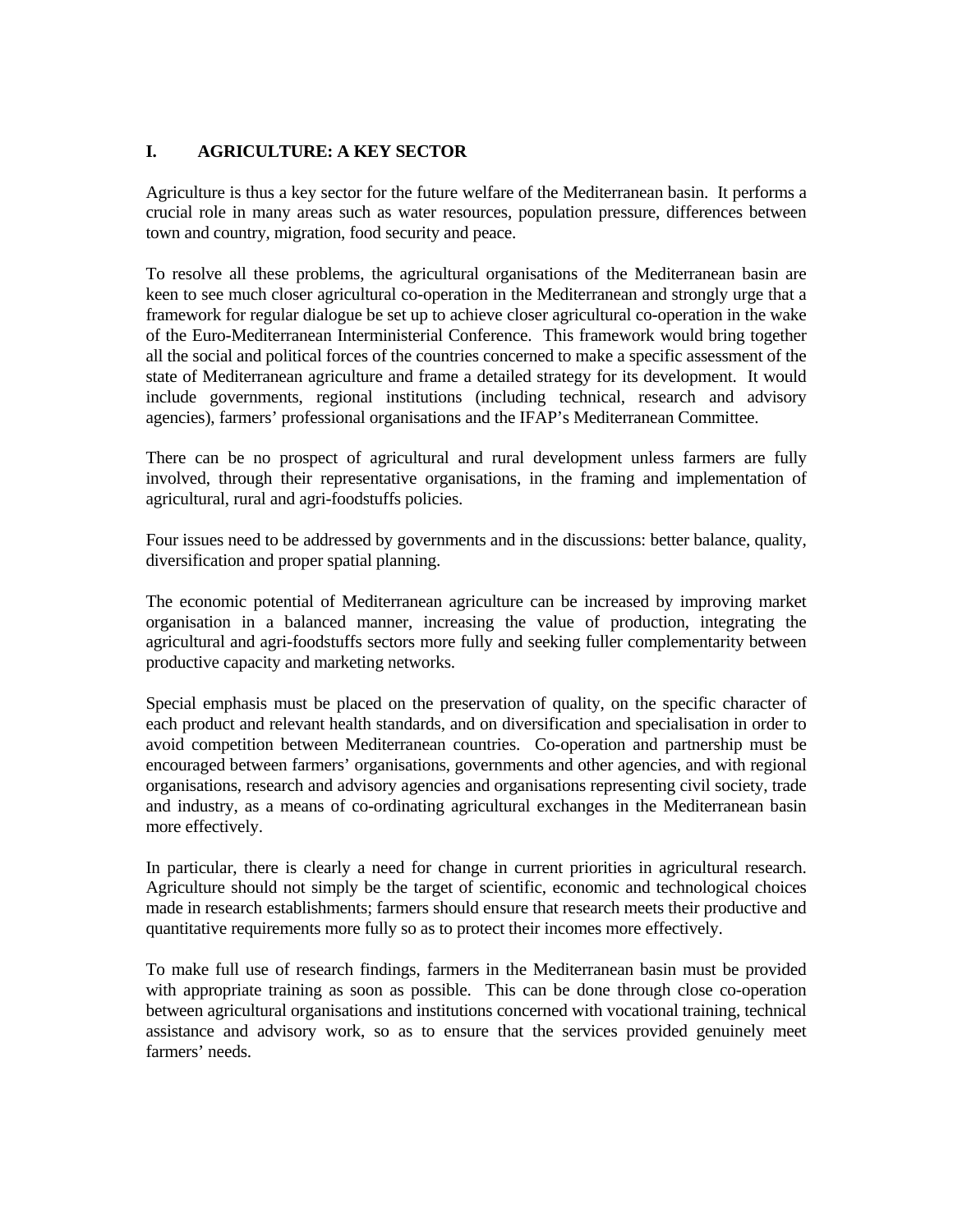# **II. A NEW EURO-MEDITERRANEAN AGRICULTURAL POLICY**

All this may be summed up in six key components of a new Mediterranean agricultural policy which should focus on:

- structural support for redressing the economic balance;
- promotion of private investment;
- increase in Community and bilateral funding;
- ─ continuing or, if possible, improved access to the Community market (with the requisite compensation);
- ─ closer reciprocal involvement of the Fifteen with third countries as part of the single market;
- stepping up of economic and political dialogue.

These aims can be pursued under a more ambitious policy of joint development which rejects the idea of merely setting up a free-trade zone by the year 2000. Improved access for Mediterranean products can be considered only if steps are taken at the same time to restructure the economy and production of the Community's Mediterranean regions as part of the policy of improving social and economic cohesion.

The aim is therefore to develop a modern agricultural and industrial sector in the Mediterranean, involving the highest possible degree of complementarity and relying on the agricultural and agro-industrial vocation of the entire Mediterranean region. This can only be done on the basis of new, close ties between the European Union and third Mediterranean countries.

The purpose of this essential development should be to:

- ─ co-ordinate production development programmes more effectively to suit the development requirements of the Community Mediterranean regions and third countries and the outlets available for their products on third markets;
- for the Mediterranean products most vulnerable to internal competition, pursue the task of rationalisation, conversion and redeployment of productive capacity, seeking complementarity wherever possible, with the accent on differentiating production timetables, specialisation, distinctive products as part of a policy of high quality, promoting consumption inside and outside the European Union (abolition of excise duties; policies; commercial instruments), pursuing research and developing processing industries;
- ─ promote the exploitation of natural resources and the development of new products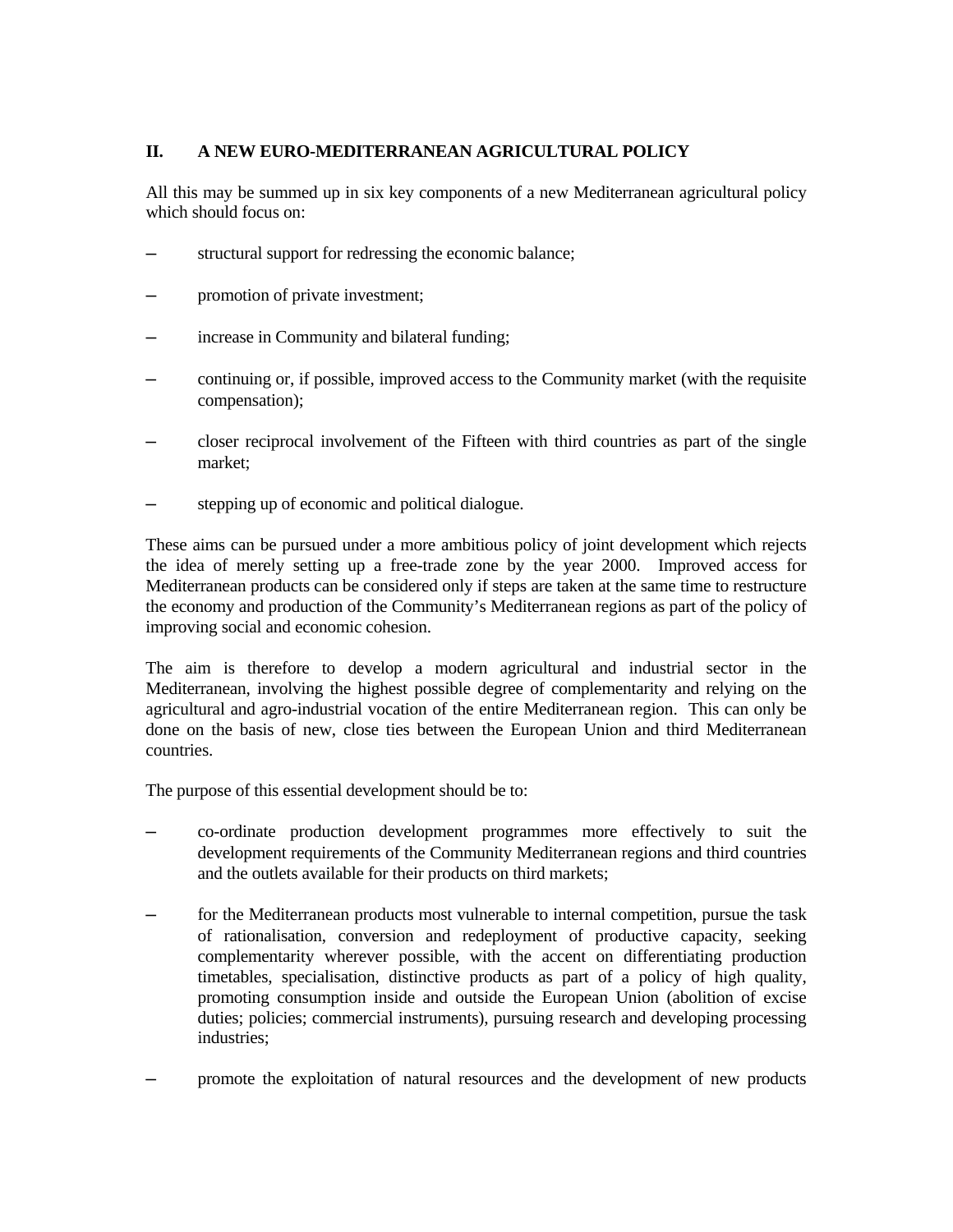(non-food agricultural products and biotechnology-related products) through integrated research and development activities and technology transfer networks;

- ─ make the Mediterranean countries more self-sufficient in food by supporting massive action programmes addressing agricultural systems with a view to setting up suitable infrastructure facilities through technical assistance;
- see to it that agricultural and agro-industrial production work complies with the International Labour Office conventions.

A scheme to reorganise production along these lines will enable the current protectionist measures against Mediterranean countries' agricultural exports to be gradually reduced; it also demands, even now, a radical reform of the CAP in terms of Mediterranean products.

This reform should:

- a. redefine support measures and facilities in the light of production and development goals on a regional basis, with reference to product quality above all else;
- b. reorganise current price support measures, distinguishing between the aims of income support and those of restructuring and conversion grants;
- c. take steps to support Mediterranean products, for example by banning wine sugaring, promoting olive oil consumption and laying down more selective quality parameters for fresh and processed fruit and vegetables.

Those are the programmes and objectives that will enable concerted agricultural and rural development programmes to be carried out in the Mediterranean region.

The aims of this policy must include *ad hoc* support to cope with severe shortages and malnutrition.

# **III. THE WATER PROBLEM**

Special attention has been paid to water resources. Governments in Europe as well as in drought-ridden countries are increasingly aware of this issue, which will assume ever greater importance.

The Council of Europe has adopted a twelve-paragraph European Water Charter providing for the introduction of a common legal instrument to regulate water supplies in Europe. The Mediterranean Committee fully endorses those principles. It should be borne in mind that almost 36% of world agricultural production originates in the irrigated 16% of agricultural land.

Water is the most valuable and decisive factor in agricultural production in the Mediterranean region, given that imported agricultural products satisfy, on average, 50% of the Mediterranean countries' needs. It is not only Egypt that depends so much on irrigation for its agriculture. Countries such as Albania, Cyprus, Israel and Lebanon irrigate more than 25% of their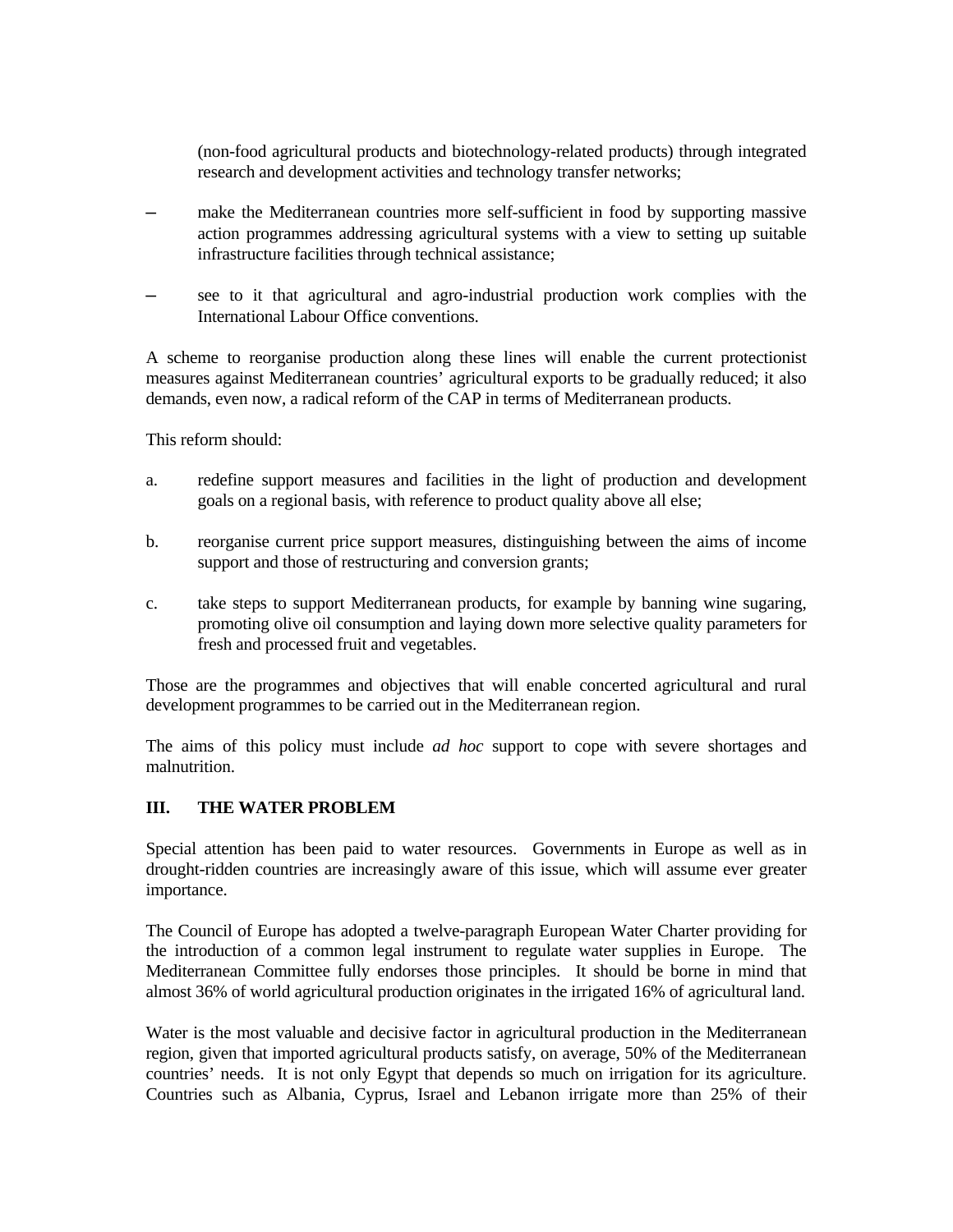farmland. The proportion ranges from 10% to 20% in countries on the northern shore of the Mediterranean.

But irrigation is the activity that uses the largest proportion of water (72% of the total amount, reaching 84% in Egypt). So agriculture is the top-ranking sector for water consumption, and in view of its growing share of responsibility for water pollution, irrigation will be subjected to strong pressure in the coming years. As an economic sector, agriculture is comparatively weak when it comes to negotiating water resources. Solutions to the water shortage problem need to address various aspects of management, technology, organisation, taxation and legal status. On this last point, the Mediterranean Committee considers that each country should have a single water management authority.

This authority should:

- establish general distribution criteria for the various sectors of economic activity, ranking irrigation highest after human consumption;
- give a single agency full responsibility for all operations relating to irrigation, tapping, conveyance, supply or treatment schemes;
- frame a balanced and consistent policy on the cost of running water for each country.

## **IV. AGRICULTURE'S KEY ROLE IN PROTECTING THE ENVIRONMENT**

Agriculture and forestry maintain the structural and socio-economic balance and ensure employment in rural areas. They also maintain climatic balance, natural ecosystems and the landscape in an increasingly urbanised world.

Agriculture will remain a vital sector in the Mediterranean region. Like all other sectors of the economy, it needs clear prospects so that its operators can plan their activities in the light of well-defined medium- and long-term objectives.

The concept of sustainability must be viewed in global terms. The environment and environmental protection are issues that transcend national borders. They must be taken into account in worldwide exchanges of agricultural inputs and products.

The social and environmental issues must be fully recognised at international level, notably in future negotiations in the World Trade Organisation.

These must afford an opportunity to establish fair rules of competition so as to avoid destabilising environment-friendly production systems and ensure sustainable development in all parts of the world.

Agriculture's food-producing function will necessarily continue to be associated - as it has always been in Europe — with a land use function and the task of caring for the landscape and countryside.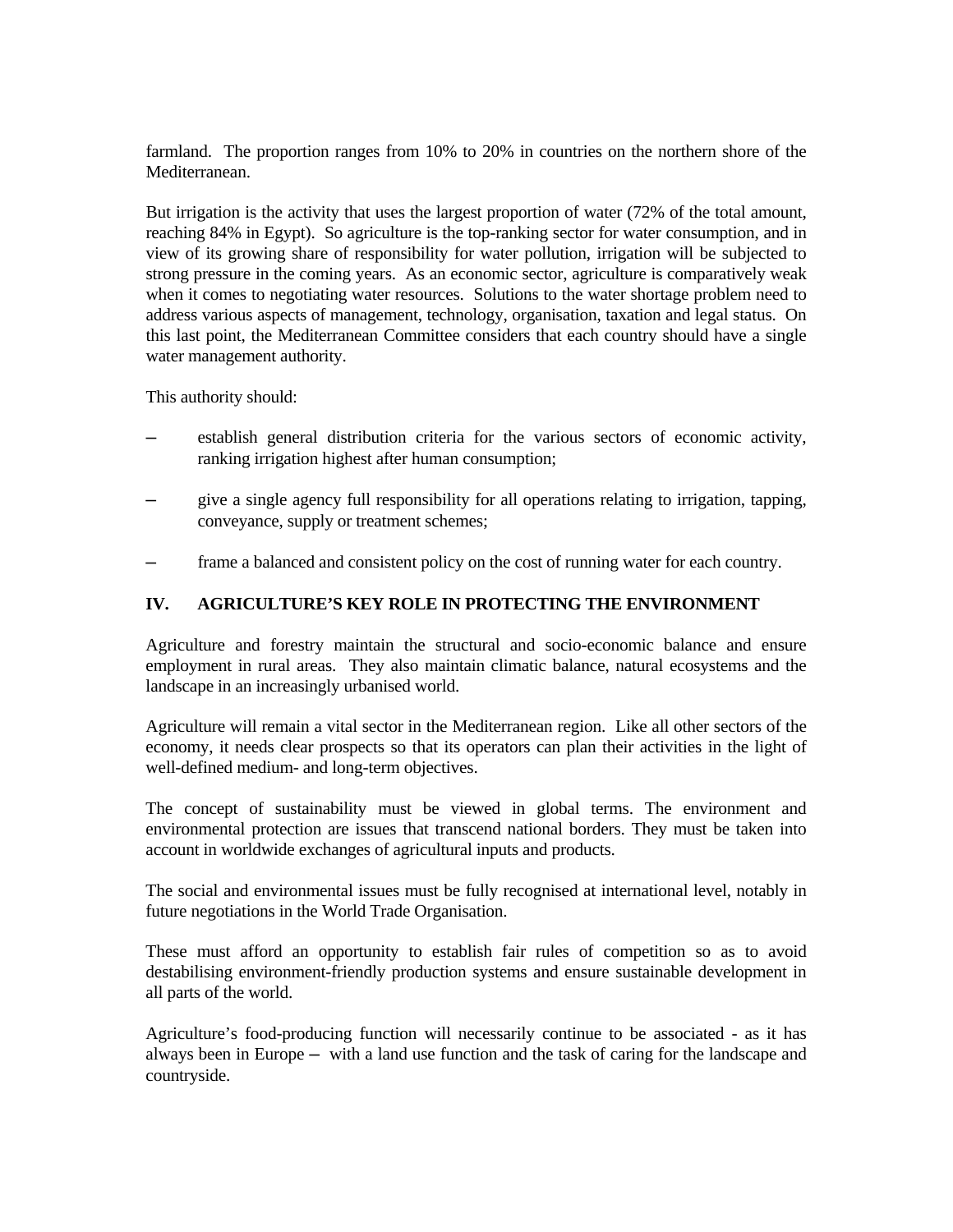This second function is of growing importance to European society, although there is at present no economic recognition of the fact in the form of adequate remuneration.

If the second function is to be properly performed through the first, it must be consistently included in agricultural, regional and environmental policies. Europe's farmers are convinced that a sustainable development process is conditional on the economic base of agriculture and forestry being secured in all regions.

They therefore advocate the pursuit of a consistent agricultural policy that will allow them to conduct economically viable activities while maintaining the ecological balance of rural areas. A policy of this kind will be effective only in so far as it addresses environmental concerns in a manner compatible with the agricultural sector's economic prospects.

A consistent approach to sustainable development involves taking account of regional diversity in Europe. The general principles of sustainable development must therefore be adapted to the regions by appropriate regional, agricultural and rural policies in a resolutely forward-looking common political framework.

An approach based on sustainable development will have to include the introduction of an array of political instruments designed to:

- integrate the various related functions of agriculture;
- organise land use;
- protect farmland against pollution.

### **V. CONCLUSION**

Europe's farmers assert that the use of modern, efficient agricultural techniques does not conflict with the goals of sustainable development, but rather serves to guarantee their income and consequently their presence on the land, protecting the countryside against depopulation and desertification as well as unbalanced development.

Modern agronomic technology will not only help to boost economic competitivity, but also be used increasingly to make agricultural production processes more environment-friendly, develop new outlets for food and non-food products and supply industry with renewable raw materials on a sustainable basis.

The concept of sustainable development will have to be more fully integrated into agricultural, agri-foodstuffs and agro-industrial research.

Bio-recycling and the potential of renewable natural resources will have to be more fully exploited. Because of their long-standing tradition of family-based farm production, their attachment to nature and the land, and the cultural and social values and traditions they represent, Europe's farmers are willing to engage in an ongoing dialogue with society as a whole in order to play a leading role in the overall process of sustainable development.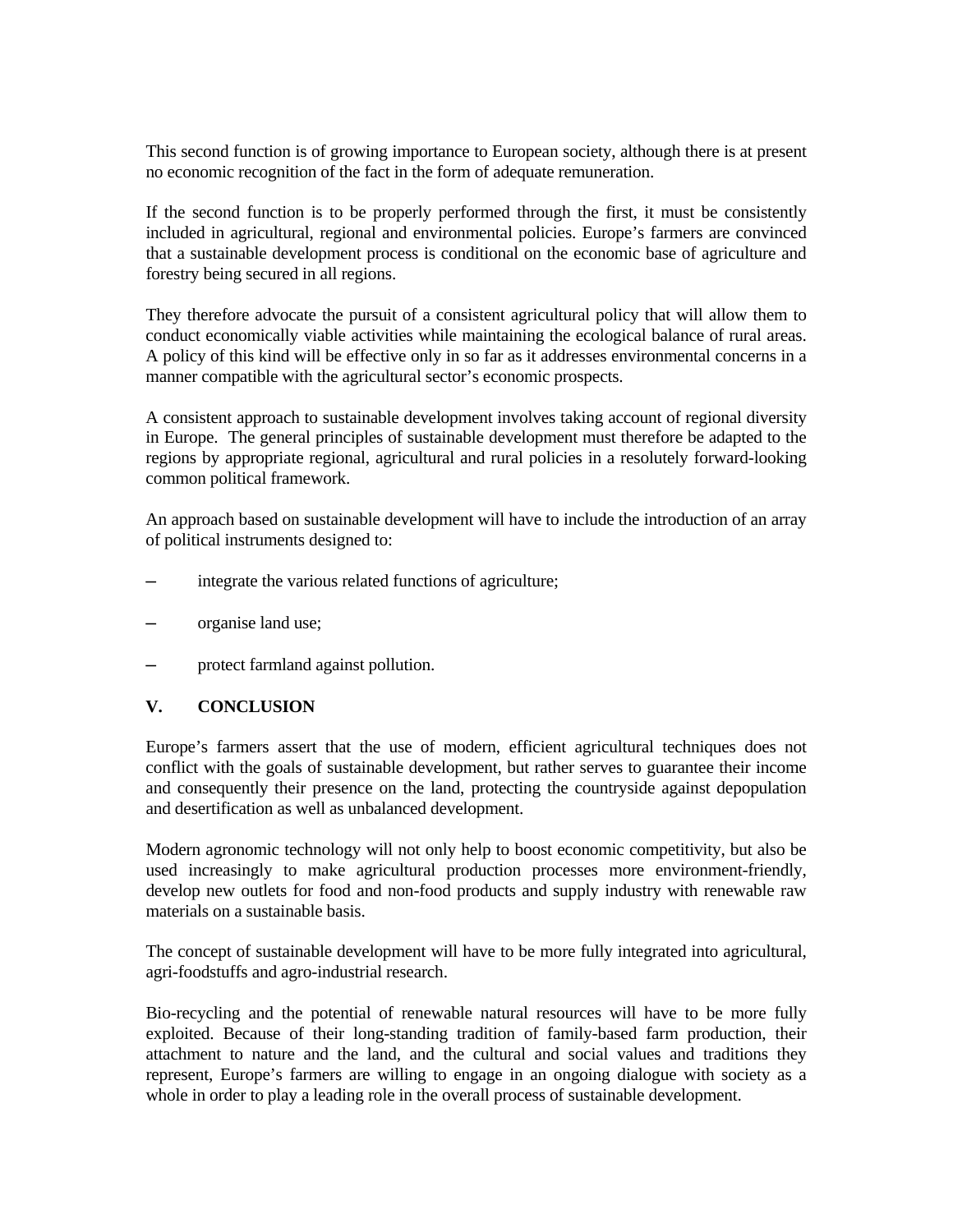## **THE FUTURE OF RURAL AREAS AND AGRICULTURAL ACTIVITIES IN MEDITERRANEAN COUNTRIES**

**2. Traditional structure of coastal rural areas on the Mediterranean basin and prospects for the future**

**Mrs \_ule KARAASLAN Gazi University Ankara, Turkey**

#### **INTRODUCTION**

Rural areas in general are characterized by self sufficient, homogeneous, small sized settlements located in a dispersed pattern. Economic decline, chronic unemployment, low household incomes and poor housing conditions as well as social and environmental problems are widespread phenomena. The majority of the population is engaged in agricultural activities. Many rural areas experience insufficient levels of basic services, employment opportunities and recreational facilities.

Although rural coastal areas share many of the above mentioned characteristics, they also have such features that are peculiar to themselves. For instance, coastal rural areas are more urbanized (population and densities are higher) and have a more diversified activity structure (tourism, industry, secondary housing besides agriculture) compared to other coastal areas. Therefore the physical, social, economic and environmental problems of coastal rural areas are different from those in inland rural areas. These activities have both negative and positive impacts.

The settlements on the Mediterranean coast in Turkey have been confronted with several problems in the post 1980 period, such as the rapidly increasing rate of population growth, a changing economic structure in conformity with the development of the tourism sector and population increase, inefficiency as regards the protection of natural and historical assets. The secondary housing with a long history, changing infrastructure demands parallel to technological development, the construction of motorways all confer negative and positive impacts on the physical, social, economic and cultural life styles in urban settlements.

The organisation and lifestyles in urban and rural spaces have gradually changed. In rural areas, urban functions emerged besides agricultural production, a transformation to urban functions started to take place, and changes in social structure were experienced parallel to the development of the tourism sector which started to replace rural functions.

The coastal rural areas and their natural resources which are affected by a number of activities can be improved, developed and protected through sustainable planning as described in this study and reflected in the proposals.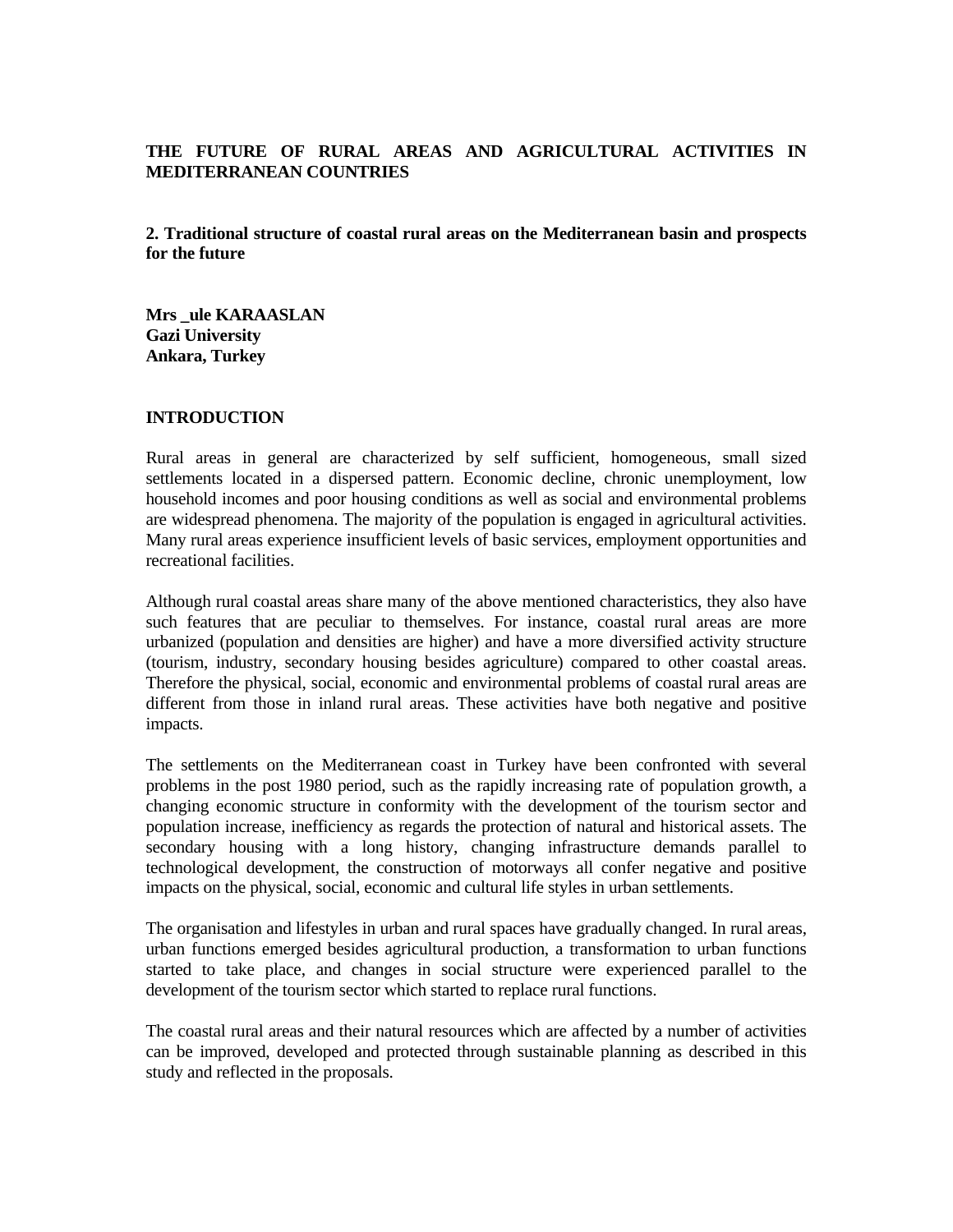# 1. CHARACTERISTICS AND PROBLEMS OF RURAL AREAS **TRADITIONAL STRUCTURE OF RURAL AREAS ON THE MEDITERRANEAN COAST**

### **1.1. Rural areas**

Although some variations may exist depending on the development levels of countries, rural areas in general are characterized by small sized settlements located in a dispersed pattern. Accessibility of rural settlements is usually low and in some cases it is even deteriorating. These settlements which are confronted with a continuous outflow of population are described by sociologists as self-contained and self-sufficient homogeneous settlements. Large family structures and human relations shaped by traditions and customs are important features of these areas. Economic decline, chronic unemployment, low household incomes are widespread phenomena and poor housing conditions as well as social and environmental problems prevail. The majority of the population is engaged in agricultural activities while the land ownership pattern is usually fragmented.

Several international conferences have noted that undue polarization of human activities and the increasing concentration of facilities in large conurbations are the major causes of rural depopulation aggravating the structural problems in these areas. Rural areas have a vital role to play in contemporary societies by performing a multiplicity of functions that are critical for social, economic as far as agriculture is concerned and cultural development. This role is performed not only at regional but national level.

Many rural areas experience insufficient levels of basic services, employment opportunities and recreational facilities. Social and technical infrastructure is inadequate and the relatively low income residents have to travel long distances to get to various amenities. In short, rural areas lack the acceptable living standards that are usually common in urban areas.

The concentration of economic activities in urban areas lead to economic decline and higher unemployment levels in rural areas. In short, the problems of rural areas can be generalized as follows:

- economic retardness;
- ─ decreasing employment opportunities in agriculture due to mechanization in the sector;
- lack of employment opportunities particularly for young people and women;
- outmigration of younger age groups, thus leaving back an old-age society;
- relatively low household incomes;
- declining public and private services;
- environmental problems;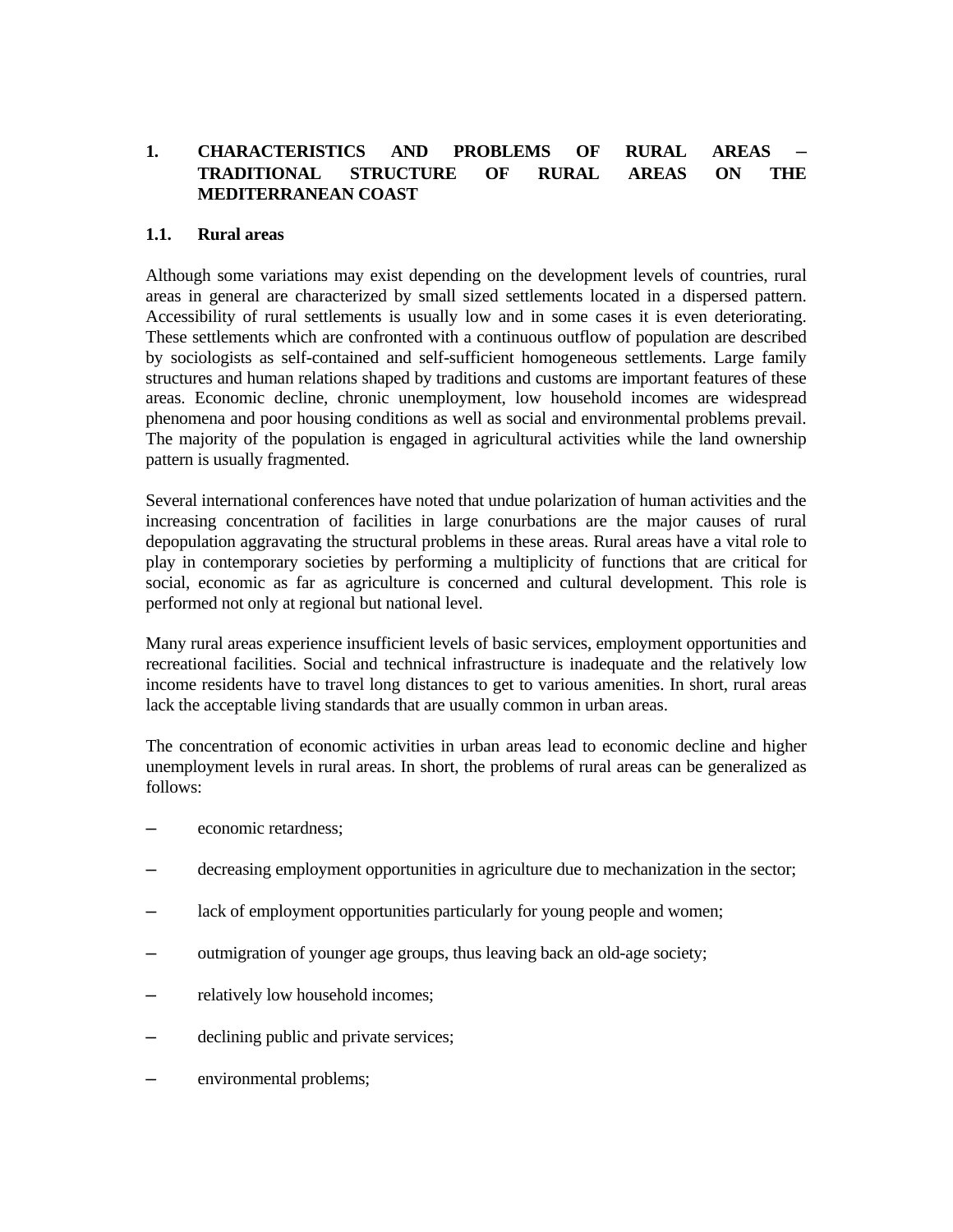- ─ heavy unemployment;
- ─ the danger of losing distinct cultural attributes such as language, customs and identity;
- a large proportion of residents employed in agriculture and forestry.

# **1.2. Coastal rural areas**

The above mentioned features may display variations not only from country to country but also between inland and coastal rural areas in a particular country.

Throughout the history, settlements have generally located on the coast for the ease of trade and defense. The marine based activities of the pre World War-II period have been replaced by industrial developments in some regions. Increasing levels of welfare giving rise to demands for more profitable use of individuals' free time led to an increase in tourism and recreational activities as well as to the development of second home phenomenon on the coasts. If one attempts to list the main features of coastal rural areas, the following points seem to be the most important ones:

- ─ they receive relatively higher rate of in-migration and have higher population densities compared to other rural areas;
- they are relatively more urbanized;
- in general, owing to their geographical characteristics, they are the locations of specific crop production (such as lemon cultivation); with a very high productivity level;
- ─ they are the places where touristic, recreational and second home developments take place at a high pace and thus a severe loss in agricultural land is experienced;
- they are the locations where environmental problems are more severely felt;
- ─ they are the areas where maritime and port activities and in particular fishery sector have developed;
- ─ they have very rich flora and fauna and include impressive biogenetic zones. These areas include:
	- . estuaries and deltas;
	- . wetlands;
	- . beaches and sand dunes;
	- . marine ecosystems;
	- . coastal forests;
	- . rocky shores;
	- . heathlands;
	- . artificial lakes and canals (for energy production or supply of drinking water);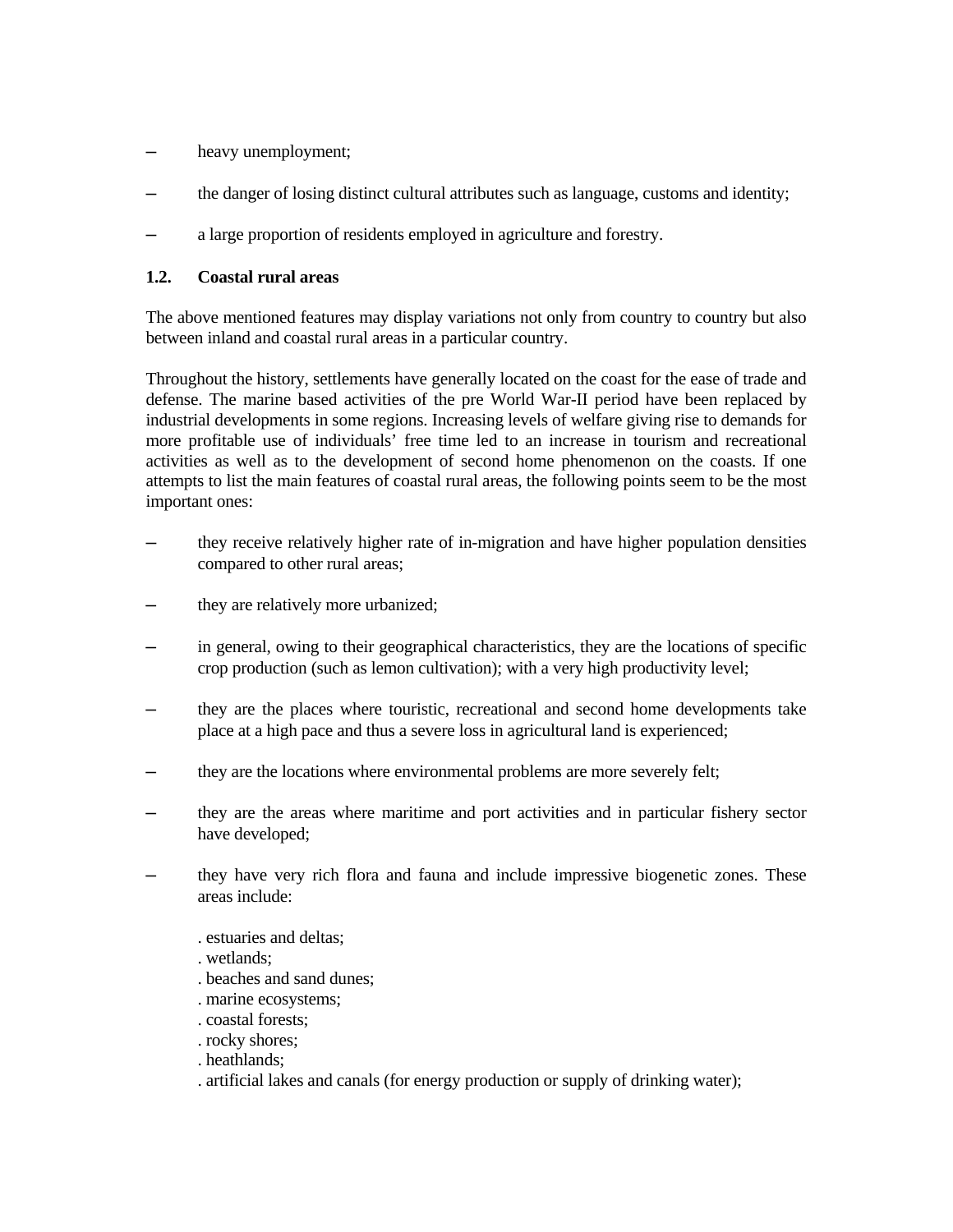. protected Areas: A wide variety of biotopes and species.

#### **1.3. Rural areas on the Mediterranean coast**

In addition to the characteristics outlined above, rural areas on the Mediterranean coast endowed with a wealth of diverse natural beauties has been the host of a variety of different cultures. In consequence these areas now lead a rural lifestyle interwoven with historical and archaeological heritage. Based on the levantine culture, trade and fishery sectors have developed.

Until the end of the Second World War, rural areas on the Mediterranean coast have maintained a static socio-economic structure based on agricultural production and fishery. After this period, development of industrial and post activities have started to gain pace. Between 1970-1980 new industrial activities proliferated; industrial diversification was evident

in harbour areas, warehousing, commercial activities and light industry developed. During this period, tourism and secondary housing developments have also increased. 1980s is a period of economic crisis. In order to maintain economic development, countries included different activities in their regional programmes and undertook research to exploit the potential of the coasts. Aquatic biosphere, mineral resources, energy resources were explored and methods were sought to use them for food industry, chemical industry and bioenergy production. It was also accepted that a leading industry would be effective in the social, economic and cultural development of the region.

The most intense pressure is on the coastal rural areas which are adjacent to urban areas experiencing a rapid development process and those that are rich in historical and natural assets and therefore attractive for services such as recreation and tourism. The rapid development process constitutes a threat to coastal rural areas particularly through tourism developments. The coastal rural areas which are under the pressure of tourism, industry, recreation and secondary housing have various problems. Their economic viability depends on the diversification of activities. Diversification of activities in rural areas which constitutes the main theme of this meeting, should be dealt within the framework of "sustainable development". In this context rural development planning envisages the maintenance and promotion of rural activities while facilitating urban development and ensuring a balanced use of natural resources between rural and urban areas.

Developments in transportation facilities and technological advancement have contributed to the availability of more free time for leisure and recreational purposes. The demand for tourism and recreational activities increased, and the developments in communication facilities promoted various new activities in coastal rural areas.

Although tourism developments in coastal areas may have harmful effects on the natural resources in rural areas, they have positive impacts such as promoting developments in other sectors, encouraging transformation in agricultural activities, creating new employment opportunities for the rural population, promoting infrastructure investments in urban-rural areas, even supporting the restoration and maintenance of natural sites and historical values.

It is important that while there is a need for the alleviation of problems in rural coastal areas, there is also a need to enhance regional development. In this framework, the major issue is the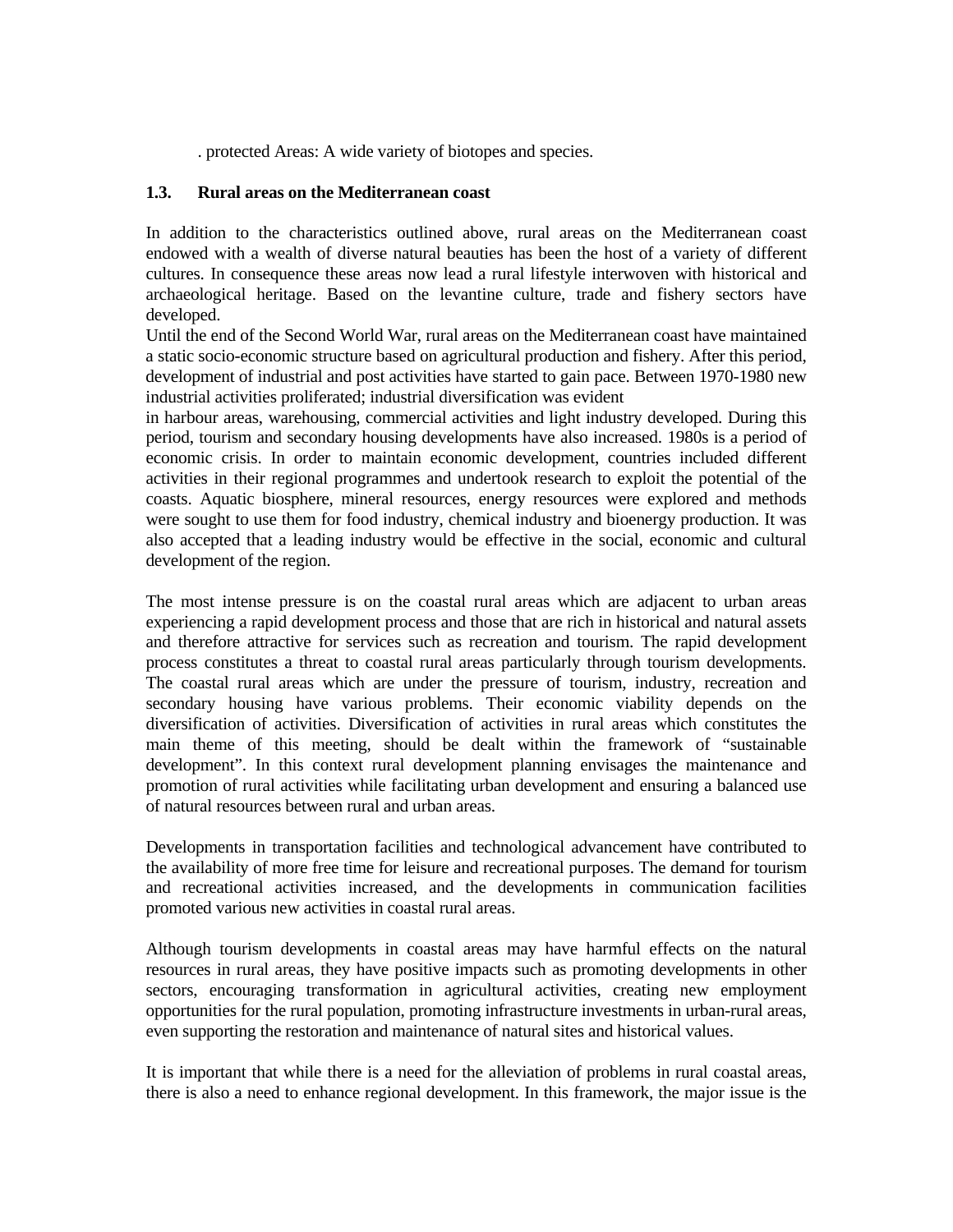protection of nature to the maximum level while improving economic, social and physical environment in urban and rural areas. The issues and proposals in relation to sustainable planning will be presented in Section 4 of this paper.

An important issue that should be underlined is that even in countries with a high rate of migration to urban areas, the gap between urban and rural areas is decreasing owing to the opportunities offered in rural areas. In some developed countries, rural life is even considered more attractive. The environmental amenities offered in rural areas in the vicinity of metropolitan areas attract many people. Employment opportunities, social relations and amenities may carry different importance for each individual. The daily commuting distances may not be a cause for migrating to the city.

# **2. IMPACTS OF DIVERSIFICATION OF ACTIVITIES ON COASTAL RURAL AREAS**

Physical and natural potentials and characteristics have caused mankind to settle on the coastline densely. As a result of coastal concentrations, high population densities and human activities, the inland areas as well as water, river and lake shores have gradually lost their natural characteristics. The natural equilibrium was impaired as result of construction, drainage, filling and ditching activities.

Following the Second World War, rural areas have experienced a degradation of their ecosystems due to the industrial development and expansion of tourism and coastal settlements. Flat coasts are influenced by the building of ports, marinas, airports, and tourist installations. The degradation of aquatic ecosystems is mainly due to pollution originating from ports and industrial installations as well as from residential areas. The degradation of ammophilous ecosystems is caused by sand extraction, road construction and recreational and tourist activities. Forests in rural areas are being destroyed both by fires and tourist activities. On the other hand, forests in coastal areas are destroyed for tree plantation, agricultural land, residential areas and industrial areas. All these activities contribute to the deterioration of terrestrial and aquatic ecosystems, and create water, air, land, noise and aesthetics pollution.

Lake and river shores in coastal areas are more prone to deterioration originating from recreational activities. In addition to recreation, activities for industrial and agricultural purpose negatively affect the rivers and lakes and rural areas on the lake shores.

The dense settlement patterns in coastal rural areas cause degradation of biotopes and modification of landscapes. Besides the degradation of flora and fauna, the uncontrolled hunting and the interest of human beings in plant and animal species collection destroy nature.

As a result of these activities, the terrestrial and aquatic ecosystems of coastal rural areas deteriorate. Concentration of human settlements along the coast, industrial and tourism development, the frequent and intensive use of recreation areas lead to the degradation of wetlands, and forests on the coasts, beaches, estuaries as well as of the ecosystem as a whole. This degradation is also observed on the shores of lakes and rivers in rural areas near the sea.

While the diversification of activities create negative impacts on the environment, the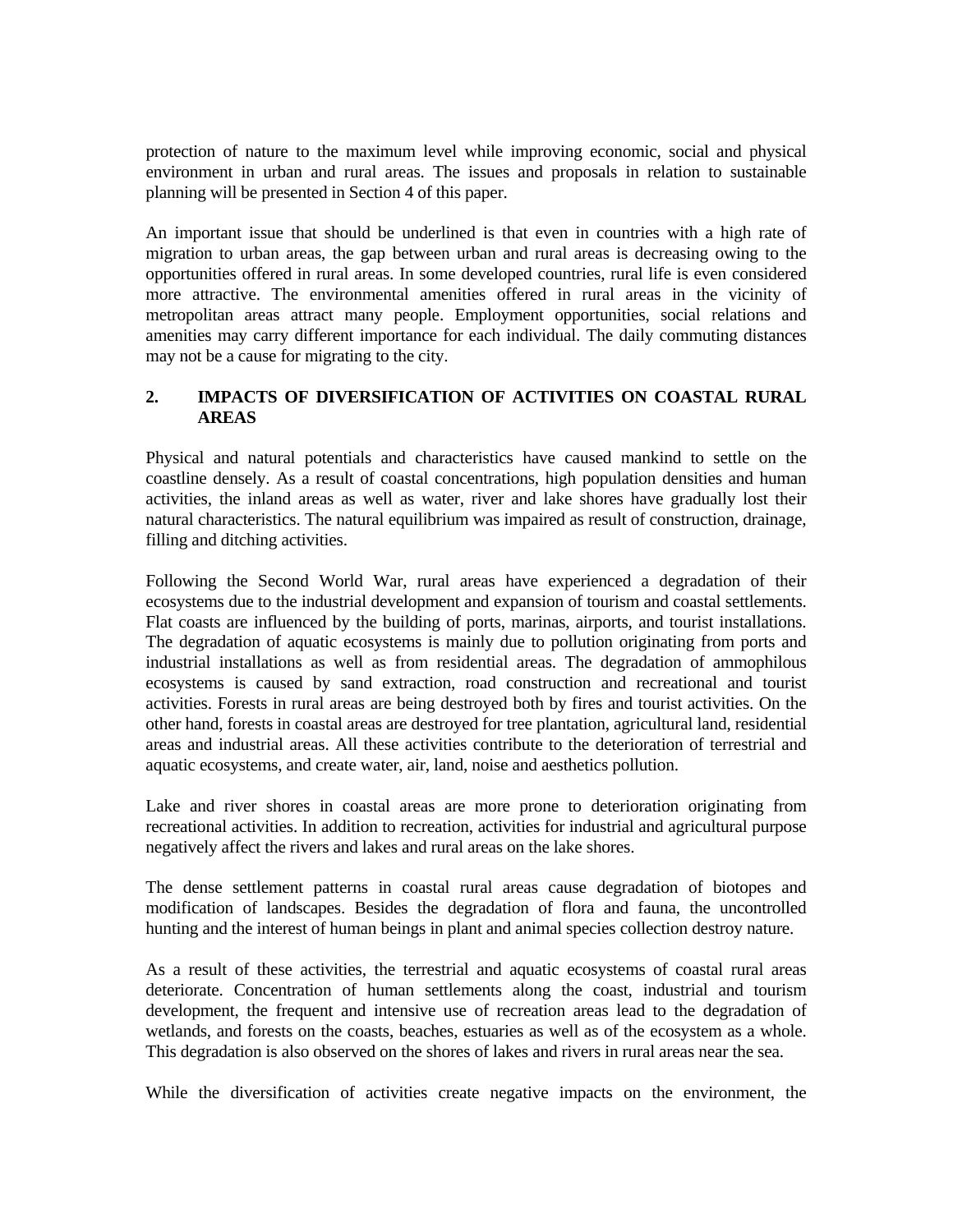requirements of the residents in coastal rural areas have to be met. Therefore, the establishment of a balance between the conservation of nature and development is necessary. Briefly, sustainable development is to be achieved. The concept of sustainable development explicitly recognizes interdependencies that exist among environmental and economic issues and policies. Sustainable development is aimed at protecting and enhancing the environment, meeting human needs, promoting current and intergenerational equity and improving the quality of life of all peoples.

As can be observed from the perspective of sustainable development, tourism, industry and recreation have negative and positive physical/social/economic effects on coastal rural areas.

For example, besides the negative environmental impacts (water pollution, air pollution, noise pollution, visual pollution, waste disposal problems, ecological disruption, environmental hazards, damage to archaeological and historical sites), tourism and industry also create positive consequences. The issue of conservation of important natural areas attract more attention in the presence of developments in tourism. Tourism also contributes to the conservation of archaeological and historic sites and architectural character. This is because the attractiveness and thus the visits of tourists to these areas will in turn contribute to the development of tourism. By the same token tourism contributes to the improvement of environmental quality, enhancement of the environment, improvement of infrastructure, increasing of environmental awareness.

The development of tourism has direct and indirect economic benefits. Direct economic benefits include provision of employment, income, foreign exchange which lead to improved living standards of the local community and overall national and regional economic development. In economically depressed areas, it creates new employment for young people and women. Tourism development contributes to increased government revenues. Through the taxation revenues obtained from this sector, community development and provision of infrastructure and services are rendered possible.

The indirect effects of tourism is the promotion of other economic sectors. It helps to foster developments in other sectors, such as agriculture, fisheries, construction, certain types of manufacturing, handicrafts as well as promoting the provision of goods and services related to these sectors. Another of its impact is the improvement of infrastructure and services provision at national, regional and local levels. It also contributes to the development of technical and managerial skills of people, thus contributing to public training. Tourism also helps to the revitalization and conservation of traditional arts and life styles (dance, music, drama, customs and ceremonies). Museums, theatres and festivals all benefit from the development of tourism and thus the public at large is indirectly educated.

Cultural relations help people and countries to interact more closely. However, acculturation is a sensitive issue. Nevertheless, in societies where different cultures exist, acculturation through tourism enhances social unity.

Beside these positive impacts, tourism has negative social and economic effects. If touristic facilities and their management are not provided by the local people, tourism can not promote community development. Thus employment opportunities are not created for the local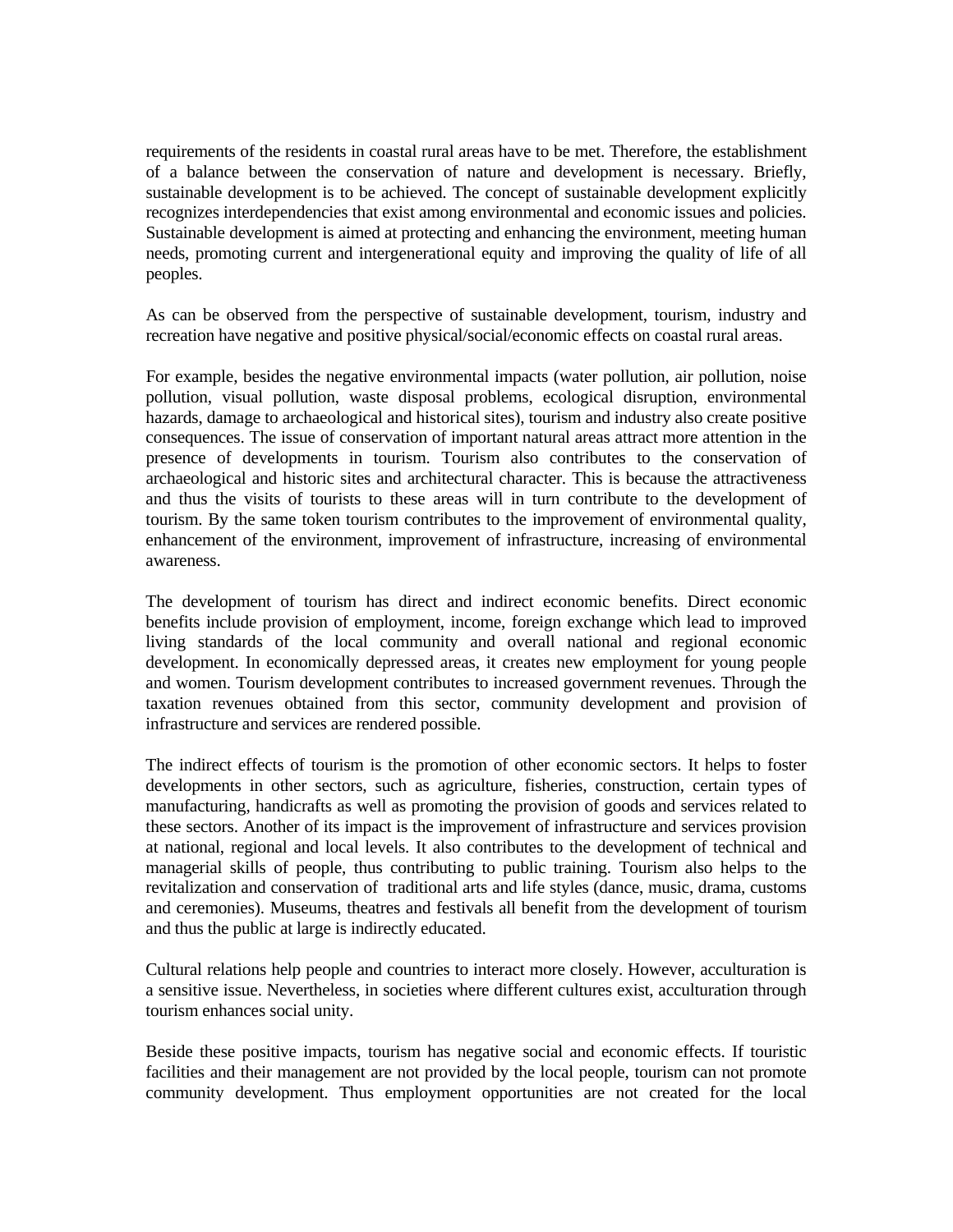population. Rural household incomes will not increase and out migration from rural areas can not be reversed. The development in the agriculture and fishery sectors will not be achieved. It is important to include the limited local capital in this development.

Another negative effect of tourism is overcrowding which has implications not only on the natural structure but also reflects itself in the overcrowding of local roads, restrictions in shopping opportunities and use of community facilities. These effects in the longer run lead to a negative approach of residents to tourism. Tourism may have adverse cultural effects on youth such as increase in drug abuse, alcoholism, crime, prostitution, etc.

Industrial developments also have socio-economic impacts. It contributes to the national economy, provides new employment opportunities for local people, promotes the development of subsidiary sectors (communication, small industry and research and development, etc.), enhances the development of infrastructure and social facilities at the regional and local levels. Similar to the tourism sector, the excessive utilization of water and energy and pollution (air, water, land) creation are the disadvantages of the industrial sector.

# **3. CHANGES IN THE COASTAL RURAL AREAS ON THE MEDITERRANEAN BASIN IN TURKEY**

# **3.1. Historical perspective**

## 3.1.1. Until 1960s

The coastal areas which constituted one of the most advanced regions in terms of economic activities and population in ancient times, lost their importance due to decreasing significance of the Mediterranean trade route, earthquakes, wars, degradation of aqueducts. As from the second half of 19th century, the increasing importance of cotton production together with other cash crops stimulated economic development. During this period, the small and dispersed rural settlements along the Anatolian Mediterranean coast were engaged in agricultural production and had stagnant social lifestyles.

# 3.1.2. Between 1960-1980

During this period, besides the developments in agricultural production, agricultural based industry (in particular textile) had also developed. This period during which agricultural production in coastal rural areas was being increasingly modernized has witnessed an increasing threat to agricultural land by industrial developments. In addition to agricultural based industries, heavy industries such as petrochemicals, iron and steel, etc. have also developed.

The 1960s are the years during which the rural/urban migration had started and Turkey had entered a rapid urbanization process. The appeal of urban areas with their developed industrial and service sectors together with the problems of rural areas such as over fragmentation in land ownership and the consequent decrease in agricultural productivity, inadequacy in social and technical infrastructure has attracted people first to coastal provinces in Marmara and Aegean regions and later on to the Mediterranean provinces. Due to this phenomenon, the provinces on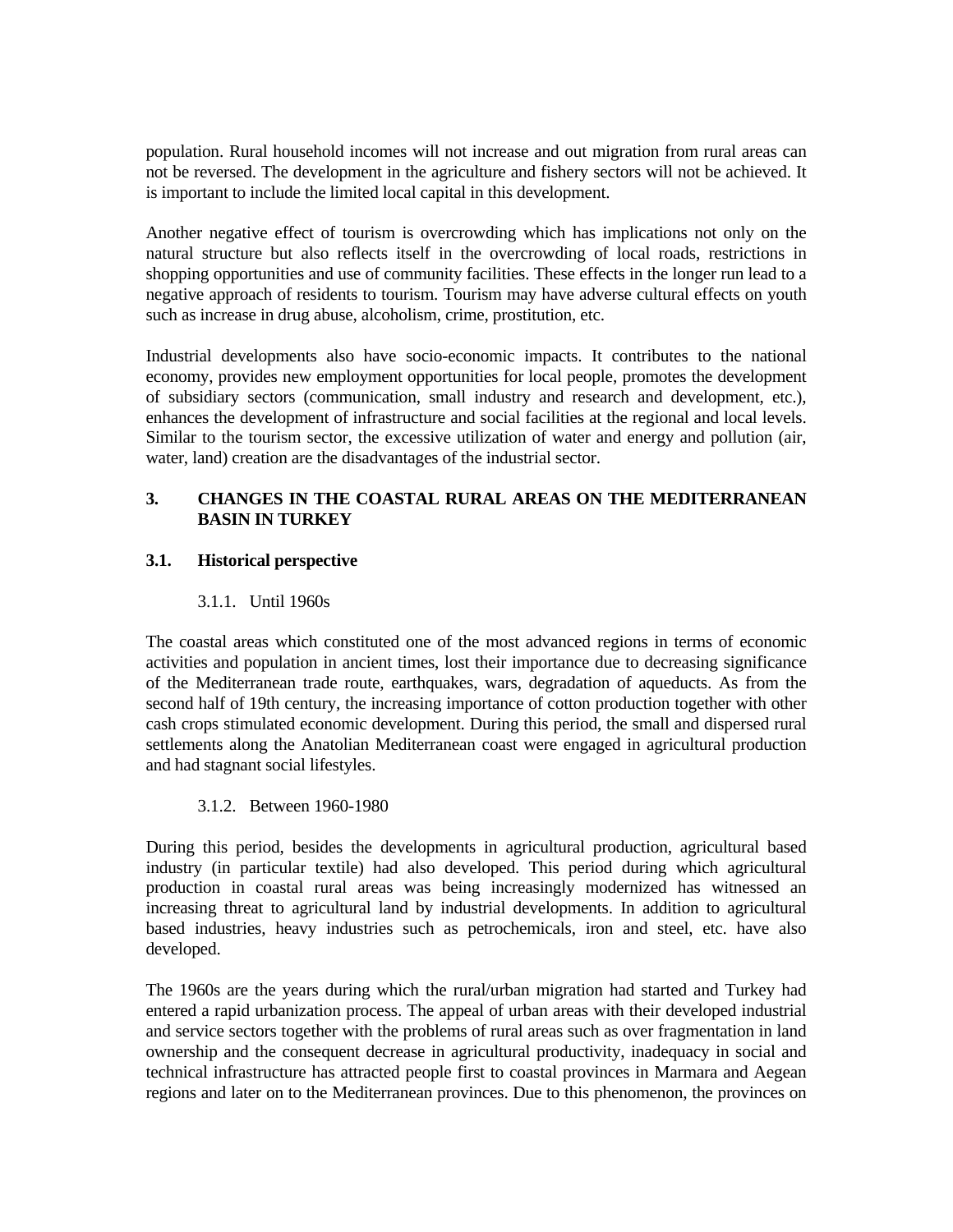the Mediterranean coast also have experienced rapid urbanization. The agricultural land adjacent to the rapidly urbanizing areas reserved for housing to meet future urban growth have started to transform into industrial areas. As during this process, the new-comers could not be offered urban land, and housing policies could not be developed adequately, the limited purchasing power of the newcomers has resulted in illegal housing developments in rural areas lying adjacent to urban and industrial areas. All of these phenomena exerted their effects more severely on the Mediterranean coast than on inland areas. Due to their climatic and natural characteristics, the rural areas of the Mediterranean coast are being increasingly taken over by secondary housing developments. At present, the Mediterranean coast between Mersin and Tasucu is an area where dense secondary housing developments are observed.

The port of Mersin serving as the major gate of Adana and Turkey since the last century has further developed during this period and port functions (trade, warehousing, etc.) have increased. This development has stimulated migration from rural areas to Mersin.

#### 3.1.3. After 1980

The policies pursued in the 1980s have achieved a rapid development in external and internal tourism after 1985 in the Mediterranean coast and especially in Antalya coast well known for its impressive ruins dating to ancient and Medieval eras, splendid beaches, long and sunny summers. The development of tourism has led to a loss in agricultural land as well as contributing to environmental problems. The negative and positive effects of tourism discussed in the second section of this paper, have emerged in the rural areas of the Mediterranean coast.

During the 1980s the increasing rate of growth in illegal developments and squatting in coastal rural areas have led to the loss of shores to be used by the public as well as agricultural land. These are the years during which the population of settlements on the Mediterranean coast have increased due to migration both from their own hinterland and from other parts of Turkey and thus an planned/unplanned expansion of urban uses to rural areas were experienced.

#### 3.1.4. The 1990s

Today, the Mediterranean coast displays a higher rate of urbanization and density than the rest of the Mediterranean region and Turkey. To the west of the region, Alanya - Antalya has dense tourism uses and to the east of Antalya, secondary housing developments, commercial and service sectors related to tourism and industry have developed. This region also grows 96% of the total citrus fruit, 100% of the banana, 60% of cotton, while maintaining other agricultural production. The area also experiences rapid urbanization, intense tourism and environmental problems in rural and urban areas.

In this region where the mountains stretch parallel to the coastline, the habitable areas are restricted to areas between the mountain rows and the shore. In areas where this strip widens, intensive agriculture takes place or urban areas continue their expansion. At present, a problematic linear urban development parallel to the coastline is observed.

The Anatolian coast cradle to various civilizations has a rich cultural heritage. A number of small rural settlements are intermingled with archaeological sites. The dense use of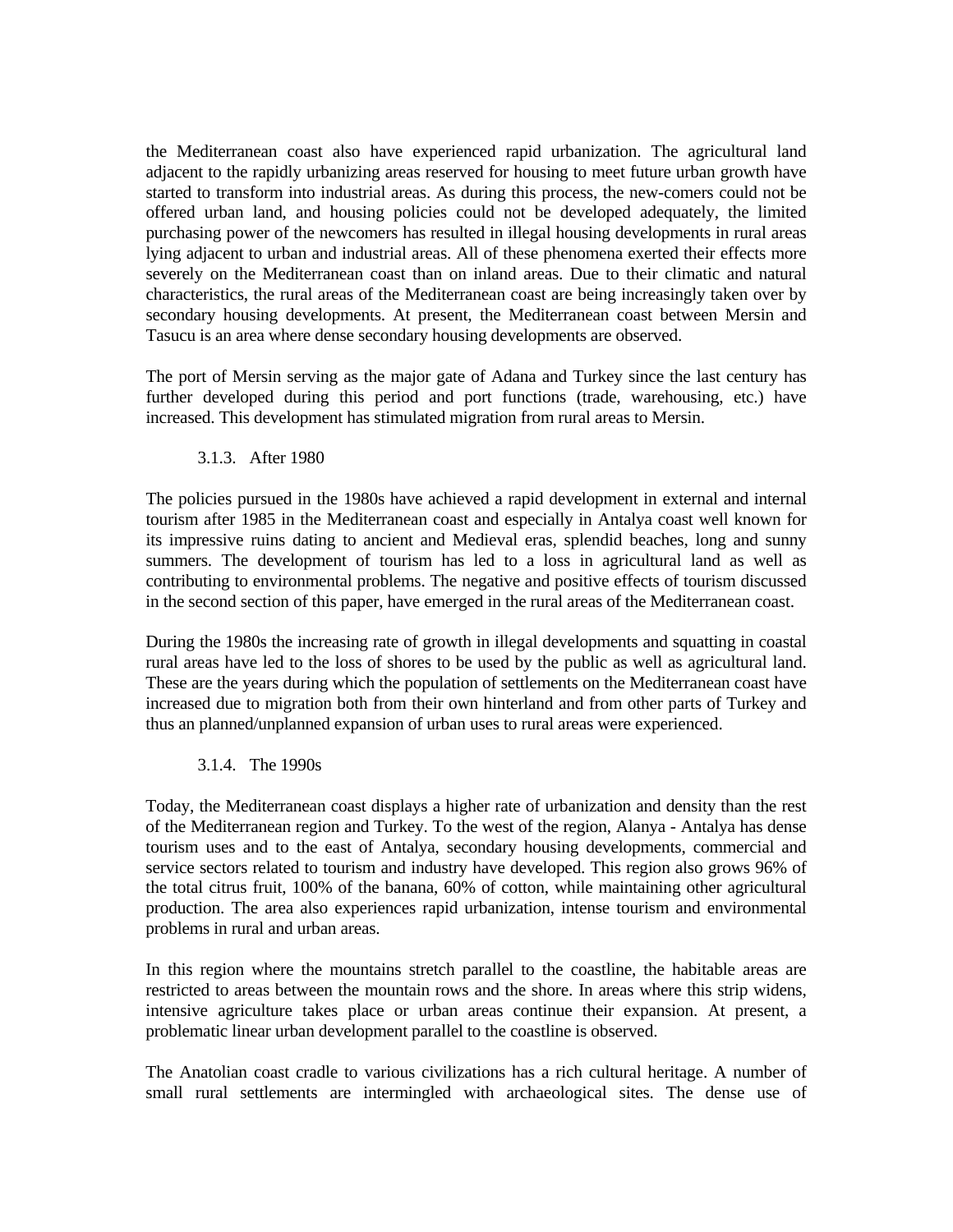archaeological sites lead to the destruction of these areas.

In short, the development of technology, communication and transportation networks in Turkey have led to the diversification of activities in the rural areas on the Mediterranean coast. The development of tourism and recreation in rural areas resulted in crop diversification and development (increase in the share of horticulture, decrease in banana production), increase in green houses, revitalization of handicrafts, creation of employment opportunities for rural population, promotion of other sectors such as construction, trade and services. The coastal tourism also paves the way to various branches of tourism such as mountain, plateau, and hunting tourism, trekking and other recreational activities. However, intense tourism developments lead to the destruction of nature, historical sites and coastal areas. The major issue involves the development of rural areas while alleviating environmental problems, that is sustainable planning. At present "sustainable tourism" and "sustainable planning" issues in relation to the Mediterranean coast are being discussed within the context of rural development as well as urban development and improvement programs.

## **3.2. Changes in settlements on the Mediterranean coast in Turkey**

## 3.2.1. Changes in population and sectoral employment

The provinces on the Mediterranean coast of Turkey is rapidly urbanizing. In 1990 approximately 10% of the population of Turkey was living in this region. At the provincial scale, 58% of the population is urban and 42% lives in the country. These values correspond to the national average of Turkey. (Appendix: Table 1). The highest rate of increase in urban population is observed between the years 1980-1990. However in the coastal areas, urban population increase is way above the national average (see, Appendix: Table 2). The maximum increase is noted in Antalya which has developed due to tourism and Mersin which has developed due to industry and its port function (See, Appendix: Tables 3,4).

There are nineteen out of a total of seventy-five provinces in Turkey receiving net in-migration during the 1980-85 period. Out of the five provinces in the Mediterranean region, Içel, Antalya, and Adana rank among the top seven within this list (See, Appendix: Table 5).

At the provincial level, Adana and Hatay is highly above the Turkish average regarding population densities, while with a density of 200 km2/person, the coastal areas of the region as a whole is also above the national average (See, Appendix: Table 6).

A review of the changes in employment in agriculture, industry and service sectors in the provinces on the Mediterranean coast, reveals that there is a steady decrease in agriculture, an increase in industry until 1980s and decreases thereafter, a constant increase in the service sector. In Antalya, the increase in service sector is due to tourism. The major increase in this sector has occurred between 1970-80. The decrease observed in this sector after the 1980's can be attributed to the relative saturation of the services sector compared to tourism. The major thrust in industry has occurred up to the 1980s. The decrease observed after this date is due to the stagnation in the national economy in the 1980s (See, Appendix: Tables 7,8,9). By 1990, at the regional scale agriculture is the primary sector in spite of the gradual decrease by years, whereas services hold the second, and industry the third places. However while industry and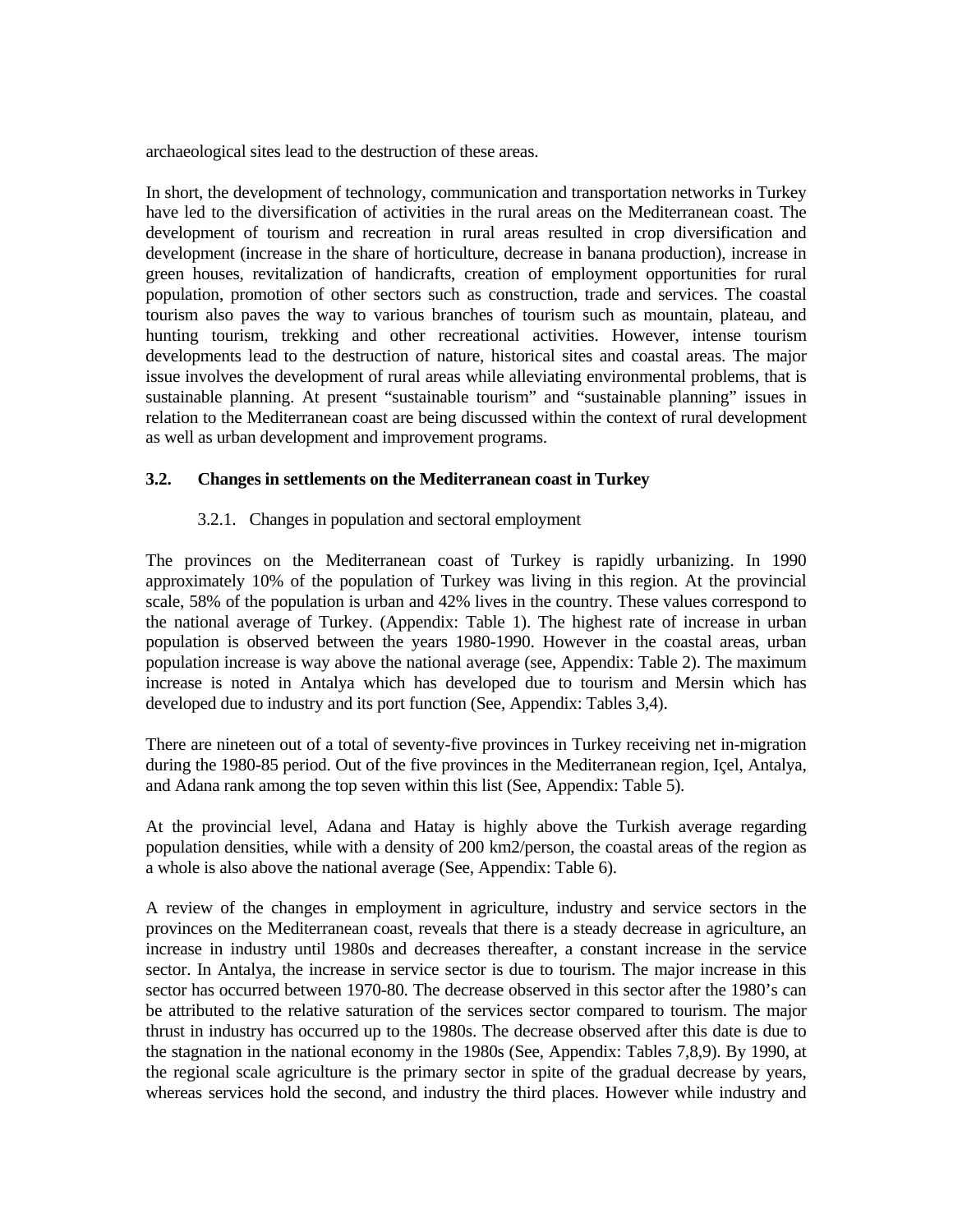services are the dominant sectors in the coastal areas, agriculture is the first in inland areas. Nevertheless, citrus fruit and cotton production take place in the coastal areas.

#### 3.2.2. Socio-economic change

The coastal rural areas in the Mediterranean region display variations from the inland areas. These variations involve agricultural crop species as well as socio-economic conditions. For instance in the coastal areas citrus fruits, industrial crops and vegetables are grown while animal husbandry and cereals are the main sources of production in inland areas. In coastal areas the most important production change has occurred in agricultural areas which were transformed into flower fields responding to the requirements of a growing tourism sector. Furthermore, depending also on the growing tourism, urbanization and secondary housing phenomena, a spatial transformation was experienced and an increase in commercial activities was noted.

Particularly after 1980, significant investments for motorway construction were undertaken in the region. The share of the region in other total investments undertaken in Turkey is 6%, which shows that the social and technical infrastructure in the region is at a satisfactory level (See, Appendix: Table 10).

Especially in 1980s, the state has played a major role in the changes related to the intensive tourism development along the Antalya coast. Allocation of forestry areas and other public land to tourism, infrastructure provision, investment concessions, tax reductions, supply of land to investors at convenient terms, opening to foreign capital through the Build-Operate-Transfer method are the main policies pursued. On the other hand, the communication policies adopted contributed to the development of tourism and the PTT (Postal, telegram, telephone) services have been extended to the remote villages for touristic purposes.

 3.2.3. Problems of settlements along the Mediterranean coast in Turkey in the post 1980 period ─ Impacts of diversification of activities on rural areas

The problems of rural/urban areas along the Mediterranean coast originate from the developments and policies pursued in the country as a whole. These include:

- a) growth and development in Turkey;
- b) the preference in favour of coasts and rural areas on the coasts in urban development, housing development and in the locational choices of other activities;
- c) the locational shift of industries to coastal areas;
- d) increasing demands of land for tourism, recreation and secondary housing purposes along the coasts;
- e) destructive impacts of intense tourism on rural and urban areas;
- f) inability in the preservation of natural and archaeological sites in coastal areas;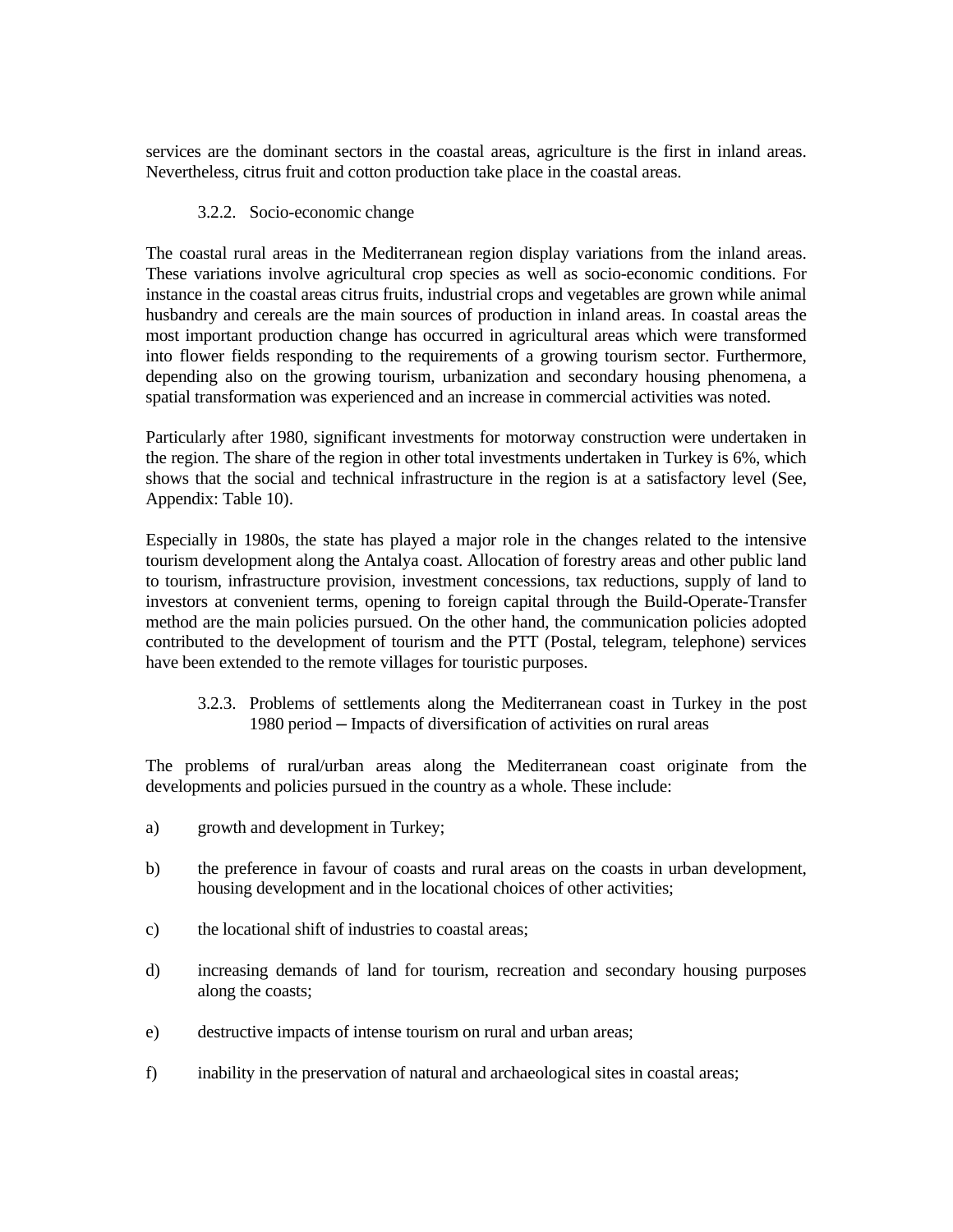- g) the loss of agricultural areas as a consequence of the pressures by other activities;
- h) the deteriorating effect of infrastructural investments on coastal rural areas;
- i) social, cultural and economic impacts of rapid growth and development on rural residents.

Nevertheless, some of the above issues classified as problems had also beneficial effects on rural areas. For example, while mass tourism creates adverse effects on the local population and nature, it also has positive effects such as leading to a well preserved environment, infrastructure provision, employment creation, promotion of side sectors.

As a consequence of rapid urbanization in Turkey, the increasing demands for land for purposes of housing development and other activities in settlements along the coasts of Mediterranean lead to urban encroachments in agricultural land and exert negative effects on archaeological and natural sites. Consequently, both rural and urban areas are confronted with environmental problems. The maintenance of linear settlement pattern in coastal areas, the intensive utilization of coasts and the opening of forests for settlement purposes are other important issues. The planned tourism areas and the motorway with a quality above the world standards in western Antalya consists an example of positive tourism development, whereas the main transportation axis in eastern Antalya transpassing the coast creates problems such as the intensive use of coastal areas and secondary housing development.

Resulting from the high urbanization rate, the social and technical infrastructure in rural areas remain incomplete, most of the fresh water is used by urban settlements and tourism enterprises, and the rural production is under the threat of underground salty water diffusing to inland sections as a result of excessive well-drilling.

As have already been noted in other sections of this paper, tourism has both positive and negative effects. The increase in employment opportunities as a result of tourism development, together with the increase in training facilities for local people constitute the positive aspects whereas the rising rate of drop-outs from school for the purpose of getting a job in the sector consists the negative side of the picture. The relations with the tourists create negative and positive cultural consequences.

Other problems include the lack of co-ordination among neighbouring municipalities and lack of conformity by lower hierarchy plans to macro level plans.

# **4. PROPOSALS**

Change, diversity and complexity best describe contemporary coastal rural areas on the Mediterranean. Today, the word rural is used to describe a diversity of landscapes, economies, and people. But change and diversity have made many rural areas more complex and difficult to understand. Future growth in rural areas will depend primarily on the price and availability of energy, on labour costs and productivity, and on other resources such as water. Another major influence on rural growth will be whether rural areas can continue to provide those qualities that have attracted people in the past, namely clean air and water, open space, landscape, etc.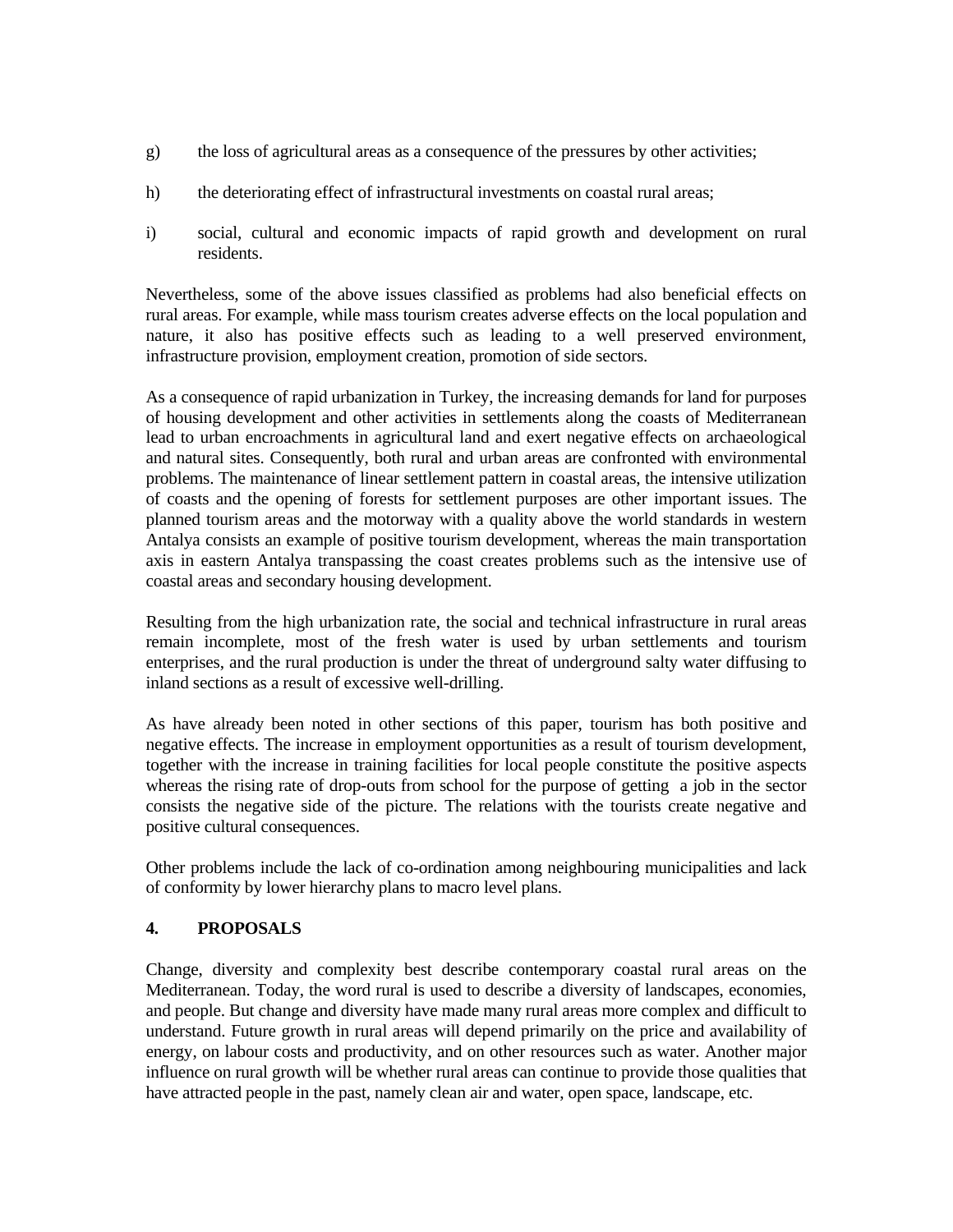Proposals regarding the sustainable development of coastal rural areas which are expected to maintain their past attractiveness in the future are formulated in accordance with four principles. These include:

- conservation and maintenance of rural values;
- the development of rural areas within the framework of sustainable development;
- facilitating the conscious participation of local population in shaping the physical space;
- ensuring the necessary processes (information/research), stages and institutionalization.

The sustainable development of the Mediterranean coastal rural area which is a special region, requires that the subject be dealt with under the following headings:

- 1. Planning
- 2. Administrative arrangements
- 3. Legislation
- 4. Land policy
- 5. Economic productivity
- 6. Sociological issues
- 7. Education
- 8. Information
- 9. Research
- 10. Monitoring

#### *1. Planning*

The planning of coastal rural areas should be studied within the framework of "sustainable regional planning". Within the scope of this type of planning the policies regarding:

- a) open areas;
- b) small rural settlements;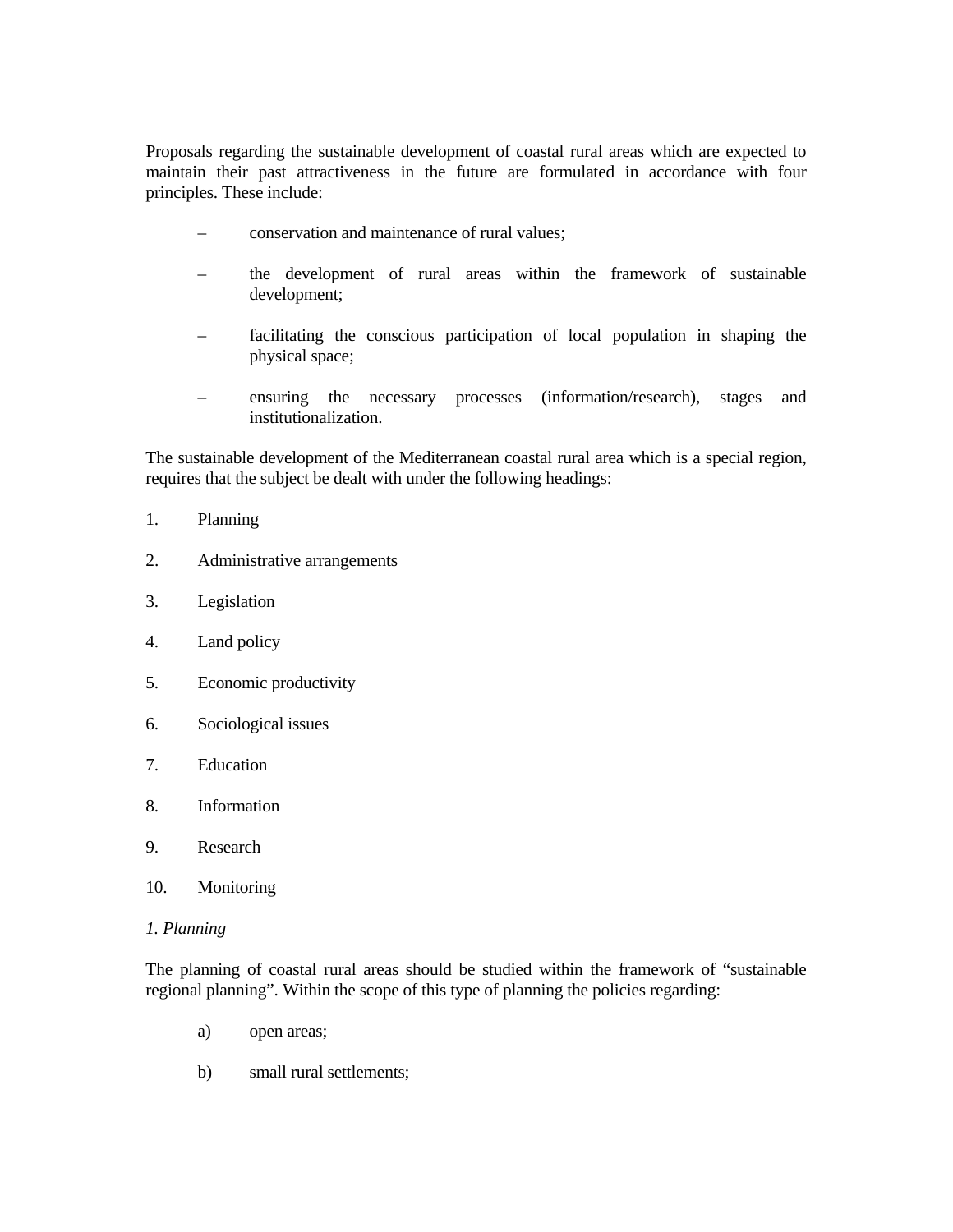c) settlements and undeveloped areas adjacent to rapidly developing settlements, should be determined.

The issue should be presented under the headings of energy conservation, economic development and environmental development. Environmental protection, sectoral planning and management should be integrated into plans and programmes. Local authorities should conform to these regional plans.

#### *2. Administrative arrangements*

The responsibilities in the coastal areas are dispersed due to the complex nature of these areas. Planning, conservation, environment, tourism, economic activities, etc. are managed by different authorities. There is a need for co-ordination in planning and implementation. The NGO's have a major role to play in this respect. They can link the demands of local population with the activities of the central planning authorities.

## *3. Legislation*

Many of the countries on the Mediterranean coast have issued legislation pertaining to the conservation of coastal areas. They are organising the interrelationship among their legislation agreements and protocols regarding all countries are being based on this. The tools for cooperation aiming at environmental protection among countries sharing a common physical space and culture should be enhanced. The important point is that these protocols should be given due attention by the individuals. NGO"s could play a leading role in raising public awareness on this issue.

# *4. Land policy*

a) Urban and rural land policies should be reviewed.

#### .open areas;

 .coastal rural areas and settlements in the vicinity of rapidly developing large settlements;

 .coastal rural areas and settlements afar from the rapidly developing large settlements should be taken up individually for policy formulation.

- b) In countries with free market economies measures to prevent haphazard development of activities and illegal constructions in rural areas should be enforced with a view to conserving traditional rural values.
- c) Appropriate instruments and control mechanisms for land development should be devised. Legislation in the fields of taxation, market, financial support and administration should be developed for the conservation and enhancement of coastal rural areas.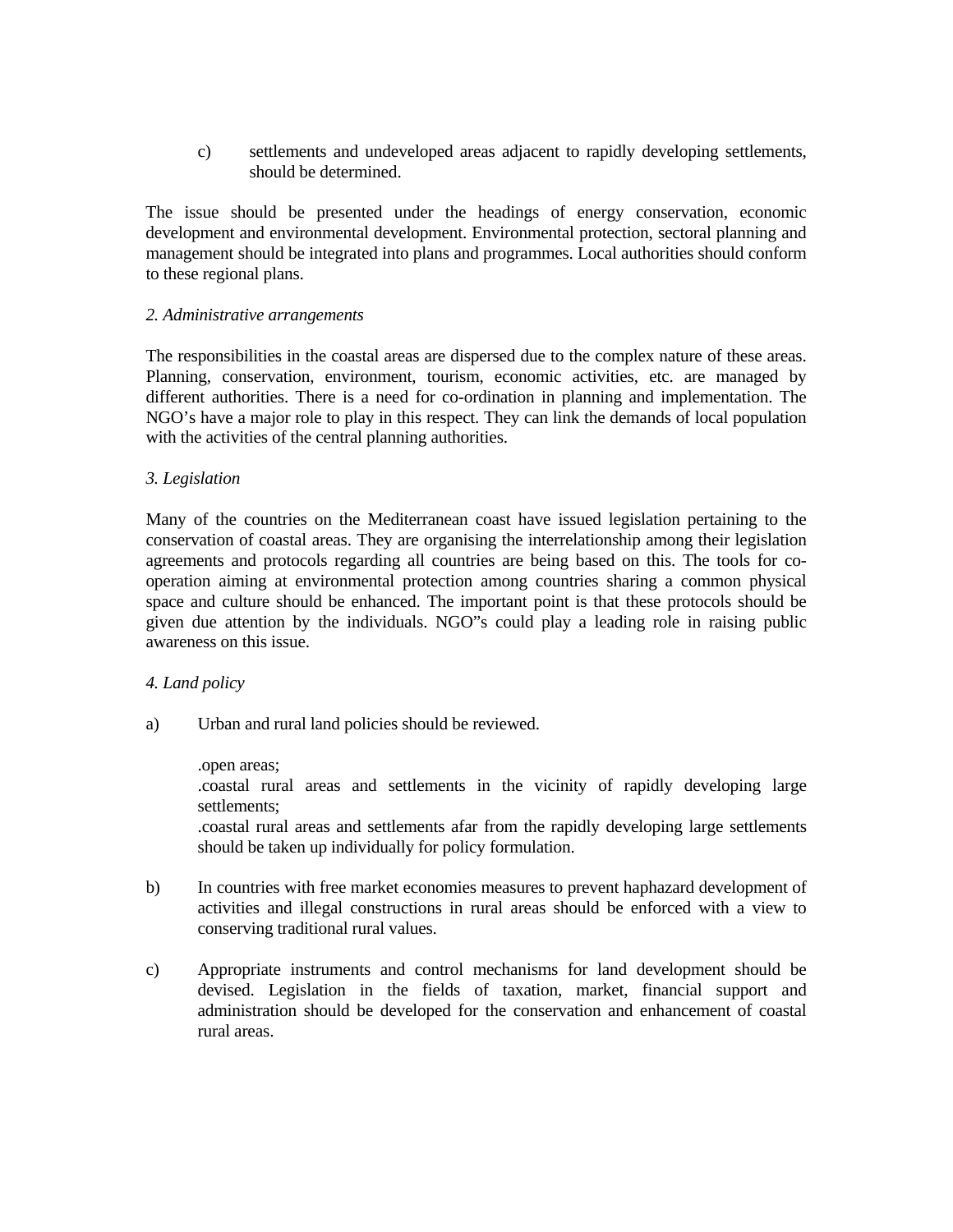### *5. Economic productivity*

- a) plans should be prepared for the environment friendly development and transformation of activities such as forestry, recreation, fisheries, energy, tourism and industry in coastal rural areas;
- b) measures should be taken for raising the incomes of population, reducing unemployment, and increasing access to services;
- c) investments of the private entrepreneurs, government, non profit firms and cooperatives aiming at conservation and creation of new employment opportunities within a sustainable planning context should be supported;
- d) measure to increase the participation of public in envisaged activities should be taken, Therefore regarding these activities actions in conformity with the value judgments, religion, traditions and habits of the community should be developed and public participation be encouraged;
- e) infrastructure investments (transportation, treatment systems, energy, etc.) which will increase the productivity of economic activities (recreation, tourism, etc.) should be designed in an environmentally sensitive way and environment friendly systems should be chosen;
- f) measures should be taken to promote and encourage existing economic activities (agriculture, fishing);
- g) improvements in existing industry and tourism sectors should be undertaken. In industry, environment friendly systems and recycling processes should be promoted. In tourism, ecotourism should replace mass tourism; and diversification of tourism activities to include facilities for expensive hobbies emerging as a result of higher standards of living and welfare, should also be given due importance;
- h) measures should be taken for the conservation of historical and natural sites.

### *6. Sociological issues*

- a) public participation in the activities relating to the programmes for the development of coastal rural areas should be ensured;
- b) they should directly or indirectly take part in the planning process;
- c) local population should benefit from those activities that are directed to the region to promote regional development. These activities should be suitable for the local community;
- d) the said activities should facilitate the displaying of endogenous skill and cultures. The organisation of such activities should be undertaken by certain institutions. For example,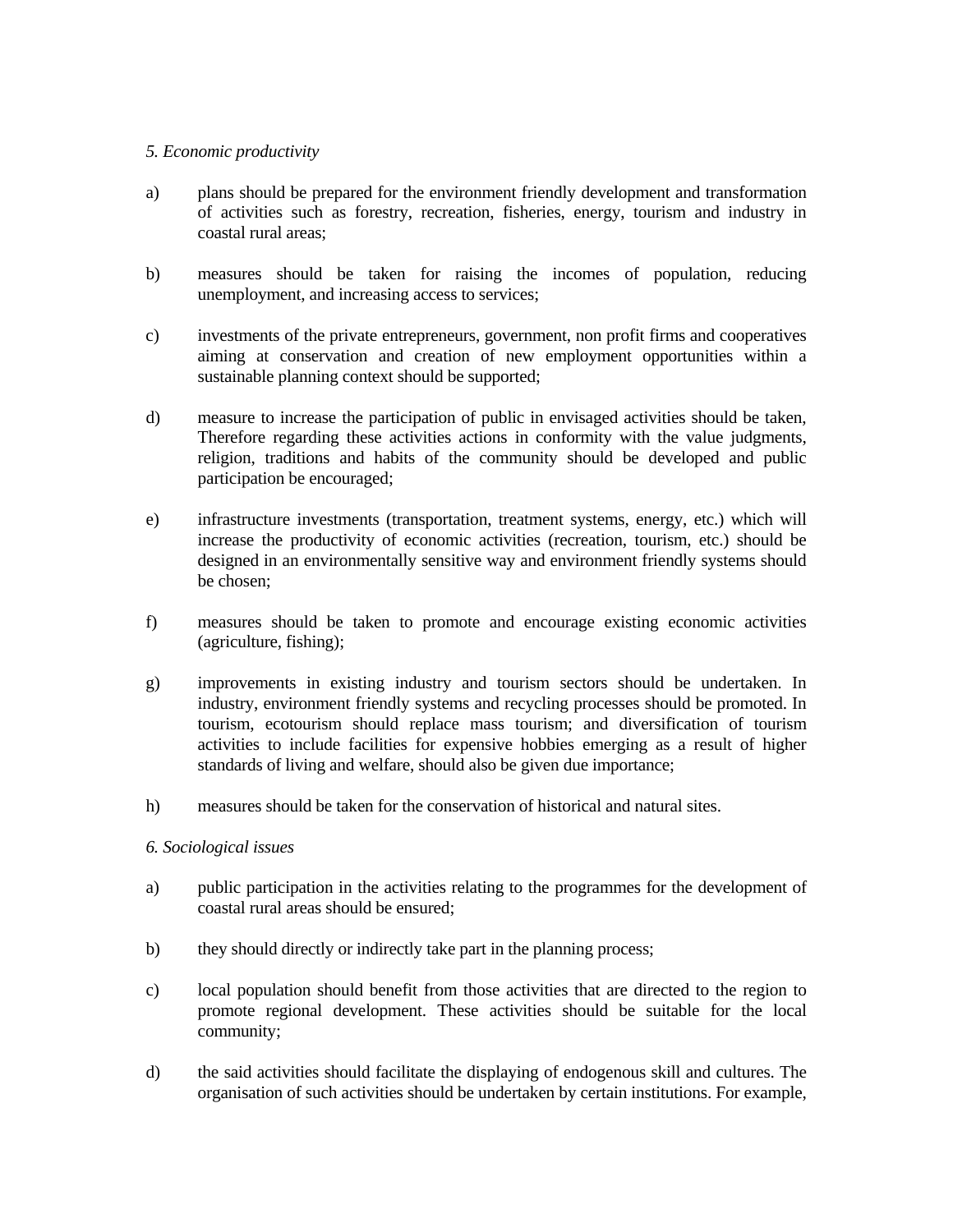handicrafts and folklore could be exhibited and local residents can be used as guides for visits to historical ruins near a village;

e) measures should be taken to protect residents from the adverse effects (drug abuse, prostitution, etc.) of the new activities and to enhance their education through acculturation;

### *7. Education*

- a) public awareness on the environment should be enhanced;
- b) firms and employees should be trained to take the necessary measures for the alleviation of the harmful effects of their activities on coastal rural areas;
- c) public training and education facilities should be increased with a view to enabling the local population to be employed in coastal rural sectors.

### *8.& 9. Information ─ Research*

- a) communication facilities should be expanded to facilitate exchange of experience on coastal rural areas among countries. Countries should be informed about positive/ negative aspects;
- b) the regional planning methodologies and techniques regarding the sustainable development of coastal rural regions should be developed and other countries should be informed of the progress in this field;
- c) research should be conducted for the promotion of energy conservation in coastal rural settlement development and the results of such research should be disseminated to other countries;
- d) public participation should be encouraged through information on sustainable coastal rural area planning;
- e) communication among local residents, organisations, commissions, investors taking part in coastal rural areas development programmes should be increased.

### *10. Monitoring*

Physical, economic, social development programmes regarding coastal rural regions should be implemented, monitored and controlled.

The maintenance and improvement of the traditional structure of coastal rural areas, alleviation of negative impacts of diversification of activities and increasing the positive contribution of this diversification on the region could be achieved through "sustainable coastal rural area planning".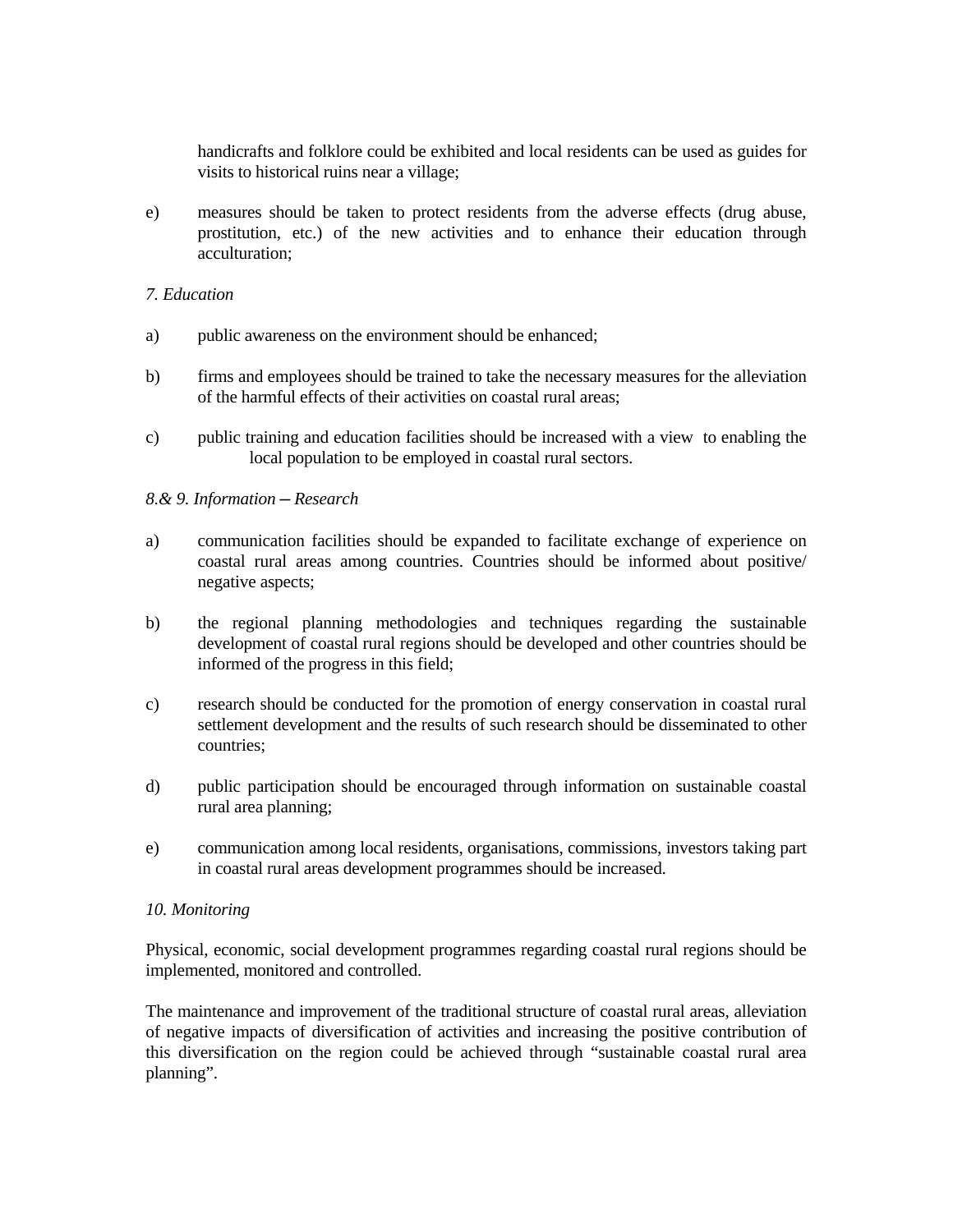- . Governments,
- . local authorities,
- . local population,
- . various sectors,
- . international organisations

have different missions, responsibilities and authority for the achievement of sustainable development.

# **APPENDIX**

# **TABLE 1: TOTAL POPULATION OF PROVINCES ON THE MEDITERRANEAN BASIN IN TURKEY (1990)**

| 1990 | Provinces                         | Total                                            | <b>Urban Population</b>                    | <b>Rural Population</b>                  |
|------|-----------------------------------|--------------------------------------------------|--------------------------------------------|------------------------------------------|
|      | Adana<br>Antalya<br>Hatay<br>Içel | 1.934.907<br>1.132.211<br>1.109.754<br>1.266.995 | 1.350.339<br>602.194<br>531.707<br>787.284 | 584.568<br>530.017<br>578.047<br>479.711 |
|      | Mu la                             | 562.809                                          | 186.397                                    | 376.412                                  |
|      | Total                             | 6.006.676                                        | 3.457.921                                  | 2.584.755                                |
|      |                                   | %100                                             | %58                                        | % 42                                     |
|      | Turkey                            | 56.473.035                                       | 33.326.351                                 | 23.146.684                               |

Source:State Institute of Statistics, Prime Ministry, Republic of Turkey: 1990, Census of Population, Social and Economic Characteristics of Population, Table 16.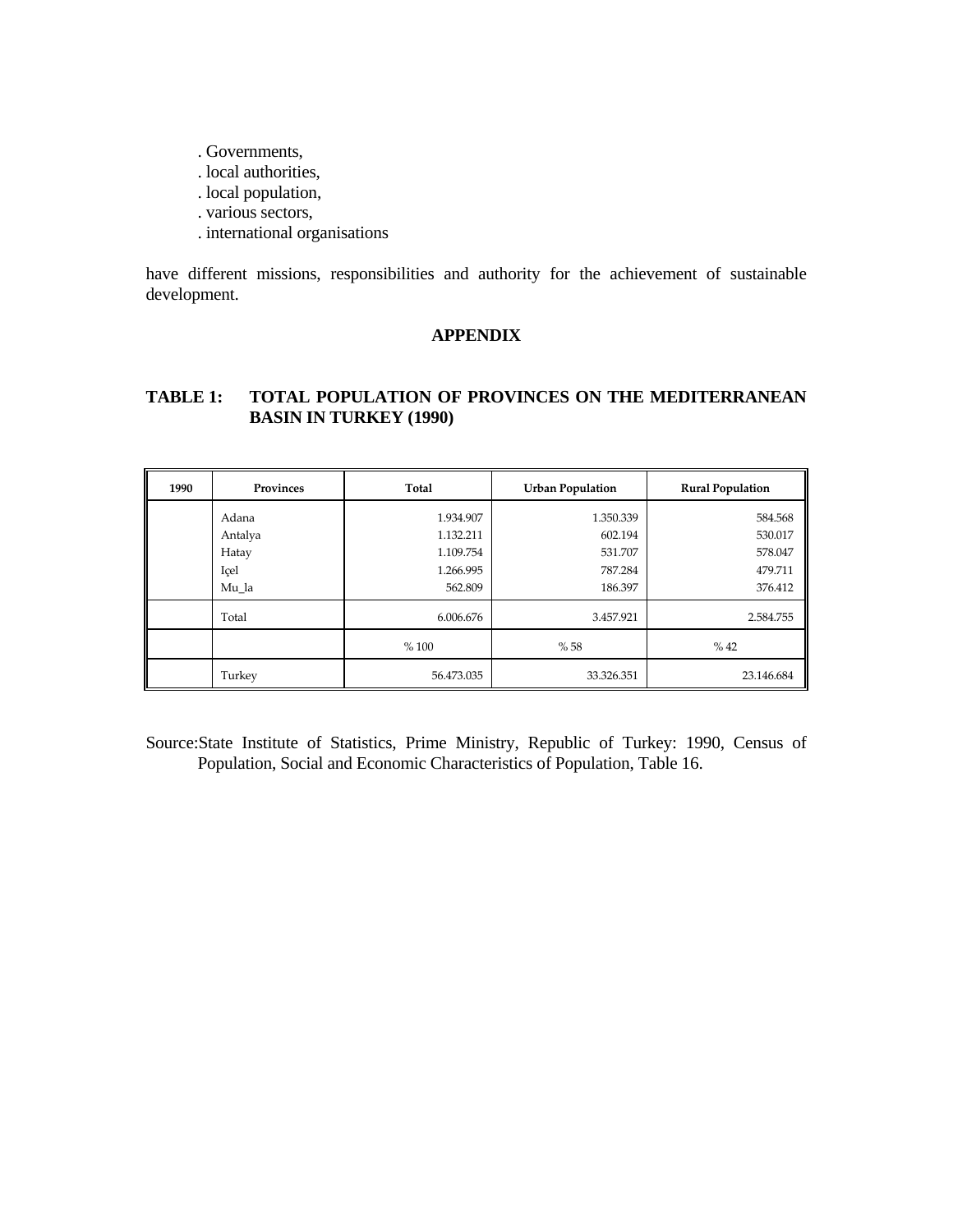# **TABLE 2: URBAN AN RURAL POPULATION OF PROVINCES ON THE MEDITERRANEAN BASIN IN TURKEY (1960 - 1990)**

|      | Provinces     | Total      | <b>Urban Population</b> | <b>Rural Population</b> |
|------|---------------|------------|-------------------------|-------------------------|
| 1960 | Adana         | 760.803    | 334.039                 | 426.764                 |
|      | Antalya       | 416.130    | 95.424                  | 320.706                 |
|      | Hatay         | 441.209    | 167.885                 | 273.324                 |
|      | Içel          | 444.523    | 152.506                 | 292.017                 |
|      | Mu la         | 299.611    | 53.238                  | 246.373                 |
|      | Total         | 2.362.276  | 803.092                 | 1.559.184               |
|      | <b>Turkey</b> | 27.734.820 |                         |                         |
| 1970 | Adana         | 1.035.377  | 525.668                 | 509.709                 |
|      | Antalya       | 577.334    | 176.008                 | 401.326                 |
|      | Hatay         | 591.064    | 242.052                 | 349.012                 |
|      | Içel          | 590.943    | 246.300                 | 334.643                 |
|      | Mu_la         | 368.776    | 70.596                  | 298.180                 |
|      | Total         | 3.163.494  | 1.260.624               | 1.892.870               |
|      | Turkey        | 35.605.176 | 13.691.101              | 21.914.075              |
| 1980 | Adana         | 1.435.743  | 842.845                 | 642.898                 |
|      | Antalya       | 748.706    | 280.837                 | 467.869                 |
|      | Hatay         | 856.271    | 366.500                 | 489.721                 |
|      | Içel          | 843.931    | 424.544                 | 419.387                 |
|      | Mu la         | 438.145    | 100.314                 | 337.831                 |
|      | Total         | 4.372.746  | 2.015.040               | 2.357.706               |
|      | <b>Turkey</b> | 44.736.957 | 19.645.007              | 25.091.950              |
| 1990 | Adana         | 1.934.907  | 1.350.339               | 584.568                 |
|      | Antalya       | 1.132.211  | 602.194                 | 530.017                 |
|      | Hatay         | 1.109.754  | 531.707                 | 578.047                 |
|      | Içel          | 1.266.995  | 787.284                 | 479.711                 |
|      | Mu_la         | 562.809    | 186.379                 | 376.412                 |
|      | Total         | 6.006.667  | 3.457.921               | 2.584.755               |
|      | Turkey        | 56.473.035 | 33.326.351              | 23.146.684              |

Source:1) State Institute of Statistics, Prime Ministry, Republic of Turkey: 1990 Census of Population, Social and Economic Characteristics of Population, Table 16.

- 2) State Institute of Statistics, Prime Ministry, Republic of Turkey: 1990 statistical pocket book of Turkey, publication 1450, p.15.
- 3) State Institute of Statistics, Prime Ministry, Republic of Turkey: 12.10.1980 Census of Population, Publication No:1072, Table 7.
- 4) State Institute of Statistics, Prime Ministry, Republic of Turkey : 25.10.1970 1990 Census of Population, Social and Economic Characteristics of Population, Table 3.
- 5) State Institute of Statistics, Prime Ministry, Republic of Turkey: 23.10.1960 Census of Population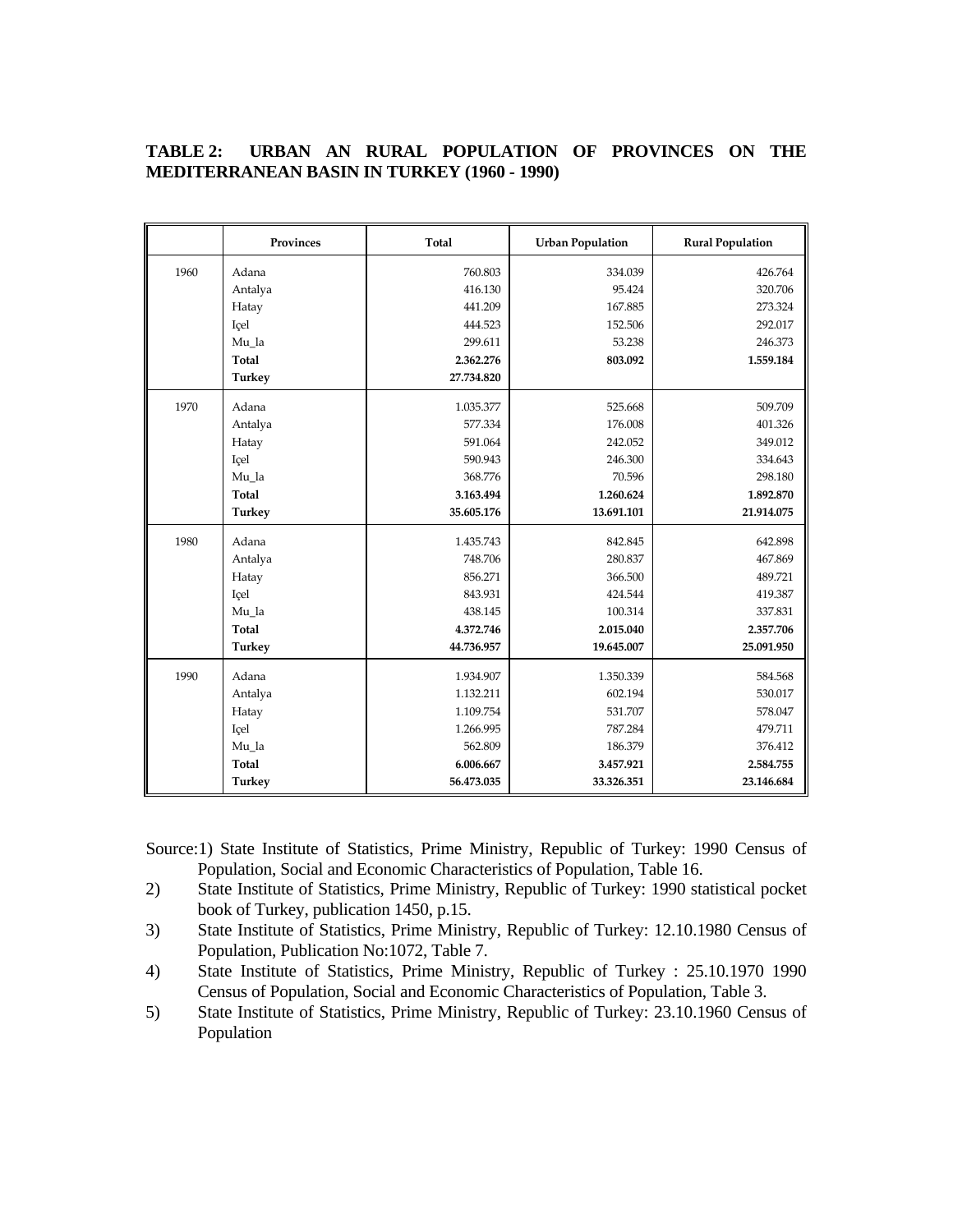# **TABLE 3: RATE OF INCREASE IN ANNUAL URBAN AND RURAL POPULATION BY PROVINCES ON THE MEDITERRANEAN BASIN IN TURKEY (1985-1990) (%)**

| Provinces | Total | <b>Urban Population</b> | <b>Rural Population</b> |
|-----------|-------|-------------------------|-------------------------|
| Adana     | 22.86 | 32.30                   | 3.16                    |
| Antalya   | 47.88 | 73.42                   | 22.35                   |
| Hatay     | 20.38 | 20.10                   | 20.63                   |
| Içel      | 40.63 | 52.91                   | 21.97                   |
| Mu_la     | 29.32 | 43.73                   | 22.55                   |

Source:Year Book of the State Institute of Statistics, Prime Ministry, Republic of Turkey, Publication No. 1510, p. 40.

## **TABLE 4: ANNUAL RATE OF INCREASE OF POPULATION BY PROVINCES (1997 -estimated population)**

| Ranking                                         | <b>Annual Rate of Increase</b> |
|-------------------------------------------------|--------------------------------|
|                                                 | 44.45                          |
| 1. Antalya<br>6. Içel<br>16. Mu_la<br>21. Adana | 37.19                          |
|                                                 | 25.88                          |
|                                                 | 19.42                          |
| 27. Hatay                                       | 19.94                          |
| 4. Istanbul                                     | 41.34                          |
| 15. Izmir<br>23. Ankara                         | 26.70                          |
|                                                 | 17.84                          |

Source:State Planning Organisation, Various Indicators by Provinces, June 1993, Compiled with reference to Table 20, p. 30.

# **TABLE 5: RANKING OF PROVINCES WITH REGARD TO THE NET RATES OF IN - MIGRATION (1965 - 1981) (% 0.)**

| Ranking     | 1965-70  | Ranking    | 1970-75 | Ranking    | 1975-80 | Ranking    | 1980-85 |
|-------------|----------|------------|---------|------------|---------|------------|---------|
| 12. Adana   | 11.98    | 5. Antalya | 34.43   | 5. Icel    | 51.94   | 3. Icel    | 52.92   |
| 17. Antalya | 5.39     | 8. Hatay   | 28.08   | 6. Antalya | 24.22   | 6. Antalya | 30.92   |
| 20. Icel    | 4.39     | 9. Icel    | 24.44   | 8. Hatay   | 17.80   | 7. Adana   | 15.05   |
| 23. Mu la   | $-8.29$  | 16. Adana  | 9.47    | 16. Mu la  | 4.06    | 14. Mu la  | 6.65    |
| 31. Hatay   | $-24.15$ | 27. Mu la  | $-1.13$ | 18. Adana  | 0.97    | 16. Hatav  | 5.45    |

Source:State Planning Organisation, Internal Migration in Turkey and Socio-economic Characteristics of Migrants, June 1993: p. 11.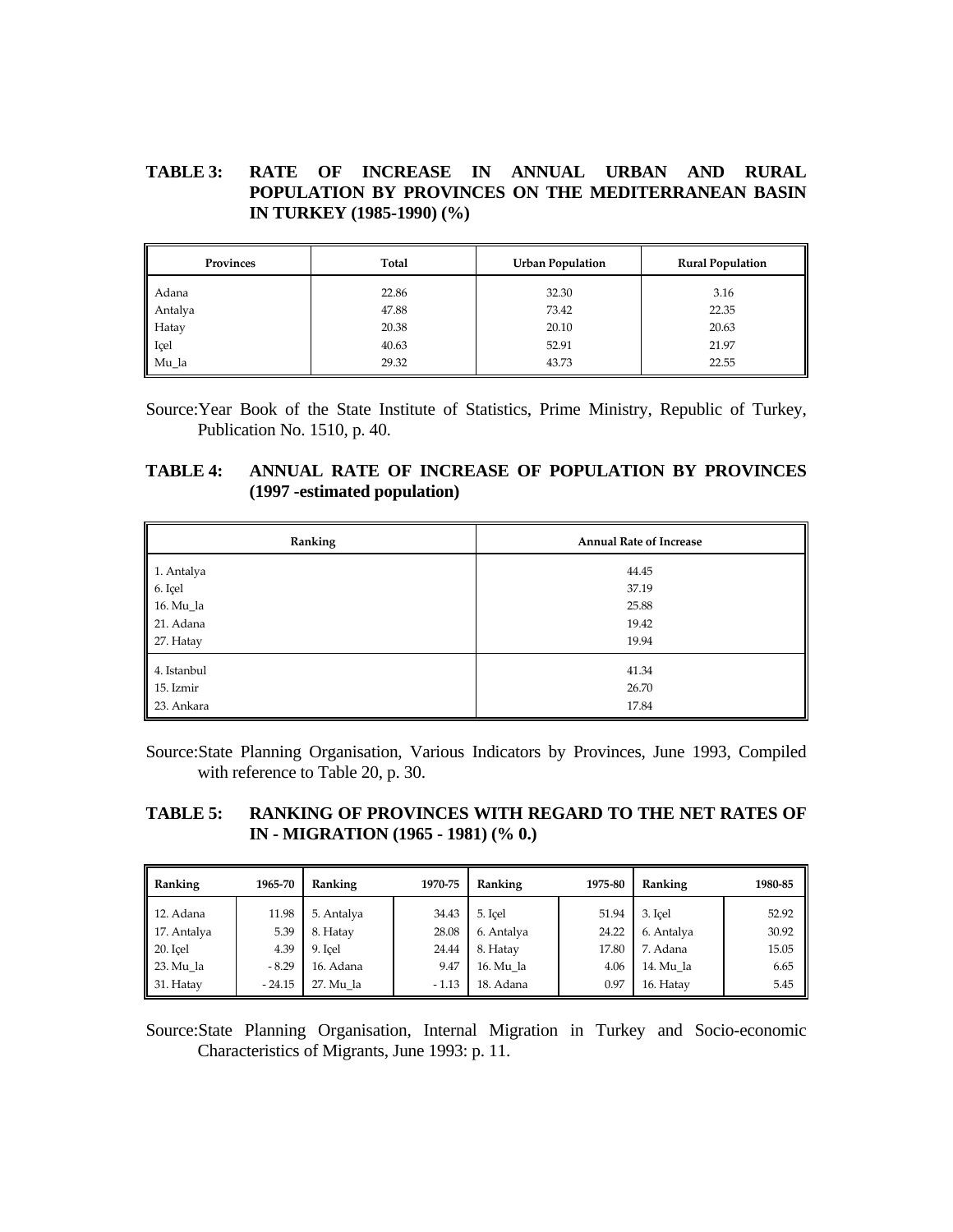# **TABLE 6: DENSITY BY PROVINCES ON THE MEDITERRANEAN BASIN IN TURKEY (1990) (Km2/person)**

| ║                                                    | Density |
|------------------------------------------------------|---------|
| Turkey<br>Adana<br>Antalya<br>Hatay<br>Içel<br>Mu_la | 73      |
|                                                      | 111     |
|                                                      | 55      |
|                                                      | 204     |
|                                                      | 82      |
|                                                      | 45      |

## **TABLE 7: CHANGES IN THE AGRICULTURAL WORKFORCE BY PROVINCES ON THE MEDITERRANEAN COAST (1960-1990) (Economically active population 15 year old and over)**

|         | 1960    | $\%$ | 1970    | $\%$ | 1980    | $\%$   | 1990    |
|---------|---------|------|---------|------|---------|--------|---------|
| Adana   | 203.526 | 16   | 237.460 | 48   | 352.021 | $-0.4$ | 336.054 |
| Antalya | 166.098 | 30   | 217.347 | 14   | 248.251 | 27     | 316.658 |
| Hatay   | 133.524 | 10   | 147.984 | 28   | 190.385 | 14     | 271.174 |
| Içel    | 155.572 | 10   | 172.512 | 20   | 207.547 | 34     | 277.731 |
| Mu la   | 126.859 | 15   | 146.064 | 12   | 162.876 | 15     | 187.081 |

Source:State Institute of Statistics. Population Censuses of 1960-1970-1980-1990, Social and Economic Characteristics of Population.

# **TABLE 8: CHANGES IN THE INDUSTRIAL WORKFORCE BY PROVINCES ON THE MEDITERRANEAN COAST (1960 - 1990) (Economically active population 15 year old and over)**

|         | 1960   | $\%$ | 1970   | $\%$ | 1980   | $\%$ | 1990   |
|---------|--------|------|--------|------|--------|------|--------|
| Adana   | 24.444 | 67   | 41.060 | 70   | 69.627 | 38   | 96.151 |
| Antalya | 8.635  | 61   | 13.923 | 40   | 19.657 | 68   | 33.099 |
| Hatay   | 10.644 | 40   | 14.945 | 166  | 39.851 | 13   | 45.093 |
| Içel    | 12.595 | 45   | 18.281 | 78   | 32.702 | 31   | 42.899 |
| Mu la   | 8.389  | 28   | 10.751 | 29   | 13.947 | 31   | 18.290 |

Source:State Institute of Statistics. Population Censuses of 1960-1970-1980-1990, Social and Economic Characteristics of Population.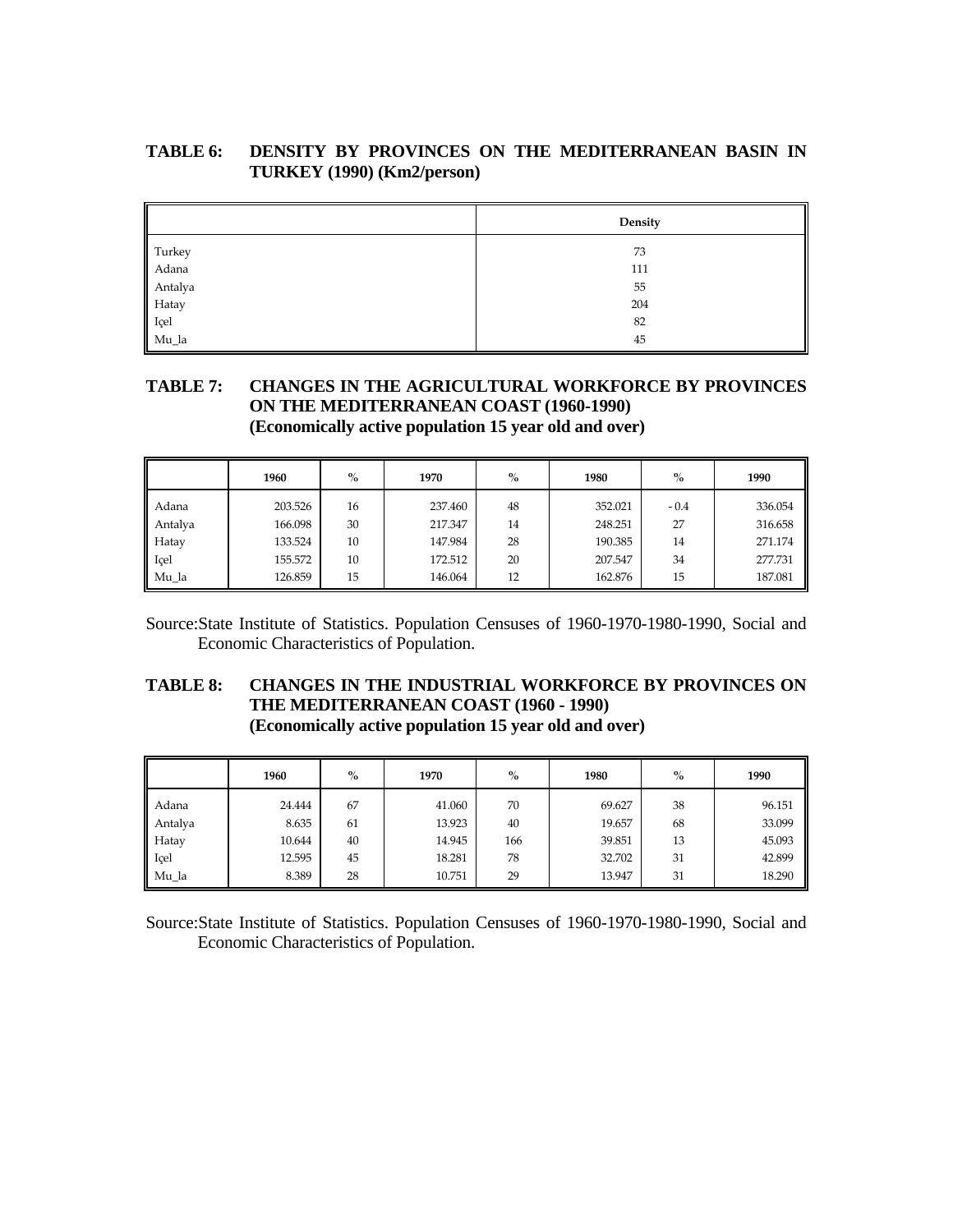# **TABLE 9: CHANGES IN THE SERVICES WORKFORCE BY PROVINCES ON THE MEDITERRANEAN COAST (1960 - 1990) (Economically active population 15 years old and over)**

|         | 1960   | $\%$ | 1970   | $\%$ | 1980    | $\%$ | 1990    |
|---------|--------|------|--------|------|---------|------|---------|
| Adana   | 68.295 | 42   | 97.229 | 60   | 155.961 | 58   | 247.076 |
| Antalya | 21.064 | 99   | 42.085 | 96   | 82.606  | 148  | 205.530 |
| Hatay   | 43.703 | 19   | 51.844 | 66   | 86.111  | 50   | 129.600 |
| Içel    | 32.897 | 60   | 52.609 | 93   | 102.012 | 80   | 183.669 |
| Mu_la   | 16.991 | 46   | 24.828 | 82   | 44.200  | 126  | 100.244 |

Source:State Institute of Statistics. Population Censuses of 1960-1970-1980-1990, Social and Economic Characteristics of Population.

### **TABLE 10: PUBLIC INVESTMENT EXPENDITURES OF PROVINCES ON THE MEDITERRANEAN COAST, 1983 - 1982 (By 1993 prices) (million TL)**

| Adana        | 11.682.248 |
|--------------|------------|
| Antalya      | 5.823.798  |
| Hatay        | 11.723.468 |
| Içel         | 8.960.601  |
| Mu_la        | 26.732.578 |
| <b>TOTAL</b> | 64.932.693 |

Source:State Planning Organisation, Various Indicators by Provinces, June 1993, Compiled by using Table 5.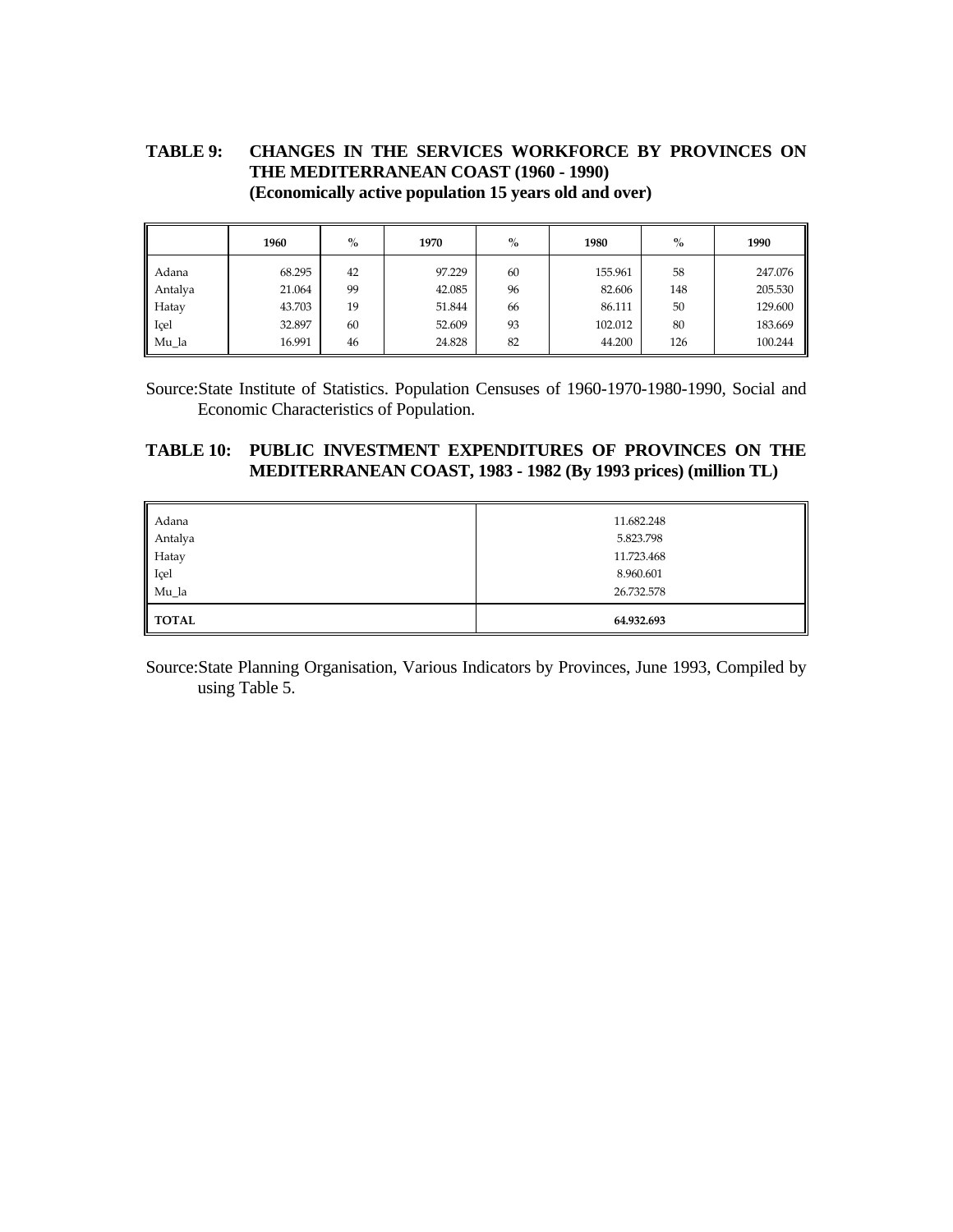### **THE FUTURE OF RURAL AREAS AND AGRICULTURAL ACTIVITIES IN MEDITERRANEAN COUNTRIES**

**3. Regional impact of the Common Agricultural Policy (CAP) on the agricultural activities of Mediterranean countries**

**Mr Leonidas LOULOUDIS Agricultural University Athens**, **Greece**

#### **Predictions and policies build on "quick sand"**

It is always difficult to make geopolitical predictions since the quest for empirical data and its evaluation they are based on, are rarely differentiated from our ideological preconceptions**,** not to mention the role of unforeseen factors. This is more so during transitional periods as the one we are living in. Not so long ago, Fernand Braudel, the great French historian, wrote that the Mediterranean is "a thousand things together....a meeting with very old things that are still alive though and coexist with the ultra-modern". Since then major changes happened in a world scale. The collapse of Soviet type economies and societies is followed by the dominance of neoliberal policies where gigantic multinational companies, international credit institutions and hypernational political centres prevail. In highly industrialised countries, new technologies, namely biotechnology and information systems impose the abolition of Fordist model of organising production and everyday life. Development in other parts of the world is delayed, while demographic explosion, political instability, food shortage and environmental downgrading threaten the very existence of some countries. Moreover, let us not forget that a part of the above mentioned problems is "exported" to the developed world through immigration (over five million immigrants from the Mediterranean are currently living in the European Union [EU]) and the creation of cheap labour enclaves or through pollution (the greenhouse effect, waste etc.).

These developments affect agriculture and form a new reality influencing not only the economy and rural communities, but also the way society in general views the role and importance of farmers and agricultural environment. Within the agricultural economy, the reduction of state protectionism is becoming essential and international competitiveness is acquiring paramount importance when choosing any development route. Thus, it is not surprising that economic interest has shifted from the farms to the industrial and commercial links of the modern agrifood chain. Within rural societies, farmers ceased to play a prominent role and are on the brink of marginalisation. Fewer, older and less educated, these people are encouraged, individually or in groups, to develop business skills, diversify the ways they exploit their production, supplement their income through non-agricultural activities and become "guardians of the environment". Many are already talking about the "rurbanisation" phenomenon, pointing out the nature of the new social stratification in rural areas, at the time of farming contraction. It is worth acknowledging the consequences of the changes in society"s perceptions concerning the role and importance of farmers and agricultural environment. There is an emphasis laid on new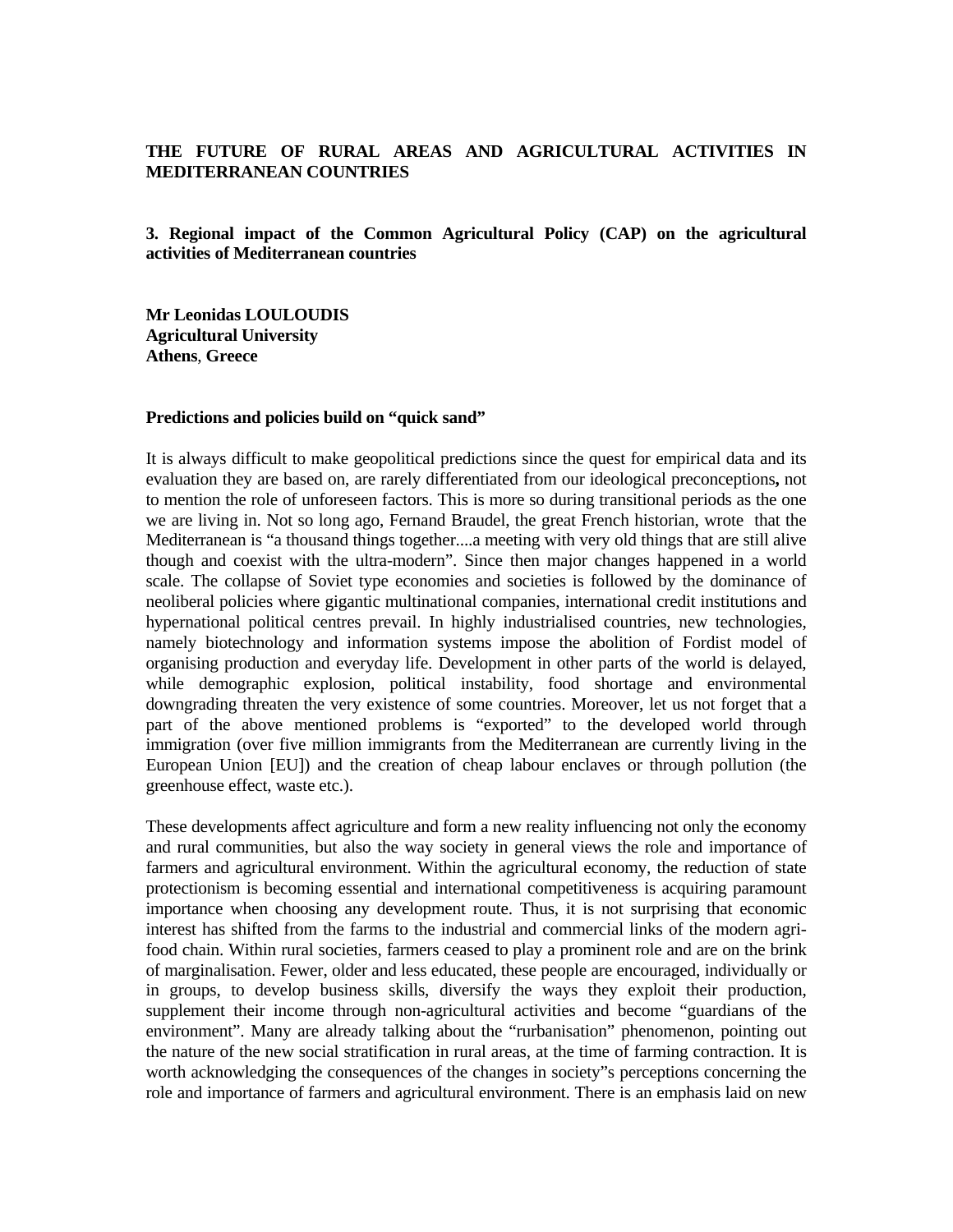uses of rural space reflecting, more generally, urban populations" claims to "healthy eating", "natural lifestyle" and "return to nature". Understandably, due to these new trends, people in the cities who traditionally favoured farmers, no longer do so and the latter see their co-operative and professional organisations movements losing their political power. In contrast, there is a steady increase in membership numbers and political influence of non-governmental organisations for the protection of the environment, cultural heritage and consumer rights.

One could argue that the above mentioned changes signal a transitional period, but, after all, they concern only a small part of our planet, i.e. the rich countries. Though this is correct, on the one hand the dependence between developed and developing countries still exists, as already mentioned, and on the other hand, the need for interventionist policies concerns both the rich and the poor, at the time when the old distinctions between north-south, urban- rural, developed-developing are becoming increasingly vague and inadequate. The country members of NAFTA and EU are challenged by Japan, countries of South-East Asia and soon China. Central and eastern Europe knocks at the door of western Europe. Furthermore, what is considered to be the "south" of Europe, from a development and not a geographical point of view, faces problems more similar to the ones of other non-European Mediterranean countries than the ones occurring in its northern EU counterparts<sup>1</sup>. At the same time, even a simple catalogue of Mediterranean countries grouped together, for the sake of analysis, reflects the complexity of the unity that the Mediterranean notion attempts to express in a geopolitical context: northern and southern countries, members of the EU and Arab countries, oil producing countries or not, of low or intermediate income, oil exporters of high and intermediate income, industrial countries (Papayannakis M.*et al*.,1986).

The transitivity characterising world economy and the multi-faceted reality of the umbrellaterm "The Mediterranean -Mediterranean countries" convey the feeling that, no matter how necessary development strategies and predictions are, they are still rooted in the "quick sand" of a world which can no longer be interpreted through the conventional affirmations of our ending century. In view of these difficulties, the following text simply expresses some thoughts regarding the effects of the Common Agricultural Policy felt in the agriculture of the Mediterranean countries in particular. The economy of this paper but, mainly, the author"s expertise are the reasons for focusing on the experience gained from the application of the CAP to the southern member-states of the EU. Hopefully the conclusions drawn from this analysis will be useful for the dialogue launched after the Euro-Mediterranean Conference which took place in Barcelona last November.

### **The CAP (1992-2000): eight crucial years**

Any discussion of the effects of the CAP upon the wider region of its application (i.e. the Mediterranean countries) presupposes the co-evaluation of two basic issues. First, what type of agriculture is promoted by the policy under question within the framework of EU and second, how the CAP, one of the most traditional and extensive policies of the EU, fits within the short and long term strategic aims of the latter. As far as the first issue is concerned, it is known that since 1992, the CAP has diversified its founding goals. The objectives of the CAP, as stipulated in Article 39 of the Treaty of Rome, reflect the priorities of the founding member states in the 1950s. Their main aim was to ensure food sufficiency through secondary objectives, namely the increase of agricultural productivity, the market stabilisation and the assurance of a satisfactory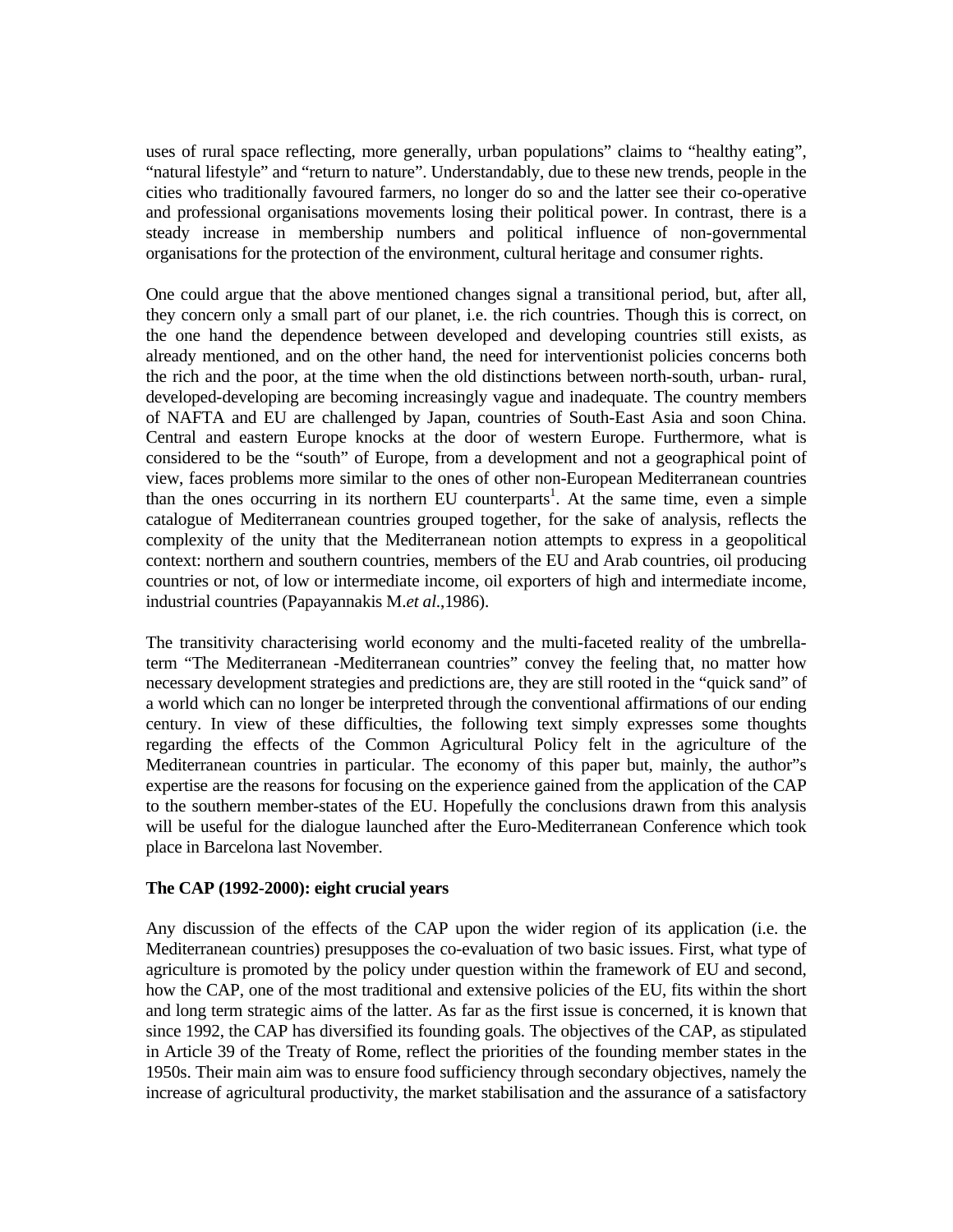standard of living for the agricultural community. These objectives were mainly achieved through mechanisms containing market intervention measures such as price support, import duties and export refunds for main agricultural products such as cereals, beef, lamb and milk. While farming was intensifying, partly due to the above mentioned CAP objectives, the fiscal cost of subsidising and managing any surplus production rocketed. In an attempt to control over-production, the CAP adopted measures such as milk quotas in 1984, and in 1988 set-aside, then in a voluntary form. The CAP reform of 1992 was, in fact, the most ambitious attempt to face the cost of over-production within European farming. Nevertheless, over-production was not the sole problem the CAP had to tackle. Following the terms and conditions of sustainable development which dominated the international fora after 1987, it was obvious that European agriculture had developed on the whole, because of the CAP. However, such progress did not prevent economic inequalities, social injustice or the downgrading of the natural environment. These negative developments were vividly depicted on the European farming sector which was anything but homogeneous after thirty years of the CAP application. Grosso modo, one could identify three types of agriculture: mass production agriculture, quality production agriculture and small scale pluri-active agriculture. It would be useful to refer briefly to the main characteristics of each type (Poux *et al*., 1995).

- 1. Mass production agriculture is the most widespread type within the EU and includes farms the viability of which depends upon high, usually subsidised production. These farming systems, bearing the structural features of size increase, specialisation and standardised production practices do not favour the survival of traditional, locally adapted farming systems. Furthermore, they have significantly affected the environment and almost monopolised the CAP resources, thus contributing to the socio-economic injustice which characterises the CAP.
- 2. Quality production agriculture is less widespread. Even though its viability relies on the scale of production, its products are sold at higher prices and this reduces the dependence on the level of output. This type of agriculture specialises in producing products of defined standards, such as "*appellation d"origine contrôlée*", but also displays a diversity of farming practices related both to the products and local conditions. On the other hand, since quality production agriculture is partly defined by consumer demands, it is more sensitised towards the environment, although with some exceptions. For example, high quality wine production involves the cultivation of slopes prone to erosion and the use of pesticides and fertilisers.
- 3. Small scale pluri-active agriculture is characterised by insufficient quantity and quality of production and its viability depends upon farmers" supplementary income earned from non-agricultural activities. Diversified agricultural systems are found predominantly in regions of low agricultural potential e.g. mountains, but sometimes, in high quality landscapes with potential for touristic development. These systems, that, up until now have survived in the margins of the main directives of the CAP, are gaining public attention thanks to the EU regional development policies, structural funds and the Accompanying Measures of the 1992 reform, examined below.

Bearing in mind this three-faceted picture of European agriculture, one could comprehend better, first, the philosophy of the 1992 reform and, second, its temporary achievements as well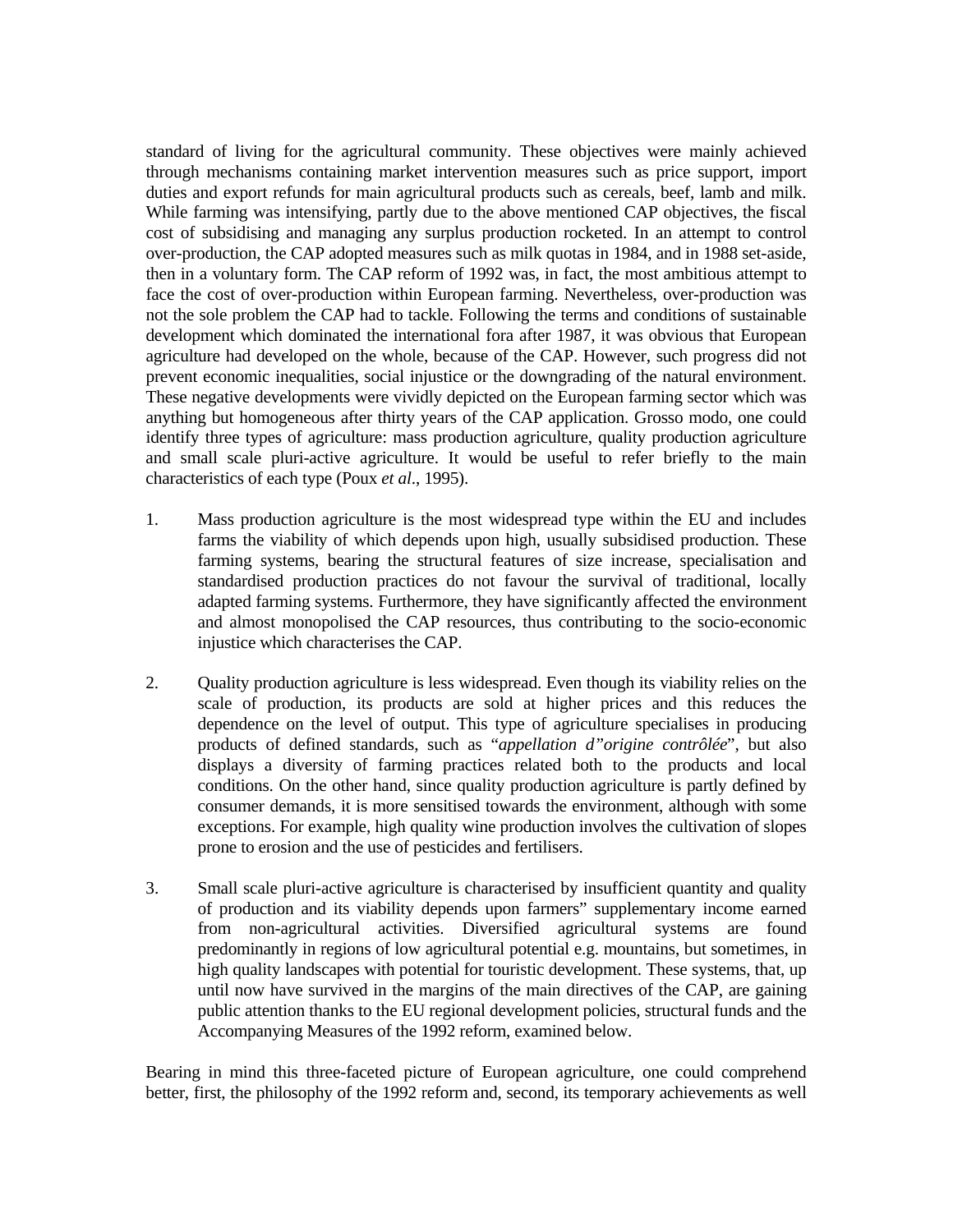as limitations, thirty years after the introduction of the CAP. Dealing with surplus production of European agriculture has been the core of the reform. The price support for cereals, oil producing seeds, protein plants, beef and lamb was significantly reduced while semicompulsory set-aside of arable land (10-15% of the acreage) was introduced for the bigger farms (with a cereal production exceeding 92 tonnes). Because such policy resulted in income loss, farmers received arable payments (per hectare of arable land) and animal premia (per livestock head). The results of compulsory set-aside were really spectacular. Within two years of the introduction of this system, the market was relieved, 1991 stocks were dramatically reduced (so was the respective environmental damage caused by their production) and the subsidised export quantities decreased. An example of the effectiveness of this measure is the fact that (combined with other factors) international prices, according to estimates, rose by 30- 40% within the last year, keeping in mind that the EU is one of the biggest producers and cereal exporters in the international market. Despite all this, the EU budget for the agriculture was not reduced and beef production remains uncontrolled. On the other hand, the adoption of Accompanying Measures (Regulation 2078/92 "on environmental incentives", Regulation 2079/92 "on early retirement", Regulation 2080/92 "on forestry") was of major importance for problems related to economic inequality, social injustice and environmental downgrading already exposed through the presentation of the three types of agriculture in the EU. The significance of these measures is considerable as they appear to lead the way to a transformation of farming regions resulting in their sustainable development. It is worth noting that, through the Accompanying Measures, attempts are made to redistribute expenses in a fairer way and to rebalance the support among those sectors even within the FEOGA Guarantees Department. However, only feeble action has so far been taken, as is the case with a long standing demand of the agriculturally less favoured EU member states, regions and peripheries. These areas are seeking a fairer ratio between market support expenses and the structural CAP policy. Table 1 of the Appendix shows this particular lack of initiative and the weakness to reform the distribution of funds.

The availability and distribution of funds are not the only threat for the completion of the 1992 reform. In the December 1994 European Council which took place in Essen, it was stated that agriculture constituted the key-element of the EU pre-accession strategy towards countries of central and eastern Europe (CEECs). Two basic observations were made in the relevant study submitted by the Commission to the Madrid Summit Conference, last December (CEC, 1995) .The first observation considers that a resolute continuation of the 1992 reform approach which would lead to a clearer distinction between market policy and income support, would not only be less distorting from an economic point of view, increase the market orientation of the sector and help to make it more competitive, but it would also tend to facilitate future integration of the CECs. According to the second observation, following the hypothetical scenario of all ten associated countries joining in 2000, the budgetary impact of enlargement would be an additional cost in the order of 12 bio ECU per year after a period of transition and adjustment (compared to a projected 42 bio ECU for EU-15), including the arable payments and animal premia and the accompanying measures. There is no doubt that, the enlargement of the EU to include the CECs is related to its wider geopolitical interests. Nevertheless, the combination of CAP"s future prospects and the perspective of enlargement pauses serious problems for the promotion of sustainable development in the agricultural sector of the EU, especially for the abolition of structural and economic inequalities amongst the member states, peripheries and regions of the EU itself. As far as the first point is concerned, despite the reform, the core of the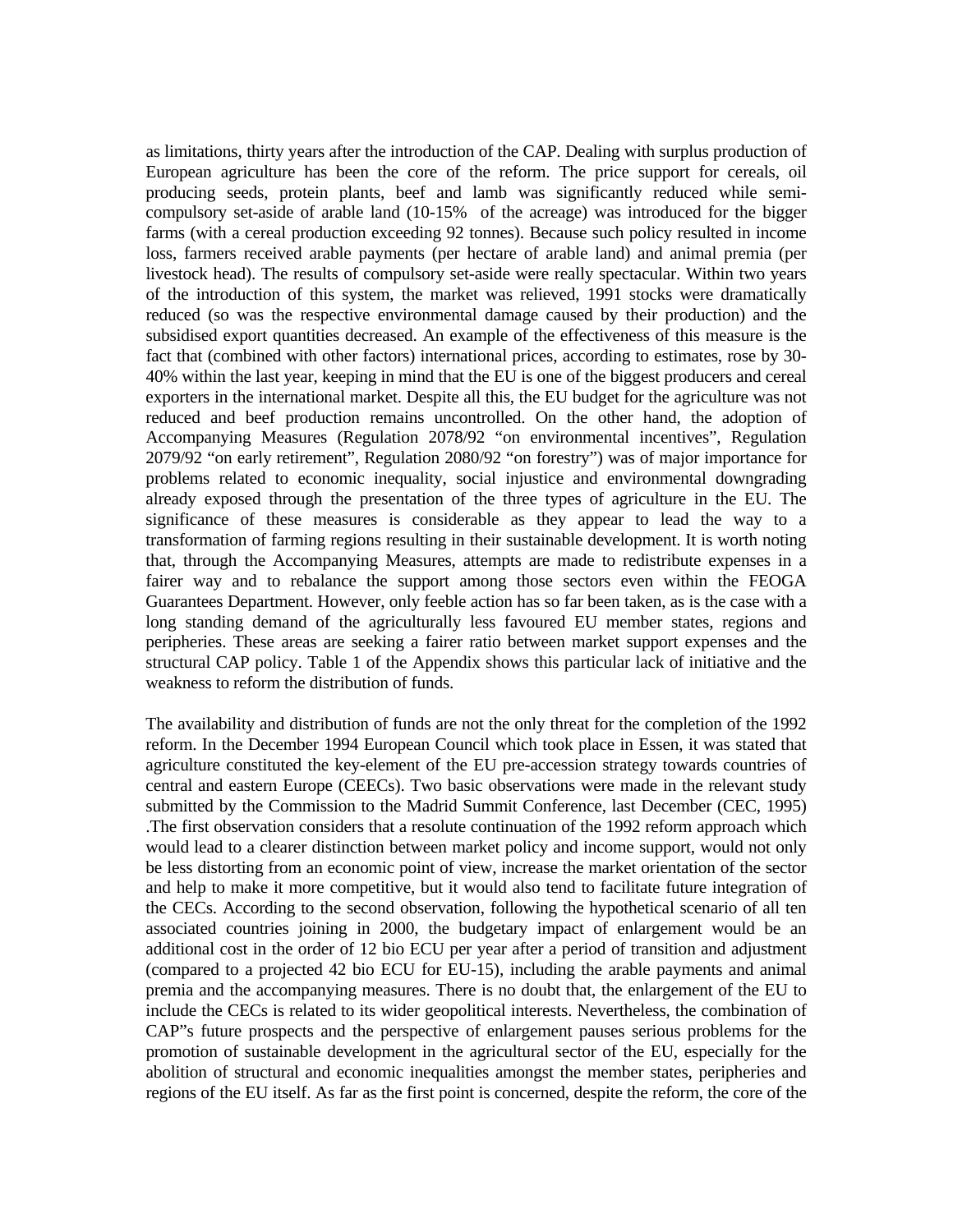CAP has not been infiltrated by the principles of sustainable development. General data referring to this matter has been given above. At this stage, one should add that the budget of agri-environment Regulation 2078/92, which is of paramount importance for the promotion of sustainable development, does not exceed 650 mio ECU for 1996, in other words 1.6% of the expenses of the FEOGA Guarantees Department. In addition, important measures such as ecoresponsibility, levy of inflow tax and eco-labelling are still discussed and viewed with a certain scepticism (Weijden van der W. J. et al.,1994). As for the second point, the reaction of member states facing serious structural problems in their agriculture is not fortuitous. Greece, for instance, replied through its Minister of Agriculture (29.11.95) to the above mentioned Agricultural Strategy Paper of the Commission that, inequalities, similar to the ones occurring in the agricultural sectors between CE and EU countries, still exist within the EU itself and the gap is getting wider. The Greek minister agrees that the idea of enlargement has matured but he sets as a precondition the distinct convergence of the agricultural sector within the EU itself and he suggests an increase of the EU funds as the only solution.

Conclusively, it is clear that after the 1992 reform, the CAP has entered a new era that lays the foundations for a new type of rural development. Its declared aims are the increase of competitiveness and the convergence of the EU agricultural sector within the framework of a sustainable rural development. What is not clear is the feasibility of such aims bearing in mind the level and present distribution of the CAP funds, at a time when, priorities of geopolitical importance dictate the EU enlargement by the year 2000 and the full accession of the CECs by 2010. During this crucial period, the EU attempts to increase its power and dares yet another ambitious opening to the "other South", i.e. non-EU-member Mediterranean countries.

### **New Mediterranean policy: new and old problems**

The conventional relations between the European Community and most non-member Mediterranean countries go back as far as the 1960s. Initially, these agreements only covered business transactions and mainly provided for free access to manufactured goods and special concessions for specific farming products. In the 1970s, their scope was widened but, until then, the Mediterranean policy of the Community had been adopting a traditional approach. It was based, on the one hand, on business concessions and on the other hand, on a financing agreement which followed a classic programme of aid grant but failed to treat the Mediterranean as an entity. The great leap forward was taken at the end of 1989, after the collapse of the Berlin wall and was marked by the beginning of a co-operation among the peripheries and a collaboration with all Third Mediterranean Countries (TMCs) within the framework of the Revised Mediterranean Policy. The results of this policy were not spectacular because it was underfunded. In the 1990s, the new conditions created by economic globalisation and liberalisation of the international markets, conduce to the presentation of the EU"s new Mediterranean policy. During the Euro-Mediterranean Conference in Barcelona (27- 28 November 1995), the EU clarified that, in the spirit of the above mentioned policy, its aim was the creation of a stable economic and political framework favouring relations between both sides of the Mediterranean and the materialisation of a Euro-Mediterranean concept of space, thus bringing together the North and the South. The basic axes of the new Euro-Mediterranean co-operation are the following three: delimitation of a common space for peace and stability, economic and financing partnership as well as partnership in the social sector.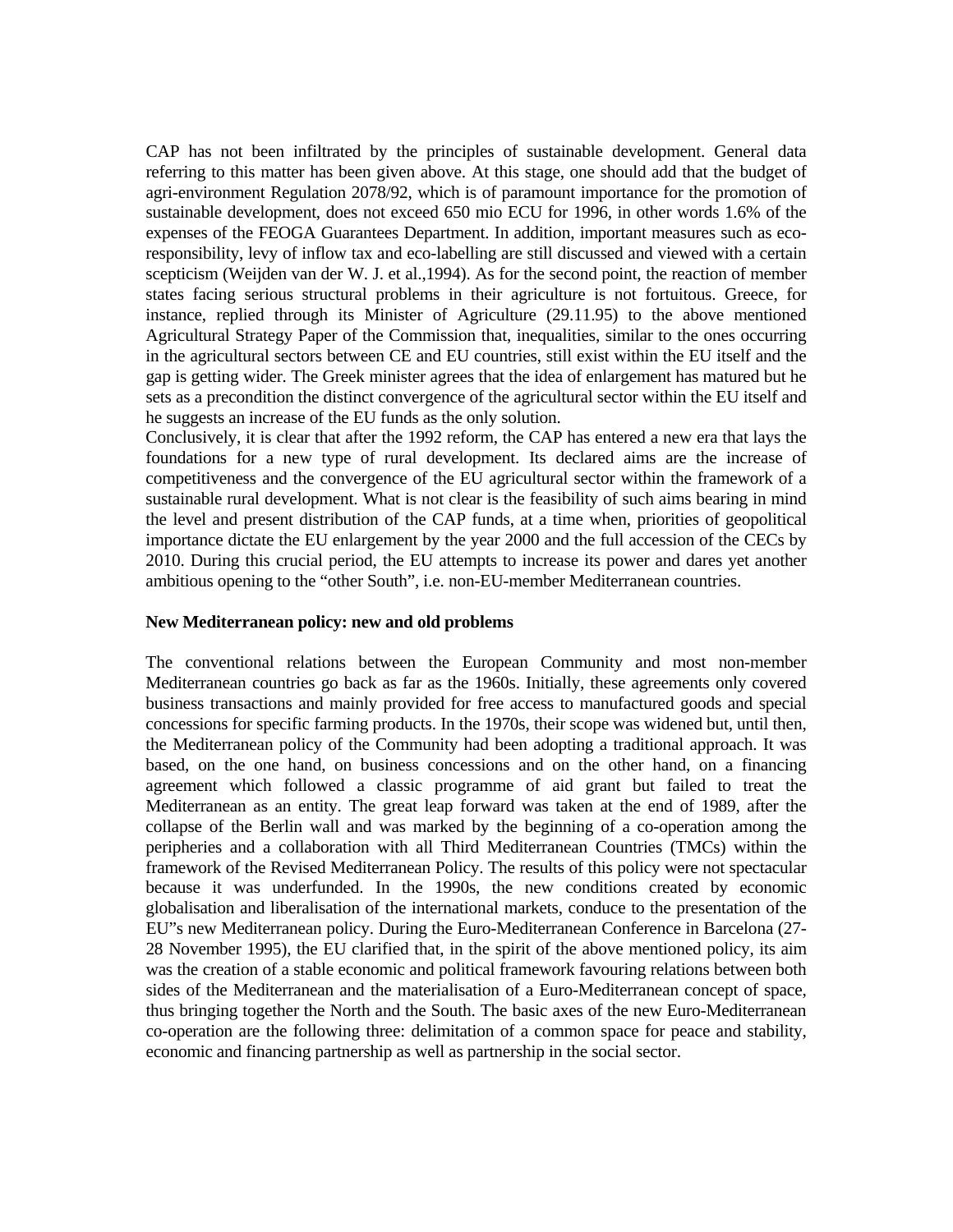The new Mediterranean policy is ambitious but also indispensable when viewed in the light of the changes of our era, i.e. the great powers' realignment and shift of influence. Nevertheless, the feasibility of this policy's success is questionable. Edgar Pisani, a great believer in the idea of united Europe and President of the International Arabic Institute, highlights at least three relevant problems, thus summarising some of his reservations (Pisani, 1995). The first problem is related to the way Europe sees itself since "not only is it not a state, it does not behave like one". Hence, it does not define itself independently but attempts "to suit the circumstances, to meet demands and yield to pressures". An example of such behaviour is the emphasis placed on the CECs and as a result, the relations with the Mediterranean South have been undervalued. The second problem is connected with the "illusion that there will one day be a Mediterranean community" and this statement is particularly significant when made by a man who is deeply aware of the diversity of cultures. According to Pisani, the present Euro-Mediterranean partnership "is a game between merchants, it is concessions, not a policy". The third issue regards the respect to the culture and history of Arabic countries in particular, which should be treated on an equal basis, so that one achieves "co-operation based on partnership and a system of complementary rather than parallel development". Taking these observations into consideration, one can now return to the CAP and its expected impact upon the agriculture of the Mediterranean countries.

As regards the suggested economic and financing partnership, the new EU Mediterranean policy consists of the creation of a Euro-Mediterranean economic region based on bilateral agreements and the establishment of a free trade zone by the year 2010. The formation of this region will have to comply with the new rules imposed by the World Trade Organisation (WTO) regarding the creation of Free Transaction Zones. Within such zones, there will be free movement and customs exemption of manufactured goods. Within the agricultural sector though, liberalisation will need to be gradual with a preferential and mutual access of farming goods to different markets "to the extent allowed by various agricultural policies".

The term "agricultural policies" is a direct reference to the CAP and this paragraph was added in Barcelona, after Greece, Spain and Portugal underlined its necessity, quite justifiably so. The northern member states have, so far, been rather reluctant to develop relations with the TMCs, fearing that the largest share of expenses concerning any additional aid would fall upon them. At the Cannes European Council (June 1995), it was decided to reduce the support fund to the TMCs by 475 MECUs for the years 1995-1999. The decision was taken under German pressure and despite the suggestions of the European Commission. The final sum to be paid out amounts to 4,685 MECUs, without mentioning a similar amount of loans to be given by the European Investment Bank. The estimated funds appear in Table 2 of the Appendix so that one can compare the terms and conditions of the (unbalanced according to Pisani) economic cooperation among the EU, the CECs and TMCs. Hence, the northern member states argue for the need to support the TMCs by the means of trading concessions, especially in the agricultural sector. The limited conventional relations between the EU and the TMCs improved in view of the accession of Greece (1981), Spain and Portugal (1986). Furthermore, farming goods coming from the TMCs into the EU have been exempt from import duty since  $1993^2$ . Within the agricultural sector, the Mediterranean member states of the EU face fierce competition from the TMCs and their main competitors are, in order of importance, Israel, Turkey and Morocco. It is anticipated that, within the next fifteen years, Turkey and Morocco will drastically improve their trade position. In view of the gradual further liberalisation of the trading links between the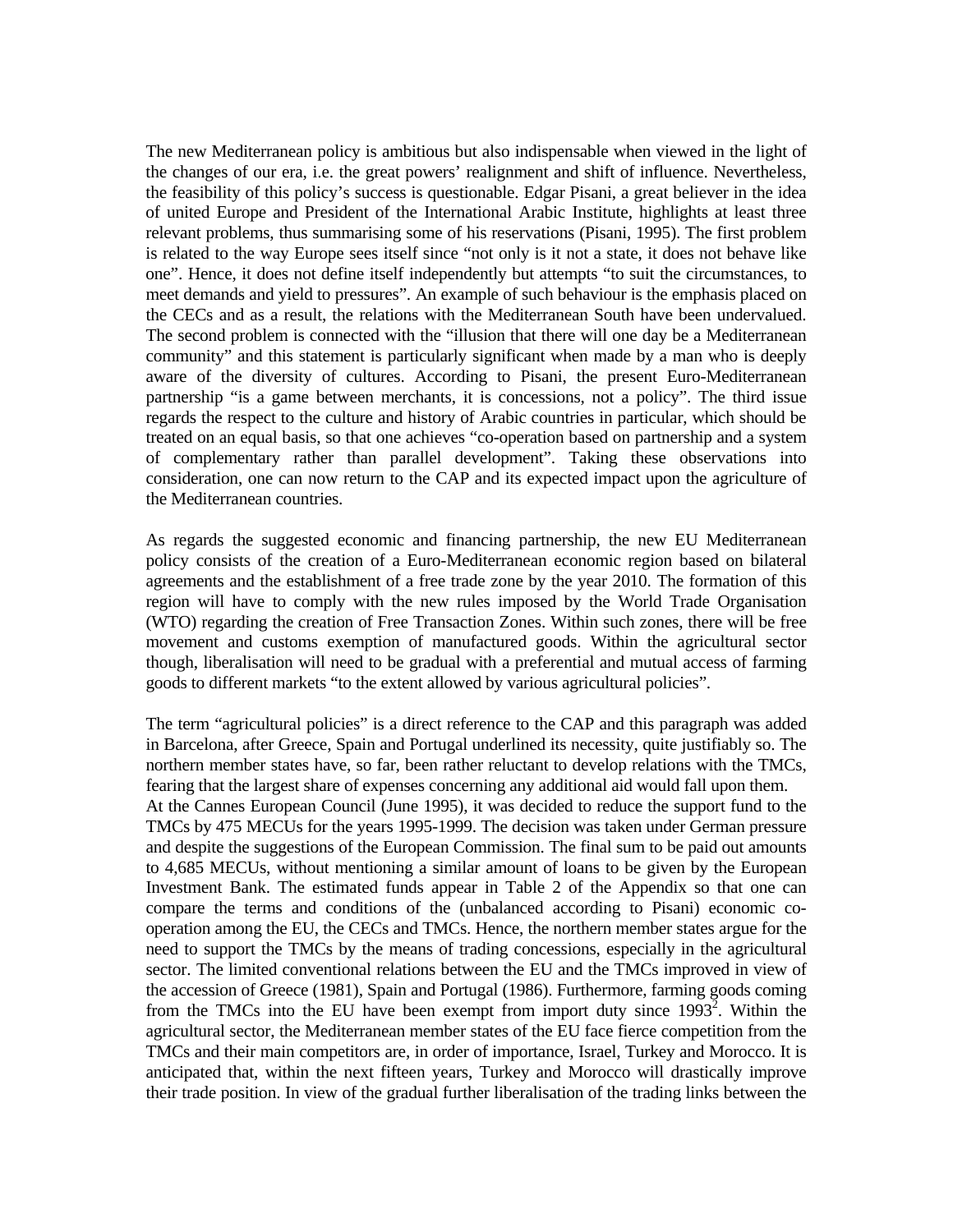EU and the TMCs, the Mediterranean member states of the EU seem concerned as they relate these developments to the expected deepening of the CAP reform and the decisive EU opening towards the CECs. Greece, for example, not only favoured but also strongly supported the already thorough approach of the relations between the EU and the TMCs (Corfou European Council, June 1994), yet it is concerned about the new developments. The indirect impact of the above mentioned approach upon Greek agriculture is already noticeable and rather harmful. The frequent mass imports of farming goods from the TMCs create considerable competitiveness with serious repercussions for farmers' income and occupation. The Greek Government's position is that the gradual deregulation of transactions between the EU and the TMCs is essential and should be implemented with increased financial aid, so as to become mutually beneficial. Moreover, the forthcoming concessions should be made after consideration of these negative effects and be based on the principle of complementarity<sup>3</sup>.

The Greek government justifiably expressed its concern but, by focusing on the issue of insufficient financial support, it overlooked a far more serious problem: it has been observed that southern member states have difficulties in adjusting to the structural policies of the EU and in fully exploiting them. C. Hadjimichalis concludes that southern regions are facing a triple difficulty. First, EU structural policies are paying attention to the wrong issues dominated by the "gap approach" (lagging southern regions have to "catch-up" with northern western ones and for this reason they need assistance) and a bias towards north-central European "norms" of capitalist development. Second, the very focus of structural policies run contrary to emergent shifts in the geography of production which currently are taking more global dimensions and are, anyway, very limited to compensate the many social and economic difficulties in the south. Third, southern regions lack at present the political power to raise their voice against incoming marginalisation. The latter is related to the legacy of weak civil society, lack of strong local institutions, and the clientelistic practices of the central state (Hadjimichalis,1994). A brief overview of the development of Greek agriculture within fifteen years since the CAP came into effect illustrates this policy's major impact and confirm Hadjimichalis' observations. The almost uni-dimensional price support policy for certain goods encouraged the growth of certain production sectors (arable cultivations, plants for industrial use) at the expense of others (livestock breeding, quality goods produced locally). Moreover, it exacerbated inequalities amongst the peripheries and minimised the interest, previously shown by the EU, for the vital restructuring of some problematic structures within Greek agriculture<sup>4</sup>. The plain, well irrigated regions used for intensive farming greatly benefited from this policy while mountainous and problematic areas used for traditional, high quality extensive farming, were deserted (it is worth mentioning that Greece is the most mountainous country in the EU). Interestingly enough, because of these recent developments, there is a persistent tendency amongst the élite who determine agricultural policy and farmers who were favoured by the above mentioned measures: they strongly oppose any adjustments to the new conditions dominating the international trade of farming goods and which the CAP reform attempts to regulate (Collins et al. 1995).

Even, the CAP reform itself affirms the predominance of northern European views on agricultural development. In a recent study, it was convincingly argued that, if one breaks down the explanation and action logic of regulation 2078/92, one may find an ideal-typical argument of the following kind in it: to reduce overproduction in agriculture and to contribute to more environmentally sound forms of natural resource use, all types of measures to reduce intensity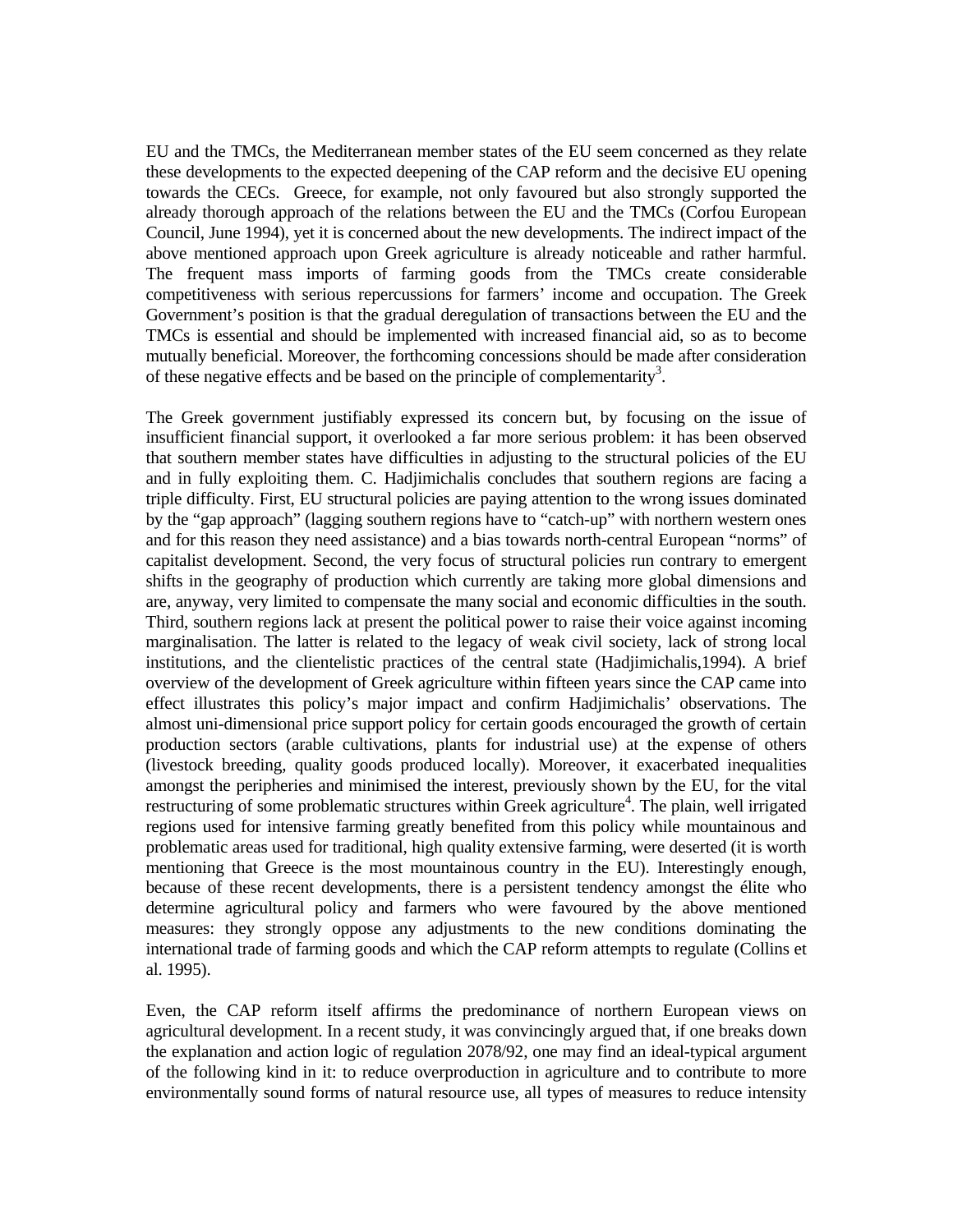of production at farm level ─ from reduction of inputs like fertilisers and agrochemicals (as weak forms) to conversion to organic farming (as a strong form) — will be supported by CAP. This argument reveals the preponderance of "northern problems" and the dominance of rich, northern countries in the EU. Furthermore, it is not a social construction in the sense of socially anchored forms of agriculture but a scientific-bureaucratic construction based on farm management. For example, the EU agri-environmental policy introduces measures into Portuguese agriculture which are targeted for other forms of agriculture. What is extensification in an agriculture which is still dominantly extensive and traditional? Portuguese agriculture faces other problems. The level of population density in the interior rural areas of Portugal has fallen dramatically from 1981 to 1991, social and physical desertification becoming possible. So, the main environmental problems in rural areas of Portugal, and the same applies to some extent to Greece, are caused by giving up land use and by rural exodus. However, these do not fit into the goal structure of regulation 2078/92 which follows the combination of market relief through extensification (Billaud *et al.*,1995). It must be stated that the regulation 2078/92 became operative three years ago for northern member states such as Germany, France, Denmark and others and it has been considerably successful. In Greece however, it is coming into effect this year after some long and difficult negotiations with the authorities of the Community and with its initial budget reduced by 1/4.

This critique formulated from a "Southern" perspective does not lessen though the significance of the agri-environmental measures and their positive impact on future developments concerning rural economy, agriculture, nature and landscape and finally, on southern member states of the EU. Moreover, because one lives in an era when, according to a recent study, "contradictory trends can be observed: the marginalisation of certain areas, while at the same time the "demand" for nature and rural heritage is growing. Over the last couple of years throughout in the southern regions people have been rediscovering mountain leisure activities, today's exceptions ─ a few scattered and fragile havens of resistance to marginalisation ─ could become a network of activities meeting emerging economic, ecological and cultural needs, thanks to a more general support scheme" (Bazin *et al*., 1995). However, this "more general support scheme" does not exist up to now. Nevertheless, the package of existing Accompanying Measures is already a decisive step in a process of building a new European policy on rural environment based on sustainable development. They must though be better adapted to the particular conditions prevailing in the South.

### **Epilogue: the future lasts long**

The new Mediterranean policy of the EU is very ambitious. Its long-term goal is to create a wider Euro-Mediterranean region and ensure its peace, stability and social co-operation. Such area would cover almost thirty countries with an overall population of 700 million people and it would host 40% of the world trade. Similar policies adopted in the past had limited results but the reasons for their partial failure are expected to be minimised through the new concept of a Mediterranean entity and the adoption of the principles of mutual benefit, peripheral solidarity and complementarity. It is certain that, by the end of this century, world economy will have a framework thanks to the World Organisation of Trade. With this framework in mind and given the gradual economic deterioration of the Mediterranean countries in 1990, the EU suggests to them a peripheral organisation which will create conditions of prosperity with the aid of the new Mediterranean policy. However, the more ambitious the venture is, the less feasible its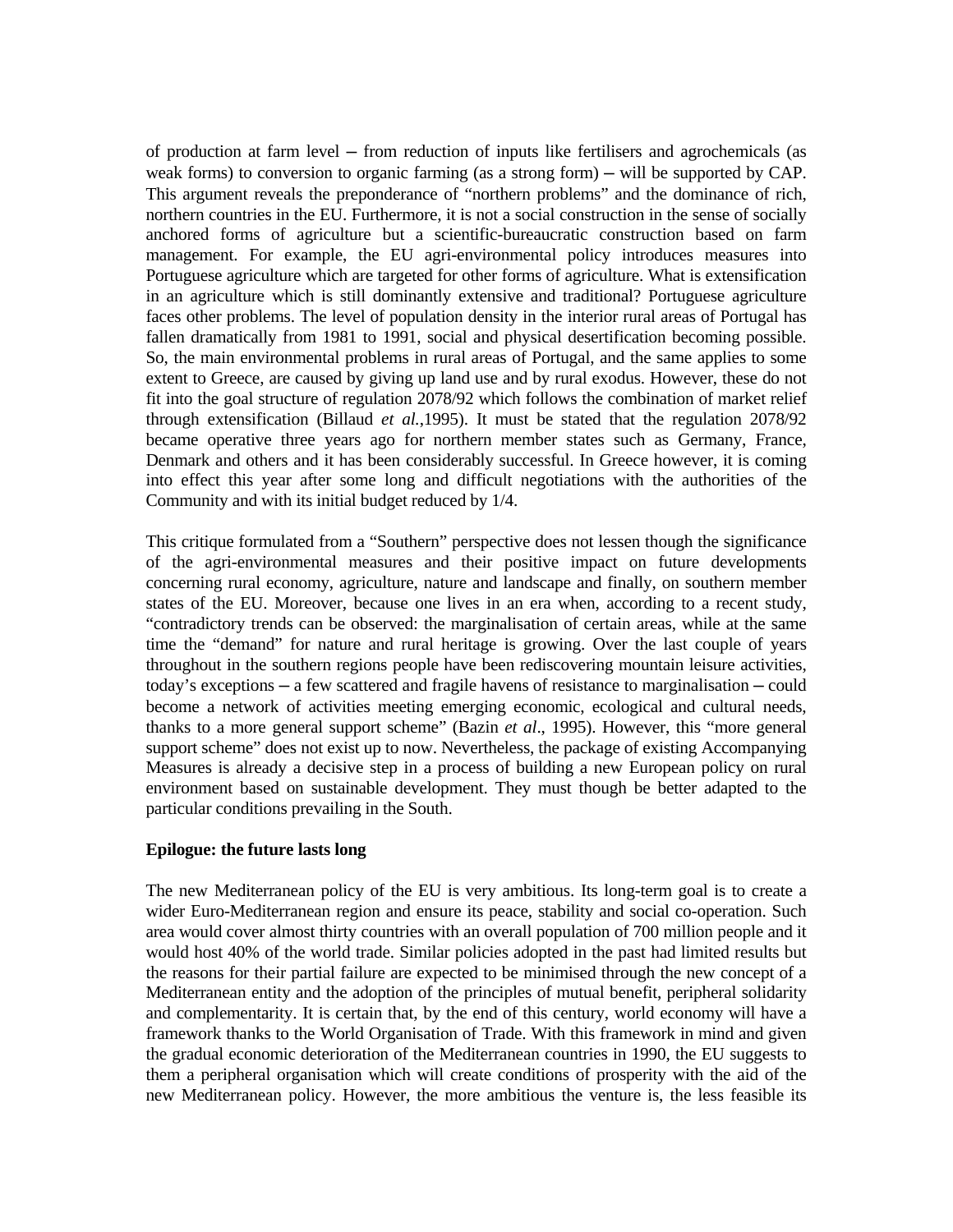accomplishment becomes. After all, the North-South relations have never been straightforward. A brief overview of the most important EU policy until today, the CAP, and of its applications to its northern and southern member states illustrate the above mentioned difficulties. The designing of the CAP fulfilled the agricultural needs of northern rather than southern states. This tendency is reflected in the rationale of the 1992 CAP reform, despite significant steps taken towards the opposite direction.

On the other hand, the wider geopolitical reasons that led to the new Mediterranean policy dictate the opening of the EU to the CECs. On a competition level, the opening of Eastern Europe, a fertile market for European capitals, could work at the expense of less developed southern regions<sup>5</sup>. Eastern and Southern Europe have, to a great extent, similar economic structures and they will fight for their share in western markets. Central and eastern Europe possesses two basic assets: cheap and well trained manpower as well as huge agricultural production with the possibility of low prices. The emphasis laid on the opening of the EU to the CECs is causing concern among its southern member states while it is heavily criticised by those who believe that such a step jeopardises a more substantial Euro-Mediterranean cooperation.

As a conclusion, it is thought that the CAP reform promises the redefinition of the relations among rural economy, agriculture, nature and landscape in Europe, whereas the enlargement to include central and eastern Europe and the renewed co-operation with Mediterranean countries aim at reinforcing the EU's geopolitical influence. It is hard to predict the future of such large scale policies. On the one hand, the overall and specific objectives, their means of realisation and the prioritisation of such plans are often interdependent. On the other hand, they refer to a geographical area of great socio-economic and cultural diversities at a time of sensitive and ever changing political dynamics. As regards such initiatives, the reservations and concern of the European south and the other Mediterranean countries merely highlight the fact that this future, whatever its characteristics might be, will last long.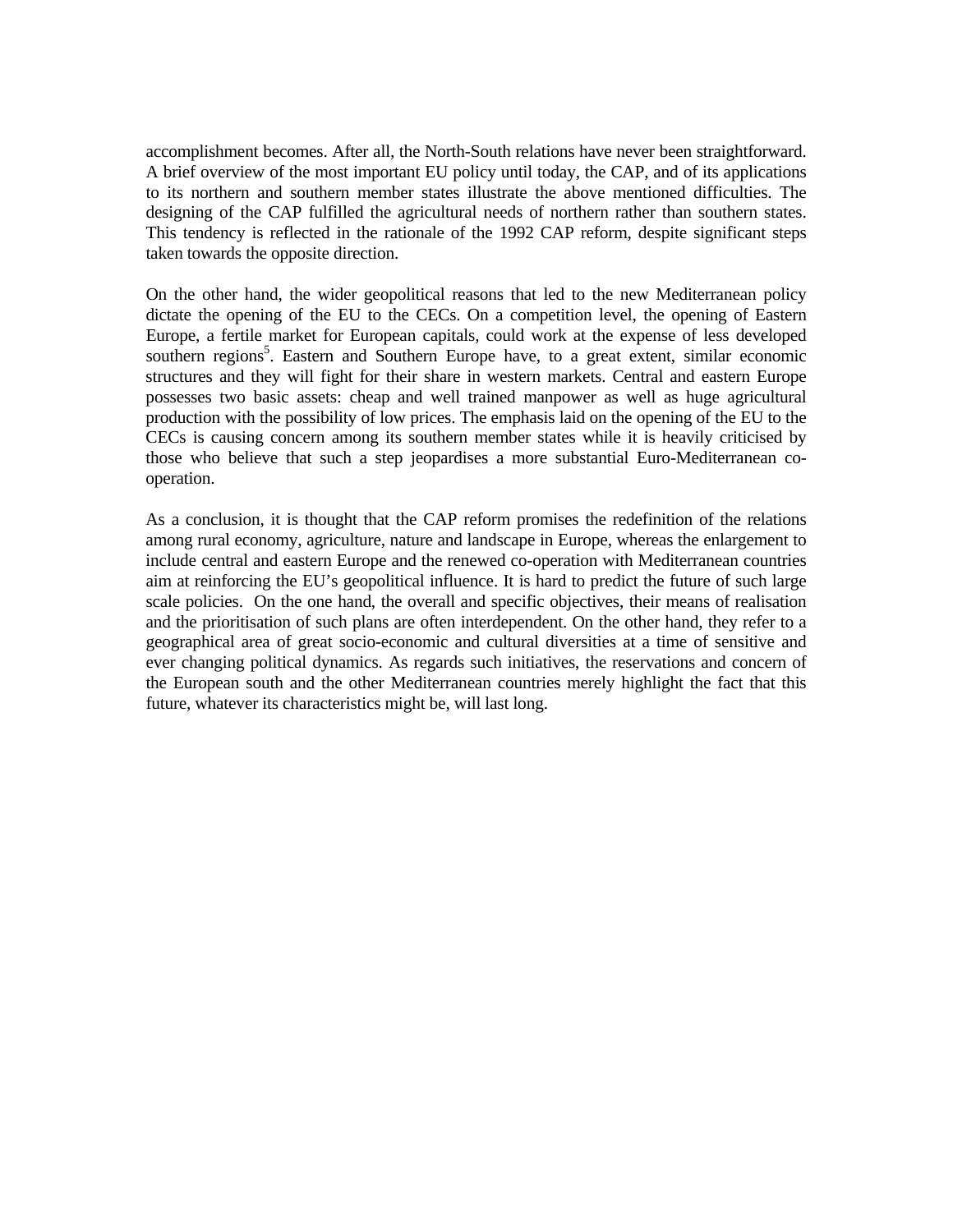### **NOTES**

 $1$  In almost all the scenarios for European integration, most southern peripheries are presented as agricultural areas, heavily relying on tourism, industrially and technologically underdeveloped. After all, their future is not viewed in a very optimistic way. After a brief period of convergence which lasted until the mid 70s, the inequalities between the member-states and the peripheries increased sharply and in the early 1990s, they slipped back to the 1970s levels (CEC ,1991). The geographical centre of the Union, from the south-east of England to the north of Italy comprises a small number of areas where the GNP per capita was 12% above the EU average, in 1990. On the other hand, Greece, Portugal, two thirds of Spain, Mezzogiorno, Ireland and the whole of eastern Europe had a GNP per capita which was less than 75% of the European average (CEC, 1992).

- <sup>2</sup> Nowadays, the only protection or obstacle, for the farming goods when they enter the EU markets, are the following measures: a) duty quotas (e.g. for perishable goods such as oranges, olive oil, flowers, tomato pulp, walnuts, lemons, raisins, etc.), b) reference quotas (coming into effect when a surplus of certain products occurs within the Common Market), c) calendar restrictions (imports at set time limits per product), d) imposition of a flat import rate (for certain farming products, this rate was changed to a duty, after the GATT agreement came into force, and it is constantly decreasing).
- <sup>3</sup> All the information about Greece"s official positions and overall policy was given by Mr P. Pesaros, an expert from the Ministry of Agriculture and Head of the Department of EU, International Relations and Trade Policy as well as Ms A. Economou, Secretary of Economic and Commercial Affairs for the Ministry of National Economy. Their help was greatly appreciated and I take this opportunity to thank them.
- <sup>4</sup> In 1994, the influx of funds from the CAP reached 3 bio ECUs approximately whereas the Domestic Agricultural Product did not exceed 7.3 bio ECUs. On the contrary, the CAP offered only 14% of the total EU funds reserved for the Greek agriculture towards its structural modernisation. Even these funds did not reach the majority of Greek farmers since the terms and conditions of their use (for instance the definition of the term "farmer") had not taken into account the particularities of Greek agriculture (extensive pluriactivity, small holdings, etc.).
- <sup>5</sup> The same concerns are expressed for the increasing competition between the Northern and Southern coasts of the Mediterranean. To give an example, at this regional level, two situations co-exist: a deep crisis in the North Andalusia threatens the survival of artisanal and semi-industrial fishing while, at the same time in the South Morocco development of fishing opens up new economic opportunities. This re-conversion of the fishing sector is hardly followed by the design of EU policies. Most aid schemes that the EU grants to the Andalusian sector go to subsidise the permanent standstill of fishing boats (62,1 MECUs), to the promotion of fishing commercialisation (50,6 MECUs) and to the creation of mixed societies in third countries (44,7 MECUs), while the total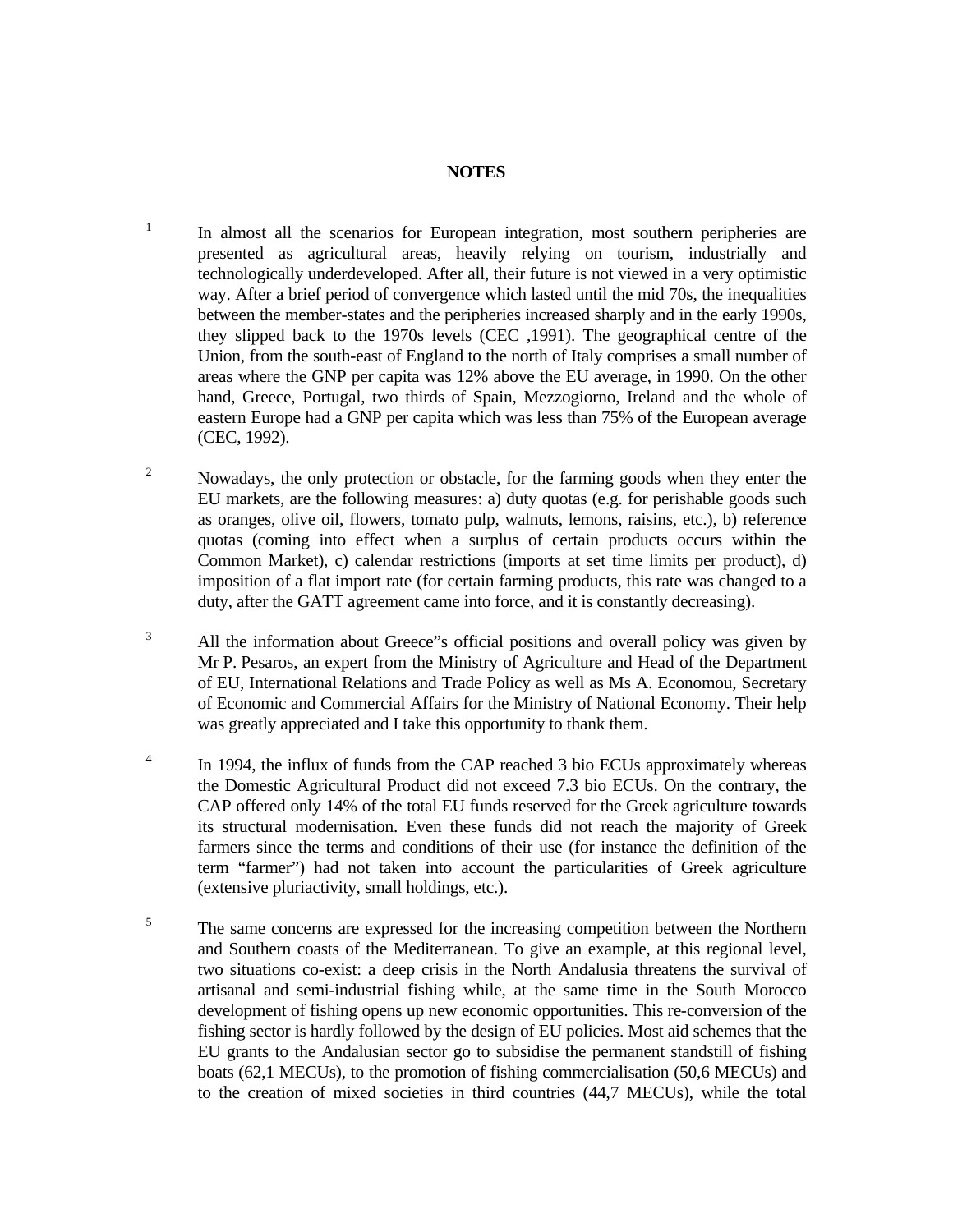amount for the reorganisation of companies and reassessment of workers is 16,3 MECUs (Suarez *et al*., 1995).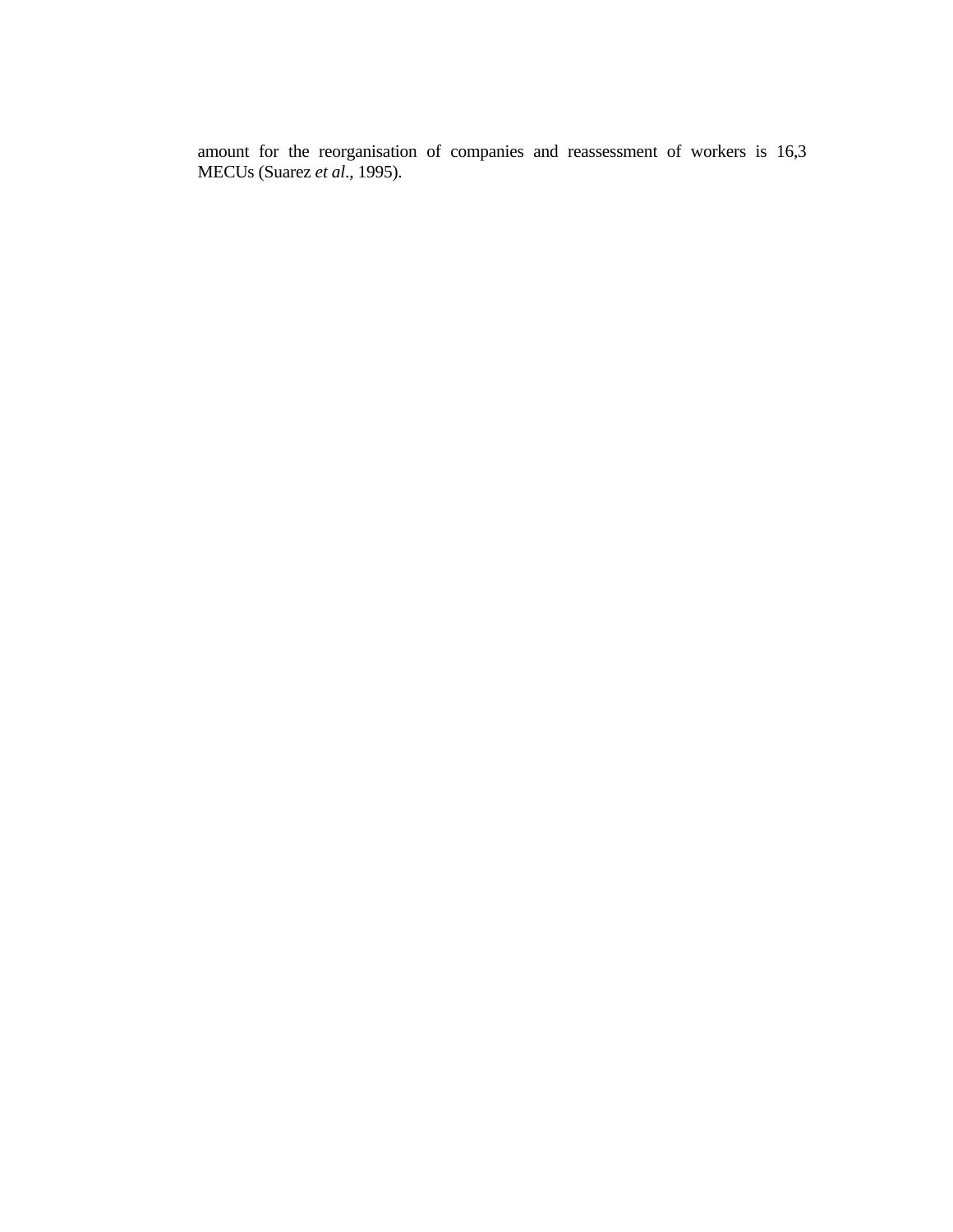#### **REFERENCES**

Bazin G and B. Roux (1995), *Resistance to marginalisation in Mediterranean rural regions*. Sociologia Ruralis, XXXV, 3/4: 335-347.

Billaud J.P., Bruckmeier K., Patricio T., Pinton F. with the collaboration of C. Riegert, A. Valadas da Lima, E. Sampaio (1995), *Social construction of the rural environment and the national discourses in France, Germany and Portugal*. Paper presented at the 16th Congress of the European Society for Rural Sociology: From Productionism to Sustainable Development? The Transformation of Rural Economy, Society and Space in Late 20th Century, Prague July 31-August 4, 1995

CEC, (1991), The Regions in the 1990s: Fourth Periodic Report on the Social and Economic Situation in the Regions of the Community, CEC, Brussels.

CEC (1992), Europe 2000 CEC/DG XVI, Brussels.

C.E.C. (1995), Study on alternative strategies for the development of relations in the field of agriculture between the EU and the associated countries with a view to future accession of these countries (Agricultural Strategy Paper). Brussels, 29 November 1995 (photocopy).

Collins, N. and L. Louloudis (1995), *Protecting the protected*, Journal of European Public Policy 2:1 March 1995: 95-114.

Hadjimichalis, C. (1994), *The fringes of Europe and EU integration. A view from the South*. European Urban and Regional Studies 1 (1): 19-29.

Papayannakis M., Gersi J., Allaya M., Allaya M.-C. and C. Manteleine (1986), *Nutrition and agriculture in the Mediterranean: Self-sufficiency or dependence?* Agricultural Bank of Greece, Athens: 177-178.

Pisani, E. (Interview by H. Pelletier) (1995), *The Med Programmes are sketches,* MED NEWS 2nd quarter 95. No. 4.

Poux X., Baldock D. and K. Mitchell (1995), Preparatory study for the Consultative Forum on Environment. Setting Policy Scenarios for a Sustainable Rural Development. C.E.C. Dir Gen. XI Environment, 30-31 May 1995, Brussels.

Suarez J.L., Frieyro M., Jurado J. and J.C. Rodriguez (1995), *Mediterranean fisheries: Crisis and development in a North-South convergence region. A view from the North side*, Paper presented at the 16th Congress of the European Society for Rural Sociology: From productionism to sustainable development? The transformation of rural economy, society and space in late 20th century. Prague 31.7-4.8. 1995

Weijden van der W. J. and E.A. Timmerman (1994), *Integrating the environment with the EU Common Agricultural Policy. An investigation into the support for the 28 options*. Centre for Agriculture and the Environment. Utrecht.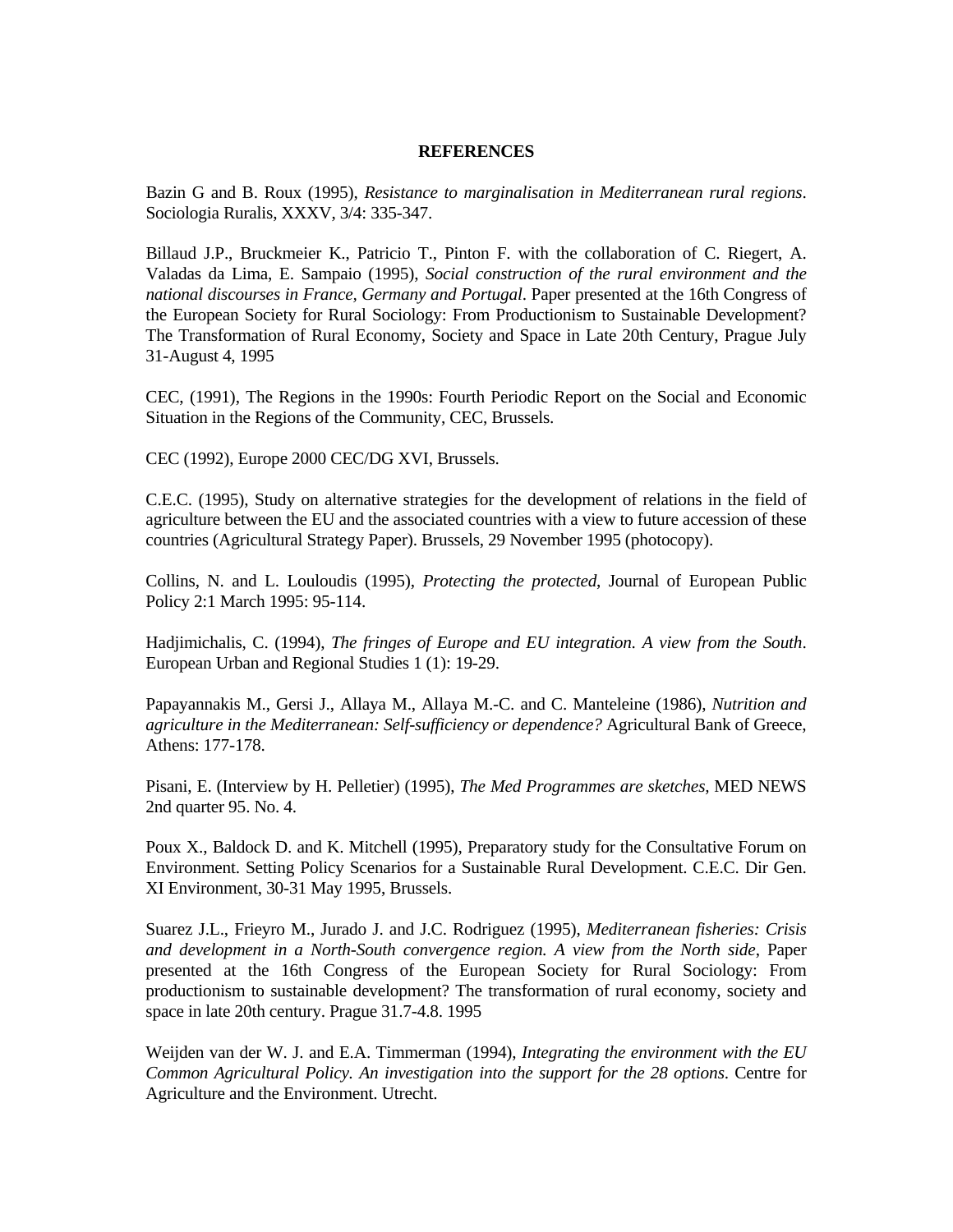### **APPENDIX**

# **TABLE 1.** The allocation of the CAP budget

| Overall CAP budget         | ECU 35 - 38 billions/year                                                                                              |  |  |
|----------------------------|------------------------------------------------------------------------------------------------------------------------|--|--|
| Market Support             | average ECU 34 billions (95% of above)<br>- ECU 15 billions for direct payments<br>- ECU 19 billions for price support |  |  |
| Accompanying measures      | 800 millions for afforestation, early retirement and<br>ECU<br>agri-<br>environmental measures                         |  |  |
| <b>Structural Policies</b> | ECU 2.8 billions, incl. ECU 460 millions for less favoured areas                                                       |  |  |

Source: Nature Conservation and new directions in the EC CAP-IEEP London- 1993

**TABLE 2.** Allocation of EU Funds among CEECs and TMCs (mio ECU)

| Year  | <b>CEECs</b> | <b>TMCs</b> |
|-------|--------------|-------------|
| 1995  | 1,154        | 550         |
| 1996  | 1,235        | 900         |
| 1997  | 1,273        | 1,000       |
| 1998  | 1,397        | 1,092       |
| 1999  | 1,634        | 1,143       |
|       |              |             |
| TOTAL | 6,693        | 4,685       |

Source: Ministry of National Economy, Greece, 1995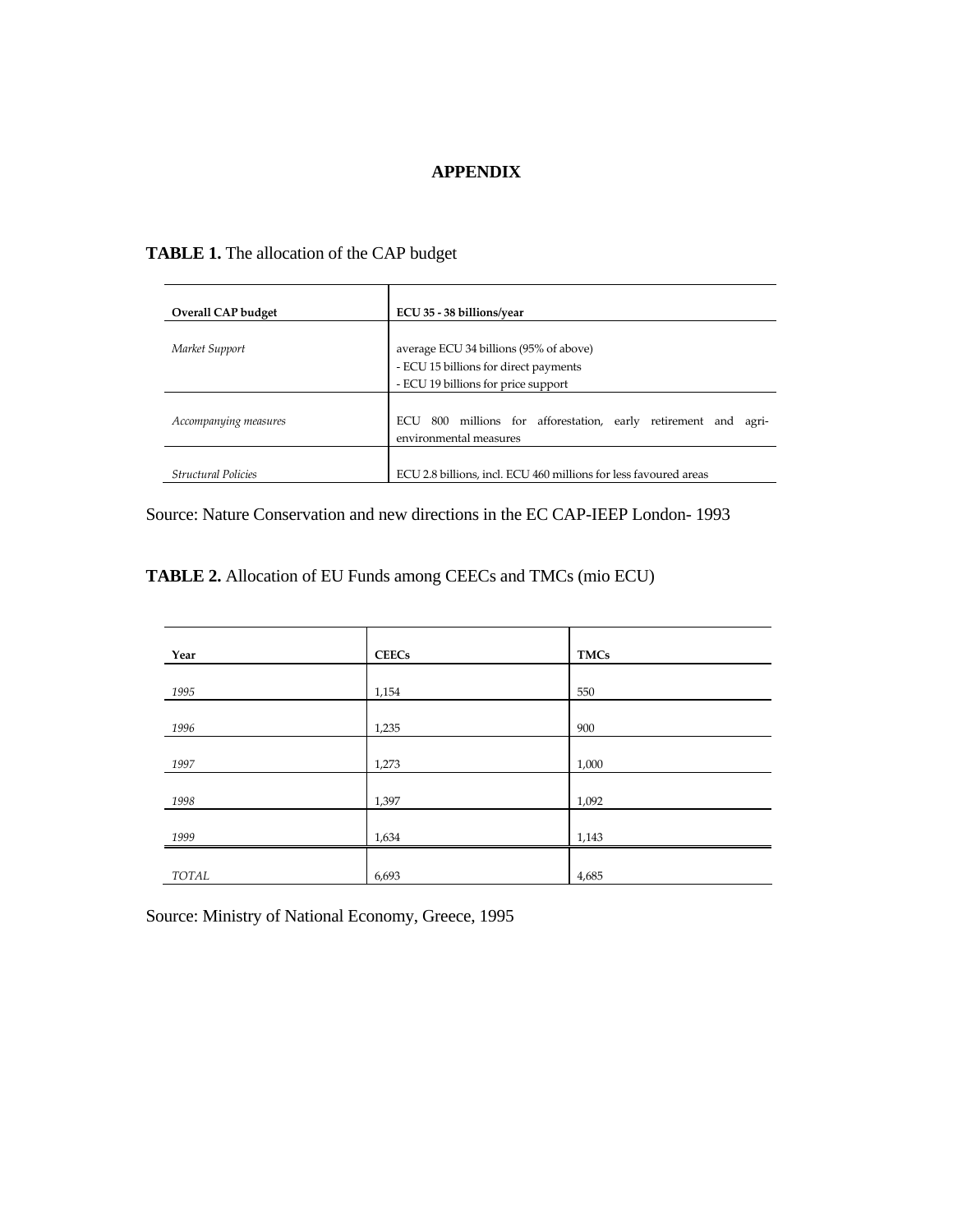# **THE FUTURE OF RURAL AREAS AND AGRICULTURAL ACTIVITIES IN MEDITERRANEAN COUNTRIES**

### **4. Principal issues and prospects for Mediterranean agriculture**

**Mr Virgilio MONALDI Ministry of Budget and Economic Planning Rome, Italy**

## **1. INTRODUCTION**

The purpose of this paper is (a) to highlight the likely implications of the pursuit of the present approach for the agricultural sector of the Mediterranean countries, (b) to propose some alternative policy lines for the future of this sector.

These issues are particularly important at a time when the inclusion of agriculture into the multilateral system does not seem to be accompanied by a more dynamic and innovative approach of the Common Agricultural Policy and the Euro-Mediterranean Partnership. In what follows the main features of such considerations will be presented.

# **2. SALIENT FEATURES OF MEDITERRANEAN COUNTRIES**

### **a. Demography**

In 1995, total population of the Mediterranean countries was about 420 million people. According to UN projections, it should reach 490 million people by the year 2010 (average 1995-2010 growth rate: 1% per year). The most significant increase will be recorded by both North Africa<sup>1</sup> and Middle  $\text{East}^2$  whose combined weight will pass from 52 to about 59% in 2010 (average 1995-2010 rate of growth for the two groups of countries: 1.8% per year). On the other hand, projected 2010 population of the European Union (EU) countries<sup>3</sup> is estimated as staying at the same level as 1995 (at about 175,9 million) with a relative decline from 41.7 to 35.9% of the total mediterranean population in 2010. Finally, the non-EU European countries<sup>4</sup> are expected to grow from 27.4 to 29.5 million people at an average rate of 0.7% per year (over the same period), causing their weight to decline slightly from 6.5% of the total in 1995 to 6% in the year 2010.

# **b. Per capita gross national product (GNP**)

Per capita GNP is extremely different from one sub-group to another, ranging from a maximum of 22,490 US dollars for France to 340 US dollars for Albania (1993 figures). Even within regions the degree of variation from one country to another is remarkable: in North Africa, the available figures show a large difference between Algeria (1780 dollars) on the one hand and Egypt (600 US dollars) on the other, while in the Middle East, Israel with its 13.920 US dollars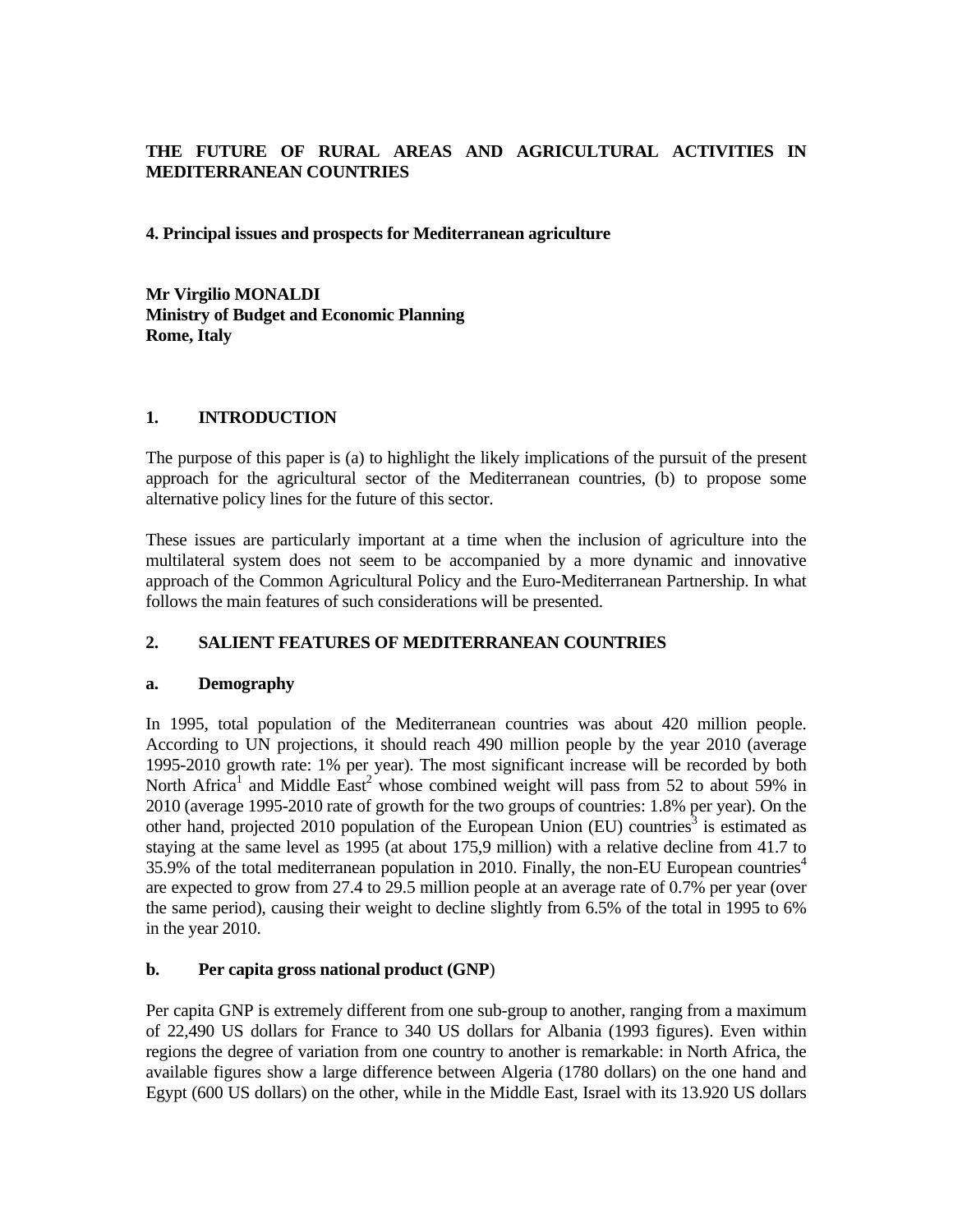per capita is by far the richest country of the region<sup>5</sup>. More or less the same can be said for Cyprus within European non-EU countries.

# **c. Agriculture in the economy**

Among the EU countries the contribution of the agricultural sector to GDP and employment<sup>6</sup> is significant only for Greece (14% and 24% respectively) while most Middle East, North African, and some European non-EU countries (see in particular Albania), are still largely dependent on agriculture, particularly in terms of percentage of labour force employed in this sector. It is interesting to note that the ratio between the percentage of labour force and the percentage of GDP is often in the range of 2% to 3%, largely attributable to the impact of the still predominantly dualistic structure of the agricultural sector.

# **d. Agricultural trade balances**

The Mediterranean region as a whole is a net importer of agricultural products for about 9,5 \$ billion (1991-93 average, excluding forest, fish and fisheries products). As can be seen from the following table this deficit is mainly due to North African countries, such as Algeria and Egypt, EU countries such as Portugal and the majority of Middle East countries. The export surplus of France (10,7 \$ billion) almost equal the net deficit of Italy (-10,9 \$ billion). France is a large net exporter of cereals (+5,7 \$ billion) and contributes to the emergence of a small net cereal surplus of the Mediterranean region, while Italy is a large net importer of livestock products (- 7,2 \$ billion) which accounts for more than 80% of the important deficit of the region for these products. As far as fruit and vegetables are concerned, leaving aside Spain, which is by far the largest net exporter, these products for North Africa and the Middle East are the main commodities generating and agricultural trade surplus, which compensates the large deficits of basic food products. As in the case of demography and per capita GDP, the region shows the highest degree of heterogeneity from the perspective of individual countries. This fact must be taken into account when interpreting data at the global level.

# **3. INCREASED DEPENDENCE OF SEVERAL COUNTRIES ON WORLD FOOD MARKETS**

As can be seen from the charts in the Annex, several countries are becoming increasingly dependent on food imports, as shown by declining cereal self-sufficiency ratios in the threeyear period 1979-81 compared to the 1969-71 period. This is particularly true for all North-African countries, several Middle East countries (with special reference to Syria) and both Albania and Cyprus in non EU countries. High population growth rates and increases in consumption, per capita are the two key factors which make food demand grow faster than domestic production. All this, does not mean that individual countries are not making their best efforts to reverse this gloomy picture. Egypt has tried to reduce its cereal imports<sup>7</sup> by stimulating production through a significant change of its price policy and increased use of high-yield varieties. Turkey, the only net cereal exporter in the Middle East has a major surplus country of agricultural products, and has increased efforts to stimulate export of fruit and vegetables. Very much the same can be said for Syria which reverted from a position of net importer (-6.3 \$ billion) in 1980 to that of net exporter at the beginning of the 90s (around 185 \$ million, corresponding to 90% of its cereal deficit).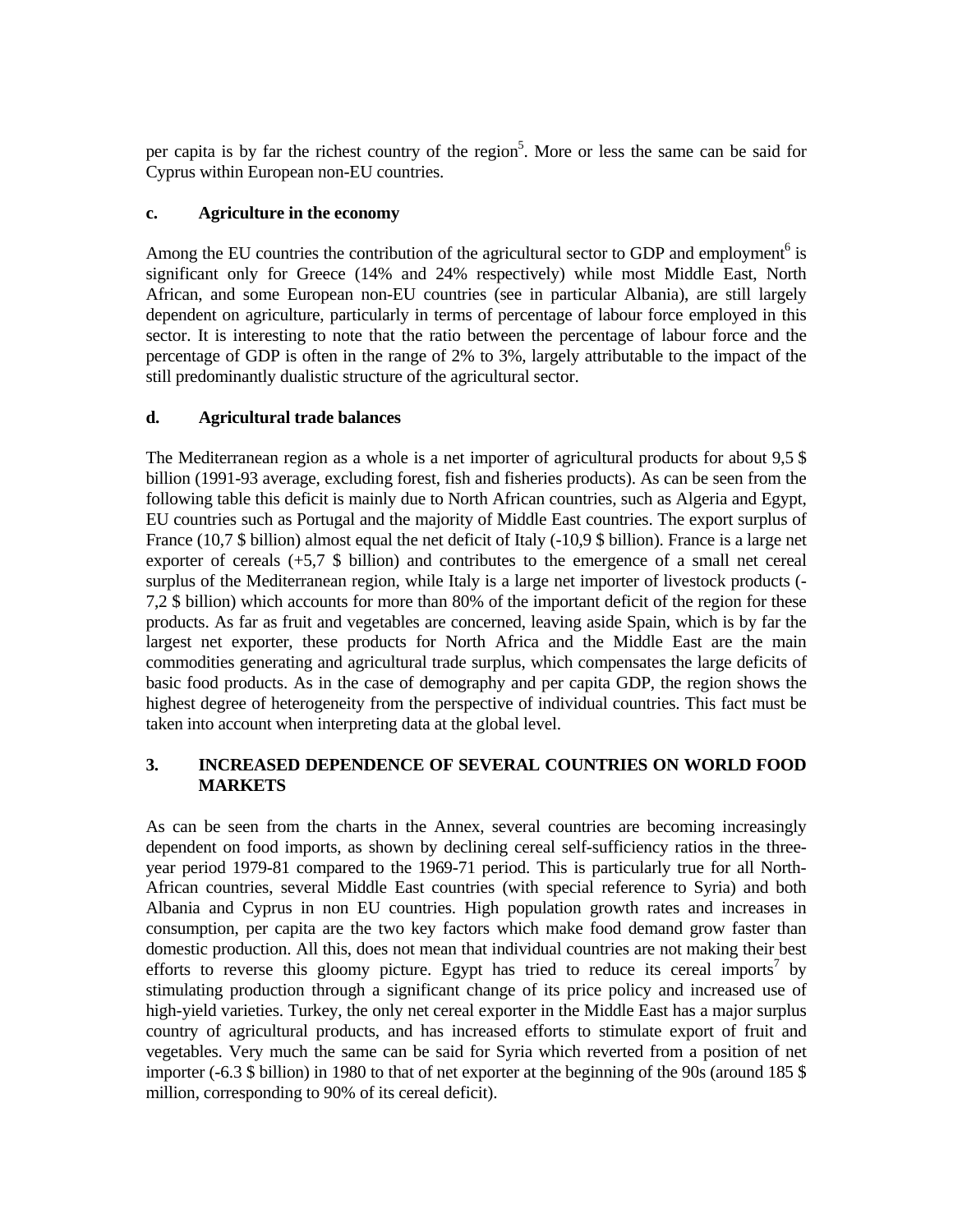Unfortunately, other countries with special reference to Algeria, Libya and Morocco are increasingly dependent on imports (mainly cereals and cereal preparations). Moreover exports of fruits and vegetables from Morocco are facing competition from Spain, which has now ended its transitory period of association to the EU. This fact, coupled with a period of severe drought, has caused a steady decline of exports, thus partially neutralizing the successful exports of fish and fish products.

| Exports (FOB) \$ billion |      | Imports (CIF) \$ billion |      | Net Balance \$ billion |         |
|--------------------------|------|--------------------------|------|------------------------|---------|
| France                   | 34.1 | France                   | 23.5 | France                 | 10.7    |
| Italy                    | 12.3 | Italy                    | 23.2 | Italy                  | $-10.9$ |
| Spain                    | 9.4  | Spain                    | 9.5  | Algeria                | $-2.3$  |
| Turkey                   | 3.6  | Greece                   | 3.2  | Egypt                  | $-2.1$  |
| Greece                   | 2.9  | Egypt                    | 2.4  | Portugal               | $-2.1$  |
| Others                   | 5.6  | Algeria                  | 2.4  | Turkey                 | 1.7     |
|                          |      | Others                   | 13.2 | Others                 | $-4.5$  |
| ll Total                 | 67.9 | Total                    | 77.4 | Total                  | $-9.5$  |

 **Major agricultural trading countries in the Mediterranean rim (1991/93)**

Source:FAO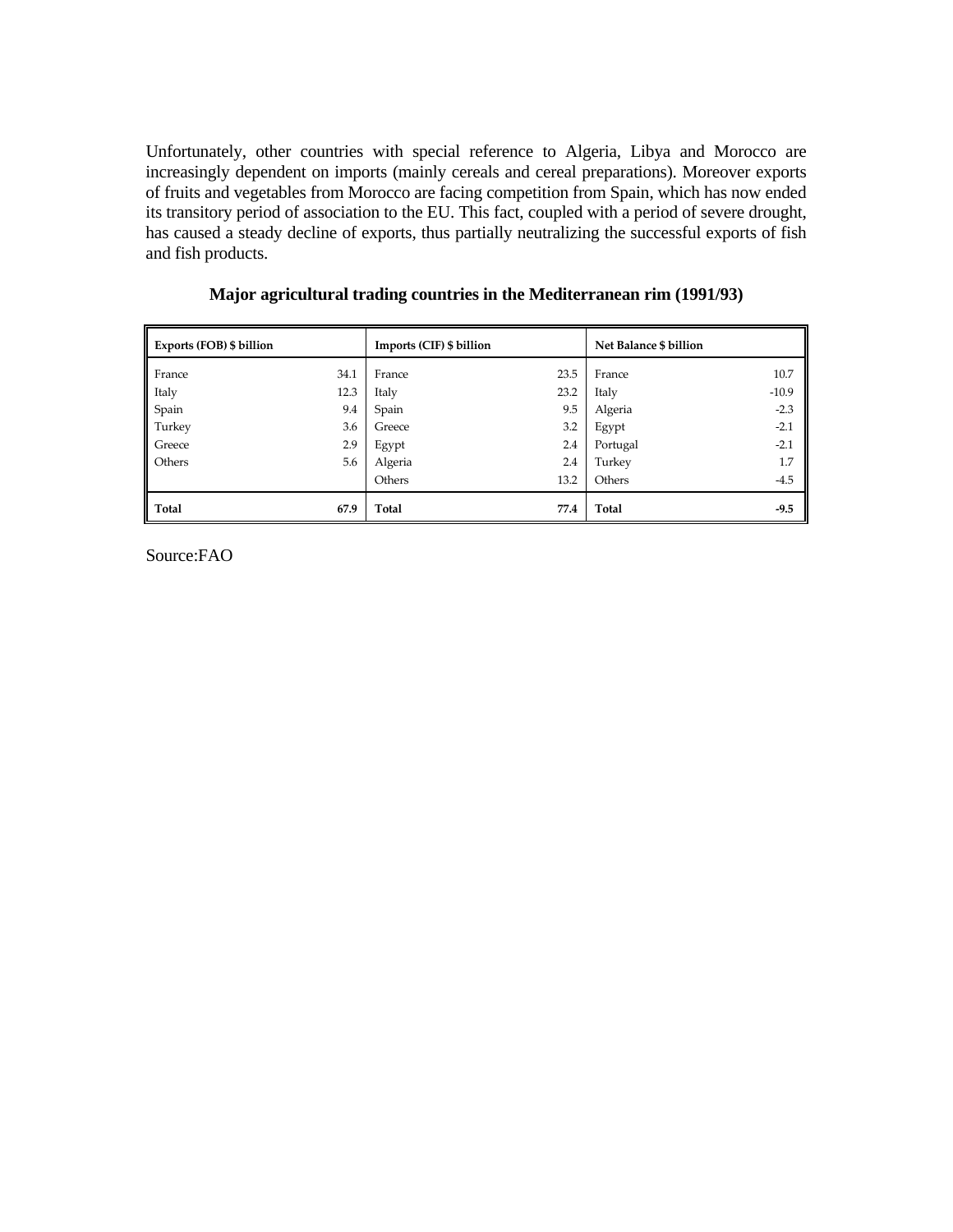# **4. WORLD PROSPECTS FOR FOOD MARKETS**

According to FAO projections<sup>8</sup>, Mediterranean countries as a whole would revert to being net cereal importers of about 15 million tons by the year 2010 (from a small surplus of 0,1 million tons). This together with an import requirement of 128 million tons on the part of non Mediterranean developing countries, would amount to a total deficit of 143 million tons for both groups taken together. In theory, filling this gap should not constitute a problem. In fact, taking into account that the central and eastern European countries (CEECs) and the former Soviet Union may eventually turn into a small net exporters, the additional net exports generated by the main OECD exporters will be modest (31 million tons) and certainly in line with their production potential.

Within this framework, it is expected that "non-European" Mediterranean countries (i.e. Middle East and North Africa) will continue to be large net importers, but at levels lower than the present as a result of probable changes in consumption patterns (i.e. diversification of diets toward livestock products<sup>9</sup>). From this perspective, it is not easy to estimate what part of the deficit will be covered by EU countries whose present share is about 30%. Because of the Uruguay Round (UR) agreement it is highly probable that the EU will have less scope of exporting cereals as subsidized prices than heretofore and moreover under the new policy regime dictated by the UR, support to producers (mainly through purchases to sustain prices) will be limited by the ceiling for international prices (the so-called Aggregate Measure of Support or  $AMS^{10}$ ).

Coming to the main agricultural exportable products of both North Africa and the Middle East, namely fruit and vegetables, it can be estimated that Turkey will more than double its net export position (excluding citrus).

As far as other countries are concerned, Morocco is expected to improve its net export surplus of citrus fruits by an extent more or less equivalent to the combined decline of Lebanon and Israel, while for other fruit improvement of the net export position of Morocco and Lebanon is likely to more than compensate for the deterioration of Algeria, Libya and Syria. All in all, it is reasonable to assume that these, as well as other important products of Mediterranean countries like flowers and fish, might benefit from increased competition in developed countries.

# **5. SOME CONSIDERATIONS ON THE POSSIBLE IMPACT OF THE URUGUAY ROUND**

By and large the main agricultural provisions of the Uruguay Round Agreement can be summarized as follows:

- for developed countries product-specific reductions of 21% in the volume of subsidized agricultural exports and 36% in export subsidies over a period of six years. For developing countries reductions should be equal to two-thirds of that for developed countries and should be extended over a period of ten years;
- reduction of 20% in domestic support at aggregated level (13% developing countries); payments not linked to production, such as direct subsidies, which are excluded from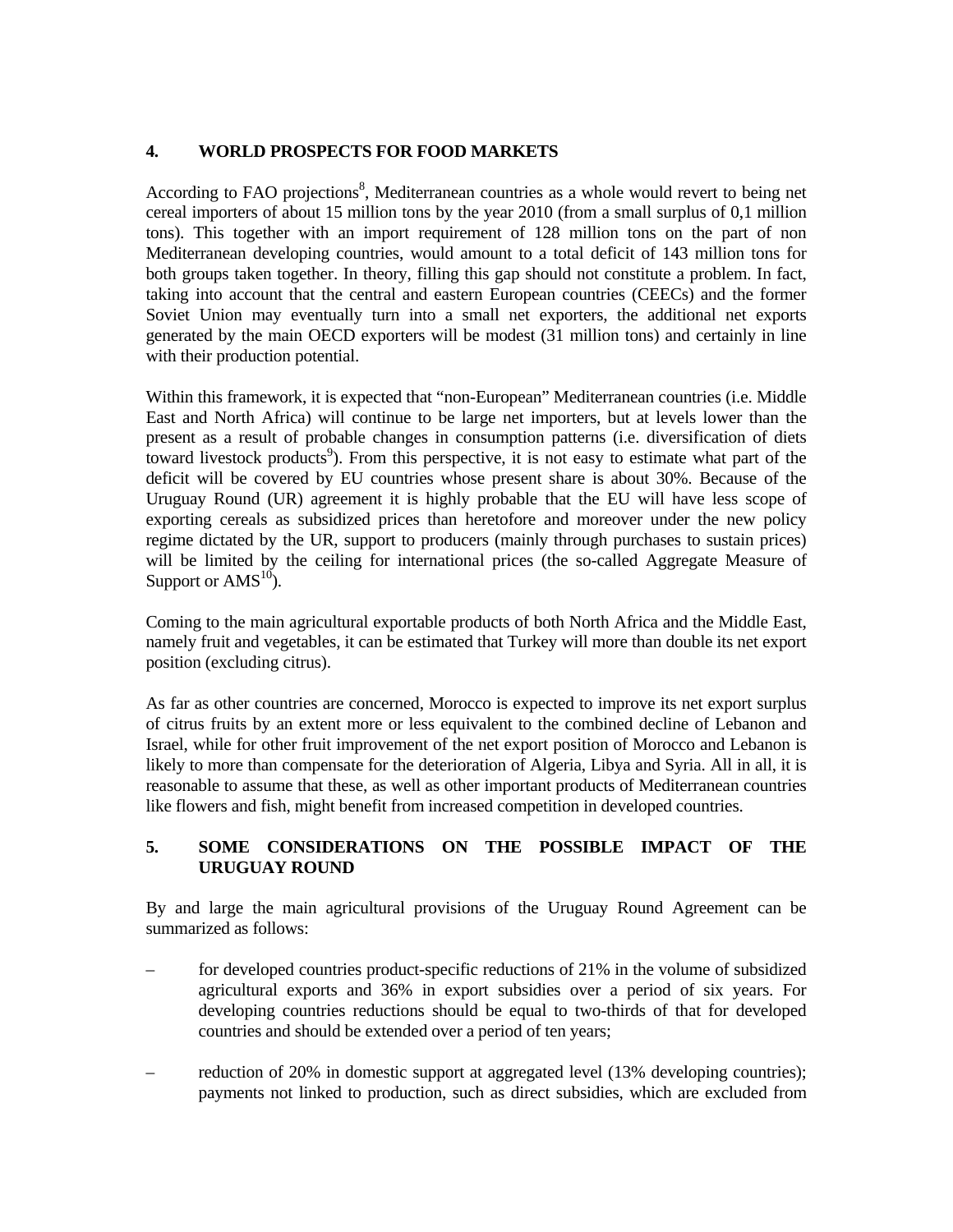the framework of the EU agricultural reform (reference period: 1986-1988);

- conversion of all non-tariff trade barriers into customs duties (i.e. tarification) and their reduction by an average of 36% (24% over 10 years for developing countries) but by at least 15% of each tariff position (10% for developing countries);
- reduction in customs duties for a given volume to ensure minimum market access for product groups amounting to 3% of domestic consumption initially and 5% thereof in the year 2000.

In general terms, it is the common view that the compromise reached amounts more to a regulation of the agricultural trade rather than to a full liberalisation<sup>11</sup>.

However, it must be acknowledged that "for the first time the GATT has succeeded in curbing the escalation of agricultural protectionism in multinational agreements and has even achieved a modest reduction in the level of protection $12$ .

In this paper it is important to analyse those aspects of the new trade policy regime resulting from the Agreement on agriculture that are relevant to the Mediterranean countries which refer mainly to (a) the likely conditions prevailing on the world cereal markets with special attention to supply-demand balances and international prices, and (b) to the incentives provided to exporters of fruit and vegetables to become more competitive.

No attempt will be made here to estimate the quantitative impact of the UR Agreement, as many studies have already done<sup>13</sup>. As a general note, however, it is worth mentioning that all these studies point to a reduction of between 162 and 198 million dollars in domestic support while export subsidies will pass from 21.3 to 13.8 million dollars.

# **a. World cereal markets**

It has often been stated that the limited trade liberalization of the Uruguay Round would cause a moderate increase in real terms, of international prices of cereals and other products of the temperate zone (i.e. meat, milk products, sugar, etc.). This is the consequence of both reduced quantities of subsidized exports and reduced domestic support in the main exporting countries. An additional element should come from an increasing food demand of Latin America and other developing countries.

At the same time, due to strong disincentives for governments to accumulate stocks to act as buffer and the effects of variations in exchange rates, price instability should increase. This fluctuation is going to adversely affect imports of deficit countries, but as a result of the above mentioned factors, it can be assumed that the supply-demand balance should become more equilibrated at world level (no excess production).

### **b. Incentives for the fruit and vegetable market**

It is well known, that the EU which is a major importer and exporter of fruit and vegetables, has decided to retain a minimum import price regime for fresh fruits and vegetables. This new entry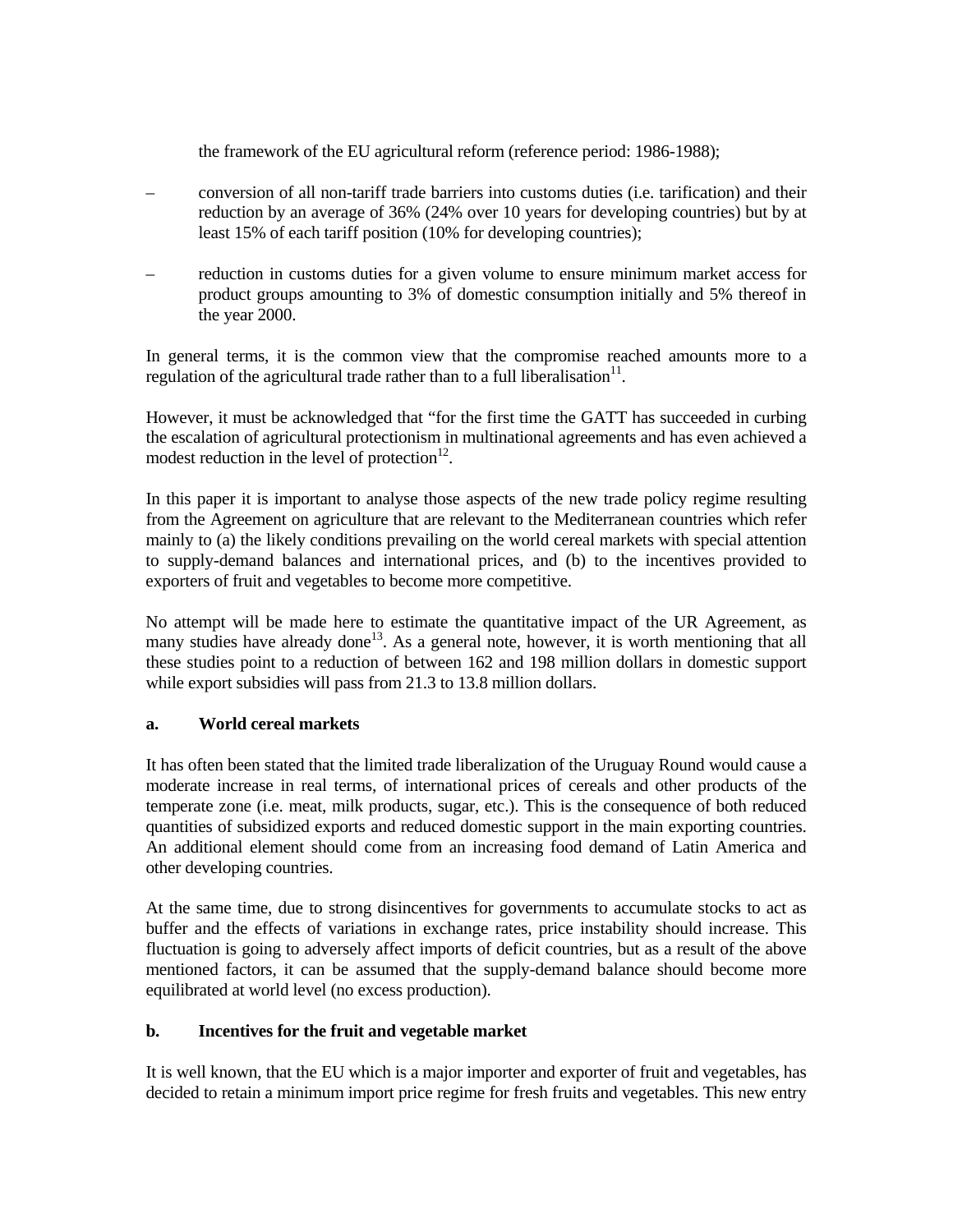price system (which is displacing the old reference price system) is likely to become the main obstacle to exports of fruit and vegetables to the EU, from non-member states (see A. Swinbank and C. Ritson<sup>14</sup>). If import prices fall below the entry price for the season, an additional tariff will also be levied.

That means, retaining a high level of protection and, at the same time, penalizing non EU exporters engaged in price competition, since lower costs and prices below the entry prices would be neglected by prohibitive tariffs.

# **6. IMPACT ON THE MEDITERRANEAN COUNTRIES**

According to these considerations it can be concluded that the overall impact of the UR Agreement on the agricultural markets of the Mediterranean countries might be negative for their trade balance with the present flow of trade.

On the one side European countries will be required to reduce subsidized exports<sup>15</sup> and increase imports of products for which "community preference" is lower than that for non EU products ("minimum entry price")<sup>16</sup>; on the other hand North African and Middle East countries showing a deficit will have to face a higher import bill for food commodities and the erosion of preferences in the EU markets to the benefit of countries outside the Mediterranean area. This situation explains the attempt of several Middle East and North African countries to maintain the levels of protection and relative support to their producers as against the general liberalisation trend implicit in the UR Agreement.

At the same time, both the EU and the Middle East and North African countries have moved towards an approach of "reciprocal protection" with the main objective of (a) on the part of the EU to maintain its presence on the food deficit markets, (b) on the part of the Middle East and North African countries to reaffirm their privileged access to EU markets.

This move towards the so-called "bilateralisation of the multilateralism"<sup>17</sup> has found its logical outcome in the EU proposal for a European partnership agreement, where, not surprisingly, agriculture plays a marginal role<sup>18</sup>.

In fact, the objective for the agricultural sector is supposed to be subordinated to the main general one, that is the gradual liberalization of trade relations. Agriculture, from this perspective, will strengthen this process, providing a preferential and reciprocal access of agricultural products of interest to both parties<sup>19</sup>. If this process should materialize, what does it mean for the future of the Mediterranean agriculture? What are the implications for the largest share of agricultural producers, particularly in North African and Middle East countries?

# **7. SIMILAR POSSIBLE CONSEQUENCES OF THE EURO-MEDITERRANEAN APPROACH TO THE AGRICULTURAL SECTOR**

It is certainly not possible to identify all the economic and social consequences of the abovementioned Euro-Mediterranean approach for the future of the agricultural sector. What follows, therefore, is a presentation of the possible main socio-economic consequences of such a strategy.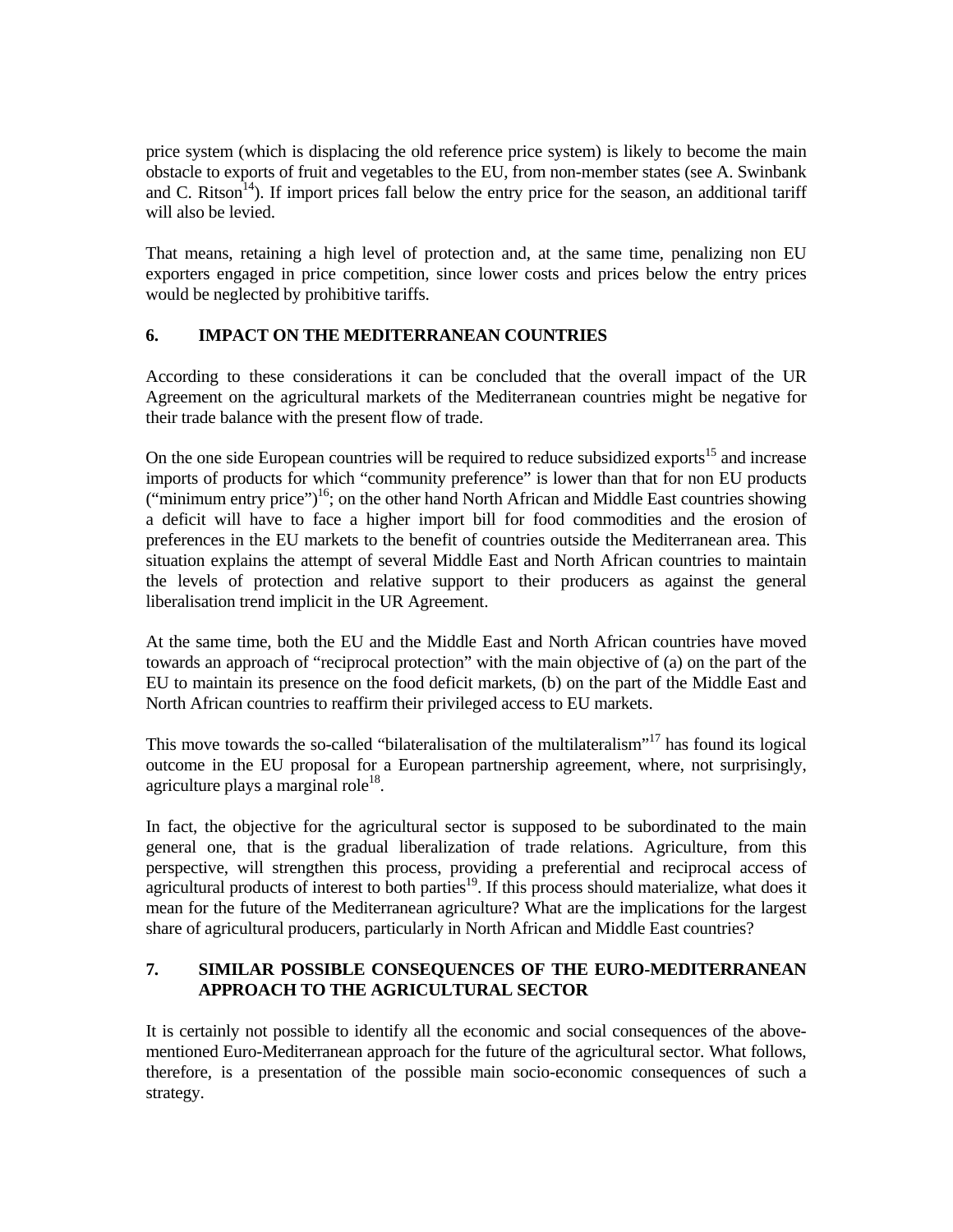### **a) Consolidation of the so-called "uniqual exchange" model between EU and the North African and Middle East countries, through:**

- i. reconstitution of a preferential system for typical export products of North Africa and Middle East countries, eroded by the Uruguay Round Agreement (mainly fruit, vegetables and olive oil);
- ii. preservation of tariff reductions granted by North African and Middle East countries for the benefit of EU countries for traditional imports (mainly food commodities);
- iii. increase food dependence of the North African and Middle East countries, with consequent deterioration of the trade and current balance;
- iv. crystallization of the "old" international division of labour.

## **b) Reinforcement of the dualistic structure within Mediterranean agriculture (with particular reference to North Africa and the Middle East), through:**

- i. adoption of capital intensive techniques in most modern and large-scale farms of fertile plains and coastal areas of these countries at subsidised operating costs (this is particularly true for irrigation and access to agric inputs<sup>20</sup>);
- ii. neglecting of the needs of the large majority of small holders (particularly in rain fed areas) to get access to basic inputs (despite some isolated help from the governments in recent years). As a result, the techniques adopted in this sub-sector tend to remain traditional and yields are often half those of the modern sector;
- iii. incentive for traditional farmers to continue the urbanization process exacerbating the employment problem (already penalised by the seasonal character of agricultural work);
- iv. disincentive to introduce structural reforms, with special reference to land tenure and the education system.

### **8. PROPOSALS FOR A NEW MODEL ON AGRICULTURAL DEVELOPMENT**

Keeping in mind the above-mentioned shortcomings of the Euro-Mediterranean partnership, it is necessary to identify possible areas of improvement, that incorporates one of the major objectives of such a partnership, that is the creation of a free-trade area<sup>21</sup>for all products encompassing EU countries and TMC (Third Mediterranean Countries). These improvements should allow both EU and TMC to take full advantage of the abolition of trade barriers. In particular, the TMC should adopt supply-side policies leading to: a) the modification of the "terms of trade" between the urban and rural sector; b) an effective product diversification to be considered as a condition *sine-qua-non* for the development of an autonomous agro-industry.

The modification of the terms of trade in favour of the poor rural areas would create the basis for the development of their own internal market as an indispensable prerequisite for the growth of the export sector. At the same time, this move would lay the basis for tackling employment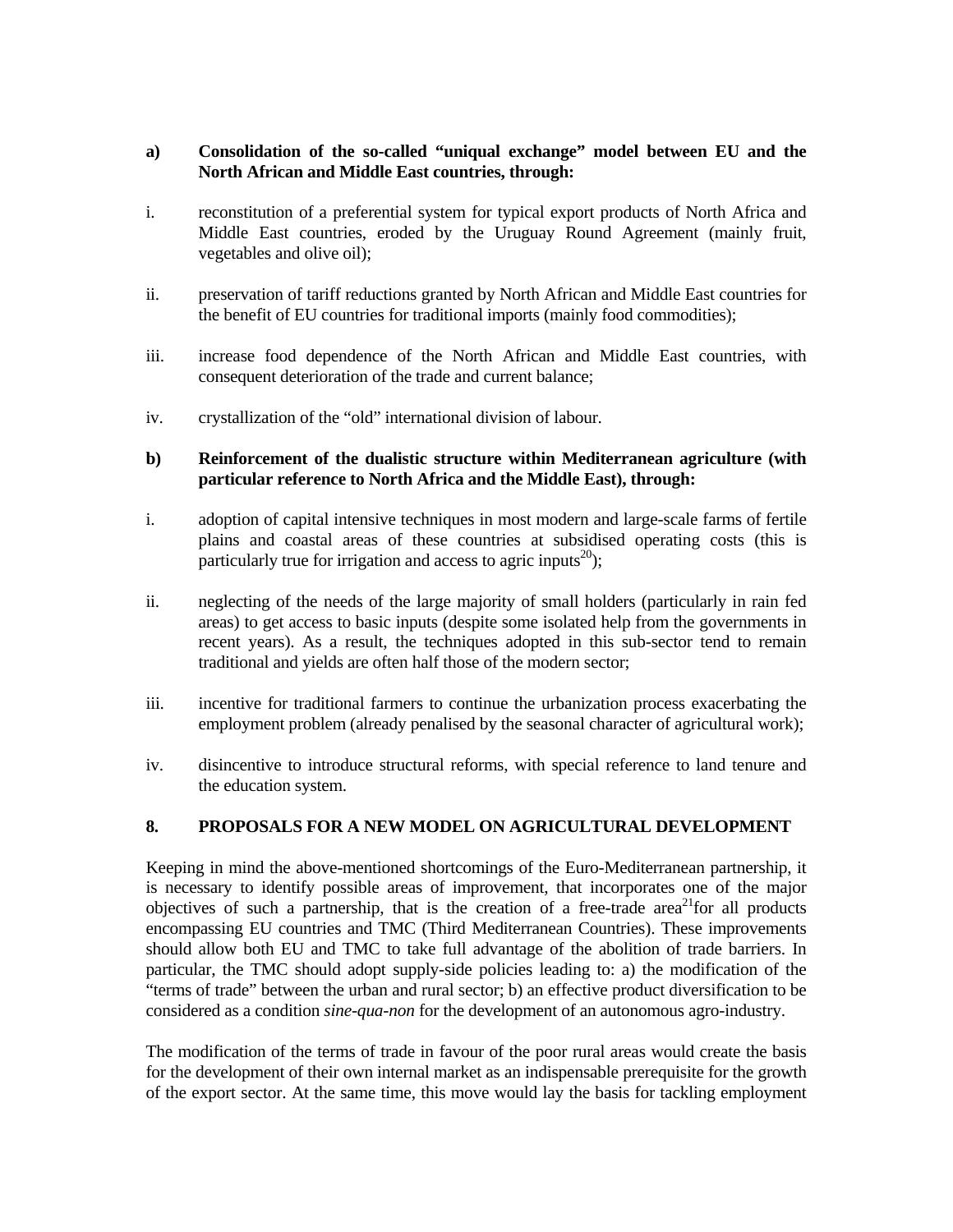problems leading to positive repercussions in both agricultural and non-agricultural areas.

From this viewpoint, the role of the EU should be one of supporting the restructuring of the traditional sector of North African and Middle East countries through: a) granting concessions for market access specifically focused on products coming from this sector; b) improvement of conditions of access to agricultural inputs by the traditional farmers, by way of specifically targeted programs. Special consideration should be given to the problem of unequal access to water for agricultural uses. Usually, in the modern sector, capital-intensive irrigated agriculture consumes the bulk of water availability spread across a small portion of total land<sup>22</sup> at very subsidized prices, which means water under-utilisation with unacceptable social costs.

Methods are far more primitive and labour-intensive in the uplands, where the uneven rainfall results in erratic harvests. The EU should encourage domestic policies aimed at putting all farmers on an equal footing *vis-à-vis* water use<sup>23</sup> and provide financial help for capital investments in small-scale agriculture.

Another major constraint to enhance productivity in rural areas of the North African and Middle East countries is the largely unresolved issue of land reform. Land is still often owned collectively and, even when privately owned, is subject to inheritance practices which intensify subdivision and fragmentation. In most cases, land holdings are under 5 hectares, with only a small fraction of farms over  $50-60ha^{24}$ . A generalized and effective land reform policy should therefore be carried out with this help from EU countries. An important complement to the above-mentioned actions relates to the educational policy. In order to discourage peasant farmers (especially the young) from moving to urban areas with the well-known social problems associated with the urbanisation process, differentiated didactical programmes for urban and rural students should be drawn up. In the context of a new and more dynamic concept of Euro-Mediterranean partnership, the Community should explore ways and means to support such an approach.

Finally, as far as diversification is concerned, there is no doubt that the trade preferences granted under the Euro-Mediterranean Agreement are not conducive to the diversification process. On the contrary, they lead to the consolidation of the traditional model to trade (despite the alleged official encouragement to diversify agricultural production).

Moreover, on the domestic side, the incentives provided to farmers to diversify agricultural production have been often neutralized by the offer of guaranteed prices for traditional crops (i.e. fruit, tomatoes, olive oil, etc.).

There is a need, therefore, to devise a policy able to implement a real diversification process, which at the same time makes coherent use of the potential of each individual country of the Mediterranean area. A first step could be the implementation of Structural Adjustment Programmes on a sub-regional or regional basis to avoid the "fallacy of composition" problem. This approach should *inter alia* permit the identification of "hidden" complementarities from productive point of view and activate intra-regional trade flows within third mediterranean countries.

In the medium or long term, the above-mentioned changes to the Common Agricultural Policy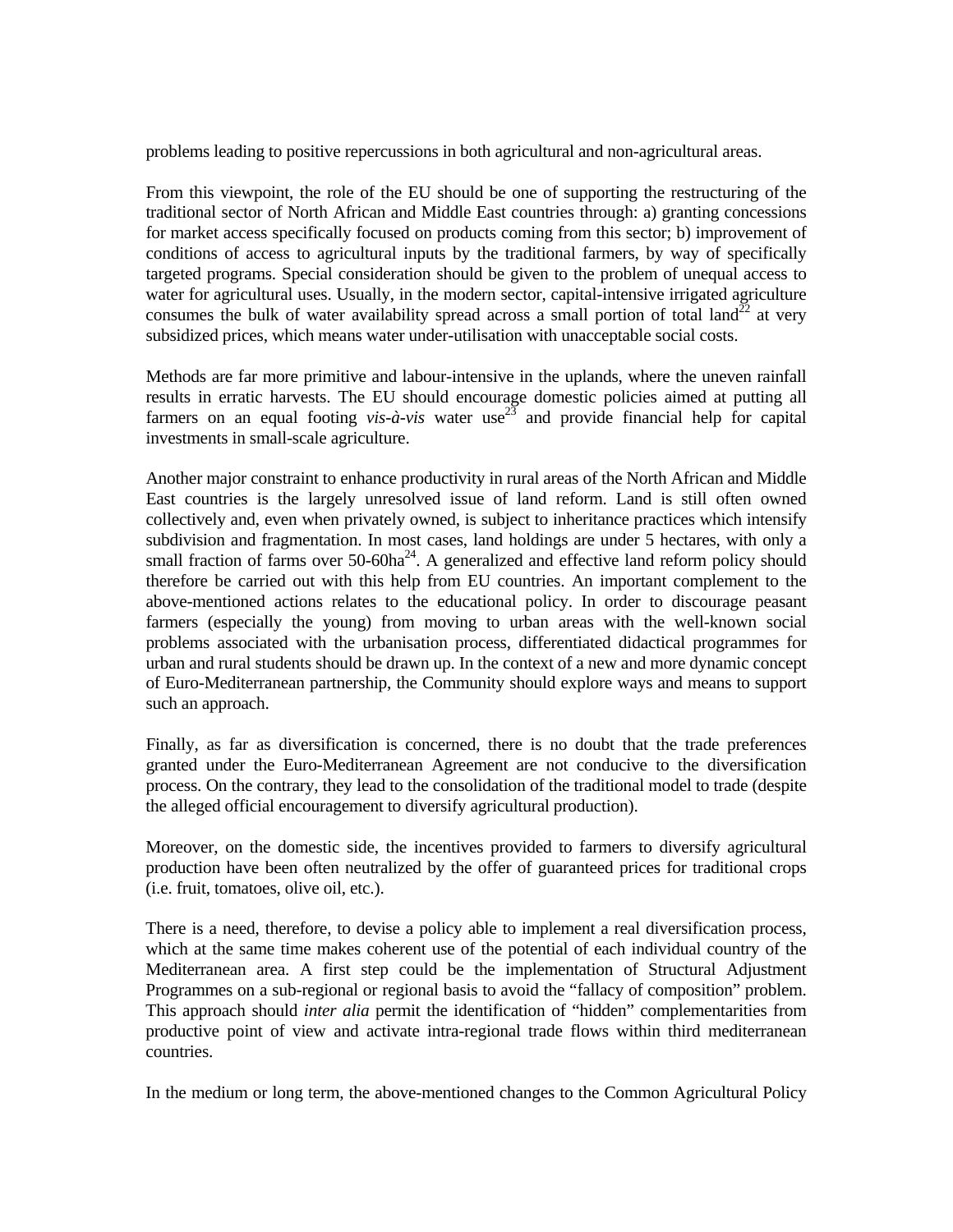(CAP) and, consequently, to the Euro-Mediterranean Agreement, would be eventually in the interests of the EU farmers and would also lead to the attenuation of regional disequilibria. After all, it is no mystery that the present EU trade concessions are made at the expense of areas at lower level of development, such as Sicily, Calabria, Campania, Andalusia, Corsica, Crete and so on.

Therefore, as a complement to the proposed policy for South Mediterranean countries, the EU strategic approach should focus on those producers of rural areas in Greece, Spain, Portugal and Southern Italy that are only slightly supported by the CAP.

These producers who certainly will suffer less from trade liberalisation than those who have traditionally concentrated their production in heavily supported commodities, will nevertheless need help to become competitive and remain in agriculture (i.e. avoid emigration).

The policy goal, from this point of view, should aim at:

- improving living conditions and decreasing inequalities in the distribution of agricultural income in rural areas;
- creating alternative activities leading to "on-farm production of a mixed output consisting of new products and services, including those of non-agricultural nature" (Damianos and Hassapoyannes)<sup>25</sup>.

If this approach is to be qualified as integrated sustainable rural development, it requires the implementation of additional measures to those already foreseen by the common Structural Policy for Objective 1 and 5b areas, which should include:

- 1) Redistribution of land, with a view to securing economies of scale.
- 2) Equal access to industrial inputs for low-income farmers.
- 3) Incentives for mechanization and collective use of mechanical equipment<sup>26</sup>.
- 4) Creation of a balanced irrigation system aimed at serving both large and small farms.
- 5) Incentives for an environmentally sound management of agricultural activities.

### **9. CONCLUDING REMARKS**

The above presentation permits the conclusion that the future of Mediterranean agriculture and the present uncertainties surrounding its prospects are more dependent on the form that domestic policies of both EU and Third Mediterranean Countries will take than on the reorientation of trade flows (and related dismantling of trade preferences) consequent to the implementation of the Uruguay Round Agreement. The main thrust of these policies should focus on the traditional sector of the Third Mediterranean Countries and likewise, on the rural areas of EU countries along the lines mentioned in this paper. This does not mean neglecting the modern agricultural sector which at present provides the bulk of monetary receipts. On the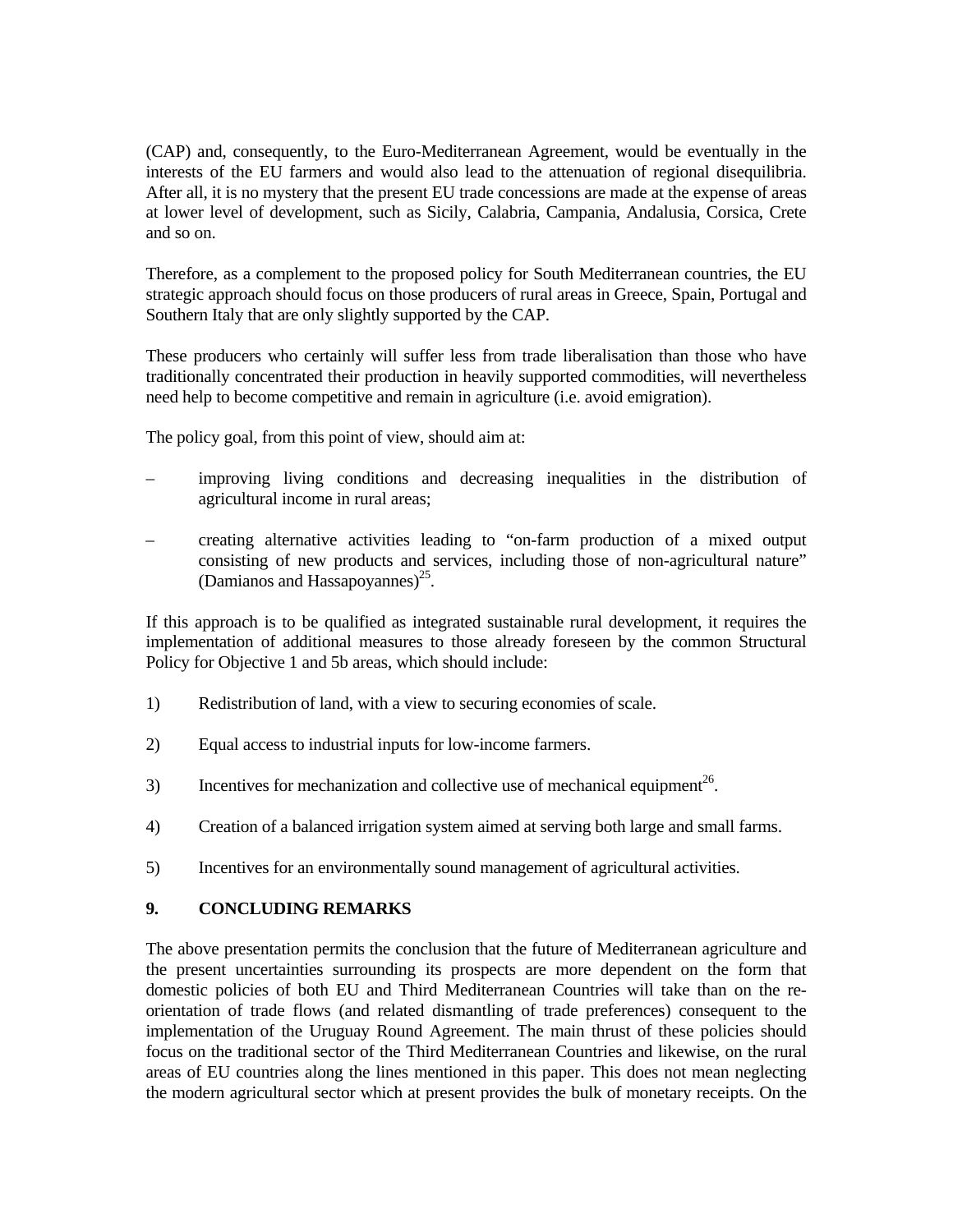contrary, it means keeping the growth of this sector in line with the objective of reducing the dualistic structure of the agricultural sector.

In view of the complexity and heterogeneity of the economic system of both Maghreb and Middle East countries, the suggested re-orientation of the CAP and the related Euro-Mediterranean approach in favour of the largest and poorest segment of the agricultural population is going to prove a tremendous challenge for the future. To facilitate the success of such an enterprise, the Community should try to complement national efforts with a "countryby-country" support. This co-operation package should include not only financial resources but, more importantly, transfer of knowledge and experience of the rural people of EU countries to the rural farmers of the Third Mediterranean Countries. If successful, this move could represent the start of a more balanced and equitable agricultural development pattern with beneficial effects for both modern and traditional agricultural systems.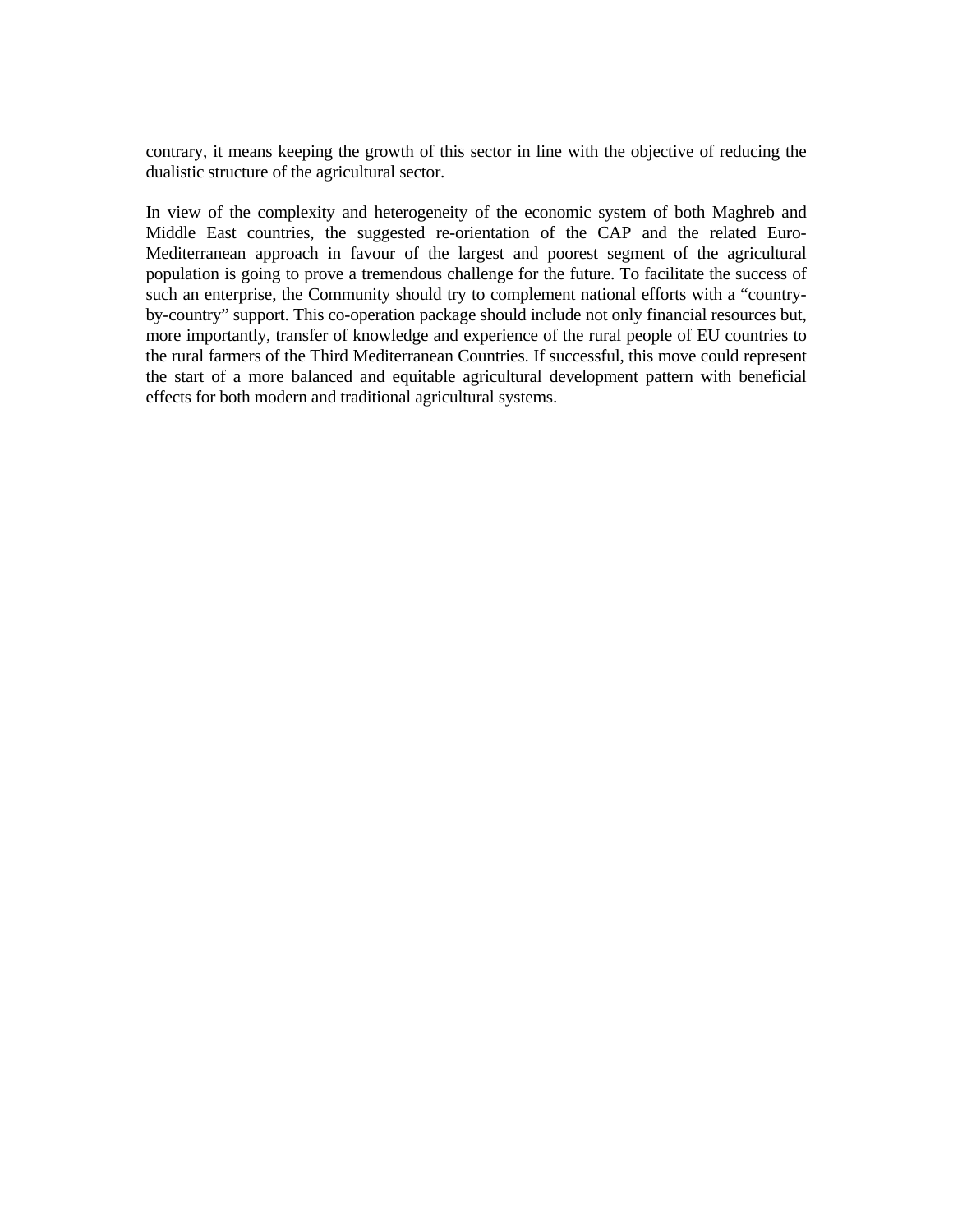### **NOTES**

| $\mathbf{1}$   | North African countries are the following: Algeria, Egypt, Libya, Morocco and Tunisia.                                                                                   |
|----------------|--------------------------------------------------------------------------------------------------------------------------------------------------------------------------|
| $\overline{c}$ | Middle East countries are the following: Israel, Lebanon, Syria and Turkey.                                                                                              |
| 3              | France, Greece, Italy, Portugal and Spain.                                                                                                                               |
| $\overline{4}$ | Albania, Cyprus, former Yugoslavia and Malta.                                                                                                                            |
| 5              | Were estimates for Syria and Libya taken into account, the degree of variability would<br>be even higher.                                                                |
| 6              | Percentage of labour force employed in agriculture.                                                                                                                      |
| $\tau$         | This consideration applies also to Tunisia.                                                                                                                              |
| 8              | See, "Mediterranean Countries and World Food Markets, paper prepared for the<br>seminar GATT and Agricultural Trade", by Nikos Alexandratos, FAO, Roma.                  |
| 9              | Albeit not desiderable from a nutritional point of view.                                                                                                                 |
| 10             | For more details, see N. Alexandratos, op. cit.                                                                                                                          |
| 11             | For instance, aspects of quantitative management of both imports and exports of<br>agricultural products are legitimised.                                                |
| 12             | See Monika Hartman, "New Developments in International Agricultural Trade" in<br>Intereconomics, March/April, 1995.                                                      |
| 13             | See, for example, FAO, GATT, Goldin, Ingeo, ecc.                                                                                                                         |
| 14             | A. Swinbank and C. Ritson, "The Impact of the GATT Agreement on EU fruit and<br>vegetable policy", Food Policy, Vol. 20, n. 4; 1995.                                     |
| 15             | In this connection, it is also worth mentioning the so-called "Andriessen Clause" by<br>which exports of community beef meat to selected Pacific countries is forbidden. |
| 16             | This applies mainly to producers of fruit and vegetables from France, Italy, Greece,<br>Portugal. In particular, Mediterranean EU producers are going to face increased  |

17 See, for a detailed treatment of this approach, Albert Massot Marti, "Marchés mondiaux, marchés communautaires et marchés méditerranéens après l'Acte Final du cycle d'Uruguay: la poussière du passé face aux vents de la libéralisation agricole",

competition into the EU markets.